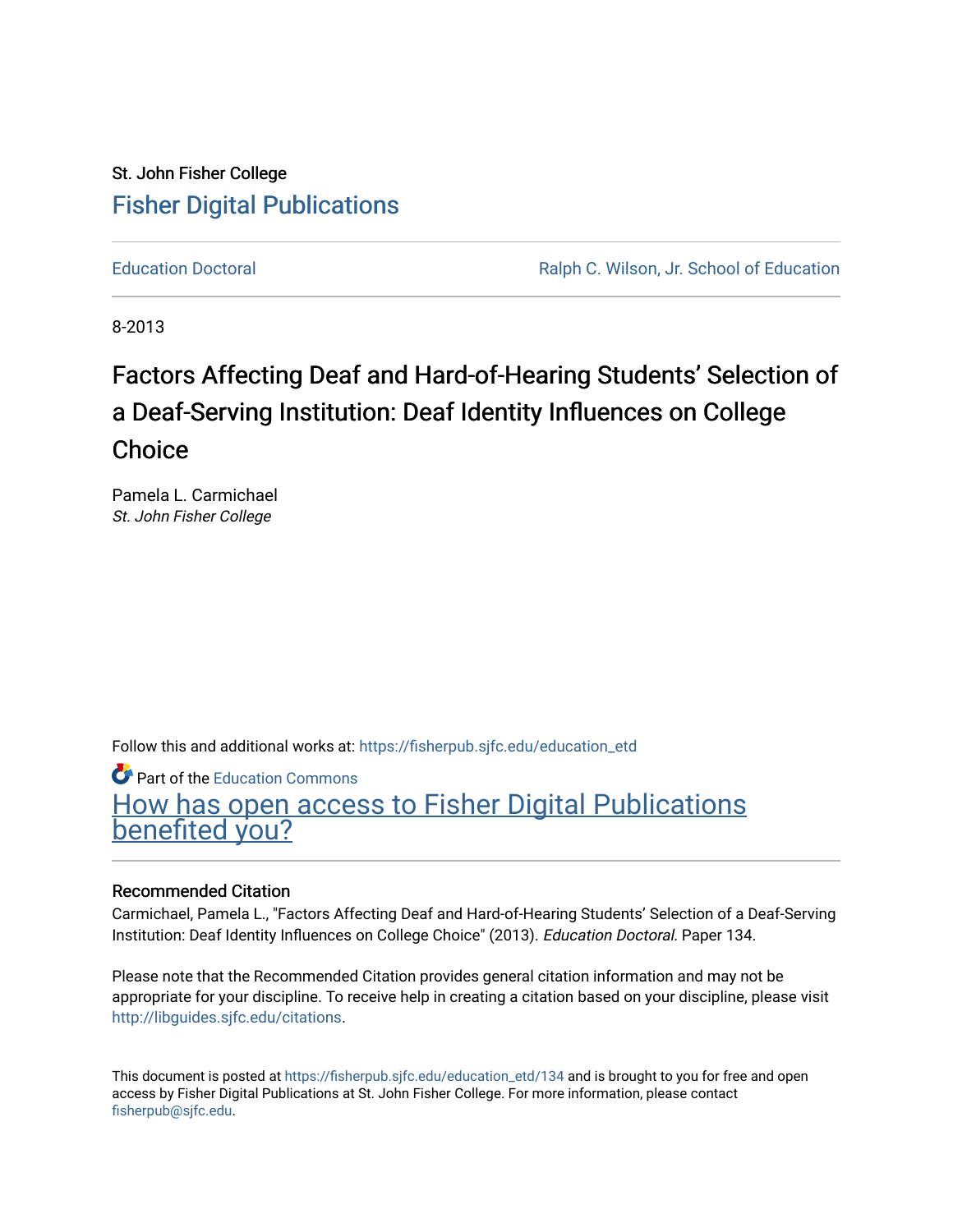# Factors Affecting Deaf and Hard-of-Hearing Students' Selection of a Deaf-Serving Institution: Deaf Identity Influences on College Choice

# **Abstract**

Student-university fit leads to increased satisfaction with a student's postsecondary institution and has a positive effect on college completion (Braxton, Vesper, & Hossler, 1995). As increasing numbers of deaf and hard-of-hearing students elect to attend college (Newman, Wagner, Cameto, Knokey, & Shaver, 2010), the relationship between college choice and completion points to a need to better understand how students make their college decisions. Using a qualitative phenomenological design, the present study examined factors that influence deaf and hard-of-hearing students' college choice and explored how deaf identity influences selection of a deaf-serving institution (DSI). The theoretical framework for the study was deaf identity development theory, which postulates that people who are deaf or hard of hearing have varying degrees of awareness of and identification with Deaf culture and the Deaf community (Glickman, 1993). Study participants were deaf and hard-of-hearing freshman baccalaureate students at a DSI in the United States. Data was gathered using individual interviews and a document reflection activity. Analysis of the data revealed four themes that describe the study participants' college choice process: Secondary School Influences, Preparation for Career and Life, Accommodation for and Acceptance of Individuals who are Deaf or Hard of Hearing, and Searching for Kindred. The findings point to the importance of educational environments that can appropriately serve the needs of deaf and hard-of-hearing students. The results also point to a fundamental role in higher education for DSIs, which serve both the educational and sociocultural identity needs of deaf and hard-of-hearing students.

Document Type

**Dissertation** 

Degree Name Doctor of Education (EdD)

Department Executive Leadership

First Supervisor Jeannine Dingus-Eason

Second Supervisor Shannon Cleverley-Thompson

Subject Categories **Education**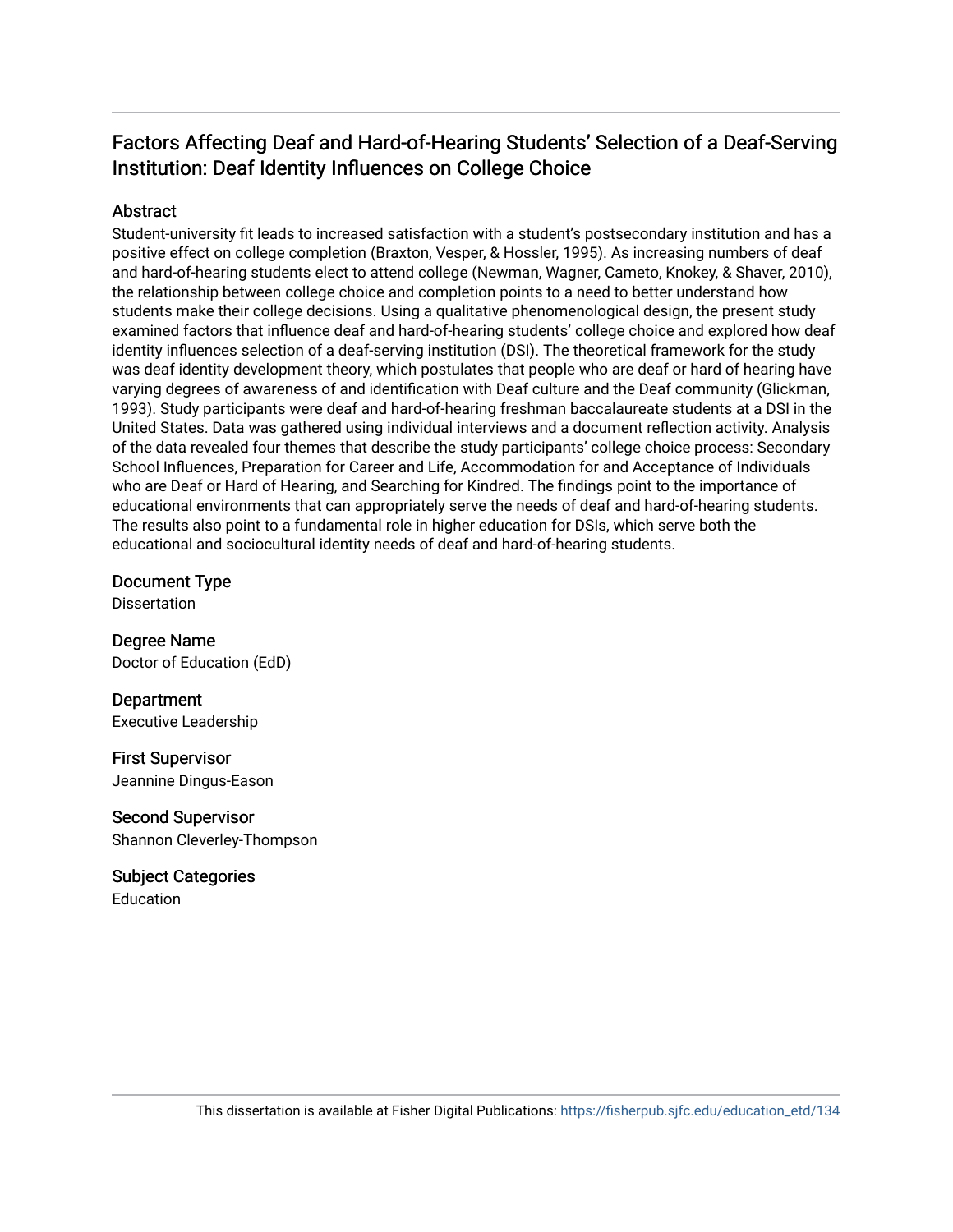Factors Affecting Deaf and Hard-of-Hearing Students' Selection of a Deaf-Serving Institution: Deaf Identity Influences on College Choice

By

Pamela L. Carmichael

Submitted in partial fulfillment

of the requirements for the degree

Ed.D. in Executive Leadership

Supervised by

Dr. Jeannine Dingus-Eason

Committee Member

Dr. Shannon Cleverley-Thompson

Ralph C. Wilson, Jr. School of Education

St. John Fisher College

August 2013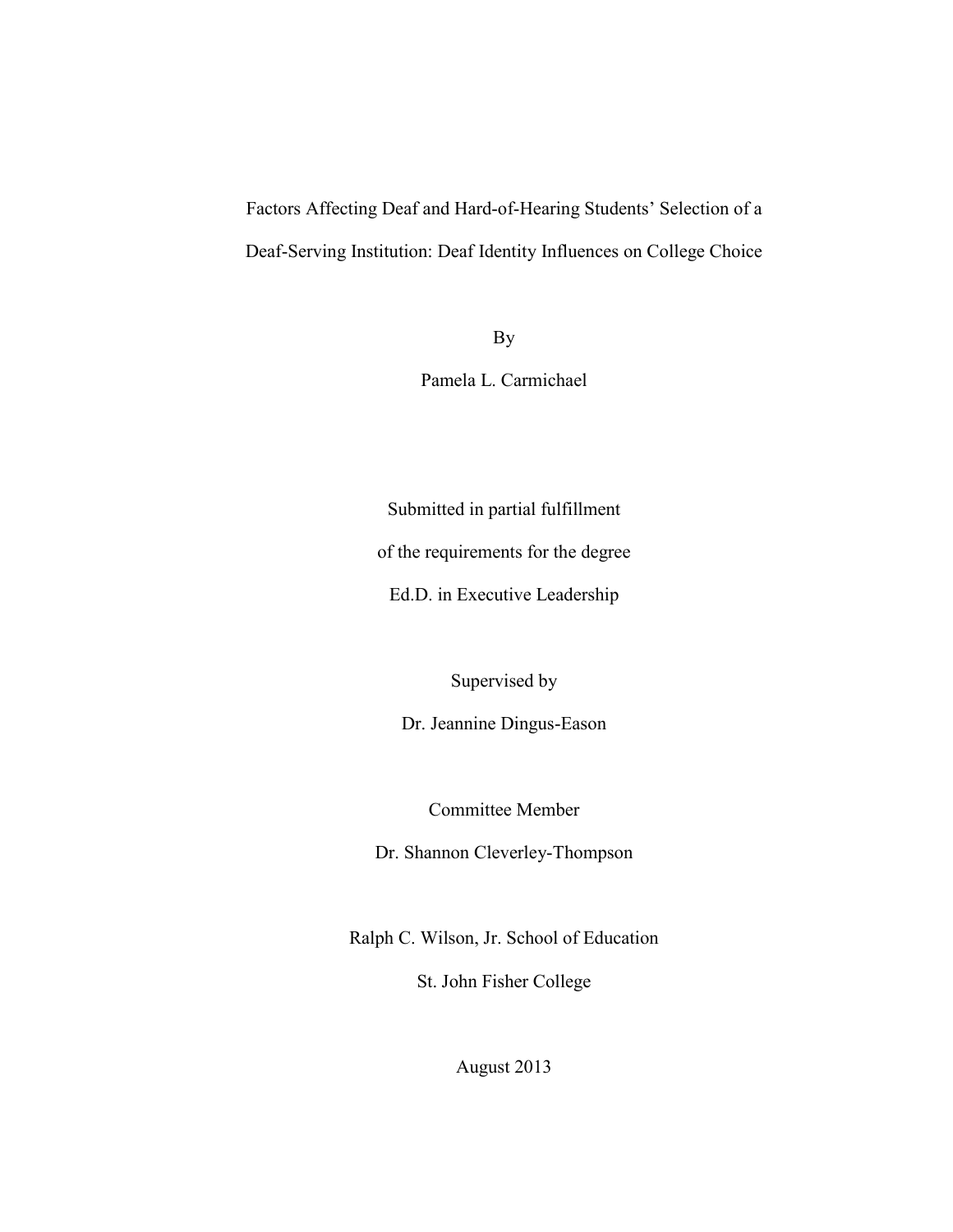Copyright by

Pamela L. Carmichael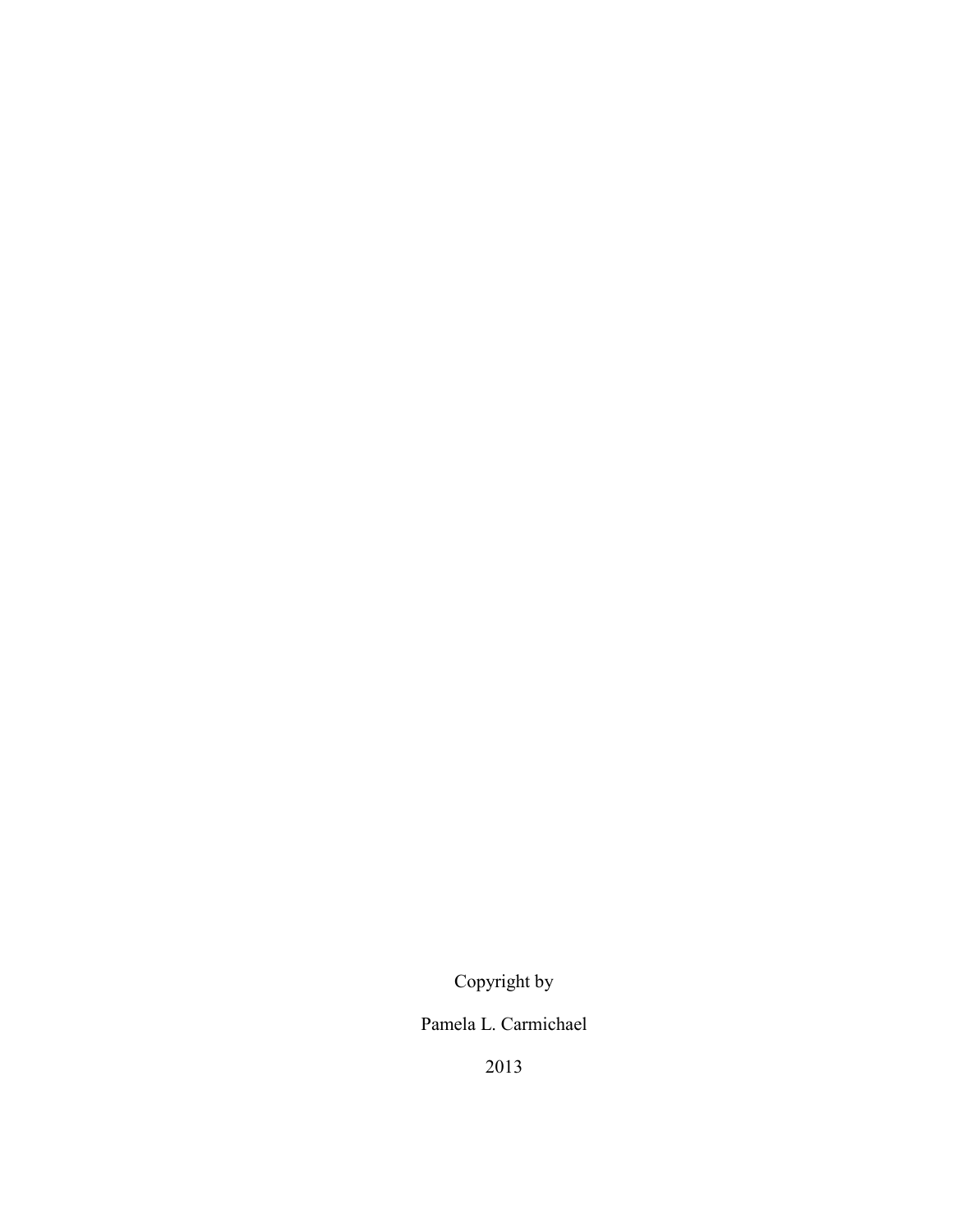## **Dedication**

<span id="page-4-0"></span>Although the actual writing of a dissertation is a very solitary undertaking, a project of this magnitude could never be completed without significant involvement from others. I am exceedingly grateful for all of the individuals who accompanied me on this unforgettable journey. First, and foremost, I thank the students who participated in my study. I admire their spirit and am humbled by their courage and their willingness to share their stories with me. I also am grateful to my dissertation committee—my chairperson, Dr. Jeannine Dingus-Eason, and my committee member, Dr. Shannon Cleverley-Thompson—for always challenging me to dig deeper and go further. This study would not be what it is without them. I am thankful for the time and dedication of all of the faculty members who taught the courses I took in the Executive Leadership program at St. John Fisher College, and for Betsy Christiansen, who truly is the glue who holds the program together. Finally, I owe a deep debt of gratitude to my family, friends, and colleagues who believed in me, cheered me on, and gave me strength when I needed it most. This dissertation is dedicated to all of the people in my life whose love, friendship, and support have seen me through.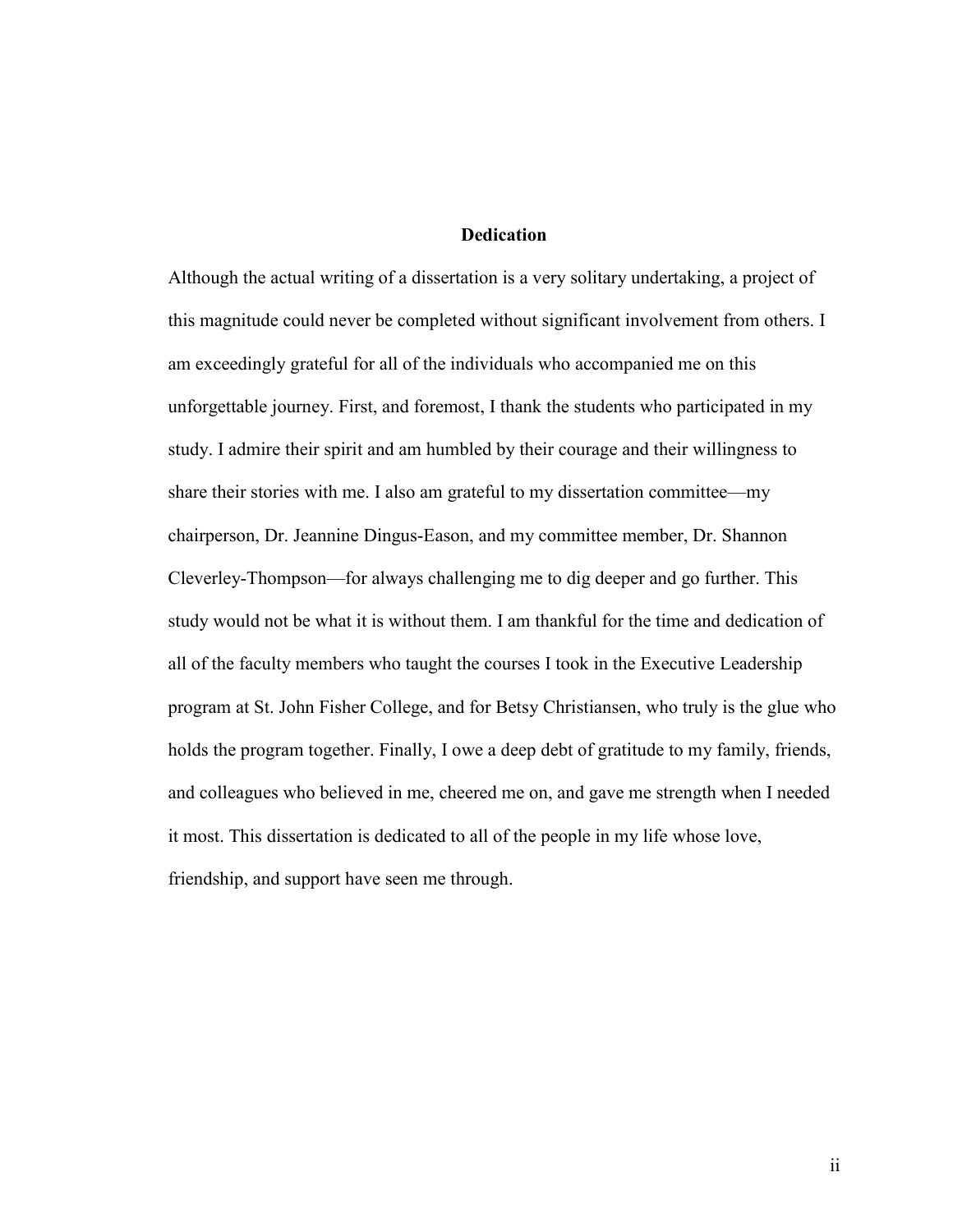# **Biographical Sketch**

<span id="page-5-0"></span>Pamela L. Carmichael is the Executive Director of Communications, Marketing, and Multimedia Services at Rochester Institute of Technology's National Technical Institute for the Deaf, where she has worked since 1998. She holds a bachelor's degree in Communication Studies from SUNY Brockport and a master's degree in Communication and Media Technologies from RIT. She entered the Executive Leadership program at St. John Fisher College in 2011 and pursued her research on deaf identity and other factors influencing the college choice process of deaf and hard-of-hearing students under the direction of Dr. Jeannine Dingus-Eason and Dr. Shannon Cleverley-Thompson. She received her Ed.D. in 2013.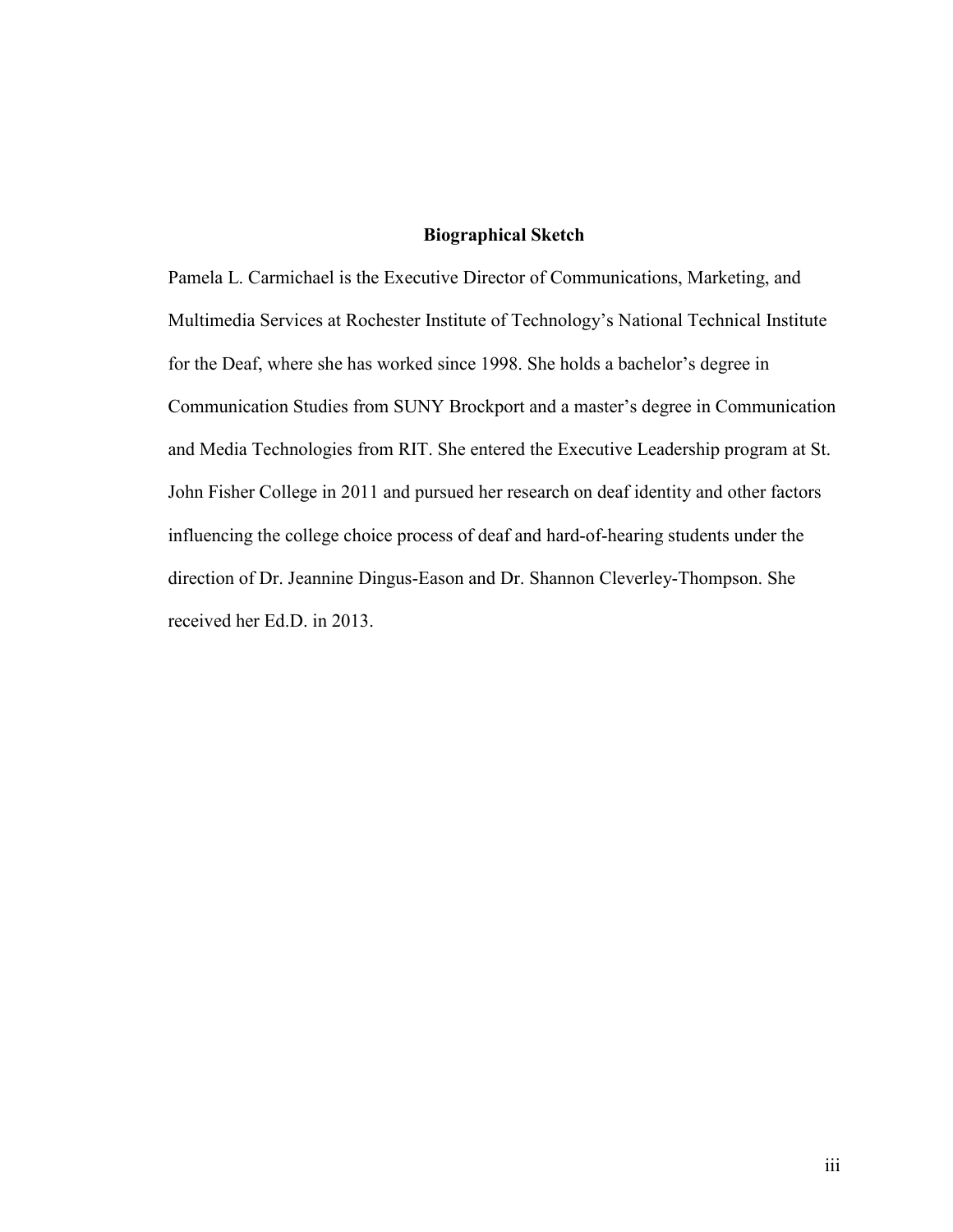#### **Abstract**

<span id="page-6-0"></span>Student-university fit leads to increased satisfaction with a student's postsecondary institution and has a positive effect on college completion (Braxton, Vesper, & Hossler, 1995). As increasing numbers of deaf and hard-of-hearing students elect to attend college (Newman, Wagner, Cameto, Knokey, & Shaver, 2010), the relationship between college choice and completion points to a need to better understand how students make their college decisions. Using a qualitative phenomenological design, the present study examined factors that influence deaf and hard-of-hearing students' college choice and explored how deaf identity influences selection of a deaf-serving institution (DSI). The theoretical framework for the study was deaf identity development theory, which postulates that people who are deaf or hard of hearing have varying degrees of awareness of and identification with Deaf culture and the Deaf community (Glickman, 1993).

Study participants were deaf and hard-of-hearing freshman baccalaureate students at a DSI in the United States. Data was gathered using individual interviews and a document reflection activity. Analysis of the data revealed four themes that describe the study participants' college choice process: Secondary School Influences, Preparation for Career and Life, Accommodation for and Acceptance of Individuals who are Deaf or Hard of Hearing, and Searching for Kindred. The findings point to the importance of educational environments that can appropriately serve the needs of deaf and hard-ofhearing students. The results also point to a fundamental role in higher education for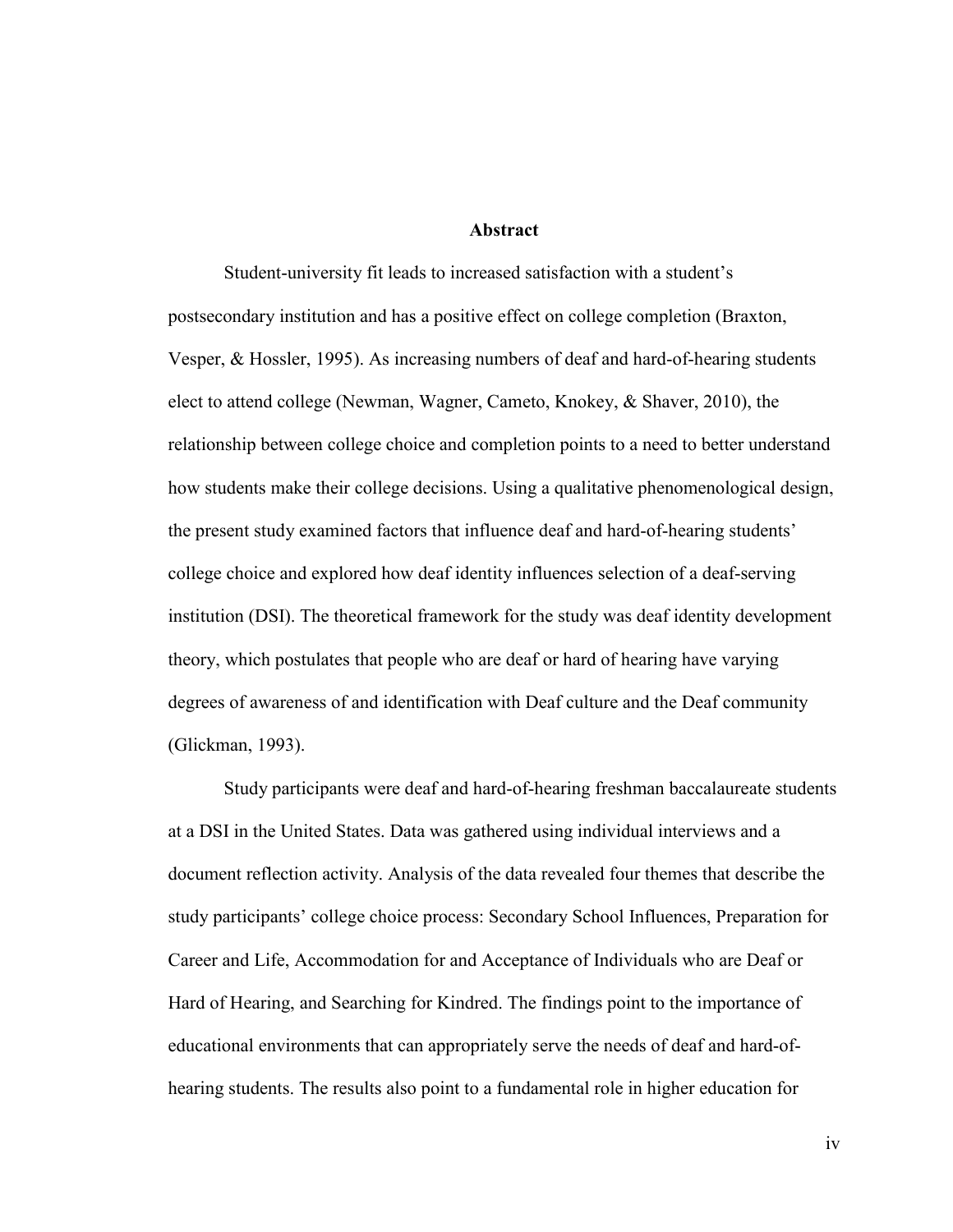DSIs, which serve both the educational and sociocultural identity needs of deaf and hardof-hearing students.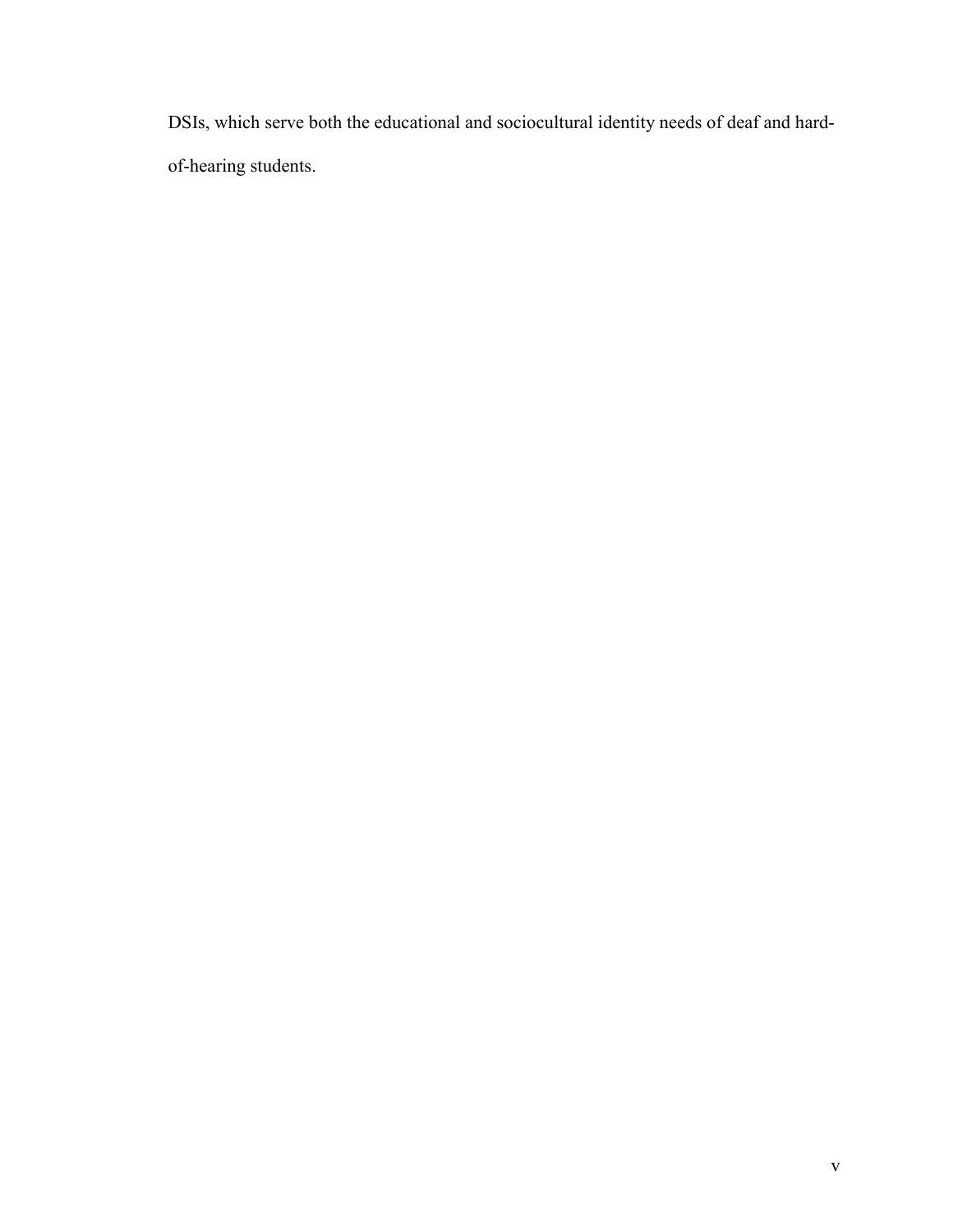# **Table of Contents**

| Influence of Student and Family Characteristics on College Choice 28 |  |
|----------------------------------------------------------------------|--|
|                                                                      |  |
|                                                                      |  |
|                                                                      |  |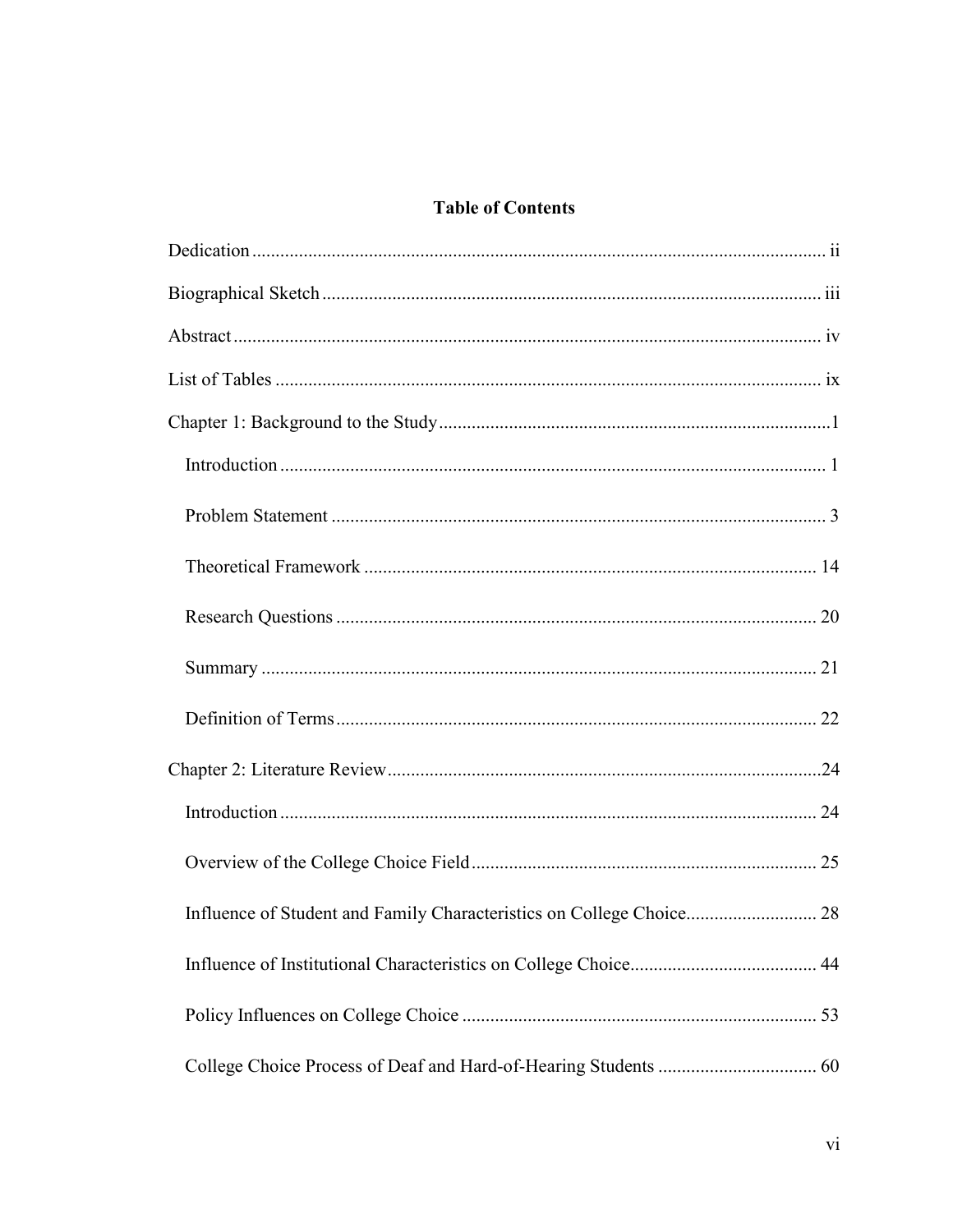| Identity and Sociocultural Influences on College Choice and the Role of MSIs 70 |  |
|---------------------------------------------------------------------------------|--|
|                                                                                 |  |
|                                                                                 |  |
|                                                                                 |  |
|                                                                                 |  |
|                                                                                 |  |
|                                                                                 |  |
|                                                                                 |  |
|                                                                                 |  |
|                                                                                 |  |
|                                                                                 |  |
|                                                                                 |  |
|                                                                                 |  |
|                                                                                 |  |
|                                                                                 |  |
|                                                                                 |  |
|                                                                                 |  |
|                                                                                 |  |
|                                                                                 |  |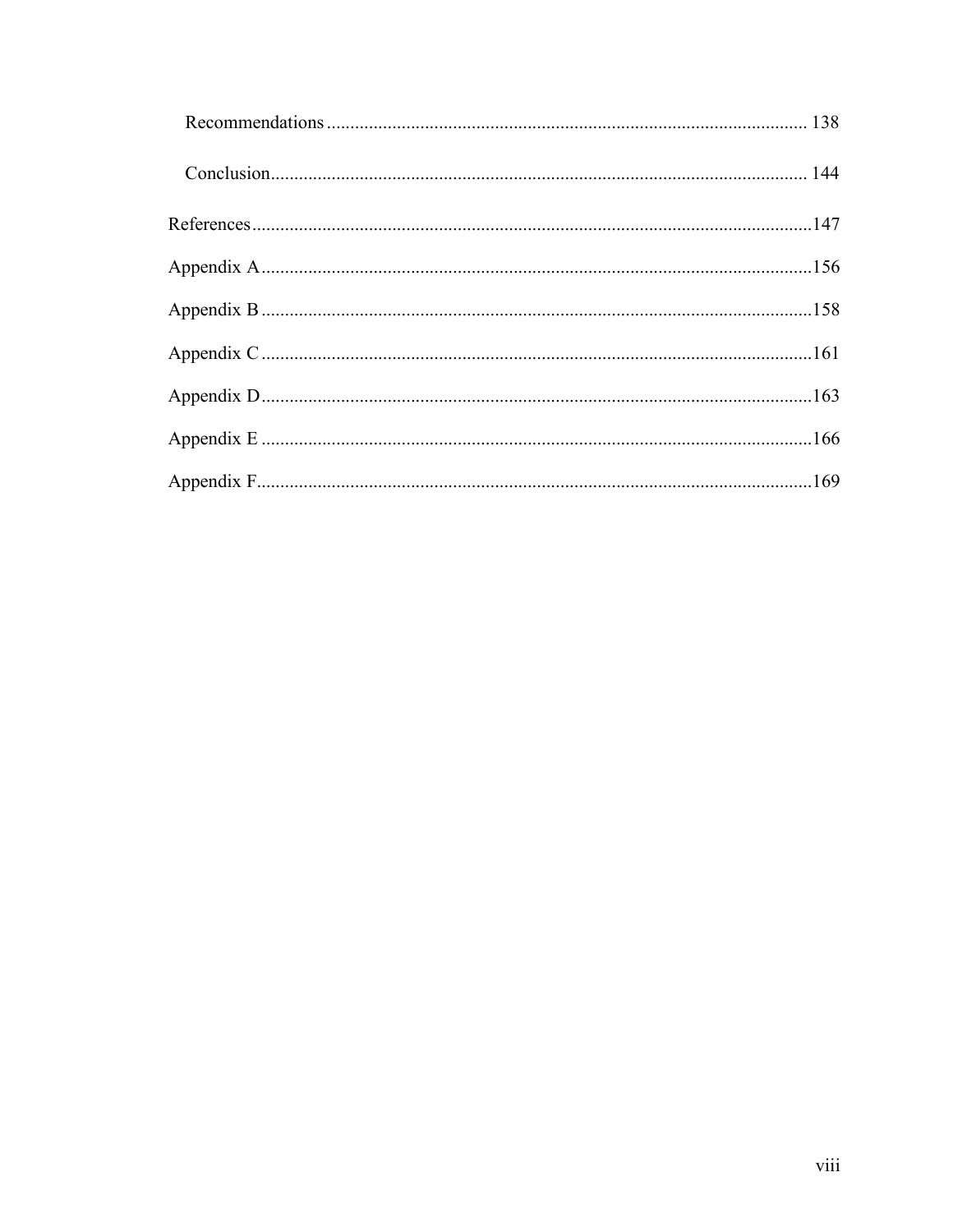# **List of Tables**

<span id="page-11-0"></span>

| <b>Item</b> | Title                                                                               | Page |
|-------------|-------------------------------------------------------------------------------------|------|
| Table 3.1   | <b>Study Participants</b>                                                           | 87   |
| Table 4.1   | Familiarity with Deaf Culture and<br>Membership in the Culturally Deaf<br>Community | 125  |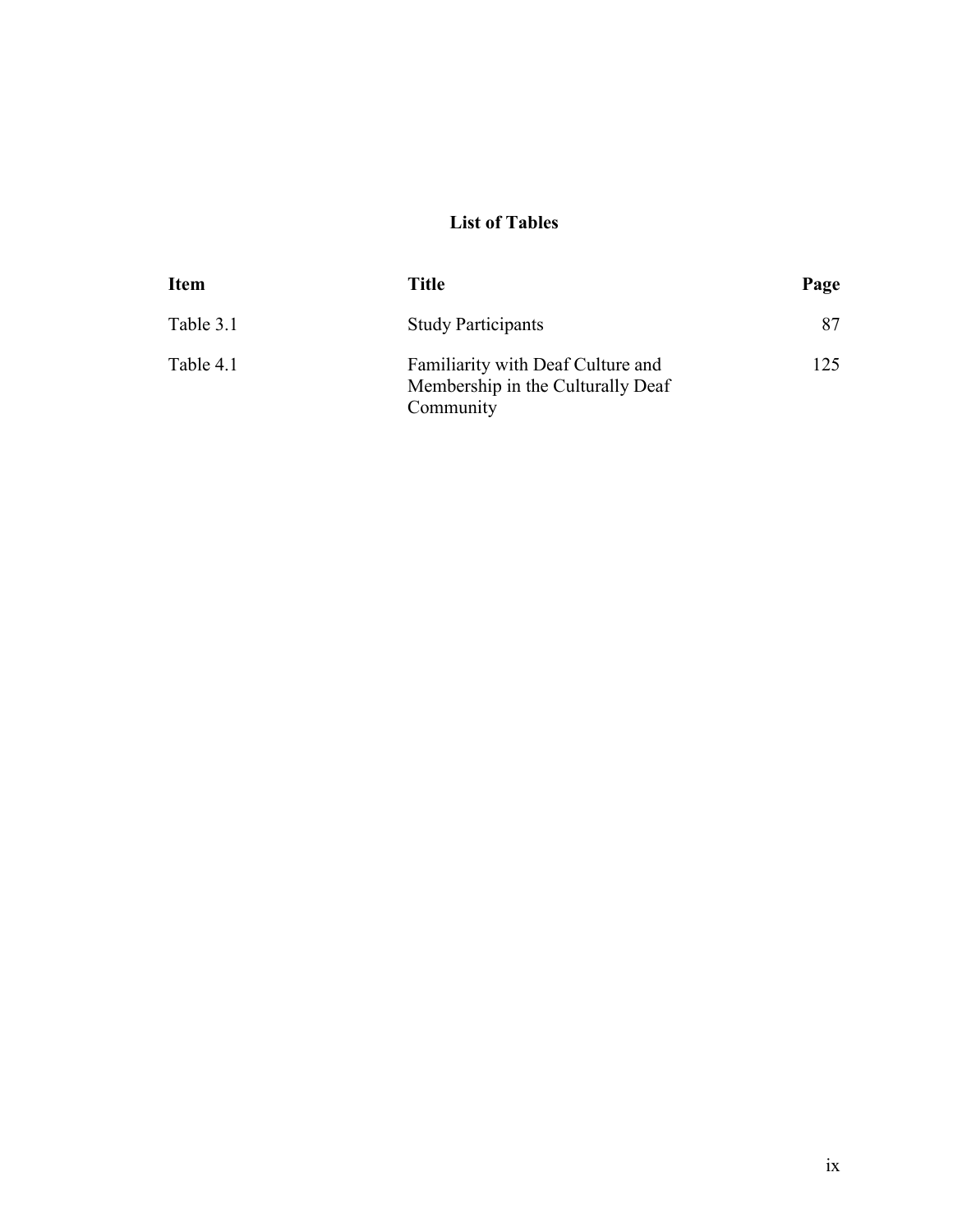#### **Chapter 1: Background to the Study**

### <span id="page-12-1"></span><span id="page-12-0"></span>**Introduction**

Student participation in higher education is on the rise in the United States (Baum, Ma, & Payea, 2010). From 1999 to 2009, the number of students enrolled in postsecondary institutions increased 39%—from 14.8 million students to 20.4 million (NCES, 2011). This trend is expected to continue. The National Center for Education Statistics projects that total postsecondary enrollment will increase 17% between 2008 and 2019 and that enrollment of first-time freshmen will increase 13% over the same period (Hussar & Bailey, 2011). The largest increases are expected among students from minority populations. For example, between 2008 and 2019, enrollment of Hispanic students is expected to increase 45%, while 30% increases are expected in enrollment of Black students and Asian students (Hussar & Bailey, 2011). Over the same period, enrollment of White students is only expected to increase by 7% (Husser & Bailey, 2011).

The increasing heterogeneity among postsecondary students is not limited to racial or ethnic diversity. Students with disabilities, including those who are deaf or hard of hearing, also are participating in postsecondary education at increasing rates (Newman, Wagner, Cameto, Knokey, & Shaver, 2010). In a study comparing results from the National Longitudinal Transition Study (NLTS) and the National Longitudinal Transition Study-2 (NLTS-2), Newman et al. (2010) found that from 1995 to 2005, the percentage of students with disabilities enrolled in postsecondary education within four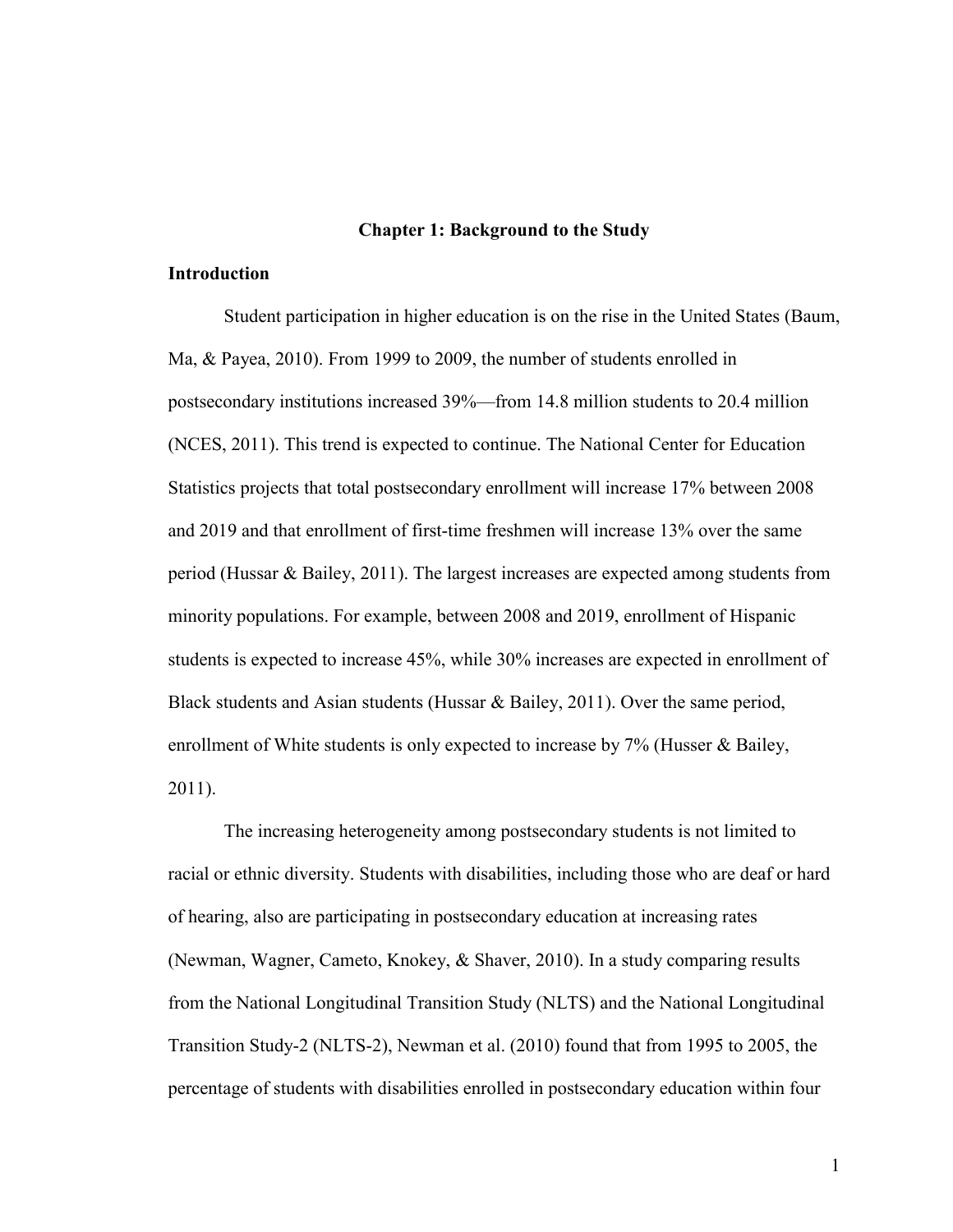years of completing high school increased from 26% to 46%.<sup>[1](#page-13-0)</sup> The percentage of deaf and hard-of-hearing students participating in postsecondary education increased from 50% in 1995 to 73% in 2005 (Newman et al., 2010).

Increased participation in postsecondary education by students who are deaf or hard of hearing comes at a time when the United States is moving from an industrialbased economy to one that is increasingly knowledge-based (Carnevale & Desrochers, 2002). This transition entails a shift from manufacturing and services involving physical labor and natural resources to those that require more intellectual capabilities and knowledge-based activities (Powell  $\&$  Snellman, 2004). As the United States makes this shift, postsecondary education becomes more critical to ensure that workers have the intellectual capacity and specialized skills needed for jobs that are increasingly knowledge dependent (Carnevale & Desrochers, 2002). President Obama (2009) has called on all Americans to complete at least one year of college so that individuals, and the country as a whole, are able to remain competitive in the new economy.

As more students pursue postsecondary education, the benefits that accrue to degree holders continue to be well documented (Trostel, 2010). College graduates lead healthier lifestyles and are more likely to engage in civic activities such as volunteerism and voting (Baum, Ma, & Payea, 2010). Those who complete a college degree also earn more and are less likely to be unemployed than those without a degree (Baum, Ma,  $\&$ Payea, 2010). Individuals who do not have college-level skills not only are more likely to have jobs with lower pay and fewer benefits, they also are more likely to experience

 $\overline{a}$ 

<span id="page-13-0"></span> $1$  The NLTS was a six-year study of students with disabilities in grade 7 or above in the 1985-86 school year. The NLTS-2 was a 10-year study of students with disabilities in grade 7 or above in December 2000. Findings from both studies generalize to the U.S. population of students with disabilities as a whole as well as to students in each federal special education disability category (Newman et al., 2010).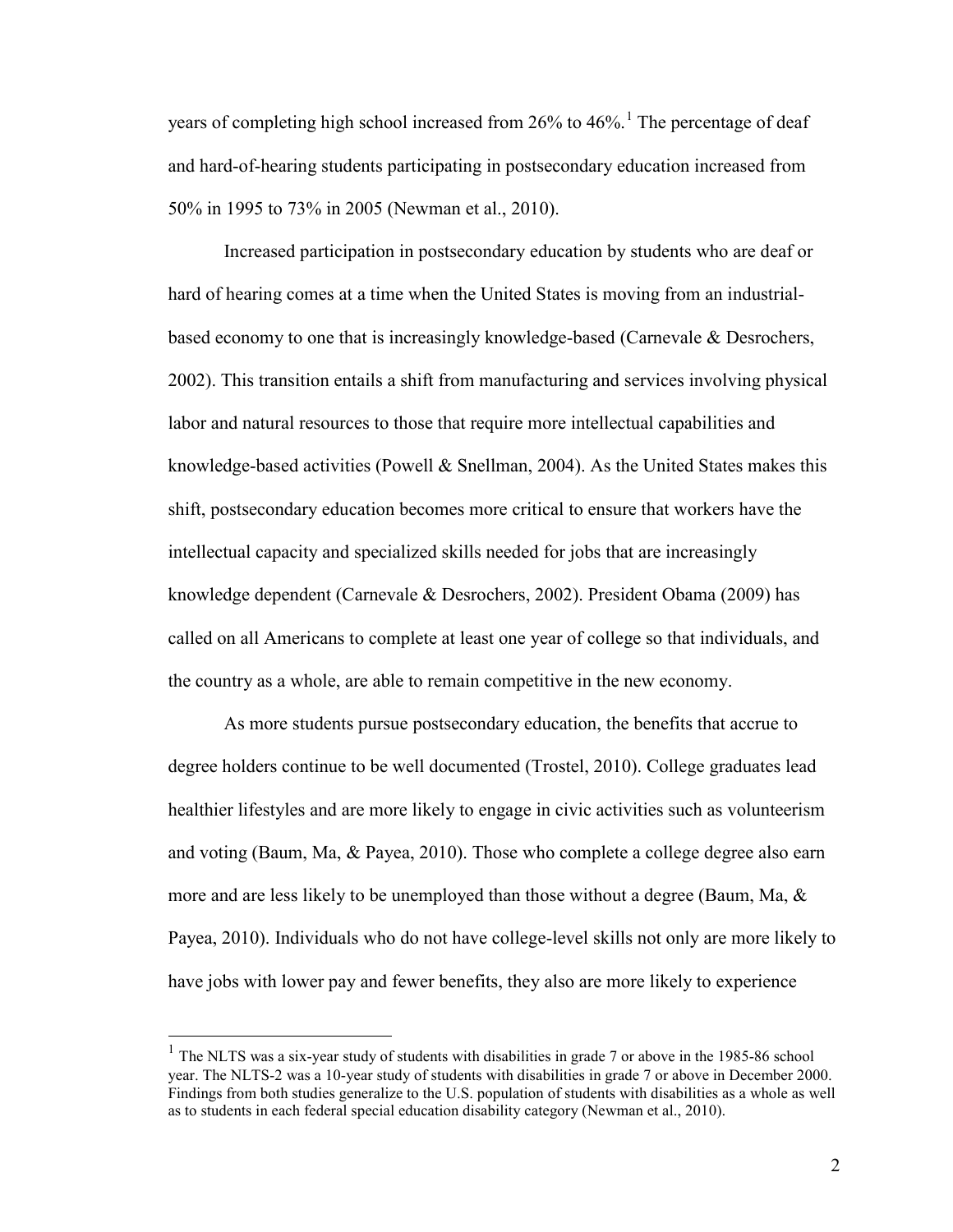problems such as illness, poverty, addiction, and violence (Carnevale & Desrochers, 2002). Those without college degrees also are more likely to use public assistance programs such as Supplemental Security Income, Medicaid, food stamps, energy subsidies, and child care assistance (Trostel, 2010).

Higher wages and lower rates of unemployment are among the benefits of completing college for deaf and hard-of-hearing individuals as well. In analyzing NLTS-2 data, Walter (2010) found that more than 70% of deaf and hard-of-hearing individuals with college degrees are in the labor force, compared to only about 50% of those without degrees. Walter also found that higher levels of degree attainment are associated with lower rates of unemployment among deaf and hard-of-hearing individuals, and that college completion has significant economic benefits, with graduates earning 2.3 times more than non-graduates. Deaf and hard-of-hearing individuals with bachelor's degrees will earn 68% more over the span of their careers than those who attend college but leave prior to earning a degree (Walter, Clarcq, & Thompson, 2002).

#### <span id="page-14-0"></span>**Problem Statement**

Given the benefits of enrolling in and completing college, it is important to understand the process that individuals, including those who are deaf or hard of hearing, use in deciding whether and where to attend college. Such an understanding could help guide student decision-making regarding postsecondary education, which is important because the college a student chooses could mean the difference between persisting and dropping out (Braxton, Vesper, & Hossler, 1995). The alignment between a student's expectations and actual experience at college influences the extent to which that student establishes membership in the academic and social communities of the college and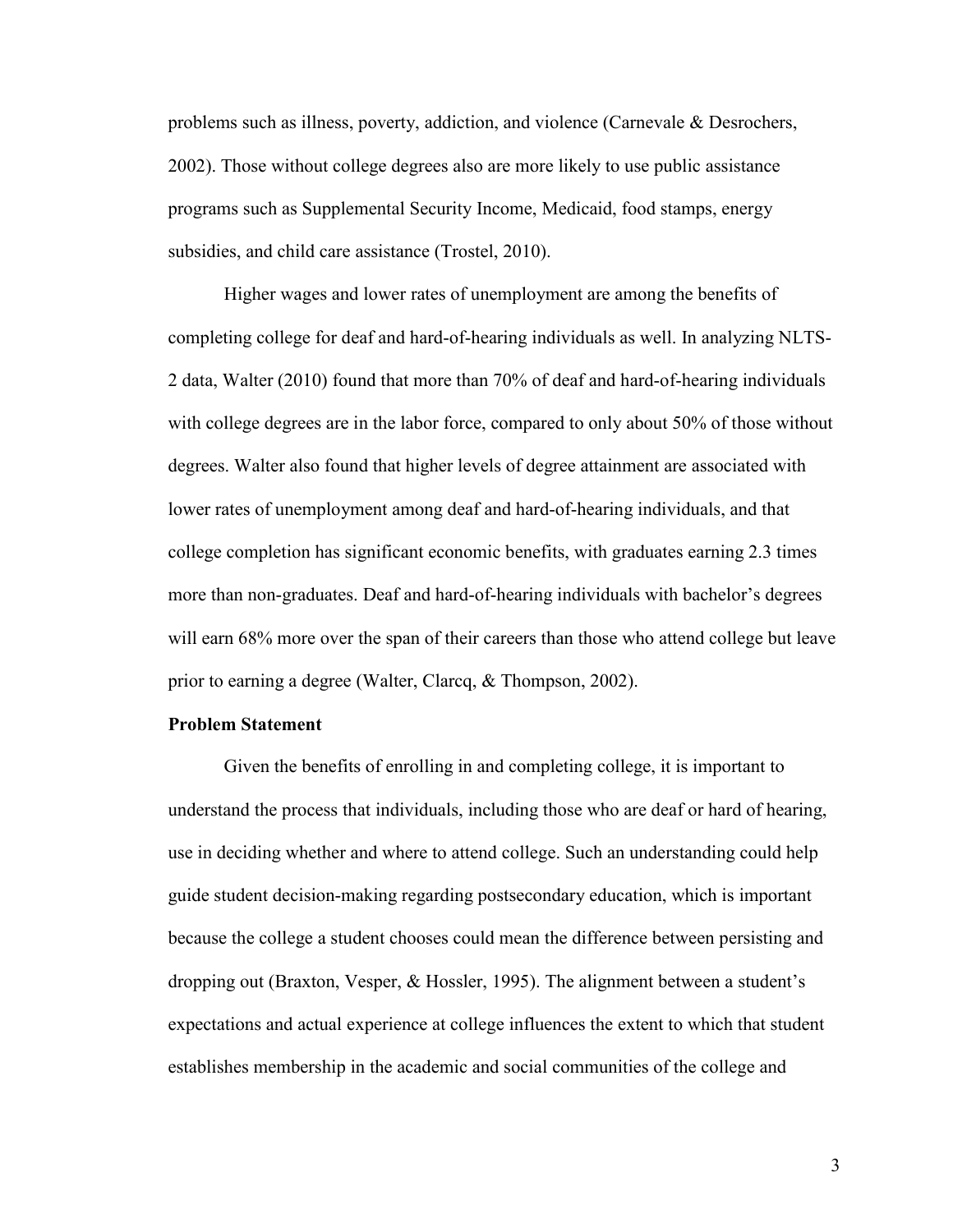remains enrolled (Braxton, Vesper, & Hossler, 1995). Students bring various personal characteristics, experiences, and backgrounds to college, each of which influences students' college performance, expectations, and commitment (Tinto, 1975, 1986). These, in turn, influence students' integration into the academic and social systems at college. Thus, the extent to which there is alignment between the student and the selected school ultimately influences persistence to graduation (Tinto, 1975, 1986). Gilbreath, Kim, and Nichols (2011) contend that "poor student-university fits are likely to result in decreased satisfaction, well-being, and performance" (p. 47), while good fits are likely to reduce attrition.

**College choice.** Given the importance of student-university fit and the relationship between college choice and college completion, there is value in understanding how students, including those who are deaf or hard of hearing, determine which college to attend. College choice models can help explain the cognitive processes involved in college selection. Such models view college choice as a multistage developmental process during which students acquire knowledge that helps lead them to a college decision (Bergerson, 2009). Hossler and Gallagher (1987) synthesized a number of studies in the college choice literature to develop a three-stage model to explain how students make decisions about postsecondary education. They define the three phases of the college selection process as predisposition, search, and choice. In the predisposition phase, students decide whether or not they want to attend college. Factors such as students' socioeconomic status and academic ability as well as the attitude and support of their parents influence this stage of the process. In the search phase, students begin seeking more information about colleges and develop a choice set—a group of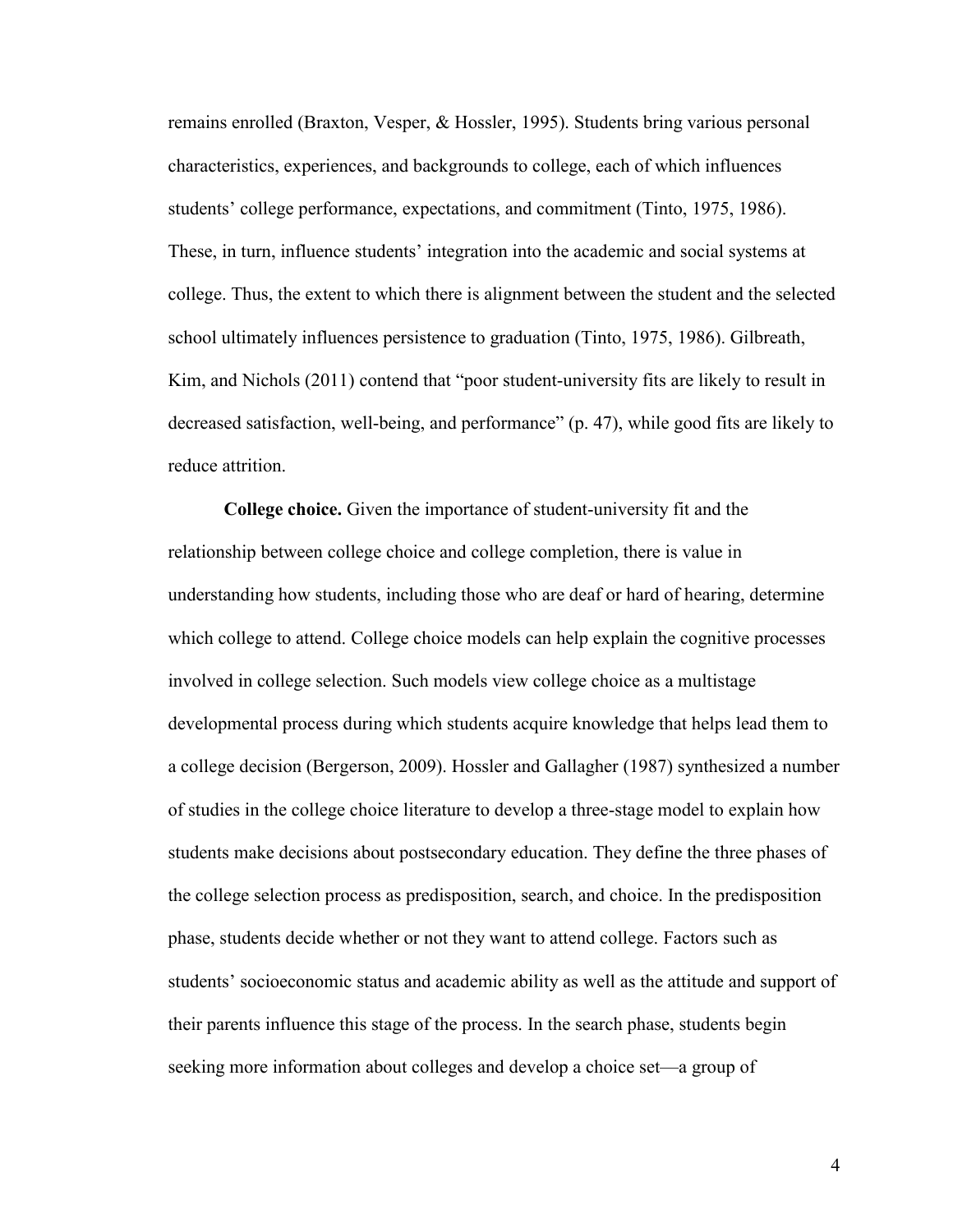institutions in which they are interested. Socioeconomic status, academic ability, and their parents' education level are factors that influence this stage of the process. In the final stage, the choice phase, students evaluate the institutions in their choice set and narrow their options, culminating in an enrollment decision. Factors influencing this stage are students' perceptions of institutional quality and the level of financial aid a given institution offers (Hossler & Gallagher, 1987).

While broad college choice models can provide insight into college selection, they may not effectively predict or explain the college choice processes of all students. Hossler and Gallagher's (1987) model is perhaps the most widely cited college choice process model, and it has been the starting point for many scholarly studies (Bergerson, 2009). However, it is normed on students from White, suburban, middle to upper socioeconomic cultures and may, therefore, lack applicability to students with diverse backgrounds (Muhammad, 2006, 2008). Engberg and Wolniak (2009), for example, have found that there are significant race-related differences in the factors that influence students' college choices. Studies such as those by Heilig, Reddick, Hamilton, and Dietz (2011); Kim, DesJardins, and McCall (2009); O'Connor (2009); and O'Connor, Hammock, and Scott (2010) also have found that the college choice experiences of students vary based on race and ethnicity. Such findings support Freeman's (2005) argument that Hossler and Gallagher's (1987) model must be expanded to include the role that culture plays in college choice. Freeman contends that the ways in which families and schools influence students' college choice processes can vary based on students' cultural characteristics. This points to the importance of studying the college choice processes of students with varying cultural backgrounds in order to understand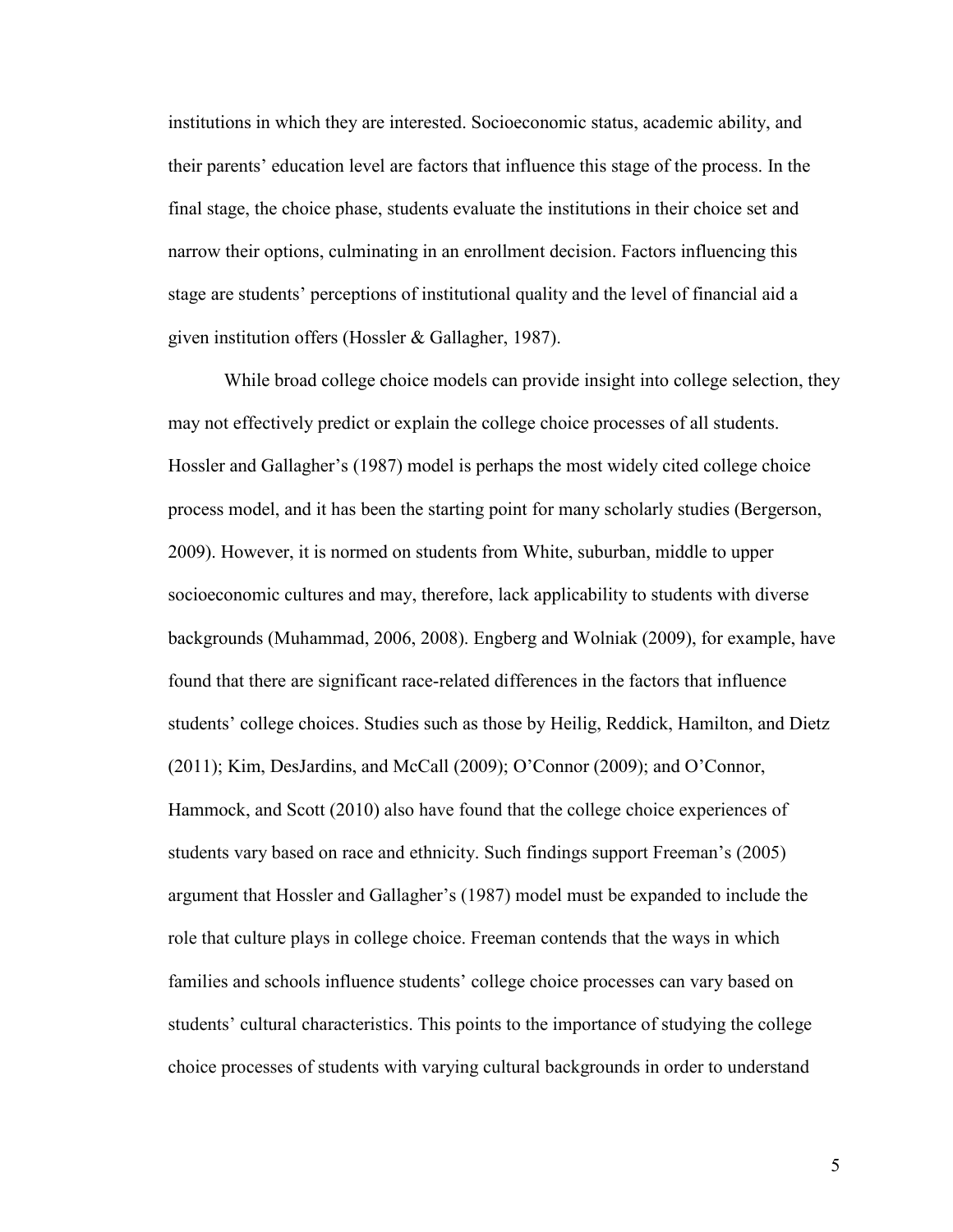their experiences and develop culturally relevant practices for assisting them and their families in making college decisions (Freeman, 2005; Bergerson, 2009).

While calls to consider cultural influences on college choice thus far have focused on race and ethnicity, cultural diversity can be thought of in a broader sense. Many, though not all, deaf and hard-of-hearing people define their deafness in terms of linguistic, social, and cultural factors instead of in terms of their audiological status (Reagan, 1995). These individuals do not see themselves as disabled, but rather as members of a "cultural and linguistic minority" (Reagan, 1995, p. 239). This sociocultural perspective of deafness may be a consideration for some deaf and hard-ofhearing students as they explore the choices available to them for college.

**Postsecondary education options for deaf and hard-of-hearing students.** Prior to the passage of Section 504 of the Rehabilitation Act of 1973, which prohibits discrimination against otherwise qualified individuals with disabilities by any public entity or any program or activity receiving federal funds, many students with disabilities were denied admission to postsecondary institutions (Paul, 2000). Denying admission to students with disabilities was often the result of perceptions on the part of faculty and administrators that disabled students would not be able to succeed in mainstream college programs or be able to gain employment after college (Nugent, 1978). Colleges also denied admission to students with disabilities because their campuses were not equipped to accommodate disabled students (Brooks & Brooks, 1962). For example, Mahan (1974) found that 22% of the 994 four-year institutions responding to a 1974 survey by the accrediting agencies of the American Council on Education indicated that they would deny admission to deaf applicants solely because of their disability.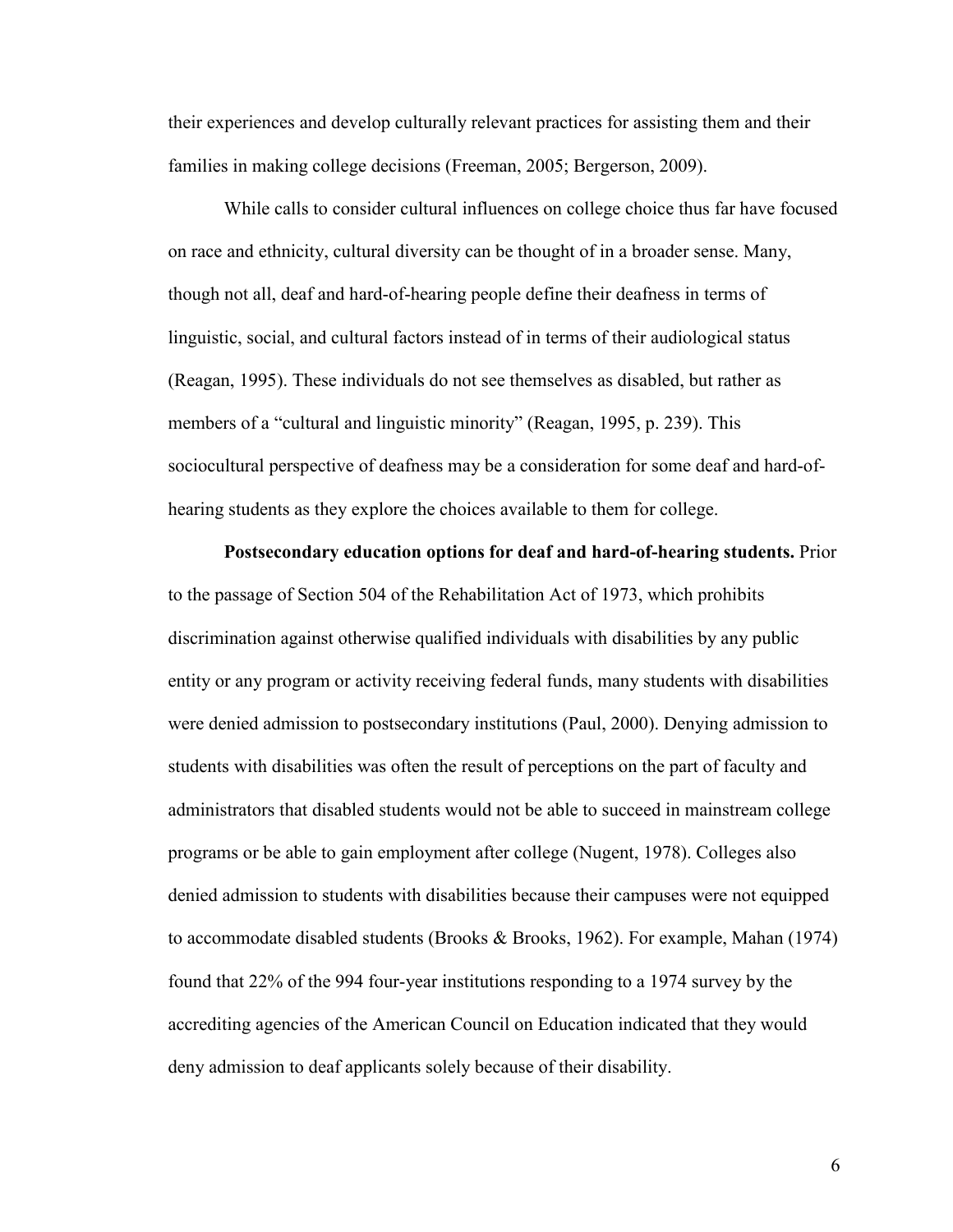Subpart E of Section 504 applies to students with disabilities in postsecondary education and stipulates that they may not be discriminated against in admissions, financial aid, academic and other programs, services, and activities (Wolanin & Steele, 2004). The passage of the Americans with Disabilities Act (ADA) in 1990 extended protection for individuals who are disabled by prohibiting discrimination by private as well as public entities, including postsecondary institutions, and requiring that they provide reasonable accommodations for individuals with disabilities (Shaw, 2009; Stodden, Jones, & Chang, 2002; Wolanin & Steele, 2004). Section 504 and the ADA were created out of a growing recognition that many problems faced by people with disabilities, including unemployment and lack of education, were not inevitable consequences of their disabilities, as had been previously assumed, but rather, were the result of societal attitudes toward people with disabilities and discriminatory policies and practices (Mayerson, 1992).

Section 504 and the ADA helped expand postsecondary education opportunities for deaf and hard-of-hearing students. For example, a 2009-2010 study conducted for the Office of Special Education and Rehabilitative Services in the U.S. Department of Education revealed that, of the estimated 4,200 two- and four-year postsecondary institutions in the United States, 73% enrolled deaf or hard-of-hearing students (Raue & Lewis, 2011). Students in the United States who are deaf or hard of hearing can essentially choose from among three options for postsecondary education (Heath Resource Center, n.d.). Each of these postsecondary options has features that could be seen as benefits or drawbacks, depending on a given student's needs and desires. A description of each option follows.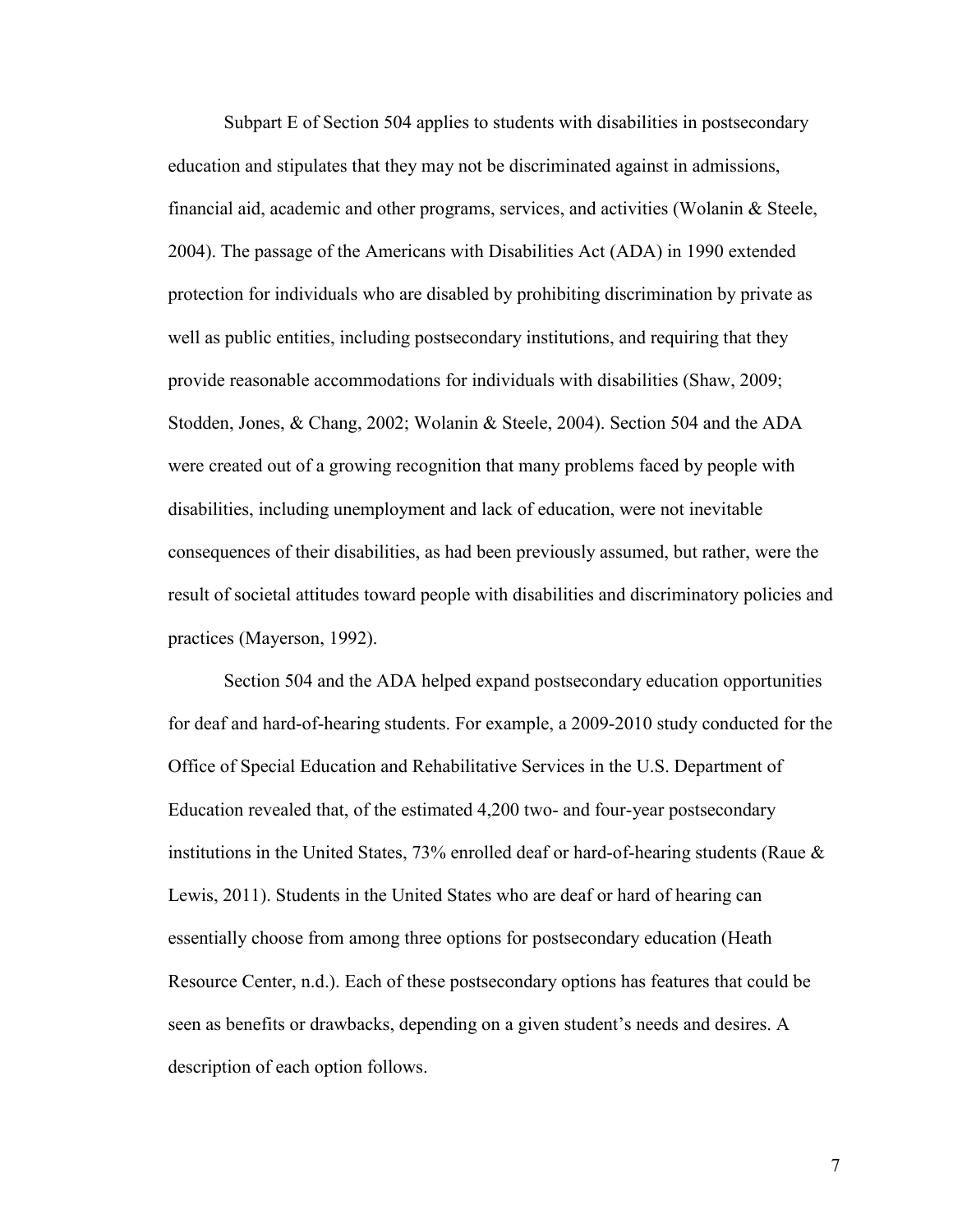One postsecondary possibility for deaf and hard-of-hearing students is a mainstream college or university. This option offers the opportunity to learn from and with teachers and students who are part of the hearing majority. Some deaf and hard-ofhearing students may perceive this as a benefit, viewing it as good preparation for a career and life in the mainstream of a society dominated by the hearing majority (Menchel, 1995). Other deaf and hard-of-hearing students may perceive this as a drawback, preferring instead to attend an institution where they are not in the minority population or where there at least is a community of other deaf and hard-of-hearing students (Call, 1992; Foster & Elliott, 1986; Smith, 2004).

A second option is a specially funded program that serves a sizeable number of deaf and hard-of-hearing students at a mainstream college or university, such as California State University Northridge  $(CSUM)^2$  $(CSUM)^2$ . Such programs offer students the opportunity to learn from and with teachers and students who are part of the hearing majority while also providing a community of deaf and hard-of-hearing peers. Some students may see this as a "best of both worlds" situation, preparing them for a career and life in the mainstream of a society dominated by the hearing majority while still providing some opportunities for interaction with deaf and hard-of-hearing peers (Call, 1992; Smith, 2004). Other students, however, may prefer to attend an institution where they are not part of a small minority population (Foster & Elliott, 1986; Smith, 2004).

A third option is one of two postsecondary institutions founded by the U.S. Congress and funded by the federal government to serve deaf and hard-of-hearing students—Gallaudet University in Washington, D.C., or the National Technical Institute

 $\overline{a}$ 

<span id="page-19-0"></span><sup>&</sup>lt;sup>2</sup> CSUN has a National Center on Deafness [\(http://www.csun.edu/ncod/\)](http://www.csun.edu/ncod/) that serves approximately 175 deaf and hard-of-hearing students out of a total student body of approximately 36,000 (http://www.csun.edu/aboutCSUN/).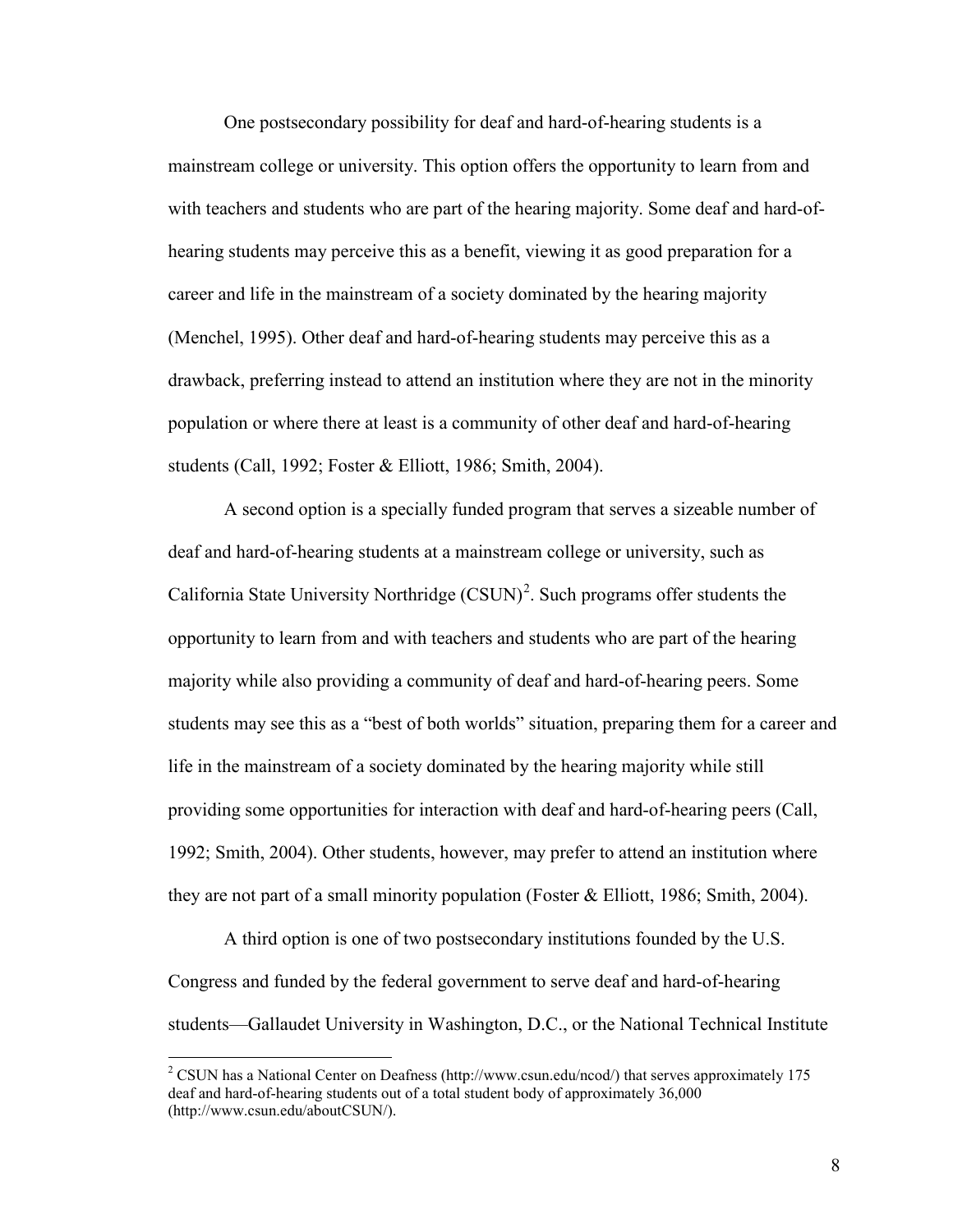for the Deaf (NTID) at Rochester Institute of Technology (RIT) in Rochester, N.Y. Originally established as a residential school for young deaf and blind students, Gallaudet was authorized to confer college degrees when a bill was passed by Congress in 1864 and signed into law by President Abraham Lincoln (Gallaudet University, n.d.). At the time, Gallaudet was the only institution in the world providing postsecondary education for individuals who were deaf (Hoag, 1989). Its founding marked the first time that direct federal aid was provided for education (McPherson, 2008).

NTID was established by an act of Congress that was signed into law by President Lyndon Johnson in 1965 (Hoag, 1989). The institution was created to provide technical and professional education for deaf and hard-of-hearing individuals in order to prepare them for careers in business and industry that increasingly required technical skills (Hoag, 1989). RIT was chosen as the host institution for NTID in 1966, and the first class of deaf students enrolled in 1968 (Hoag, 1989).

For the purposes of this study, Gallaudet and NTID are referred to as deaf-serving institutions (DSIs). Although both institutions enroll hearing students, they each also enroll more than 1,000 deaf and hard-of-hearing students (Gallaudet University, 2011; National Technical Institute for the Deaf, 2011). Each DSI also has a number of deaf and hard-of-hearing faculty, staff and administrators (Gallaudet University, 2011; National Technical Institute for the Deaf, 2011). Some deaf and hard-of-hearing students may view the opportunity to be part of such a large deaf and hard-of-hearing community as providing social and cultural benefits not available to them at mainstream institutions (Foster & Elliott, 1986; Smith, 2004). Stinson, Scherer, and Walter (1987) argue that a major factor in deaf and hard-of-hearing students' interest in DSIs is the opportunity for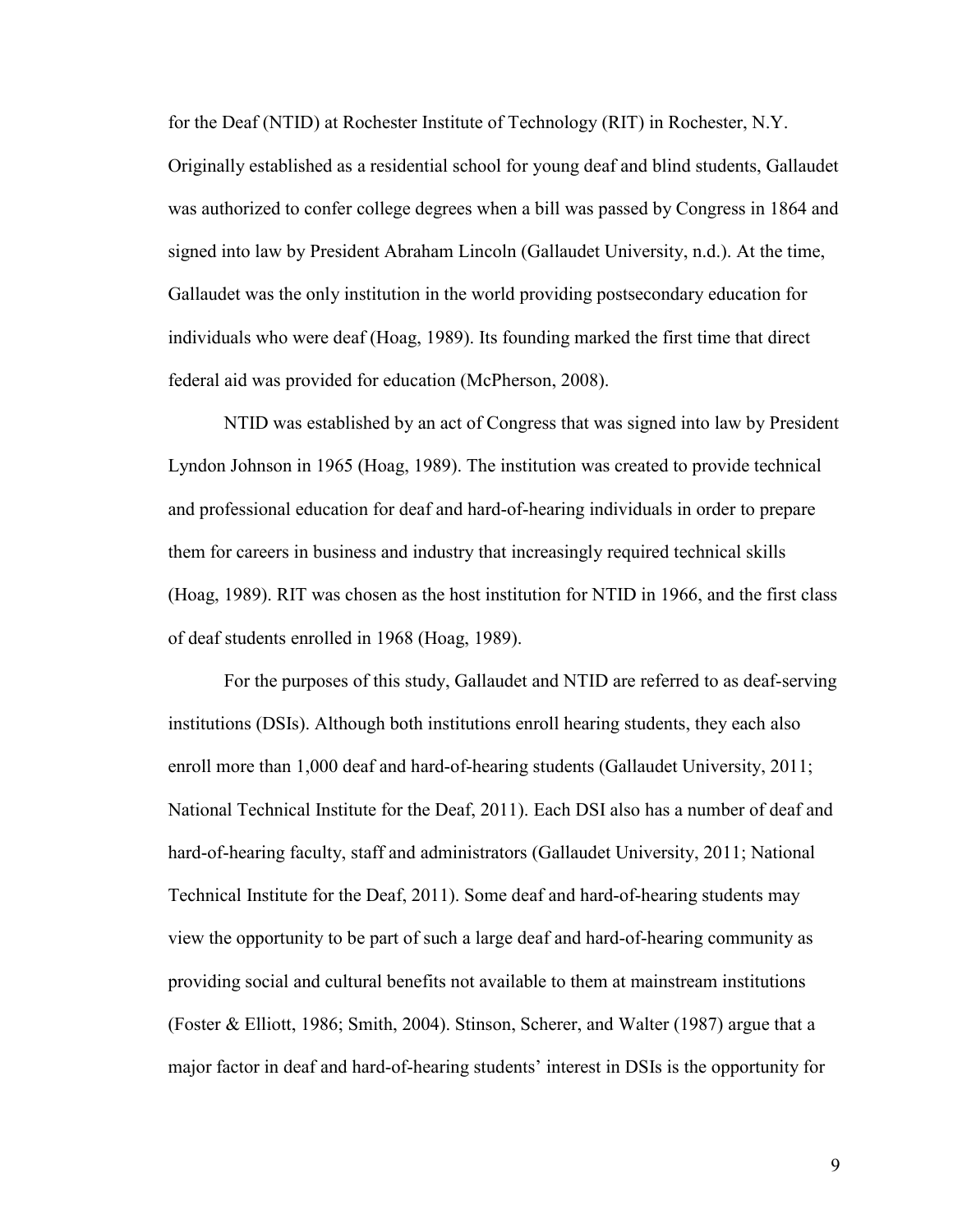social interaction with a large population of deaf and hard-of-hearing peers. The social and cultural benefits of DSIs might be viewed as similar to those of other minorityserving institutions (MSIs).

**The role of minority-serving institutions.** An MSI is an institution that enrolls a high proportion of students from a given minority population (O'Brien & Zudak, 1998; Staten, Staten, Hollis, & Turner Whittaker, 2009). Historically Black colleges and universities (HBCUs), Hispanic-serving institutions (HSIs), Tribal colleges and universities (TCUs), and Asian American and Pacific Islander-serving institutions (AAPISIs) are among the formally designated MSIs (Li & Carroll, 2007; Staten et al., 2009). HBCUs are identified by law as degree-granting institutions established before 1964 with the principle mission of educating African Americans (Li & Carroll, 2007; Staten et al., 2009). Most HBCUs were established in the late  $19<sup>th</sup>$  century to serve African American students who were prohibited from attending White institutions (Gasman, Lundy-Wagner, Ransom, & Bowman, 2010; O'Brien & Zudak, 1998). The majority of private HBCUs were established by missionary organizations with the goal of bringing Christianity to former enslaved Africans, who, in the view of the missionary organizations, needed to be taught "the rules and values of modern society" in order to avoid becoming "a national menace" (Anderson, 1988, p. 241). When funding from missionary organizations began to run out, Northern industrialists provided support for private HBCUs with the goal of controlling education to produce graduates with skills to match industry needs (Gasman et al., 2010). The majority of public HBCUs were created as a result of passage of the second Morrill Act of 1890, which required states that did not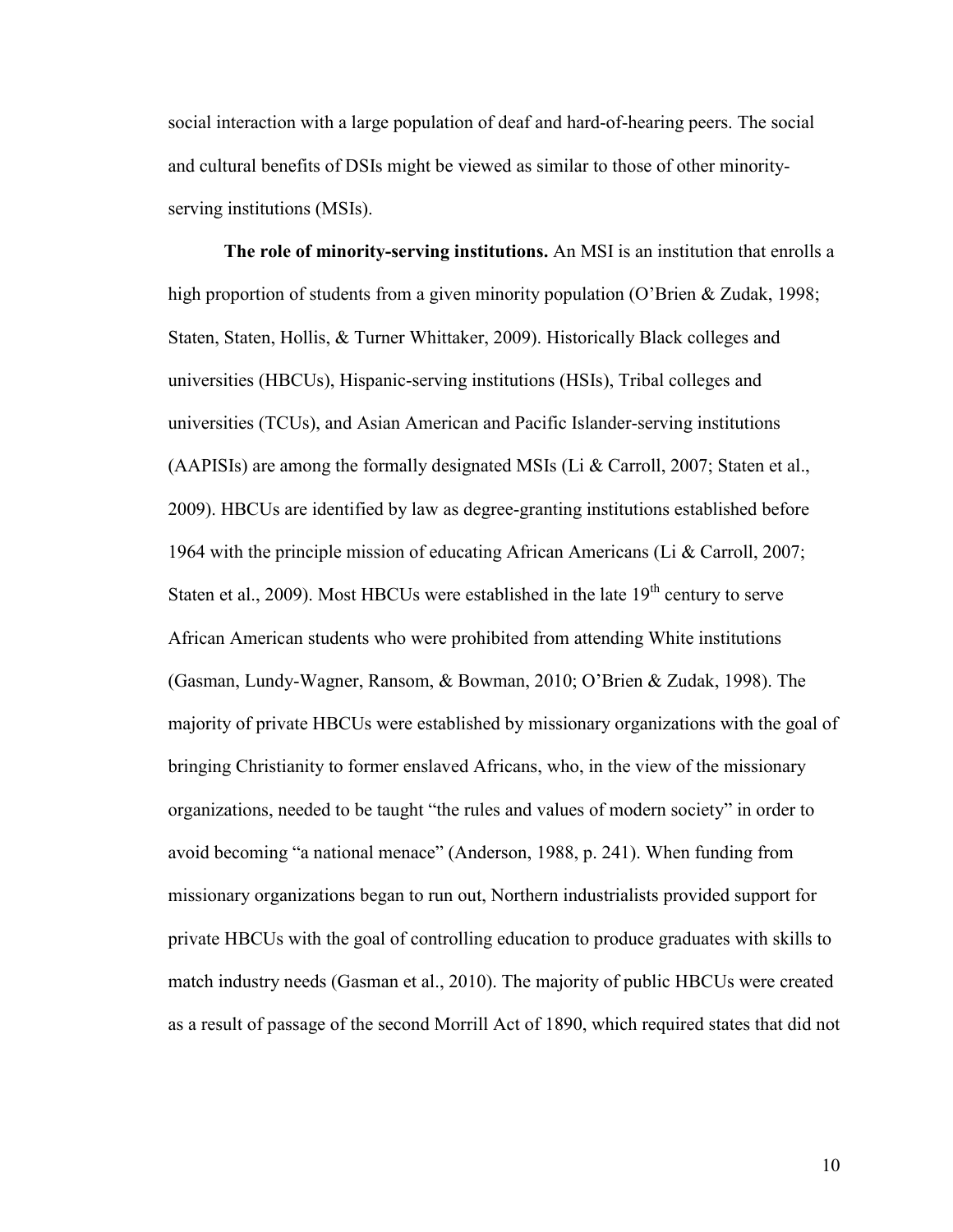allow African American students to attend public postsecondary institutions to establish agricultural and mechanical institutions for those students (Gasman et al., 2010).

Like HBCUs, TCUs also are designated as such by law (Li & Carroll, 2007). The majority of TCUs have been established by American Indian tribes with the goal of providing an affordable, culturally sensitive college education for their members (American Indian Higher Education Consortium, 1999; O'Brien & Zudak, 1998), but a few have been chartered by the federal government (American Indian Higher Education Consortium, 1999; Li & Carroll, 2007). Because both HBCUs and TCUs are designated as such by law, the number of institutions cannot increase unless Congress designates additional institutions as HBCUs or TCUs (Li & Carroll, 2007).

HSIs are defined as degree-granting institutions with a full-time-equivalent undergraduate enrollment of 25% or more Hispanic students, while students in each of the other minority groups comprise less than 25% of the total enrollment (Li & Carroll, 2007). HSIs are not institutions that were created with the express purpose of serving a specific population; instead, most of them are institutions that evolved as HSIs due to being situated in locations with large Hispanic populations (O'Brien & Zudak, 1998). Similar to HSIs, AAPISIs are institutions where Asian American/Pacific Islander students comprise at least 25% of the total undergraduate enrollment, while students in each other minority group comprise less than 25% of the total enrollment (Li & Carroll, 2007).

Although the circumstances surrounding the creation of MSIs varies by category, they all have played a significant and similar role in educating students from minority populations throughout history (Staten et al., 2009). In addition to serving the educational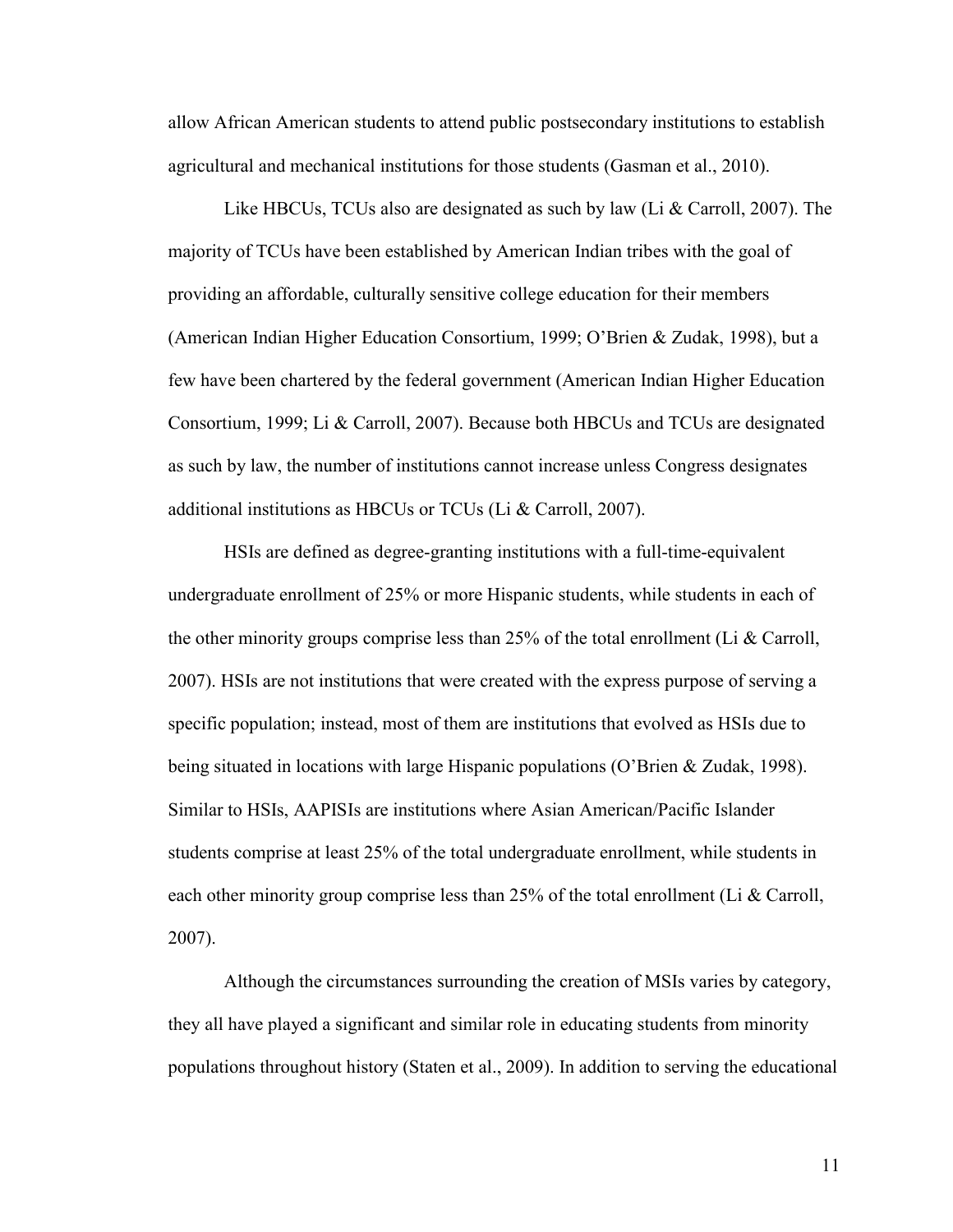needs of minority students, MSIs also help address their social and cultural identity needs (Raines, 1998; Staten et al., 2009). Raines (1998) contends that, unlike mainstream postsecondary institutions, which were created for "nonminority populations" (p. 72), MSIs provide educational experiences for students "within their own social and cultural contexts" (p. 72), promoting cultural values and behavior expectations, and often even providing some coursework in the group's native language. For example, TSIs offer courses in tribal languages and traditional tribal literature courses (American Indian Higher Education Consortium, 1999) as well as ethnocentric courses that focus on American Indian issues and worldviews (Cole, 2006). Similarly, HBCUs offer ethnocentric courses that focus on African American issues and perspectives (Cole, 2006).

The cultural context of MSIs can lead to better outcomes for some students by reducing "the difficult acculturation process" they might experience in mainstream institutions (Raines, 1998, p. 72). In addition, there are a number of characteristics associated with MSIs that can contribute to student success (Raines, 1998). These characteristics include such things as open admissions processes, relatively lower tuition costs, high levels of financial aid, culturally relevant curriculum, a nurturing environment, and a range of student services (Raines, 1998). MSIs also can provide leadership opportunities for students that may be unavailable to them at mainstream institutions (Raines, 1998). These same characteristics can contribute to positive experiences for deaf and hard-of-hearing students at DSIs.

Given the unique role of MSIs, including those that serve deaf and hard-ofhearing students, and the potential benefits for students who attend, there is value in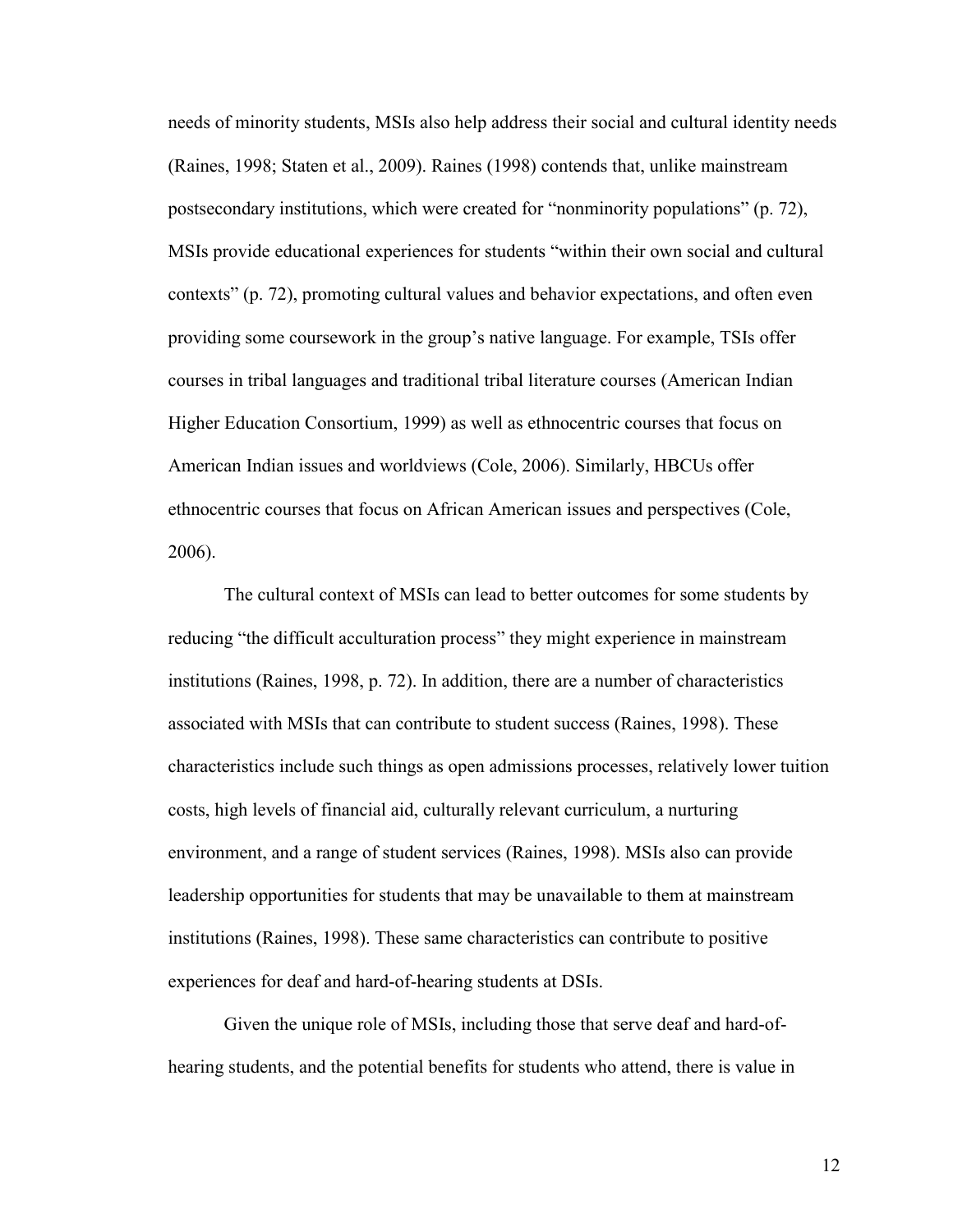understanding the process students use in determining whether to enroll in these institutions. Such an understanding could help guide student decision-making, which, as already noted, has implications for persistence in and completion of college. In spite of this, very little of the large body of research related to MSIs focuses on college choice (Gasman et al., 2010). The findings of a few studies, however, suggest that some students consider or select MSIs for reasons related to an interest in exploring or developing their racial, ethnic, or cultural identity. For example, Van Camp, Barden, Ren Sloan, and Clarke (2009) found that opportunities for racial identity development were an important factor in students' decisions to attend an HBCU. Students indicated that they had enrolled at an HBCU because they wanted to take courses that focused on racial issues; wanted to learn more about race, racism, and historical matters related to race; and felt that attending an HBCU was a matter of racial identity and pride (Van Camp et al., 2009). Similarly, Freeman (1999, 2005) found that students' desires to seek their African American roots and enhance their awareness and understanding of African American culture were factors in their consideration of HBCUs. It is possible that opportunities for identity development and enhanced cultural awareness are factors in deaf and hard-ofhearing students' selection of a DSI as well. Humphries and Humphries (2011) suggest that young people who are deaf or hard of hearing have to decide whether they want to attend a mainstream "hearing" college (p. 161) or a DSI that will allow them to immerse themselves among other deaf people and develop or strengthen their Deaf<sup>[3](#page-24-0)</sup> identity. As increasing numbers of deaf and hard-of-hearing students elect to attend college (Newman, Wagner, Cameto, Knokey, & Shaver, 2010), the relationship between college

 $\overline{a}$ 

<span id="page-24-0"></span><sup>&</sup>lt;sup>3</sup> The upper case Deaf is a label used to refer to those who have a social, political, and cultural affiliation with the Deaf community, while the lower case deaf refers to the audiological condition of hearing loss (Leigh, 2009).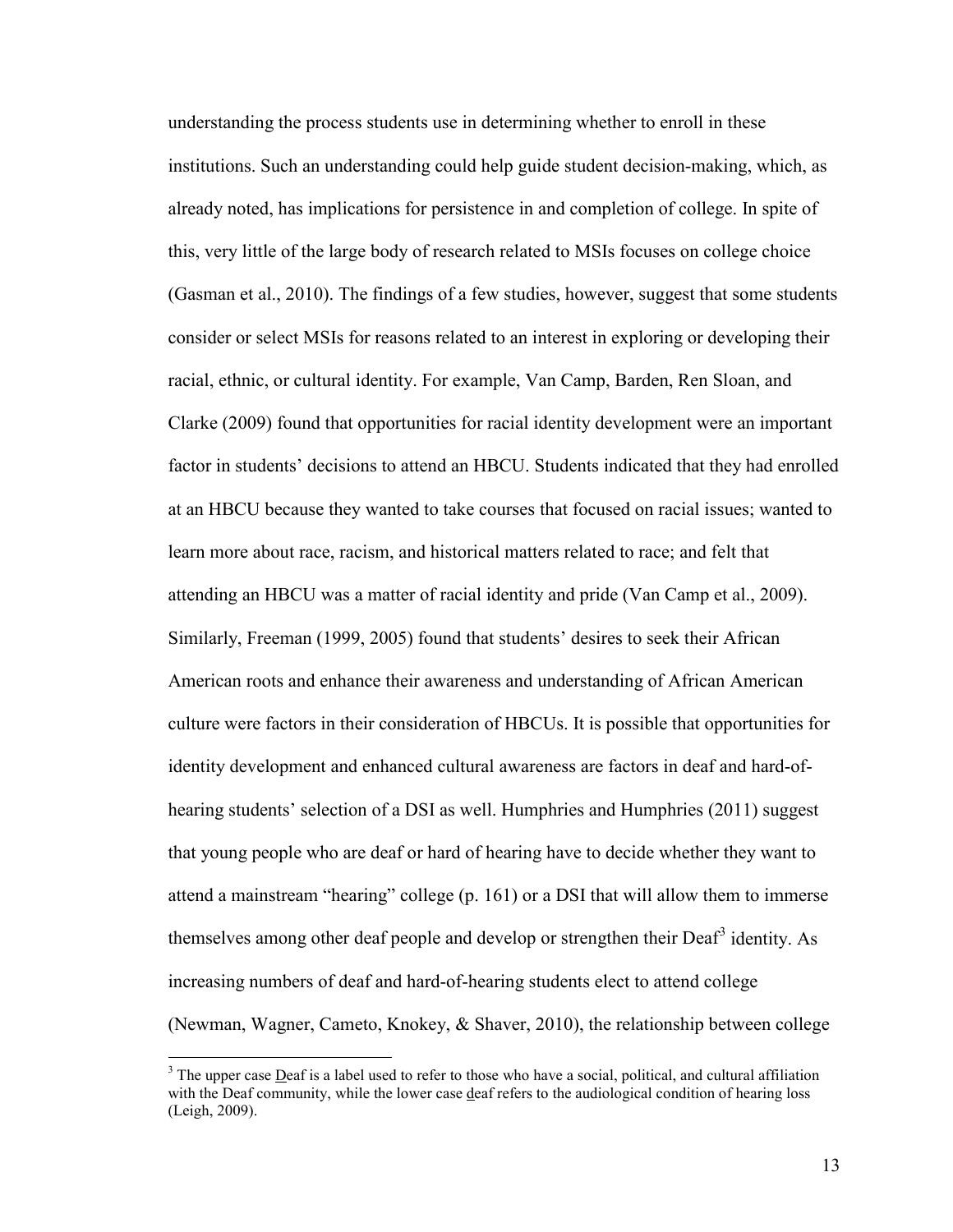choice and college completion points to a need to better understand how deaf and hardof-hearing students make their college decisions.

# <span id="page-25-0"></span>**Theoretical Framework**

Deaf identity development (DID) theory provides a lens through which to examine deaf and hard-of-hearing students' college-related decision-making as a sociocultural process, rather than simply a cognitive process. A student's college search might be conceived, at least in part, as seeking an answer to the question, "Where do I belong?" Similarly, Carty (1994) suggests that "the search for identity is the search for answers to the questions 'Who am I?' and 'Where do I belong?'" (p.40). Karp, Holmstrom, and Cray (1998) have noted that, in searching for a college, students are looking for a good fit—a place where they will feel comfortable, where there are other students who are like them, who share their interests. Karp et al., also argue that students expect that their experiences in college will allow them to refine, and in some cases or to some extent, change their identity. As a result, in searching for a college, students are searching for a place where someone with their identity characteristics and identity aspirations will be able to succeed (Karp, Holmstrom & Cray, 1998). DID theory offers a framework for exploring the possibility that a deaf or hard-of-hearing student's identity, or the identity she hopes to develop, may play a role in her college selection.

DID theory provides a model for understanding how people come to think of themselves as Deaf—as being part of the culturally Deaf community (Glickman, 1993). The theory postulates that people who are deaf or hard of hearing have varying degrees of awareness of and identification with Deaf culture and the Deaf community. Glickman (1993) suggests that the process of developing a Deaf identity involves moving from the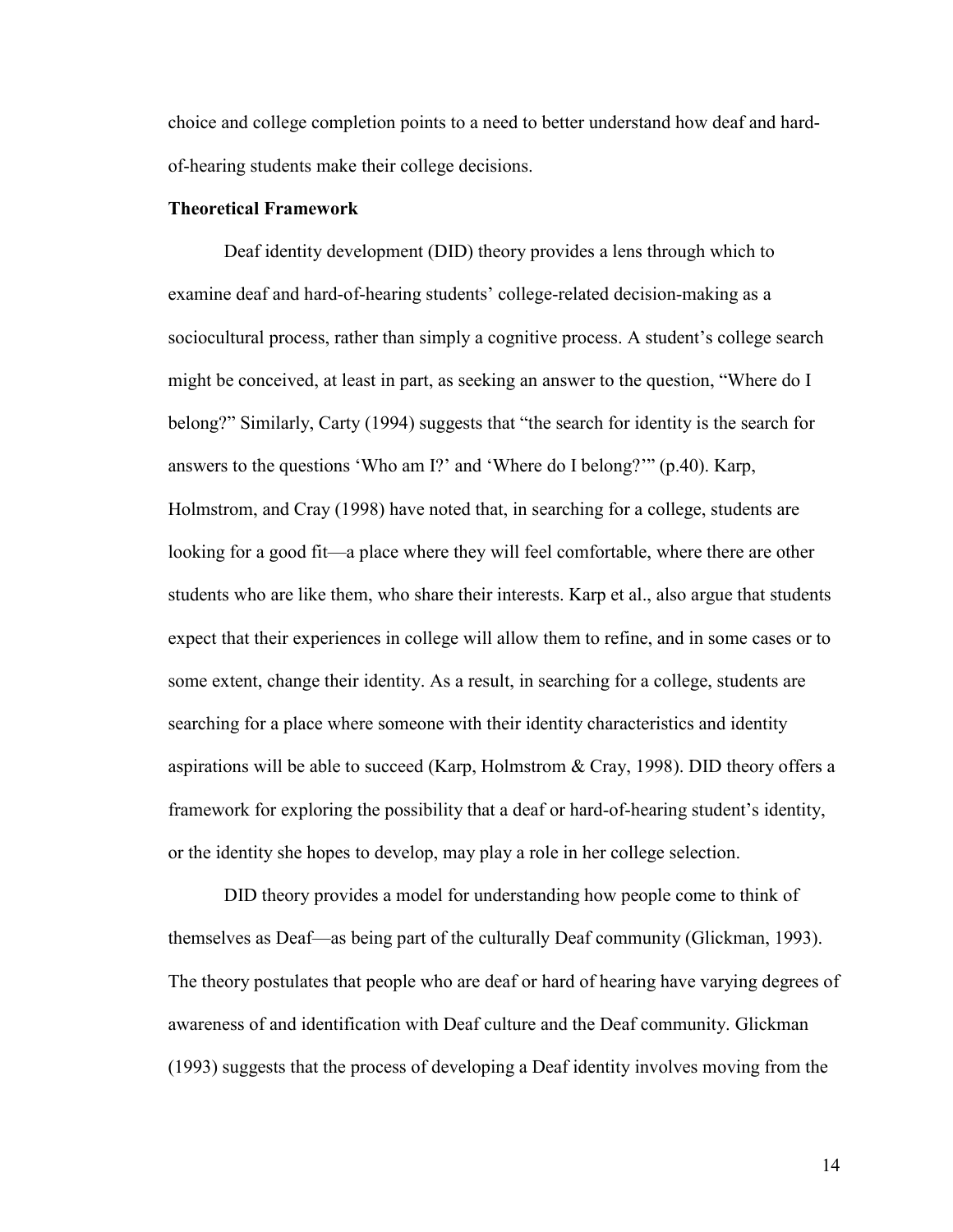hearing majority's view of deafness, which focuses on a medical/audiological disability conception, to a cultural community view of deafness.

When viewed from a sociocultural perspective, the features that characterize the Deaf community are similar to those that characterize other cultural communities (Reagan, 1995). Chief among these is a shared language, which in the U.S. Deaf community is American Sign Language (ASL). Reagan (1995) argues that "the single most significant element of Deaf cultural identity is, without question, competence in ASL" (p. 243). For the Deaf community, ASL not only provides a means of communicating, but also serves as "a marker of 'group solidarity' and a means of identification of group members" (Reagan, 1995, p. 243).

The Deaf community also is characterized by shared beliefs, values, and traditions, many of which stem from the shared experience of being deaf in a world dominated by people who hear (Andrews, 2006). Deaf culture is highly visual, and the community's cultural values include a deep appreciation for ASL; ASL poetry, stories, and jokes; Deaf art; and Deaf history and folklore (Andrews, 2006). Fighting against the dominance, control, and oppression of the hearing world is a central theme in Deaf culture (Padden & Humphries, 2005). For example, the National Association of the Deaf engages in a variety of efforts to educate people about deafness and Deaf culture and to advocate for the civil rights of deaf people (NAD, n.d.). The NAD also works to fight discrimination and influence legislation and public policy to ensure equal access and equal opportunities for people who are deaf or hard of hearing (NAD, n.d.)

Another central feature of the Deaf community is a shared sense of deafness as a sociocultural rather than audiological phenomenon (Reagan, 1995). In the view of those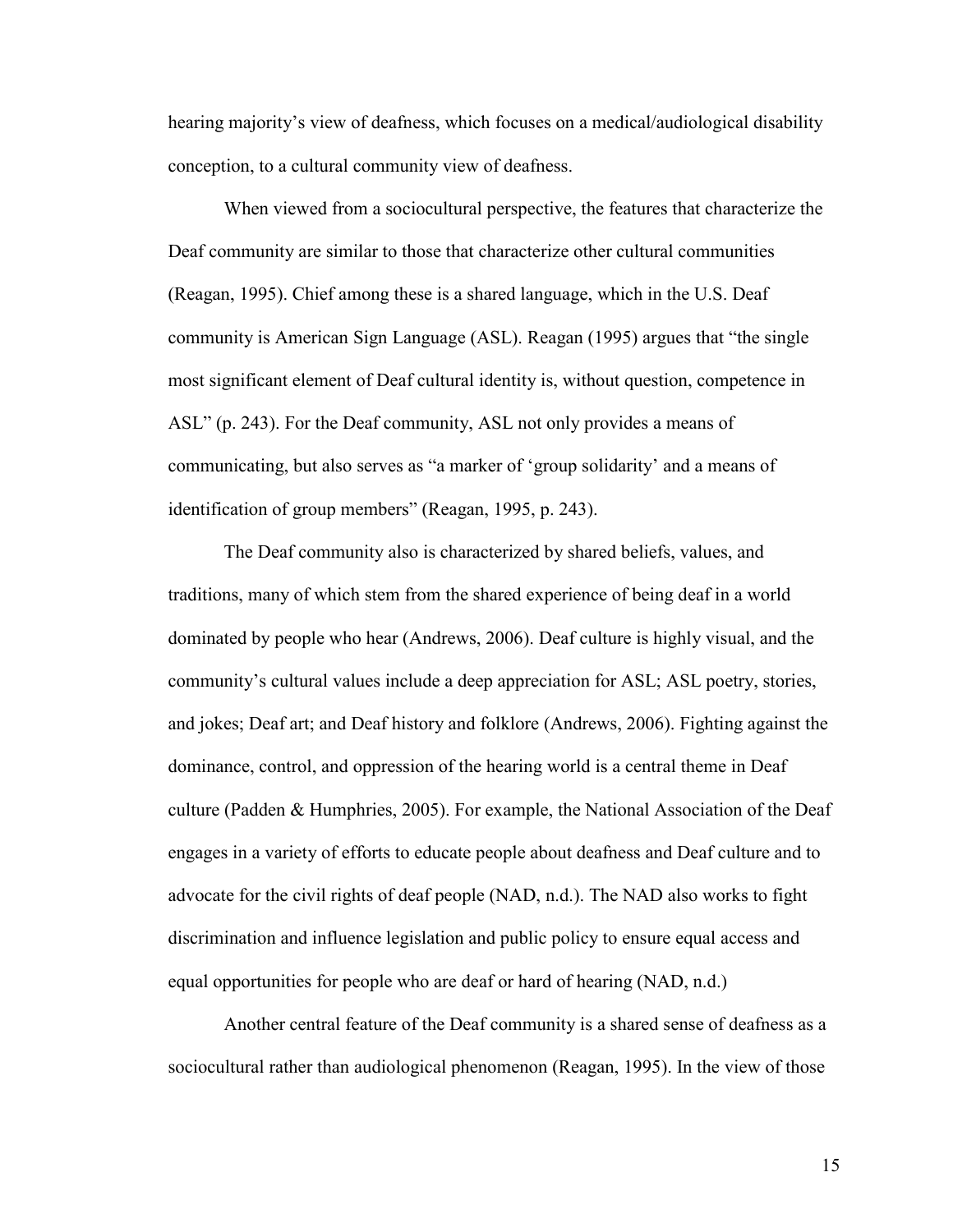who are Deaf, "audiological deafness is neither a necessary nor sufficient condition for cultural deafness" (Reagan, 1995, p. 244). Thus, hearing individuals, such as children whose parents are Deaf, can be members of the Deaf community. Conversely, individuals who grew up hearing and lost their hearing as older adults are not members of the Deaf community (Reagan, 1995). Those who are members of the Deaf community, whether they are hearing or deaf, have a social, political, and cultural affiliation with the Deaf community (Leigh, 2009). They use ASL; do not view deafness as a deficit or disability; and share the beliefs, values, and traditions of the culturally Deaf community (Reagan, 1995).

DID theory presumes that a deaf or hard-of-hearing person's understanding of him or herself as a member of the culturally Deaf community develops in stages and that those stages are predictable, distinct, and identifiable (Glickman, 1993). The theory attempts to describe the attitudes and beliefs that characterize each stage of the process and to explain the differences between the identities and world views of those who are Deaf and those who are part of the hearing majority. The theory proposes four types of deaf identities: culturally hearing, culturally marginal, immersion, and bicultural (Glickman, 1993).

Deaf and hard-of-hearing individuals with a culturally hearing orientation are defined as those who endeavor to function as hearing people in attitude, behavior, and communication mode (Glickman, 1993). They maintain the perspective of the hearing majority, seeing their deafness as a medical condition to be overcome. Individuals who are culturally hearing do not use sign language, and they tend to shun contact with others who are deaf and see no reason to affiliate with the Deaf community (Glickman, 1993).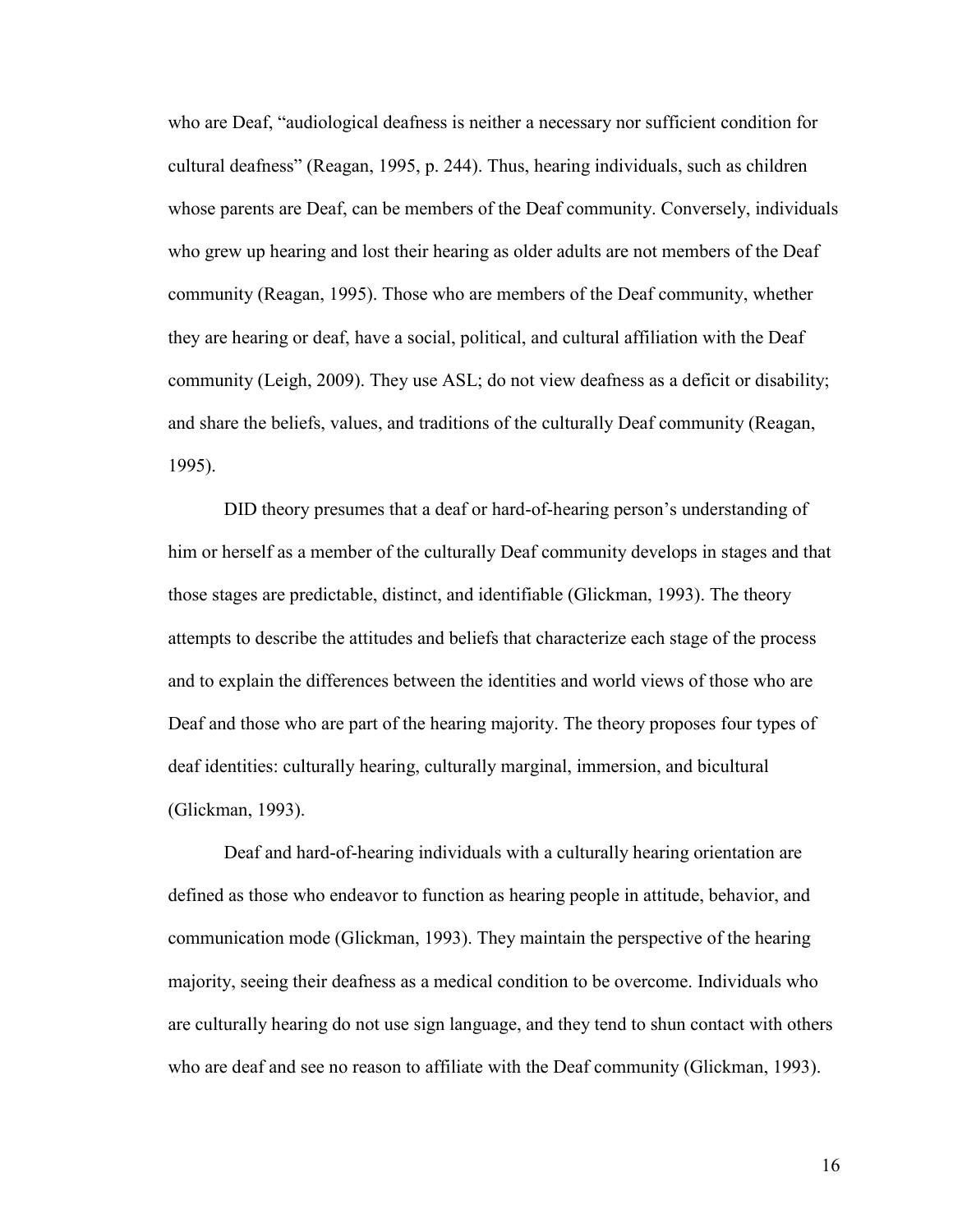People with a culturally hearing orientation generally are those who experience their hearing loss after adolescence (Glickman, 1993). They grow up hearing and see their deafness as a tragic loss. They strive to maintain the culturally hearing perspective they possessed prior to losing their hearing. Individuals who are culturally hearing may make a conscious effort to minimize the role of deafness in their identity. According to DID theory, those who are unable to maintain their culturally hearing identity move into the culturally marginal stage of Deaf identity development (Glickman, 1993).

Individuals who are culturally marginal are ambivalent about their deafness and about whether to adopt a hearing or Deaf cultural frame of reference (Glickman, 1993). They continually shift back and forth between conflicting positive and negative attitudes about both hearing and Deaf identities. Glickman (1993) uses the term "marginal" because he views culturally marginal individuals as operating on the margins of both hearing and Deaf cultures without being members of either culture. Culturally marginal individuals lack strong communication skills in either English or ASL and are unable to adapt their communication appropriately to a given situation. They often find it difficult to develop and sustain relationships with either hearing or Deaf people, and this can lead to a sense of isolation. Identity confusion leads those who are culturally marginal to feel as though they do not fit in anywhere (Glickman, 1993).

People with a culturally marginal perspective generally are deaf and hard-ofhearing individuals who grow up in hearing families and define themselves in relation to their conception of what it means to be hearing (Glickman, 1993). Culturally marginal is the first stage in development of a Deaf identity for the majority of deaf and hard-ofhearing individuals born into hearing families. Unlike those who are born hearing and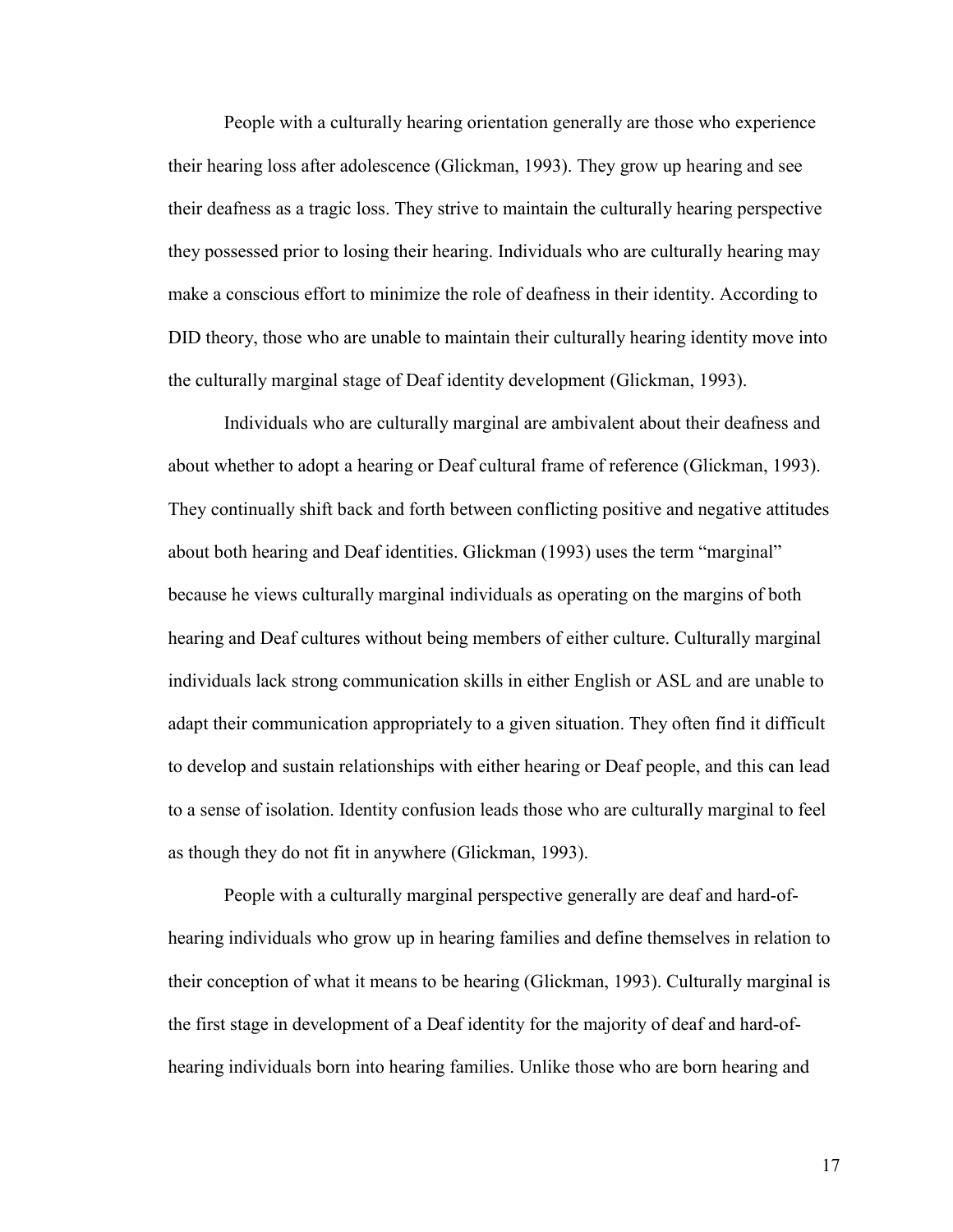later experience hearing loss, individuals born deaf into hearing families lack a wellformed prior identity. According to Glickman, they exist in a state of marginality or identity confusion from the beginning. Thus, when they move from a marginal identity to immersion, they are forming an identity for the first time (Glickman, 1993).

To move into the immersion stage of deaf identity development, an individual must be exposed to the culturally Deaf community and begin to adopt the community's values and beliefs (Glickman, 1993). Those with an immersion identity become proud of their deafness and have a high level of involvement with the Deaf community, idealizing Deaf culture and disparaging the hearing world. They want to immerse themselves in deafness, enthusiastically embracing everything connected with the Deaf community. Individuals with an immersion identity see deafness strictly as a cultural phenomenon, not as a disability. They revere ASL as the proper and natural language of Deaf people and reject English, seeing no reason for Deaf people to use spoken English, regardless of the situation or context. Anger often characterizes an immersion identity, and often that anger is directed at hearing people. Those with an immersion identity tend to believe that only Deaf people should educate, advise, or lead other Deaf people. As a person progresses through immersion, they begin to feel less like they have to be "anti-hearing" in order to be "pro-Deaf," and this leads them toward a bicultural orientation (Glickman, 1993, p. 99).

A bicultural identity is the final stage in the development process (Glickman, 1993). Those with a bicultural identity are proud of their deafness, but are comfortable in both the Deaf and hearing worlds. They have a cultural view of deafness and are deeply connected to the Deaf community, but they have a balanced perspective. Individuals who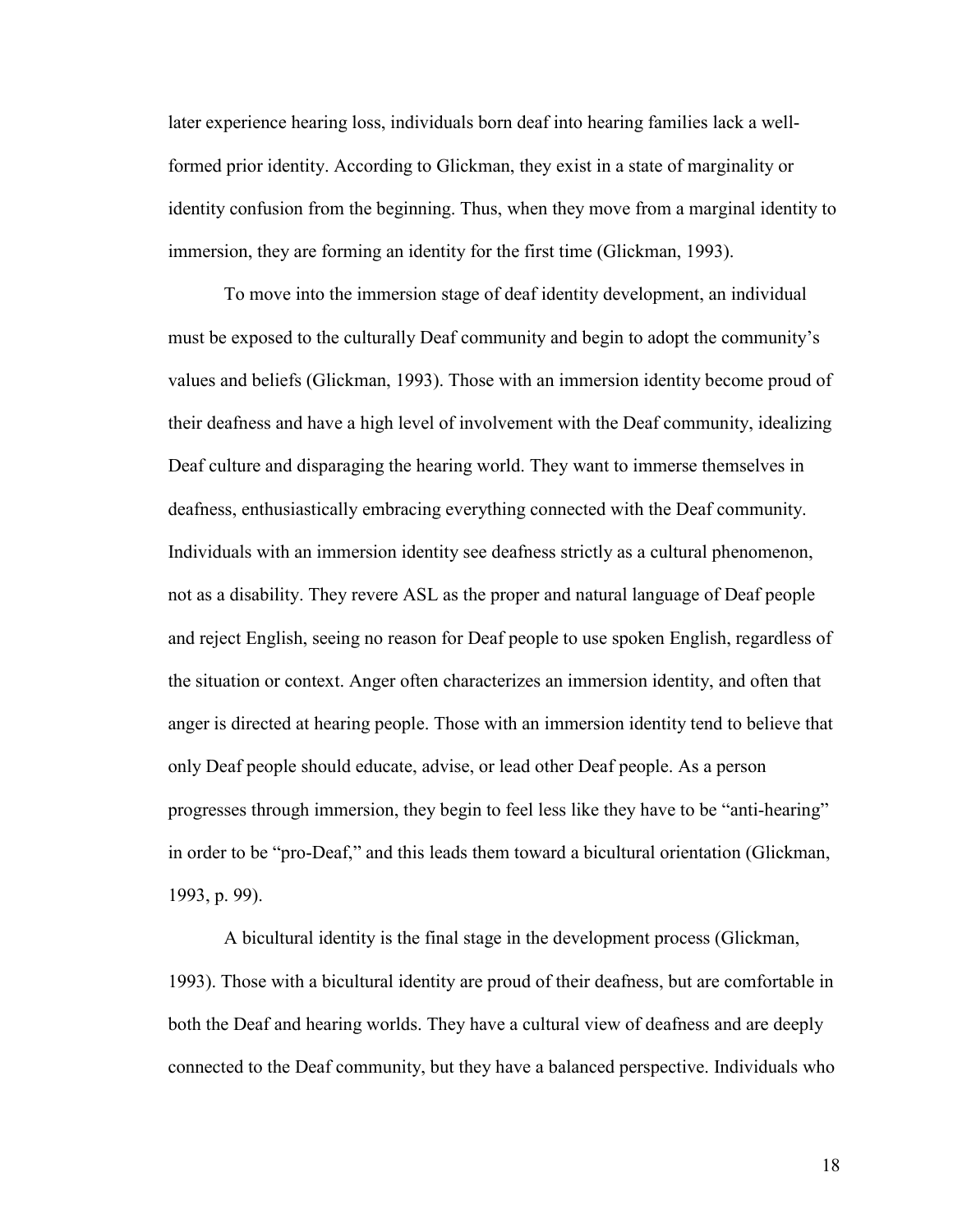are bicultural are able to reject paternalistic and oppressive attitudes of the hearing majority without rejecting hearing people themselves. They respect and appreciate both ASL and English and recognize the strengths and weaknesses of both the hearing world and the Deaf world. While becoming bicultural is the final stage for those who go through the deaf identity development process, DID theory postulates that individuals who are born deaf into Deaf families, generally are bicultural from childhood because they grow up in an environment where deafness and sign language are norms, and they learn from an early age how to interact with individuals who are hearing (Glickman, 1993).

It is important to point out that, while DID theory is helpful in providing an understanding of the range of deaf identities, it does not consider the influence of social context on identity (Ohna, 2004). The theory does not account for the possibility that an individual's attitude, behavior, and other components of their identity may shift in various social situations (Maxwell-McCaw, Leigh, & Marcus, 2000). In addition, the theory is prescriptive, presuming that the goal for a deaf person should be to achieve a bicultural identity (Ohna, 2004).

An acculturation view of deaf identity perhaps provides a more comprehensive picture because acculturation involves psychological and behavioral change within a sociocultural context (Maxwell-McCaw & Zea, 2011). This alternate view of deaf identity development is based on the acculturation of immigrant groups to their new country (Maxwell-McCaw, Leigh, & Marcus, 2000). The acculturation perspective sees the identity development process as bilinear and multidimensional, with individuals taking on some aspects of their new culture while retaining aspects of their culture of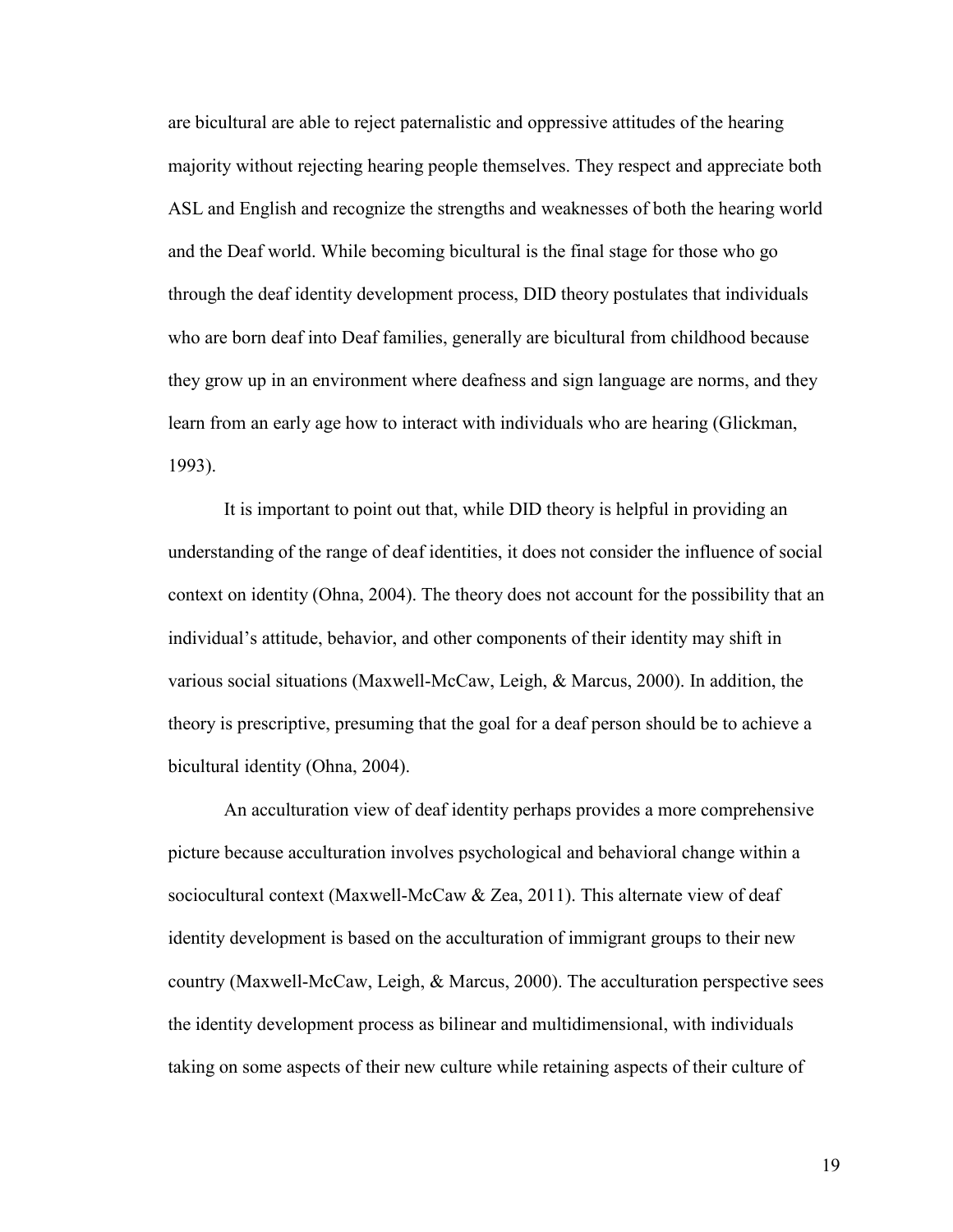origin, rather than as a strictly linear progression whereby individuals take on dimensions of their new cultural group while rejecting their culture of origin (Maxwell-McCaw & Zea, 2011). Thus, an acculturation view of identity development is useful because a person's association with one culture does not necessarily preclude her from also being associated with another culture (Maxwell-McCaw & Zea, 2011).

DID theory and deaf acculturation offer different ways of conceptualizing the process of identity development, but both posit four possible deaf identities, as already described: one that emphasizes a hearing cultural orientation, one that emphasizes a Deaf cultural orientation, one that is bicultural, and one that is marginal. This conceptualization of a range of deaf identities provides an important theoretical construct for examining deaf and hard-of-hearing students' selection of a DSI. It may be that students who already identify with the culturally Deaf community may wish to attend a college with other students who share their culture. Those who do not already identify with the culturally Deaf community may want the opportunity that a DSI provides to become involved in the Deaf community and explore their own identity as a culturally Deaf person. There is little empirical research, however, on what factors lead deaf and hard-of-hearing students to choose DSIs and whether or how Deaf identity influences college choice. Moreover, there is scant literature on any aspect of the college choice process of students who are deaf or hard of hearing.

#### <span id="page-31-0"></span>**Research Questions**

The present study enhances the body of knowledge in the college choice field by helping to illuminate the college choice processes of a unique group—the deaf and hardof-hearing population. The study investigated the factors that influence deaf and hard-of-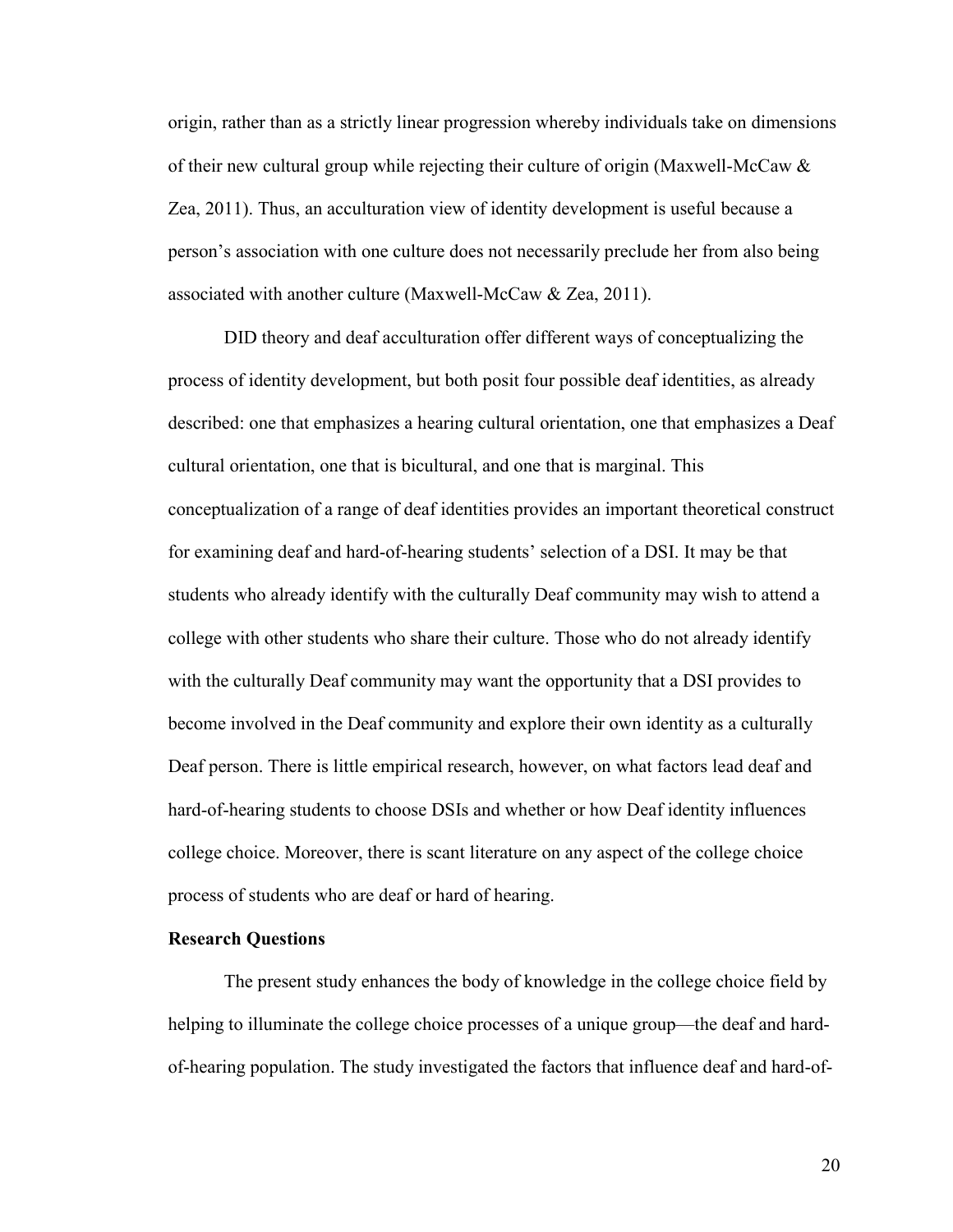hearing students' college choice, and explored how deaf identity influenced students' selection of a DSI. The study addressed these questions:

- How do deaf and hard-of-hearing students describe the factors that influenced their college choice?
- In what ways does a deaf or hard-of-hearing student's deaf identity influence the selection of a DSI?

### <span id="page-32-0"></span>**Summary**

Students with disabilities, including those who are deaf or hard of hearing, are participating in postsecondary education at increasing rates (Newman, Wagner, Cameto, Knokey, & Shaver, 2010). The benefits of postsecondary education for individuals who are deaf or hard of hearing include, among others, lower rates of unemployment and higher wages (Walter, 2010). Given the benefits of enrolling in and completing college, it is important to understand the process deaf and hard-of-hearing individuals use in deciding whether and where to attend college. Such an understanding could help guide student decision-making regarding postsecondary education, which is important because the college a student chooses could ultimately mean the difference between persisting and dropping out (Braxton, Vesper, & Hossler, 1995).

The current study is presented in five chapters. This first chapter provided background on college choice, the postsecondary options available to the deaf and hardof-hearing student population in the United States, and the role of MSIs. It also provided an overview of deaf identity development as a theoretical lens through which to examine the college choice process of deaf and hard-of-hearing students. This chapter concludes with a glossary of terms relevant to this study. Chapter 2 provides a selective review of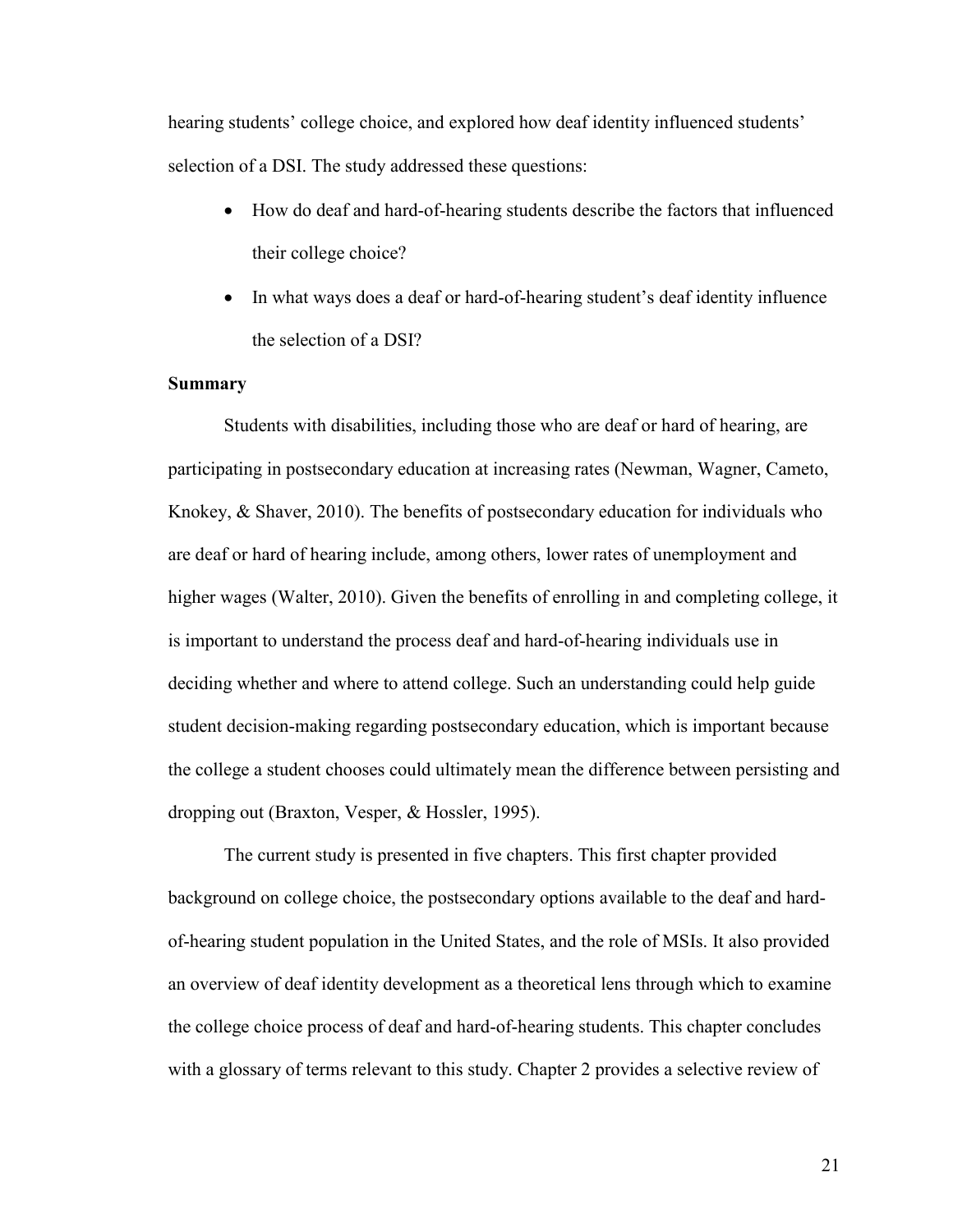the extant literature on college choice, and Chapter 3 describes the methodology and analytical procedures that were used in the study. Chapter 4 outlines the study findings, and Chapter 5 provides a discussion of the findings and their implications as well as limitations of the study and recommendations for future research.

# <span id="page-33-0"></span>**Definition of Terms**

The following is a list of key terms used throughout this study.

- Cochlear implant: A cochlear implant is a surgically implanted electronic device designed to produce hearing sensations by electronically stimulating nerves in the inner ear (U.S. FDA, 2010).
- College choice: College choice is the process by which students decide whether and where to attend college (Bergerson, 2009).
- Deaf: The upper case Deaf is a label used to refer to those who have a social, political, and cultural affiliation with the Deaf community (Leigh, 2009).
- Deaf and hard of hearing: The term "deaf and hard of hearing" is used to describe the population of individuals who have some level of hearing loss (Walter, 2010).
- Deaf identity development: The term "deaf identity development" refers to the process whereby a deaf or hard-of-hearing person comes to understand him or herself as being a member of the culturally Deaf community (Glickman, 1993).
- Deaf-serving institution (DSI): For the purposes of this study, a DSI refers to a postsecondary institution founded by the U.S. Congress and funded by the federal government to serve deaf and hard-of-hearing students.
- Hispanic-serving institutions (HSIs): HSIs are defined as degree-granting institutions with a full-time-equivalent undergraduate enrollment of 25% or more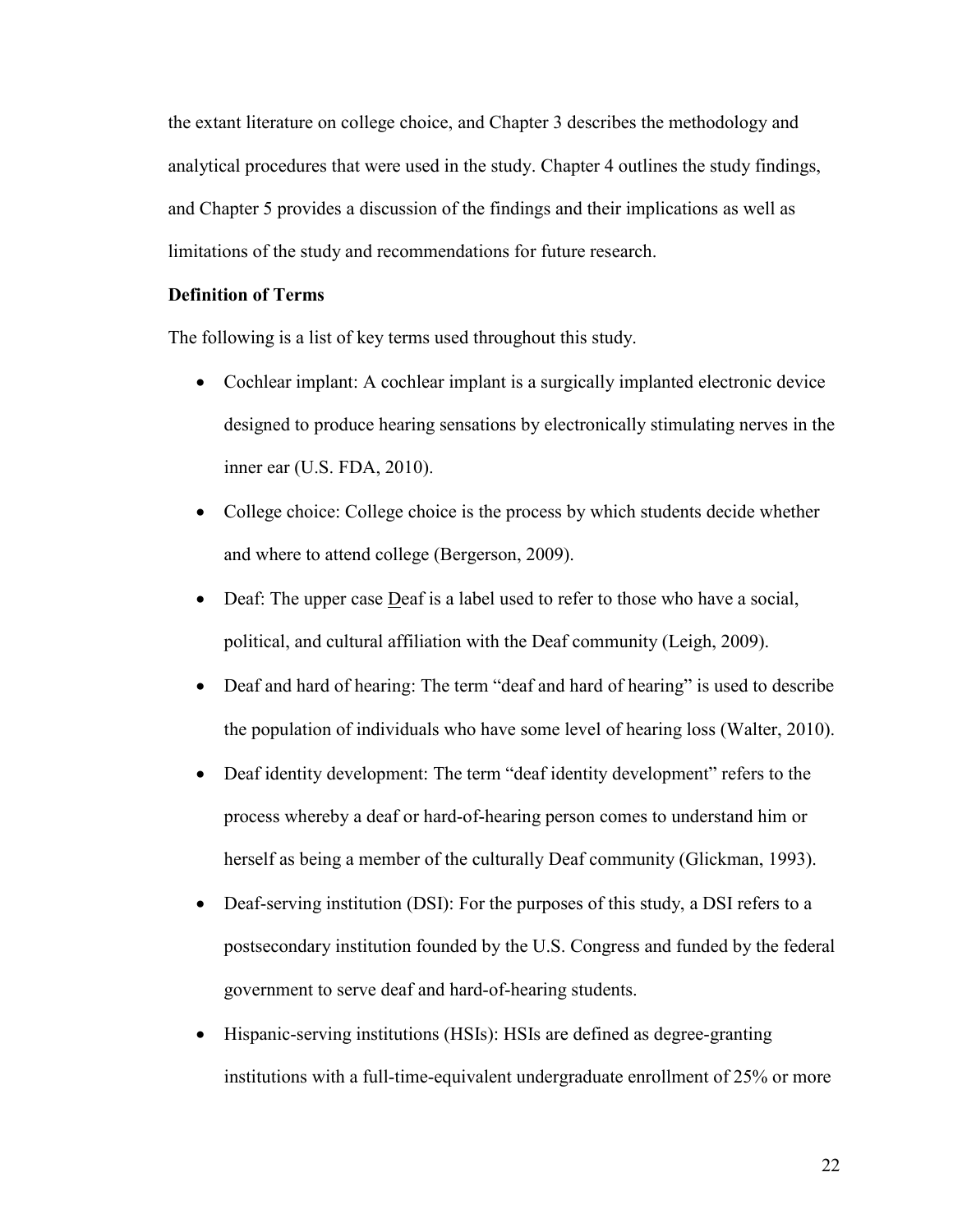Hispanic students, while students in each other minority group comprise less than 25% of the total enrollment (Li & Carroll, 2007).

- Historically Black colleges and universities (HBCUs): HBCUs are identified by law as degree-granting institutions established before 1964 with the principle mission of educating African American students (Li & Carroll, 2007; Staten et al., 2009).
- Minority-serving institution (MSI): An MSI is an institution that enrolls a high proportion of students from a given minority population (O'Brien & Zudak, 1998; Staten, et al., 2009).
- Predominantly White institution (PWI): A PWI is a mainstream college or university that serves primarily White students (Freeman, 1999).
- Self-contained classroom: A self-contained classroom is a term used to describe classes with only deaf students that are situated within a mainstream high school.
- Tribal colleges and universities (TCUs): TCUs are postsecondary institutions designated as such by law to serve American Indian students (Li & Carroll, 2007).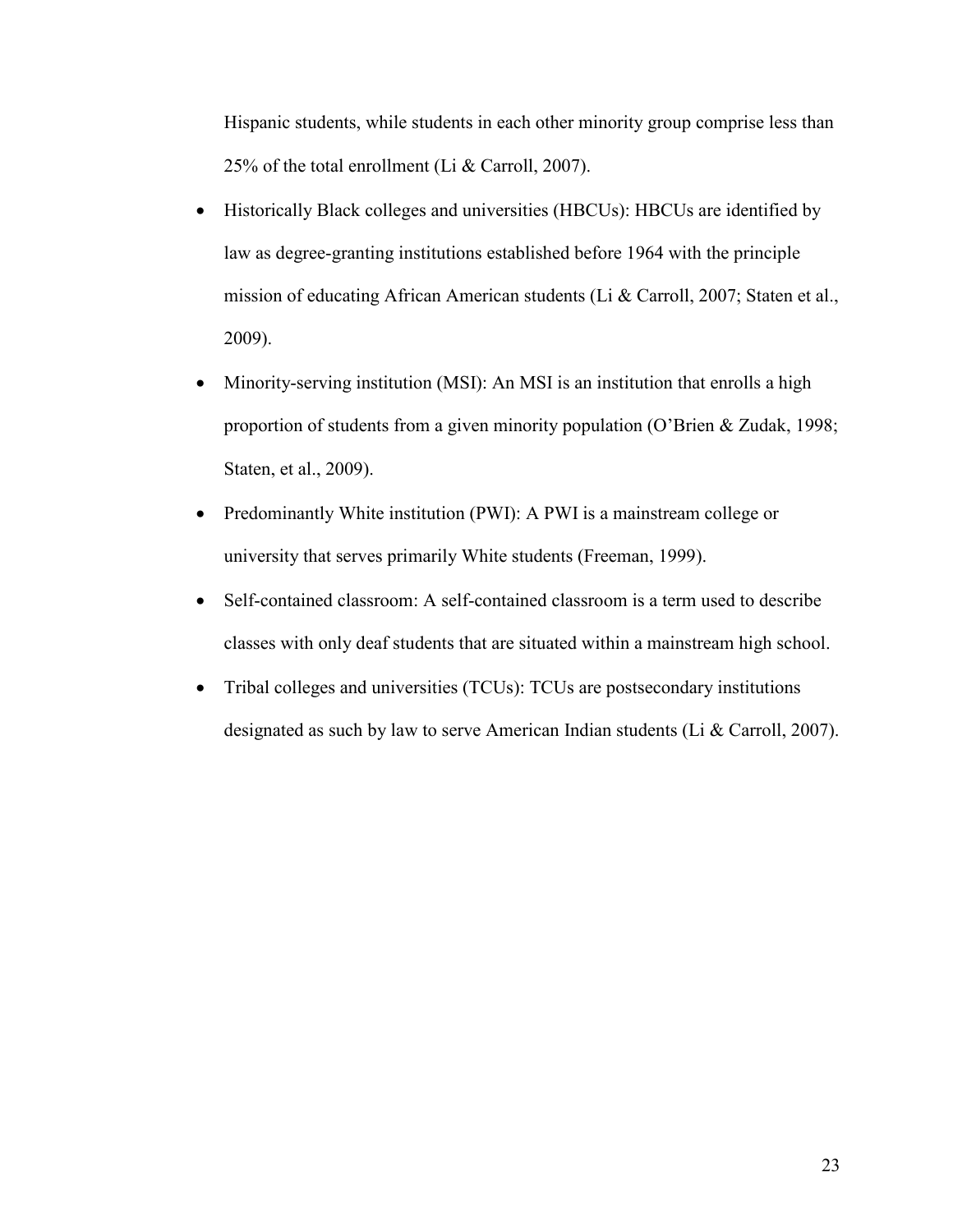#### **Chapter 2: Literature Review**

## <span id="page-35-1"></span><span id="page-35-0"></span>**Introduction**

The relationship between college choice and college completion points to a need to better understand how deaf and hard-of-hearing students decide which college to attend. This is particularly important in the current environment as an increasing number of deaf and hard-of-hearing students are electing to participate in postsecondary education (Newman, Wagner, Cameto, Knokey, & Shaver, 2010). The present study enhances the body of knowledge in the college choice field by addressing these questions:

- How do deaf and hard-of-hearing students describe the factors that influenced their college choice?
- In what ways does a deaf or hard-of-hearing student's deaf identity influence the selection of a DSI?

The college choice literature provides context for understanding deaf and hard-ofhearing students' college-related decision-making. Because deaf and hard-of-hearing students can be viewed as members of a "cultural and linguistic minority" (Reagan, 1995), an understanding of the college choice experiences of students from individual minority populations as well as the experiences of a broader range of students is helpful in situating the experiences of those who are deaf or hard of hearing. Also instructive in the context of the present study is a review of the literature related to identity and sociocultural influences on college choice as well as the role of minority-serving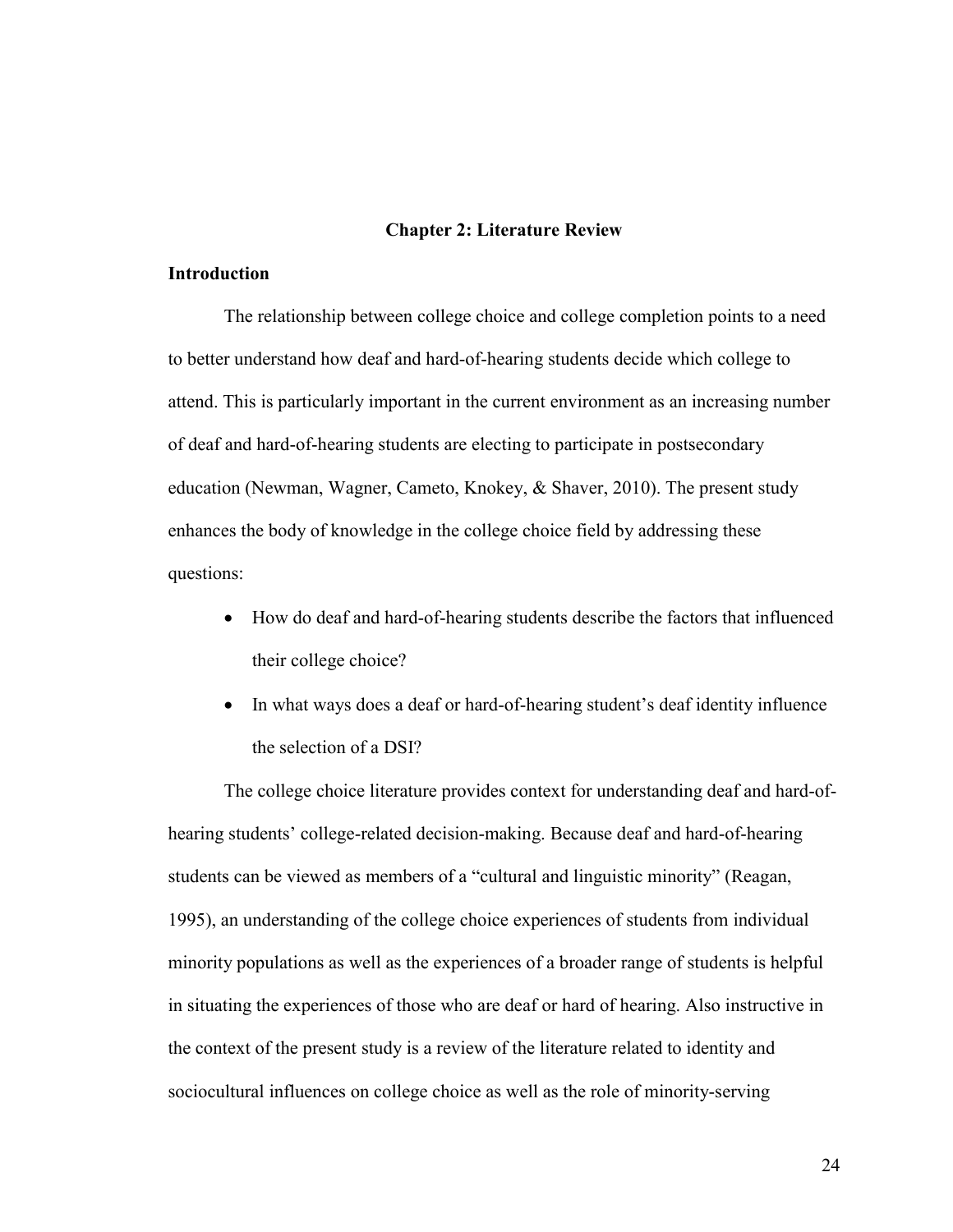institutions (MSIs), which includes those created specifically to serve deaf and hard-ofhearing students.

What follows is a review of recent empirical literature on college choice. This review begins with a general overview of the field and then moves to an analysis of recent studies that investigate the factors that influence college choice and how those factors differ across various populations and/or differentially affect students who are members of various populations. Also included is a review of the scant literature on the college choice processes of individuals who are deaf or hard of hearing. A review of the literature on identity and sociocultural influences on college choice and the role of MSIs is provided as well. The chapter concludes with a summary.

### **Overview of the College Choice Field**

In the 1970s and 1980s, college choice research focused on examining the influence of student, institutional, and environmental characteristics on college selection (Paulsen, 1990). Studies in that period largely were driven by changes in the higher education marketplace as postsecondary institutions in the United States sought strategies for dealing with a challenging national economy and projected reductions in the nation's traditional college-age student population (Paulsen, 1990). Macro-level studies were conducted to examine postsecondary enrollment trends at institutional, state, regional, and national levels (Paulsen, 1990). Micro-level studies focused on analyzing the factors that influenced individual students' college choices (Paulsen, 1990). In his review of the literature from that period, Paulsen (1990) found that most studies were conducted from a sociological, psychological, or economic perspective. Researchers taking a sociological view examined college enrollment from a status-attainment perspective, exploring the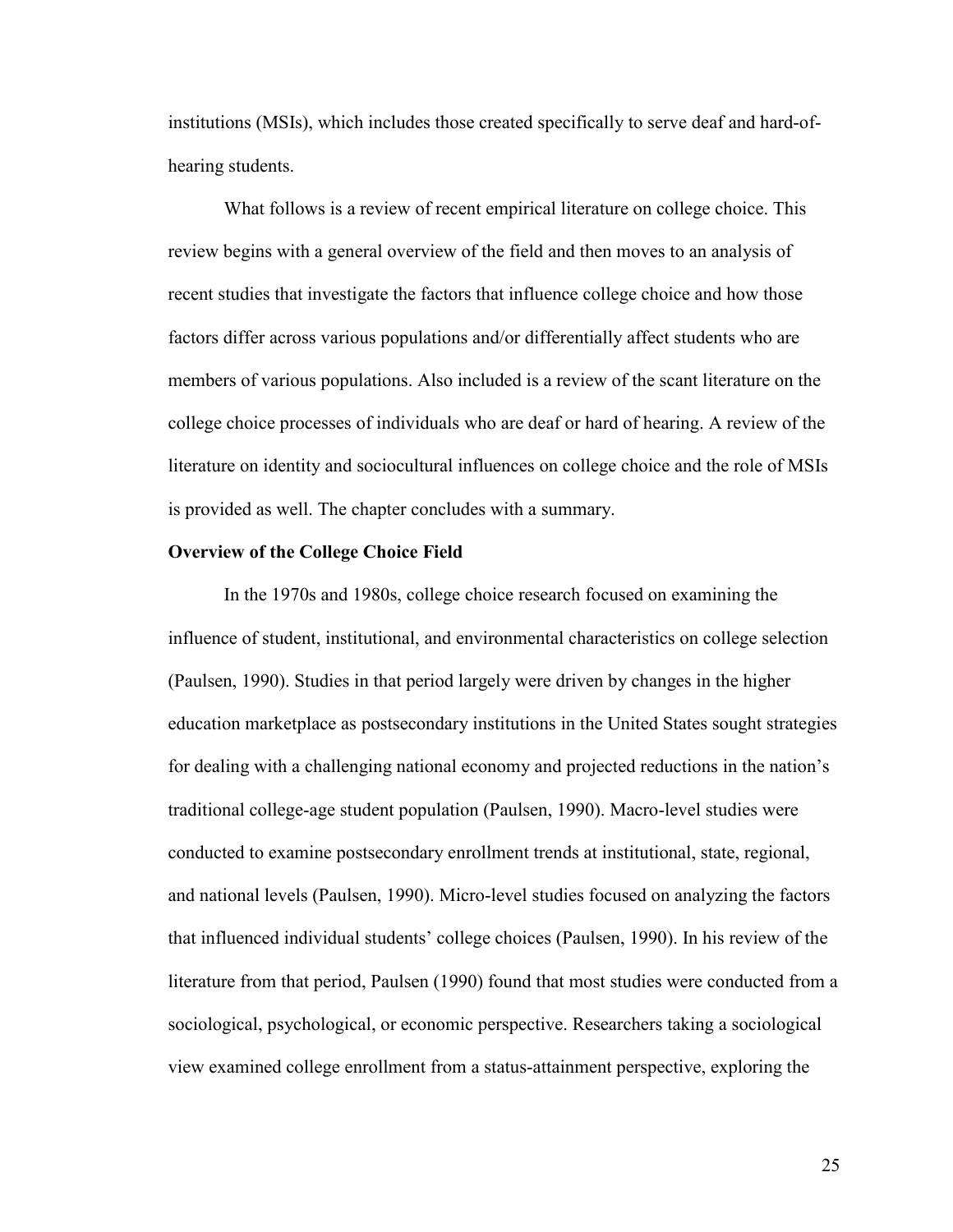factors that influence students' educational aspirations and predisposition to attend college. Those studying college choice from a psychological perspective focused on student-institution fit and how college experiences and environments affected student enrollment decisions. Researchers taking an economic approach focused on college selection as an investment-decision process (Paulsen, 1990).

In the 1980s, researchers began developing and testing models to enhance understanding of the college choice process (Paulsen, 1990). Chief among them was Hossler and Gallagher's (1987) three-stage model, which became perhaps the most widely cited college choice process model and a starting point for many scholarly studies (Bergerson, 2009). Hossler and Gallagher developed their model by synthesizing a number of studies in the college choice literature. They defined the three phases of the college decision-making process as predisposition, search, and choice. In the predisposition phase, students determine whether or not they want to attend college. Factors such as students' socioeconomic status and academic ability as well as the attitude and support of their parents influence this stage of the process. In the search phase, students begin seeking more information about colleges and develop a choice set—a group of institutions in which they are interested. Socioeconomic status, academic ability, and their parents' education level are factors that influence this stage of the process. In the final stage, the choice phase, students evaluate the institutions in their choice set and narrow their options, culminating in an enrollment decision. Factors influencing this stage are students' perceptions of institutional quality and the level of financial aid a given institution offers (Hossler & Gallagher, 1987).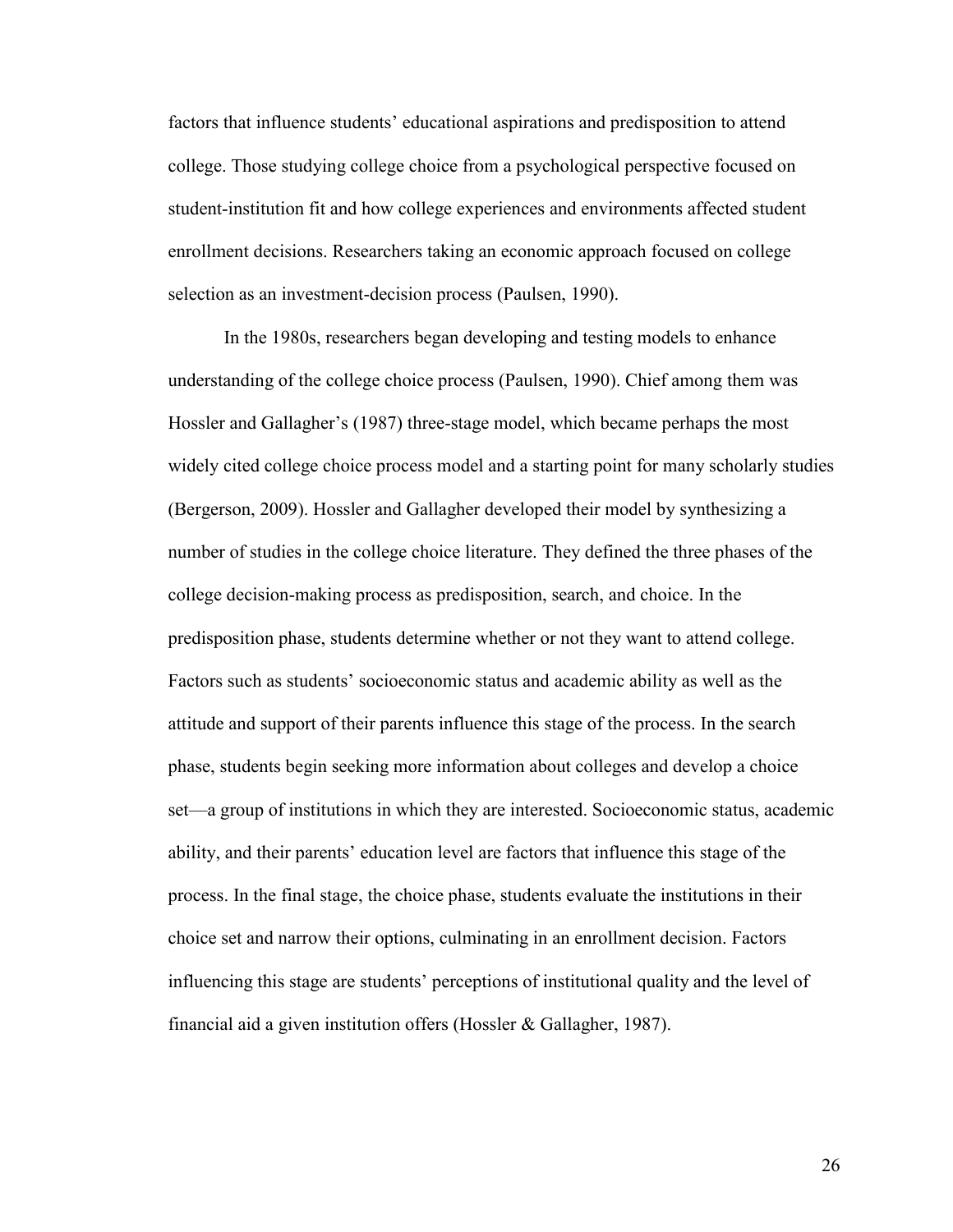In the 1990s, researchers began questioning whether broad models such as Hossler and Gallagher's (1987) could effectively predict or explain the college choice processes of all students. Since that time, a major trend in the field has been a movement away from the development and testing of broad models in favor of examination of the experiences of groups of students with diverse backgrounds, with the goal of enhancing access and equity in higher education for traditionally underrepresented populations (Bergerson, 2009). Access and equity in postsecondary education have been significant themes in college choice research for the past two decades. In her review of the literature, Bergerson (2009) identified an additional trend—a movement toward studying how preparation for college, including academic preparation and access to information, influences college choice. Bergerson also identified an emphasis on examination of state and federal policies and how they affect students' access to higher education.

The review of selected recent studies that follows provides examples of these trends in the college choice field, with an emphasis on the factors influencing students' college selection. Factors identified include student and family characteristics, postsecondary institution characteristics, and policy influences. The review begins with an analysis of recent studies that have explored how student and family characteristics affect students' college-related decision-making. The studies included here demonstrate the importance of examining the factors that influence the college choices of students from various populations to better understand the similarities and differences between and among groups. This supports the need for the present study, which explored the factors influencing deaf and hard-of-hearing students' college choices to help illuminate the experiences of this unique population.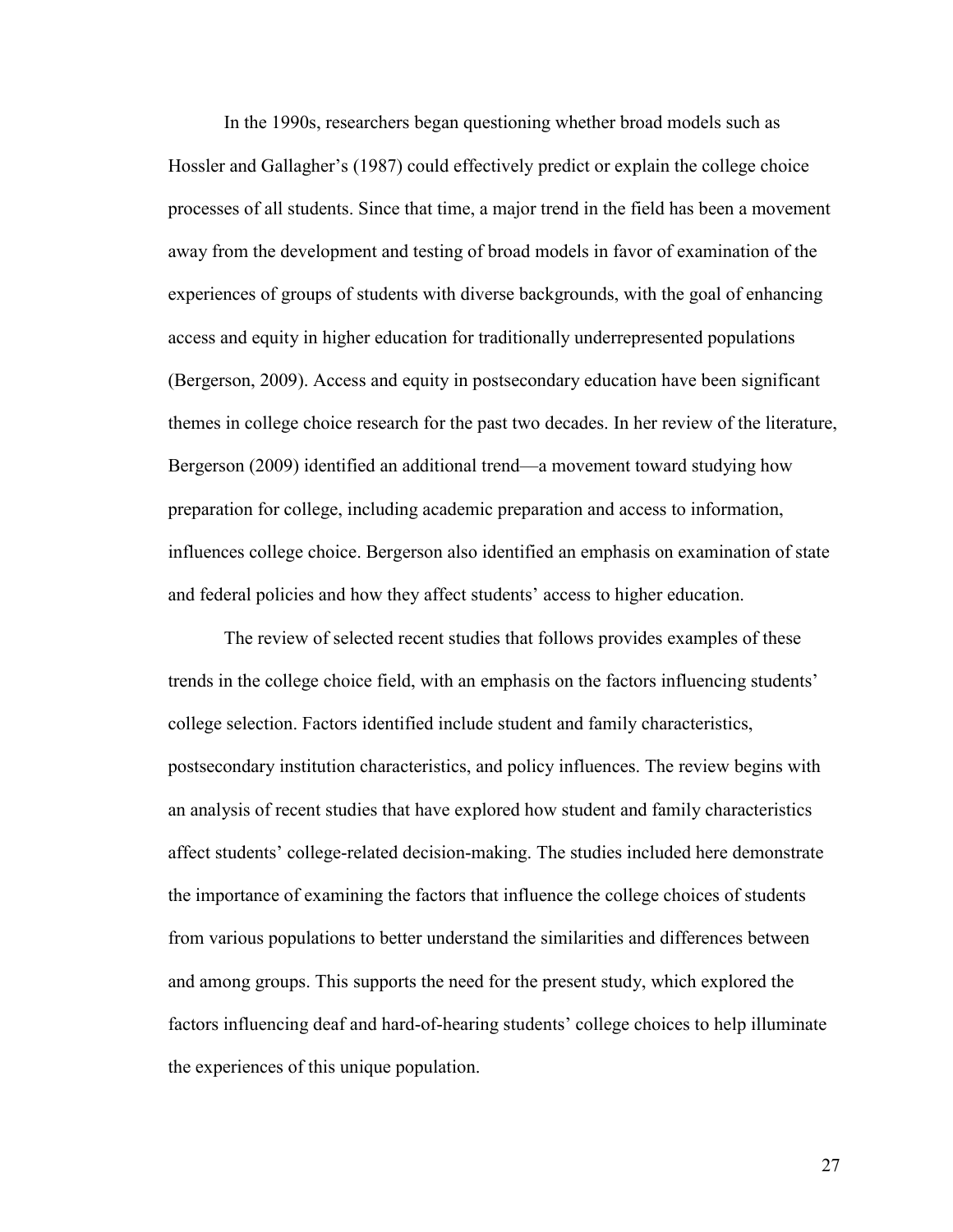### **Influence of Student and Family Characteristics on College Choice**

Among the recent studies in the literature are those that examine the influence of student and family characteristics on college choice. These studies have looked at the college choice processes of a range of students to identify differences among various populations. This line of inquiry has sought to provide greater access to postsecondary education for students, particularly those from underrepresented populations.

**Race-related differences in college choice.** A number of recent studies in the literature have investigated race-related differences in students' college-related decisionmaking. An example is a study by Engberg and Wolniak (2009) who analyzed admissions and financial aid data from eight private four-year colleges in the Northeast, Southeast, and Midwest regions of the United States to determine race-related differences in the factors that influenced students' decisions to attend a particular institution. The study sample included 16,207 students, the gender distribution of which was 59% female and 41% male. The racial distribution of the sample was 77% White, 10% Asian, 8% Black, and 5% Latino. The mean high school grade-point average (GPA) of participants by racial group was 3.67 for Asian students, 3.50 for White students, 3.49 for Latino students, and 3.40 for Black students. Mean SAT scores were 1328.84 for Asian students, 1199.51 for White students, 1185.03 for Latino students, and 1121.08 for Black students (Engberg & Wolniak, 2009).

The researchers conducted *t* tests to determine whether there were significant mean differences between White students and students in the other racial groups on a range of characteristics, including those associated with the students themselves as well as those associated with the high schools the students attended (Engberg  $\&$  Wolniak,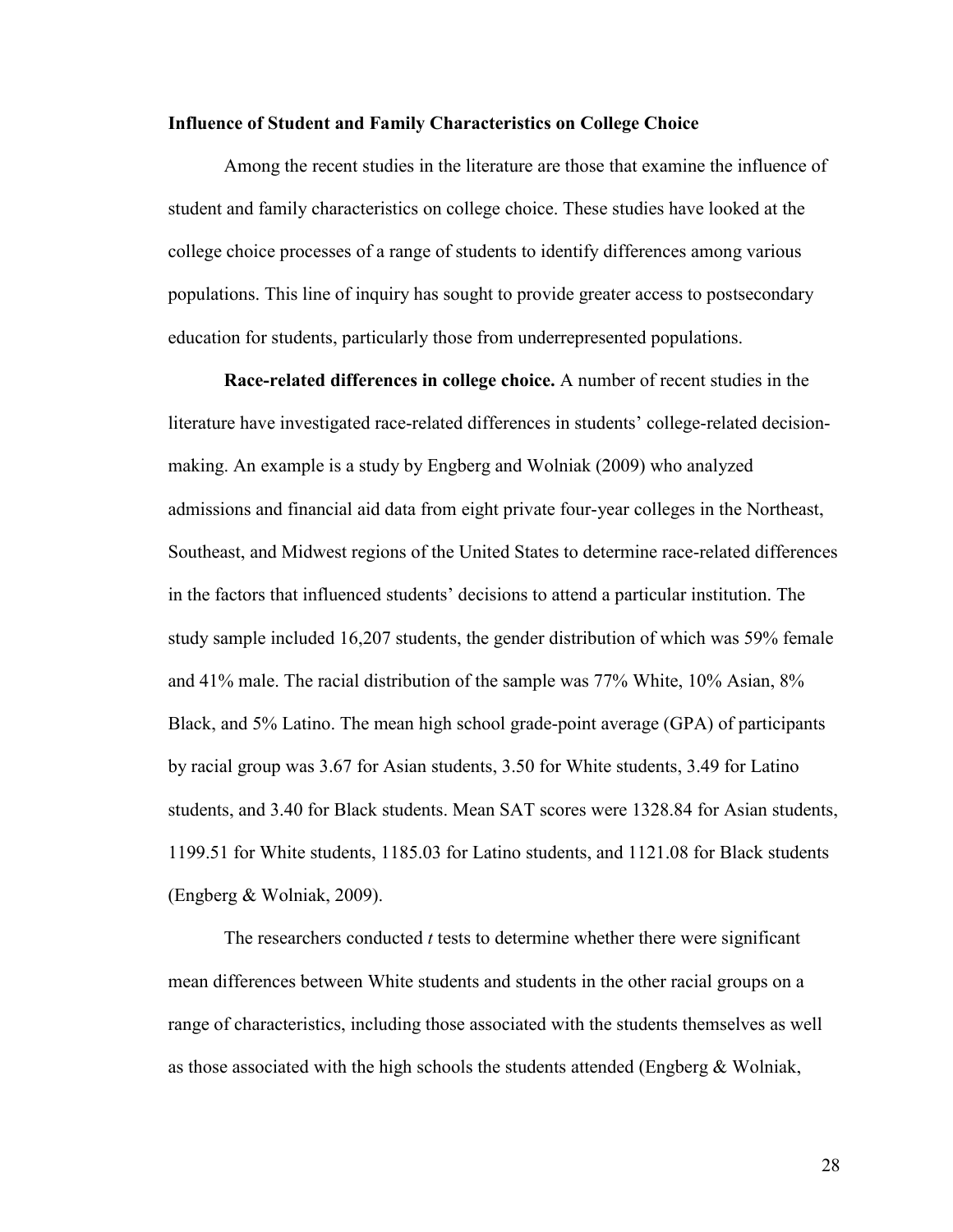2009). Looking at mean expected family contribution (EFC), which relates to financial need (with those with higher EFCs having less need for financial aid), the study found that Asian students' mean EFC (\$64,288) was significantly ( $p < .001$ ) higher than White students' mean EFC (\$59,624), while Black students' mean EFC (\$37,643) was significantly ( $p < .001$ ) lower. No significant difference was found between Latino students' EFC (\$56,227) and that of White students (Engberg & Wolniak, 2009).

The study also found differences between the mean academic profile indexes (APIs) of White students and students in the other racial groups (Engberg & Wolniak, 2009). Students' APIs were calculated based on a composite of their high school GPA, percentile rank, and SAT score. Raw scores were segmented for each component into deciles and assigned equal weight to achieve an API of 1-10 for each student. In analyzing the mean APIs for each group, Engberg and Wolniak (2009) found that Asian students' API (6.821) was significantly ( $p < .001$ ) higher than the mean API of White students, while the mean API of Black students (4.624) was significantly ( $p < .001$ ) lower than that of White students (5.426). No significant difference was found between the mean API of Latino students (5.294) and that of White students (Engberg & Wolniak, 2009).

In addition, the study measured the effect of high school quality on students' college choices (Engberg & Wolniak, 2009). The researchers created a composite measure of the overall academic quality of a student's high school, which included the school's average standardized test scores, percentage of advanced placement (AP) test takers, the number of AP test takers scoring a three or higher, and the percentage of college-bound seniors at the school. In analyzing the high school quality measure for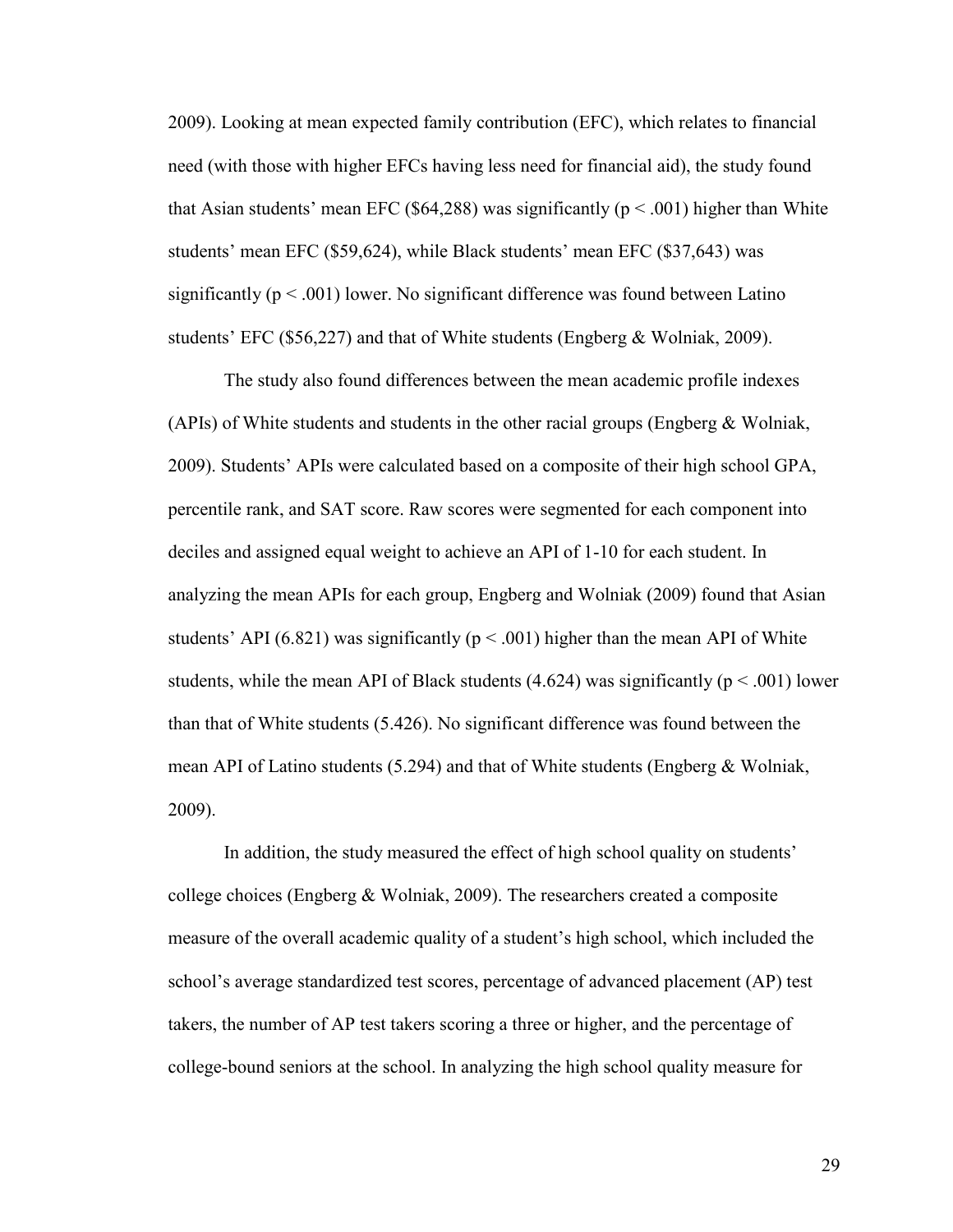each racial group, the mean quality measure of Asian students' high schools (0.818) was found to be significantly greater than that of White students' high schools (0.778), while the mean quality measure of Black students' high schools (0.624) was significantly lower than that of White students' high schools. The study also revealed that the mean quality measure of Latino students' high schools was equal to that of White students' high schools (Engberg & Wolniak, 2009).

Another factor examined in the study was the racial composition of students' high schools (Engberg & Wolniak, 2009). The researchers determined the percentage of students of color in each of the high schools attended by the students in the sample population and then calculated the mean percentage for each racial group. Results showed that White students attended high schools with the lowest percentage of students of color (mean: 20.683) and that Black, Latino, and Asian students were significantly more likely to have attended high schools with higher mean percentages of students of color. The mean percentage of students of color in schools attended by Black students was 42.293. It was 32.883 in schools attended by Latino students, and 27.694 in schools attended by Asian students (Engberg & Wolniak, 2009).

The researchers then used logistic regression to conduct a multivariate analysis to determine how students' background and high school characteristics affected their likelihood of enrolling in one of the eight colleges participating in the study (Engberg  $\&$ Wolniak, 2009). The logistic model was run on the entire sample to determine the effectiveness of one model of college choice, and then run separately for White, Black, Asian, and Hispanic students to determine whether different models explain college choice for students in different racial groups. The analysis showed that Asian, Black, and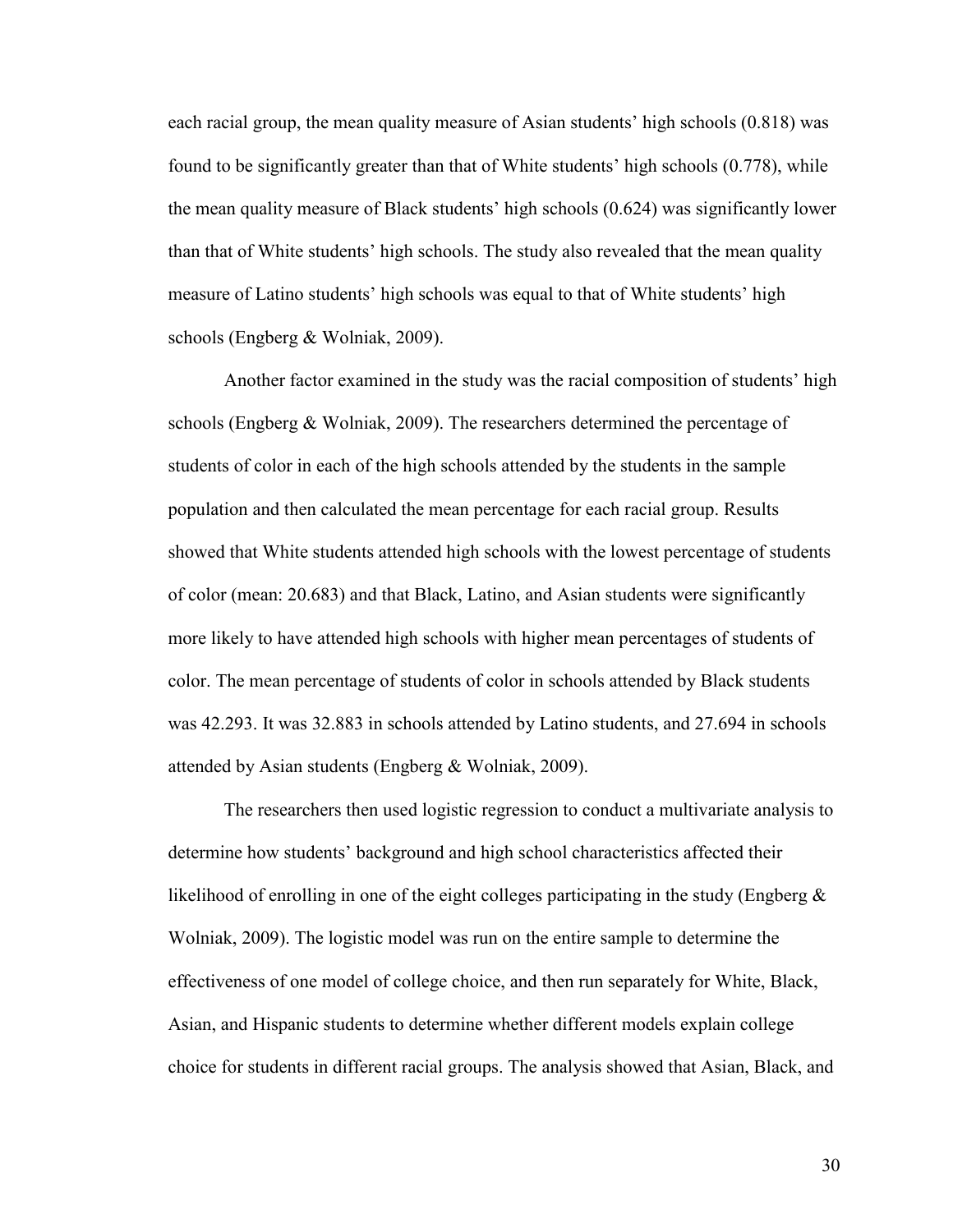Latino students were significantly less likely than White students to enroll in the colleges included in the study. The analysis also showed that White and Asian students were more likely than Black students to attend more prestigious/selective institutions (Engberg  $\&$ Wolniak, 2009).

The findings of this study demonstrate that there are a variety of factors that influence students' college choices and that there are significant race-related differences in these factors (Engberg & Wolniak, 2009). The researchers argue that their findings suggest that students' college choice processes vary based on their race, and that, therefore, there can be no common model that explains the college choice processes of all students. This supports the contention of researchers like Freeman (2005) and Muhammad (2006, 2008) who argue that broad models that emphasize college choice as a cognitive process do not adequately explain the college choice processes of students for whom sociocultural influences also must be considered. The findings from Engberg and Wolniak's (2009) study also support the need to explore factors influencing deaf and hard-of-hearing students' college choices to further understand the experiences of different student populations in the college choice process. A limitation of Engberg and Wolniak's study is that it only examined enrollment data from eight private colleges in three regions of the United States. As a result, the findings are not generalizable across other student populations or institutions.

Continuing their exploration of race-related differences in the factors influencing students' college choices, the same researchers conducted a subsequent study that included a broader range of students and postsecondary institutions (Engberg  $\&$  Wolniak, 2010). In that study, Engberg and Wolniak (2010) analyzed data from the Educational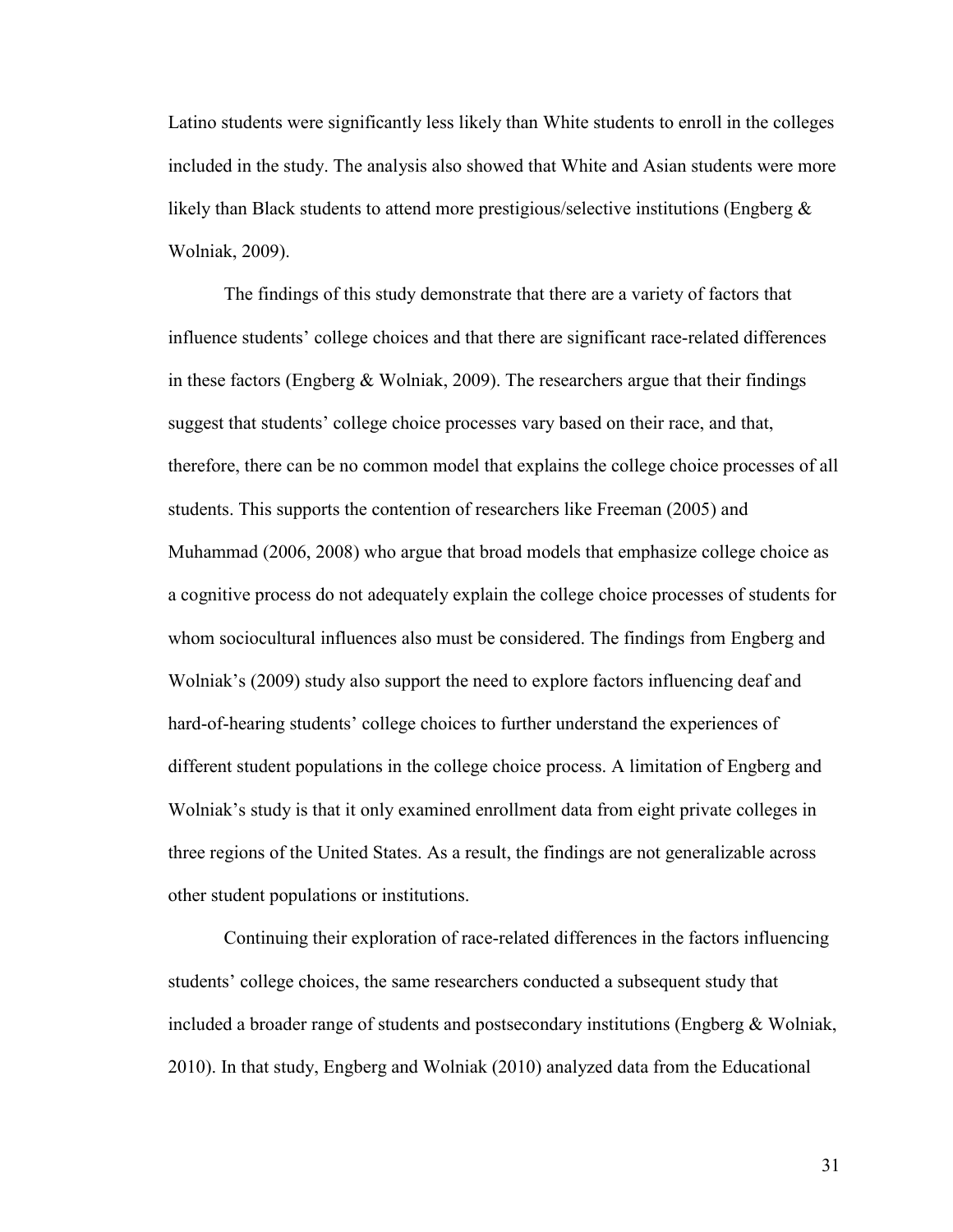Longitudinal Survey of 2002 on a nationally representative sample of 11,940 high school seniors from 740 schools across the United States to again examine how student-level and high school-level characteristics influence students' participation in higher education. Study participants were divided into three groups: those who selected a two-year postsecondary institution following high school, those who selected a four-year institution, and those who did not enroll in higher education. Of those who enrolled in a two-year college, 52% were female and 48% were male. The racial composition of this group was 59% White, 20% Hispanic, 13% Black, 4% Asian, and 4% biracial. Of those who enrolled in a four-year college, 54% were female and 46% were male. The racial composition of this group was 69% White, 12% Black, 9% Hispanic, 6% Asian, and 4% biracial. Of those who did not enroll in college following high school, 57% were male and 43% were female. The racial composition of this group was 52% White, 22% Hispanic, 17% Black, 3% Asian, and 6% biracial (Engberg & Wolniak, 2010).

Using a two-level hierarchical general linear model, the study identified a number of significant student- and school-based factors that predict enrollment in two- or fouryear institutions, as compared with no enrollment in postsecondary education (Engberg  $\&$ Wolniak, 2010). The study found that students were more likely to attend a two- or fouryear college as their socioeconomic status increased. Students' likelihood of attending college also increased as their GPAs increased, with those with higher GPAs being more likely to attend four-year institutions than two-year institutions. The desires of family and friends for students' to attend college also increased the likelihood of college attendance. Another factor that increased the likelihood that students would attend college was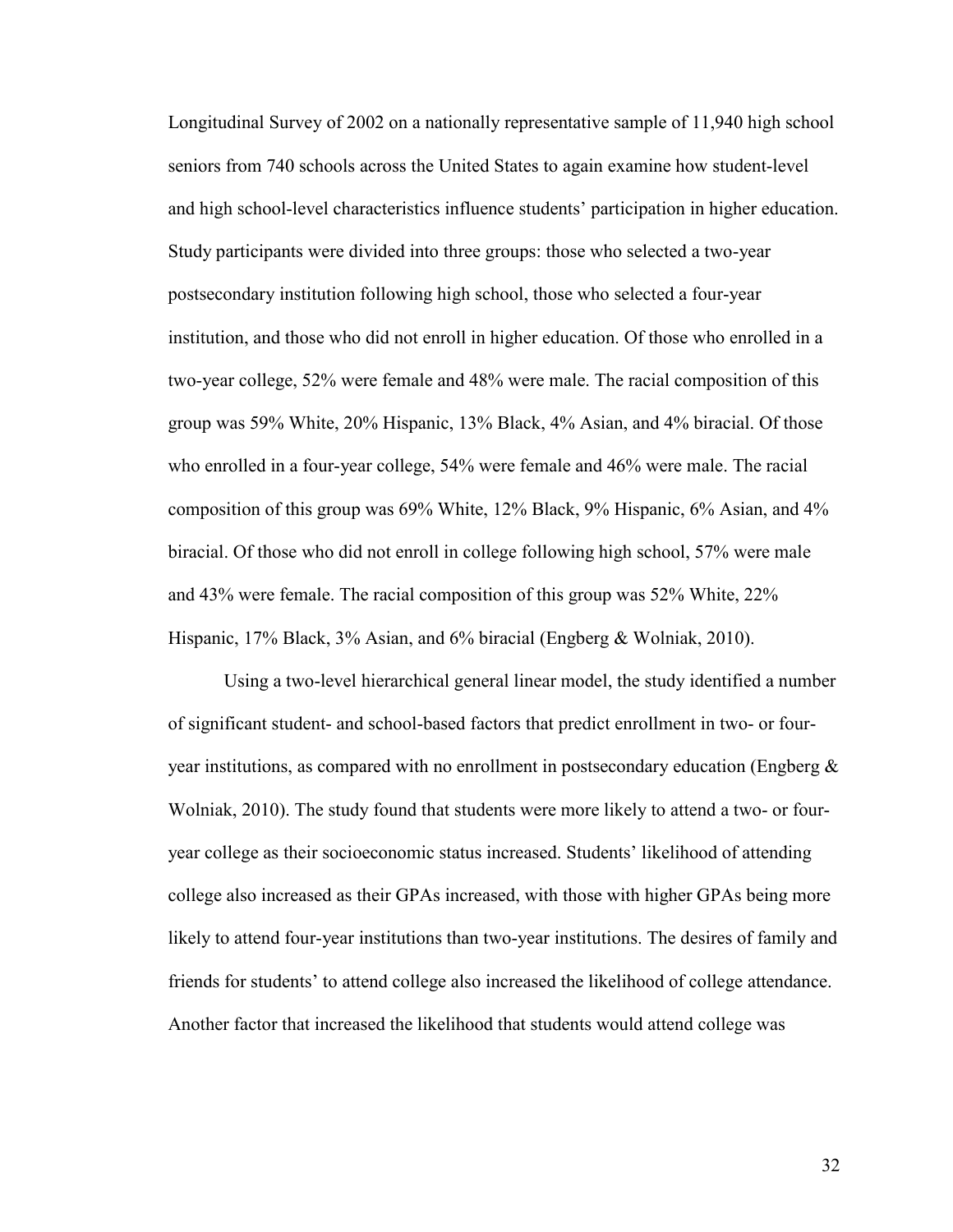whether students discussed their school and college plans with their parents (Engberg  $\&$ Wolniak, 2010).

With regard to school-level characteristics, the study found that as the average socioeconomic status of a high school increased, so did the likelihood that students from that school would attend college, with students who attended schools with higher average SES status being more likely to attend four-year schools than two-year schools (Engberg & Wolniak, 2010). Similarly, as a school's average GPA increased, so, too, did the likelihood that students from that school would attend college. The study also found that the likelihood of students from a given school attending college increased as the average number of parents involved in school-based organizations increased (Engberg & Wolniak, 2010).

The results of the study help further illuminate and confirm some of the factors that influence college enrollment. As in their 2009 study, Engberg and Wolniak's 2010 study showed that SES, academic ability, and quality of high school attended are factors in college choice. Both studies also demonstrate how factors such as these differentially impact the college choices of students from various racial and ethnic groups, which again points to the importance of studying the college choice processes of students with diverse backgrounds and supports the need for the present study, which examined the factors that influence deaf and hard-of-hearing students' college choices.

**Differences in institution type.** Other recent studies also support the findings that academic aptitude and SES are among the factors that influence college choice. For example, Joshi, Beck, and Nsiah (2009) analyzed data from the National Longitudinal Survey of Youth (NLSY97) to determine the factors that influence students' decisions to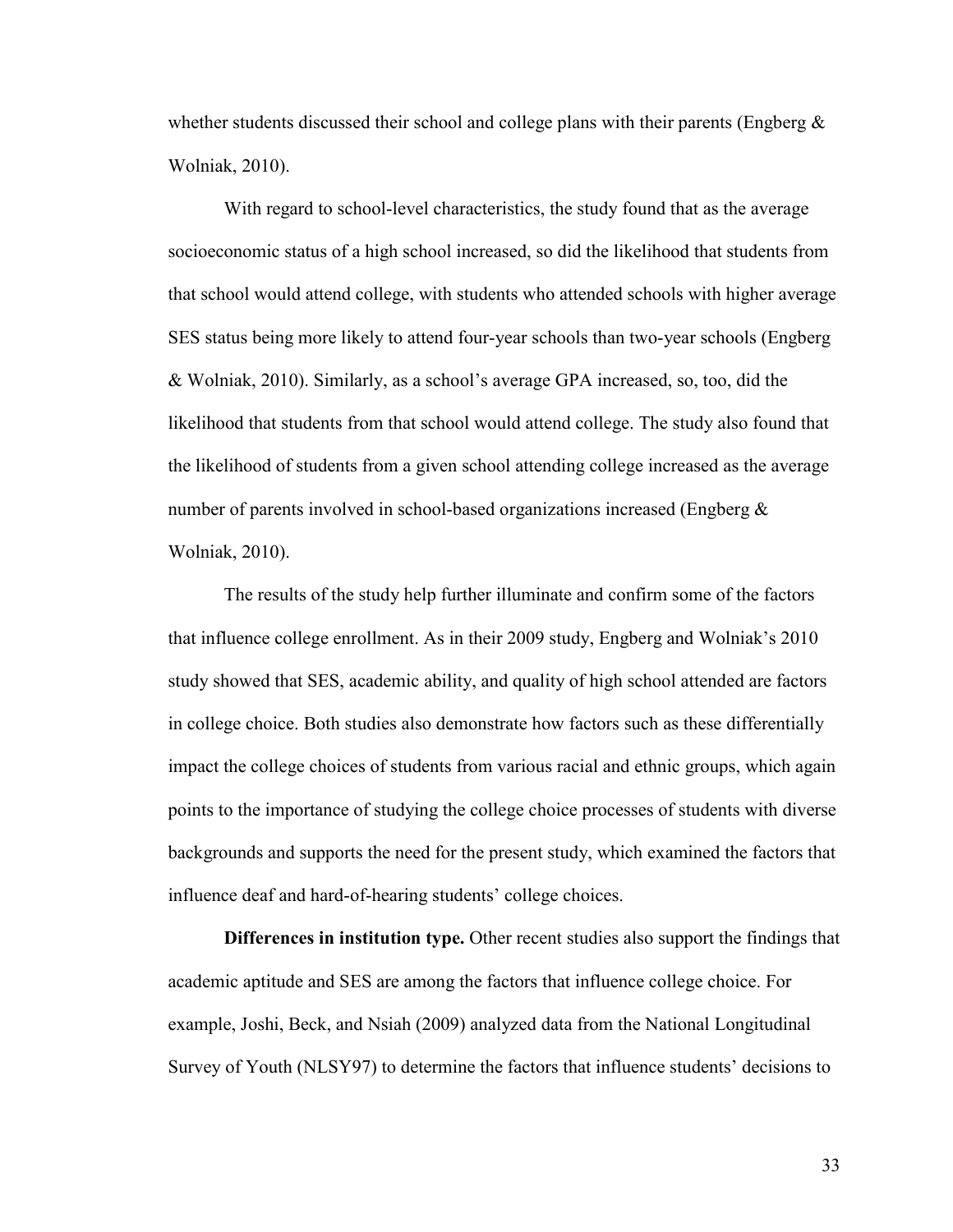choose colleges offering two-year, rather than four-year degree programs. The study sample included 2,295 students, of which, 42.6% were male, and 57.4% were female. The racial distribution of the sample was 64.6% White, 22% African American, 6% Hispanic, and 7.4% of other races. The study looked at the academic aptitude of participants as measured by students' performance on three subtests of the Armed Services Vocational Aptitude Battery, the number of hours participants worked per week, the background of the students' families as measured by parental income level, and the region (Northeast, South, West, or North-Central) in which students lived (Joshi et al., 2009).

The study found that academic aptitude was a key factor in students' college choices and that those with higher academic aptitude were more likely to choose fouryear colleges (Joshi et al., 2009). This is consistent with the findings of Engberg and Wolniak (2009, 2010), but each study used different measures for determining academic aptitude. Joshi et al. (2009) also found that the number of hours students worked was a significant factor in their college choice, with those who work a low number of hours (defined as 1-20 hours per week) being more likely to choose a four-year college, and those who work a high number of hours (defined as greater than 40) being more likely to choose a two-year college. Another finding was that parents' income level affected students' college choices, with those whose parents had medium (defined as \$30,000 to less than \$60,000) or higher income levels (defined as \$60,000 or greater) more likely to attend four-year colleges. This finding also is consistent with Engberg and Wolniak's (2009, 2010) findings that SES influences college choice. In addition, Joshi et al. found that female students were more likely than male students to choose a four-year college,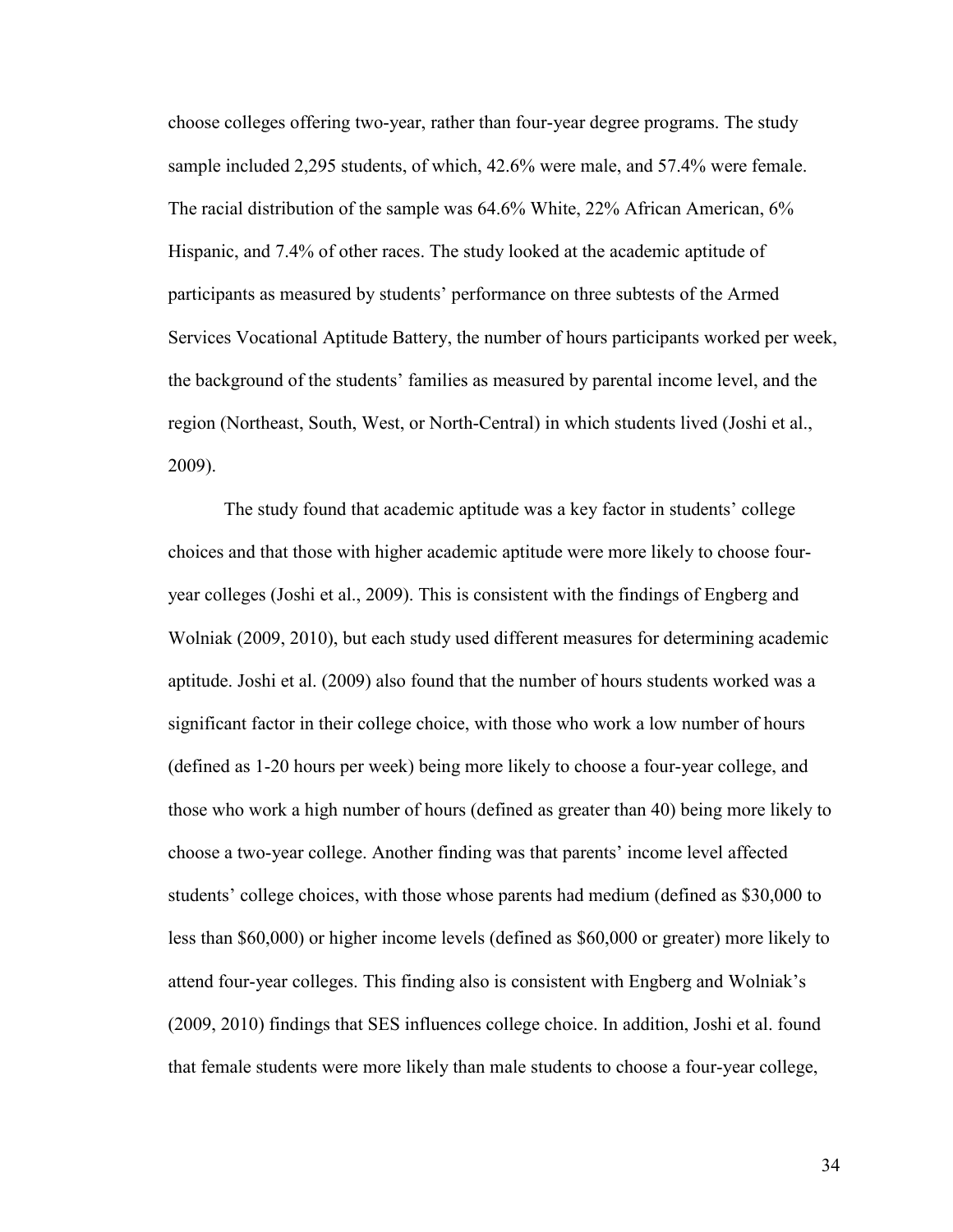and that those who are White were more likely than those of other races to choose a fouryear college. Finally, the study found that students from the North-Central, Southern, and Northeastern regions of the United States were more likely than those from the West to choose a four-year college. The researchers argue that the results of their study suggest the need to provide adequate financial aid to ensure that students from families with lower incomes can pursue higher education (Joshi et al., 2009).

**Differences in institutional prestige.** Another study continued the exploration of factors that influence college choice. Stearns, Potochnick, Moller, and Southworth (2010) analyzed data from the National Education Longitudinal Study 1988-1994 (NELS) to explore the relationship between students' race, high school course-taking, and the prestige of the colleges they attended. The researchers used a sample of 2,660 students who attended a four-year institution immediately following high school. The sample comprised 78% White students, 10% Asian students, 7% Black students, and 6% Latino students. Slightly more than half (54%) of the sample was female. The mean GPA for students in the study was 2.90 (Stearns et al., 2010).

Students in the study were placed into three categories based on the rigor of their high school coursework: low course intensity (27% of the sample), middle course intensity (30% of the sample), and high course intensity (43% of the sample) (Stearns et al., 2010). The prestige of the colleges students attended was measured based on the institutions' selectivity as evidenced by the SAT score range of students in the  $75<sup>th</sup>$ percentile of the colleges' fall 1990 freshman class. The study found that on average, Black and Latino students attend less selective postsecondary institutions than White students do. After controlling for a variety of variables, including SES, GPA, and, in the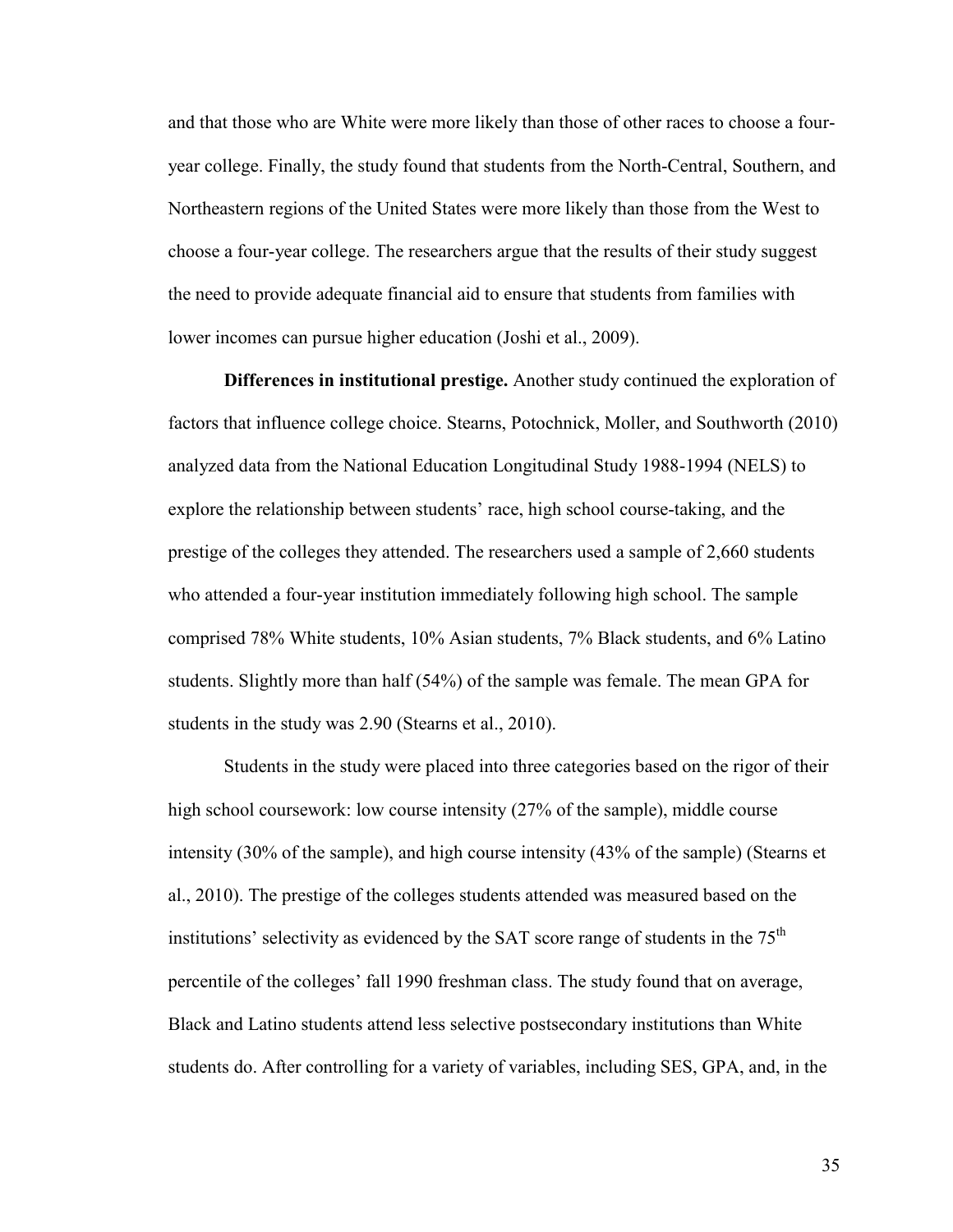case of Black students, attendance at historically Black colleges and universities (HBCUs), which the researchers say tend to be less selective, on average, than other institutions, the study found that Black and Latino students taking high intensity coursework in high school were more likely than White students to enroll in more prestigious (higher selectivity) colleges. Stearns et al. (2010) contend, therefore, that their findings suggest that Black and Latino students can overcome the college selectivity gap by working hard and pursuing a more rigorous course of study in high school.

**Location-related differences in college choice.** In addition to influencing the type and prestige of the college students select, student and family characteristics also can influence the location of the college students choose to attend. Mattern and Wyatt (2009) used data from the National Student Clearinghouse (NSC) and the College Board to determine the median distance students travel from home to attend college, and to determine what effect student and family characteristics have on the distance that students travel. The NSC tracks student enrollment and degree attainment for more than 3,100 U.S. institutions of higher education, which covers 91% of the college-going population in the country. The researchers matched these data with College Board data, resulting in a sample of 916,466 students (Mattern & Wyatt, 2009).

Using zip codes for each college obtained from the College Board's Annual Survey of Colleges, the researchers calculated the distance between a student's home and the college he or she attended, and found that the median distance students traveled was 94 miles, while the mean was 286 miles (Mattern & Wyatt, 2009). More than a quarter of the students in the sample (26%) attended a college within 25 miles of their home, 51.4% within 100 miles of their home, and 75.7% within 250 miles from their home. The study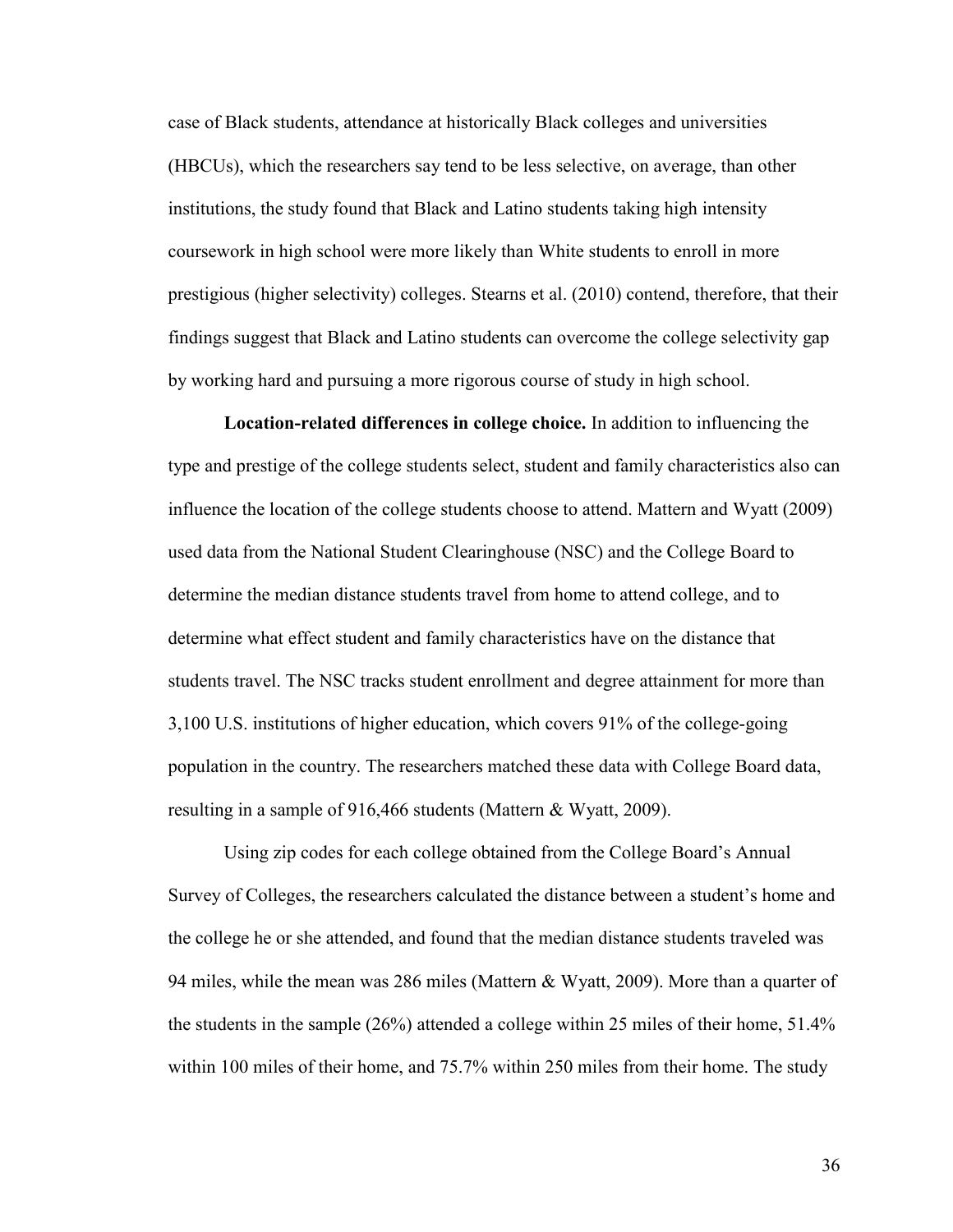also found that 72.1% of students attended a college in their home state, 11.9% in a bordering state, and 16% in a non-bordering state (Mattern & Wyatt, 2009).

The researchers then analyzed a subset of the sample, comprising 697,610 students for whom they had demographic and academic information (Mattern & Wyatt, 2009). The results showed that students with higher SAT scores and high school GPAs (HSGPA) were more likely than other students to travel further from home to attend college. The median distance traveled for students with SAT scores of 400-490 was 42 miles, while the median distance for those scoring 1500-1600 was 234 miles. The median distance traveled by those with HSGPAs lower than letter grade C was 64 miles, while the median distance traveled by those with  $A+HSGPAs$  was 118 miles (Mattern  $\&$ Wyatt, 2009).

The study also found that students whose parents had higher levels of income and higher levels of education were more likely than other students to travel further from home to attend college (Mattern & Wyatt, 2009). The median distance traveled by those whose family income was less than \$30,000 was 63 miles, while the median distance traveled by those whose family income was more than \$100,000 was 150 miles. The median distance traveled by those whose parents had less than a high school diploma was 28 miles, while the median distance traveled by those whose parents had graduate or professional degrees was 130 miles (Mattern & Wyatt, 2009).

In looking at racial/ethnic differences, the study found that the median distance traveled for American Indians, White students, and Black students were similar at 103, 102, and 98 miles, respectively, and that Asian American and Hispanic students were more likely to travel shorter distances for college, with median distances of 60 and 39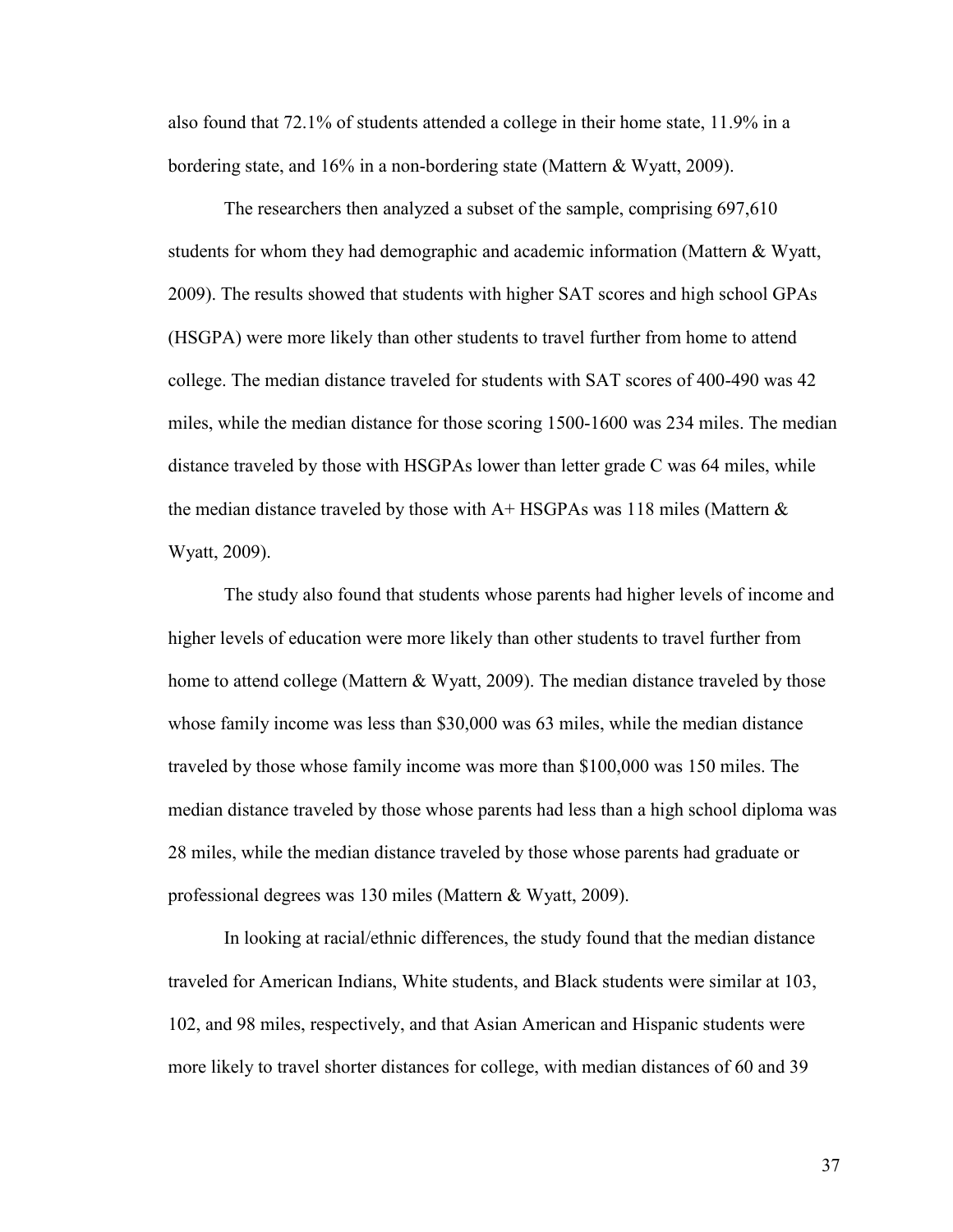miles, respectively (Mattern & Wyatt, 2009). The study also showed that the median distance traveled by female students was 55 miles, while the median distance traveled by males was 101 miles. Mattern and Wyatt's (2009) findings that factors such as race, SES, and academic aptitude influence college choice are consistent with those of Engberg and Wolniak (2009, 2010); Joshi et al. (2009); and Stearns et al. (2010). While not many of the other studies reviewed thus far have considered gender influences on college choice, Mattern and Wyatt's findings that there are gender-based differences in students' college choices is consistent with the findings of Joshi et al. A strength of Mattern and Wyatt's finding in this area is that their study sample was nationally representative while the sample used by Joshi et al. was not.

**Hispanic students and college choice.** The studies reviewed thus far have examined heterogeneous student populations to compare differences among various racial and ethnic groups. Other researchers also have looked at heterogeneous populations, but with the goal of highlighting inequities for a single population. For example, O'Connor (2009) used a logistic regression model to analyze the relationship between SES and the over-representation of Hispanic students in community colleges. She used data from the National Educational Longitudinal Study of 1988 (NELS), which provided a national sample of 11,437 individuals who had attended college at any point before 2000. Of these, 9,074 were White, 1,198 were Black, and 1,165 were Hispanic. In addition to SES, O'Connor included the following variables: high school GPA and diploma acquisition, educational expectations (bachelor's degree or less than a bachelor's degree), family size, and dominant language.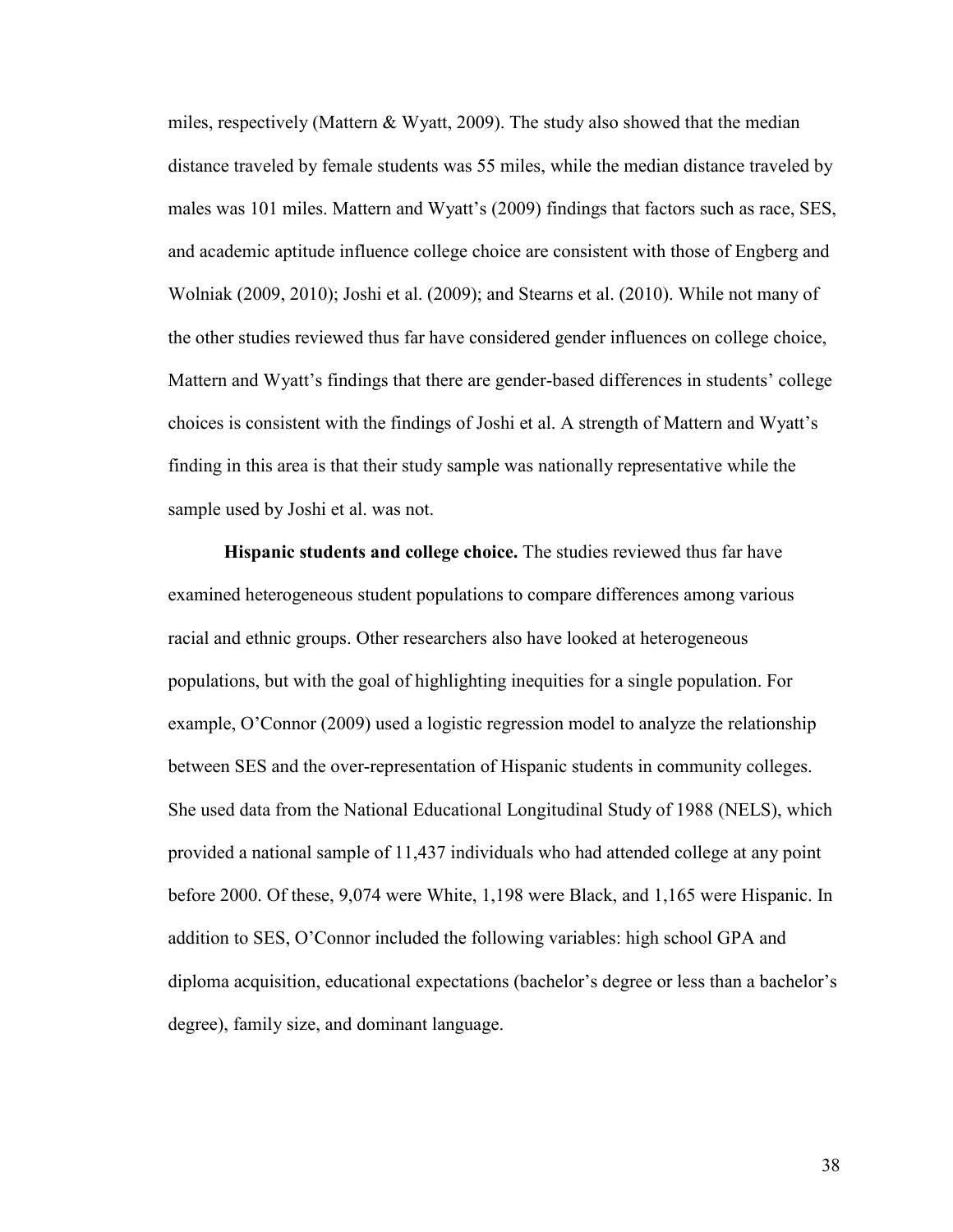The study found that Hispanic students had the lowest SES compared to White and Black students (O'Connor, 2009). The analysis also showed that Hispanic and Black students had similar GPAs, both of which were lower than that of White students. Hispanic students were the least likely of the three racial groups to have a high school diploma and significantly less likely than Whites and Blacks to come from Englishlanguage households. Hispanic students were most likely to come from larger families (an average of 5.2 siblings as compared to White and Black families, with an average of 4.5 and 4.7 siblings, respectively). When controlling for all of these variables, O'Connor (2009) still found that Hispanic students were significantly less likely to attend four-year colleges than Black or White students. The results also showed that while higher SES positively affected all three racial groups, it had a lower positive effect on Hispanics than on Blacks and Whites. O'Connor suggests that the reason for this may be a lack of information about higher education among Hispanic students and their parents. O'Connor argues that it is necessary to find ways to effectively communicate about higher education with the Hispanic community in order to enhance access to college for Hispanic students.

 The same researcher partnered with two others to continue investigating the reasons for the over-representation of Hispanic students in community colleges. As in O'Connor's (2009) study, O'Connor, Hammock, and Scott (2010) used data from the National Educational Longitudinal Study of 1988 (NELS). The study sample included 4,989 individuals whose academic background qualified them to attend college, who aspired to complete at least a bachelor's degree, and who had attended college at any point before 2000. Of these, 4,213 were White, 436 were Hispanic, and 340 were Black,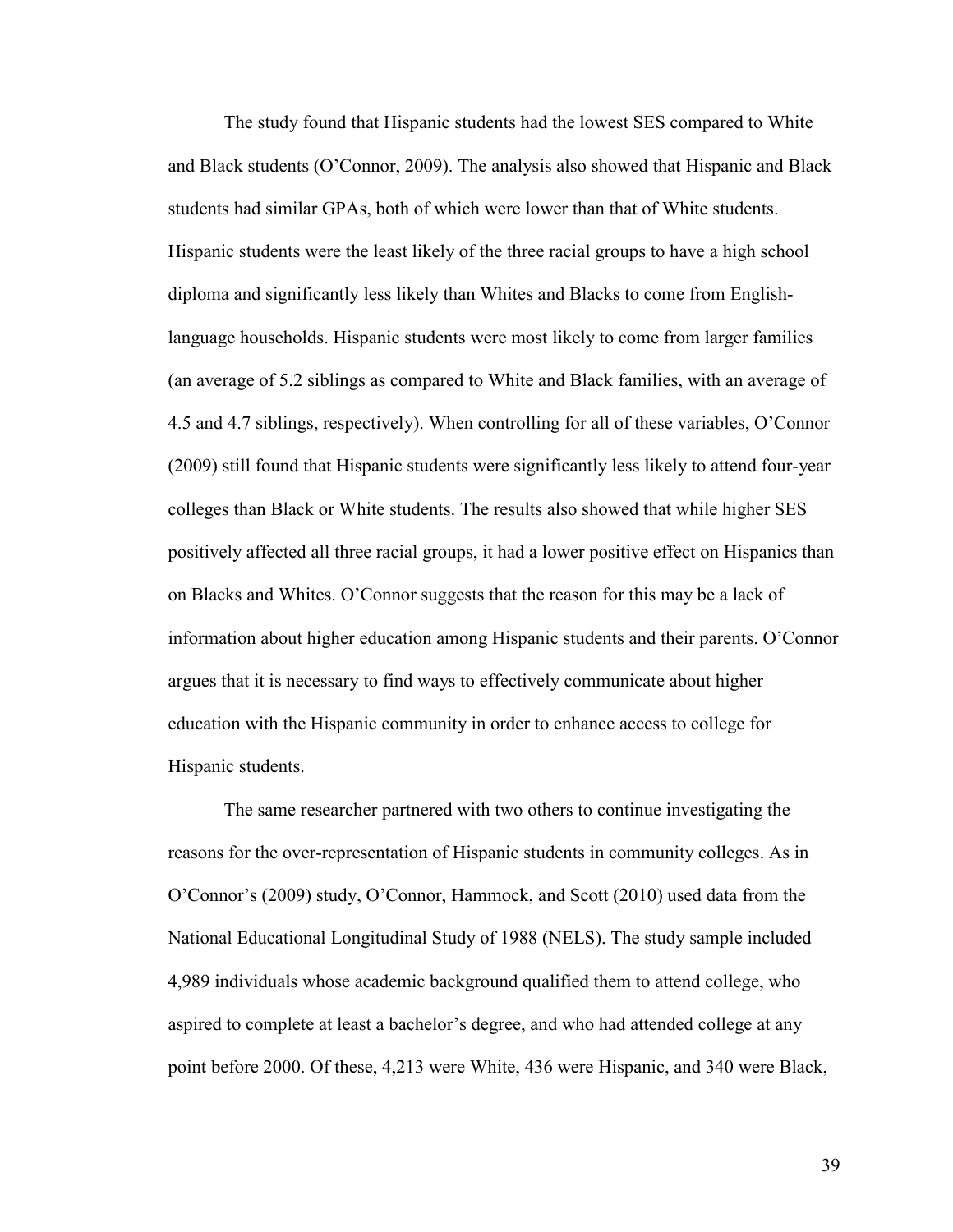though this latter group was removed in later stages of the analysis. The researchers included the following variables in their analysis: SES; GPA; geography, and in particular, whether an individual resided in a state with a large Hispanic population, which the researchers termed an SHS (strong Hispanic state); and social capital, as indicated by knowledge of college finances, which were associated with parent and student actions to find out about financial aid and whether or not parents had saved money for their child's college education (O'Connor et al., 2010).

The study found that Hispanic students were more likely than White students (37.9% vs. 25.4%) to begin their college education at a community college (O'Connor et al., 2010). The results also showed that Hispanic students were less likely than White students (55.8% vs. 62.6%) to transfer from community colleges to four-year colleges, and that White students had a 40% higher bachelor's degree completion rate than Hispanic students. Consistent with O'Connor's (2009) findings, O'Connor et al. (2010) found that Hispanic students had lower SES and GPAs, on average. The study also found that the parents of Hispanic students were less likely to save money for college or seek information about financial aid. However, Hispanic students were more likely to seek financial aid information themselves than White students (O'Connor et al., 2010).

The study also showed that living in an SHS had a negative effect on Black and White students' enrollment in four-year institutions, but not on Hispanic students (O'Connor et al., 2010). In addition, while higher SES positively affected all three racial groups, it had a lower positive effect on Hispanics than on Blacks and Whites. Another finding was that White students whose parents did not save money for their college education were more likely than Hispanic students to attend a four-year college. The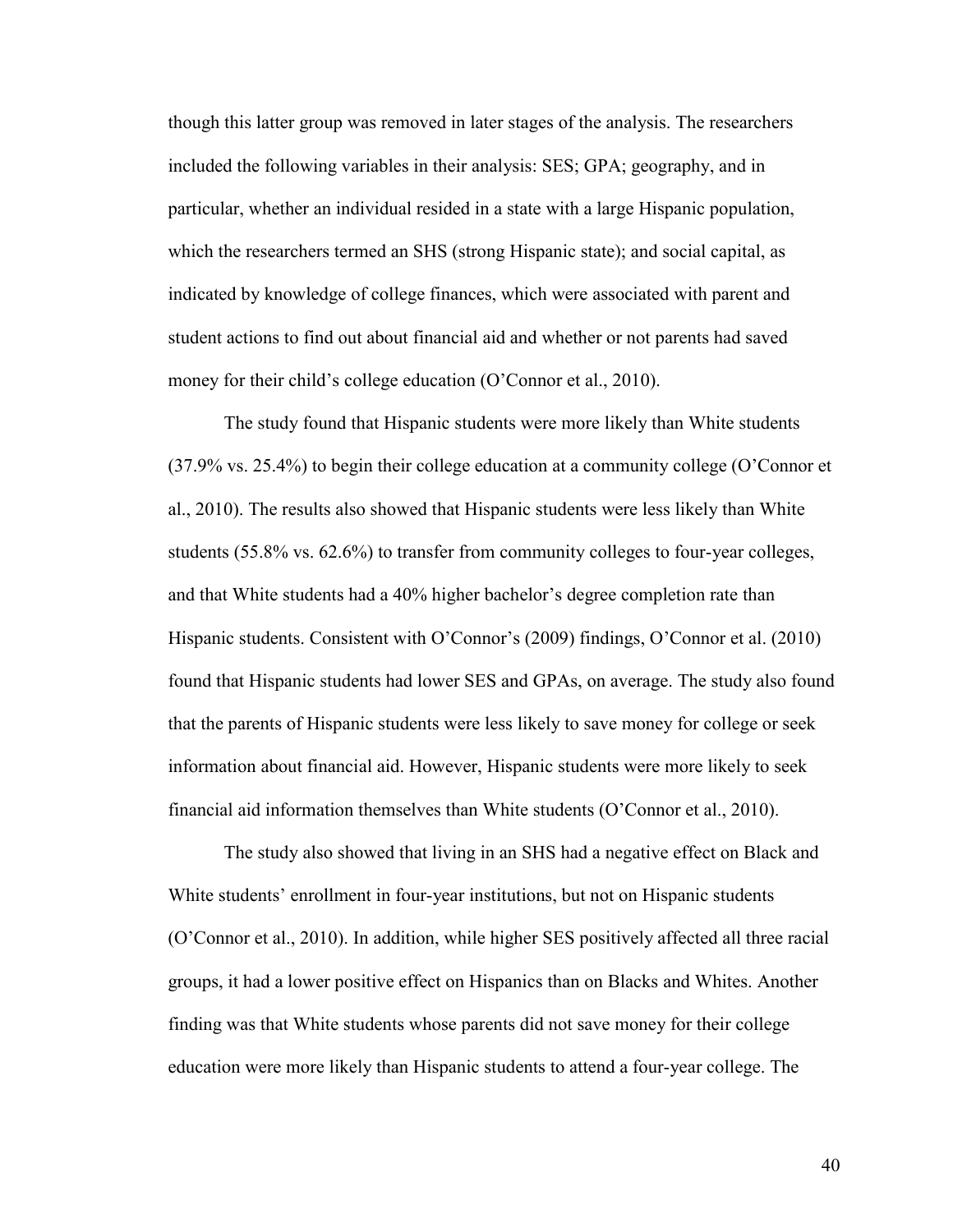findings of O'Connor et al. are consistent with all of the other studies reviewed thus far (i.e., Engberg & Wolniak, 2009, 2010; Joshi et al., 2009; Mattern & Wyatt, 2009; O'Connor, 2009; and Stearns et al., 2010), in demonstrating that factors such as race and SES influence college choice. The study's findings also demonstrate how various factors can differentially impact the college choices of students from diverse groups, which again points to the importance of studying deaf and hard-of-hearing students' college choice process to determine the factors that influence their college-related decision-making.

**African American students and college choice.** Other studies have continued the line of research that examines factors that influence students from individual minority populations. Muhammad (2008) used data from the National Educational Longitudinal Survey (NELS) of 1988 to determine the effect of SES, academic ability, participation in extracurricular activities, and support of family, teachers, coaches, counselors, and peers on African American students' intention to go to college. The 1988 NELS incorporates data on a nationally representative sample of 25,000 students who were in eighth grade in 1988 and tracks them through four follow-up surveys in 1990, 1992, 1994, and 2000. The sample Muhammad selected for her study included 941 African American students.

Using multiple regression analysis, the study found that the support of parents, especially mothers; school counselors; and peers accounted for 28% of the variance in African American students' intention to attend college (Muhammad, 2008). The results also showed that participation in extracurricular activities had a significant positive effect on plans to attend college, while SES; academic ability; and the support of teachers, coaches, and family members other than parents were not significant factors in predicting students' intention to participate in postsecondary education. Muhammad's (2008)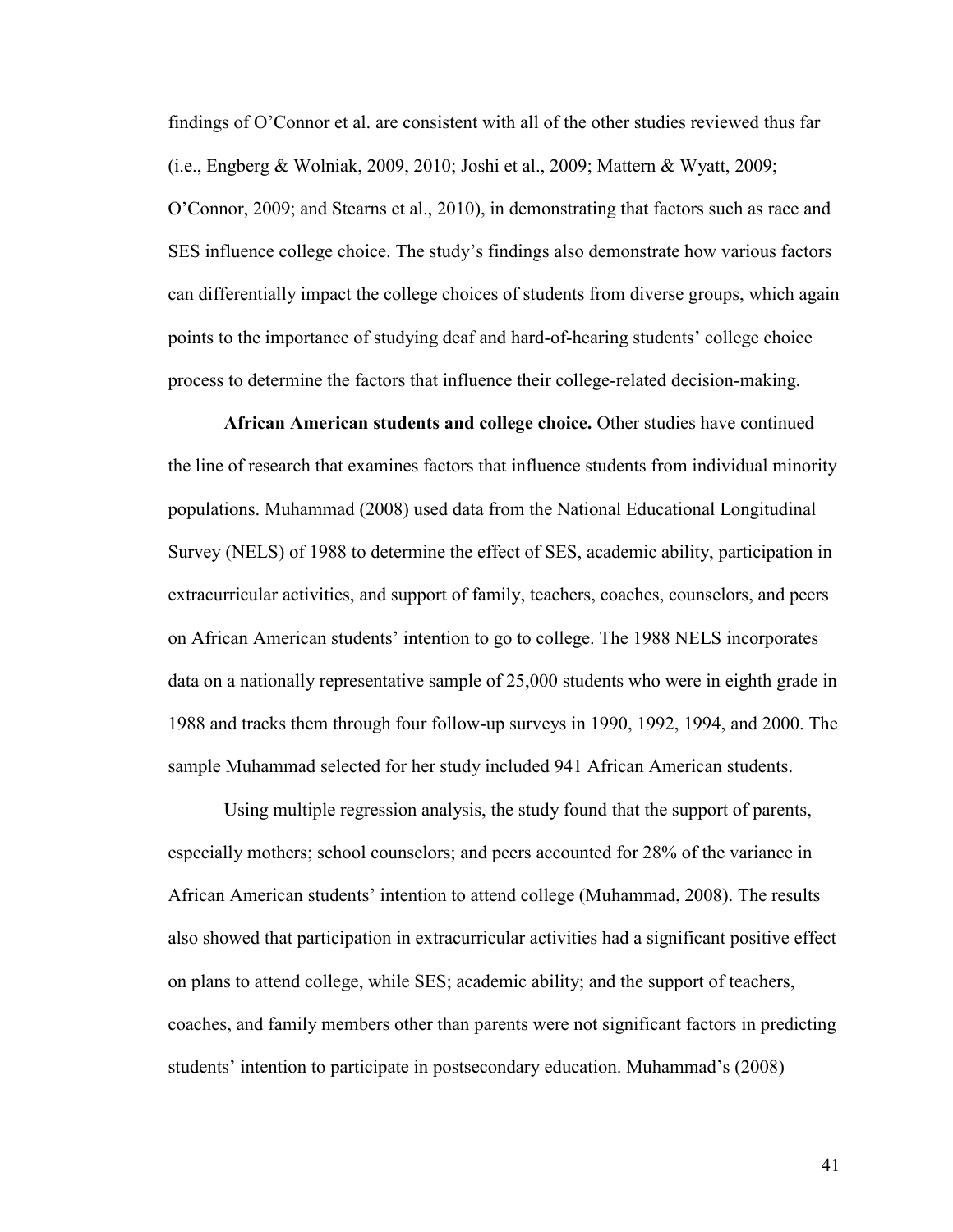findings that SES and academic ability were not significant factors in students' intention to go to college are contrary to the findings of other studies included in this review (e.g., Engberg & Wolniak, 2010; Joshi et al., 2009; Mattern & Wyatt, 2009). Muhammad suggests that the reason for her finding with regard to SES may be that African American students' predisposition to attend college may not vary much across the SES range, and that the reason for her finding regarding academic ability is that test scores reveal little difference in ability between African American males and females. Muhammad concedes, however, that both her findings on SES and academic ability warrant further study.

**A qualitative view of college choice.** The studies reviewed thus far all have employed quantitative methodologies, which has been the dominant method of inquiry in the college choice field (Bergerson, 2009). Some college choice researchers, however, have employed qualitative methodologies to provide a more in-depth exploration of the college choice experiences of students, particularly those from minority populations. Gildersleeve (2010), for example, used a life history narrative to illustrate the college choice process of undocumented Latino students, with the goal of encouraging admissions professionals to better understand Latino students and better assist them in accessing higher education.

Using data collected over four years through extensive interviews and encounters with four undocumented male Mexican immigrant high school students in California, Gildersleeve (2010) created a single composite life history of a fictional undocumented student, Carlitos, to illustrate the common experiences of the four real students. Gildersleeve presented six significant experiences in Carlitos' life: extreme poverty in his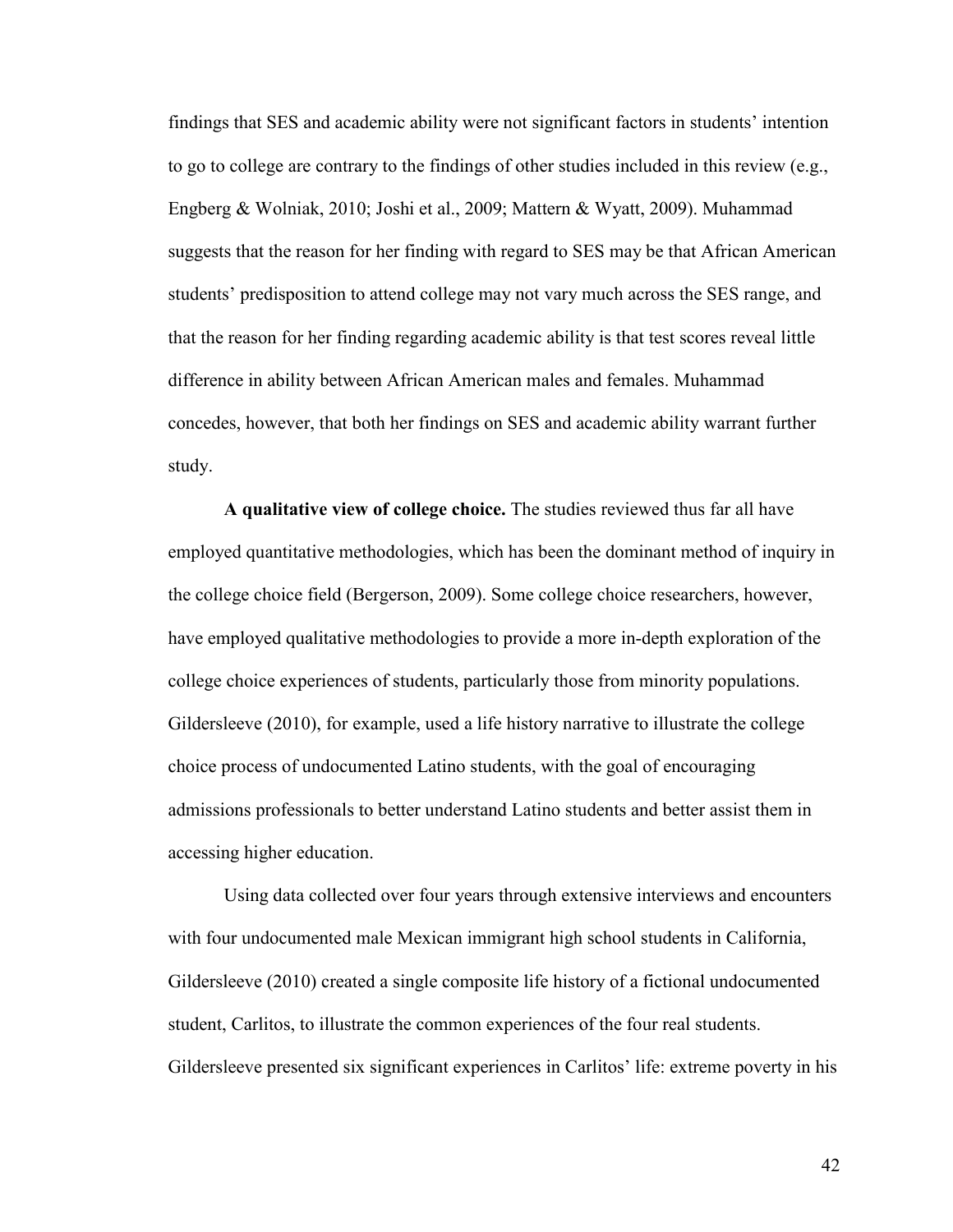home country; lack of formal education in his home country due to the need to work to help support his family; abuse by an extended family member; his arduous journey to cross the border and enter the United States; the challenges, joys, and promise of K-12 education in the United States; and the realization that a college education presents a path to a more prosperous future, but that access to college is constrained by cost, his undocumented status, and his need to continue working to help support his family. Through his presentation of Carlitos' life history, Gildersleeve illustrates how family, work, and education all influence undocumented students' access to, desire for, and decisions about college. Gildersleeve's study also demonstrates how a qualitative research design can help illuminate the unique college choice experiences of students from diverse populations. This supports the research design for the present study, which explored deaf and hard-of-hearing students' college choice processes using a qualitative phenomenological approach.

The studies included in this section have primarily taken a sociological perspective on college choice, examining how a variety of factors influence students' educational aspirations and predisposition to attend college (Paulsen, 1990). These factors can influence whether or not students attend college at all, and if they do, what type of college they attend. Student and family characteristics such as SES, academic ability, family and peer support, and quality of high school attended can influence whether students attend a two-year or four-year college. Such factors also can affect the prestige and quality of the institutions students attend as well as the distance from home that they travel to attend college.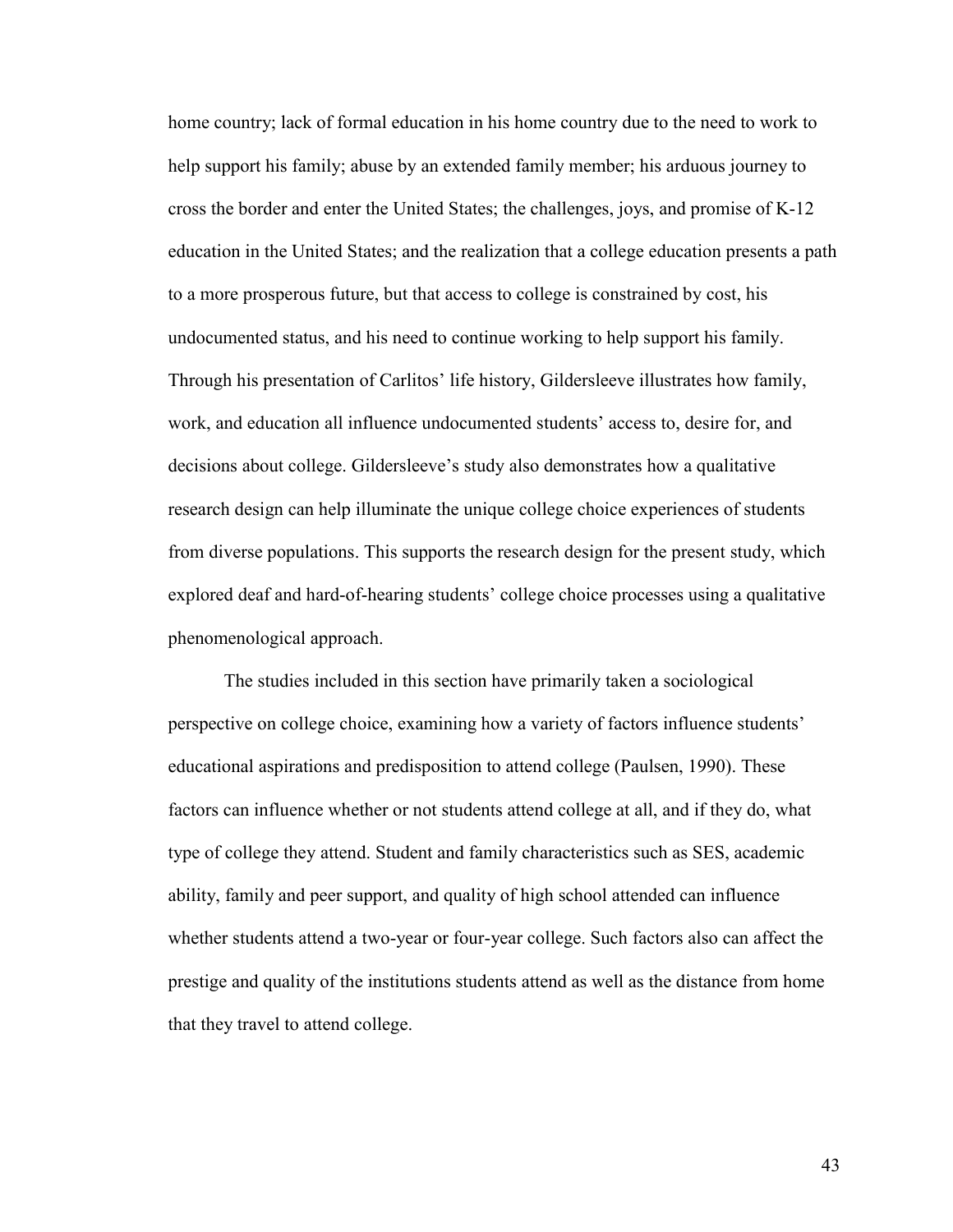The studies in this section also have demonstrated how student and family characteristics can differentially impact the college choices of students who are members of various racial and ethnic groups. This affirms the importance of examining the factors that influence the college choices of students from various populations to better understand the similarities and differences between and among groups. This, in turn, supports the need for the present study, which explored the factors influencing deaf and hard-of-hearing students' college choices to help illuminate the experiences of this unique population.

### **Influence of Institutional Characteristics on College Choice**

While the studies included in the previous section focused primarily on the influence that various student and family characteristics can have on college choice, another line of research has examined how various characteristics of postsecondary institutions and other external factors influence students' college choice processes. One example is a study by Herren, Cartmell, and Robertson (2011), who invited a random sample of 1,484 students attending the College of Agricultural Sciences and Natural Resources (CASNR) at Oklahoma State University (OSU) to participate in an online survey in order to identify the recruitment initiatives and institutional characteristics that had influenced those students. A total of 339 students completed the survey. The majority of respondents (61.1%) were female. The median age of respondents was 21.3, with a standard deviation (SD) of 3.94. The class rank distribution of the respondents was 36% seniors, 27.1% juniors, 15.6% sophomores, and 20.1% freshmen, with 1.2% not providing their class rank (Herren et al., 2011).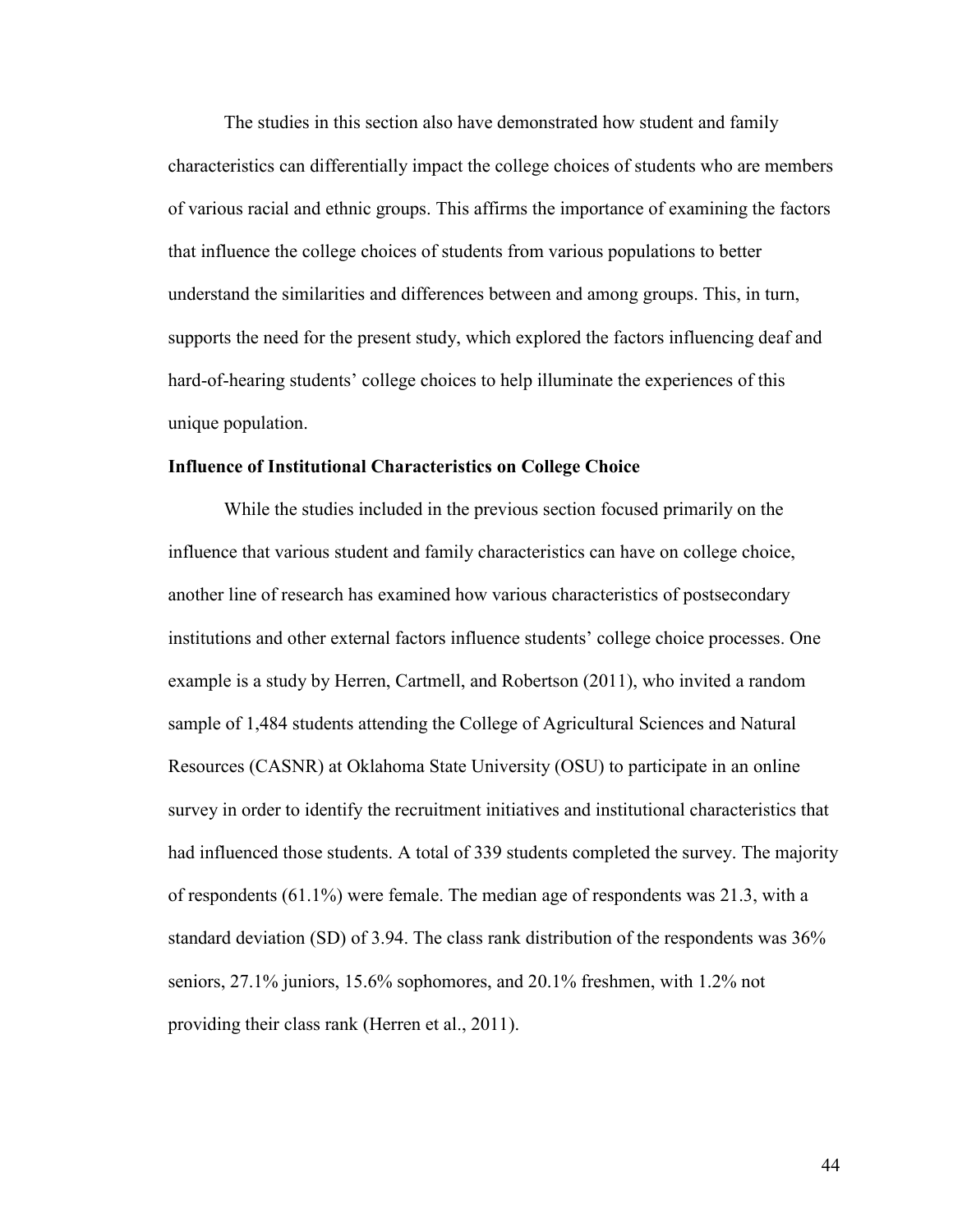The researchers asked participants to use a scale of 1 ("not useful") to 5 ("very") useful") to rank how helpful they found 28 information sources to be during their college selection process (Herren et al., 2011). The information source ranked most useful (mean rating: 3.95, SD: 1.24) was a campus visit, which was used by 87.6% of the respondents. The remaining information sources with a mean rating of greater than 3 were: personal conversation with a professor (mean rating: 3.43, SD: 1.50, used by 71.7% of respondents), degree program information on a Web site (mean rating: 3.36, SD: 1.41, used by 77.3% of respondents), printed OSU publications (mean rating: 3.23, SD: 1.39, used by 72.3% of respondents), printed CASNR publications (mean rating: 3.15, SD: 1.50, used by 71.0% of respondents), and OSU Web site information (mean rating: 3.07, SD: 1.41, used by 71.7% of respondents).

Participants were then asked to use a scale of 1 ("not influential") to 5 ("very influential") to rank the effect that various institutional and degree program characteristics as well as individuals had on their college choice (Herren et al., 2011). The most influential institutional characteristic reported by participants (mean rating: 4.03) was opportunities after graduation. Also reported as influential were academic reputation, quality of facilities, campus environment, and scholarships awarded, though Herren et al. (2011) did not report the mean ratings for these institutional characteristics. The degree program characteristics reported as most influential were career opportunities after graduation (mean rating: 4.18), quality of facilities (mean rating: 3.84), reputation of courses (mean rating: 3.76), and faculty (mean rating: 3.71). The people who respondents reported as being the most influential on their college choice process were: parent or guardian (mean rating: 3.41, SD: 1.24, used by 87.6% of respondents), OSU graduate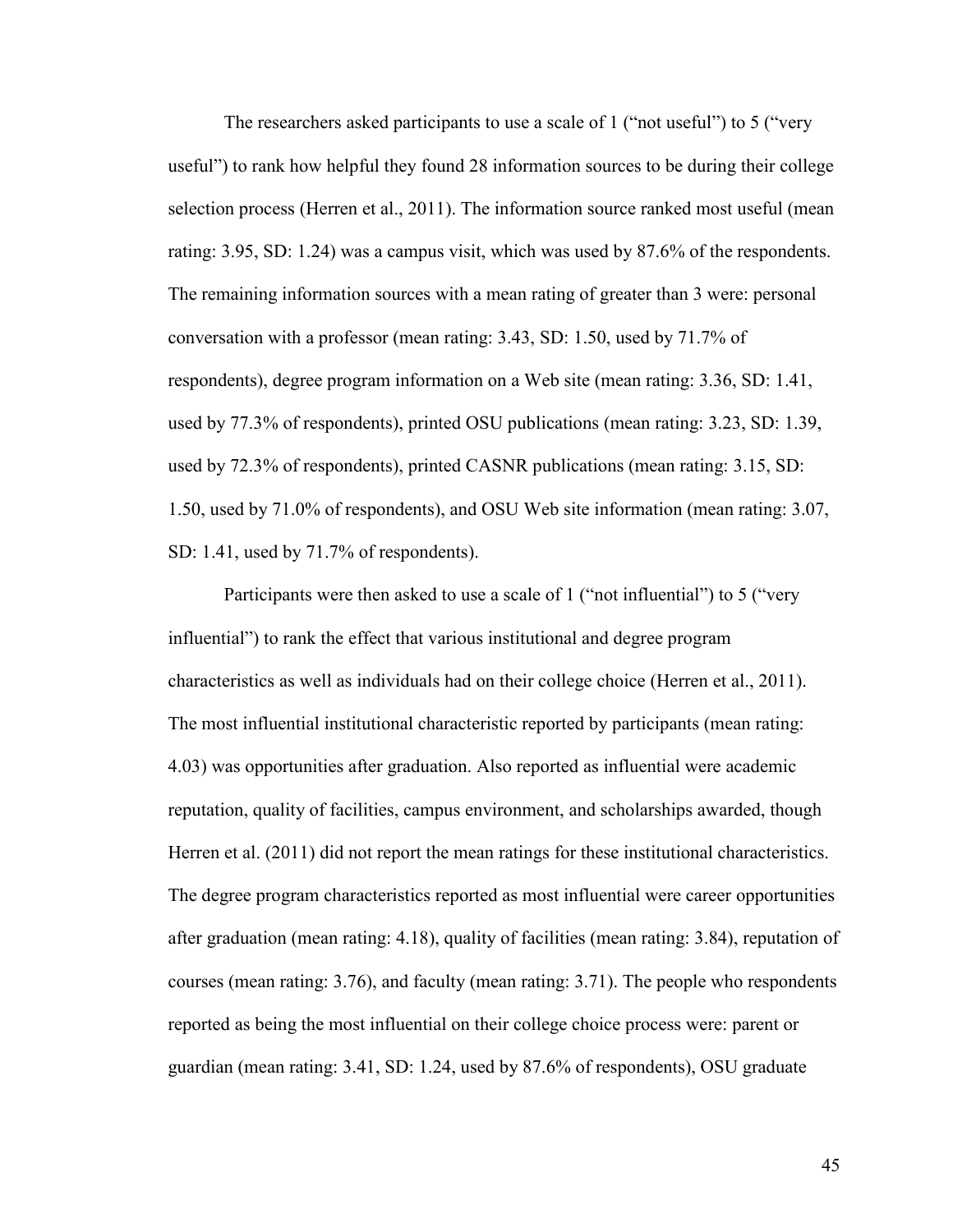(mean rating: 2.94, SD: 1.50, used by 71.7% of respondents), relative who attended OSU (mean rating: 2.74, SD: 1.41, used by 77.3% of respondents), high school agriculture teacher (mean rating: 2.63, SD: 1.39, used by 72.7% of respondents), and friend in college (mean rating: 2.61, SD: 1.50, used by 71.0% of respondents).

The study shows that a variety of institutional characteristics can influence college choice and that institutional marketing can play a role in college decisions as can key influencers such as parents, peers, teachers, and college alumni (Herren et al., 2011). This last finding—the role of key influencers in college choice—is consistent with the findings of Engberg & Wolniak, 2009; Muhammad 2008; and O'Connor et al., 2010, who all found that students' college choices can be affected by others. A limitation of the study by Herren et al. (2011) is that it focused only on students attending a single institution, so the results are not generalizable. The researchers also did not examine whether various institutional factors differentially influenced the college choice processes of students based on their gender or racial/ethnic group membership.

A similar study also looked at the influence of institutional characteristics as well as the sufficiency of information that students received. Dolinsky (2010) conducted a survey of a random sample of 187 undergraduate students from a mid-Atlantic university. Approximately 75% of the respondents were juniors. The remaining 25% were a neareven split of sophomores and seniors. The gender distribution of study participants was nearly equal between males and females (Dolinsky, 2010).

Respondents used a seven-point Likert scale  $(1 = not at all sufficient; 7 = very$ sufficient) to rate the adequacy of the information they had received regarding a variety of institutional attributes related to academics and career, finances, and college life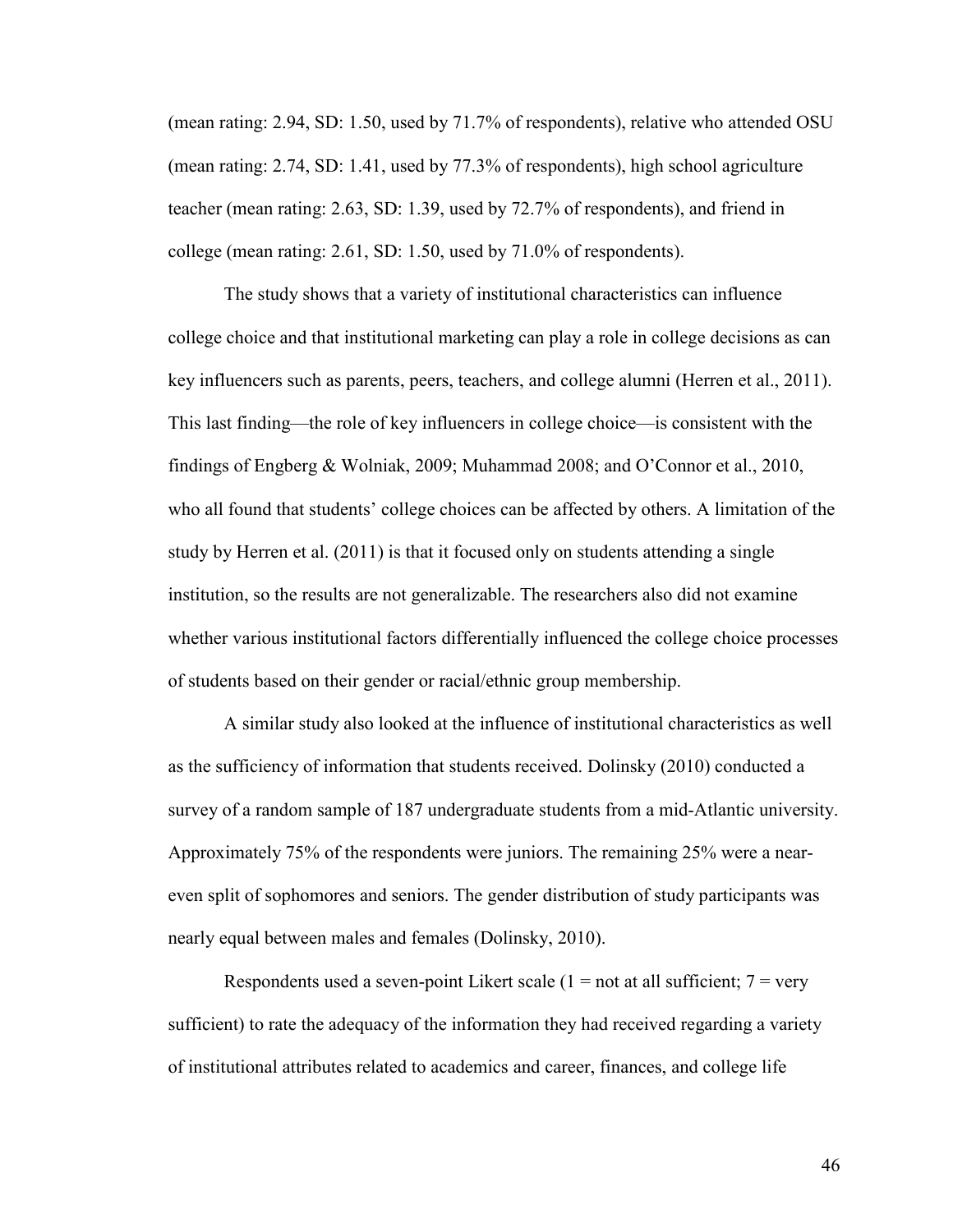(Dolinsky, 2010). Respondents also used a similar scale  $(1 = not at all important; 7 =$ very important) to rate the value of each attribute for them. Like Herren et al. (2011), Dolinsky (2010) did not examine whether various institutional factors differentially influenced the college choice processes of students based on their racial/ethnic group membership. Dolinsky did, however, look at gender-based differences. Both male (mean rating: 4.86) and female (mean rating: 4.97) respondents rated the overall information they received from the university during their college search process as sufficient. In considering the sufficiency of information they had received regarding specific collegerelated attributes, female respondents gave the highest ratings for the following: location (mean rating: 5.80), attractiveness of campus (5.55), size of college (5.44), programs of study (5.38), and tuition (5.30). Male respondents gave the highest ratings for: location (5.59), tuition (5.42), attractiveness of campus (5.19), programs of study (5.17), and academic reputation (5.16). In considering the importance to them of the information they had received regarding specific college-related attributes, female respondents gave the highest ratings for: programs of study (5.84), location (5.82), scholarships (5.81), tuition (5.75), and academic reputation (5.74). Male respondents gave the highest ratings for: academic reputation  $(5.67)$ , programs of study  $(5.65)$ , tuition  $(5.62)$ , scholarships  $(5.57)$ , and quality of professors (5.31).

The differences between the sufficiency and importance ratings were then calculated and plotted on a grid to determine appropriate communications strategies for the university (Dolinsky, 2010). Attributes that were rated as important, but for which students had indicated an insufficiency of information fell into the "need to modify communications" quadrant of the grid. Those that were rated as important, and for which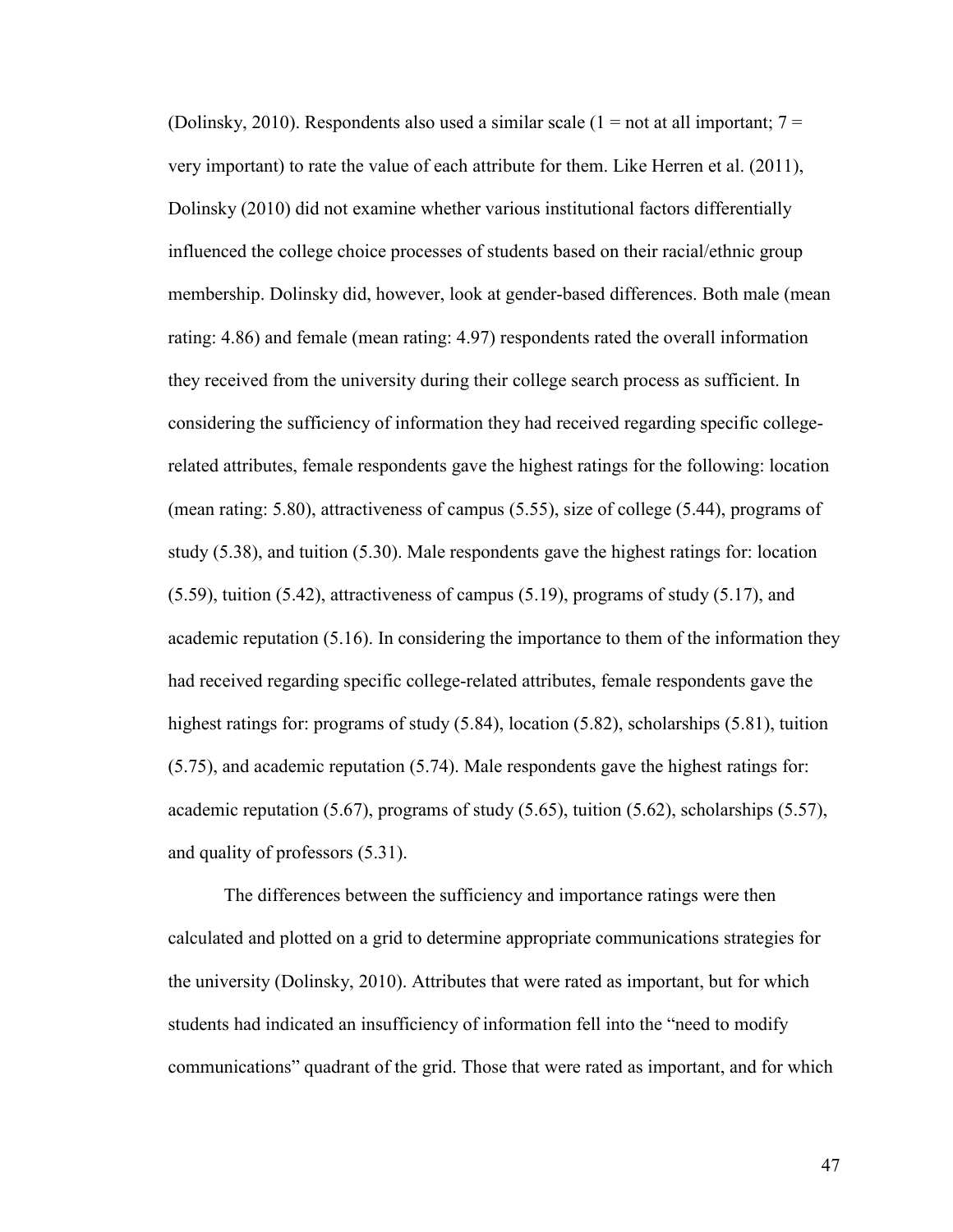students had indicated a sufficiency of information fell into the "continue current communications" quadrant. Those attributes that were rated as not important, and for which students had indicated a sufficiency of information fell into the "shift some communications resources elsewhere" quadrant. Those that were rated as not important, and for which students had indicated an insufficiency of information fell into the "limited attention" quadrant (Dolinsky, 2010).

The study demonstrated a need for the university to enhance communications to both male and female prospective students regarding job placement after graduation, financial aid, and scholarships (Dolinsky, 2010). The study also found a need to enhance communications with male prospects regarding quality of professors, and for female prospects regarding campus safety and friendly atmosphere. Both Dolinsky's (2010) study and that of Herren et al. (2011) demonstrate that students evaluate a variety of institutional characteristics in making their college selection. Both studies also show that various marketing tactics and individuals can influence students' enrollment decisions. It is important to note, however, that a limitation of Dolinsky's study and that of Herren et al. is that both were conducted at single universities, which, therefore, limits their generalizability. The findings of both studies, however, support the need for the present study, which helps illuminate the various institutional characteristics that are among the factors that influence deaf and hard-of-hearing students' college choice process.

A couple of recent studies have examined how institutional characteristics influence the college choice processes of students attending a broader range of institutions. These studies, however, have focused on a specific population of students athletes. In one study, Johnson, Jubenville, and Goss (2009) surveyed 247 freshmen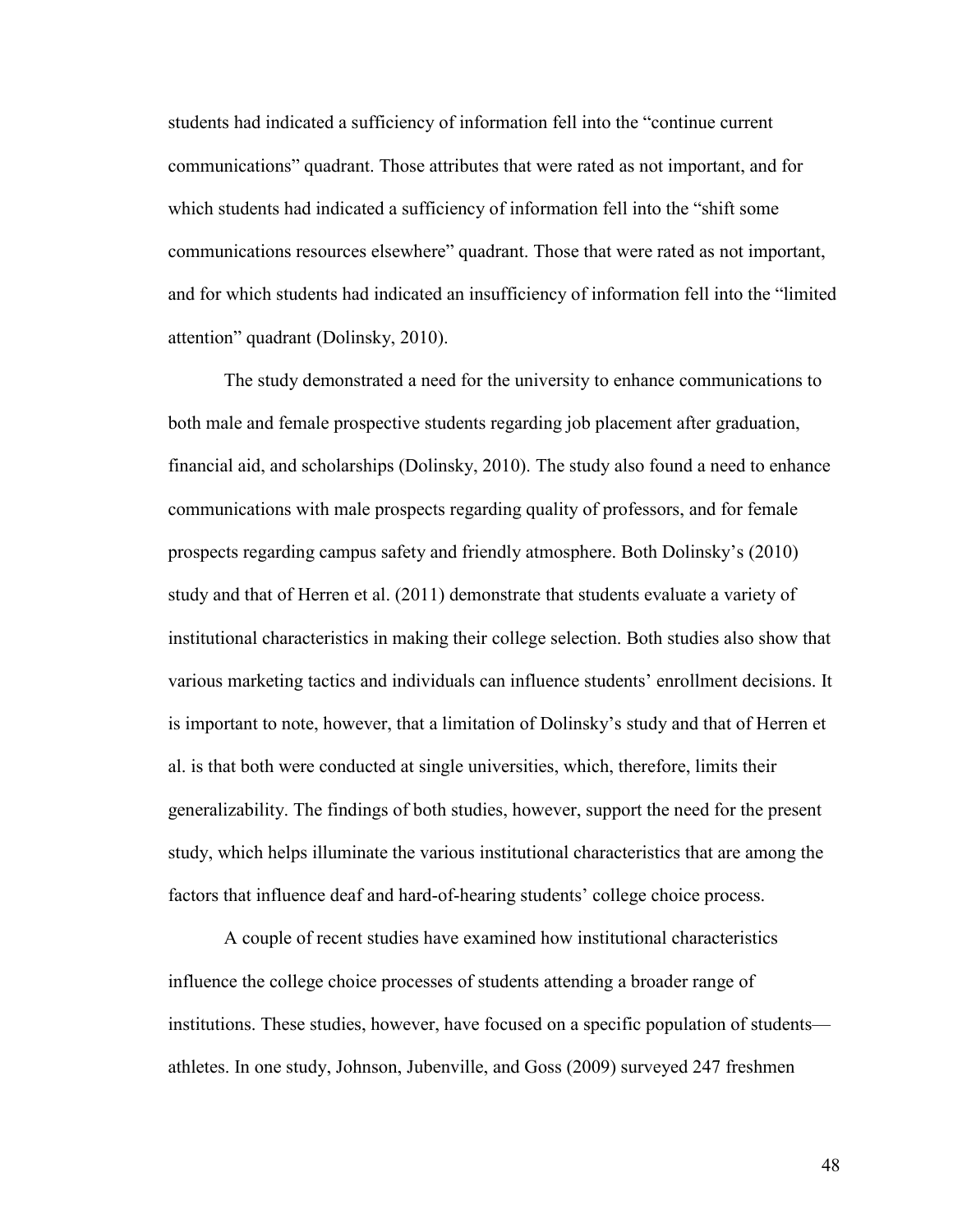student athletes at eight small, private higher education institutions across the Southeast who compete in the NAIA-member athletic conference. The gender distribution of respondents was 47.4% male and 52.6% female. The Student-Athlete College Choice Profile (Gabert, Hale, & Montalvo, 1999) was used to identify factors that were important in the college choice processes of respondents (Johnson et al., 2009).

The student athletes were asked to use a scale of 1 ("not important") to 5 ("very important") to rate the influence of 23 factors in their college selection (Johnson et al., 2009). The top two factors identified by respondents were opportunity to play (mean rating: 4.25, SD: 0.88) and head coach relationship (mean rating: 4.25, SD: 0.92). Additional factors in the top quartile were: degree programs offered (mean rating: 4.04, SD: 1.04), athletic facilities (mean rating: 3.86, SD: 1.08), school community (mean rating: 3.74, SD: 0.93), and academic support services (mean rating: 3.74, SD: 1.03). While some of the institutional characteristics (e.g., degree programs available, campus community/environment) that Johnson et al. (2009) found to be influential in college choice are similar to those found in the studies by Dolinsky (2010) and Herren et al. (2011), the findings of Johnson et al. (2009) provide insight into some of the unique institutional characteristics that influence student athletes' college choices. The study has limitations, however, including the small sample size and the fact that it was drawn from a limited number of small, private institutions. An additional limitation is the fact that the researchers did not examine whether various institutional factors differentially influenced the college choice processes of students based on their gender or racial/ethnic group membership.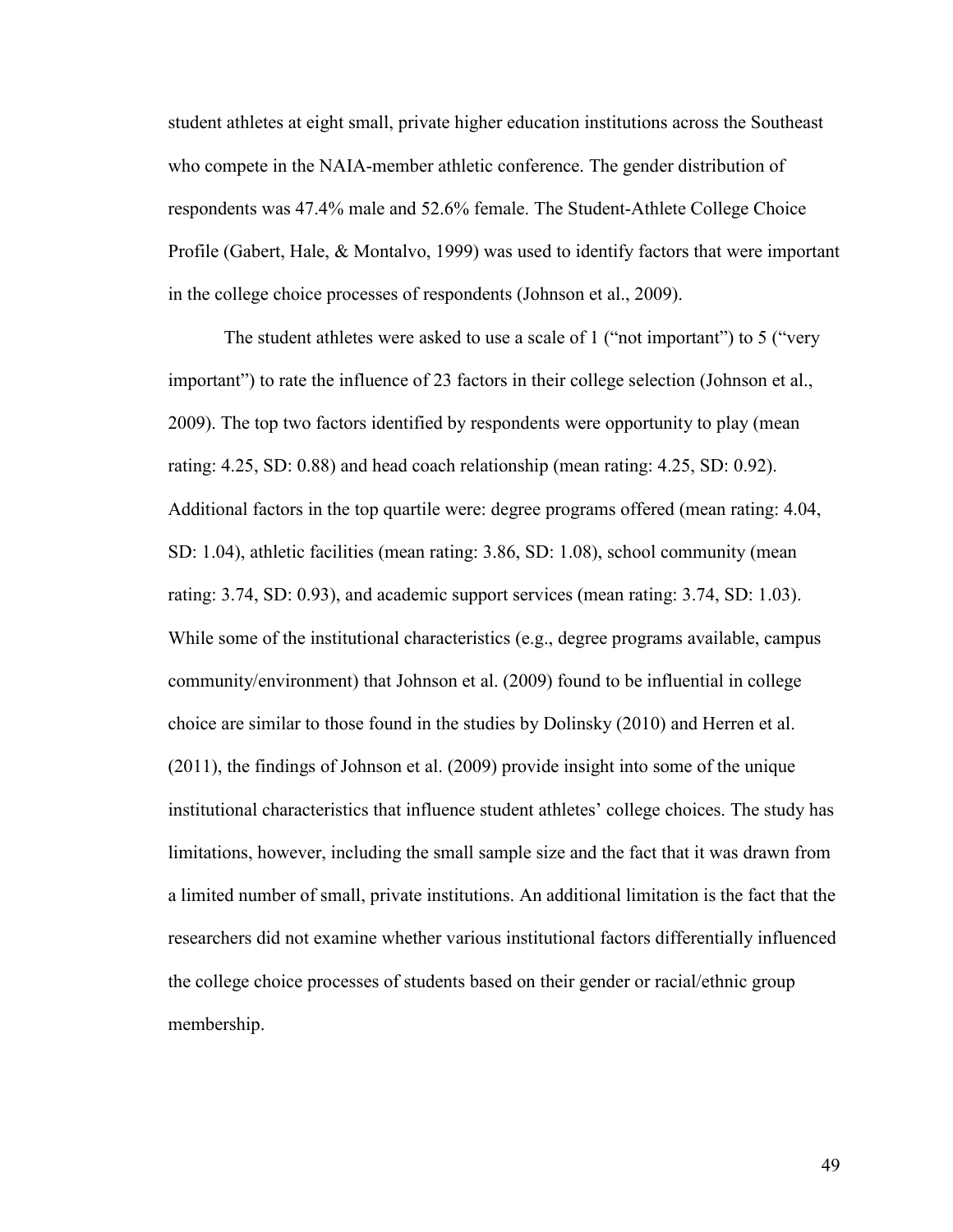Another researcher conducted a similar study with student athletes, but focused only on one sport. Pauline (2010) surveyed 792 students who were members of NCAA lacrosse teams at postsecondary institutions in the Northeast and Mid-Atlantic regions of the United States. The gender distribution of respondents was 45.3% male and 54.7% female. The racial distribution was 94.2% Caucasian, 1.8% African American, 1.5% Hispanic, and 1.3% Asian or other. Freshmen comprised 32.6% of the respondents, sophomores 31.1%, juniors 20.4%, and seniors 15.9%. A total of 36.9% of the students in the sample attended NCAA Division I schools, 30.6% attended Division II schools, and 32.6% attended Division III schools. The researcher used a revised version of the Influential Factors Survey for Student Athletes (IFSSA), which originally was developed by J. S. Pauline, Pauline, and Stevens (2004) to determine the college choice factors influencing collegiate baseball players (Pauline, 2010).

The IFSSA-Revised asked respondents to use a scale of 1 ("not important") to 5 ("extremely important") to rate 53 factors in their college choice (Pauline, 2010). These factors were grouped into five categories: athletic, academic, social atmosphere, coaching staff, and financial aid. The top 10 factors identified by respondents were career opportunities after graduation (mean rating: 3.99, SD: 1.02), academic reputation of the college/university (mean rating: 3.99, SD: 0.91), overall reputation of the college/university (mean rating: 3.96, SD: .877), school offers your specific major of interest (mean rating: 3.84, SD: 1.01), reputation of academic program/major (mean rating: 3.81, SD: 1.00), social environment at university (mean rating: 3.78, SD: 0.89), social atmosphere of the team (mean rating: 3.76, SD: 0.96), campus (mean rating: 3.74, SD: 0.83), head coach's personality/style (mean rating: 3.69, SD: 1.03), and academic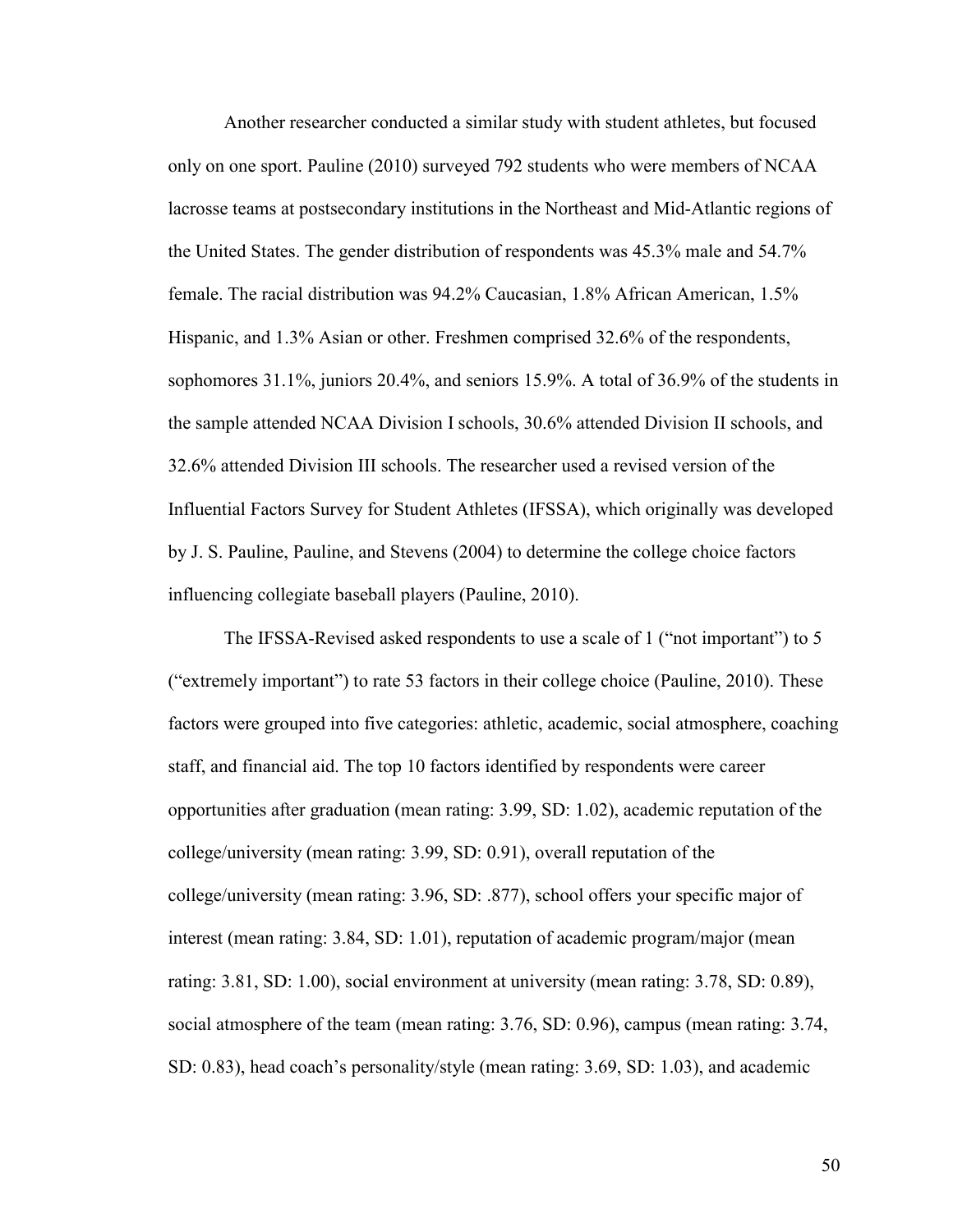facilities (i.e., library, computer labs, classrooms; mean rating: 3.63, SD: 0.99). Of the five major categories, academic factors (overall mean rating: 3.52, SD: 0.70) were rated as the most important in the respondents' college choice, followed by: coaching staff (overall mean rating: 3.01, SD: 0.78), social atmosphere (overall mean rating: 2.99, SD: 0.53), financial aid (overall mean rating: 2.86, SD: 0.66), and athletic (overall mean rating: 2.79, SD: 0.65).

Studies such as those conducted by Pauline (2010) and Johnson et al. (2009) demonstrate that while institutional characteristics such as available programs of study, academic reputation, and campus environment influence the college decisions of a range of students, certain groups of students, such as student athletes, may be influenced by institutional characteristics that are unique to their group. A limitation of Pauline's study, however, is that he focused on only one sport. An additional limitation is the fact that, like Johnson et al. (2009), Pauline did not examine whether various institutional factors differentially influenced the college choice process of students based on their gender or racial/ethnic group membership.

One recent study looked at the college choice process of another unique group. Burleson (2010) conducted an online survey of 119 gay, lesbian, bisexual, transgender, and queer (GLBTQ) high school, college undergraduate, and graduate students to determine if the gay-friendliness of a college campus was a factor in their college decision-making. Respondents—six high school students, 95 undergraduates, and 18 graduate students—were asked to use a five-point scale to rate the importance of nine institutional factors in their college selection (Burleson, 2010).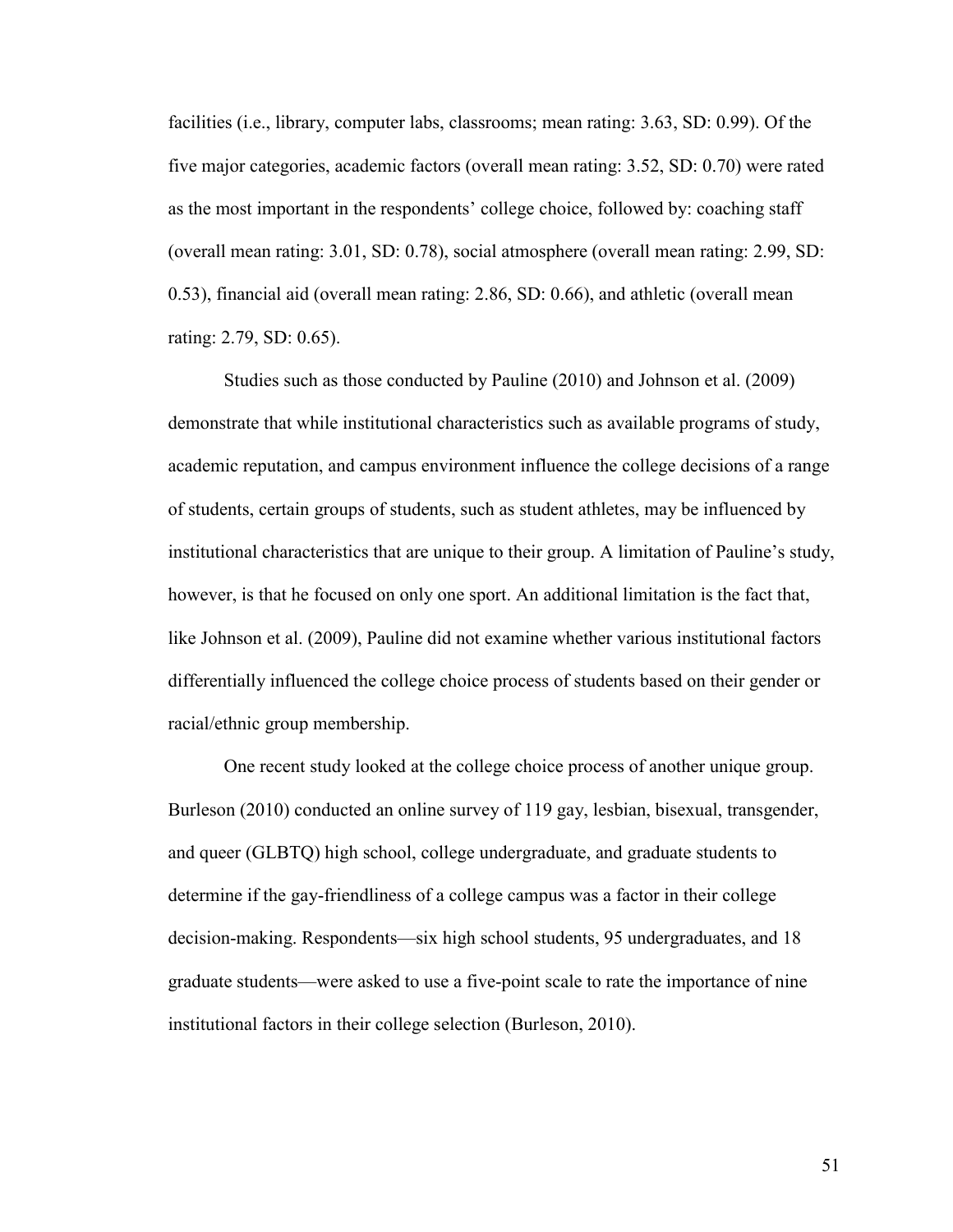The top factor influencing the students' college choices, with a mean rating of 3.73, was the quality of the education at the institution, followed by the institution's reputation, with a 3.29 mean rating, and student organizations, with a 2.64 mean rating. Gay-friendly campus and diversity both received a mean rating of 2.63, followed by academic support  $(2.52)$ , financial aid  $(2.33)$ , housing  $(2.16)$ , and athletics program (.85). Although Burleson (2010) provided very little statistical detail of his findings, he did report that 67% of respondents indicated that attending a gay-friendly college was fairly or very important to them. Burleson concluded that, while academic quality and institutional reputation are top considerations, campus climate is a factor in GLBTQ students' college choice process. Similar to the findings of Pauline (2010) and Johnson et al. (2009), Burleson's findings demonstrate that, while some institutional characteristics, such as academic quality, reputation, and campus environment, influence the college decisions of a range of students, certain groups of students may be influenced by institutional characteristics that are unique to their group.

The studies reviewed in this section have primarily taken a psychological approach in examining college choice. They have focused on factors related to how college environments can affect student enrollment decisions (Paulsen, 1990). These studies demonstrate that a variety of institutional characteristics, including those related to academics, campus environment, tuition and financial aid, and outcomes/career opportunities, all can play a role in students' college choices. The studies included in this section also show that certain groups of students may be influenced by institutional characteristics that are unique to their group. This supports the need for the present study,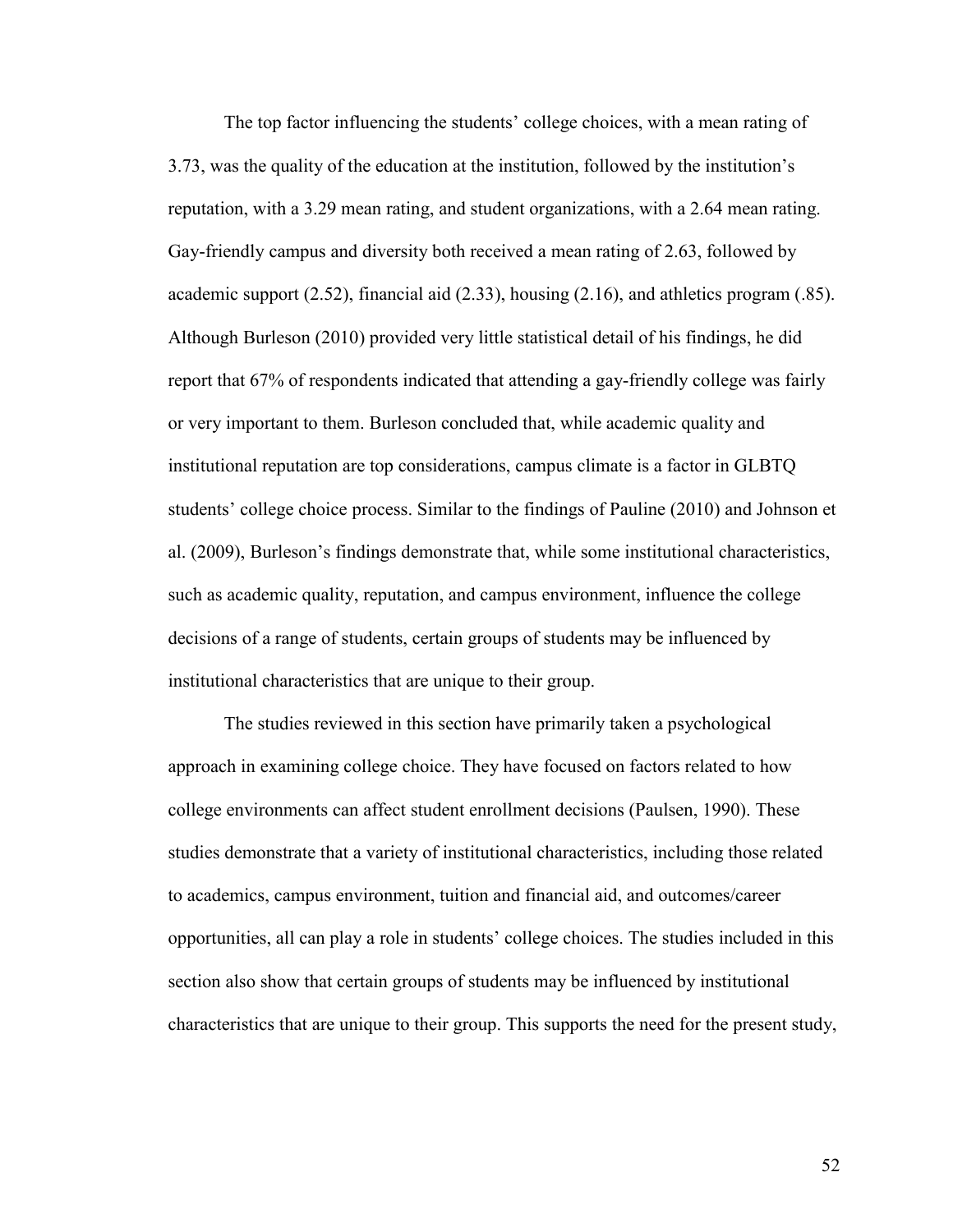which explored the factors influencing deaf and hard-of-hearing students' college choices to help illuminate factors that are unique to that population.

## **Policy Influences on College Choice**

The studies reviewed thus far have demonstrated that student, family, and institutional characteristics all can influence college choice. Another area of research has examined how federal, state, and institutional policies can influence college choice. Much of this research focuses on how policy affects access to postsecondary education for students of color and lower SES who traditionally have been underrepresented in higher education (Bergerson, 2009).

One study looked at the role of policies in all 50 states to determine how they influenced college choice. Perna and Titus (2004) argue that four types of state policies can influence the type of institution that students attend. The first is direct appropriations that states make to postsecondary institutions. Perna and Titus note that state governments are the largest source of revenue for public postsecondary institutions, while state appropriations for private institutions vary. The second type of state policies that influence college choice are those related to financial aid for students. Although federal student financial aid is consistent across states, aid provided to students by states varies. The third type of state policies that influence college choice are those related to tuition. While not all states have state entities that dictate tuition rates, tuition at public institutions typically is determined in part by state appropriations and financial aid policies. Perna and Titus argue that state policies that affect academic preparation at the elementary and secondary school level are the fourth type of policies that influence college choice. This contention is supported by studies such as those conducted by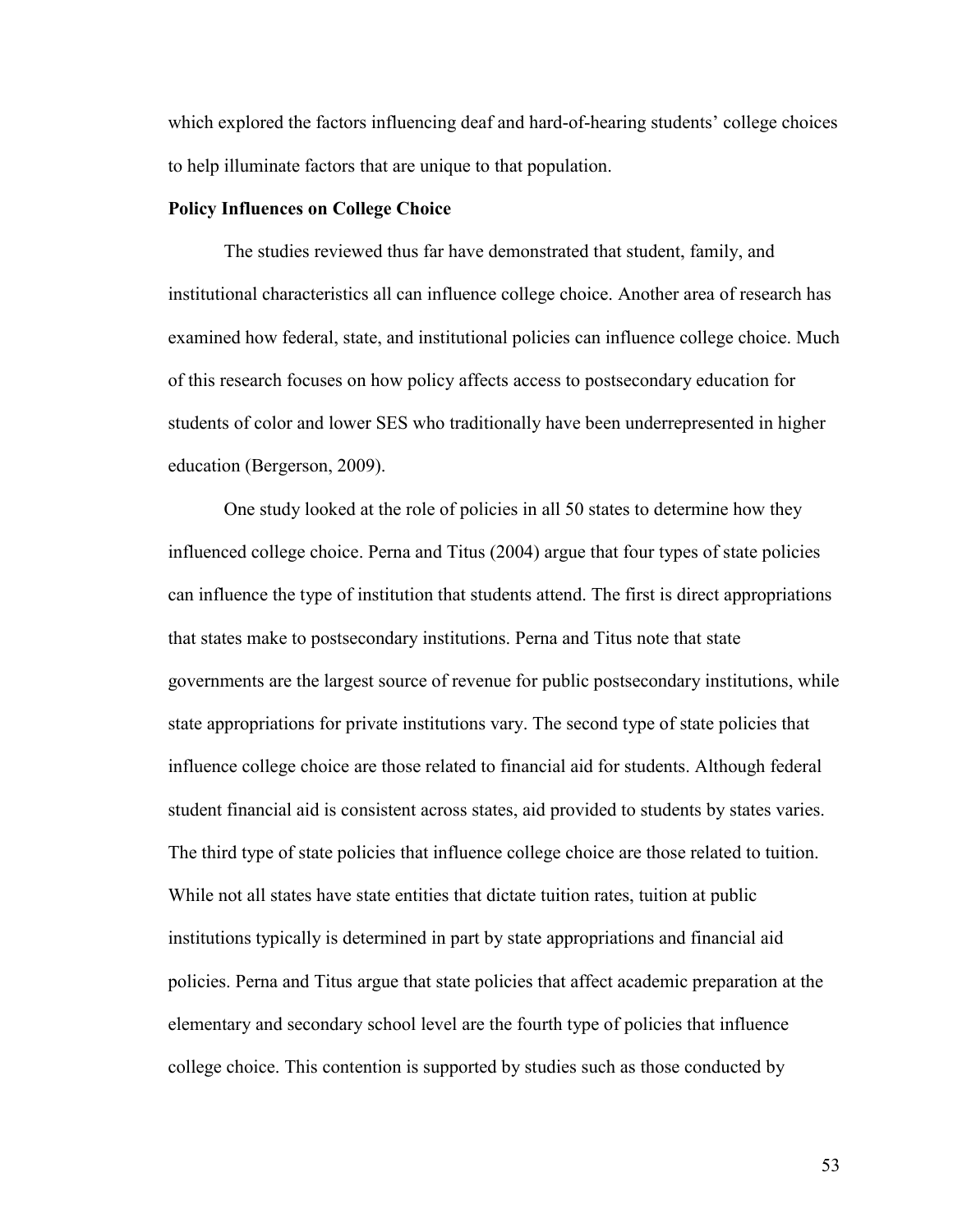Engberg and Wolniak (2009, 2010); Joshi et al. (2009); Stearns et al. (2010); and Mattern and Wyatt (2009), which all found that academic preparation and ability is a factor in college choice.

To determine the relationship between the four types of state public policies and the type of postsecondary institution that students attend, the study employed multilevel modeling (Perna & Titus, 2004). The study included a sample of 10,148 high school graduates from all 50 states drawn from the National Longitudinal Study (NELS: 92/94). Perna and Titus (2004) gathered state information from the National Center for Educational Statistics, the National Association of State Scholarships & Grant Programs, and the Current Population Survey.

A multilevel multinomial analysis of the combined data demonstrated that all four types of state public policies influenced students' college choices (Perna & Titus, 2004). Results showed that as state appropriations to postsecondary institutions increased, the average likelihood of students enrolling in out-of-state institutions decreased. The study also found that as the gap between tuition at private four-year and two-year public institutions widened, the likelihood of enrolling in an in-state four-year public institution increased. Another finding was that as the amount of state need-based financial aid increased relative to the college-age population in the state, the likelihood of students enrolling at in-state private and public four-year institutions increased. With regard to the influence of K-12 policies on college choice, the results showed that as the ratio of students to teachers in a state's elementary and secondary schools increased, the likelihood of students enrolling at either an in-state public four year-institution or an outof-state institution decreased (Perna & Titus, 2004).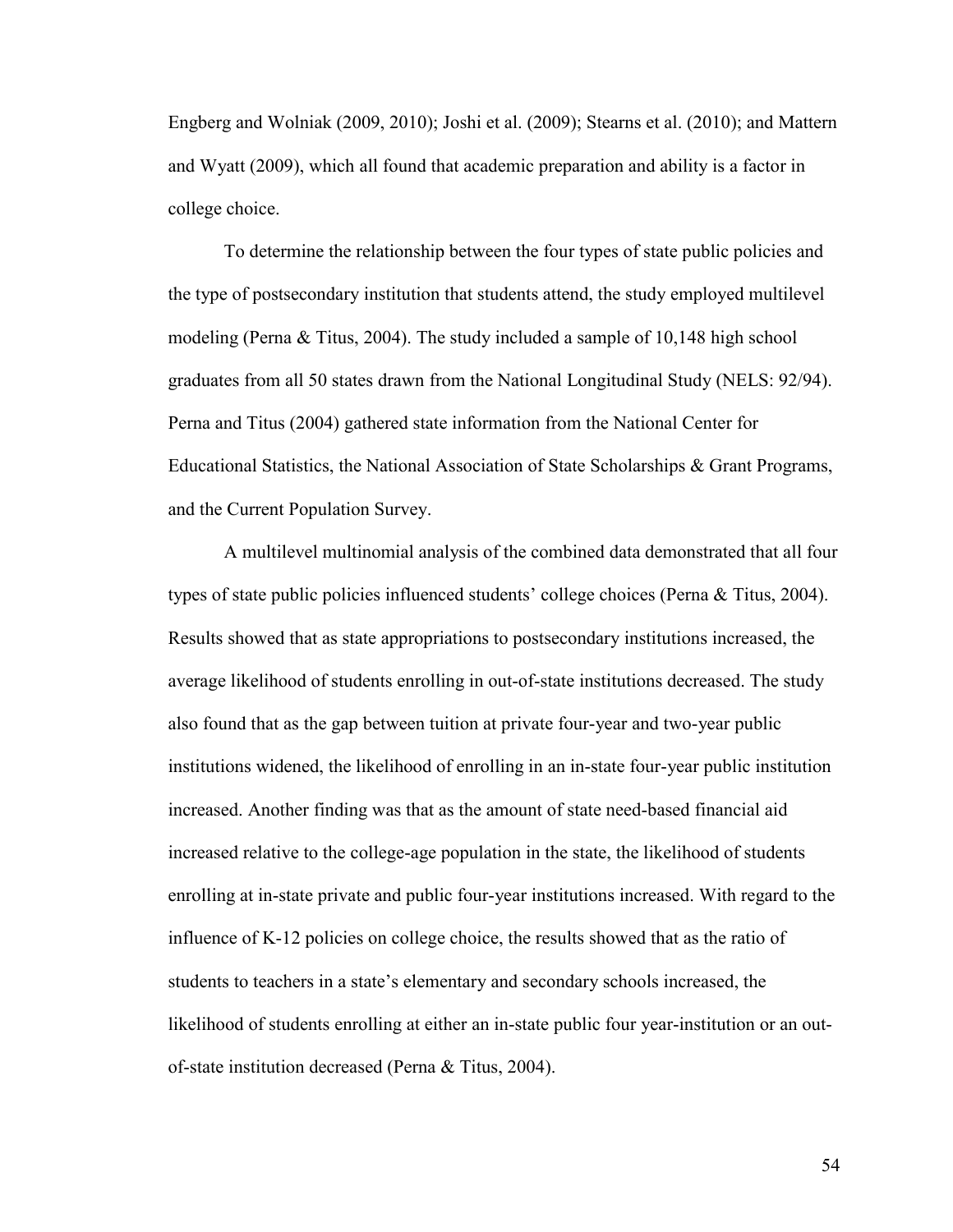The study also showed that postsecondary participation patterns were stratified by SES (Perna & Titus, 2004). Even after controlling for student-level variables and state contextual variables, the study found that low-SES high school graduates were less likely than other students to enroll in any type of college or university the fall after graduating from high school. For those students who did enroll, those with low SES were more likely, and those with high SES were less likely, than those with middle SES to enroll in an in-state public two-year institution than an in-state four-year or out-of-state institution (Perna & Titus, 2004).

Another study also found that public policy influences students' access to higher education and college choice. Lillis (2008) argues that federal, state, and postsecondary institutional policies have increasingly shifted the burden of paying for college to students, and that as a result, there has been an increase in the reliance on private loans to pay tuition. Lillis contends that the shift in financial aid policies, slow growth in family incomes, and rapid increase in college tuition rates has resulted in low-income students being forced to take out loans, attend less expensive colleges, or forgo college participation entirely.

The study surveyed 447 undergraduate students, 249 of whom were male, and 198 female (Lillis, 2008). The majority of participants (88%) were Caucasian, while 6% were African American, 2% Latino, 2% Asian, and 2% Native American. The study participants included 176 freshman, 141 sophomores, 82 juniors, 43 seniors, and 5 students who did not indicate a class rank. Participants were asked to select the category that best represented their financial status, which resulted in 16 students identifying themselves as wealthy, 123 as upper middle class, 264 as middle class, 35 as lower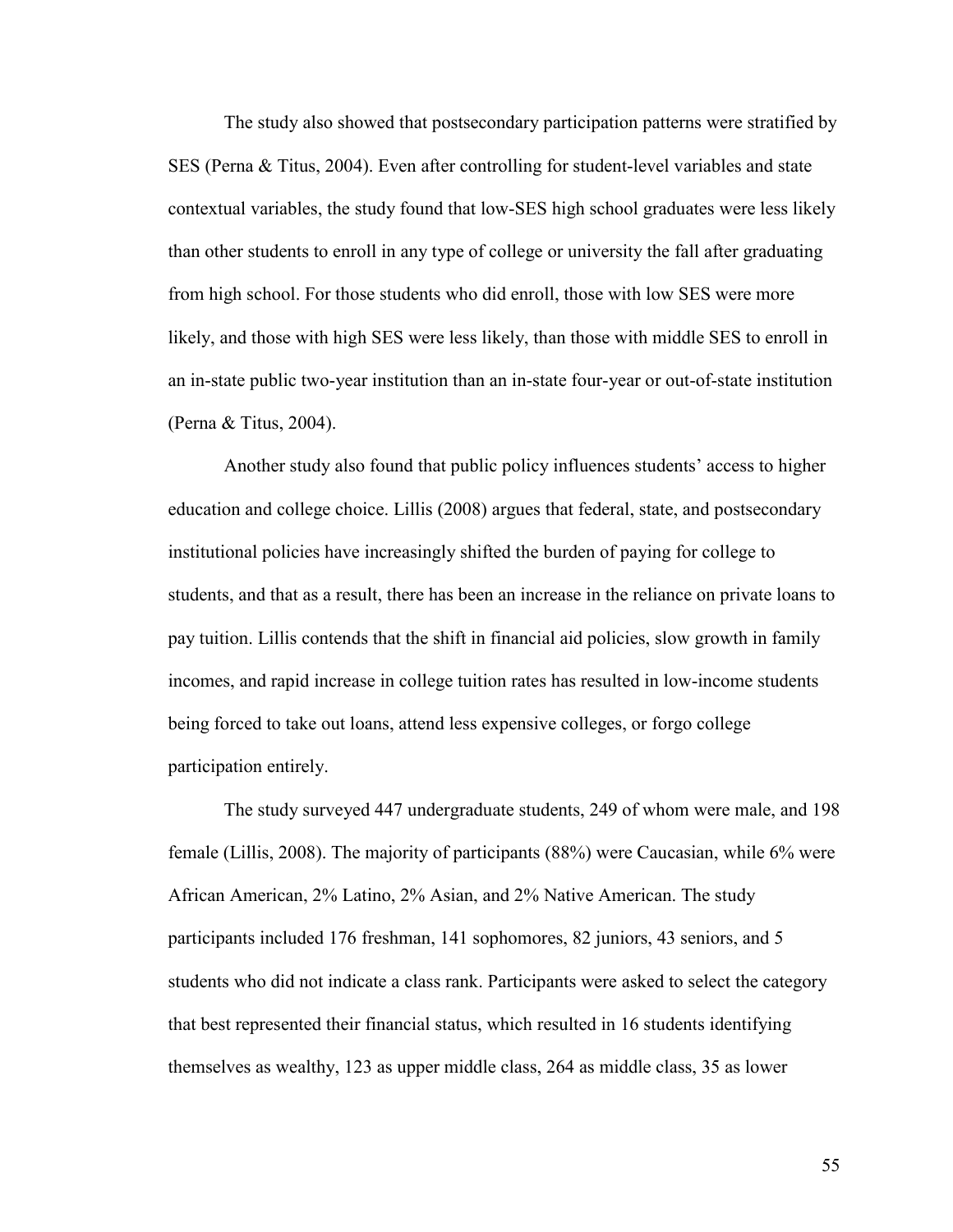middle class, and 9 as lower class. Lillis then combined these into two income classifications: high income, which comprised those who had identified as wealthy or upper middle class, and low/middle income, which comprised the participants who had identified as being in one of the remaining categories. The participants also were divided into two groups based on the type of college they attended: high-cost institution (annual tuition, room, and board in excess of \$35,000) or low-cost institution (annual tuition, room, and board less than \$20,000).

Students were surveyed on the factors that had influenced their college choice; the top three colleges they had considered and their reasons for considering them; tuition, room, and board; scholarships; and financial aid (Lillis, 2008). The results of the study showed that lower-income students were less likely to apply to more expensive colleges. The study also found that study participants attending high-cost institutions were more likely to be influenced by financial aid and scholarships when choosing a college than those attending low-cost institutions. Lillis (2008) argues that existing policies and practices have led to a high-tuition, high-loan environment that has exacerbated classbased stratification in higher education, and that federal, state, and institutional policy makers should develop strategies for increasing need-based aid.

A limitation of the study is the sampling method that was employed. The survey was part of the requirements for two undergraduate courses, each at one of two independent small private colleges (Lillis, 2008). The 57 students in those courses were asked to distribute and collect the surveys, and no restrictions were established regarding from whom or where the students drew their sample. The population from which the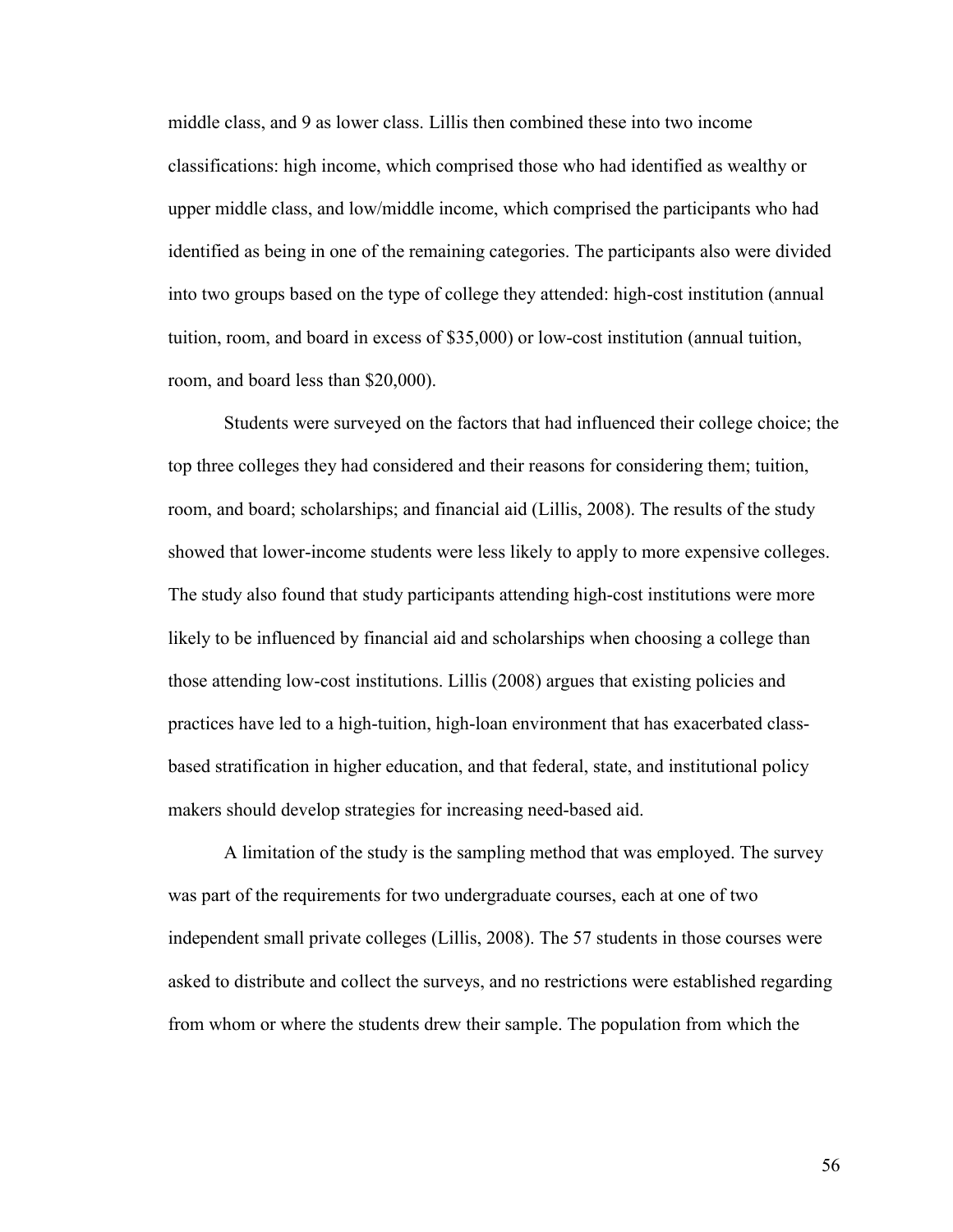study participants were drawn was not described by Lillis, but the sample was not randomly selected, which limits the generalizability of the results.

The influence of financial aid policies on college choice was the focus of another recent study. Kim, DesJardins, and McCall (2009) conducted simulations on data collected from students who sent their ACT scores to the University of Iowa for admission consideration for academic years 1997-1998 through 2001-2002 to determine how expectations for different types of financial aid (grants, loans, work study, and outside aid) would affect the students' college choices, particularly the choices of students with varying racial and economic backgrounds. The study dataset included 86,133 students—53% female and 47% male. The racial distribution of the sample was 88.8% White, 2.84% Black, 2.66% Asian, 1.72% Hispanic, and 3.9% other ethnicities. The household (parental) income distribution of the sample was 40.37% with income less than \$50,000, 42.62% with income in the \$50,000-\$99,999 range, and 17.01% with income of more than \$100,000 (Kim et al., 2009).

The researchers developed statistical models to estimate the probability of application, acceptance, and enrollment of the students to the university (Kim et al., 2009). Models also were developed to estimate the probability that students would receive four types of financial aid (grants, loans, work study, and outside aid) as well as to estimate the amount of each type of aid. Simulations were then conducted to determine the effect that increases or decreases in aid would have on the students' college choices. Results showed that students in the highest income group (more than \$100,000) were more likely to apply to the institution while those in the lowest income group (less than \$18,000) were least likely to apply to the institution, regardless of race and the expected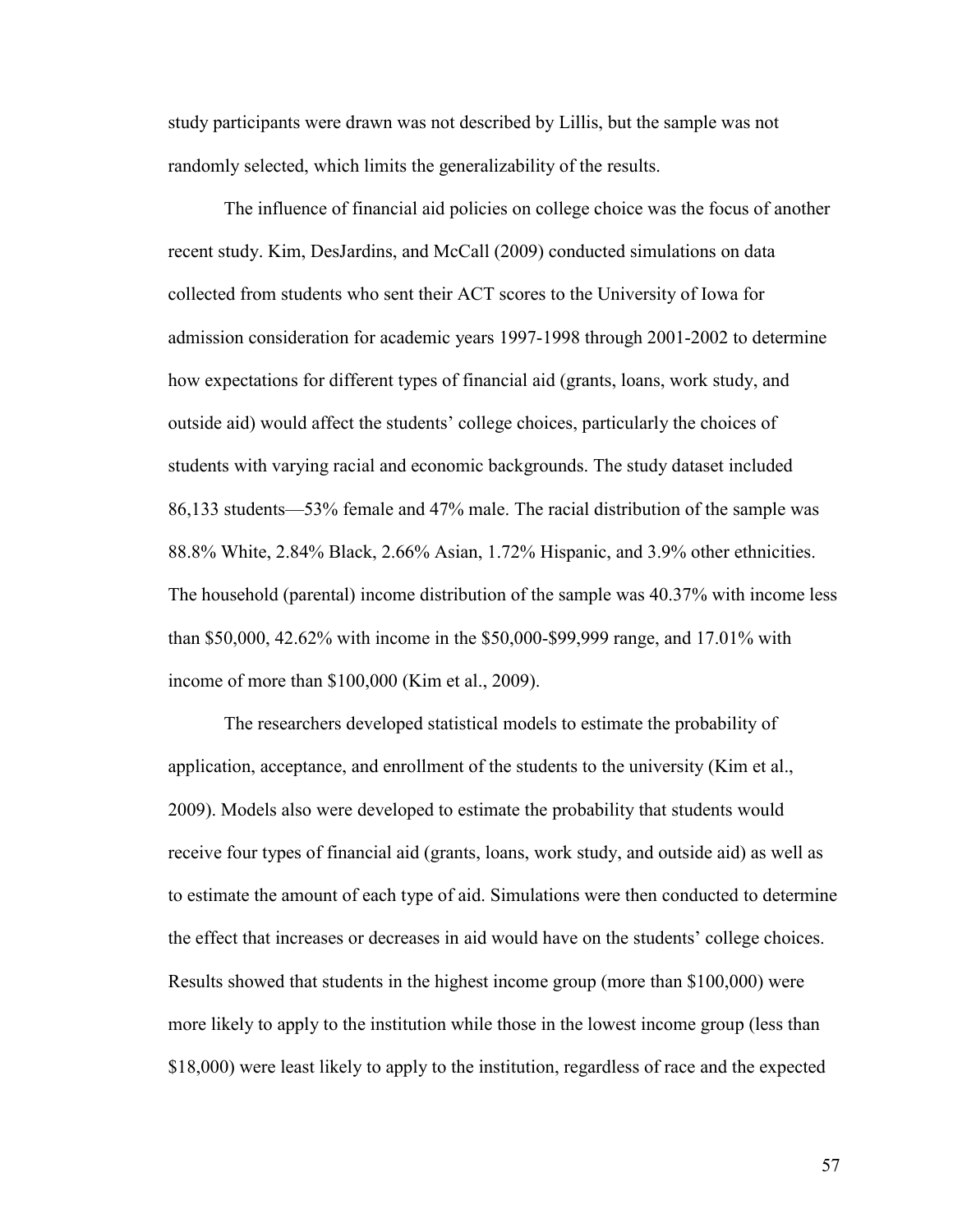amount of aid. The study also found that African American and Hispanic students were less likely to enroll than White or Asian students, regardless of the simulated level of financial aid. When simulating zero financial aid, the probability for application among low and middle (\$42,000-\$50,000) income groups of all races was close to zero (Kim et al., 2009).

While the study population was limited, the results demonstrate that students from different racial and economic backgrounds respond differently to various financial aid packages (Kim et al., 2009). The results also demonstrate that students' expectations of financial aid influence their college choices. The results suggest the need to tailor financial aid policies to meet the expectations of underrepresented minority populations (Kim et al., 2009).

A mixed methods study in the recent literature also revealed policy influences on college choice. Pérez (2010) conducted a study to learn more about undocumented Latino students' college choice process. The study involved in-depth, one-on-one interviews and a quantitative questionnaire that was developed to gather demographic data. There were 14 study participants—seven men and seven women—all of whom were undocumented Latino college students. Half of the participants were students at a community college in California, and the other half attended a four-year public university in California. All of the participants were first-generation college students from low-SES families. The students were recruited through a snowball sampling method at schools selected for their location and reputation as being "AB 540 friendly" (i.e., supportive of California Assembly Bill 540, which provides opportunities for undocumented as well as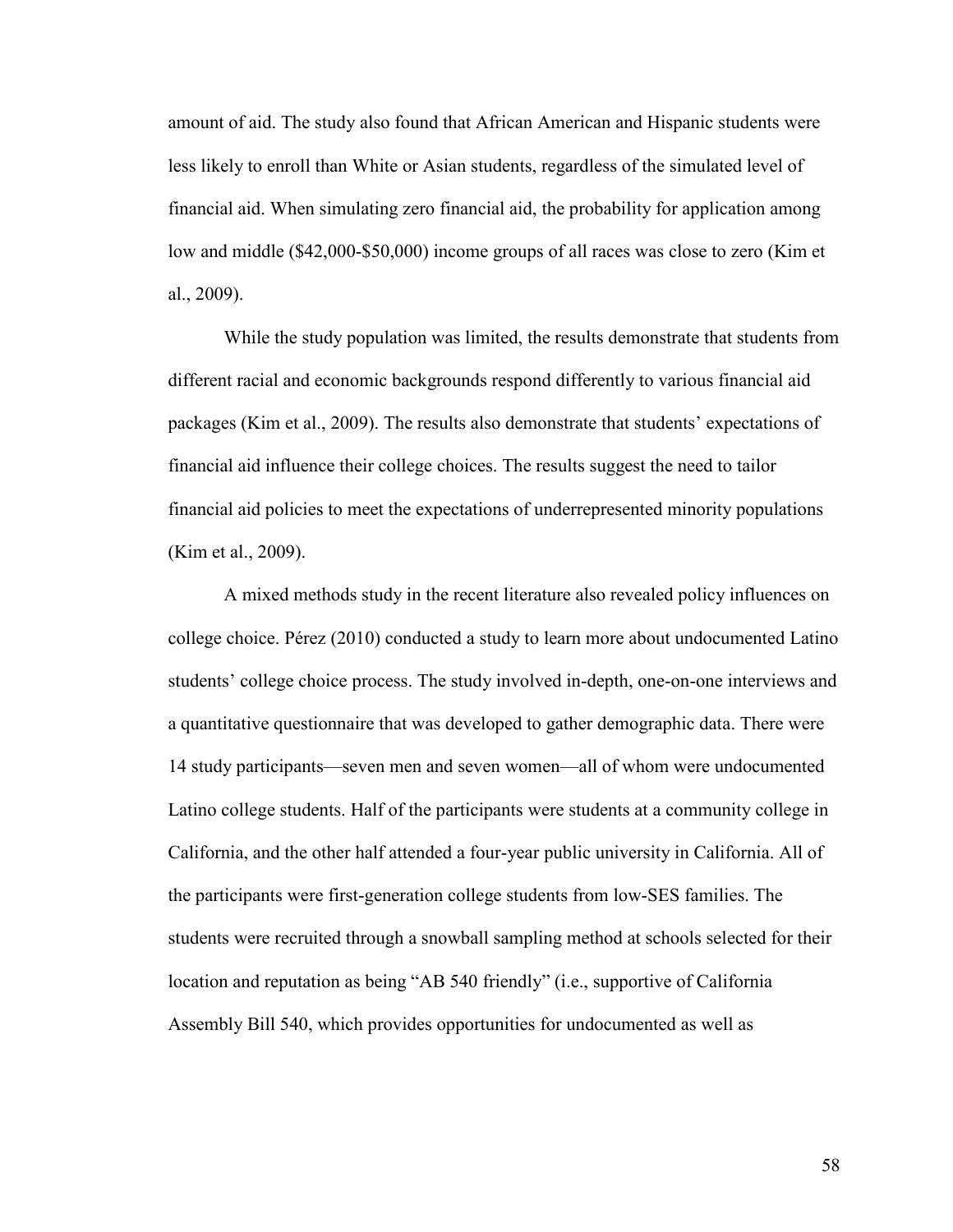documented students to pay in-state college tuition costs if they attend and graduate from a California high school).

Transcripts from the interviews were coded for themes, analysis of which led to identification of three major factors influencing participants' college choice processes: social networks, creating opportunities through outreach, and cost/affordability (Pérez, 2010). Study participants relied on information from family, friends, and high school teachers and counselors in exploring college choices. They reported that they had to pursue information and take advantage of opportunities presented to them as well as creating opportunities for themselves by reaching out to people who could assist them. They also reported that, because their undocumented status made them ineligible for financial aid and unable to obtain driver's licenses, they primarily considered cost and distance from work and home in making their college decisions. The findings reported by Pérez demonstrate how federal, state, and institutional policies can influence students who are undocumented and from low-SES families.

The studies reviewed in this section have taken a primarily economic approach in examining college choice. These studies have focused on college selection as an investment-decision process (Paulsen, 1990). The economic approach to the study of college choice posits that students make college decisions by conducting cost-benefit analyses and select the alternative with the greatest net benefit (Perna and Titus, 2004). Thus, public policies regarding such things as tuition and financial aid can influence students' college decisions.

As seen in many of the studies included in this review, equity in access to postsecondary education is a major theme. As already noted and demonstrated by the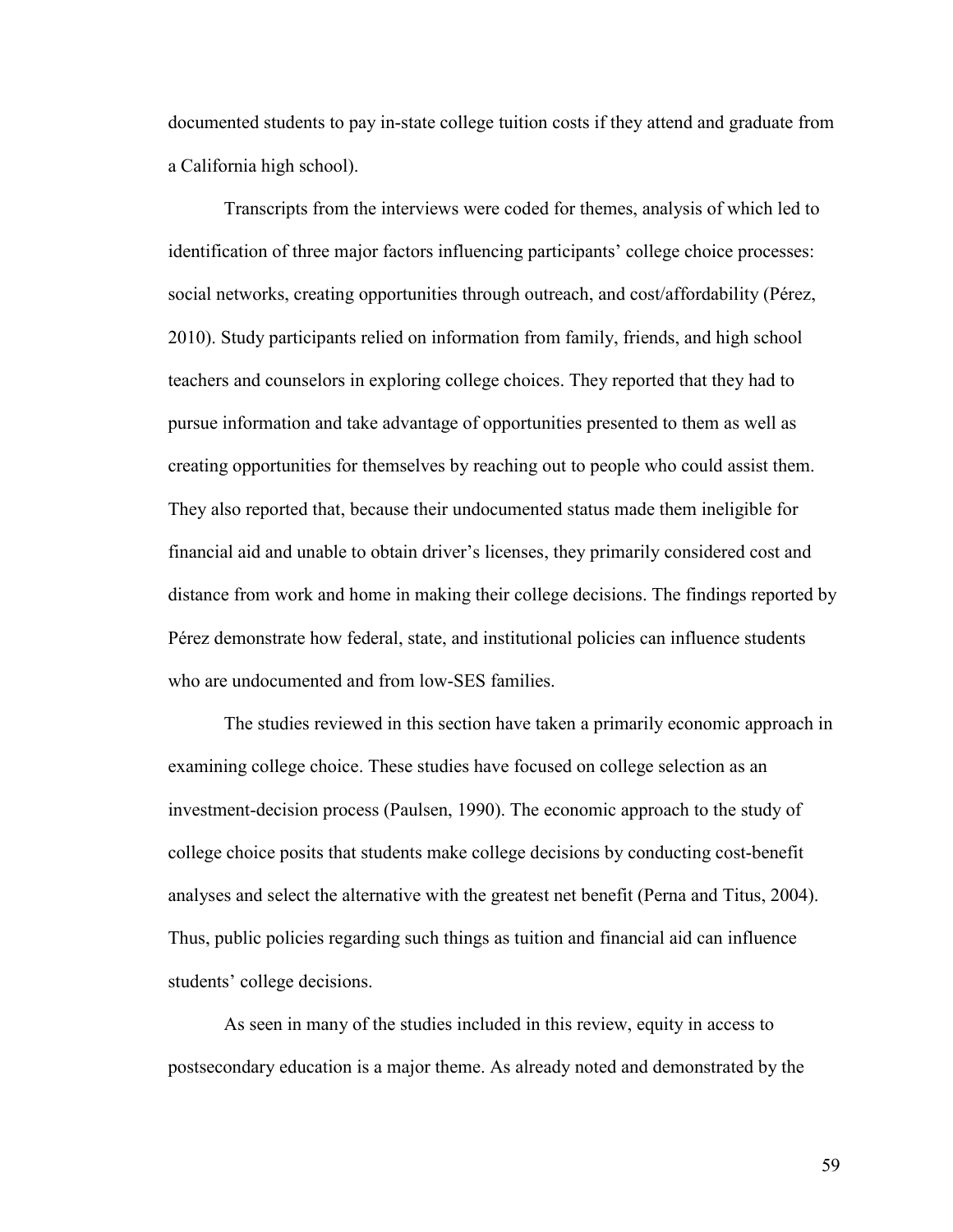studies reviewed thus far, a major trend in the college choice field over the past 30 years has been examination of the experiences of groups of students with diverse backgrounds (Bergerson, 2009). This body of research enhances the overall knowledge on college choice and helps illuminate the college choice processes of students who are from minority populations. The studies included here demonstrate the importance of examining the factors that influence the college choices of students from various populations to better understand the similarities and differences between and among groups. They also provide points of comparison for the few studies that have been conducted on college choice among deaf and hard-of-hearing students.

# **College Choice Process of Deaf and Hard-of-Hearing Students**

The literature on deaf and hard-of-hearing students' college choice process is not current and is limited primarily to dissertations and master's theses, but it provides some context to help inform the present study. Goldstein (2001) looked at the factors that influence deaf and hard-of-hearing students' college choices with the goal of gathering data to inform practices for increasing students' participation and persistence in higher education. A total of 205 deaf and hard-of-hearing students attending public colleges across the United States were surveyed for the study. The majority of respondents (60%) were female, while 40% were male. Respondents ranged in age from 18 to 60 with a mean age of 26. The majority of respondents (69%) were Caucasian, while 10% were Asian, 9% Latino, 5% African-American, and 6% self-identified as "other." Sixty-six percent (66%) of respondents indicated that they had attended mainstream high schools, while 14% indicated that they had been "partially mainstreamed" (i.e., attended some classes with hearing students and some classes with only deaf students). Thirteen percent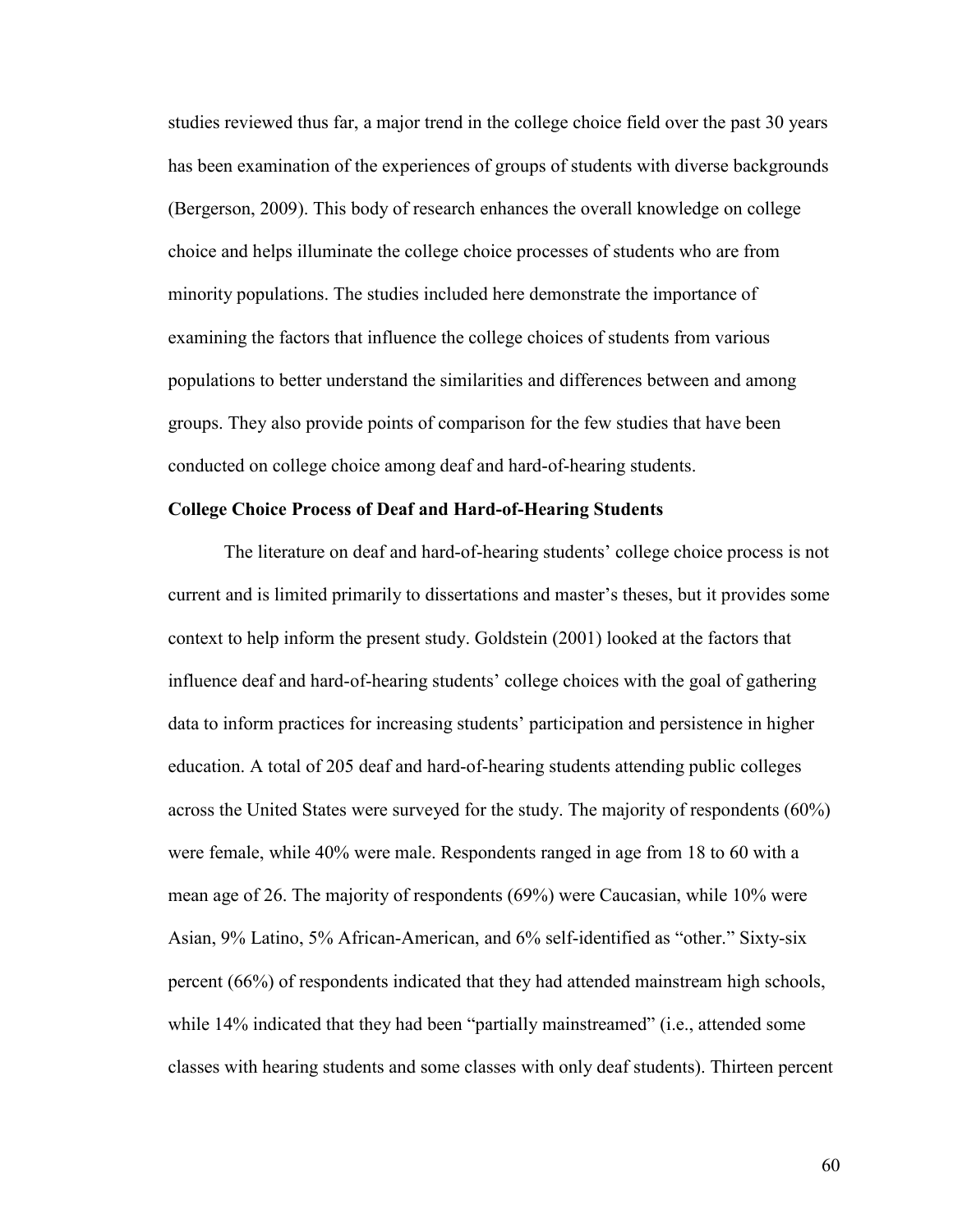(13%) of respondents had attended residential schools for the deaf, while 7% had been educated in self-contained classrooms (i.e., classes with only deaf students that are situated within a mainstream high school). Of the students who attended mainstream schools, 64% reported that English was their primary language, while 30% reported that their primary language was American Sign Language (ASL), 1% Spanish, and 5% "other." The primary language of students who attended self-contained classrooms was 58% ASL, 40% English, and 2% other. For students who attended schools for the deaf, primary languages were 67% ASL, 30% English, and 3% other (Goldstein, 2001).

The study found that 44% of respondents attended a college less than 100 miles from their home, 22% attended a college that was 100-500 miles from their home, and 31% attended a college that was more than 500 miles from their home (Goldstein, 2001). When asked to identify the source that provided the most information to them about college, 19% of respondents indicated their parents, while 18% indicated school counselors, 12% teachers, 12% colleges and universities themselves, 8% deaf peers, and 7% Vocational Rehabilitation counselors (i.e., state employees who assist individuals with disabilities in transitioning from high school to work or postsecondary education). When asked about the types of information that they found most helpful when considering colleges, 24% reported that information about special services for deaf and disabled students was the most helpful, while 22% indicated that information about deafserving institutions (DSIs) was most helpful, 22% indicated information about academic programs, 17% career opportunities, and 6% rated information about admissions requirements as most helpful (Goldstein, 2001).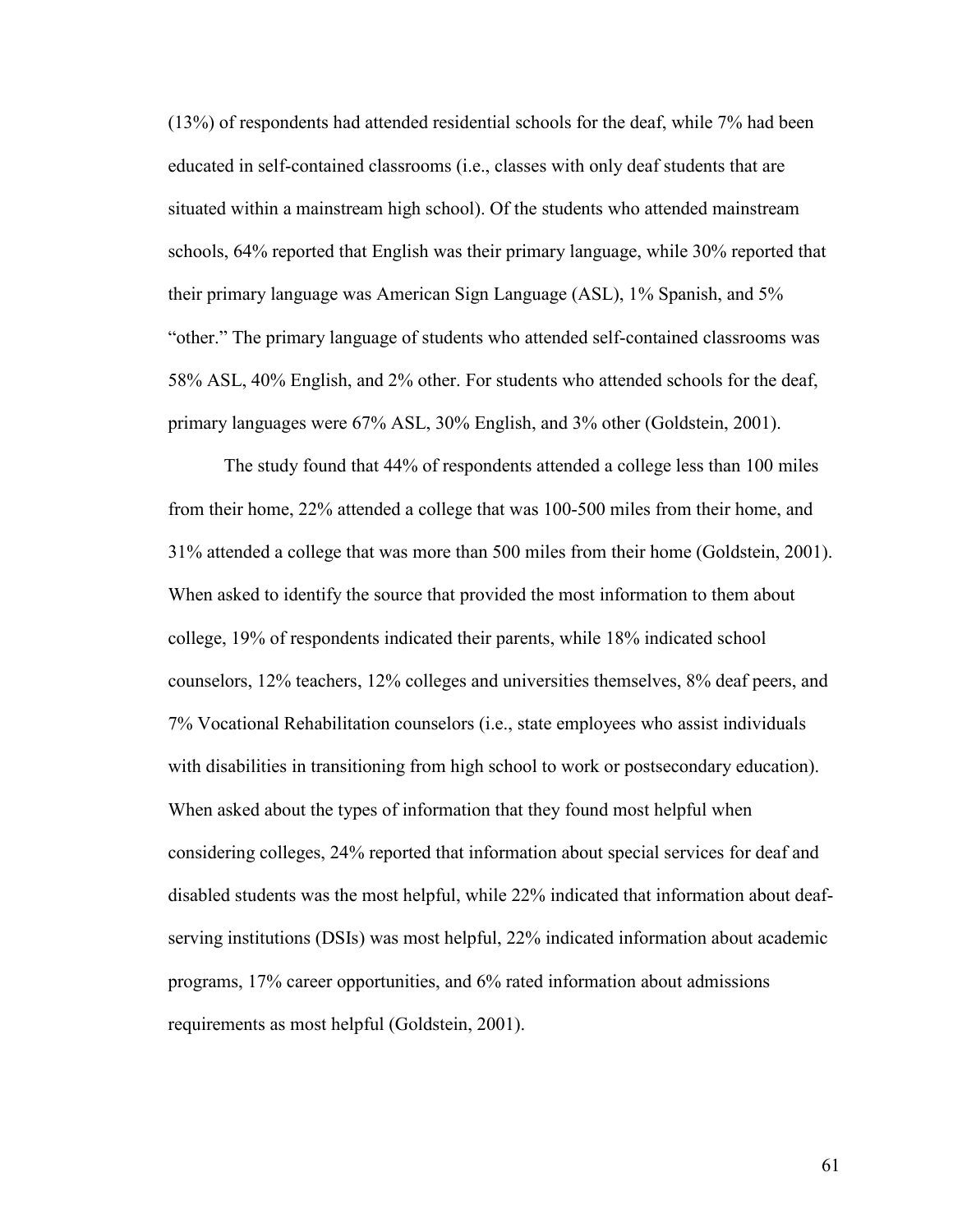Using a scale of 0 ("not important") to 3 ("very important"), study participants were asked to rate various institutional attributes (Goldstein, 2001). Academic and career opportunities received a mean rating of 2.4, services for deaf and hard-of-hearing students received a mean rating of 1.9, campus activities received a mean rating of 1.5, and proximity to home received a mean rating of 1.0. Respondents were then asked to use a scale of 0 ("not much") to 3 ("very much") to report how much they considered various factors in making their college choice. Quality of programs and services received a mean rating of 2.2, cost and financial aid received a mean rating of 2.0, and proximity to home received a mean rating of 1.5 (Goldstein, 2001).

These findings demonstrate that many of the institutional characteristics that influence deaf and hard-of-hearing students' college choices are similar to those found in other studies to be influential in the college decision-making processes of the hearing student population. Things like cost and financial aid, as found by Dolinsky (2010), Gildersleeve (2010), Herren et al. (2011), Kim et al. (2009), Mattern and Wyatt (2009), and O'Connor et al. (2010); majors and programs, as found by Dolinsky (2010), Johnson et al. (2009), and Pauline (2010); and career/post-graduation opportunities, as found by Herren et al. (2011) and Pauline (2010), all influence deaf and hard-of-hearing students, as found in Goldstein's study. However, Goldstein also found that the quality and availability of services for deaf and hard-of-hearing students influenced those students' college choices. This demonstrates that, much like Johnson et al. (2009) and Pauline (2010), who found that unique factors influence the college choices of special populations such as student athletes, there are unique factors that influence deaf and hardof-hearing students' college choices as well.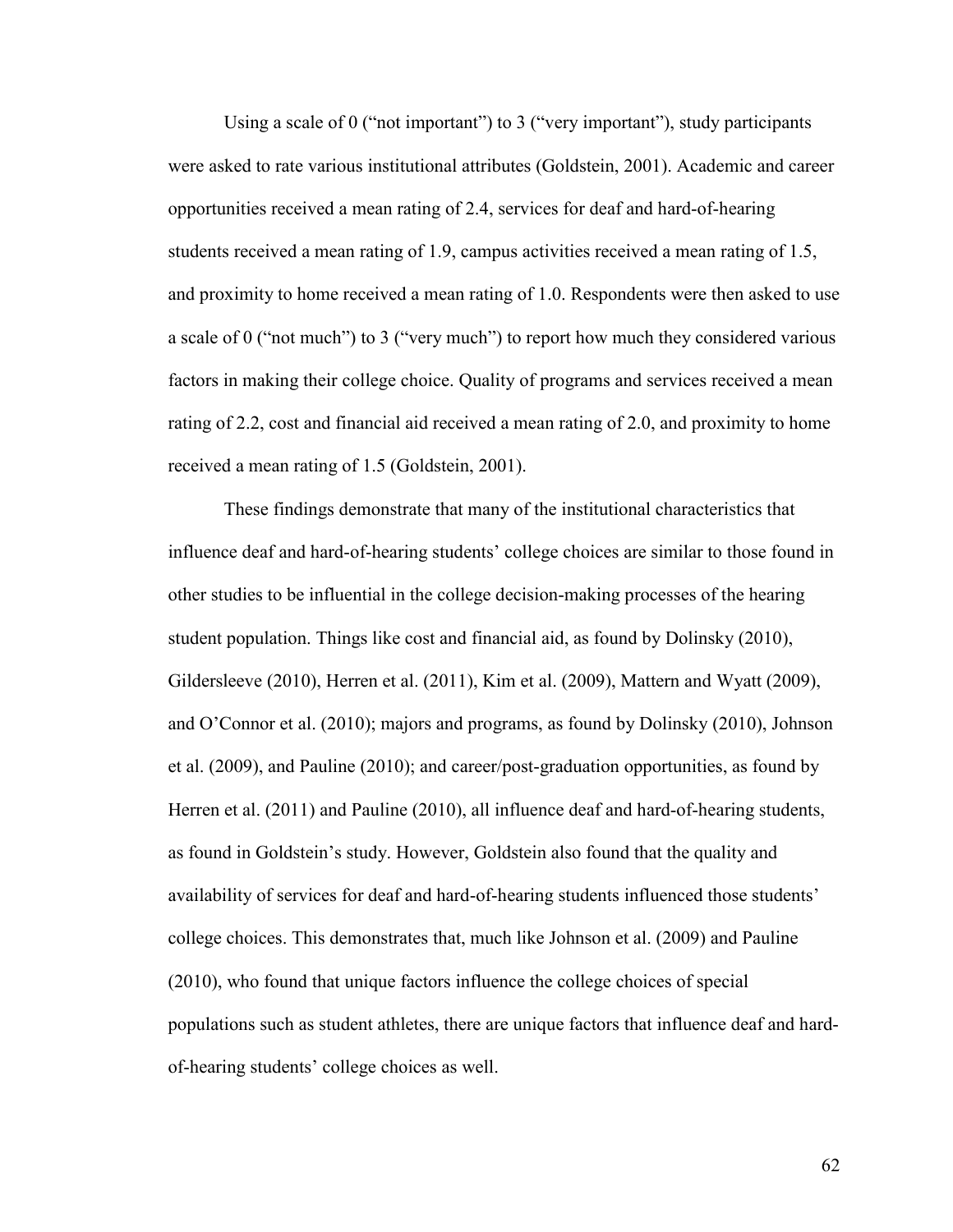Another study also looked at the factors influencing deaf and hard-of-hearing students' college choices. Call (1992) surveyed 92 deaf students enrolled in three mainstream postsecondary institutions in California that had large populations of deaf students. Fifty-five percent (55%) of the study participants were male, and 45% were female. The majority of participants (54%) were White, while 17% were Latino, 12% were Asian, 9% were Black, and 8% self-identified as "other." The majority of participants (65%) had attended public high schools, while 33% had attended residential schools for the deaf, and 2% had attended both public and residential schools. The preferred communication method for the majority of respondents (87%) was sign language (Call, 1992).

The study found that family members and others were influential in students' decision to attend college (Call, 1992). This is consistent with the findings of Goldstein (2001), Muhammad (2008), and Herren et al. (2011). A total of 40% of the respondents in Call's (1992) study indicated that a family member had been the most influential in their decision. Other top influencers included teachers (15%), friends and classmates  $(15%)$ , a deaf adult  $(10%)$ , and school counselors  $(8%)$ . Ten percent  $(10%)$  of students reported that someone other than those listed had been the top influencer in their decision, and 2% of students did not provide a response to the question. Twenty-nine percent (29%) of study participants reported first learning about deaf-serving institutions (DSIs) before high school, while 21% reported not learning about DSIs until after they had graduated from high school. In total, 57% reported that they had not considered attending a DSI. Among those who had attended a residential school for the deaf, however, 57% indicated that they had considered a DSI, while only 35% of those who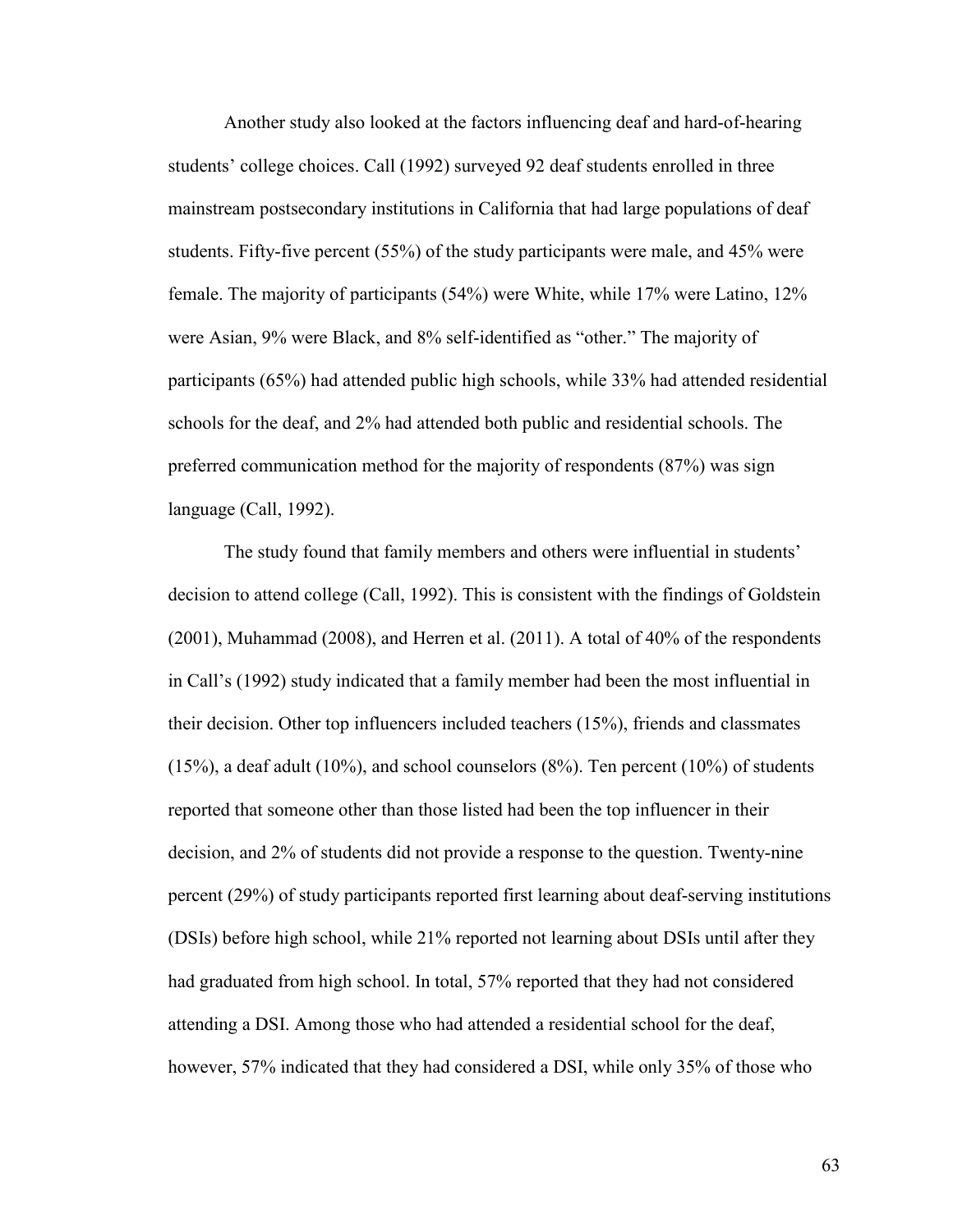had attended a mainstream high school had considered a DSI. The majority of the respondents to the survey reported that they had selected their college because they wanted the opportunity to associate with both deaf and hearing students (Call, 1992).

Another study employed a qualitative methodology to examine the experiences of deaf and hard-of-hearing students in mainstream colleges without special programs for, or sizable populations of, deaf and hard-of-hearing students. Smith (2004) interviewed 14 deaf students who were attending one of four mainstream public or private postsecondary institutions in the Pacific Northwest that enrolled a small number of deaf students. Study participants ranged in age from 18 to 23, with an average age of 21. The majority of participants ( $n = 9$ ) were women. Four of the study participants were from diverse backgrounds, including African American, Asian American, East Indian American, and Hispanic. Thirteen of the study participants indicated that they preferred to communicate in sign language, while one student preferred to communicate using spoken English and speech reading. All of the students had attended mainstream high schools; however, one had transferred to a residential school for the deaf during her junior year in high school. Study participants' high school GPAs ranged from 2.6 to 3.93, and their average college GPA was 2.90. Four of the students were college freshmen, six were juniors, and three were seniors (Smith, 2004).

Study participants reported considering attending a DSI or a mainstream institution with a special program for deaf students because they wanted the experience of being a member of a larger deaf population than they had been part of in their mainstream high schools (Smith, 2004). Only two students pursued those options immediately following high school, and within two years, both had transferred to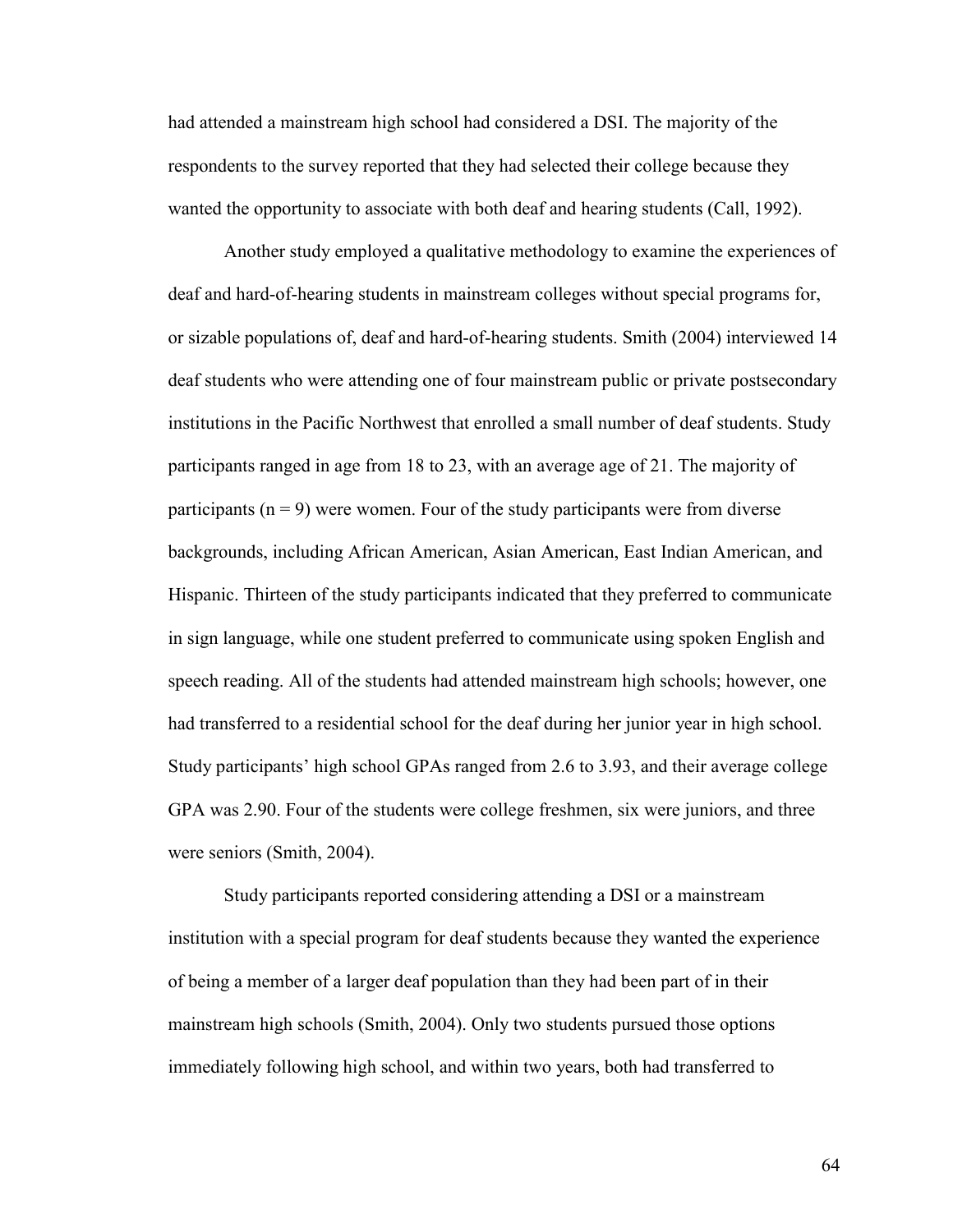mainstream institutions. The rest of the students all chose to attend mainstream programs closer to home immediately after high school (Smith, 2004).

Study participants reported a number of factors that influenced their college choice (Smith, 2004). Half of the students indicated that they had selected their college based on the academic program they wanted to pursue. This finding is consistent with the findings of Dolinksy (2010), Goldstein (2001), Johnson et al. (2009), and Pauline (2010) that availability of desired academic programs influences college choice. Half of the students in Smith's (2004) study also reported that, as also found by Goldstein, the availability of good support services influenced their decisions. Consistent with the findings of Burleson (2010), Dolinksy, and Pauline, five students in Smith's study reported that their college's reputation was an important factor in their decision to attend. In addition, students reported that the location, as also found by Dolinsky, and physical environment of their college influenced their decision. Four of the students in Smith's study reported that attending a college where there were other deaf students was an import factor in their decision. This is consistent with Call's (1992) finding. Students in Smith's study also reported a desire to be challenged academically (Smith, 2004).

Another study also focused on deaf and hard-of-hearing students in mainstream colleges without special programs for, or sizable populations of, deaf and hard-of-hearing students. Menchel (1995) conducted interviews with 33 deaf students enrolled in 18 postsecondary institutions in New England to learn about the students' reasons for enrolling in a mainstream institution as well as their satisfaction with their decision and with their academic and social experiences at their institution. One of the study participants was Hispanic, the rest were Caucasian. The majority  $(n = 23)$  were female.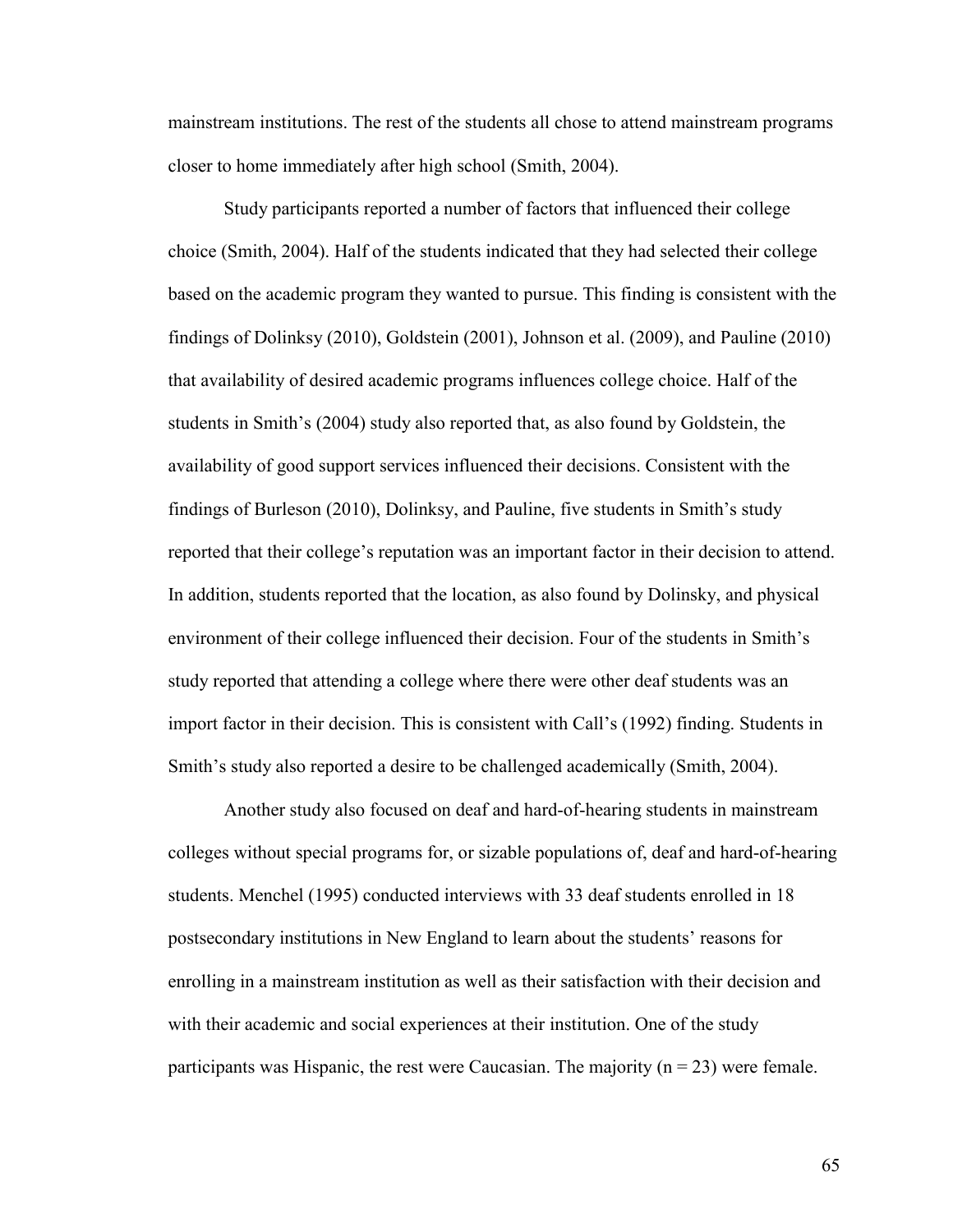The students ranged in age from 19 to 30, with a median age of 22. All but one of the 33 students reported that they used speech and speech reading as their primary communication throughout elementary and secondary school. A total of 29 students indicated that they knew no sign language prior to entering college, while four reported using some signing prior to entering college. Ten of the students began learning and/or using sign language after starting college. The majority of the students  $(n = 28)$  attended mainstream elementary and secondary schools, while three had attended a school for the deaf that emphasized oral or spoken communication rather than sign language for their elementary education and then a mainstream high school. Only one student in the study had attended a residential school for the deaf where sign language was used both in and out of the classroom for both elementary and secondary school, and one attended a special program for deaf children in a mainstream elementary school with a sign language interpreter. Most of the students came from well-educated families with aboveaverage incomes and had high SAT scores and high school GPAs (Menchel, 1995).

The reasons students who participated in the study chose a mainstream college was that they felt comfortable in a "hearing" college environment (Menchel, 1995). They also believed that a mainstream college would be more challenging than a DSI. In addition, study participants reported that earning a degree from a mainstream postsecondary institution was more prestigious and, therefore, more advantageous with respect to career success than would be a degree from a DSI (Menchel, 1995).

While many of the studies on deaf and hard-of-hearing students' college choice process are not current, they provide some context to help inform the present study. The studies reviewed in this section demonstrate that many of the factors that influence deaf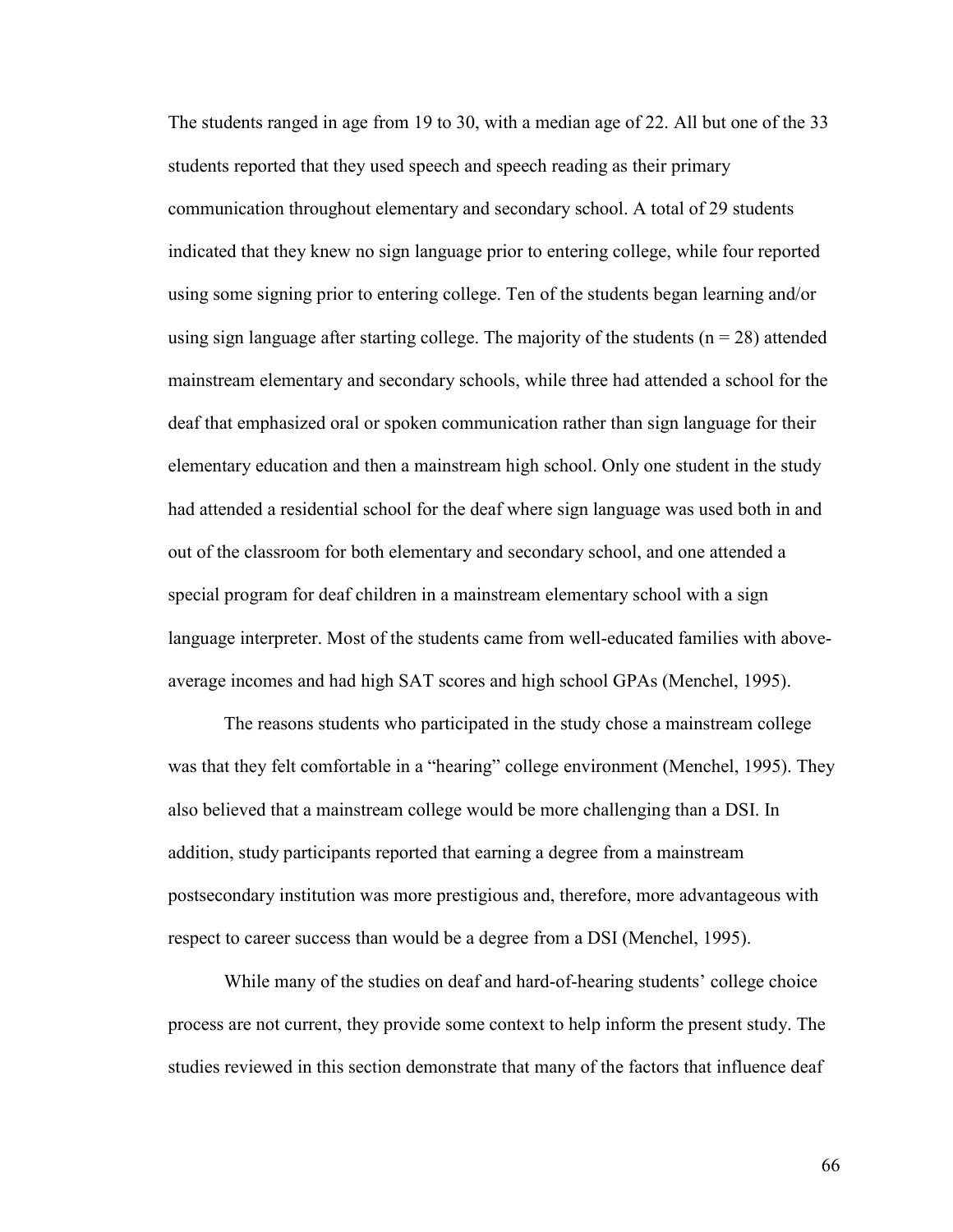and hard-of-hearing students' college choices, including cost and financial aid, availability of academic programs of interest, and career/post-graduation opportunities, are similar to those that influence their hearing peers, as demonstrated by the findings of the studies reviewed in earlier sections of this chapter (e.g., Dolinsky, 2010; Gildersleeve, 2010; Herren et al., 2011; Kim et al., 2009; Mattern and Wyatt, 2009; and O'Connor et al., 2010). The literature on college choice among deaf and hard-of-hearing students also reveals, however, that much like the findings of Johnson et al. (2009) and Pauline (2010) that unique factors influence the college choices of special populations such as student athletes, there are unique factors that influence deaf and hard-of-hearing students' college choices as well, including the availability and quality of support services. The studies reviewed in this section also suggest that in choosing a college, deaf and hard-of-hearing students are deciding whether a mainstream college, a DSI, or a college with a special program for deaf students will provide the best environment for them.

# **The Importance of Student-University Fit**

The studies of deaf and hard-of-hearing students that have been included in this review of the literature point to the importance of student-university fit, which leads to increased satisfaction with the selected institution and has a positive effect on college completion (Braxton, Vesper, & Hossler, 1995). Tinto (1975, 1986) postulates that students bring various personal characteristics, experiences, and backgrounds to college, each of which influences students' college performance, expectations, and commitment. These, in turn, affect students' integration into the academic and social systems at college. Thus, the extent to which there is alignment between the student and the selected school, ultimately influences persistence to graduation (Tinto, 1975, 1986).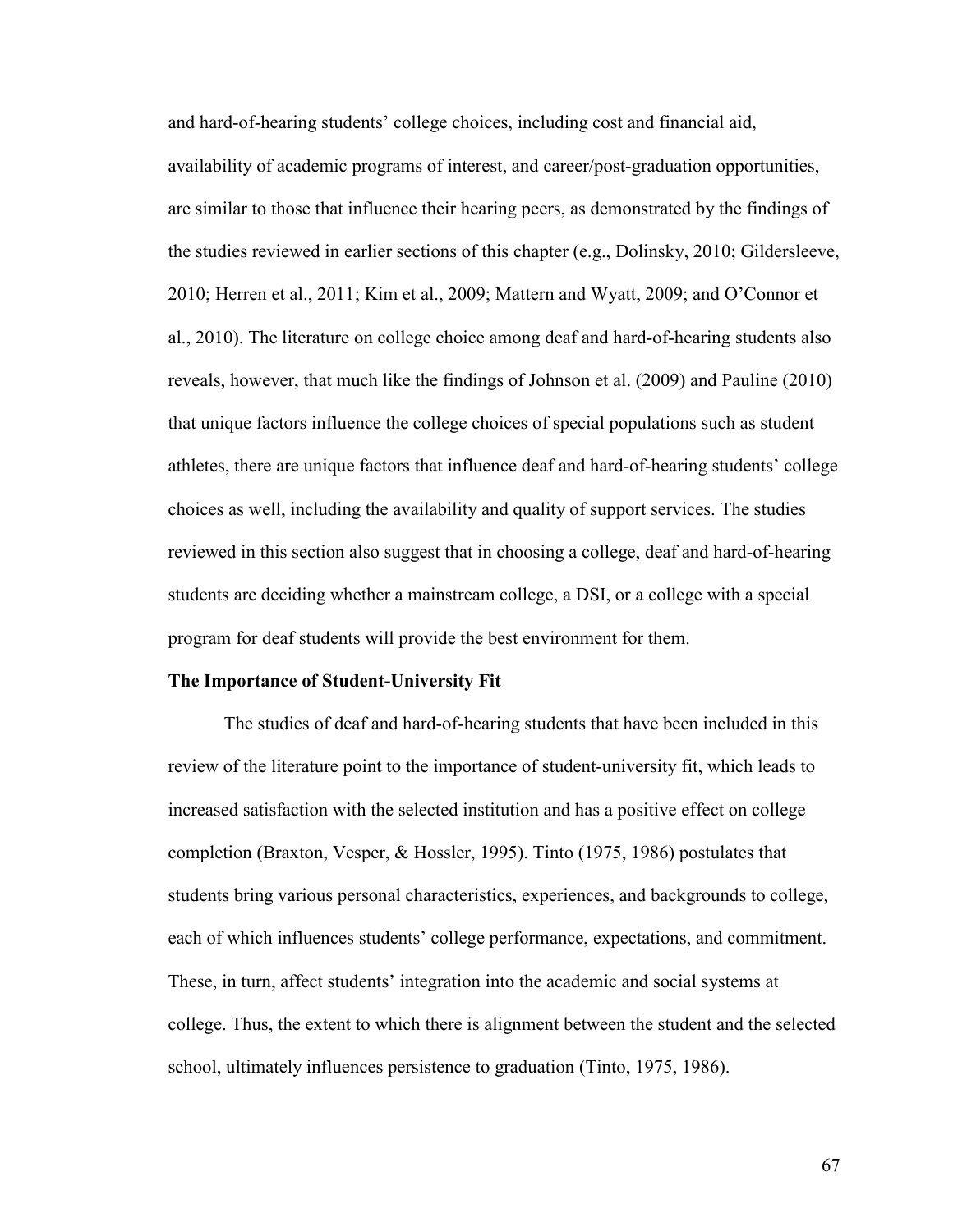Building on Tinto's work, Braxton et al. (1995) conducted a study to determine how the alignment between students' expectations for college and their actual experience at college influences their persistence. The researchers analyzed data on 263 first-time, full-time freshmen attending four-year colleges in Indiana. The sample was a subset of a population of 4,923 students who were part of a longitudinal study on college choice, which followed the students from their freshman year in high school through their freshman year of college.

Braxton et al. (1995) analyzed student characteristics (gender, ethnicity, parental SES, parental encouragement for college), student expectations for college (expectations for academic and intellectual development, expectations for collegiate atmosphere, and expectations for career development), and students' initial commitments (educational attainment goals, institutional commitment as measured by whether the college they were attending was their first, second, third, or fourth choice). The researchers also analyzed students' academic and social integration into their postsecondary institution (as measured by their relationships with faculty and students, perceived intellectual growth, and other positive experiences), their subsequent commitments (as measured by their intention to graduate from college and their belief that they had chosen the right school), and their intention to return to their college for their sophomore year. The results of the study showed that the greater the extent to which students' expectations were being met, the greater the degree of their academic and social integration, which in turn had a positive effect on students' subsequent levels of institutional commitment. High subsequent levels of institutional commitment, in turn, had a positive effect on students' intention to graduate from the college (Braxton et al., 1995).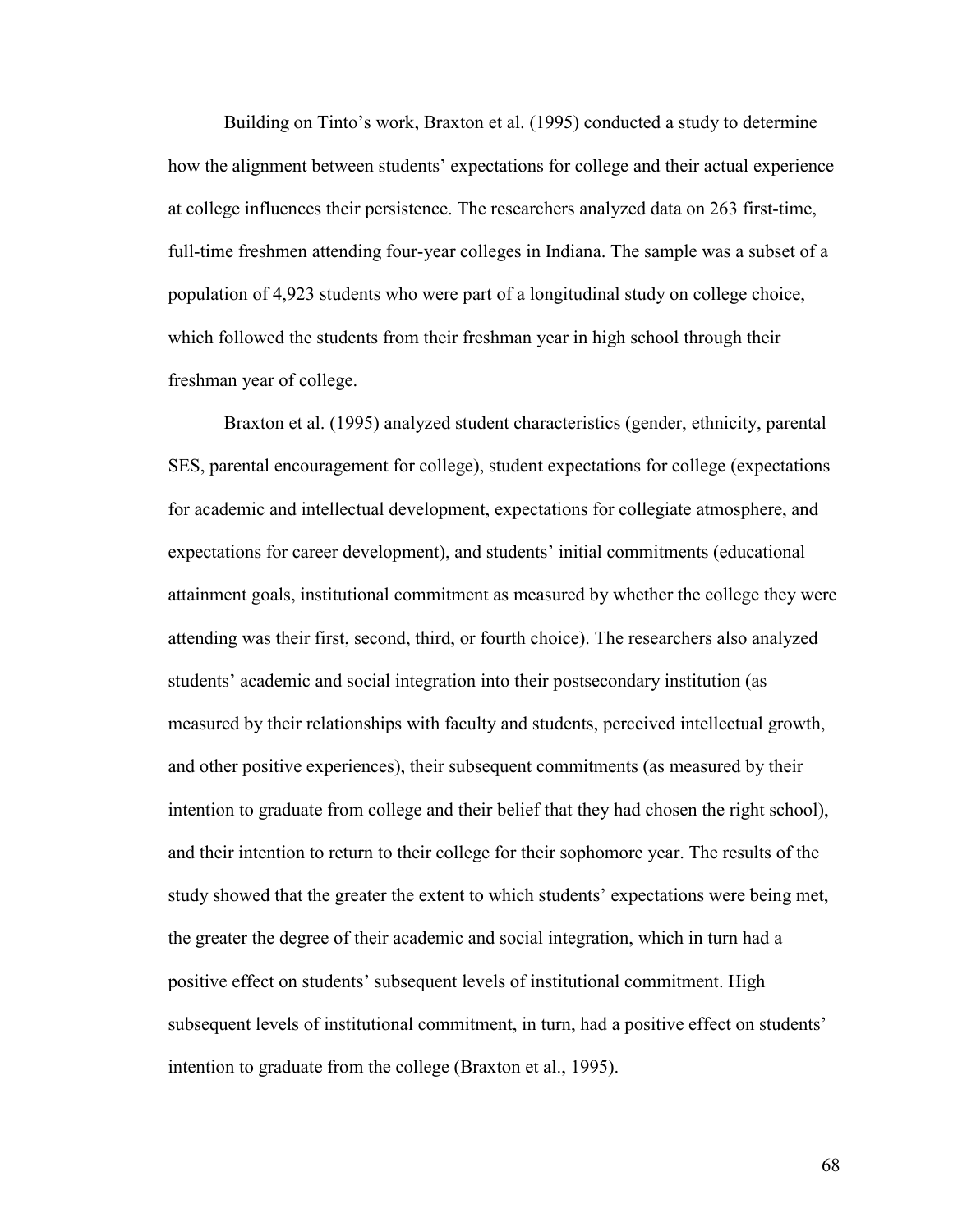The relationship between college choice and student satisfaction was the focus of a more recent study as well. Gilbreath, Kim, and Nichols (2011) surveyed 228 students at two commuter college campuses in Indiana to determine the relationship between student-university fit and student satisfaction and well-being. Of the 228 participants, 48% were women, and 52% were men. The majority (85%) were White. Participants represented a range of class years: 15% freshmen, 19% sophomores, 31% juniors, 31% seniors, and 4% graduate students (Gilbreath et al., 2011).

Study participants were asked to complete a variety of measures for the study, including a questionnaire designed to examine 18 factors related to fit (e.g., sport and recreational opportunities, a diverse student body, a scholarly/intellectual campus climate, a safe environment) (Gilbreath, et al., 2011). This instrument asked students to use a scale of 1 ("not at all") to 7 ("very much") to assess, first, how important each of the 18 factors was to them, and second, to what extent their university provided it. Students' overall satisfaction with the university was measured based on their ratings, using the same seven-point scale, of three items ("all in all, the university I have is great," "in general, I am satisfied with my university," and "my university is very enjoyable"). Students' psychological well-being was measured using a 10-item (e.g., "feeling positive, confident, and secure with yourself," "able to relax and enjoy yourself without difficulty") instrument developed by Nowack (1991), which assessed the degree to which respondents' mental state was characteristically positive. The study found that as studentuniversity fit increased, students' satisfaction with the university and psychological wellbeing increased. Gilbreath et al. (2011) argue that student-university fit is an important consideration in college choice and that their results suggest that student-university fit is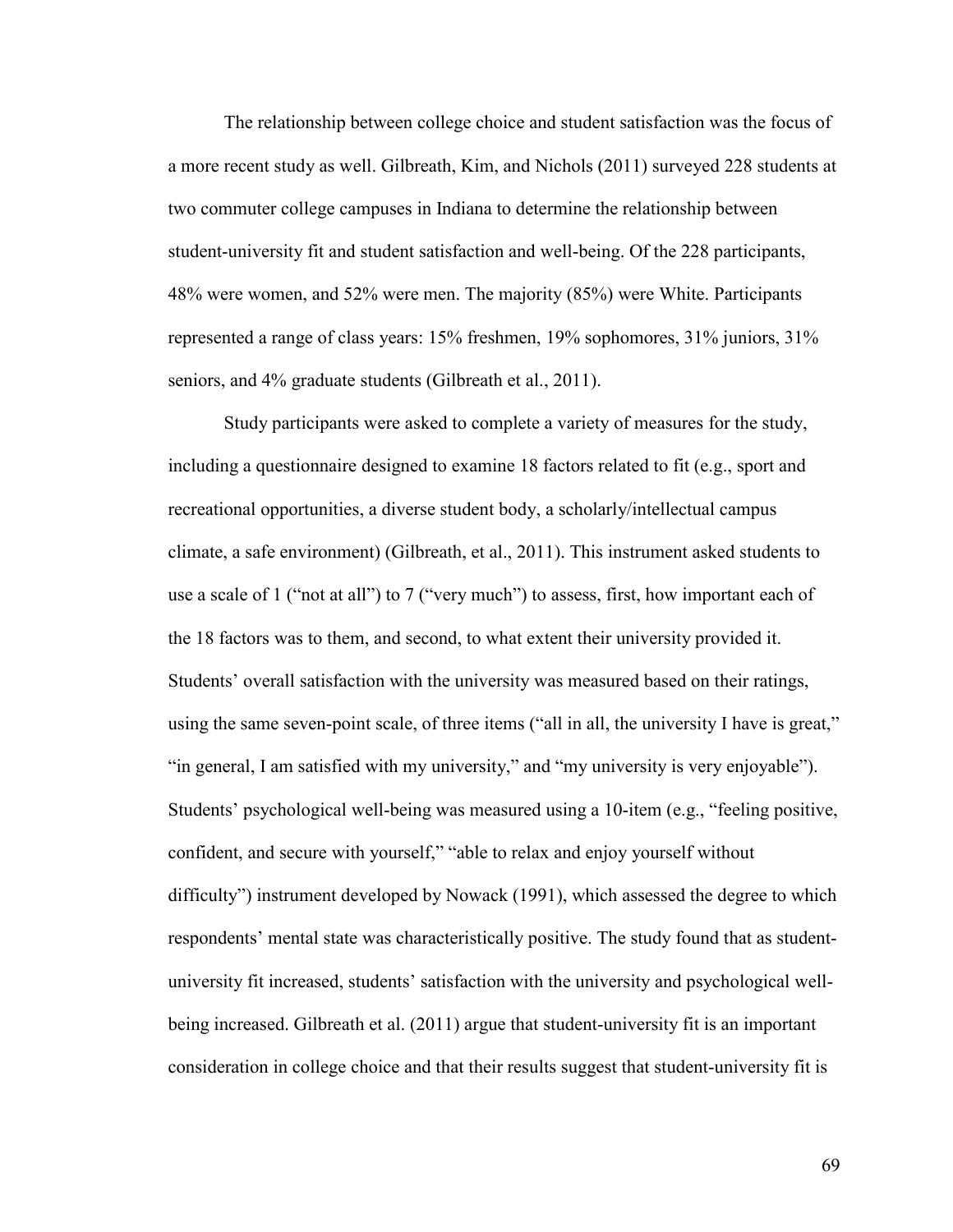predictive of students' satisfaction with their college choice and their psychological wellbeing.

The studies reviewed in this section demonstrate the significance of studentuniversity fit, which affects student satisfaction and ultimately can affect college completion (Braxton, Vesper, & Hossler, 1995). Karp, Holmstrom, and Cray (1998) have noted that in searching for a college, students are looking for a good fit—a place where they will feel comfortable, where there are other students who are like them and who share their interests. Studies such as those by Call (1992), Menchel (1995), and Smith (2004) suggest that finding a good fit is a consideration for deaf and hard-ofhearing students in selecting a college. This points to the need for the present study, which explored how identity and sociocultural factors affected deaf and hard-of-hearing students' selection of a DSI.

#### **Identity and Sociocultural Influences on College Choice and the Role of MSIs**

Identity, or who students perceive themselves to be, seems to play a role in college selection. Karp, Holmstrom, and Cray (1998) conducted a year-long, multistage qualitative study with college-bound high school seniors and their parents. The study followed the families through their college search activities, and 90 semi-structured interviews were conducted with 30 families throughout the students' senior year in high school to examine their college choice experiences. Four of the families were Asian, two were African American, one was Hispanic, and the remaining families were White. The families ranged from lower-middle to upper-level socioeconomic status (Karp et al., 1998).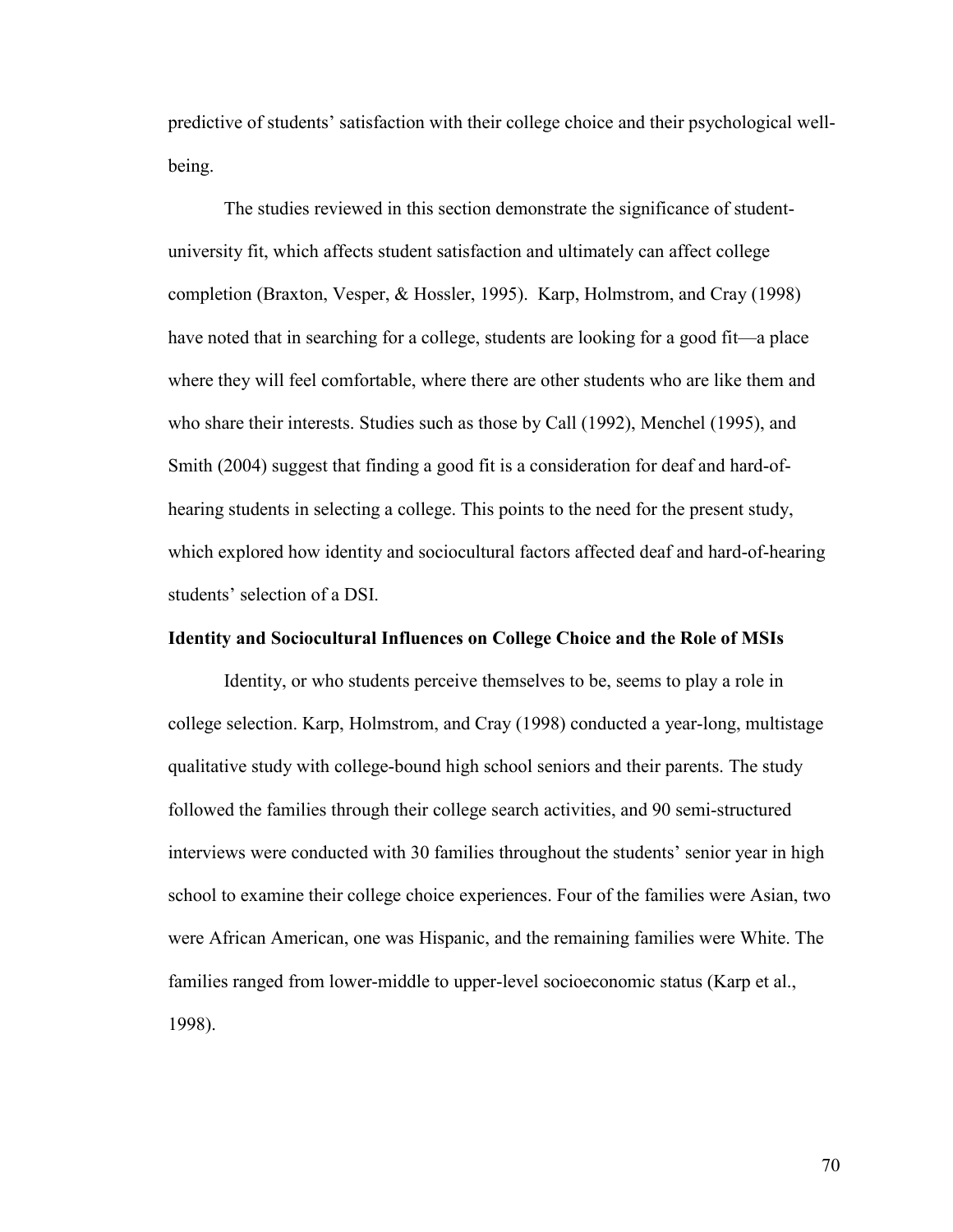In analyzing data from interviews with 23 of the high school seniors in the study who were planning to leave home to attend a residential college, the researchers found that the students expected that going to college would be an opportunity to discover who they really were (Karp et al., 1998). Students also expected that their experiences in college would allow them to refine, and in some cases or to some extent, change their identity. Karp et al. (1998) argue that while financial considerations, academic interests, and institutional characteristics all play a role in students' college choice, the aspect of the decision-making process that makes college selection a challenge is that students know that, in choosing a college, they are choosing the context in which their new identities as independent adults will be established. Karp et al. maintain that students "viscerally understand that the idea of self is a situated object, rooted in social and institutional ties" (p. 262). As a result, in searching for a college, students are searching for a place where someone with their identity characteristics and identity aspirations will be able to succeed. The researchers contend that this explains why the most consistent and universal pattern in their data revealed that students' primary concern in searching for and selecting a college was finding a place where they would fit in and feel comfortable (Karp et al., 1998).

Participants in the study reported trying to determine if the students already attending the colleges that the participants were considering were like the participants (Karp et al., 1998). Some of the participants, however, particularly the minority participants in the study, were strongly interested in attending a college with a diverse student body. One African American student in the study wanted either to attend a college that was sufficiently diverse to include a strong African American community or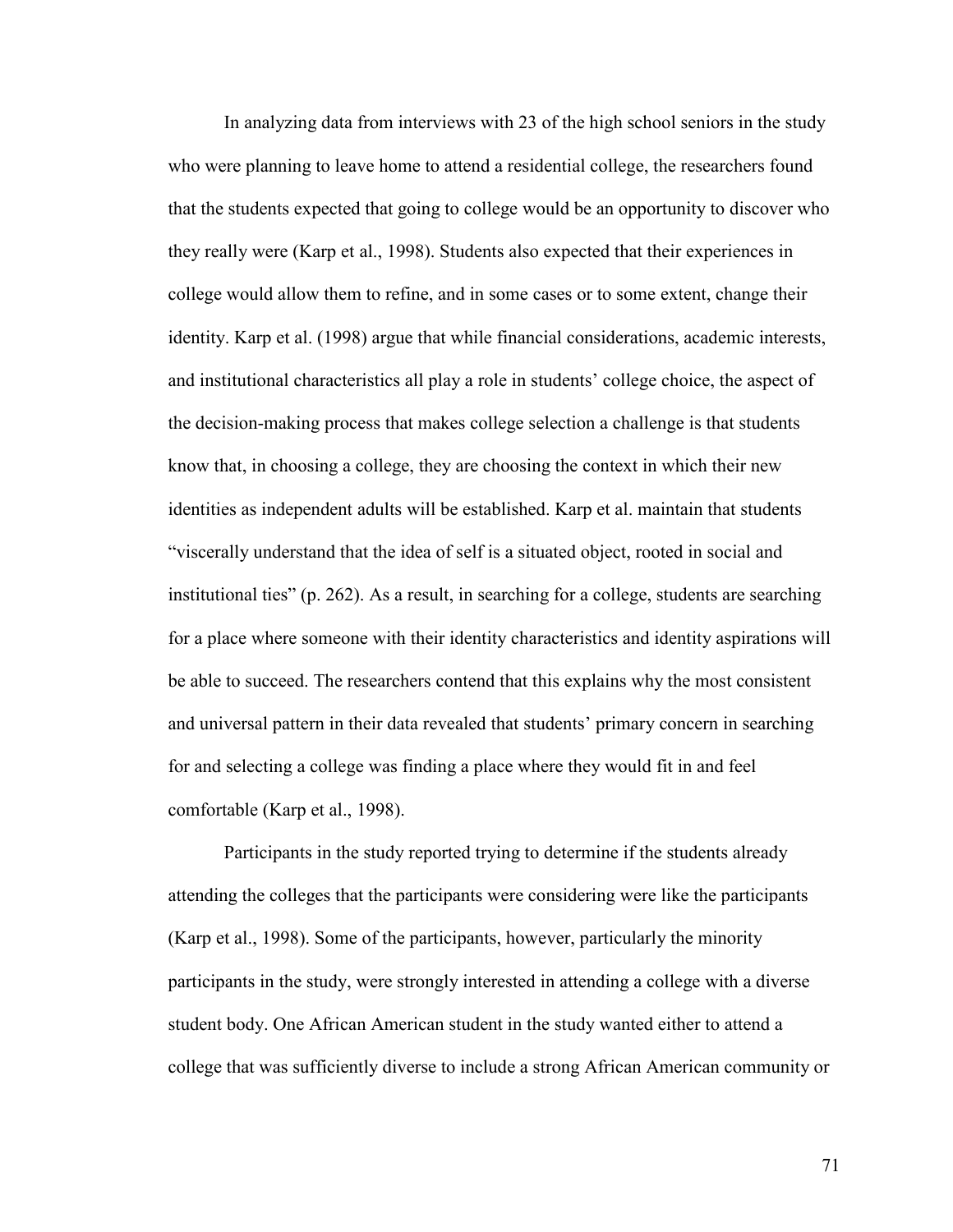an HBCU that would not only provide a sense of community, but also would offer the opportunity to be part of the majority community (Karp et al., 1998).

Although participants in the study were concerned with finding a college where they would fit in, they also wanted a college that would allow them to: a) shed portions of their identity that they did not feel fit them anymore, b) explore new aspects of their identity, and c) discover who they truly are (Karp et al., 1998). Students in the study reported wanting to make a fresh start, which the researchers argue demonstrated students' desires to take on new roles and new identities consistent with the person they desire to become. Karp et al. (1998) contend that "students carefully attempt to pick a college where they will fit in, thus indicating the importance of retaining and consolidating certain parts of their identities," while also believing that college will allow them to "discover, in a holistic sense, who they 'really' are" (p. 265).

Students' ethnic and/or cultural affiliation is an aspect of their identity that can influence their college choices (Freeman, 1999; Muhammad, 2006, 2008; Van Camp, Barden, Ren Sloan, & Clarke, 2009). Sociocultural identity influences may be particularly influential in students' consideration of and decision to attend a minorityserving institution (MSI). An MSI is an institution that enrolls a high proportion of students from a given minority population (O'Brien & Zudak, 1998; Staten, Staten, Hollis, & Turner Whittaker, 2009). MSIs, including, among others, HBCUs, HSIs, and TCUs, have played a significant and similar role in educating students from minority populations throughout history (Staten et al., 2009). In addition to serving the educational needs of minority students, MSIs also help address their social and cultural identity needs (Raines, 1998; Staten et al., 2009).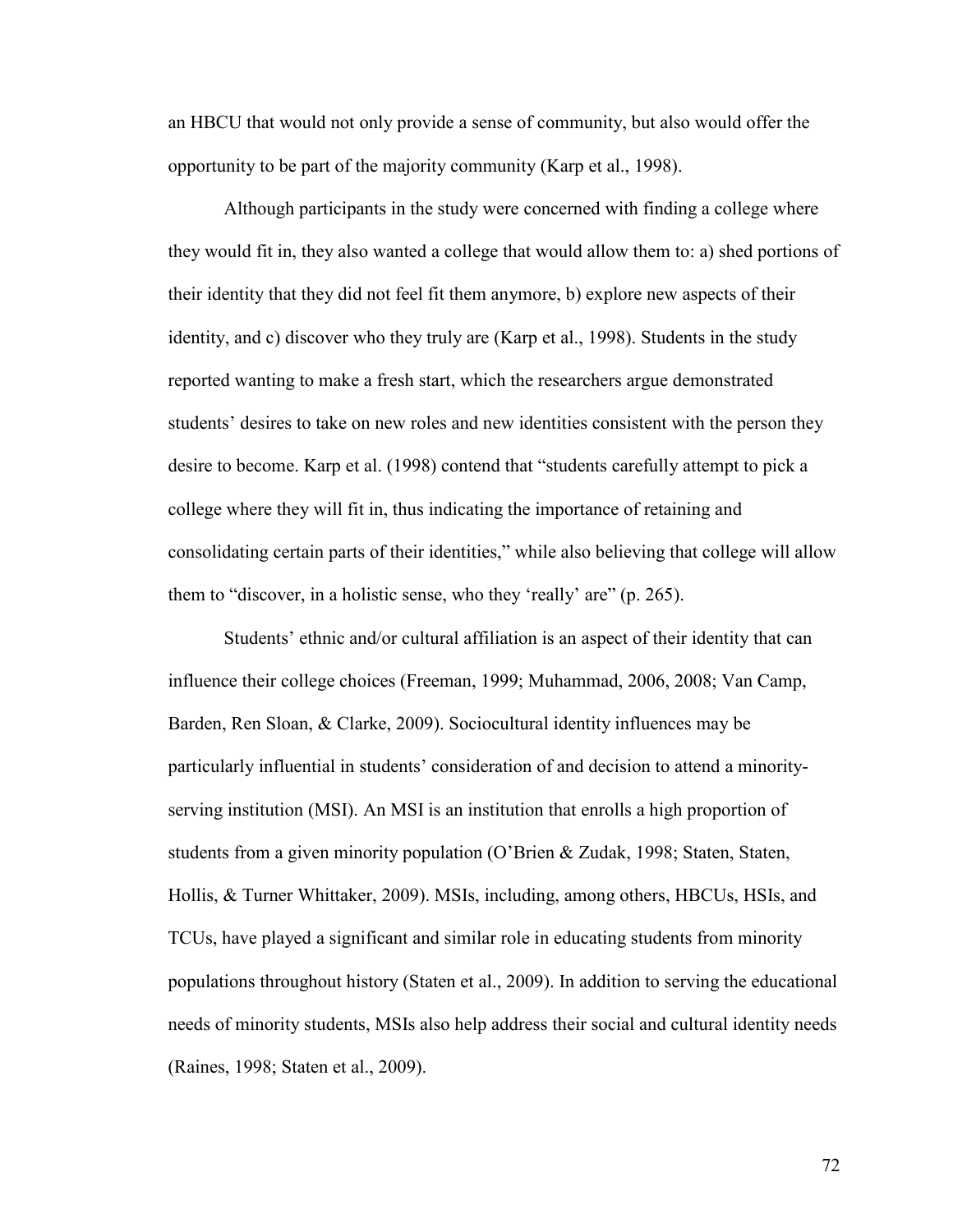Although there is a large body of research related to MSIs, very little of it focuses on college choice (Gasman et al., 2010). Moreover, few researchers have examined reasons for college choice that are related to ethnicity or culture. Among the scant research in this area is a study by Van Camp et al. (2009) who surveyed 167 Black undergraduate students at a private research HBCU in the Mid-Atlantic region of the United States to explore race- and non-race-related reasons for the students' college choice. The study also sought to determine if the reasons for students' college choice were related to campus activities they engaged in subsequent to enrolling. Participants in the study ranged in age from 18 to 27 years old, with a median age of 18.8. The majority (76%) were female. First-year students comprised the largest group in the sample (70%), followed by second-year students (21%); the remaining 9% were third year or beyond (Van Camp et al., 2009).

Study participants were asked to use a scale of 1 ("not very much") to 10 ("very much") to rate how influential 17 race- and non-race-related factors were in their college choice (Van Camp et al., 2009). They also were asked to use a scale of 1 ("not at all likely") to 5 ("definitely") to identify how likely it was that, in the coming semester, they would engage in various academic behaviors (e.g., joining a club with an academic focus), social behaviors (e.g., attending a concert), and race-related behaviors (e.g., taking a class with a racial or racial identity focus). The results showed that students' desire to associate with other Black students and to have opportunities for racial selfdevelopment were factors in the students' college choice. The results also showed that race-related reasons for college choice were associated with an intention to engage in race-related behaviors in the coming semester. Van Camp et al. (2009) argue that their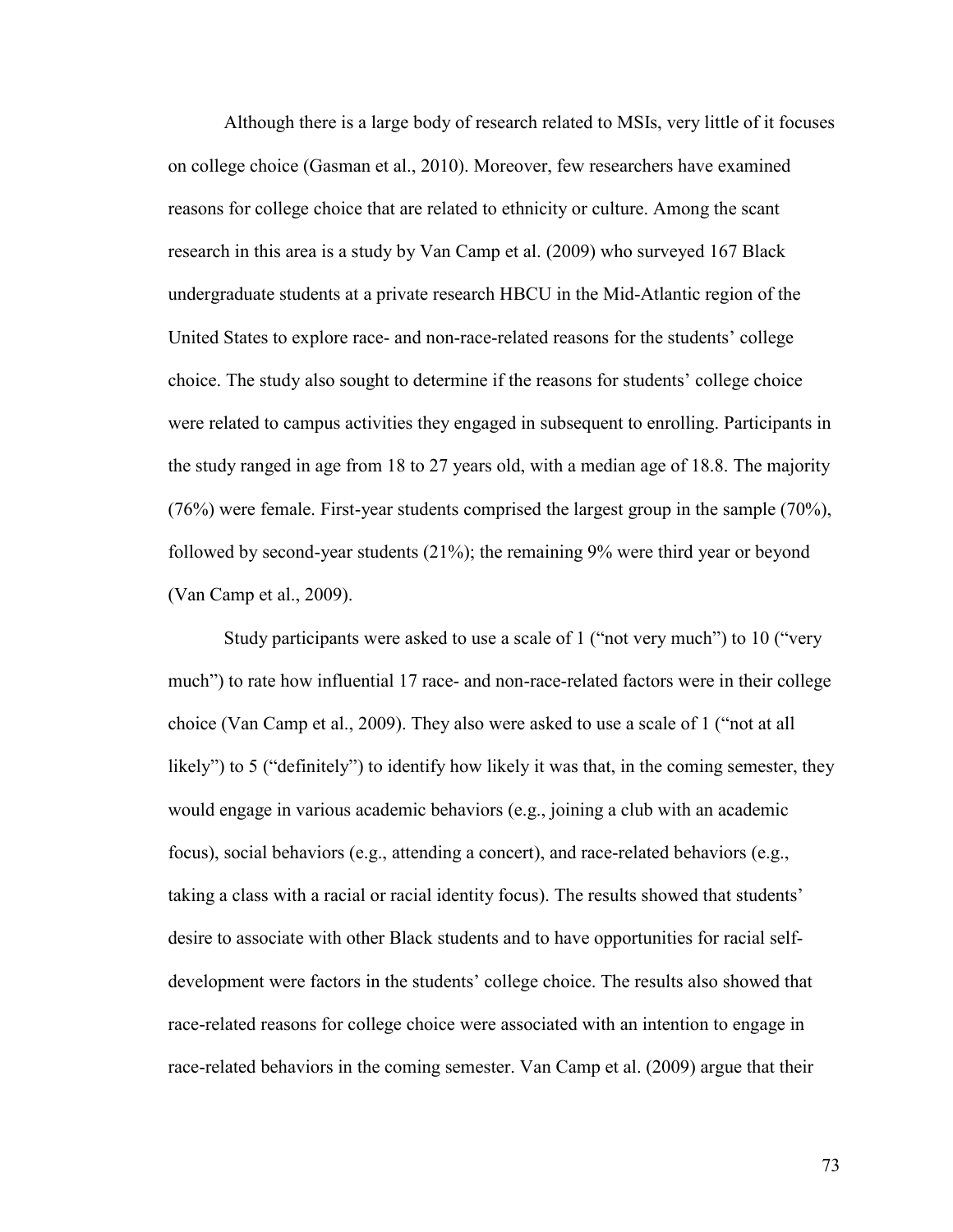results provide empirical evidence of race-related reasons for college choice and point toward "a fundamental role" (p. 465) for HBCUs in higher education.

Another study also found cultural/identity influences on college choice. Freeman (1999) conducted a qualitative study that involved 16 group interviews with a total of 70 African American students in five cities with large African American populations. Study participants included 31 male and 39 female high school students in grades 10-12. The goal was to determine if the type of high school the students attended influenced whether they were considering attending a PWI (primarily White institution) or an HBCU (Freeman, 1999).

The study found that students who attended predominately White private high schools were more likely, in addition to considering prestigious PWIs, to consider HBCUs than students from predominately Black high schools (Freeman, 1999). The study also found that students who attended predominately Black high schools were more likely to report that they were considering PWIs. In exploring the students' reasons for the colleges they were considering, Freeman (1999) found that Black students attending predominately White private schools expressed a desire to find their roots and enhance their cultural awareness, while those attending predominately Black high schools expressed a desire to attend PWIs in order to broaden their range of experiences and have opportunities to learn about and interact with people from a wide range of cultures and backgrounds. These students felt that a PWI would offer them better preparation for a career in an increasingly diverse world. Some of them also indicated that they felt a responsibility to share their culture with students at PWIs. Freeman also found that, regardless of the type of high school students attended, knowing someone who attended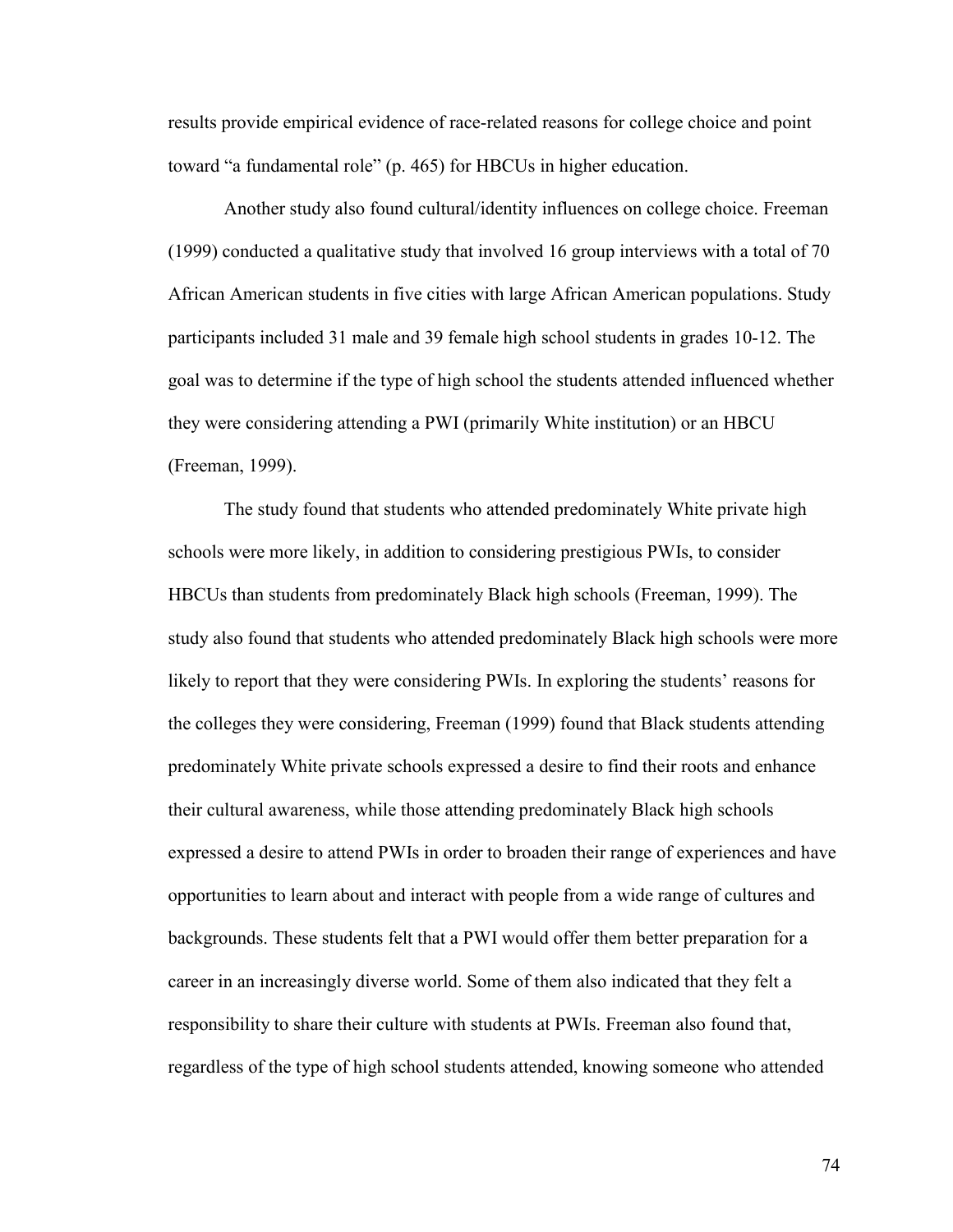an HBCU influenced the likelihood that they would consider attending one as well. Freeman argues that understanding the cultural/identity influences on students' college choice processes can enhance students' enrollment in and completion of postsecondary education. Her argument aligns with the arguments made by other researchers (e.g., Braxton et al., 1995; Gilbreath et al., 2011; and Tinto, 1975, 1986) that academic and social integration increases student satisfaction and the likelihood that they will remain enrolled in college.

Cultural considerations are not paramount for all students, however. Palmer, Maramba, and Lee (2010) found that some African American students preferred PWIs over HBCUs because, like some students in Freeman's (1999) study, they felt mainstream institutions offered more diversity and better preparation for their future in the "real world." Palmer et al. (2010) conducted a qualitative study at a mid-sized, research PWI in a small town in the Northeastern United States. A total 13 African American students were interviewed—seven seniors and six juniors—all with GPAs above 2.5, and an average GPA of 3.0. Nine women and four men participated, ranging in age from 19 to 23. The researchers wanted to learn whether the students had considered attending an HBCU and why they chose not to (Palmer et al., 2010).

The study found that the majority of study participants had misperceptions and lacked knowledge about HBCUs (Palmer et al., 2010). The reasons study participants cited for not choosing an HBCU included practical factors such as being too far from home or costing too much. Many of the students who cited these reasons thought that HBCUs were only located in the Southern United States and that, as out-of-state students, the cost would have been higher than the cost to attend the in-state public school they had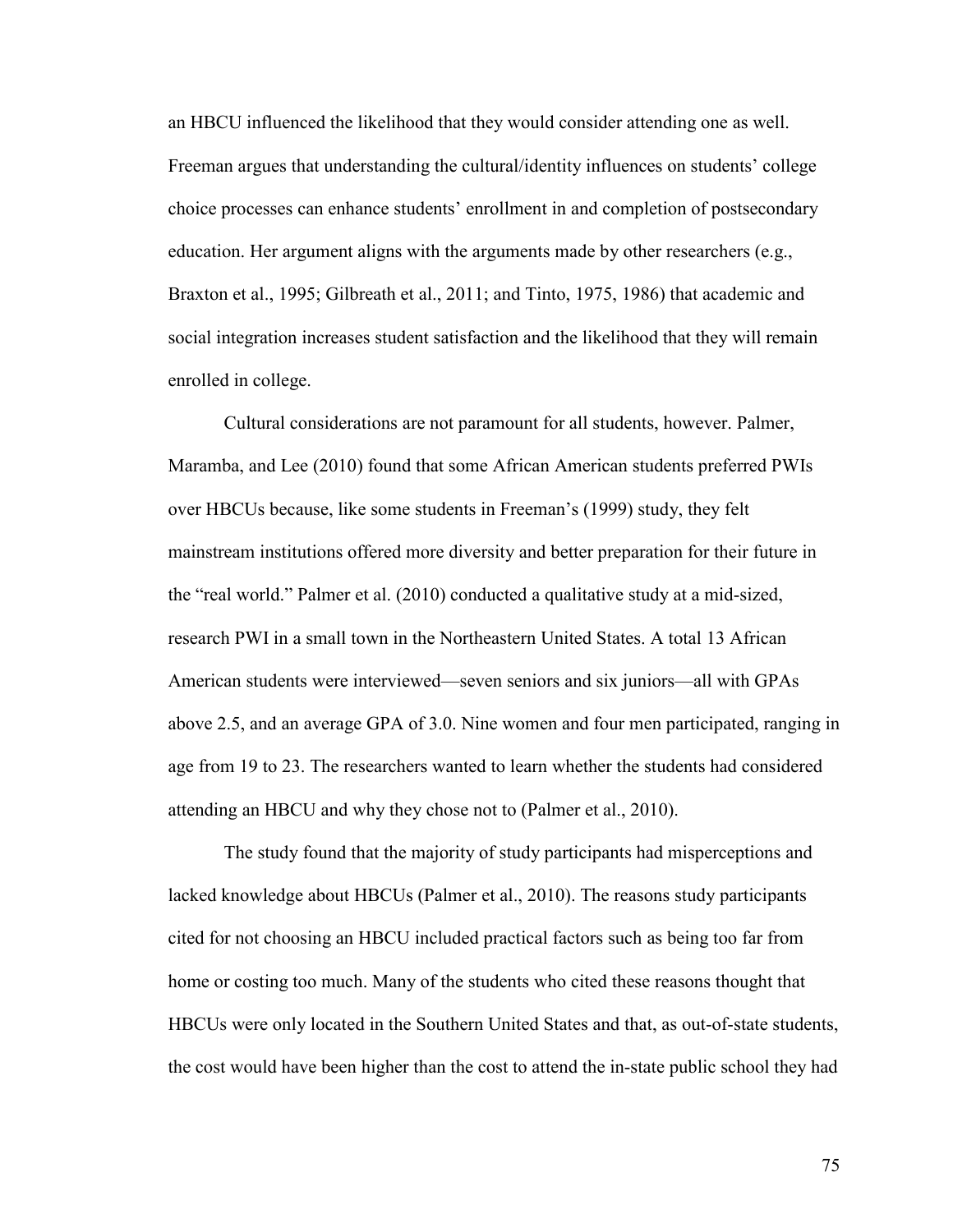chosen. Eight of the 13 students also said that they had chosen a PWI because they believed that PWIs were more rigorous than HBCUs and, therefore, would provide them with a competitive advantage. This is similar to Menchel's (1995) finding that some deaf and hard-of-hearing students chose mainstream institutions because they believed that graduating from those institutions would be more advantageous than graduating from a DSI. Ten of the 13 participants in the study by Palmer et al. (2010) indicated that they had not selected an HBCU because they believed that HBCUs lacked diversity and, therefore, would not prepare them well for the future. Contrary to the findings of Freeman (1999), Palmer et al. found that African American students who had attended primarily White high schools were not more likely to consider HBCUs. The students in their study who had attended such high schools instead said they did not consider HBCUs because they felt a PWI more closely aligned with their high school environment, and therefore, would be a better fit (Palmer et al., 2010).

Another qualitative study examined the role of HBCUs in African American students' college choice process. Like Freeman (1999) and Palmer et al. (2010), Tobolowsky, Outcalt, and McDonough (2005) found that some students were disinclined to choose an HBCU because of the perceived lack of diversity at those schools, while others were interested in HBCUs for the opportunity they provided to study with other African American students. Tobolowsky et al. conducted 78 focus groups and 50 individual interviews at 20 Los Angeles-area high schools as part of a larger study to examine the attitudes of African American high school students, parents, and counselors toward HBCUs.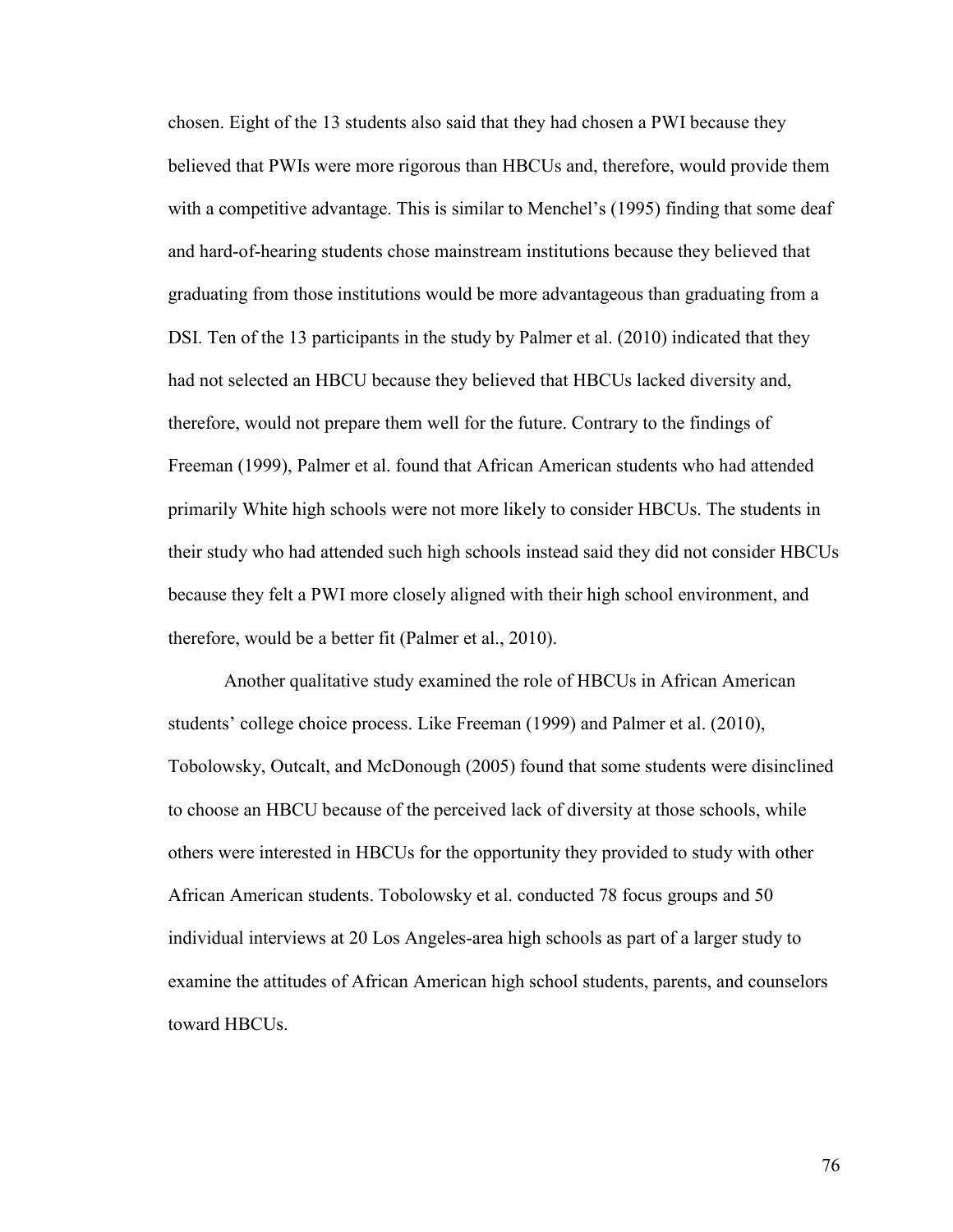Analyzing a subset of the data based on comments regarding HBCUs by 63 African American students, 29 parents, and 8 counselors, the researchers found that students were familiar with and interested in HBCUs (Tobolowsky et al, 2005). For some students, attending an HBCU was a lifelong goal. Similar to Freeman's (1999) findings, students in the study by Tobolowsky et al. (2005) who had a family member who attended an HBCU were especially likely to be interested in attending one themselves. Unlike the students in the study by Palmer et al. (2010), many of the participants in the study by Tobolowsky et al. commented on the quality, rigor, and prestige of HBCUs and their programs. A small number of participants, however, reported that they were considering an HBCU because they had heard that it was easier to get accepted to HBCUs than to other schools. Study participants also reported other perceived advantages of HBCUs—personalized attention and supportive academic and social environments. Study participants also reported being concerned about possible feelings of social isolation at mainstream universities due to the racial composition of the student body as compared to HBCUs, which offer the opportunity to be part of the majority population on campus. Similar to students in the study by Palmer et al. (2010), participants in the study by Tobolowsky et al. had misperceptions about HBCUs that caused them to express concerns about having to go out of state to attend an HBCU and pay higher tuition because of their out-of-state status.

Similar to HBCUs, cultural/identity factors also can play a role in students' selection of tribal colleges and universities (TCUs). Brown (2003) completed a qualitative study with students who had attended a TCU before transferring to the University of North Dakota (UND). Brown conducted interviews with 11 students who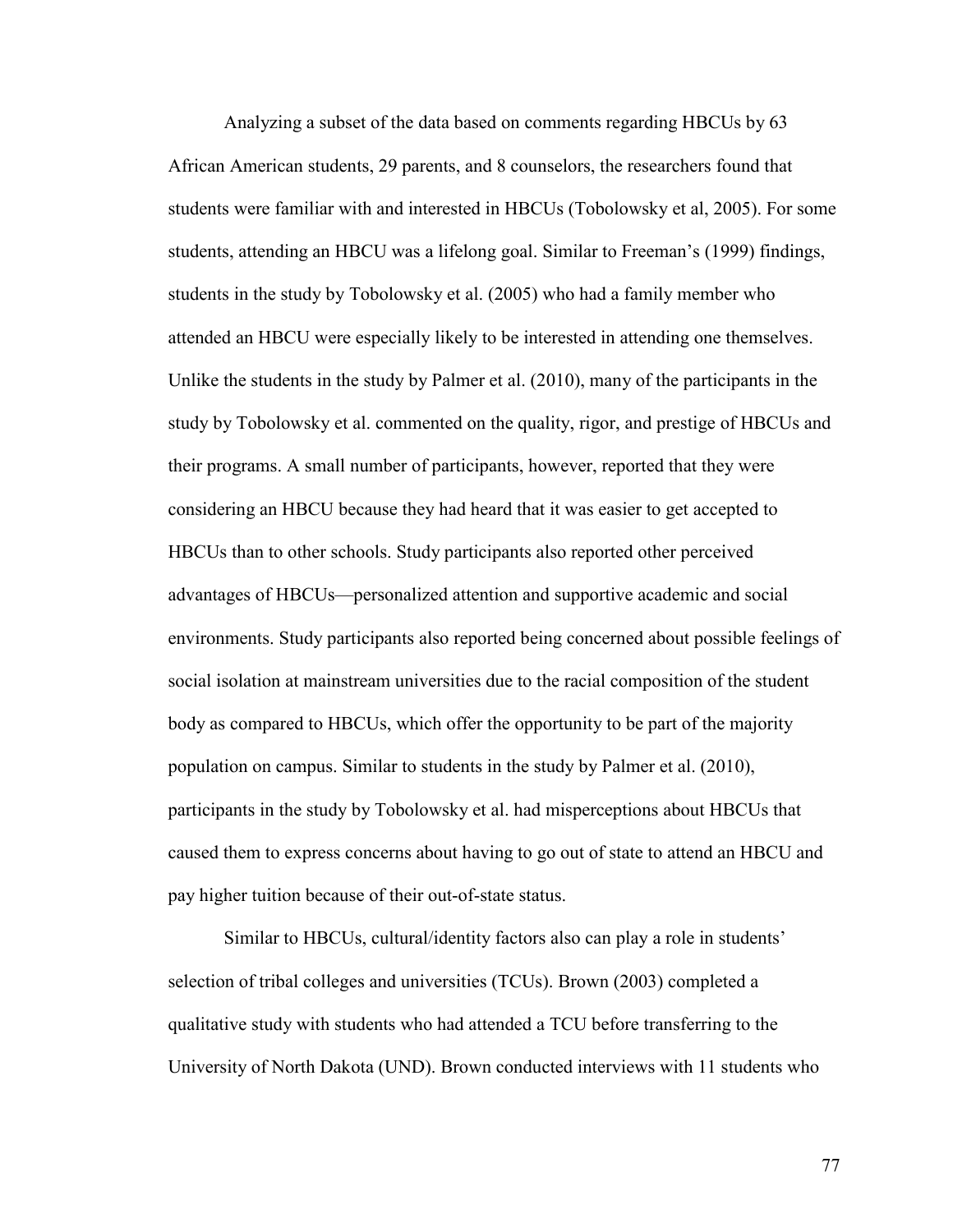all were enrolled members of federally recognized American Indian tribes in North Dakota. Participants ranged in age from 22 to 48. All had a GPA of 3.0 or higher and had transferred to UND after completing 45 credits or more at a TCU. All of the study participants indicated that their experiences at the TCU had been excellent and that they would recommend that other American Indian students begin their postsecondary education at a TCU before transferring to a mainstream institution. Similar to participants in the study by Tobolowsky et al. (2005), students in Brown's study cited supportive faculty and a cultural environment that empowered them and increased their selfconfidence. Many of the students felt that they would not have succeeded in a mainstream institution without the foundation provided by the TCU they had attended (Brown, 2003).

Similar to other MSIs, DSIs play a unique role, serving not only deaf and hardof-hearing students' educational needs, but their social and cultural identity needs as well (Foster & Elliott, 1986). Some deaf and hard-of-hearing students who choose a mainstream college do not have a positive experience. Noting that the impact of mainstreaming is felt both inside and outside the classroom, Foster and Elliott (1986) conducted a qualitative study of 20 deaf and hard-of-hearing students who transferred to a DSI after experiencing difficulties at mainstream institutions without special programs for deaf and hard-of-hearing students. The researchers used semi-structured interviews to learn more about the students' experiences at their previous college, their decision to transfer, and their experiences since arriving at the DSI. In addition to not being current, a significant weakness in Foster and Elliott's report of their study is that the researchers did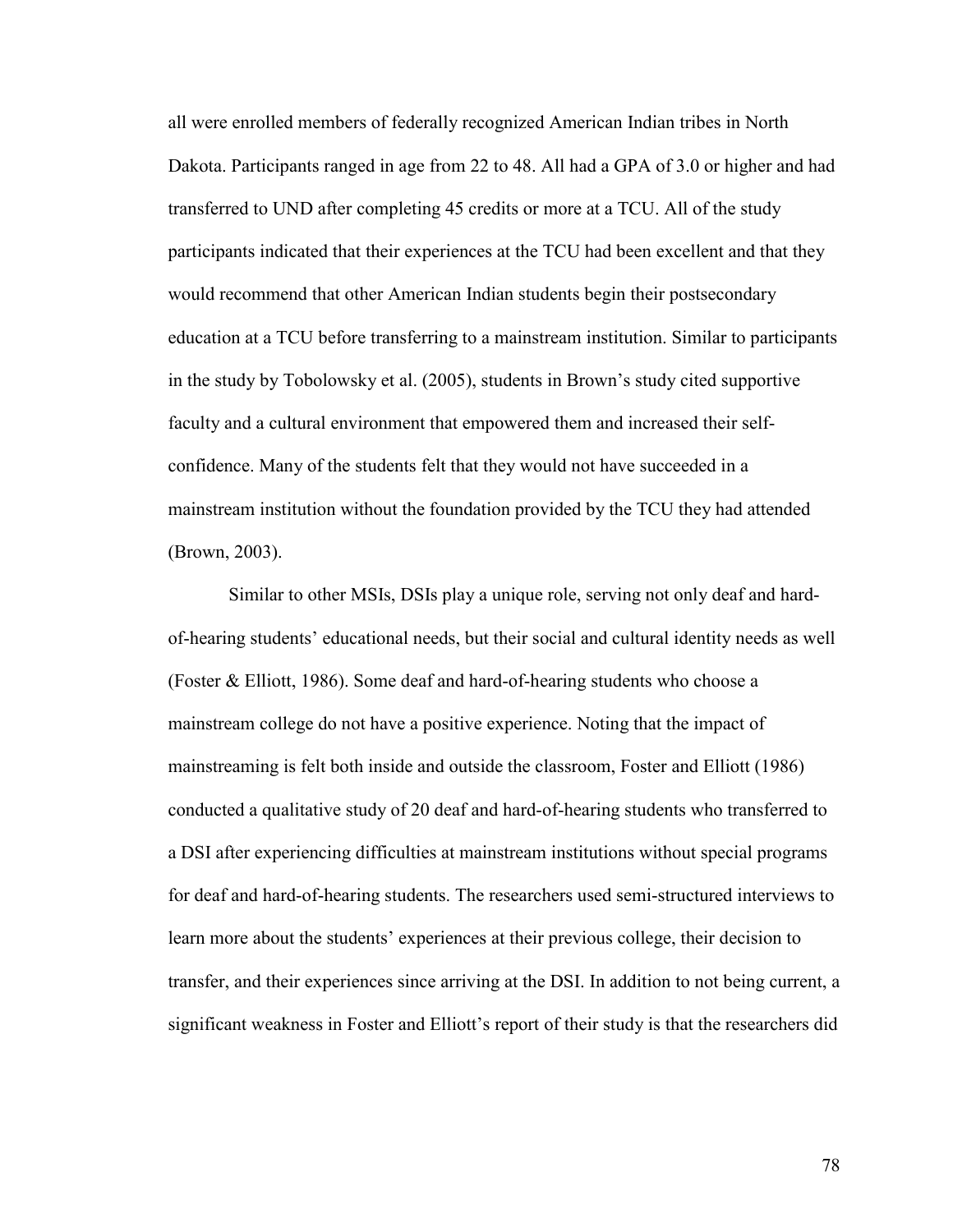not provide demographic or background information on the study participants to help contextualize their findings.

Nonetheless, most of the study participants cited negative experiences with instructors, support services, the college environment, and the social life at their previous college as their reasons for transferring to the DSI (Foster  $\&$  Elliott, 1986). The study participants indicated that many teachers at their previous college did not understand their unique needs as deaf and hard-of-hearing students. Many students also reported that the classes at their previous college were too fast-paced and often too large. Students also reported that their former colleges provided inadequate support services (e.g., lack of skilled sign language interpreters). Finally, they reported frequently feeling socially isolated and lonely at their previous colleges (Foster & Elliott, 1986).

Study participants cited a variety of reasons for transferring to the DSI, including the school's reputation and job placement record (Foster & Elliott, 1986). Some also cited a desire to escape social isolation and be in an environment where they were not part of a small minority as they had been at their former mainstream college. A few expressed a desire to explore their Deaf identity. Students reported that their experiences since transferring to the DSI had been positive. They felt that their teachers understood their needs and that the pace of courses was more manageable. They also reported improved opportunities for socializing with their peers. Foster and Elliott (1986) argue that their findings point to the importance of educational environments that understand and can appropriately serve the needs of deaf and hard-of-hearing students.

The results of at least one study, however, show that a DSI may not be the best fit for all deaf and hard-of-hearing students. Barnhart (1991) conducted a qualitative study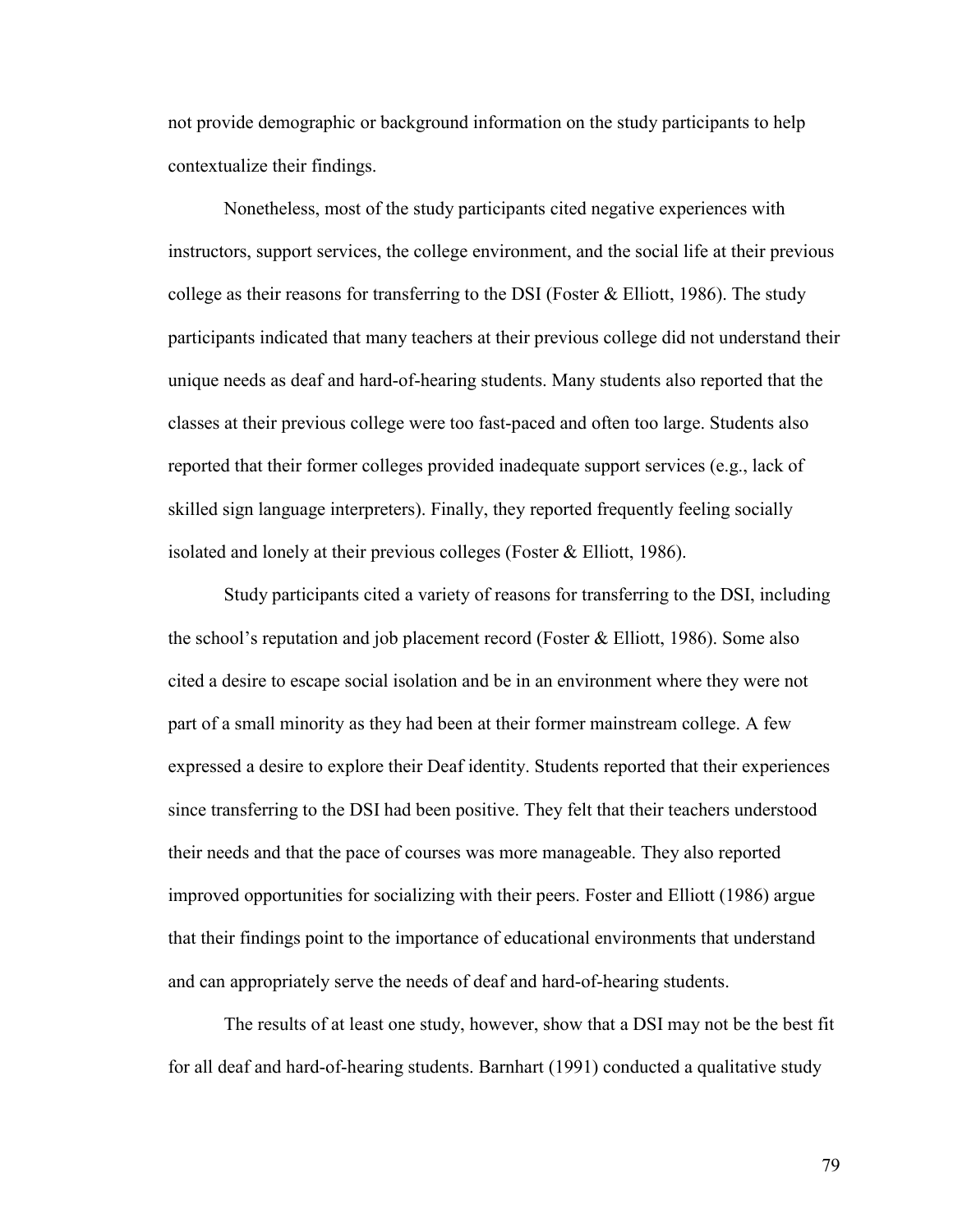with 13 newly arrived freshman at a DSI to describe and explain their transition process. Barnhart hypothesized that the students' interactions with peers would influence their adjustment and subsequent decision to either remain at the DSI or leave prior to graduating. The study participants included seven males and six females. The majority (n  $= 9$ ) were White, while two were Black, and two were Asian. Most (n = 7) had been deaf since birth, but three lost their hearing at or before age 5. The remaining three became deaf between the ages of 6 and 15. All of the study participants had attended mainstream schools while growing up, and all except one used only spoken communication at home. One student used both spoken and signed communication at home while growing up. Nine students had used only spoken communication at school, while four had used both spoken and sign communication (Barnhart, 1991).

Three interviews were conducted with each student—one interview during their second week on campus for a "new signers program" (i.e., a program for students who are new to sign language or whose existing sign language skills are limited), one interview three weeks following the first, and a final interview two weeks before the end of the fall semester of their freshman year (Barnhart, 1991). When asked their reasons for choosing the DSI, all but one indicated that their primary reason was the institution's emphasis on teaching deaf and hard-of-hearing students. In the first round of interviews, all students indicated that they felt awkward trying to learn sign language and learn about Deaf culture, but seven indicated that they were, nonetheless, enjoying the experience, while three said they felt frustrated. The majority  $(n = 9)$  indicated that they planned to remain at the DSI until they graduated, but four indicated that they were not yet sure if they would remain at the DSI. In the second round of interviews, 10 students indicated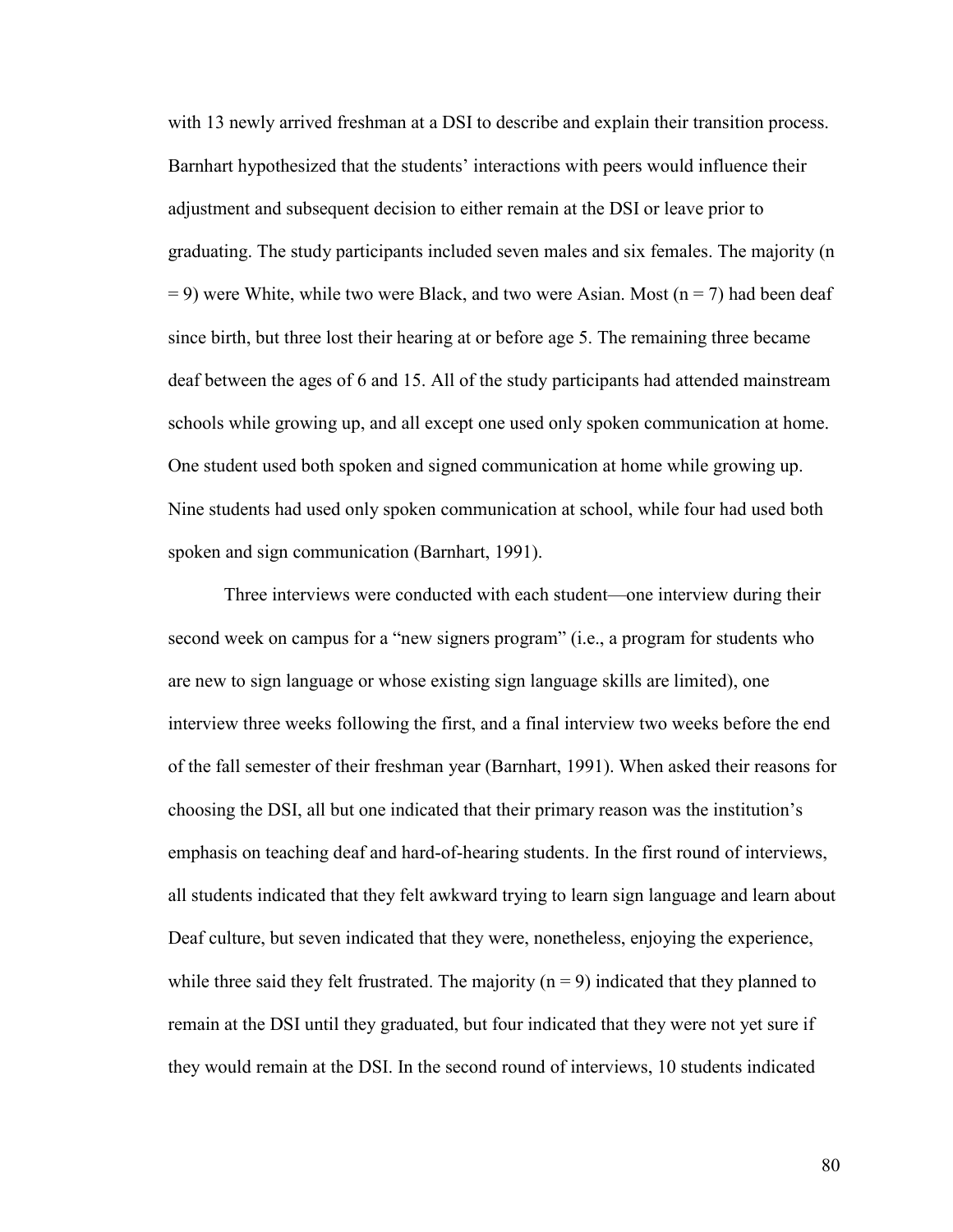that they were happy to be at the DSI and four reported feeling a sense of belonging, but one reported feeling left out, and four were not sure they were fitting in. By the third round of interviews, six students indicated that they planned to stay at the DSI until they graduated, but five indicated they were not sure if they would stay and were considering transferring to another college, while two indicated they were staying for the time being, but were unsure whether they would stay long enough to graduate (Barnhart, 1991). These results illustrate that not all deaf and hard-of-hearing students identify with Deaf culture or are comfortable at a DSI.

The studies included in this section demonstrate that identity and sociocultural factors can influence college choice. These factors can be particularly influential in students' consideration of and decisions to attend an MSI. This supports the need for the present study, which explored how identity and sociocultural factors affected deaf and hard-of-hearing students' selection of a DSI.

# **Summary**

A review of the literature uncovers a wealth of information on college choice and affirms the importance of this field of research. The studies included in this review provide examples of trends in the college choice field, including a movement away from the development and testing of broad models in favor of examination of the college choice processes of students with diverse backgrounds in order to better understand their experiences (Bergerson, 2009). This review of the literature has demonstrated the importance of studying the factors that influence the college choices of students from various populations to uncover the similarities and differences between and among groups. This supports the need for the present study, which explored the factors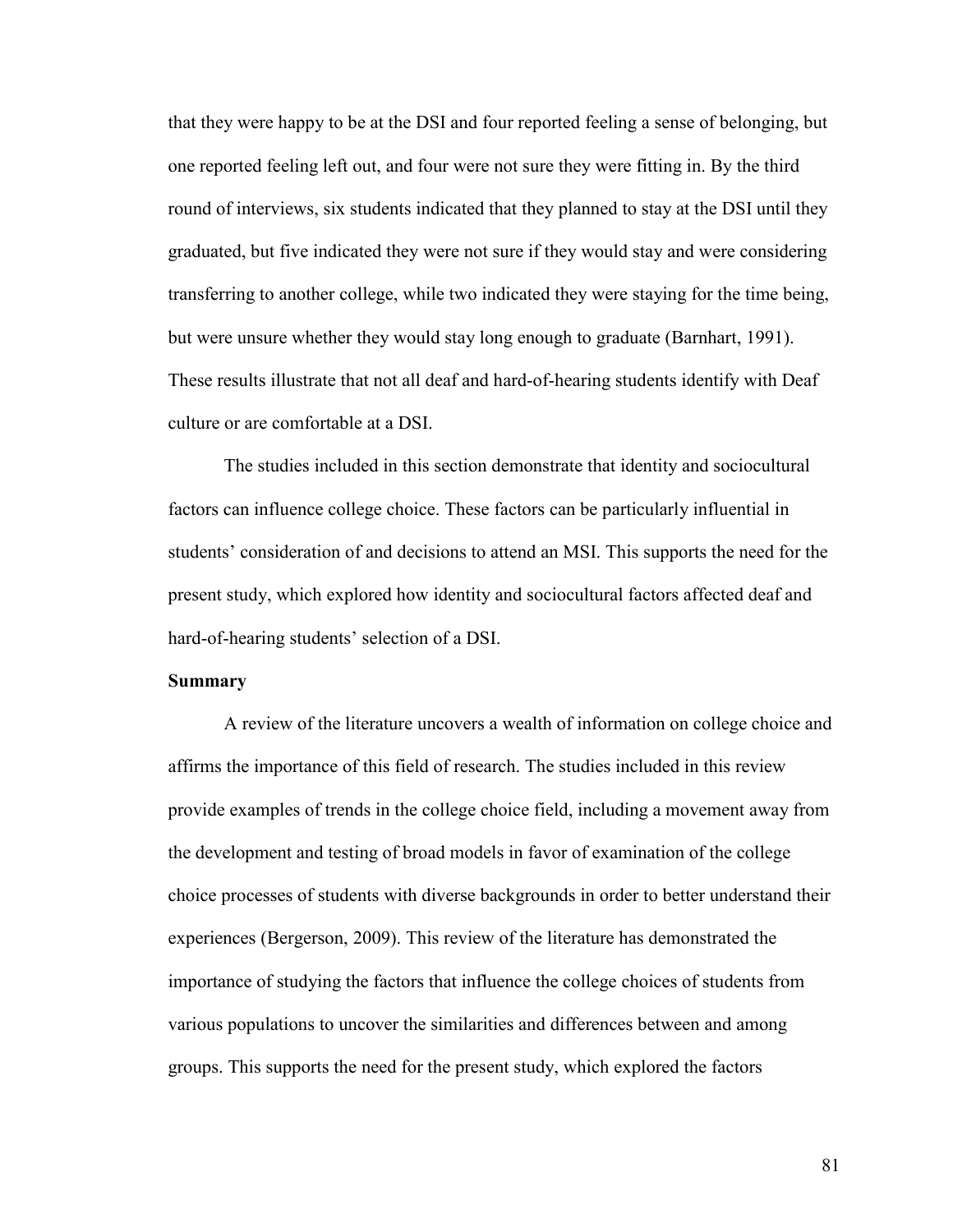influencing deaf and hard-of-hearing students' college choices to help illuminate the experiences of this unique population. The present study contributes to the knowledge in the college choice field and enhances understanding of deaf and hard-of-hearing students' college choice process. The sparse literature on deaf and hard-of-hearing students is not current and is limited primarily to dissertations and master's theses. Studies such as those conducted by Barnhart (1991), Call (1992), Foster and Elliott (1986), Goldstein (2001), Menchel (1995), and Smith (2004) do, however, provided some context that helped inform the present study. These studies help illuminate some of the factors that influence deaf and hard-of-hearing students' college choices. Some of them point toward cultural/identity influences on college choice that warrant further investigation. The sparse literature on identity and sociocultural influences on college choice and the role of MSIs (e.g., Barnhart, 1991; Brown, 2003; Foster & Elliott, 1986; Freeman, 1999; Karp et al., 1998; Tobolowsky et al., 2005; Van Camp et al., 2009) supports the theoretical framework for, and focus of the present study, the methodology for which is described in Chapter 3.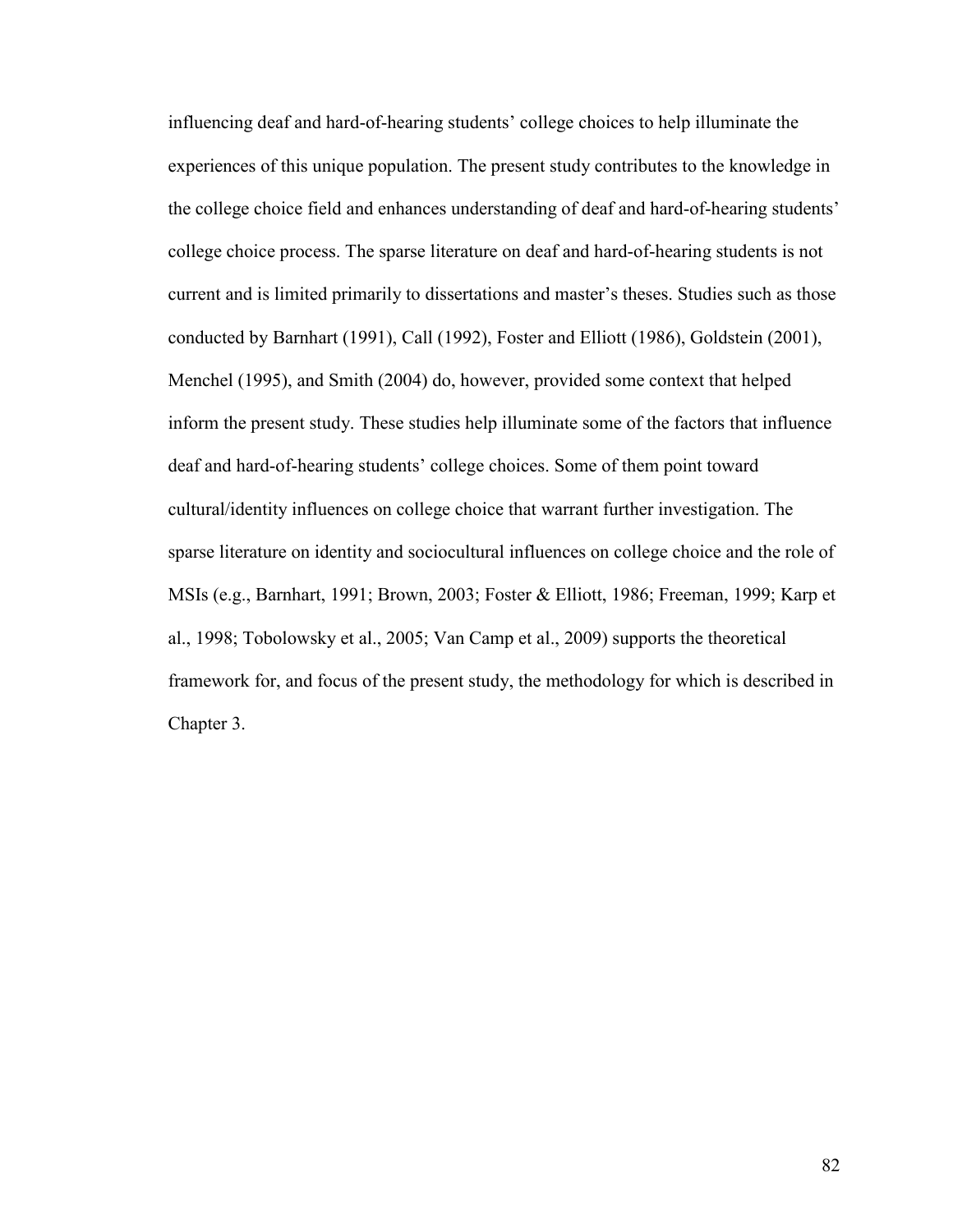# **Chapter 3: Methodology**

# **Introduction**

 $\overline{a}$ 

Students with disabilities, including those who are deaf or hard of hearing, are participating in postsecondary education at increasing rates (Newman, Wagner, Cameto, Knokey, & Shaver, 2010). The benefits of postsecondary education for individuals who are deaf or hard of hearing include, among others, lower rates of unemployment and higher wages (Walter, 2010). Given the benefits of enrolling in and completing college, it is important to understand the process deaf and hard-of-hearing individuals use in deciding whether and where to attend college. Such an understanding could help guide student decision-making regarding postsecondary education, which is important because the college a student chooses could ultimately mean the difference between persisting and dropping out (Braxton, Vesper, & Hossler, 1995).

The present study enhances the body of knowledge in the college choice field by helping to illuminate the college choice process of a unique group—the deaf and hard-ofhearing population. The study investigated the factors that influence deaf and hard-ofhearing students' college choices, and explored whether deaf identity influenced students' selection of a deaf-serving institution  $(DSI)^4$  $(DSI)^4$ . The study addressed these questions:

• How do deaf and hard-of-hearing students describe the factors that influenced

<span id="page-94-0"></span><sup>&</sup>lt;sup>4</sup> For the purposes of this study, a DSI refers to one of two postsecondary institutions founded by the U.S. Congress and funded by the federal government to serve deaf and hard-of-hearing students.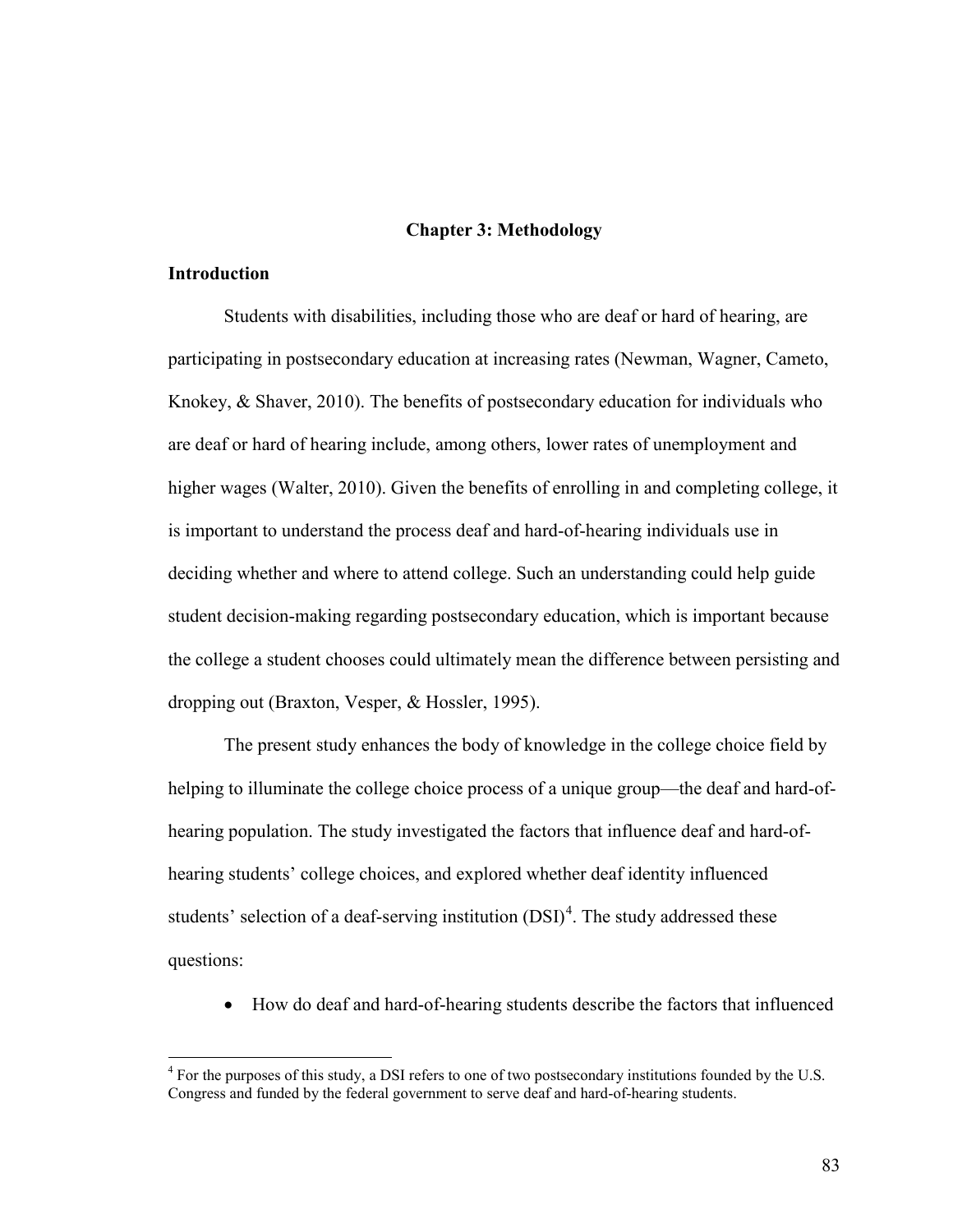their college choice?

In what ways does a deaf or hard-of-hearing student's deaf identity influence the selection of a DSI?

When little research has been done on a particular topic, a qualitative approach to studying it is most appropriate (Creswell, 2009). Qualitative approaches are useful for research, such as the present study, that is "exploratory or descriptive and that stresses the importance of context, setting, and participants' frames of reference (Marshall  $\&$ Rossman, 2006, p. 54). The research questions that guided this study lent themselves to a qualitative phenomenological research design, which provided an opportunity for indepth exploration of the unique individual college choice experiences of the study participants (Creswell, 2007, 2009). This aligned with arguments made by Bergerson (2009) and Perna (2006) that there is a significant need for more qualitative research in the college choice field to examine the college-related decision processes of individuals from diverse backgrounds and capture the richness and complexity of their experiences. A discussion of the study context follows.

# **Study Setting**

The location for the study was a comprehensive private university, which is referred to in this study as The University. In fall 2011, The University, which is located in the Northeastern United States, enrolled more than 17,500 students (The University, n.d.b.). In the 2011-2012 academic year, The University had more than 3,700 faculty and staff members (The University, n.d.b.). A college for deaf students, which is referred to in this study as The College, is one of several colleges comprising The University. The College is one of two postsecondary institutions founded by the U.S. Congress and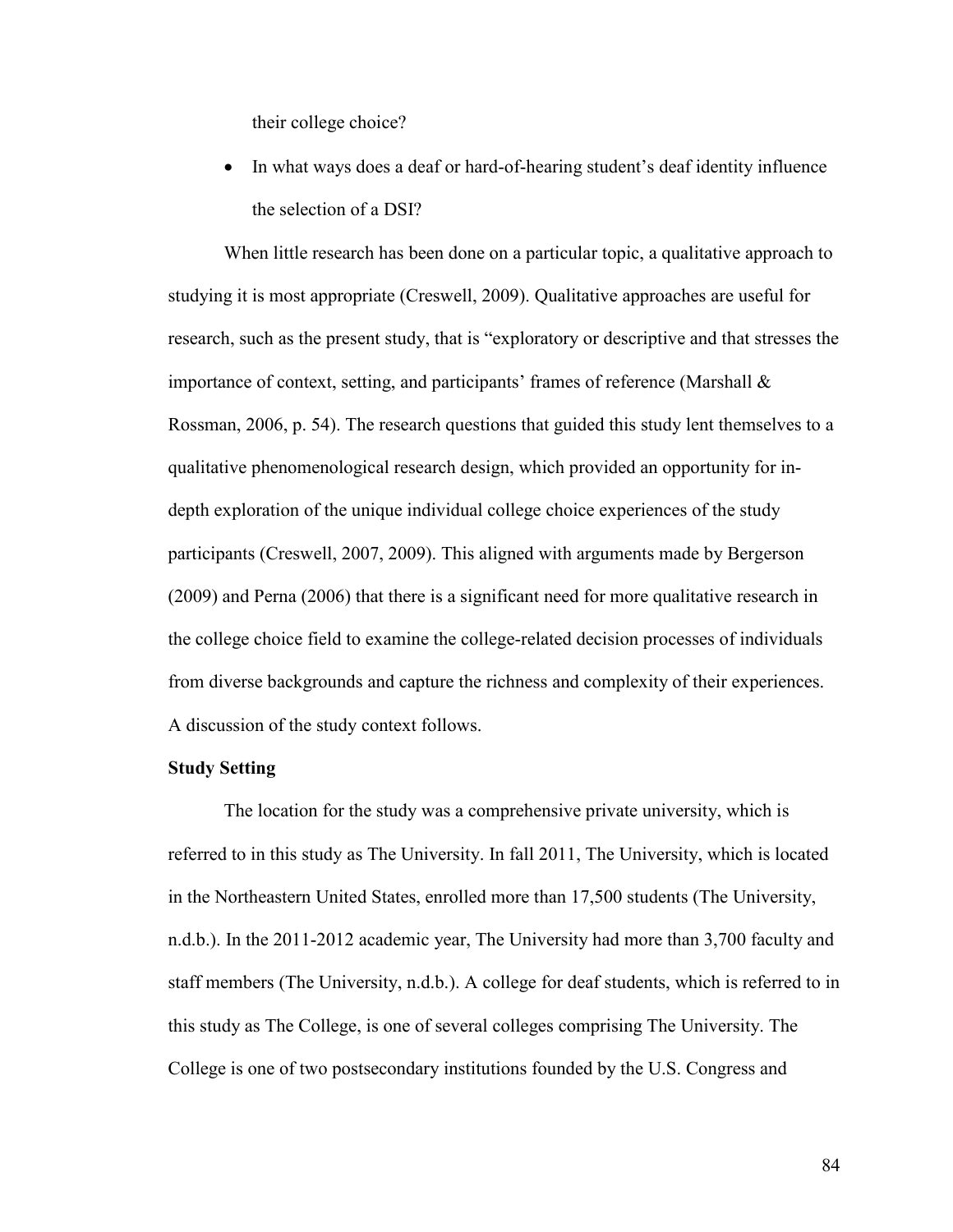funded by the federal government to serve deaf and hard-of-hearing students. The College offers associate degree programs for deaf and hard-of-hearing students and provides access and support services (e.g., sign language interpreting, captioning, and note taking) for deaf and hard-of-hearing students enrolled in bachelor's degree programs in the other colleges of The University (The College, 2011). In 2010-2011, The College provided more than 98,000 hours of interpreting services, 77,000 hours of note taking services, and approximately 21,000 hours of real-time captioning services (The College, 2011). The College also provided more than 2,300 hours of audiological training and 3,800 hours of speech-language training for deaf and hard-of-hearing students interested in enhancing their receptive communication skills and use of spoken English (The College, 2011).

As of fall 2011, there were 1,354 deaf and hard-of-hearing students from across the United States and 20 other countries enrolled at The University (The College, 2011). A total of 766 deaf and hard-of-hearing students were enrolled in associate degree programs within The College, while 515 were enrolled in bachelor's degree programs in the other colleges of The University (The College, 2011). There were 31 deaf and hardof-hearing students enrolled in The College's master's degree program in deaf education, while 42 were enrolled in master's degree programs in the other colleges of The University (The College, 2011). In the 2010-2011 academic year, The College had nearly 590 faculty and staff, more than 110 of whom were deaf or hard of hearing (The College, 2011). Among the faculty and staff of The College are nearly 125 professional sign language interpreters and more than 50 individuals who provide real-time captioning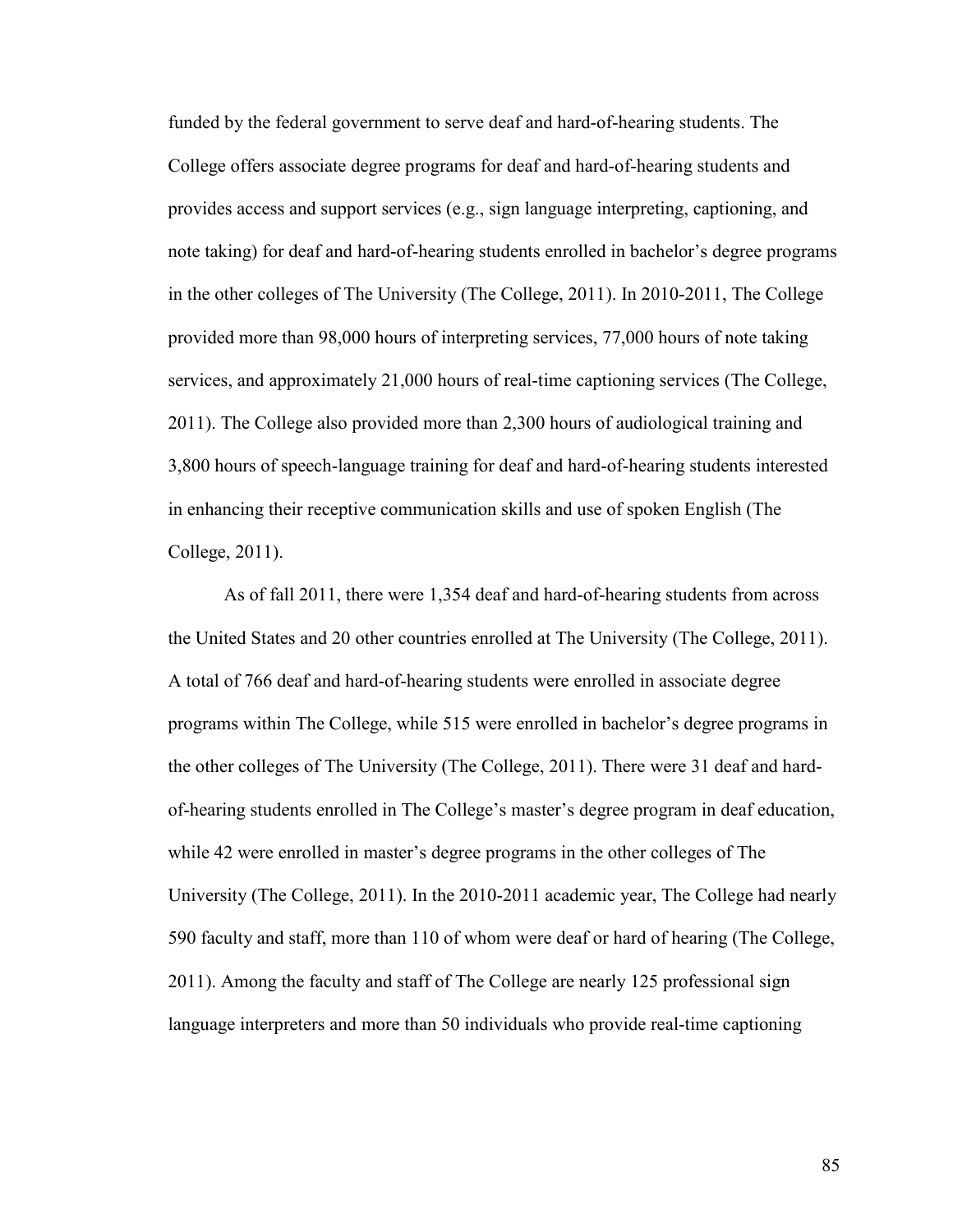services (The College, 2011). Individuals who are deaf or hard of hearing comprise 31% of the faculty and 31% of the administration of The College (The College, 2011).

The University and The College offer a wide range of extracurricular activities, including more than 250 clubs and student organizations, some of which are exclusively for deaf and hard-of-hearing students (The University, n.d.a). The College also offers a certificate program and courses in Deaf<sup>[5](#page-97-0)</sup> cultural studies, and a number of lecture series and other activities designed to provide students' opportunities to enhance their knowledge of Deaf history and culture (The College, n.d.). In addition, The College offers courses in ASL for deaf, hard-of-hearing, and hearing students (The College, n.d.).

The University, which was founded in 1829, offers more than 200 programs of study, including more than 90 programs at the baccalaureate level in areas that include business, engineering, art and design, science and mathematics, liberal arts, photography, computer science, and information technology (The University, 2012). The University places heavy emphasis on career education and experiential learning, and offers one of the oldest and largest cooperative education programs (co-op) in the world (The University, n.d.b.). In the 2010-2011 academic year, more than 3,500 students participated in The University's co-op program, alternating periods of on-campus study with periods of paid employment with companies and organizations across the United States and overseas (The University, 2012).

# **Study Participants**

 $\overline{a}$ 

Study participants were 15 deaf and hard-of-hearing students, age 18 or older. All were enrolled in their first year of study in bachelor's degree programs at The University.

<span id="page-97-0"></span> $<sup>5</sup>$  The upper case Deaf is a label used to refer to those who have a social, political, and cultural affiliation</sup> with the Deaf community, while the lower case deaf refers to the audiological condition of hearing loss (Leigh, 2009).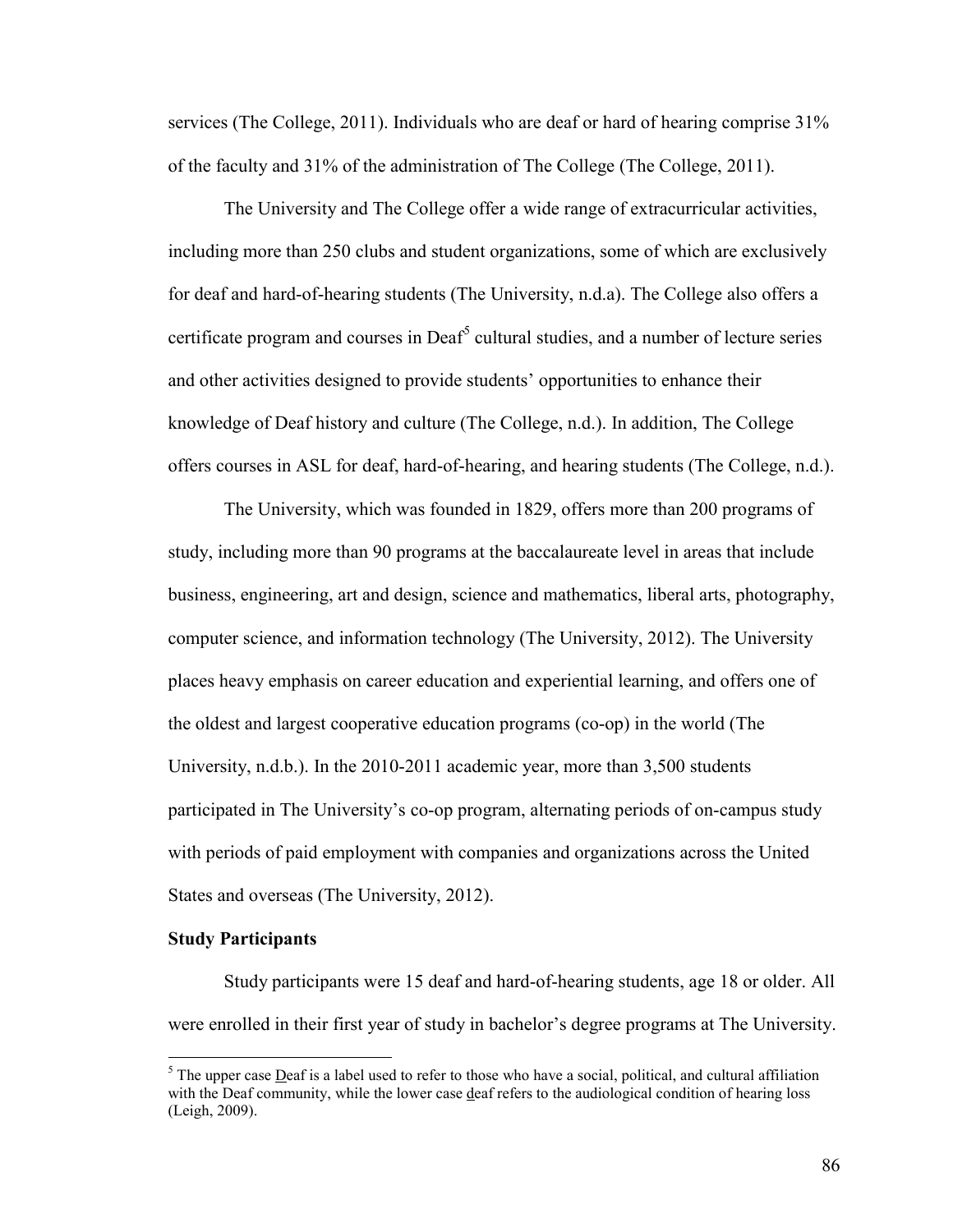Table 3.1 provides a summary of the study participants' demographic characteristics.

Table 3.1

*Study Participants*

| Pseudonym | <b>Sex</b> | Age | Race                | Deafness<br>Onset | Self-<br>Description | Communication<br>Preference |
|-----------|------------|-----|---------------------|-------------------|----------------------|-----------------------------|
| Abby      | Female     | 18  | Asian               | <b>Birth</b>      | Deaf                 | Sign Language               |
| Ava       | Female     | 19  | Caucasian           | <b>Birth</b>      | Deaf                 | Sign & Spoken               |
| Avery     | Female     | 18  | African<br>American | <b>Birth</b>      | Hard of<br>Hearing   | Spoken<br>Language          |
| Ben       | Male       | 18  | Caucasian           | $1 - 2$           | Hard of<br>Hearing   | Spoken<br>Language          |
| Beth      | Female     | 19  | Caucasian           | <b>Birth</b>      | Deaf                 | Sign & Spoken               |
| Dan       | Male       | 19  | Asian               | <b>Birth</b>      | Deaf                 | Sign & Spoken               |
| Ella      | Female     | 18  | Caucasian           | <b>Birth</b>      | Hard of<br>Hearing   | Spoken<br>Language          |
| Grace     | Female     | 18  | Asian               | $3 - 5$           | Deaf                 | Sign & Spoken               |
| Jacob     | Male       | 18  | Caucasian           | <b>Birth</b>      | Deaf                 | Sign Language               |
| Jim       | Male       | 18  | Latino              | <b>Birth</b>      | Hard of<br>Hearing   | Spoken<br>Language          |
| Liam      | Male       | 19  | Latino              | <b>Birth</b>      | Hard of<br>Hearing   | Spoken<br>Language          |
| Lily      | Female     | 19  | Asian               | $1 - 2$           | Deaf                 | Sign & Spoken               |
| Noah      | Male       | 18  | Caucasian           | <b>Birth</b>      | Deaf                 | Sign & Spoken               |
| Olivia    | Female     | 20  | Caucasian           | <b>Birth</b>      | Hard of<br>Hearing   | Spoken<br>Language          |
| Sofia     | Female     | 19  | Caucasian           | $3 - 5$           | Deaf                 | Sign & Spoken               |

This study focused on students pursuing bachelor's degrees because those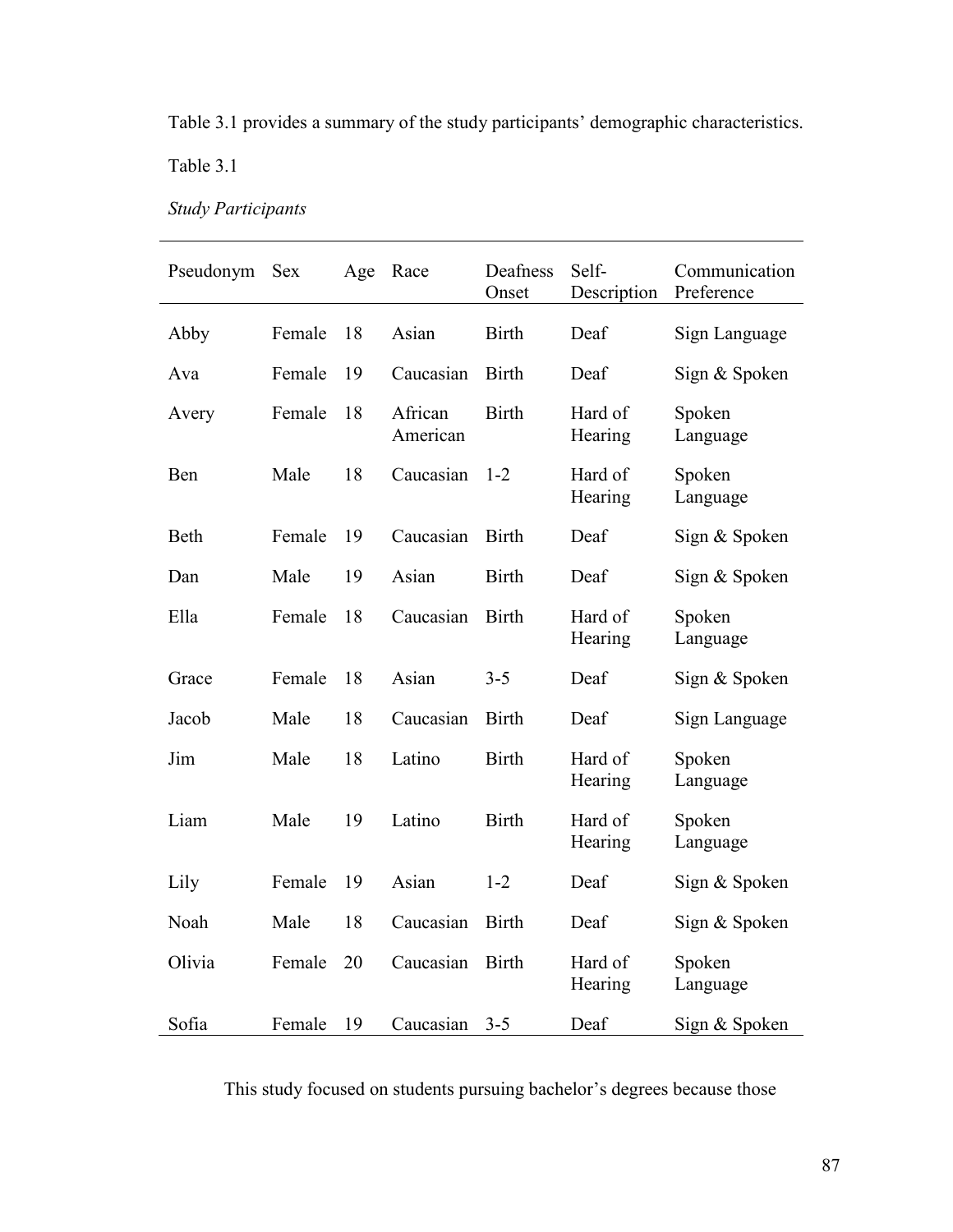students have academic backgrounds that qualify them for admission to a number of other postsecondary institutions. In other words, The University was not their only postsecondary option. For example, the middle 50% of students accepted into liberal arts programs at The University have SAT scores in the 1560-1860 range (The University, 2012). The average SAT score in the United States is 1500, which qualifies students to be accepted into a large number of colleges and universities around the country (The Princeton Review, n.d.). It was expected that selecting participants who had a wider range of postsecondary options and decided to attend The University would yield richer data than selecting participants whose lack of academic qualifications may have left them with few postsecondary options. Additionally, the study focused on first-year students because they had just recently experienced the college search and selection process, and therefore, were expected to be more likely to recall their experiences.

The theoretical framework for the present study was deaf identity development (DID) theory, which postulates that people who are deaf or hard of hearing have varying degrees of awareness of and identification with Deaf culture and the Deaf community (Glickman, 1993). One of the research questions guiding this study asked in what ways a deaf or hard-of-hearing student's deaf identity influences the selection of a DSI. Therefore, the researcher sought to recruit study participants with a range of deaf identities.

One of the markers of a strong Deaf cultural orientation is the use of American Sign Language (ASL) (Glickman, 1993). Reagan (1995) argues that, "the single most significant element of Deaf cultural identity is, without a doubt, competence in ASL" (p. 243). Therefore, the study included students who prefer to communicate using ASL, as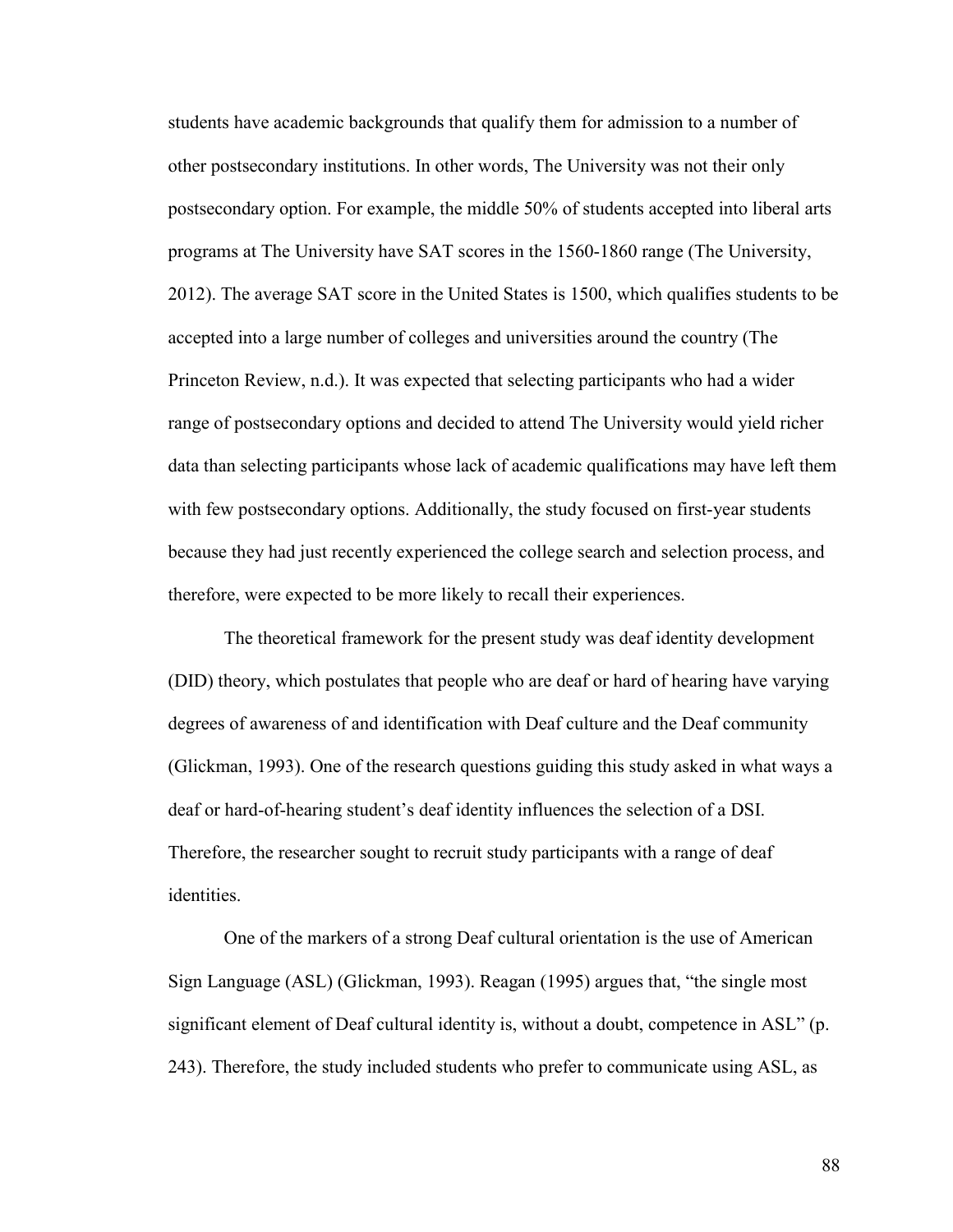well as students who prefer to communicate using spoken English. Other goals were to include both male and female students as well as students with a range of racial and ethnic backgrounds. Additionally, the researcher sought participants who were enrolled in a variety of programs of study, and students from various geographic regions. The overarching goal for all study selection criteria was to have a diverse group of study participants, which added to the richness of the data collected and provided an opportunity to uncover similarities and differences in college choice experiences across a range of students (Glesne, 1999).

A total of 85 deaf and hard-of-hearing students were admitted to bachelor's degree programs as freshmen at The University in fall 2012 (The College, 2012). The researcher asked faculty members to distribute copies of a flyer (Appendix A) to deaf and hard-of-hearing baccalaureate students at The University and to post copies of the flyer in office areas, labs, and lounge/study areas frequented by deaf and hard-of-hearing baccalaureate students. Additionally, a member of the student government agreed to share copies of the flyer with deaf and hard-of-hearing students. The flyer invited students to participate in two individual interviews with the researcher about how they made their college choice. The flyer indicated that, as an incentive to participate, students would receive a \$20.00 gift card for The University bookstore for each interview. The flyer made clear that participation was voluntary, and that students who were interested in participating should contact the researcher by email. When students emailed the researcher to indicate their interest in participating, the researcher scheduled both the first and second interviews with each participant at mutually agreeable times.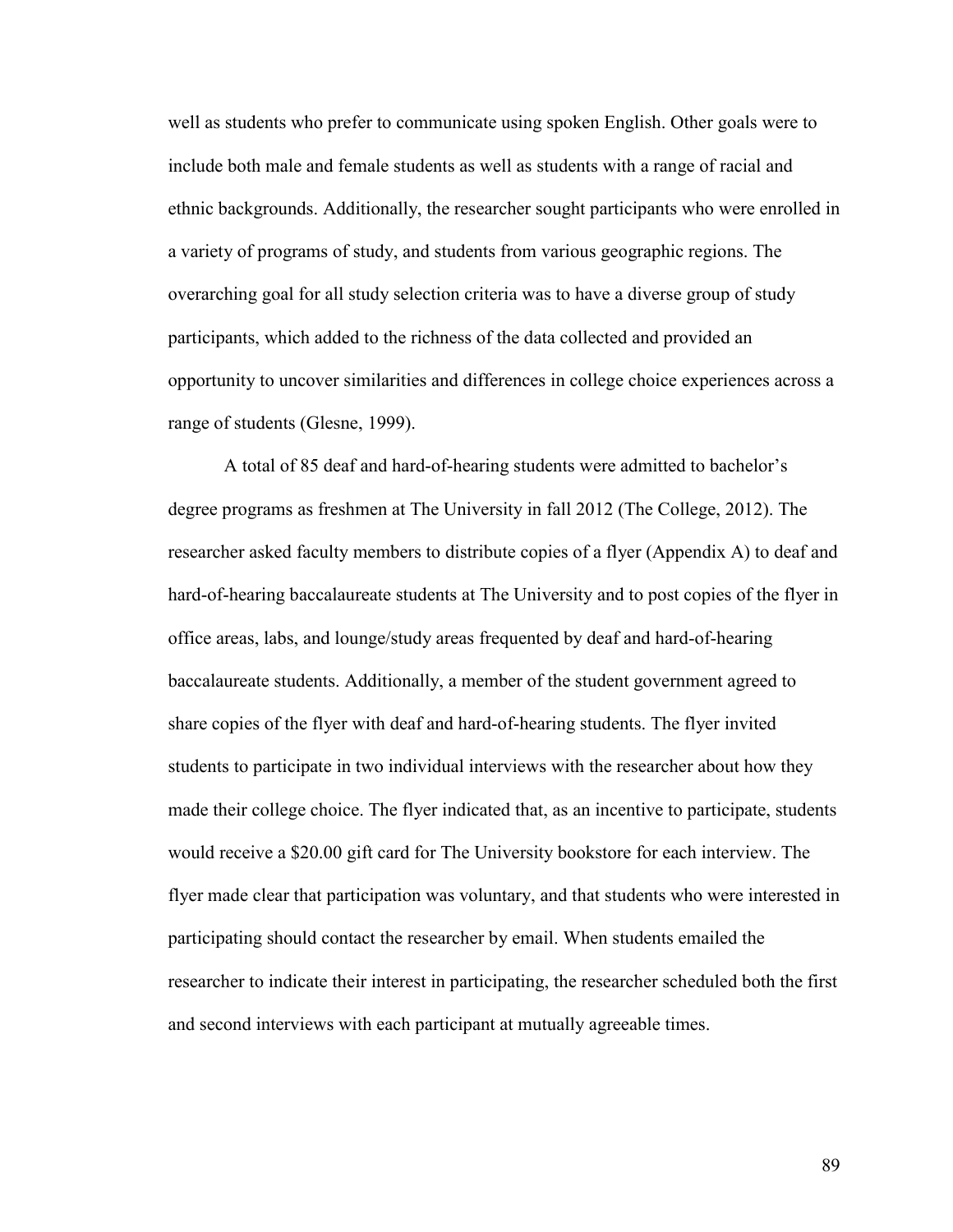# **Data Collection Methods**

Data for the study was gathered using five sources: initial individual interviews, background information forms, individual follow-up interviews, a document reflection activity, and the researcher's field notes. The researcher audio and video recorded the interviews for later transcription and analysis. To ensure the confidentiality of study participants, only the audio files were used for transcription. For participants who did not use spoken English for their interviews, the researcher requested the services of a professional sign language interpreter from The College's access services department, which assigns interpreters upon request. The interpreter viewed the video recordings and provided voiced English interpretation of all comments and responses made by students in sign language. These interpretations were audio recorded, which facilitated subsequent transcription. The video recordings were helpful in capturing the facial expressions and other nonverbal cues that are a critical component of sign language communication (Grossman & Kegl, 2007). They also provided a record of the interviews for later review by the researcher to enhance the researcher's field notes.

**Initial interviews.** When participants arrived for the initial interview, which took place in an office on The University campus, they were greeted, thanked for attending, and invited to be seated. The researcher then briefed the students on the purpose of the study, plans for maintaining confidentiality, and the general format for the interview. Next, the researcher asked each participant to complete three forms. The first was a consent form (Appendix B) that had been developed using the St. John Fisher College (SJFC) Institutional Review Board's (IRB) Informed Consent Form template. This form outlined the purpose of the study, any risks and benefits of participation, methods for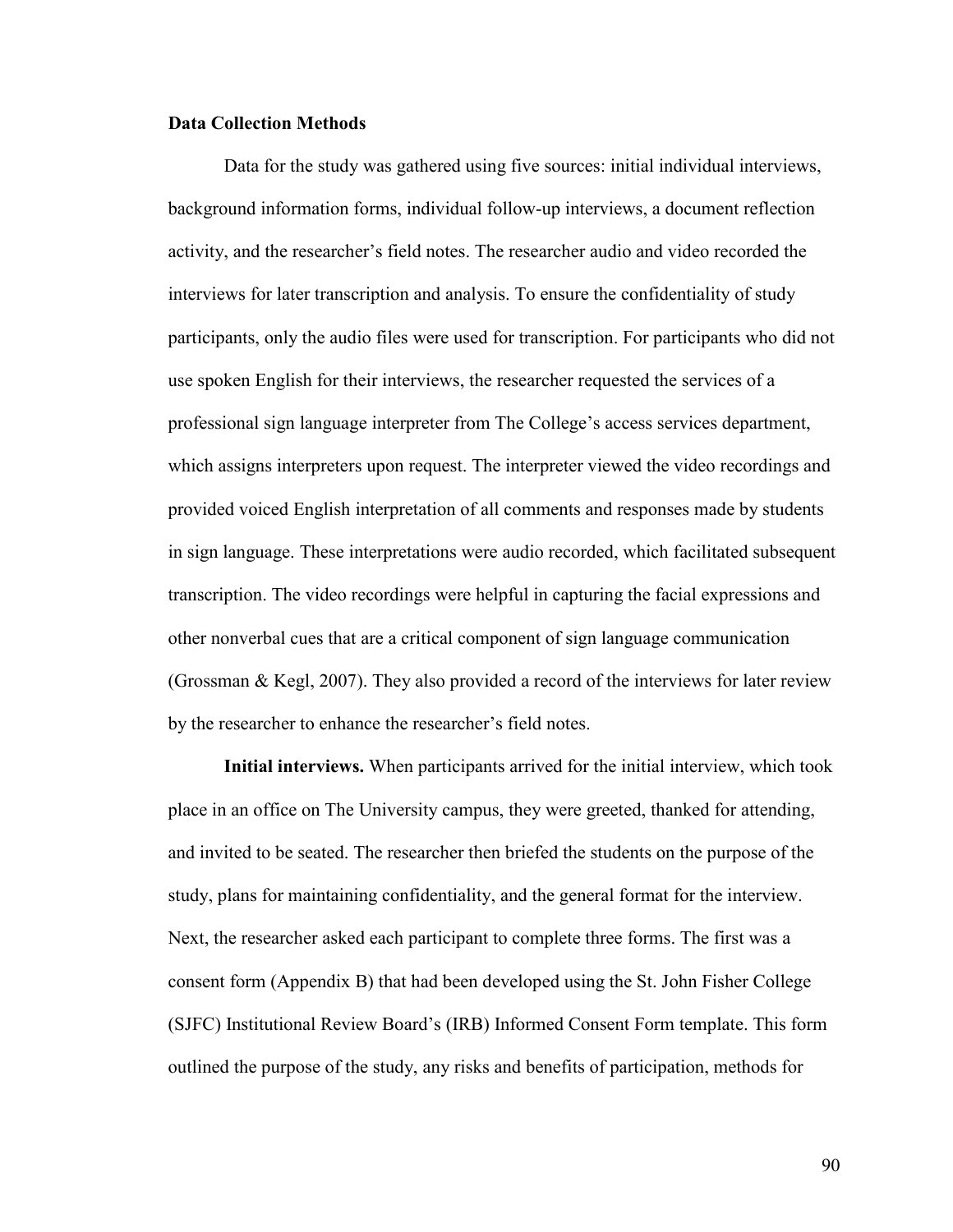protecting confidentiality/participant privacy, and participants' rights. The second form was a debriefing form (Appendix C) that was developed using the SJFC IRB Debriefing Form template. This form provided information about the study as well as contact information for the researcher and study supervisor. This form also provided an opportunity for participants to request the results of the study, which were provided to them in abstract form upon completion of the study. The third form was a background information form (Appendix D) that was developed by the researcher to collect standard demographic and other background information from study participants.

To protect confidentiality, each participant was assigned a pseudonym. A pool of 20 male and 20 female pseudonyms was chosen by the researcher from a Social Security Administration website<sup>[6](#page-102-0)</sup> that provides a ranked listing of the most popular baby names in the United States in a given year. To avoid any confusion, the researcher made sure that none of the pseudonyms that were used matched the real first names of any participants in the study. The researcher kept a master list of the study participants' names and the pseudonyms assigned to them.

Before the initial interview began, the researcher asked each participant about their preferred method of communication. For those participants who knew no sign language and preferred to communicate using spoken English, the researcher used spoken English to conduct the interview. For those participants who preferred to communicate using sign language alone or using what is known as simultaneous communication spoken English and sign language together (Tevenal  $&$  Villanueva, 2009), the researcher conducted the interview using simultaneous communication.

 $\overline{a}$ 

<span id="page-102-0"></span><sup>6</sup> http://www.ssa.gov/cgi-bin/popularnames.cgi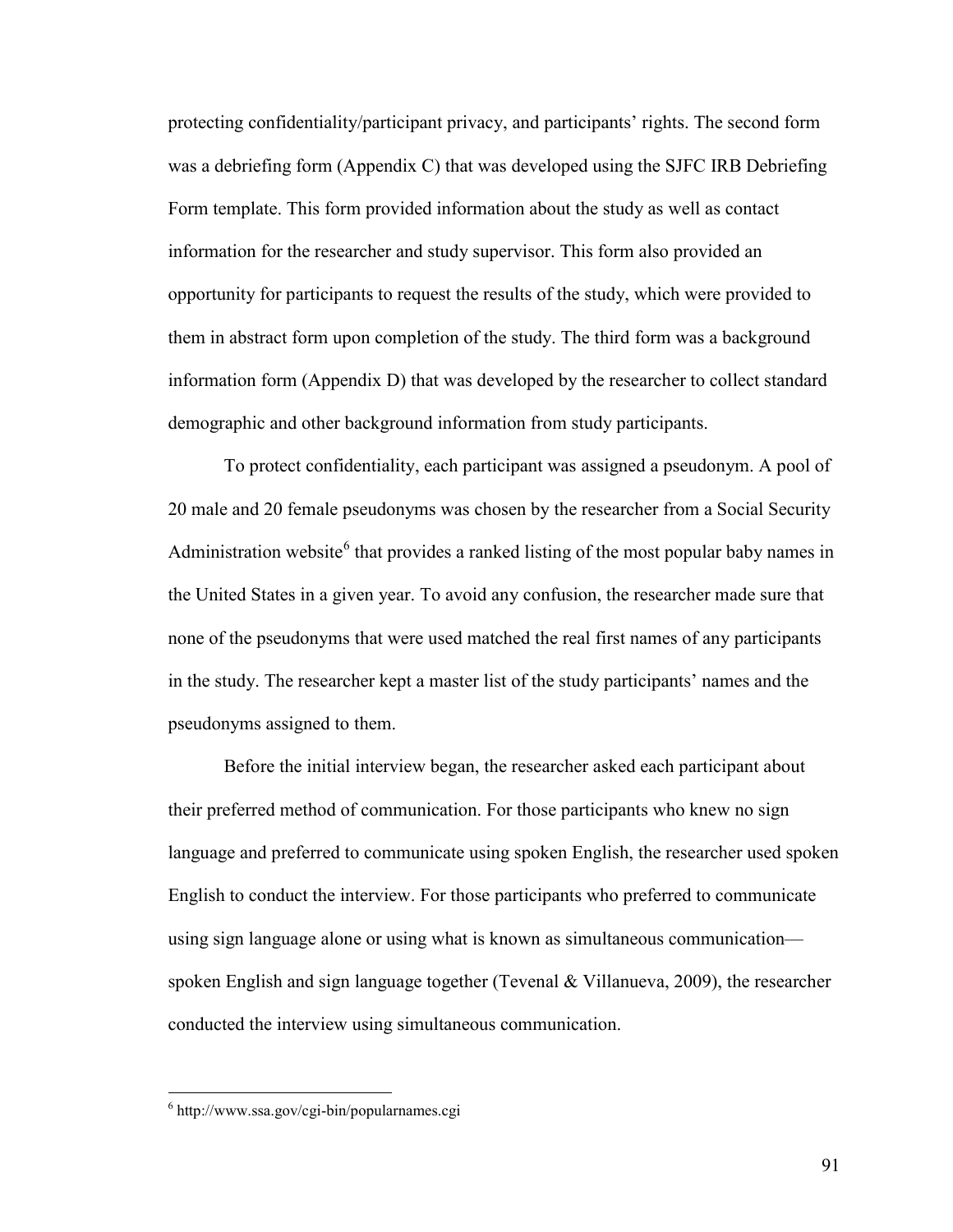The initial interview protocol (Appendix E) included open-ended questions designed to encourage study participants to share information about their college choice experiences (Creswell, 2007, 2009). The questions prompted students to discuss the factors that were important to them in searching for a college and the factors that influenced their selection of The University. The initial interview protocol also included questions designed to gather information related to the concepts of student-university fit and deaf identity influences on college choice. The goal was to encourage participants to share their experiences in their own words in order to gather rich data for later analysis (Creswell, 2007).

At the conclusion of the initial interviews, participants were invited to share any final thoughts about their college search process and why they choose The University. They also were reminded about the date and time for their follow-up interview. The participants then were thanked for their participation and given their bookstore gift card incentive as they left. Immediately following each interview, the audio recordings were sent out for professional transcription.

**Background information forms.** Students who participated in the study were asked to complete a background information form, which provided a second source of data for the study (Appendix D). These forms collected standard demographic information as well as information on participants' deafness, elementary and secondary school type, communication preferences, and affiliation, if any, with the culturally Deaf community. The form also included a question to confirm students' willingness to participate in a follow-up interview.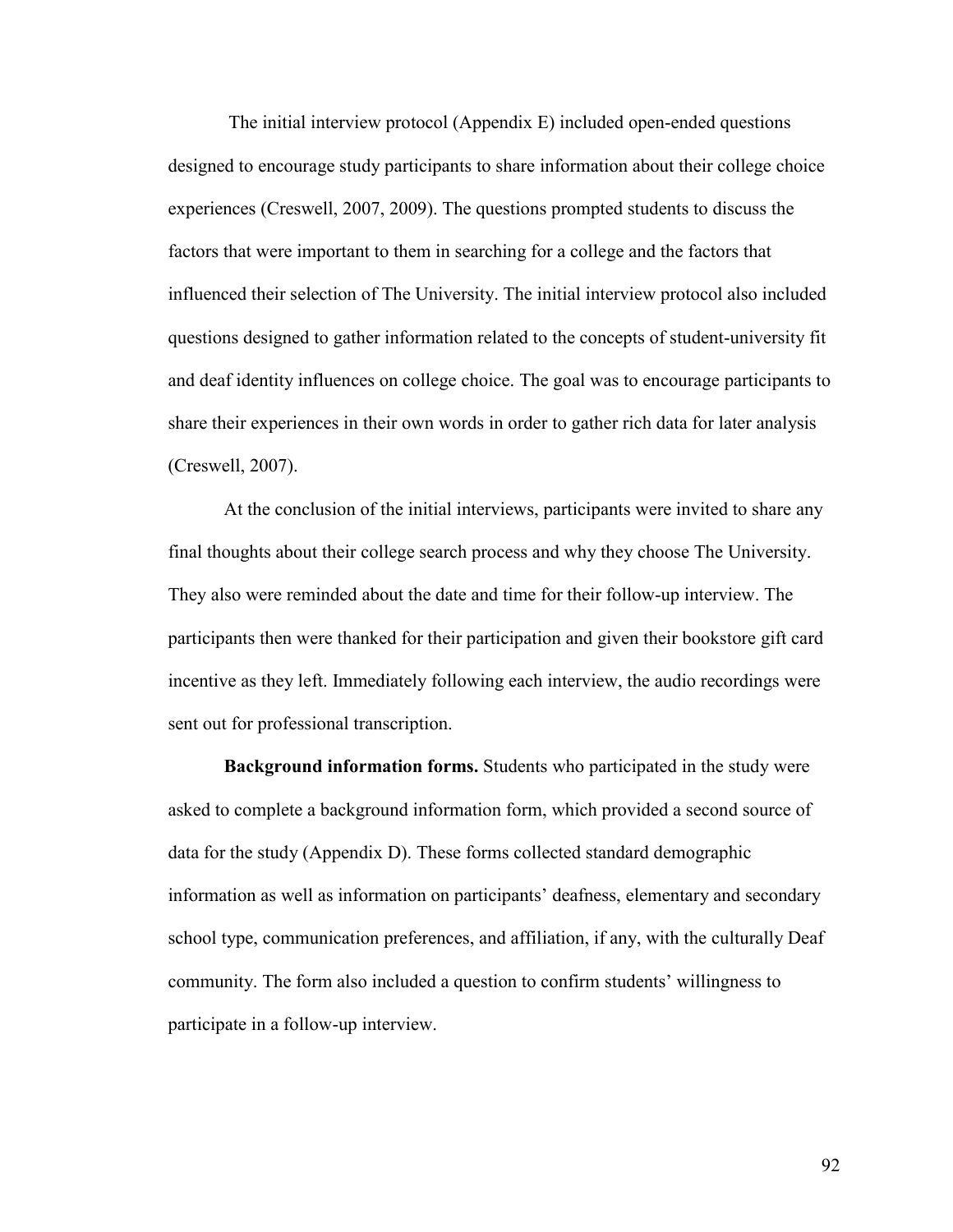**Individual follow-up interviews.** The individual follow-up interviews took place approximately one week following the initial interviews and were conducted in the same office on The University campus where the first interviews with the study participants had been conducted. When participants arrived at the follow-up interview, they were greeted, thanked for attending, and invited to be seated. The researcher then reminded each participant about the purpose of the study, plans for maintaining confidentiality, and the general format for the follow-up interview session.

The protocol for the semi-structured individual follow-up interviews included questions designed to further explore students' college choice experiences (Appendix F). Questions focused on the factors that influenced study participants to attend a deafserving institution and how social factors and friendships influenced their college choice. Additional questions were individualized follow-up questions to clarify or expand on information that participants had shared in their initial interview. At the conclusion of each follow-up interview, participants were invited to share any final thoughts regarding their college choice process and why they chose The University. Participants then were asked to complete the document reflection activity described in the next section. Immediately following each interview, the audio recordings were professionally transcribed.

**Document reflection activity.** For this activity, participants were given a copy of one of The University's recruitment brochures and asked to review it. They also were given a highlighter, a pen, and a pad of sticky notes and asked to use those tools to highlight text within the brochure that appealed to them during their college search process. The brochure was a 12-page, full-color brochure from The University's 2011-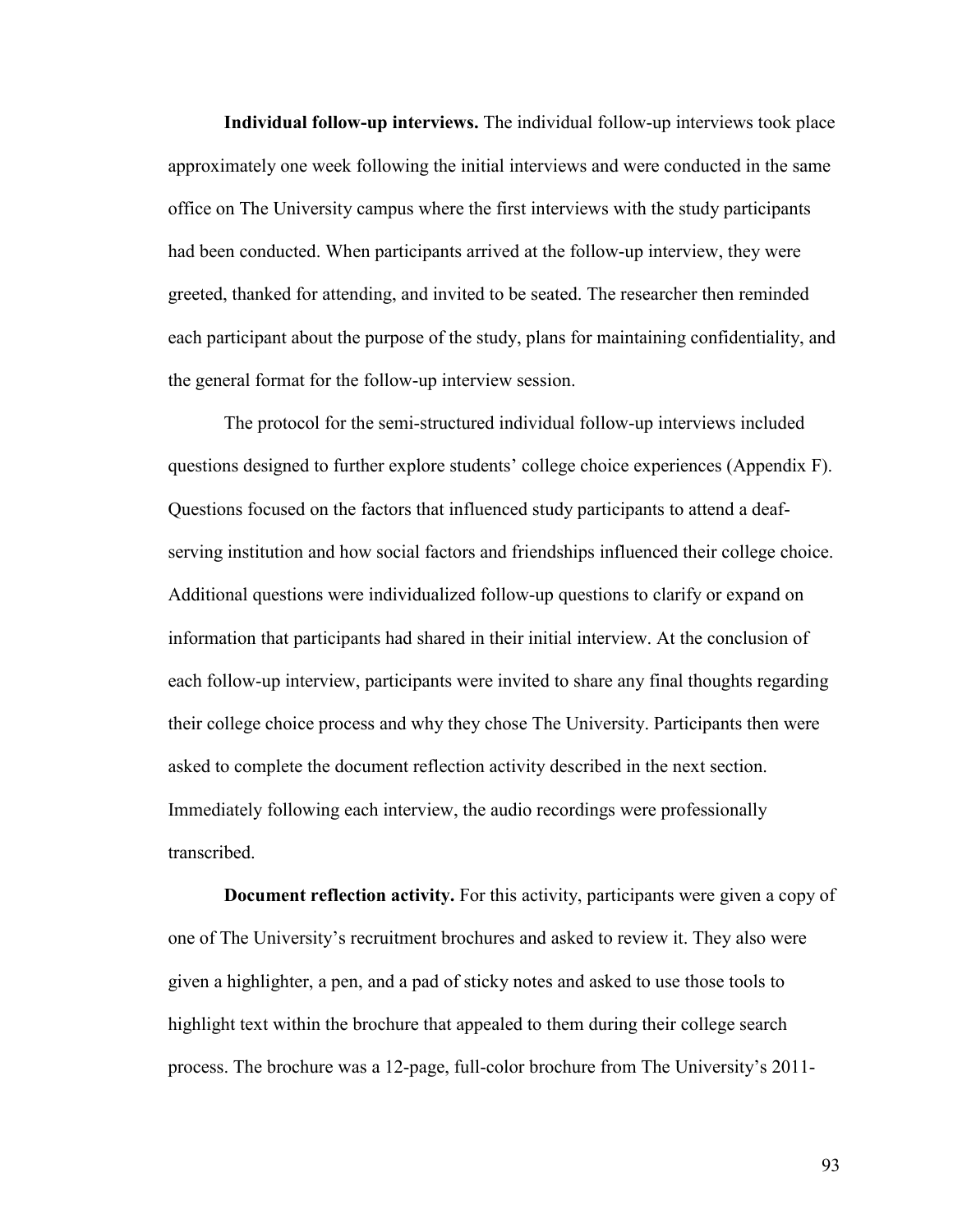2012 recruitment cycle. Thus, it was a copy of one of the same brochures that the study participants had received from The University when they were in high school and engaged in their college search and selection process. The goal with this activity was to gather additional data from participants on the factors that were important to them as they considered college options. When the participants had completed the activity, the researcher collected the brochure, thanked the participants for their participation, and gave them their bookstore gift card incentive.

**Field notes.** During the initial interviews and follow-up interviews, the researcher observed the participants and took field notes, which provided a descriptive record of what the researcher saw and heard (Creswell, 2007). The field notes also captured the researcher's thoughts and reactions. In addition, the researcher captured additional thoughts and observations in field notes written immediately upon conclusion of each interview session. Finally, additional observations were made in field notes written upon the researcher's review of the video recordings of the interview sessions. The field notes aided the researcher in developing individualized questions for the follow-up interviews with study participants and provided an additional source of data for the study.

### **Data Analysis**

Analysis of the study data involved reading all of the interview transcripts and employing a coding process to identity themes (Creswell, 2007; Hycner, 1985). The process began with the researcher reviewing the transcripts multiple times to get a general sense of the data and its overall meaning (Creswell, 2007, 2009; Hycner, 1985). The researcher then began the coding process, which involved reading the transcripts and segmenting phrases, sentences, and/or paragraphs into categories and labeling each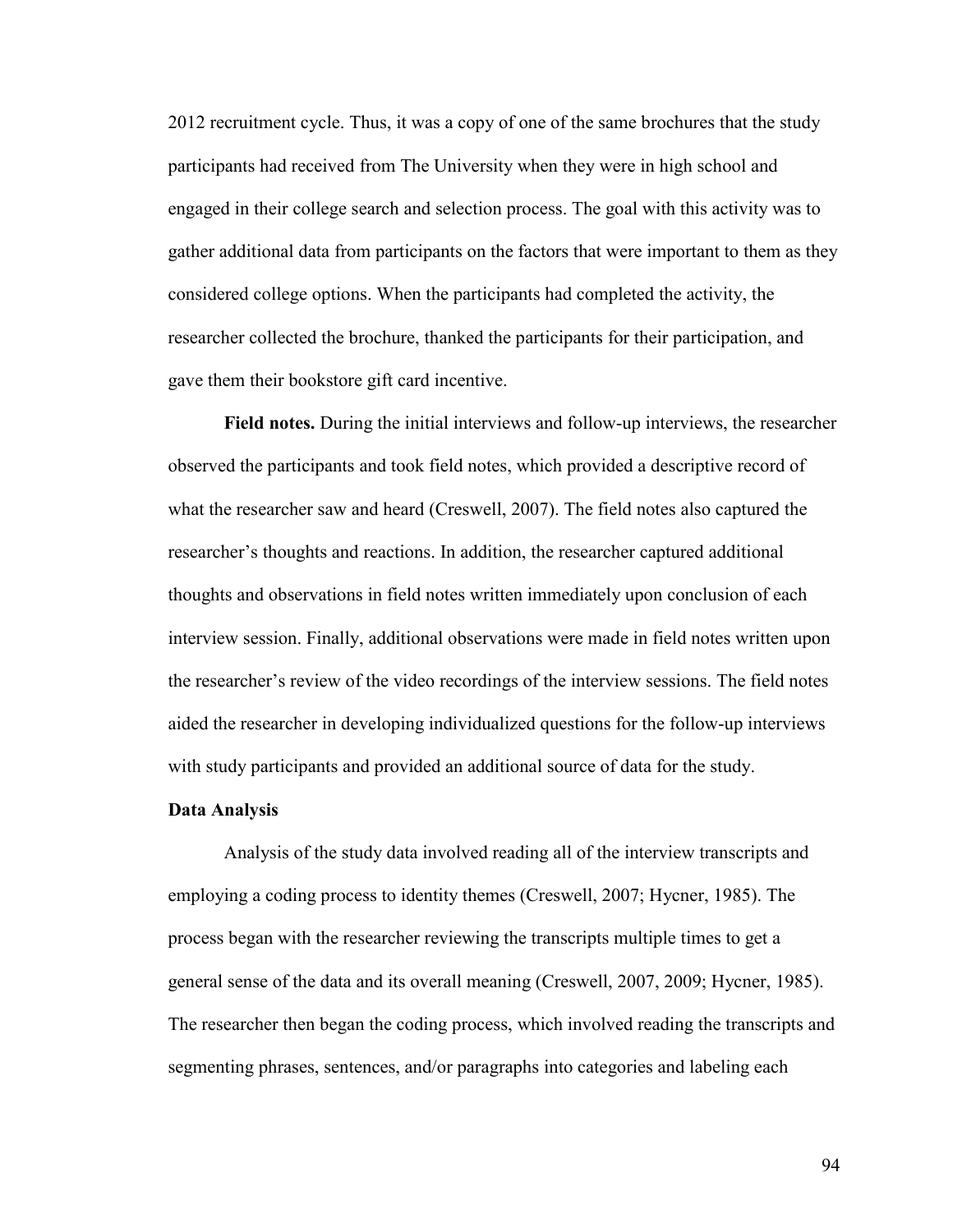category with a code (Creswell, 2009; Miles & Huberman, 1994). This process was facilitated by the use of spreadsheets. The researcher keyed each category code and code definition into a separate spreadsheet and then copied and pasted all of the corresponding segments from the transcript into the appropriate spreadsheet.

Both a priori and inductive or open coding was used in analyzing the data (Creswell, 2007; Miles & Huberman, 1994; Ryan & Bernard, 2003). A priori coding involved reviewing the data to find segments that matched an existing list of codes developed by the researcher prior to data collection. These a priori codes emerged from the theoretical framework for the study, the college choice literature, and the research questions (Creswell, 2007; Miles & Huberman, 1994; Ryan & Bernard, 2003). The list of a priori codes was the beginning of a master code list that the researcher used throughout the coding process. This master code list included a descriptive title for each code, a definition, and the abbreviation that was used for each code (Miles & Huberman, 1994). Creating operational definitions for each code helped ensure that the researcher applied them consistently across data (Miles & Huberman, 1994).

Inductive or open coding of the data involved reviewing data to find segments that did not match the a priori codes, but rather, were unique, previously unidentified categories of information (Creswell, 2007; Miles & Huberman, 1994; Ryan & Bernard, 2003). As new codes were identified through this open coding process, the researcher added them to the master code list, creating a descriptive title, definition, and abbreviation for each. As the coding process continued, some of the codes were revised, eliminated, or subdivided (Miles & Huberman, 1994). Analysis continued with repeated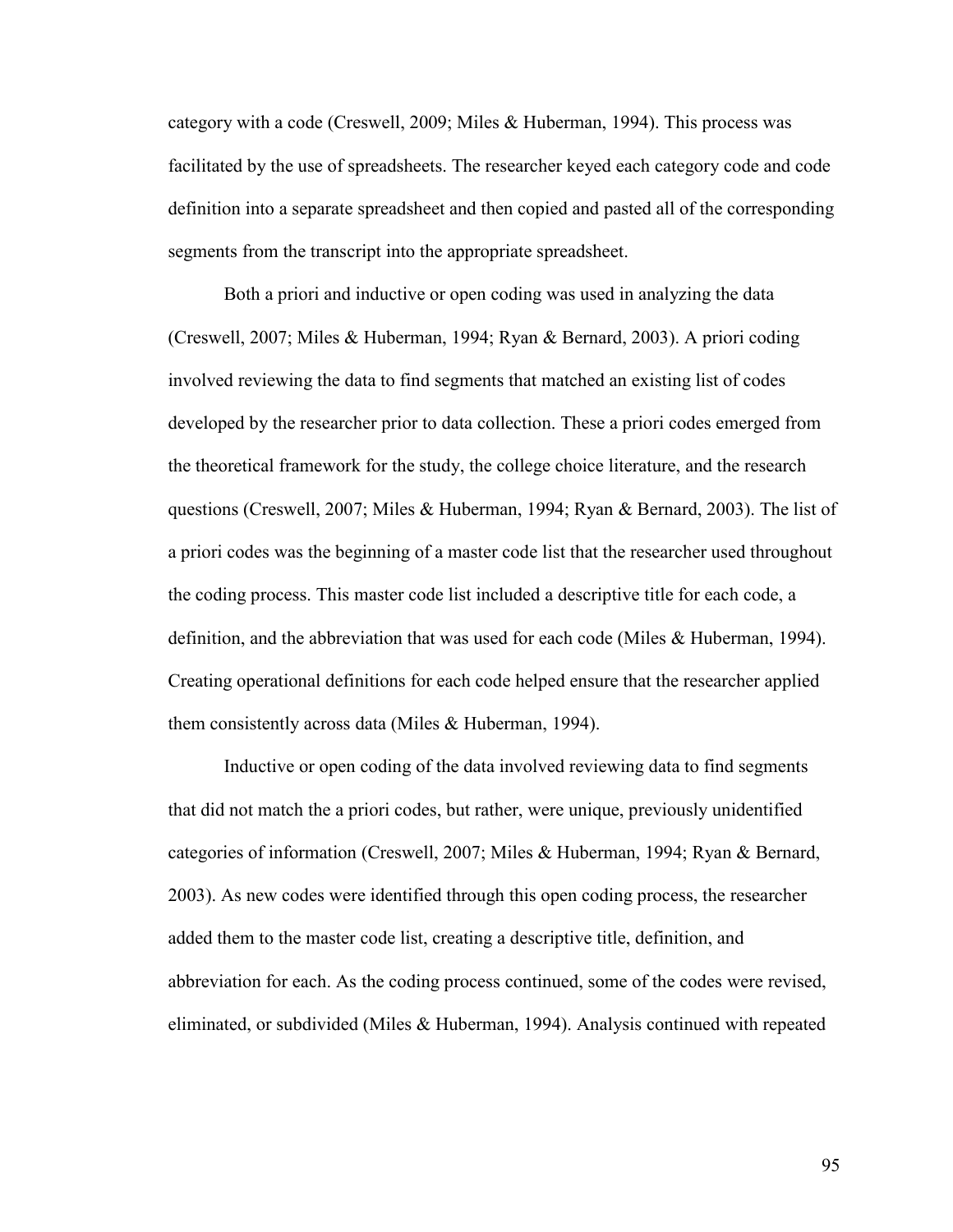reading and coding of the transcripts, which allowed the researcher to identify new meanings in the data (Seidel, 1998).

The next step in the data analysis process involved reviewing the codes to look for similarities (Creswell, 2009). The researcher then clustered similar codes to create a small number of categories that distilled the study data into overarching themes (Creswell, 2009; Hycner, 1985; Miles & Huberman, 1994). The four themes that emerged describe the essence of the study participants' experiences in making their college selection (Creswell, 2007; Miles & Huberman, 1994). The researcher also reviewed and analyzed the demographic information forms and her field notes to determine themes that emerged from those sources.

The final step in the process involved analyzing data from the document reflection activity. To facilitate this process, the researcher created a spreadsheet that included a separate row for each of the study participants, listed by pseudonym. The researcher then created columns and labeled each with a heading that corresponded to topics found in the recruitment brochure used in the document reflection activity. The researcher then filled in the spreadsheet by making marks to indicate which topics in the brochure had been highlighted by each study participant. The researcher then organized the topics to correspond with the four themes that had emerged from analysis of the interview transcripts, demographic forms, and field notes.

# **Data Management**

Video and audio recordings for this study were made using high quality recording equipment. All video and audio digital files were stored on a password-protected computer and were backed up onto secure servers. Electronic copies of transcripts and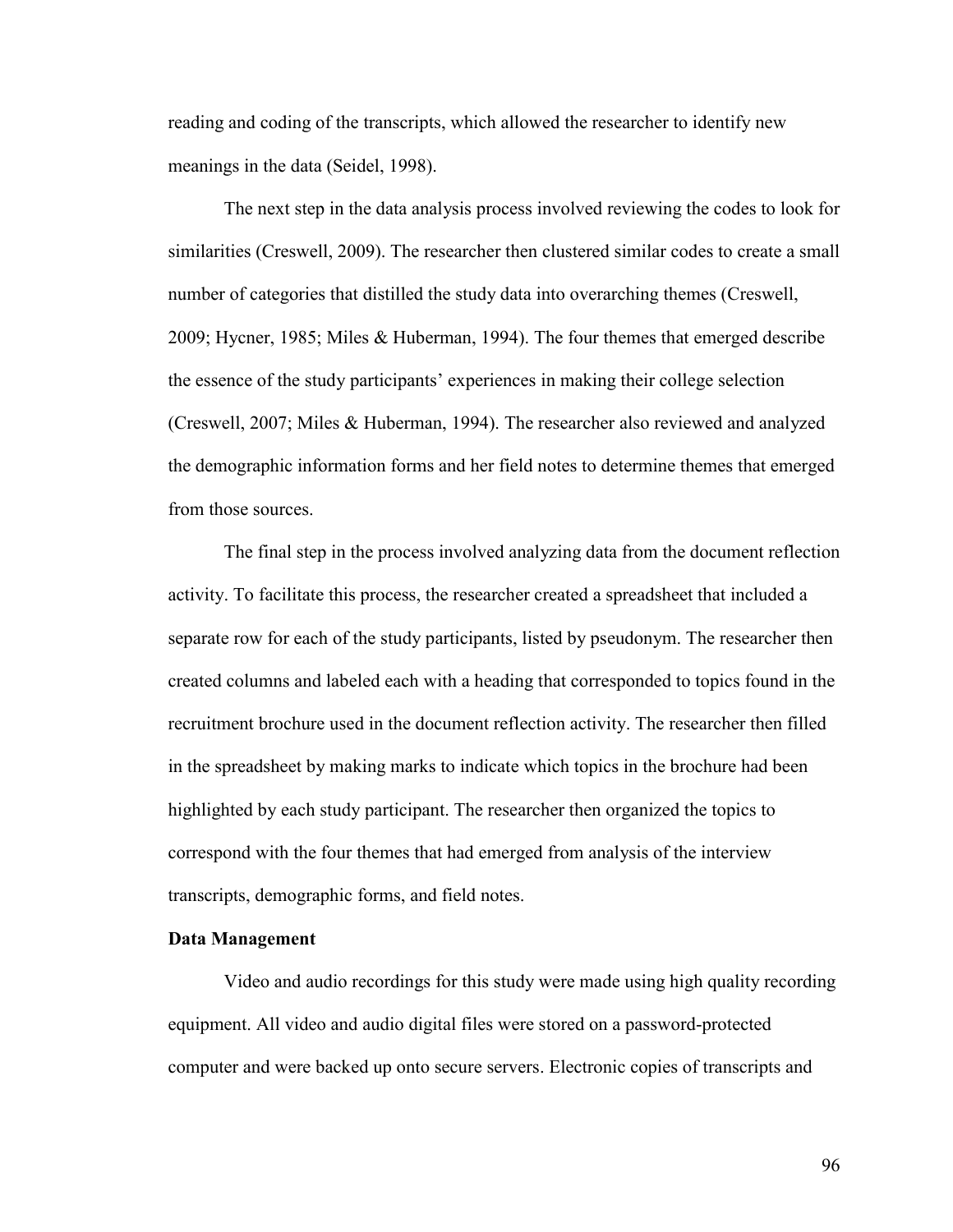other files associated with the study were stored and backed up in the same manner. Paper copies of transcripts, field notes, and background information forms were stored in a locked cabinet in a locked office. To ensure participant confidentiality, a pseudonym was used for the location of the study and, as already noted, for each of the study participants. The pseudonyms were used in all electronic files and transcripts. The sign language interpreters who helped create audio files from the interviews with students who communicated using sign language maintain strict confidentiality as prescribed in the ethical tenets outlined in the Registry of Interpreters for the Deaf (RID)/National Association of the Deaf (NAD) Code of Professional Conduct.<sup>[7](#page-108-0)</sup>

### **Study Credibility**

 $\overline{a}$ 

The goal of employing the detailed data collection and analysis procedures outlined in this chapter was to ensure that the study produced trustworthy findings that accurately and appropriately reflect the study participants' college choice experiences (Creswell, 2009; Miles & Huberman, 1994). Triangulation of multiple data sources, including the initial and follow-up interviews, the document reflection activity, the background information forms, and the researcher's field notes enhanced the credibility of the study by providing opportunities to corroborate evidence across sources and illuminate common themes across various participants' experiences (Creswell, 2007, 2009). For example, data from the background information forms, document reflection activity, and fields notes was analyzed in relationship to data from the interview transcripts for each individual participant as well as across all participants. Peer review and debriefing further added to the study's credibility by providing an external perspective on the research process and findings (Creswell, 2007; Glesne, 1999).

<span id="page-108-0"></span><sup>7</sup> http://www.rid.org/UserFiles/File/NAD\_RID\_ETHICS.pdf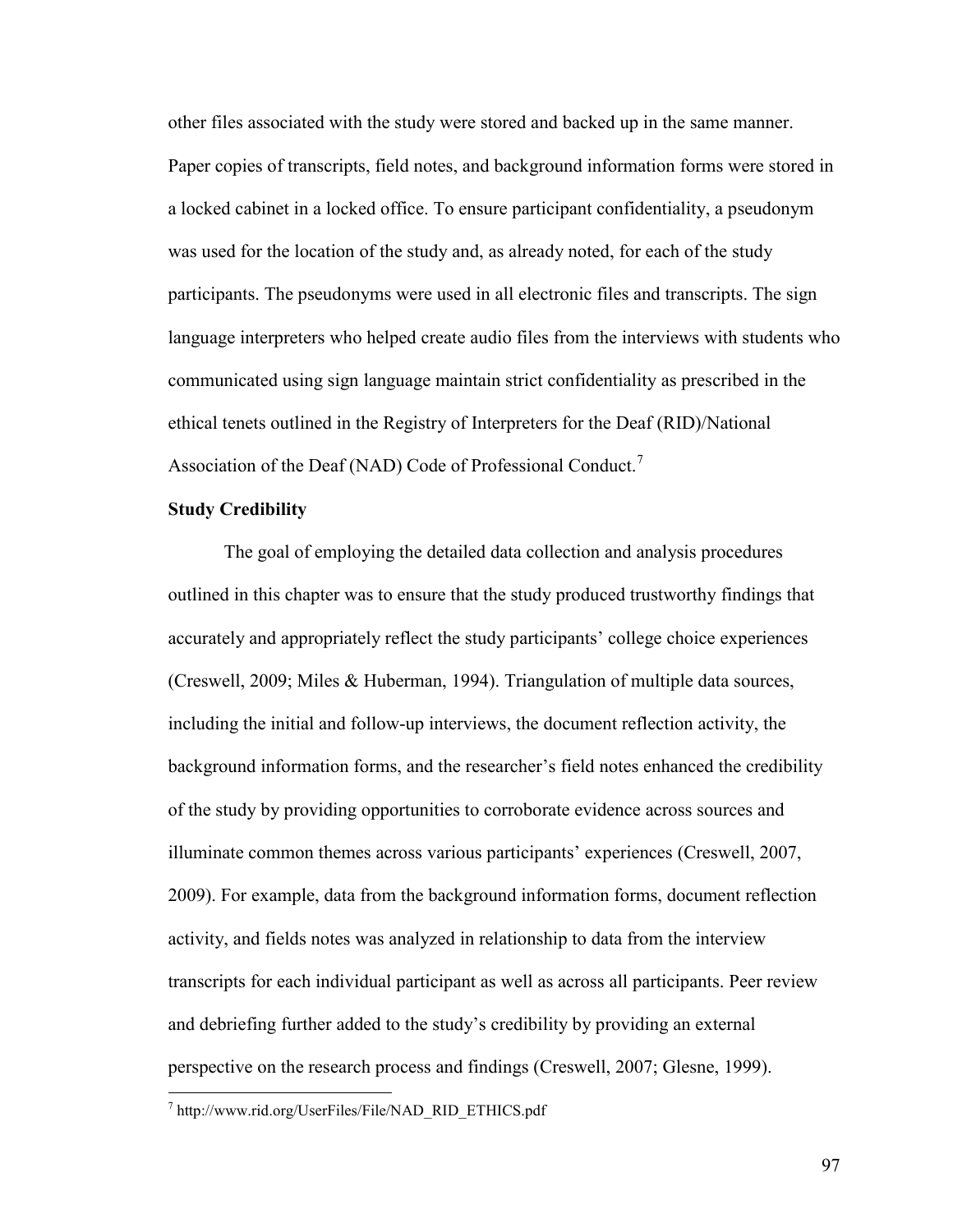Through informal conversations, the researcher shared information about the data collected as well as the analysis and study findings with colleagues who provided feedback based on their knowledge and experience. Finally, using "rich, thick description" of the study findings provided an opportunity to "allow the reader to enter the study context" and gain an understanding of the participants' experiences, creating a sense of realism, and thereby, enhancing the trustworthiness of the results (Glesne, 1999, p. 32).

### **Summary**

This chapter described the methodology that was used in the present study to examine the college choice process of deaf and hard-of-hearing students. Using a qualitative phenomenological design, the goal of the study was to develop an understanding of the factors that influenced the students' college choice and to explore how deaf identity influenced their selection of a DSI. The study was conducted with deaf and hard-of-hearing freshmen baccalaureate students at a DSI in the Northeastern United States. Data was gathered using individual interviews, background information forms, a document reflection activity, and the researcher's field notes. Data analysis involved coding the interview transcripts, background information forms, and field notes to identify central themes. Data from the document reflection activity also was categorized into themes. Triangulation of the multiple data sources and peer review enhanced the study's credibility. The next chapter details the study findings.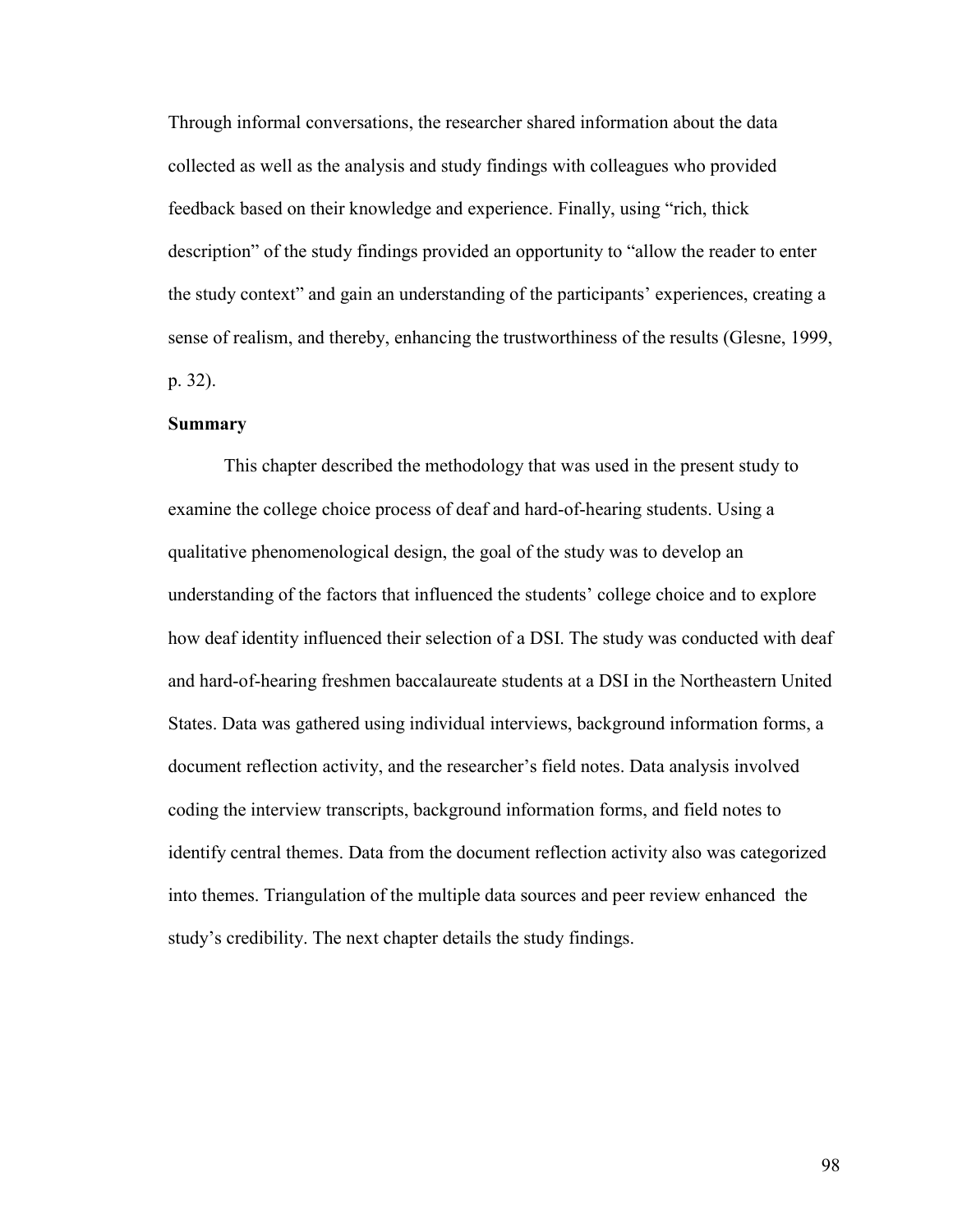#### **Chapter 4: Results**

## **Introduction**

The primary purpose of this study was to investigate the college choice process of deaf and hard-of-hearing students to determine the factors that affected their college decision. A secondary purpose was to explore how deaf identity influenced students' selection of a deaf-serving institution (DSI). Deaf identity development theory, which postulates that people who are deaf or hard of hearing have varying degrees of awareness of and identification with Deaf culture and the Deaf community (Glickman, 1993), provided a lens for examining the influence of deaf identity on the study participants' college-related decision-making. This chapter presents the study findings, which are organized into four themes that describe the study participants' college choice process and the factors that played a role in their college selection. The chapter concludes with a summary.

### **Study Findings**

Data for the study was gathered across multiple sources, including two individual interviews with each study participant and the researcher's field notes. Two additional sources of data were background information forms, which were completed by each participant, and a document reflection activity. For this activity, study participants reviewed one of The University's recruitment brochures and highlighted text that appealed to them during their college search and selection process.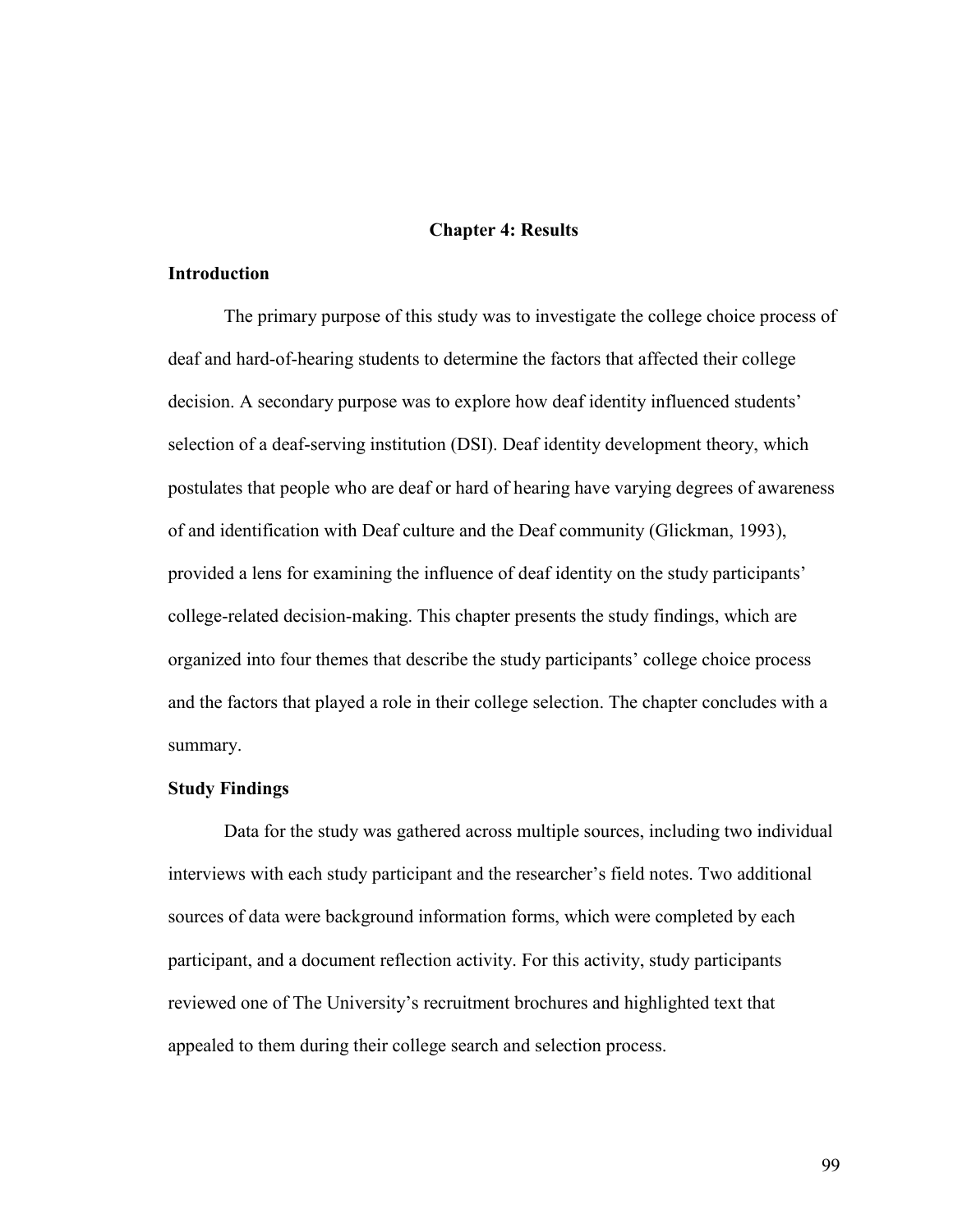The study findings comprise four themes that describe the study participants' college choice process: Secondary School Influences, Preparation for Career and Life, Accommodation for and Acceptance of Individuals who are Deaf or Hard of Hearing, and Searching for Kindred. The first theme, Secondary School Influences, describes how the study participants' college choice was influenced by experiences they had in high school that were unique to their status as deaf and hard-of-hearing students. These experiences included difficulties with support and access services, teachers and fellow students who were not familiar with deaf and hard-of-hearing students' needs, communication barriers, and feelings of isolation.

The second theme, Preparation for Career and Life, describes how the study participants' college choice process was influenced by their desire, as deaf and hard-ofhearing students, to prove themselves. This theme also describes participants' wish to attend a postsecondary institution that would offer them the best opportunities for an education that would prepare them for a career and success in the future. Factors related to the theme Preparation for Career and Life that influenced study participants' college choice process included the availability of desired programs of study, institutional reputation for providing a quality education, and opportunities to participate in cooperative education experiences—all of which study participants saw as being important in preparing them, as deaf and hard-of-hearing individuals, to compete in the world of work with their hearing peers. Study participants also reported seeking a postsecondary institution that would provide opportunities for personal growth and development that would enable them to become independent adults in a world dominated by the hearing majority.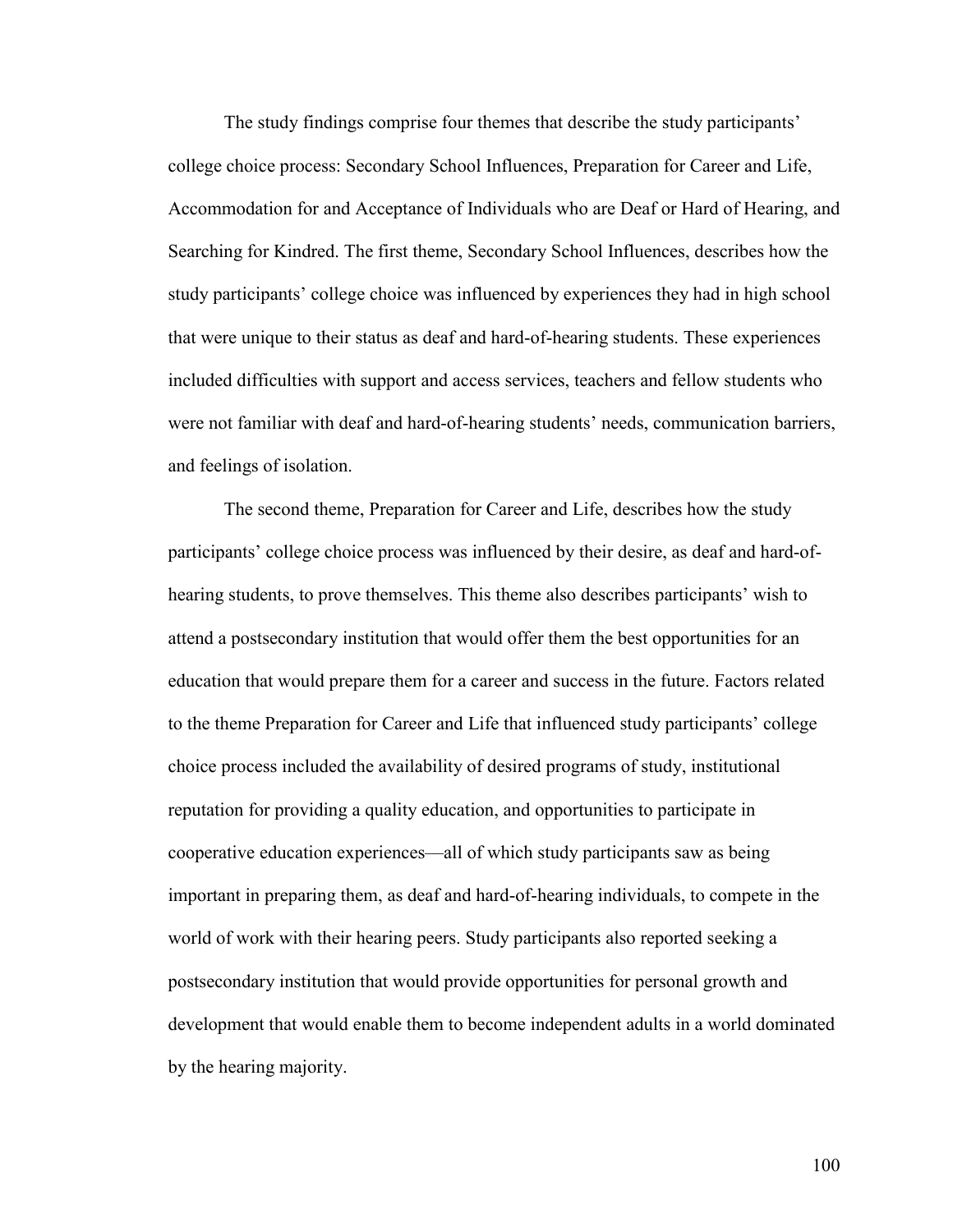In the theme Accommodation for and Acceptance of Individuals who are Deaf or Hard of Hearing, study participants reported evaluating whether the institutions they were exploring could accommodate the unique needs of students who are deaf or hard of hearing. They also considered whether the campus communities at those institutions would be accepting of deaf and hard-of-hearing students and whether there were oncampus activities that would be open and accessible to them. The fourth theme, Searching for Kindred, describes study participants' desire to attend an institution with a significant population of deaf and hard-of-hearing students where the participants would have the opportunity to associate with students whose identity characteristics and experiences would be similar to the participants' own.

**Theme one: Secondary School Influences.** Although study participants pointed to financial considerations and location as being factors in their college choice process, experiences emerging from high school had a greater influence on their college selection. These experiences were unique to the participants' status as deaf and hard-of-hearing students and included issues related to support and access services. Study participants also reported experiences involving teachers and fellow students who were not familiar with the needs of individuals who are deaf or hard of hearing as well as experiences related to communication barriers and feelings of isolation.

In high school, study participants reported being forced to fight for recognition, support services, and personhood. They viewed selection of a DSI with a large population of deaf and hard-of-hearing students as an opportunity to free themselves from the burden of the near-constant self-advocacy that had been necessary for them to successfully navigate high school. Participants believed that attending a DSI would allow them to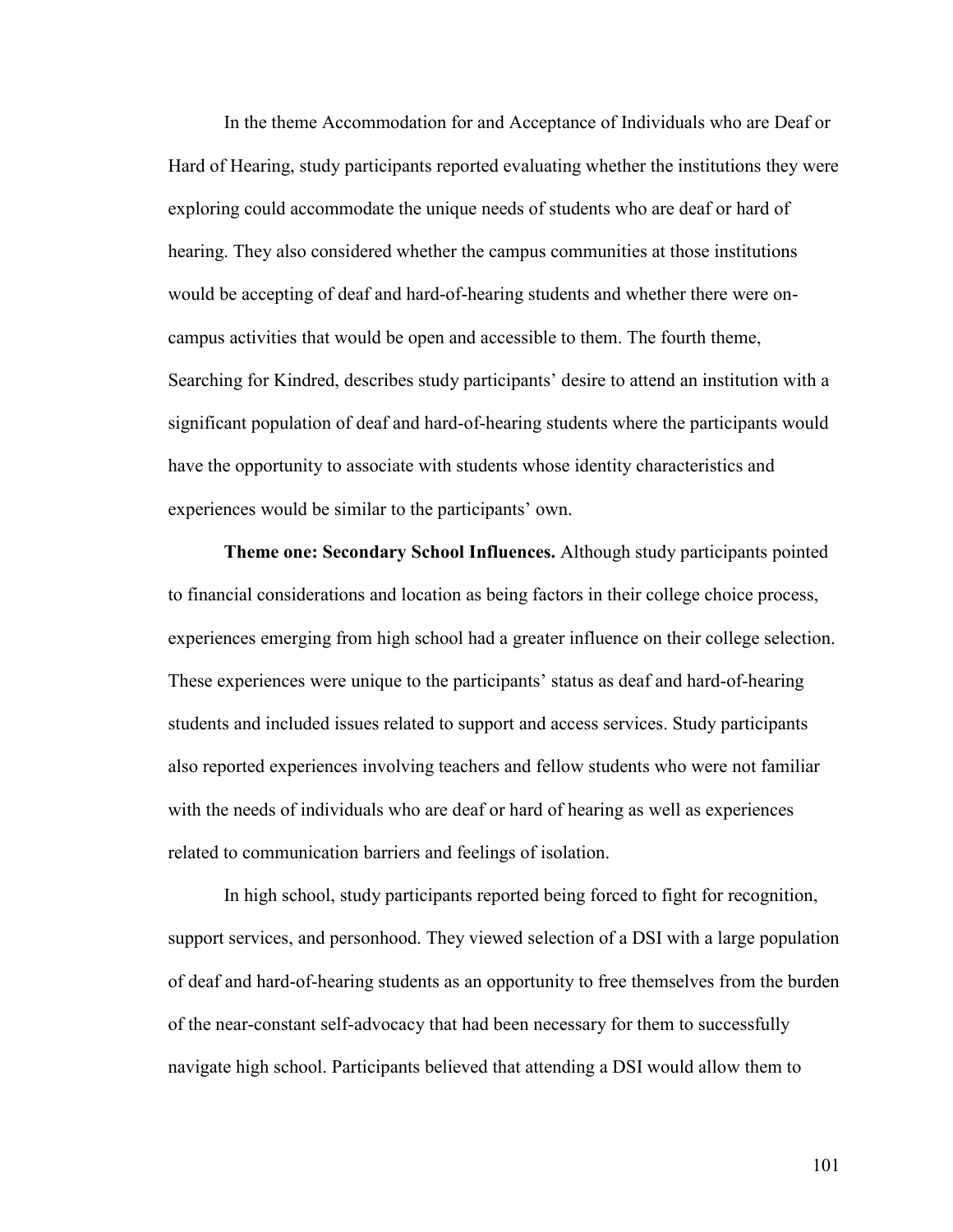focus on their own learning and growth without the added responsibility of having to educate others about their needs. They saw the selection of a DSI as an opportunity to begin a new chapter in their lives where they could pursue their education in an environment free of the challenges and barriers they had experienced throughout high school.

Study participants reported that their decision to attend a DSI was influenced by a desire to escape being singled out because of the support services they require in order to access information in the classroom. They talked about experiences they had with high school teachers who were not familiar with the unique needs of students who are deaf or hard of hearing and the burden of self-advocacy that teachers' lack of knowledge placed on the participants. For example, Ava, a 19-year-old Game Design and Development major from Massachusetts, stated:

In high school, when my schedule changed, I'd get a new teacher that had never heard of a deaf person before, so I had to explain to them, "I'm deaf; when you write on the board, you need to turn around, so I can read your lips." But all the teachers here [at The University] know that. The other students know, too. People here understand more. If I went to a mainstream college, the professors and students would be like, "What's that thing in your ear?" and I would hate it.

Ava's story demonstrates the onus of self-advocacy and fear of being singled out that deaf and hard-of-hearing students sometimes can face in mainstream education environments. Her comments also show that her decision to attend a DSI was influenced by her desire to avoid repeating experiences she had in high school with people who were not familiar with individuals who are deaf or hard of hearing. Ava and the other study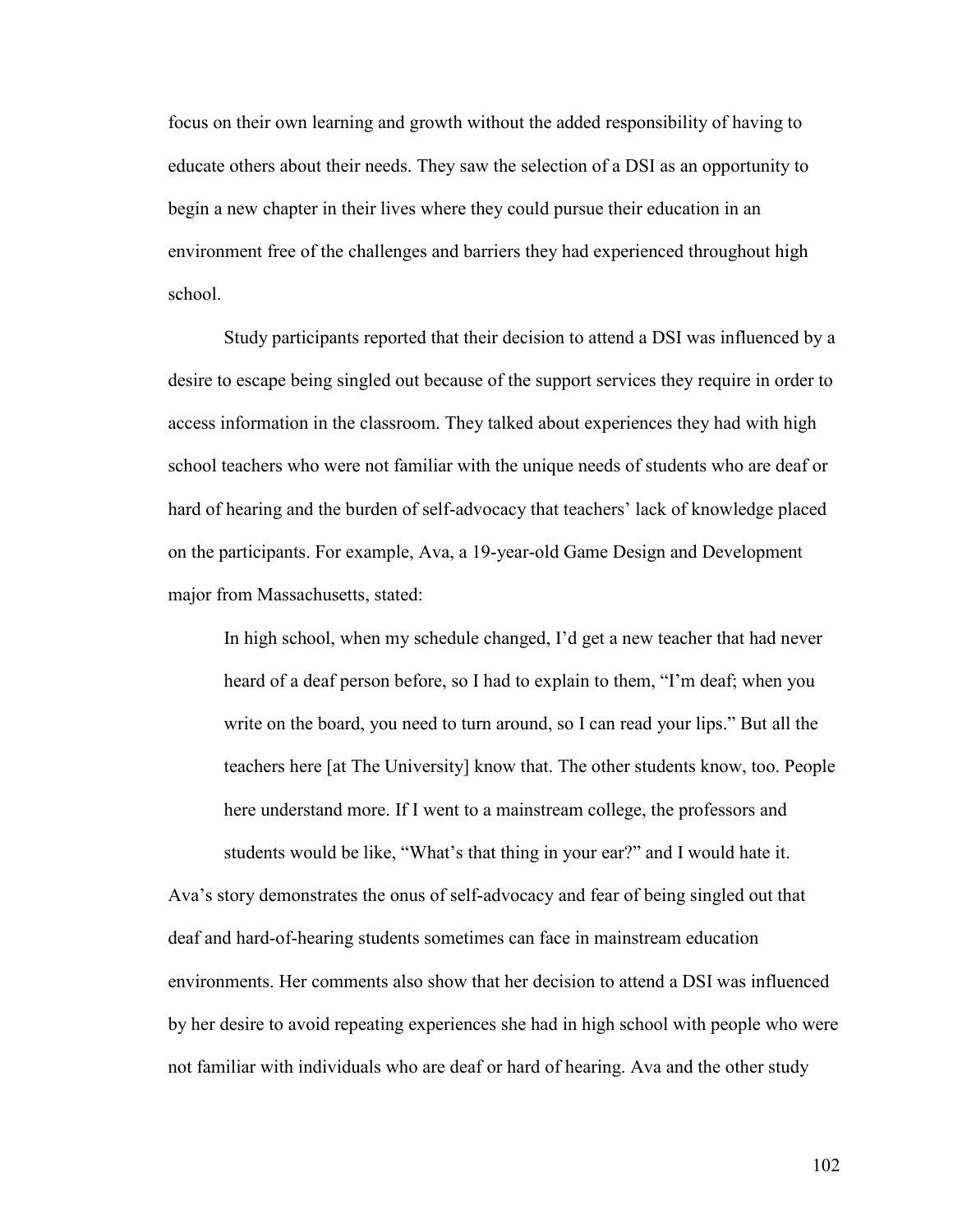participants believed that, in choosing a DSI, they could get the education they wanted without the added challenges of having to navigate an environment where people were not prepared to provide appropriate support for deaf and hard-of-hearing students.

Study participants talked about the burden and social cost that they had experienced in high school as a result of their support service needs. They reported being made to feel embarrassed because of the services that they require in order to access information in the classroom. For example, Avery, an 18-year-old Psychology major from Connecticut, talked about having to carry a microphone with her all day, which she gave to each of her teachers at the start of every class. She stated:

In high school, the teachers wore a microphone so I could hear them talk, and I didn't want to do that anymore. When I came here, I found out I can use  $C\text{-Print}^8$  $C\text{-Print}^8$ instead of a microphone. It's a lot easier. I used to be so embarrassed to hand the teacher the microphone. I just didn't want to do that anymore, you know?

Avery's comments demonstrate how her experiences as a student with special needs in a mainstream educational environment influenced her decision to attend a DSI where she would not have to deal with the embarrassment and social cost associated with being the only student in the classroom who needs support services.

Study participants also reported having difficulties with high school teachers who would not provide appropriate support for them. Ella, an 18-year-old Molecular Bioscience and Biotechnology major from New York, talked about how challenges that she had experienced with teachers in her mainstream high school influenced her decision to attend a DSI. She said:

 $\overline{a}$ 

<span id="page-114-0"></span><sup>&</sup>lt;sup>8</sup> C-Print is a real-time captioning service.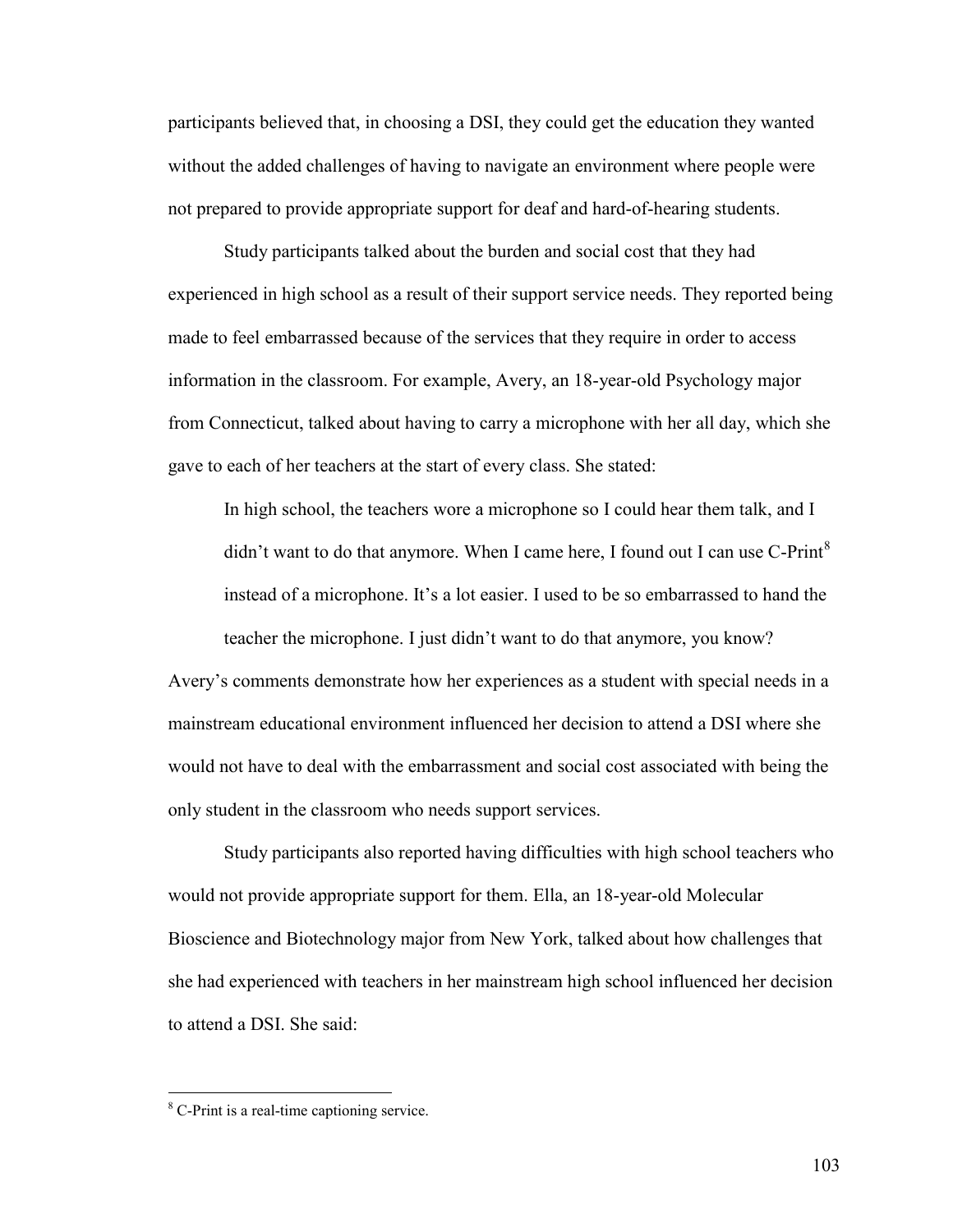In my high school, a lot of times my teachers were unwilling to provide support services for me because they thought I didn't need them. But I knew the professors here wouldn't question me because there's a lot of other deaf and hardof-hearing students that need services, and they're so familiar with the disabilities office and, like, the laws and everything, you know?

Ella's statement demonstrates the importance study participants placed on attending a postsecondary institution where people would understand the needs of students who are deaf or hard of hearing so that participants could avoid having to fight, as they often had to do in high school, to get the support they need in order to be successful in their classes.

Study participants also talked about teachers who lacked the resources to provide appropriate support for them. Olivia, a 20-year-old from Pennsylvania, reported how her difficulties getting access in high school influenced her college choice. She said:

I had issues with teachers in high school where it was, like, "Hey I need captions for this or I'm not going to understand half of it." And, I mean, they did what they could, but, like, most of the time it was difficult to get captions. If I have a class here, I know I can always get captions, and then I'll be able to understand everything. That's really nice to have, whereas, if I went somewhere else, it would be difficult to get something like that.

Olivia's comments further support the point that the study participants' college choice was influenced by their desire to get an education without the added burden of negotiating a mainstream environment where people might not know how, be willing, or have adequate resources to provide appropriate support for deaf and hard-of-hearing students. The participants believed that because it is a DSI, The University would furnish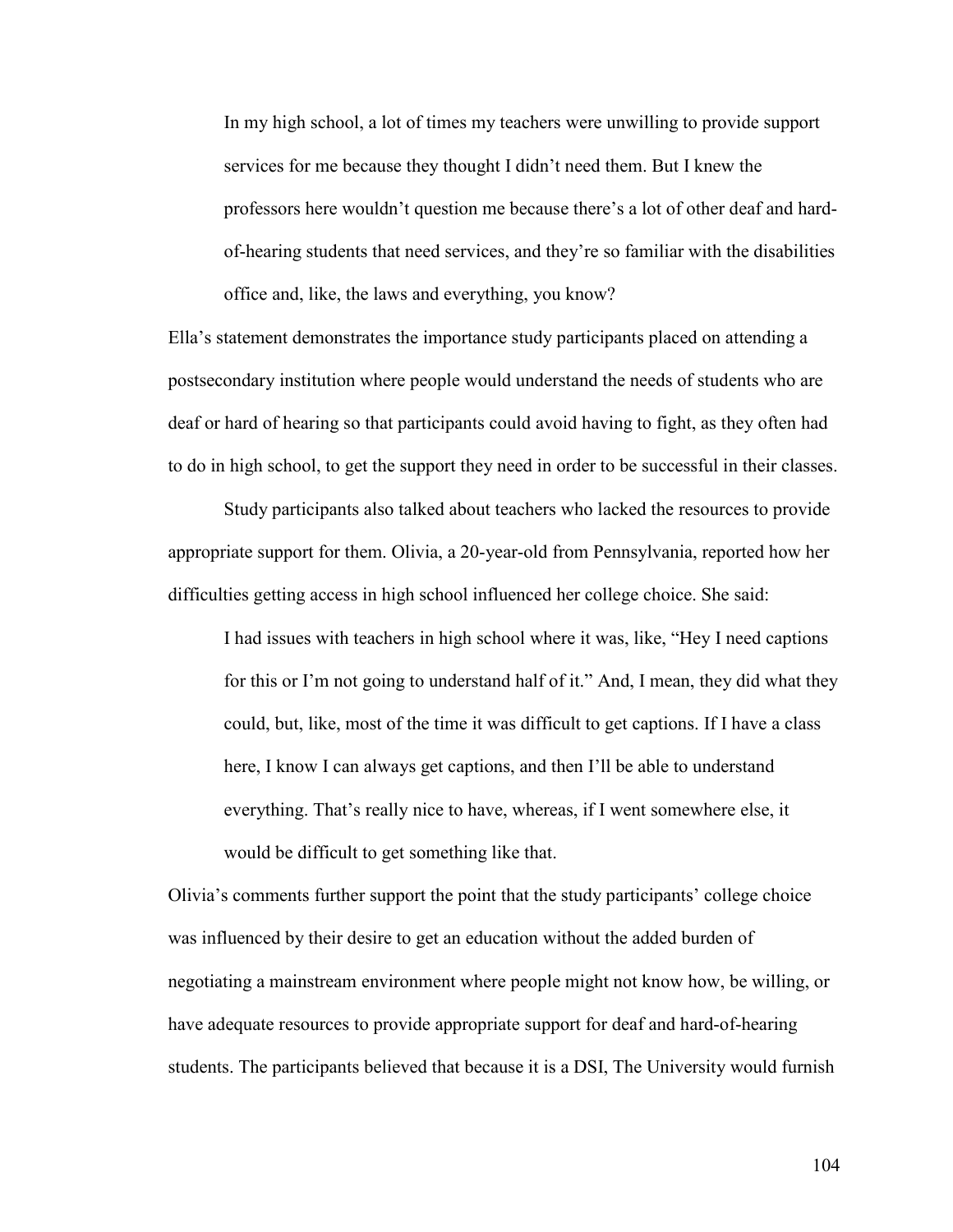the support that would enable them to focus on their own intellectual and social development without the participants having to be responsible for educating faculty, staff, and other students about their unique needs as deaf and hard-of-hearing students.

Through the document reflection activity, study participants further demonstrated how their college choice was influenced by their desire to pursue their education in an environment where people would be knowledgeable about deaf and hard-of-hearing students. Six of the participants highlighted a passage in the brochure that states, "Access the support you need. Be part of a unique college community that understands your educational needs like no other college in the world."

Several study participants also reported past experiences with communication barriers that influenced their decision to attend a DSI. As deaf and hard-of-hearing students, the participants already had spent much of their lives negotiating a world dominated by hearing people who often do not understand the significant communication challenges that deaf and hard-of-hearing individuals can face. Participants viewed attending a DSI as an opportunity to find some relief from the near-constant burden of having to navigate communication barriers in order to receive an education and function in social situations.

The document reflection activity provided evidence of the important role that communication concerns played in study participants' college selection. Five of the participants highlighted testimonials from current students that are included in the brochure. These included one testimonial that states in part, "I chose [The University] because of the ease of communication on campus." Participants also highlighted a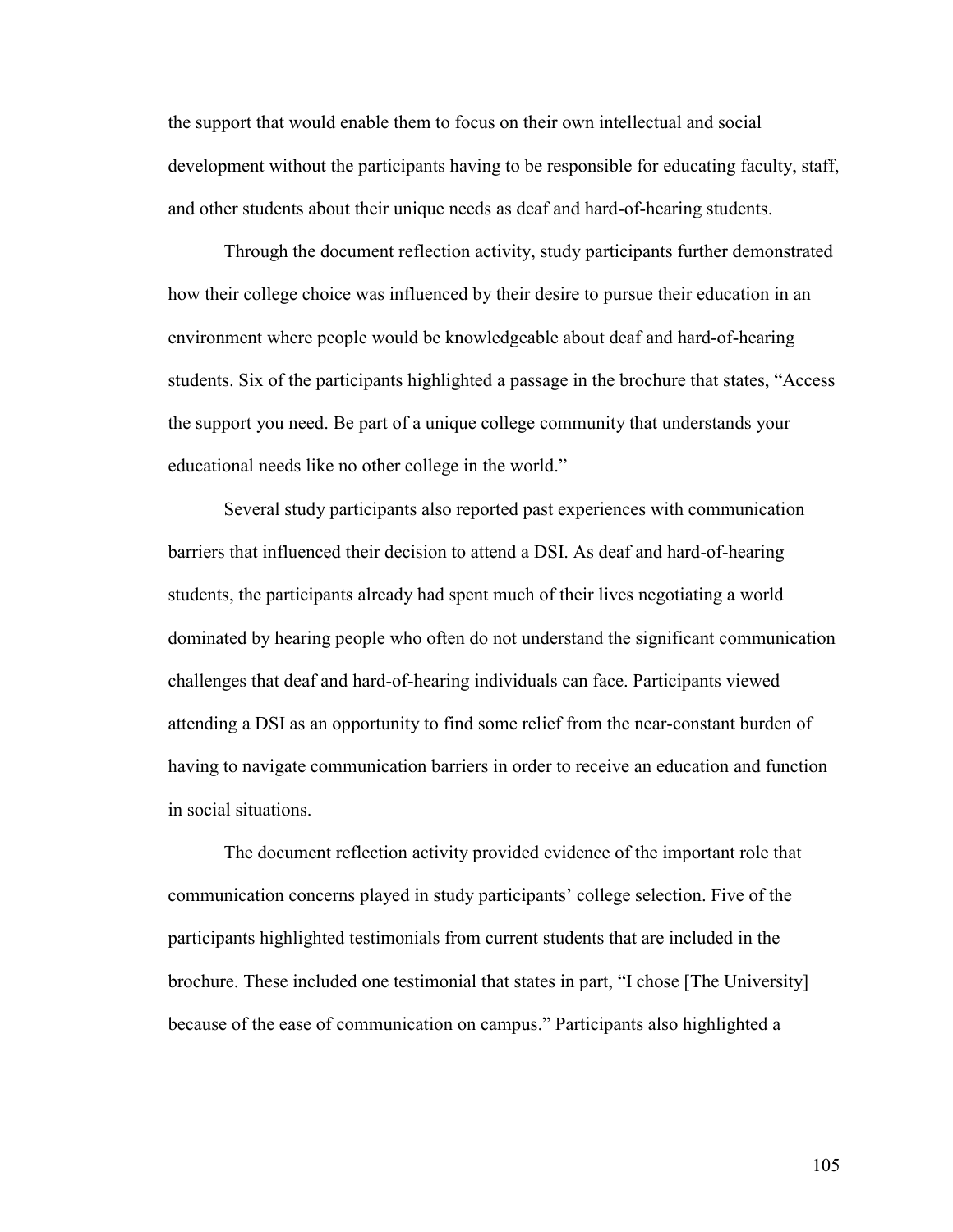testimonial that says, "Everyone here is so friendly and willing to help you whenever you need it."

During their interviews, study participants talked about the social isolation they experienced due to communication challenges in high school. For example, Beth, a 19 year-old Biomedical Engineering student from Maryland, talked about her experiences with communication issues at her mainstream high school. She stated:

I was very involved with hearing friends in high school, and I wasn't able to keep up with the conversation, so I felt left out. I knew that I would be comfortable

here and not be a loner like I would be in another college that's all hearing. Beth's comments demonstrate how her desire to avoid feelings of isolation influenced her to choose a DSI where she believed she would experience fewer communication barriers than in a mainstream postsecondary setting.

Similarly, Liam, a 19-year-old student from Massachusetts, also talked about how past communication challenges influenced his decision to attend a DSI. He stated:

In high school there were times when I had trouble hearing other students or the teachers. Most of the time I was afraid to raise my hand and ask them to repeat because I was afraid that they might get annoyed. I didn't think I would be afraid here because there are hard-of-hearing and deaf students. I assumed that the professors and students are used to it, like, they will understand. I wasn't afraid at all like in high school because here they're more deaf friendly.

Liam's story illustrates how his fear of being judged for advocating too frequently for his communication needs in his mainstream high school caused him to miss information in the classroom. He believed that if he attended a DSI, people would be more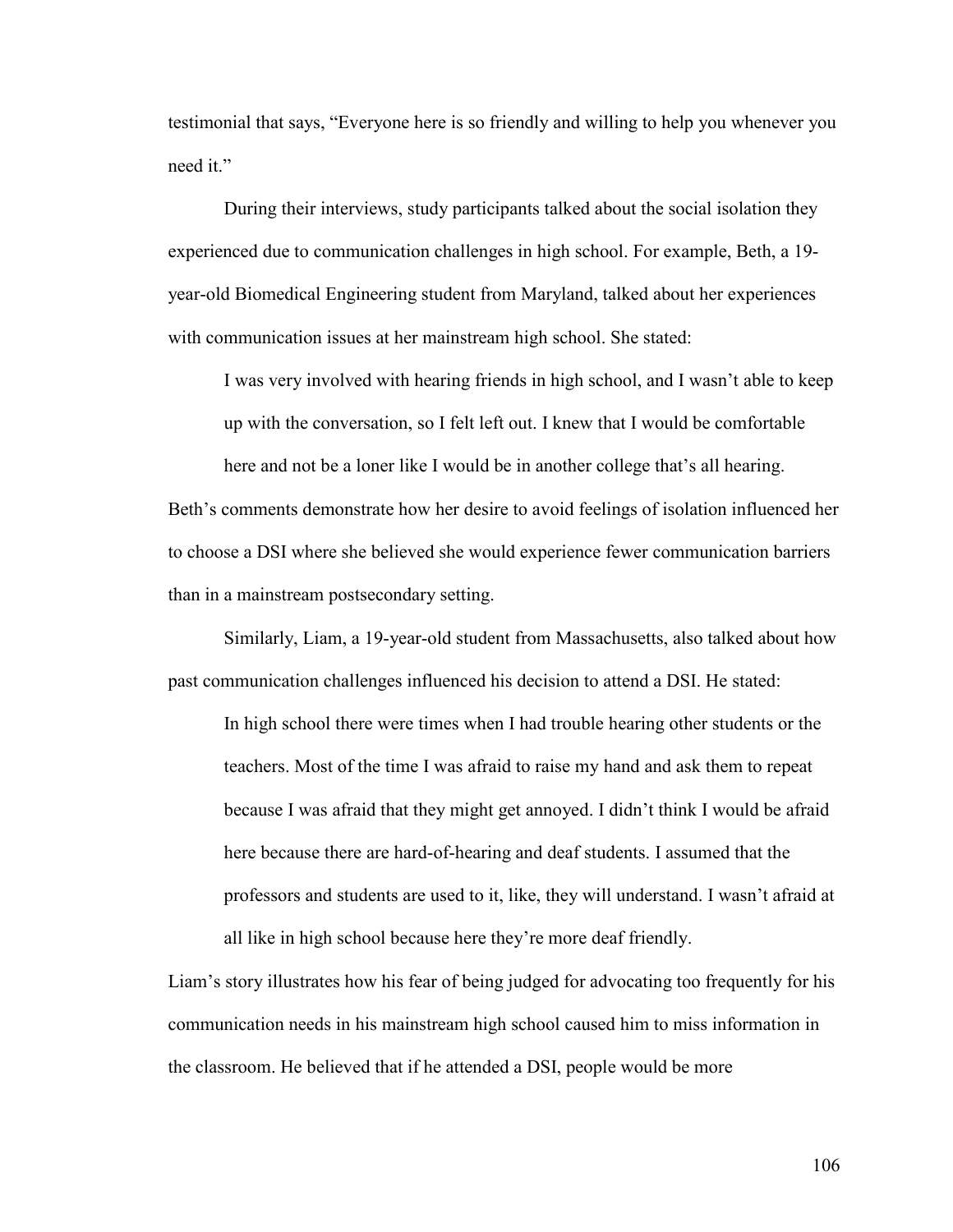understanding of his needs, so he would feel less fearful, and, as a result, he would not miss out on important information.

Other study participants also talked about how past experiences with missing information and feeling left out influenced their decision to attend a DSI. For example, Grace, an 18-year-old from Texas who is pursuing a dual major in Chemical Engineering and Physics, said:

It's different here because I can understand a lot more. I still miss things, but there's a lot less of that if you hang around with people who, like, sign or who know how to talk with deaf people. People here are more willing to talk slower, look at you in the face, and stuff like that. I guess there's so many deaf people here that people learn how to interact with them, and so that's different from back home where people just kind of went on their merry way, and I was just, like, lost. Grace's comments demonstrate that her experiences of not being able to follow what was being said, which led to her feeling left out, influenced her to choose a college where the community would be more knowledgeable about and willing to make adjustments to

address her communication needs.

Other study participants shared similar thoughts about communication barriers that they experienced in high school. One participant, Sofia, a 19-year-old Biomedical Engineering major from New York, said:

I was the only deaf student in my school for years, and people weren't open and accepting. That really influenced my decision to come here because it would be easier to interact. Being deaf has its own difficulties with communication. It's difficult to be on top of everything. People here are willing to slow down for you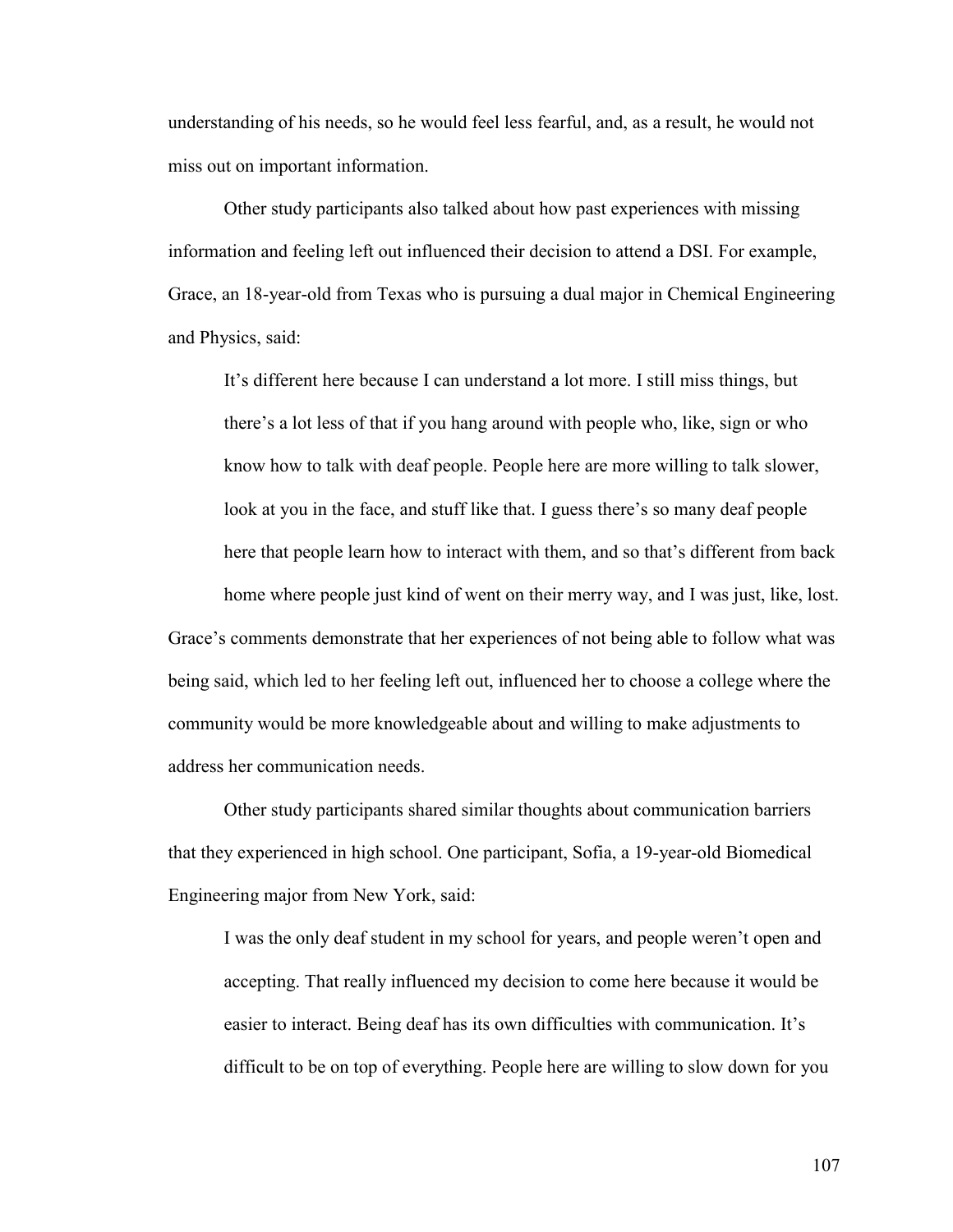or explain, repeat, or sign, and I felt like that would influence my college

experience if I had more people that understood, more people accepting deafness. Sofia's description of her experience shows the extra effort that deaf and hard-of-hearing individuals often have to expend in order to follow a conversation. It also illustrates how a deaf or hard-of-hearing student's college choice can be influenced by the desire to be in an environment where people are willing to help alleviate some of that burden by making appropriate adjustments.

The theme Secondary School Influences describes how study participants' college choice was affected by high school experiences that were unique to the participants' status as deaf and hard-of-hearing students. These experiences included challenges related to support and access services as well as teachers and fellow students who were not familiar with the needs of individuals who are deaf or hard of hearing. Study participants also shared that past experiences involving communication barriers and feelings of isolation had an effect on their college selection. The document reflection activity provided further evidence that concerns about communication and finding an environment where people would understand participants' unique needs played a role as participants explored their college options. A second theme, Preparation for Career and Life, describes additional factors that influenced study participants' college decisionmaking.

**Theme two: Preparation for Career and Life.** Study participants reported that their college choice process was affected by factors associated with the connection between college attendance and life outcomes. As individuals who are deaf or hard of hearing, participants indicated that their college selection was influenced by a desire to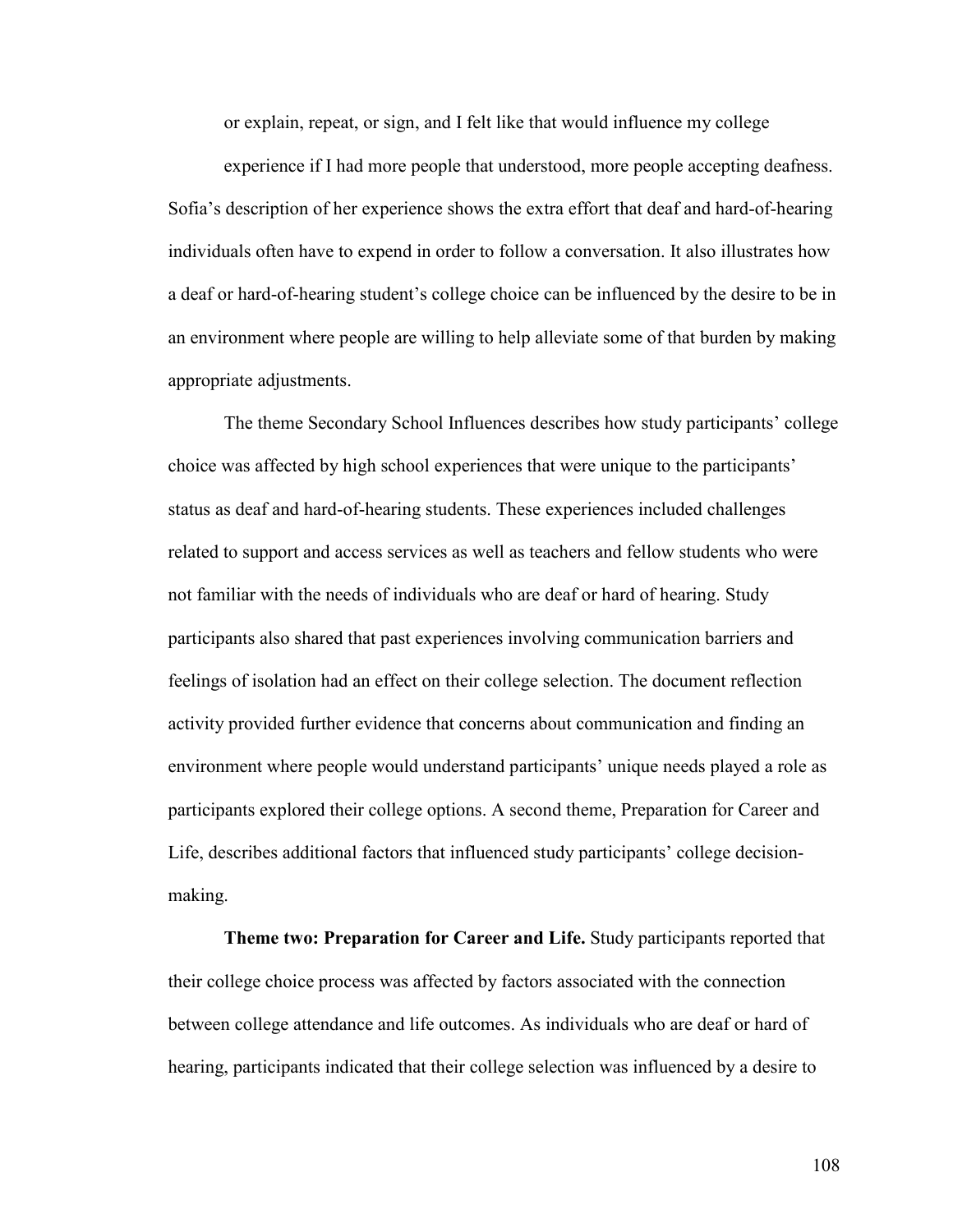prove themselves. They also reported wanting to choose the college that would best prepare them for success in their desired career and throughout their lives. They described consideration of various college options and how they weighed a variety of factors that they felt were strongly related to preparation for the world of work and for life as independent adults. The factors that they considered included the availability of desired programs of study, institutional reputation for providing a quality education, and opportunities to participate in cooperative education experiences—all of which study participants saw as being important in preparing them, as deaf and hard-of-hearing individuals, to compete in the world of work with their hearing peers. Study participants also reported seeking institutions that would provide opportunities for personal growth and development that would enable them to become independent adults in a world dominated by the hearing majority.

Study participants indicated that their college selection was influenced by their desire to prove to others that they could be successful. For example, Abby, an 18-yearold Mechanical Engineering Technology major from California, explained how she wanted to prove to her parents, who twice tried to get her to undergo cochlear implant surgery, $9$  that she did not need to hear in order to succeed in college and in life. She stated:

I felt like my parents really wanted me to become hearing. I think they thought that if I was hearing, I would be successful. But now I am successful even though I don't have an implant, and I'm happy because I can show my parents that I can

 $\overline{a}$ 

<span id="page-120-0"></span> $9<sup>9</sup>$  A cochlear implant is a surgically implanted electronic device designed to produce hearing sensations by electronically stimulating nerves in the inner ear (U.S. FDA, 2010).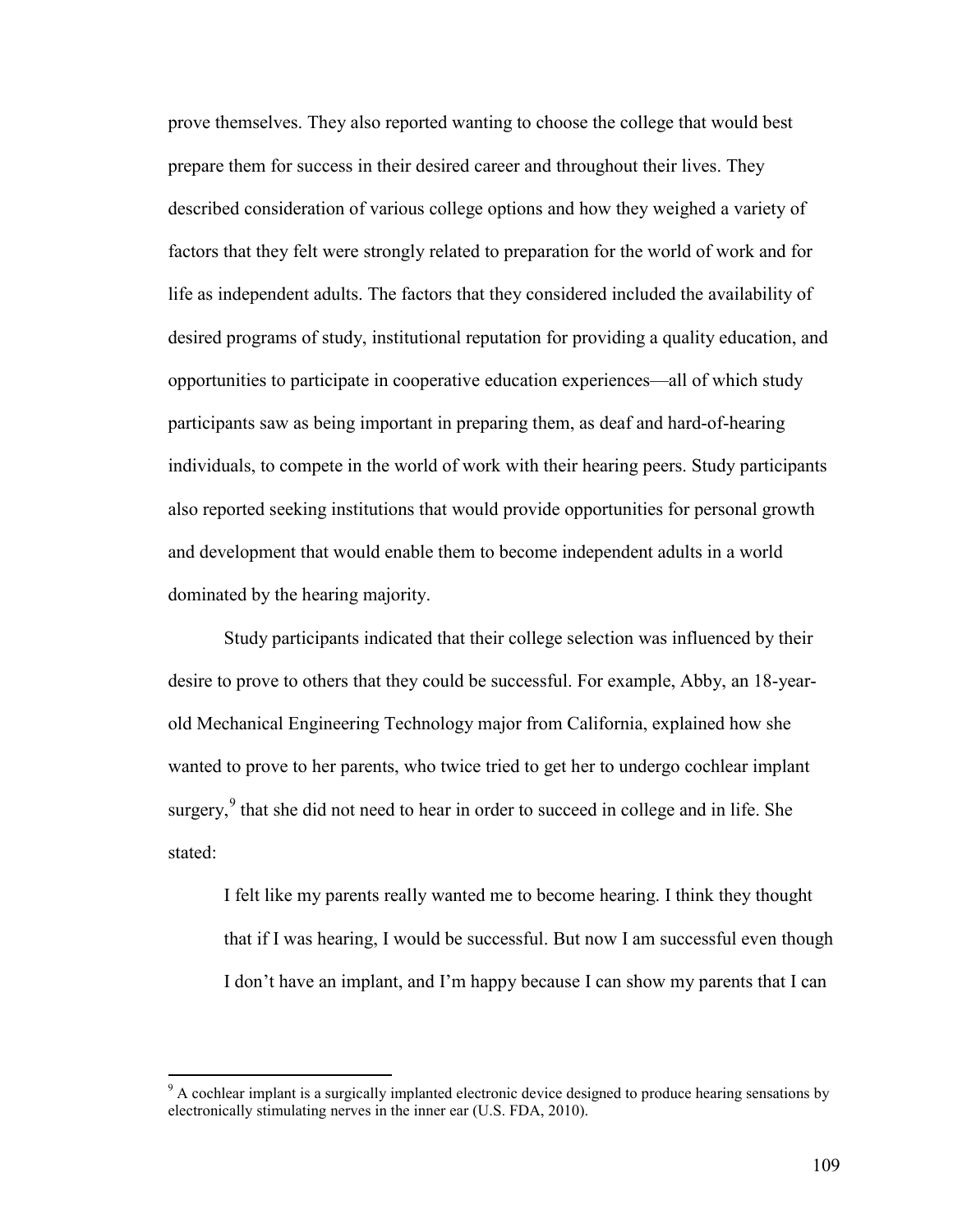do everything that hearing people can do without an implant because the implant doesn't really do anything except allow you to hear.

Abby's story illustrates her desire to prove to her parents that her ability to be successful is not dependent on her hearing status. It also demonstrates that she sees her academic accomplishments and enrollment at The University as a measure of the success she has achieved thus far in her life.

Similarly, Lily reported how her desire to prove herself to her family influenced her decision to attend The University:

I wanted to be able to excel so I could prove my family wrong. So, I felt like I needed to go to [The University] because they have that whole job preparation and co-op, and I might be able to get a job right after I graduate. I've always felt like my family was sort of judging me, thinking that I'm lacking, like, not better than them in anything. My parents tend to compare me to my [hearing] siblings.

So, I'm always trying to achieve as much as possible to prove them wrong. Lily's comments show her strong desire to prove to her family that her status as a deaf student does not limit her achievements and ability to be successful. It also demonstrates how the desire to prove herself led her to choose a college that she felt offered her the best opportunities for success in her career and in life.

*Career preparation.* In addition to wanting to prove themselves to family, study participants expressed that, as deaf and hard-of-hearing students, their college search focused on finding a postsecondary institution that would prepare them for careers where they could compete against their hearing peers in the job marketplace. For example, as part of the document reflection activity, 13 of the participants highlighted text in the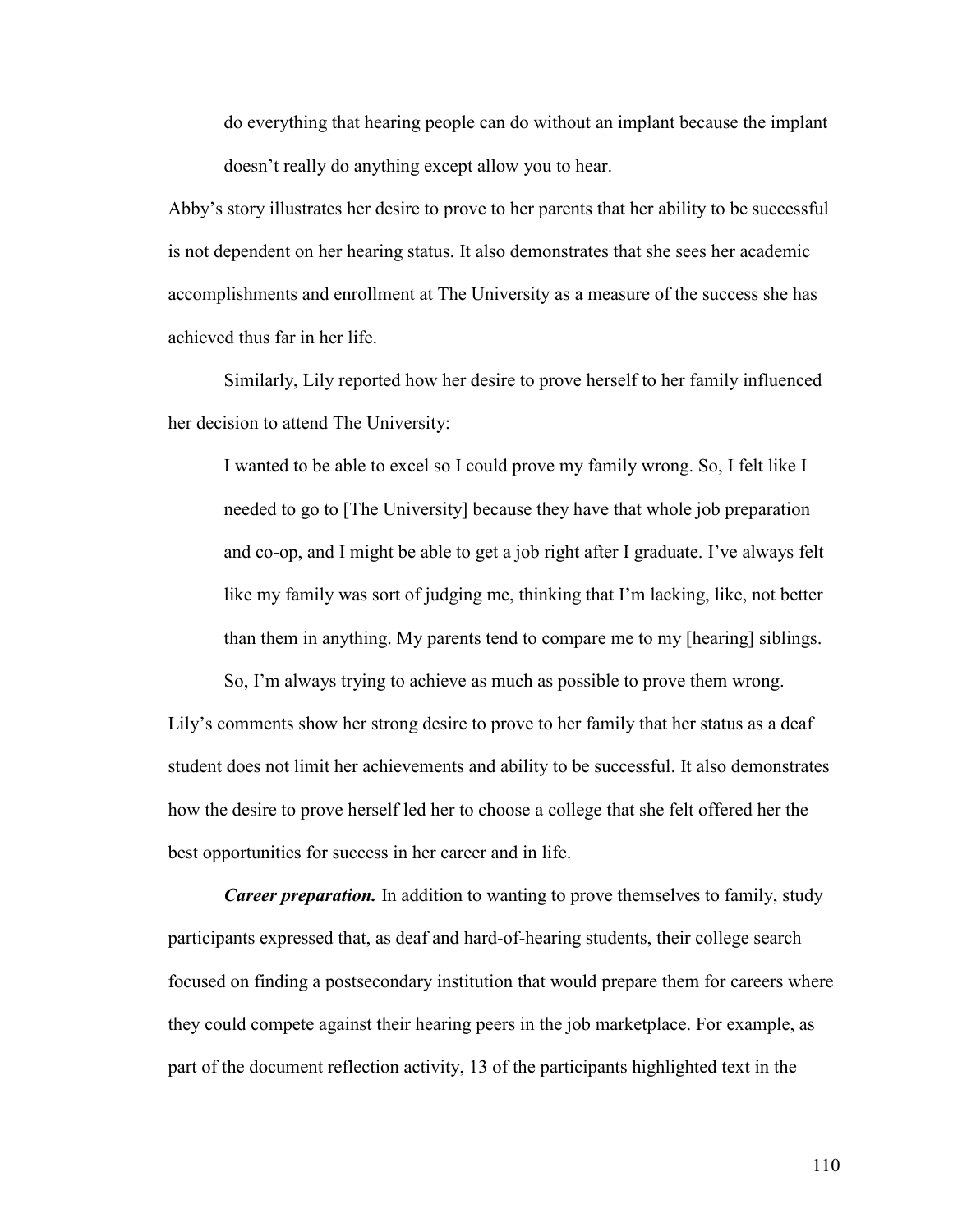brochure related to The University's career-focused programs. One of the passages in the brochure that participants highlighted states, "As a career-focused university, [The University] will provide you with the finest career preparation to give you a competitive edge when you graduate."

During their interviews, study participants indicated that, as they explored college options, the availability of desired programs of study was an important consideration. As deaf and hard-of-hearing students with strong academic backgrounds, they did not see their choice of majors as being limited in any way. Instead, participants sought challenging programs of study that would provide intellectual stimulation and prepare them for life in the mainstream of society where they could have productive and satisfying careers in their fields of interest. For example, Ben, an 18-year-old Mechanical Engineering/Aerospace major from New York, explained how his college search and decision-making process were influenced by his desired program of study:

I started by just getting a list of top engineering schools. Then I looked to see how many of their graduates were engineering students, and I looked at how strong their program was. The strength of the program was important. I wanted to go to a good engineering school so I felt like I was striving for something.

Ben's comments demonstrate how, as a hard-of-hearing student, his desire to seek a strong academic program influenced his college choice process. Ben and the other study participants sought a postsecondary institution where they could pursue their interests, be challenged, and prepare for satisfying careers and productive lives in a world dominated by the hearing majority. They believed that a high-quality academic program would provide them the best opportunities to prepare for the future. Participants did not want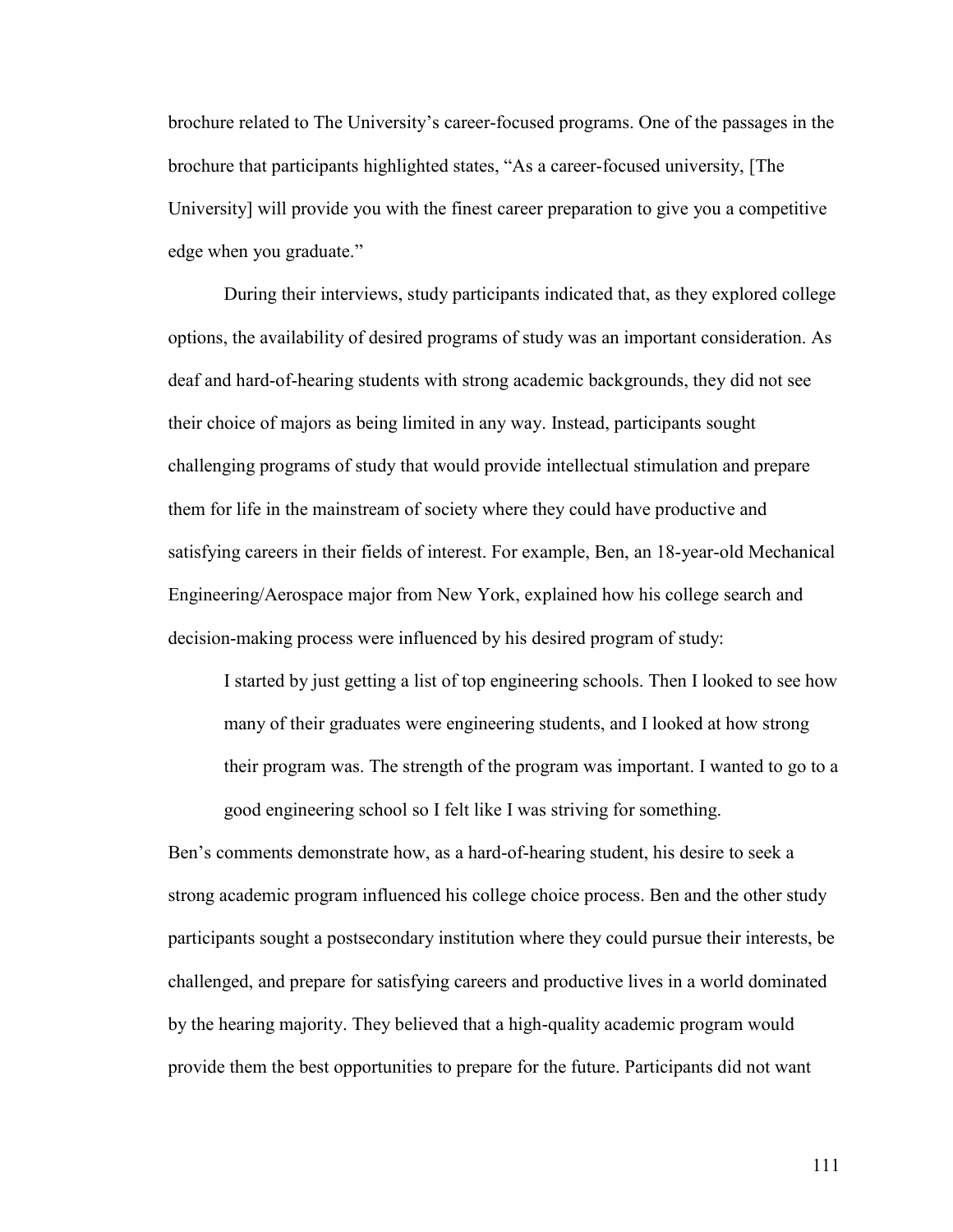their choices in life to be limited by their status as individuals who are deaf or hard of hearing, so they sought a top-notch education that they believed would allow them to pursue their chosen careers and build their lives as successful independent adults.

Study participants reported looking for colleges with a good reputation for providing a quality education. As deaf and hard-of-hearing students, participants sought institutions that would give them a competitive advantage in the job market following graduation. They viewed the opportunity to gain this competitive advantage as being critical to helping to level the playing field for them to compete with their hearing peers in the world of work. For example, Ben described the importance of reputation and the influence it had on his college choice, saying:

It's [The University], I mean, come on. It's such a good school for engineering that there's not many other schools that can touch it. I know people that work in engineering, and I asked them, like, "What do you think of [The University]?" And they said pretty much that if you go to [The University], you give an employer your resume, and you're hired.

Ben's statement illustrates that, as a hard-of-hearing student, institutional reputation was an important factor in his college search and selection process because of the career opportunities and advantages that can be associated with attending a college with a reputation for providing a quality education.

Similarly, Grace talked about how a college's reputation for producing high achieving deaf and hard-of-hearing graduates influenced her college choice:

A college's reputation, like, if their programs are good, is important. Like, when I told my dad I checked out [The University's] website, he was, like, "I know them;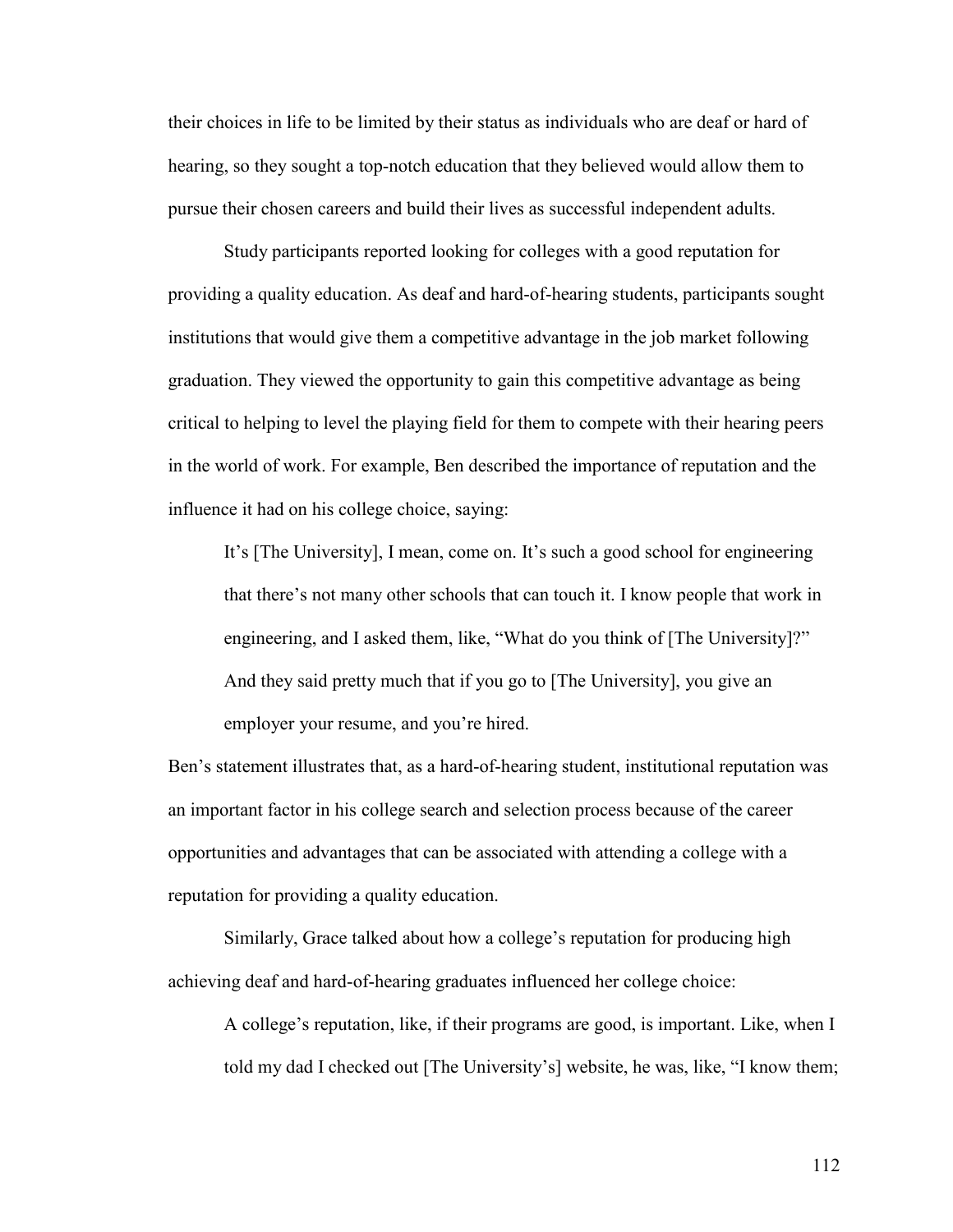my boss was on the alumni there. Yeah, you should go there." So, like, you tell people, and they know somebody who went there who, like, talks about the school all the time. The reputation really carries a lot of weight.

Grace's comments further illustrate the influence of reputation in deaf and hard-ofhearing students' college search and selection process. An institutional reputation for providing a quality education can be particularly important to deaf and hard-of-hearing students who are seeking ways to even their odds as they pursue an education that will prepare them to compete with their hearing peers in the mainstream of society.

Through the document reflection activity, study participants reinforced the importance of receiving a quality education to prepare for a successful future. More than half of the participants highlighted a passage in the brochure that states: "Opportunities for deaf and hard-of-hearing students at [The University] are unmatched by any university in the world." Six study participants also highlighted a passage in the brochure that states: "Close your eyes. Picture your future. Imagine success. A degree from [The University] can take you anywhere you want to go, including places you've never dreamed of." This further demonstrates the importance that study participants placed on receiving a quality education that would allow them to fulfill their potential and prepare them for a successful career and life that is not limited by their status as individuals who are deaf or hard of hearing.

Study participants also indicated that the opportunity to participate in cooperative education experiences was an important component of their decision-making process, which, again, pointed to their desire, as deaf and hard-of-hearing students, to pursue an education that would give them a competitive advantage in the employment marketplace.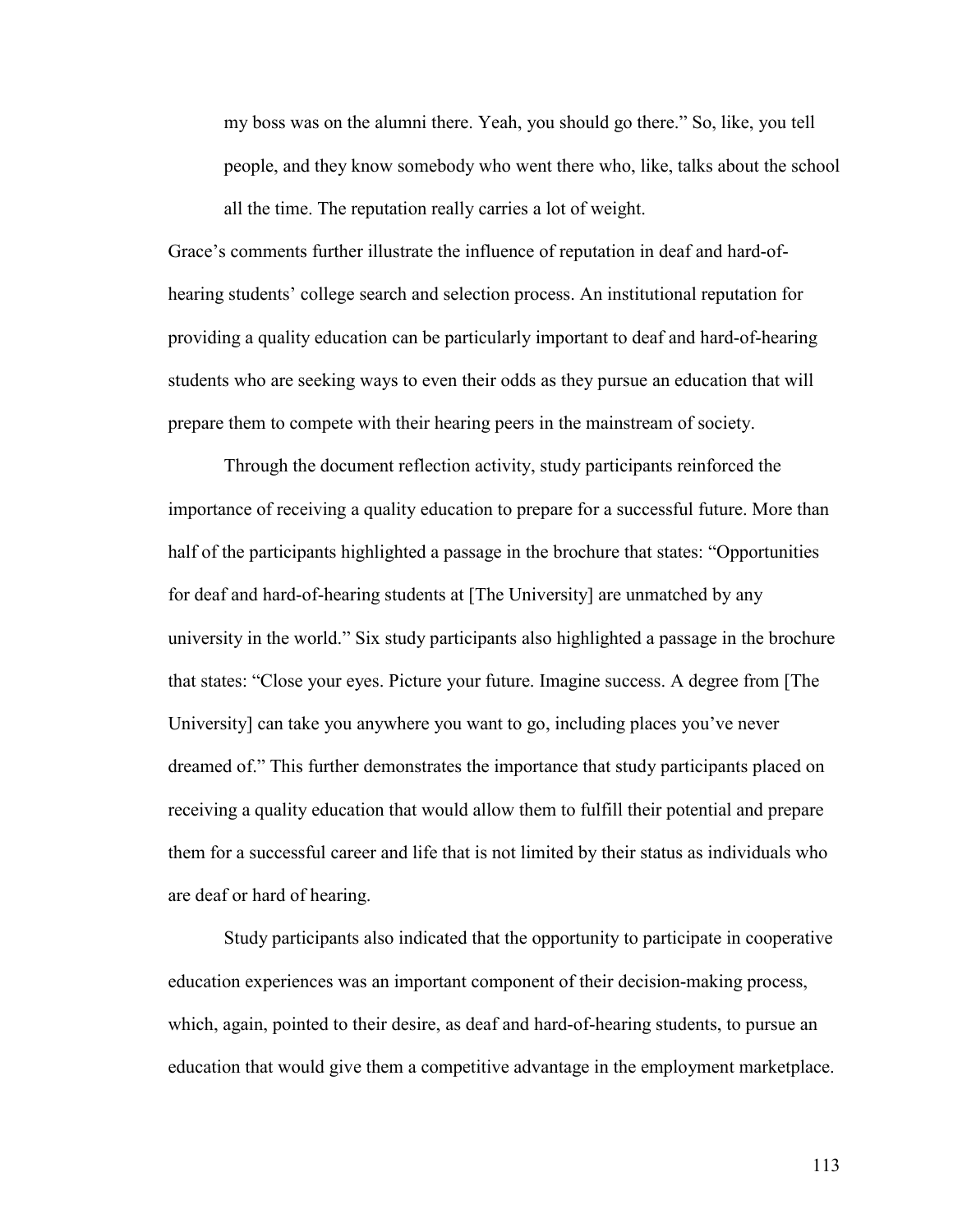For example, Ava talked about why she felt opportunities for cooperative education experiences were important:

Well, yeah, I knew [The University] had the co-op, which obviously was amazing because you get a co-op assignment with a good company and, like, years later, you come back and apply for a real job, and they will remember you, and it's easier to get in.

Ava's statement shows that the idea of "getting a foot in the door" may be particularly important for deaf and hard-of-hearing students as they look for ways to vie for career opportunities with their hearing peers.

As part of the document reflection activity, 13 study participants highlighted text in the brochure related to The University's emphasis on hands-on education and cooperative education experiences. One passage that participants highlighted states: "Coops are a great way to develop connections and relationships that can help advance your career, add depth to your resume, and make you more marketable." By highlighting passages such as this, study participants showed that they believed that, regardless of their hearing status, The University would provide them opportunities that are afforded to all students to network and prepare for a career.

Ella not only highlighted that passage, she also wrote a note to illustrate the importance of career preparation as a factor in her college choice. She wrote:

Networking = Career! I met a couple whose son graduated from [The University] and was working on a BIG project at Apple. I was amazed! It happened right before I needed to make my decision. He was also making a lot of money!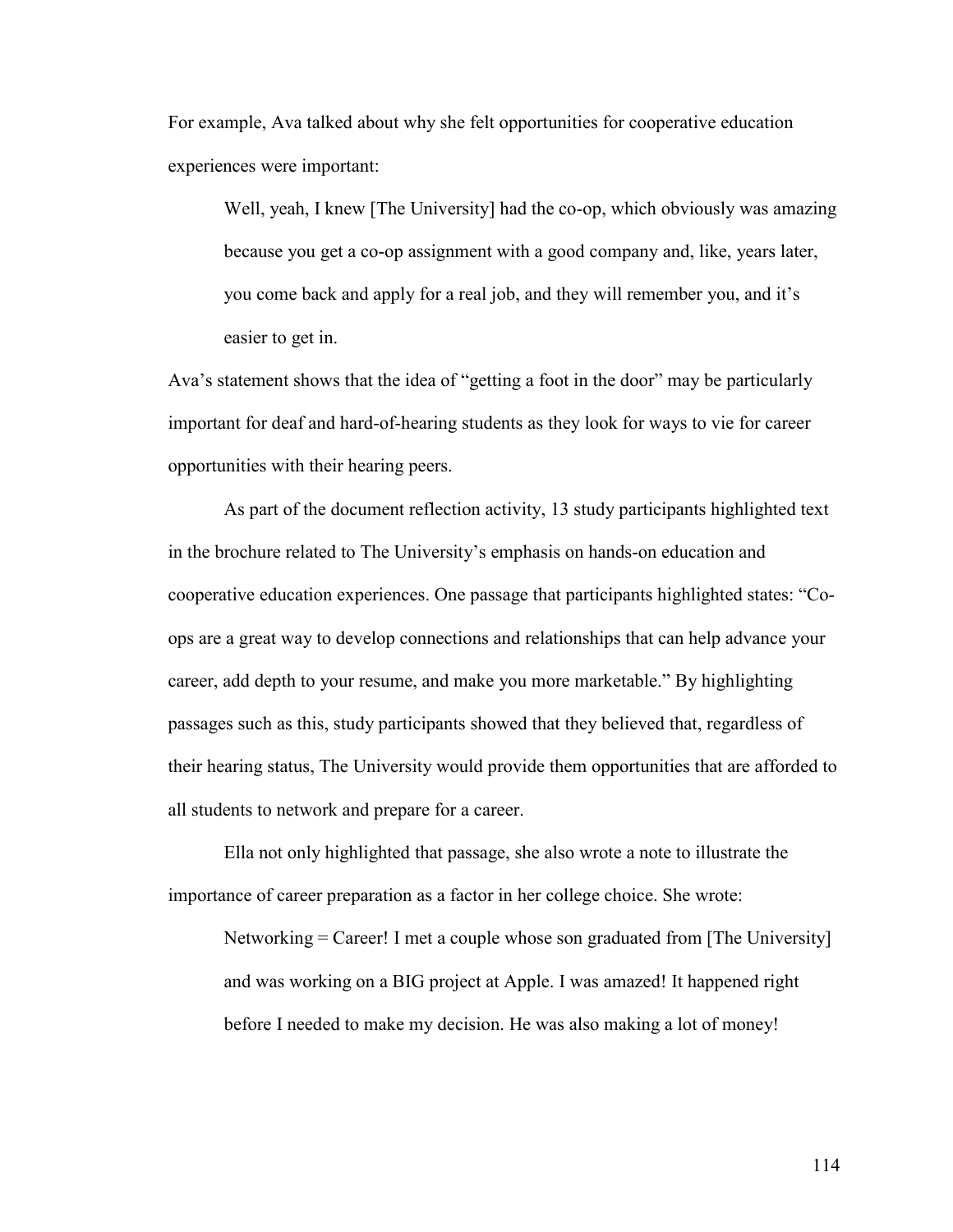In writing this note, Ella illustrated how The University's emphasis on career preparation for deaf and hard-of-hearing students influenced her college decision, reinforcing the importance that study participants placed on selecting a college that would prepare them to succeed in their careers and in life.

Beyond academics and career preparation, study participants noted that, in searching for and selecting a college, they were looking for a place that would offer them the best opportunities for personal growth. They also expressed a desire to attend an institution that would help them become independent. Through the document reflection activity, study participants revealed the importance of personal growth by highlighting text related to opportunities to try new things. For example, one passage they highlighted states, "At [The University], you'll get opportunities—lots of them. Education here is as unique as your goals."

In their interviews, participants expressed a desire for new experiences that would expand their knowledge of themselves and others. For example, Grace described the importance of the growth opportunities that college provides, saying:

There are things that college teaches you that you wouldn't have learned otherwise, like your breaking points and where you draw the line and how you deal with stress. It definitely measures how well you can adjust quickly to things; it's definitely a measure, like a test of yourself, if anything.

Grace's statement demonstrates that students see college as an opportunity to learn more about themselves and their capabilities. This may be particularly important to deaf and hard-of-hearing students as they seek growth opportunities that allow them to challenge themselves and build their confidence in preparation for life as independent adults.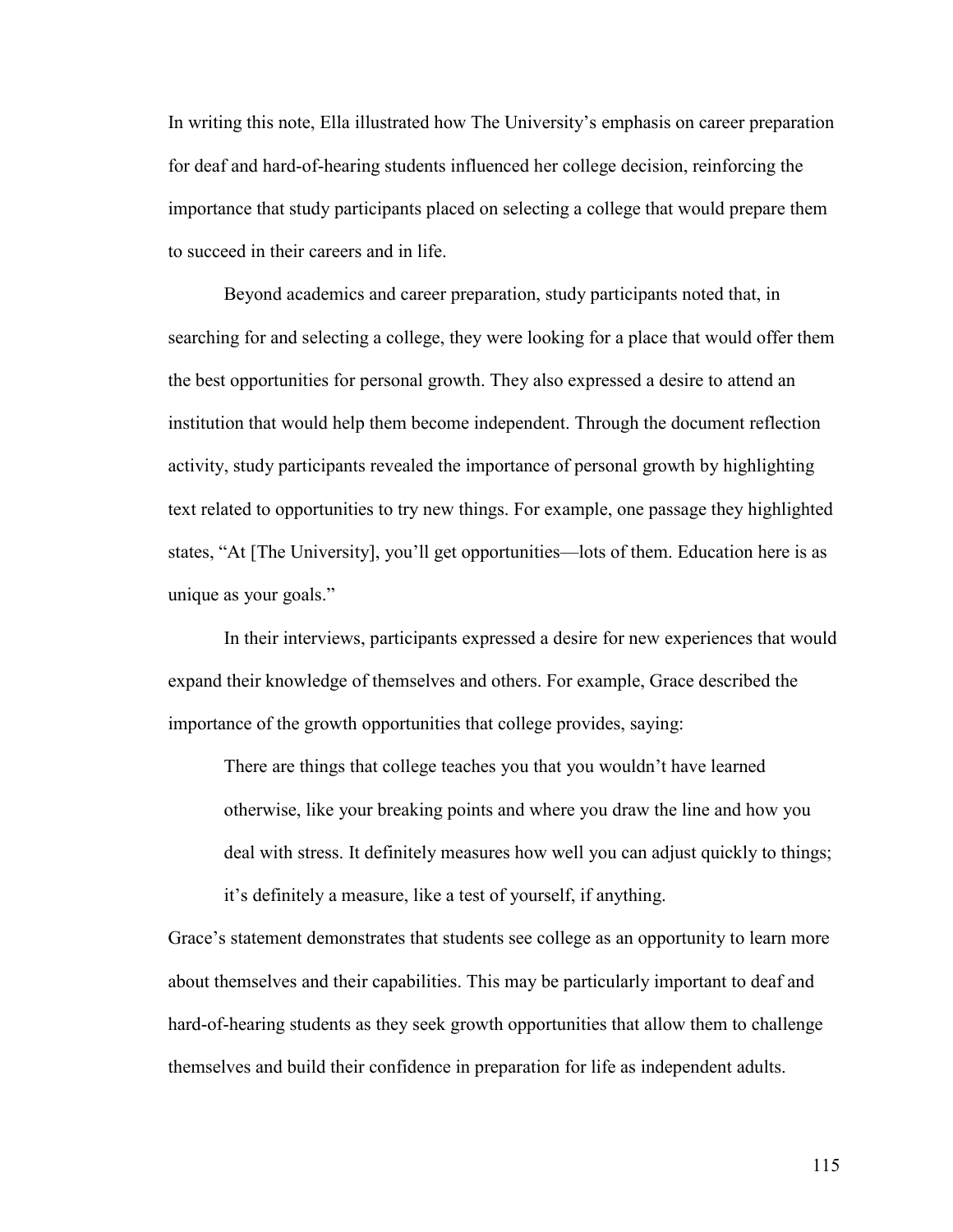Through their interviews and the document reflection activity, study participants revealed factors related to the theme Preparation for Career and Life that influenced their college choice process. As individuals who are deaf or hard of hearing, participants reported that their college choice was influenced by a desire to prove themselves. They described how they weighed a variety of factors that they felt were strongly related to preparation for the world of work and for life as independent adults. The factors that they considered included the availability of desired programs of study, institutional reputation for providing a quality education, and opportunities to participate in cooperative education experiences—all of which study participants saw as being important in preparing them, as deaf and hard-of-hearing individuals, to compete in the world of work with their hearing peers. Study participants also reported seeking an institution that would provide opportunities for personal growth and development that would enable them to become independent adults in a world dominated by the hearing majority. A third theme, Accommodation for and Acceptance of Individuals who are Deaf or Hard of Hearing, captures additional factors that played a role in study participants' college choice process.

**Theme three: Accommodation for and Acceptance of Individuals who are Deaf or Hard of Hearing.** Study participants reported that, as part of their college search and selection process, they considered whether the various institutions they were exploring could accommodate their unique needs as deaf and hard-of-hearing students. They also evaluated whether the campus communities at those institutions, including faculty, staff, and other students, would be accepting of them. Participants wanted the quality education and preparation for a successful future described in Theme Two, but without the added burden of negotiating a mainstream environment where people might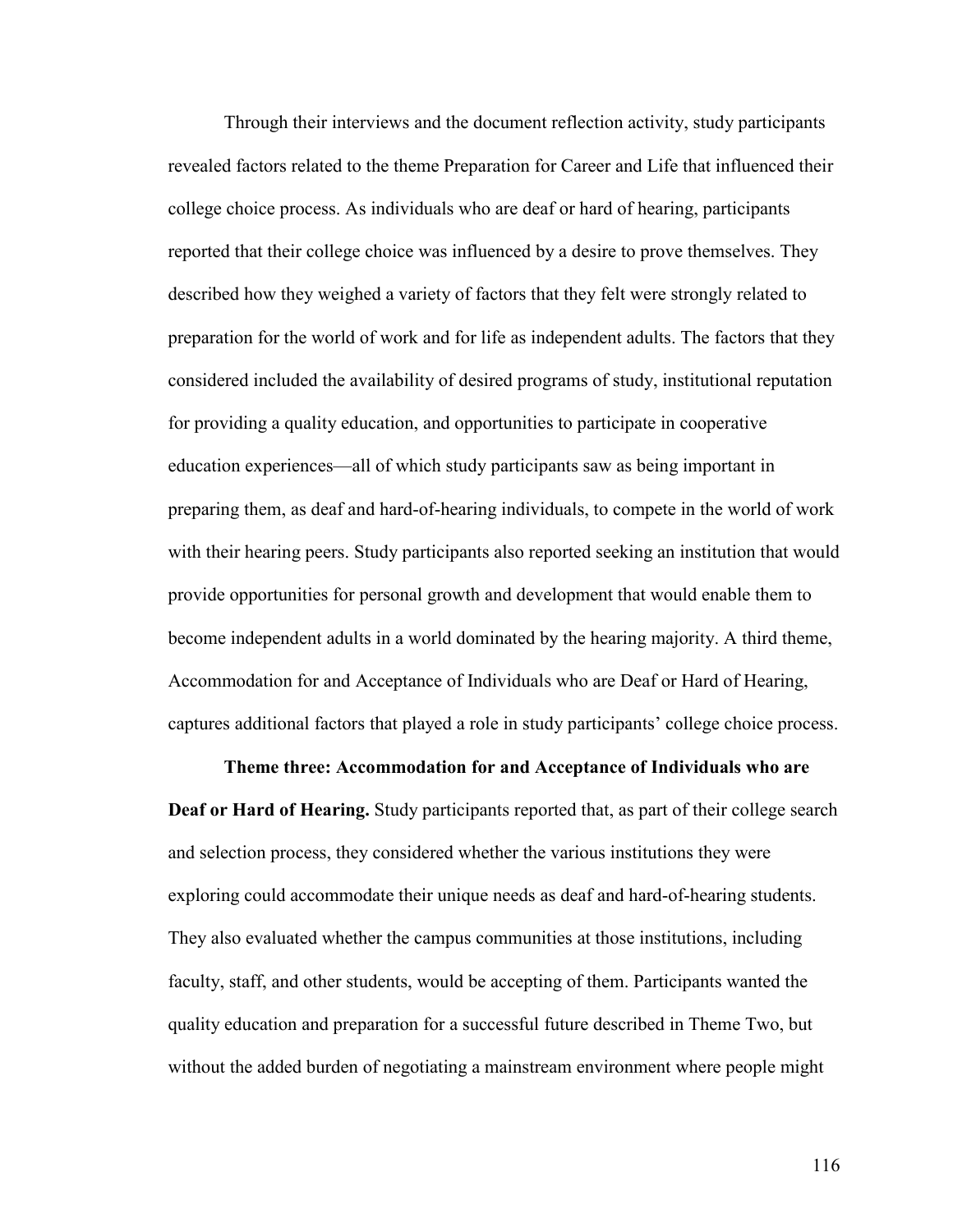not know how, or be willing, to provide accommodations for them. Study participants also considered whether there would be on-campus activities that would be accessible to them as deaf and hard-of-hearing students.

Factors related to the theme Accommodation for and Acceptance of Individuals who are Deaf or Hard of Hearing that influenced study participants' college choice process included the availability and quality of access and support services as well as the ease of getting those services. Study participants reported that they wanted to be sure that the college they selected provided high quality services that would meet their needs and allow them to be successful. The participants had varying access and support services requirements, but most reported seeking one or more of the following services: sign language interpreters, real-time captioning, note takers, and/or tutoring.

Participants made determinations about the quality and availability of access and support services at various institutions in a variety of ways, including the ease of finding information about services on institutions' websites, reports from other deaf and hard-ofhearing students who visited or attended the institutions the study participants were exploring, and the ease of getting services when participants' made campus visits. Study participants also evaluated the quality and availability of access and support services based on the level of experience a given institution had in providing services for deaf and hard-of-hearing students. Participants sought an institution where they would not experience anxiety over getting reliable access services. They believed that an institution with a lot of experience providing such services would be more likely to provide quality services with fewer problems than institutions that were not accustomed to providing services for deaf and hard-of-hearing students.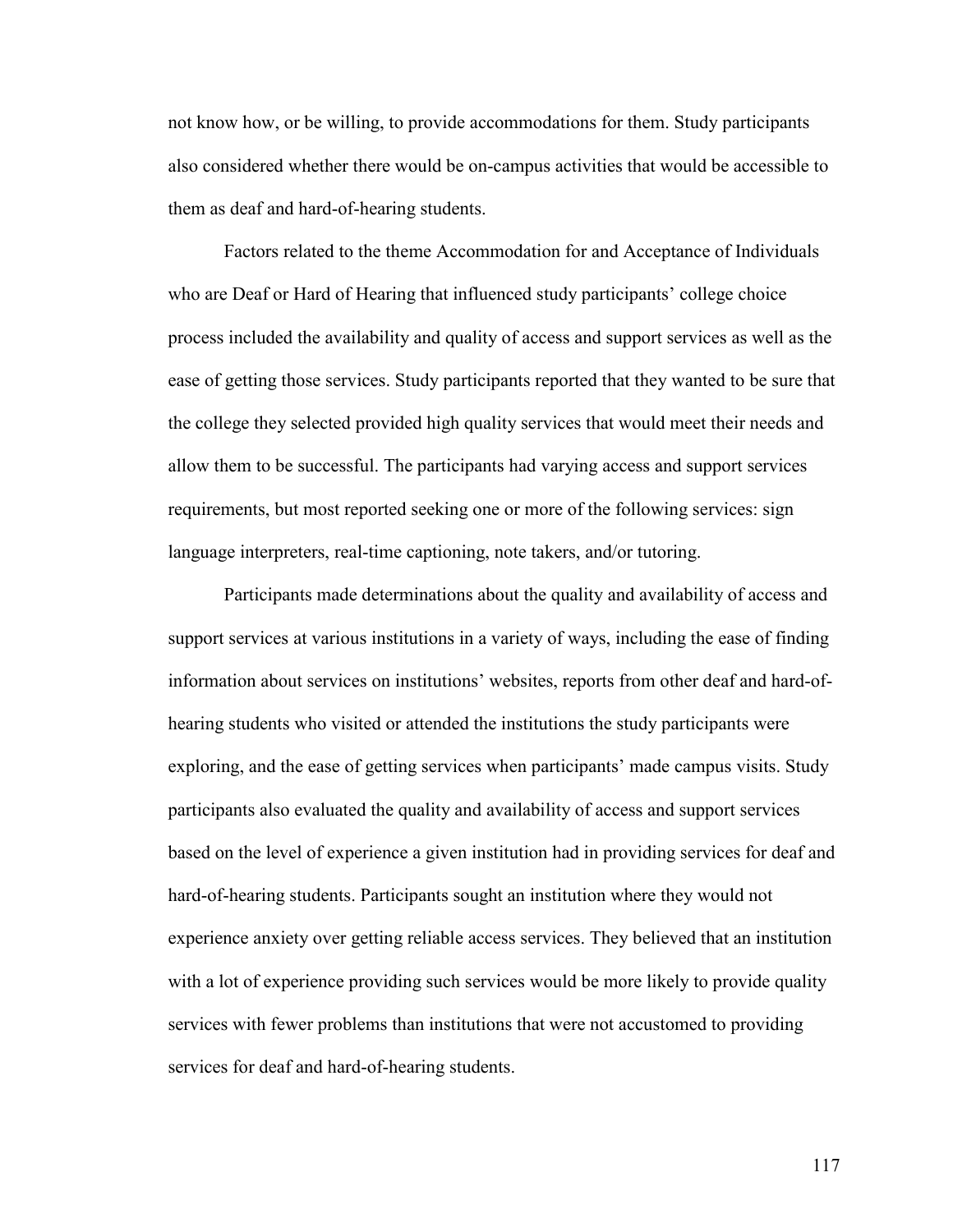Comments by Ella illustrate the influence that access and support services had on her college search and selection process:

Being a hard-of-hearing student and looking at colleges is definitely interesting because you know that you need more support as a hard-of-hearing student. I knew that I was going to get that support here and that I wouldn't get such high quality and easy support at any other school. Because this school is set up to serve deaf and hard-of-hearing students, the access services would already be provided.

It was very important for my college to be experienced and know what I need. Ella's comments make clear that the availability and quality of access services were an important consideration in her college search process and in her selection of a DSI that has significant knowledge of and experience providing services for deaf and hard-ofhearing students.

Jacob, an 18-year-old Physics major from Maryland, talked about his experience with another institution he had considered, but decided against due to concerns regarding access services. He stated:

I decided not to go to [a mainstream university in his home state] mainly because of the access services. I did some research, and I couldn't find anything on the Internet. And people who had visited [that school] had told me that the interpreters never show up and all these other negative things and that the access services weren't good, so I decided it wouldn't be a good choice.

Jacob's statement further demonstrates that the availability and quality of access services is an important factor in the college choice process for deaf and hard-of-hearing students, and that perceived unavailability or poor quality can cause students to remove certain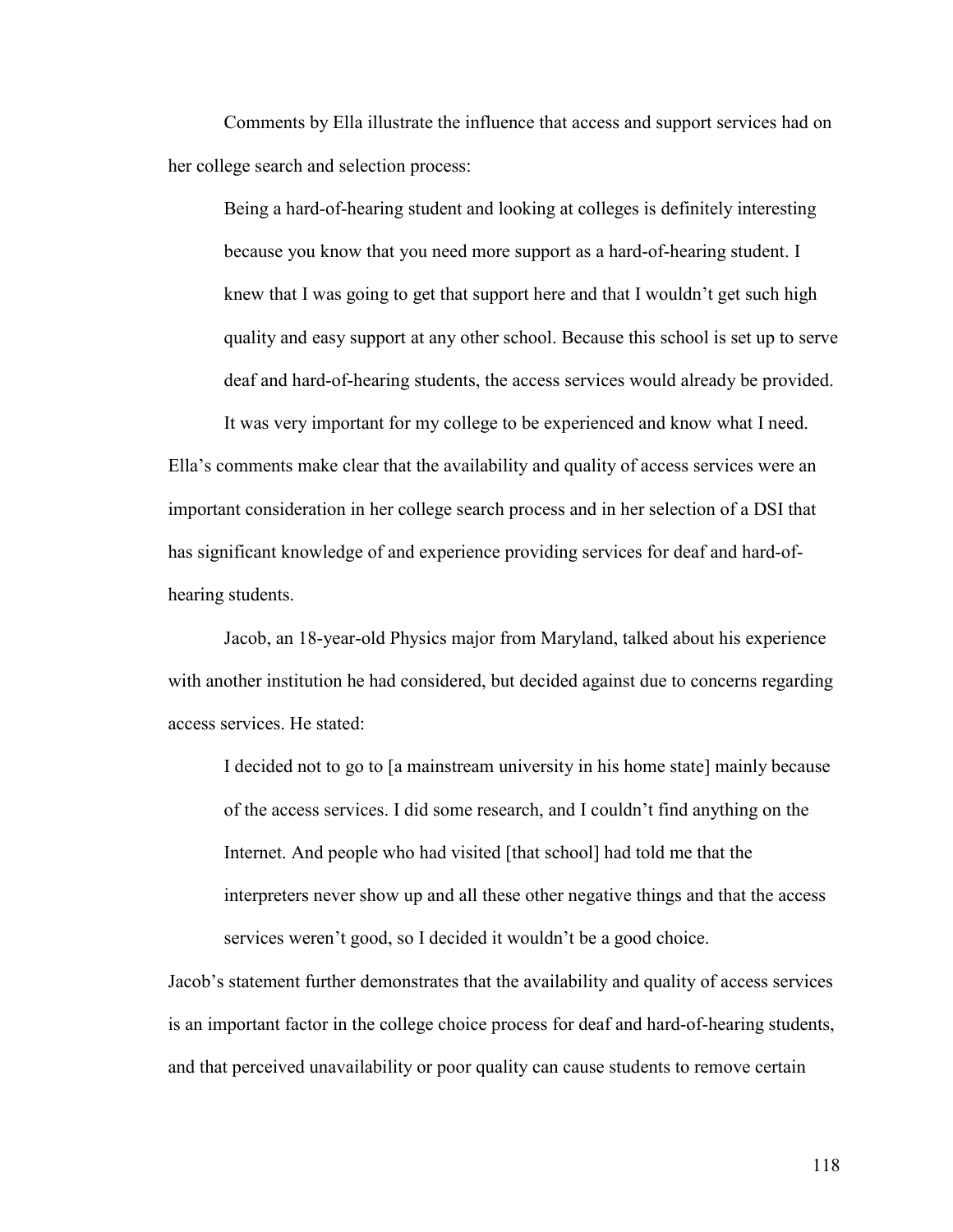postsecondary institutions from consideration. His comments and those of the other study participants demonstrate that participants were active consumers in their college search process. They were astute and empowered enough to take responsibility and assess disability services as part of their college decision-making.

The document reflection activity provided further evidence that the availability and quality of access and support services was an important factor in study participants' college choice process. All 15 participants highlighted a section in the brochure that's titled "Outstanding Support and Access Services," and text that states: "You can request sign language interpreting, real-time captioning services, FM systems, and note taking," as well as a passage that states: "The services and support we provide translate into real success for you." By highlighting text related to support and access services, study participants demonstrated that these services were an important consideration as they evaluated their postsecondary options. As deaf and hard-of-hearing students, the participants grew up experiencing the challenges of living in a world not always equipped to provide the services and support they need. Study participants valued the convenience of having easy access to support services and saw that as a benefit of attending a DSI.

Ava explained how having easy access to support services influenced her college decision:

As a deaf person, I need help. At [another college she considered], I can get access services, but it would be harder. I'd have to go through, like, the school and the government or something. Here at [The University], I can go online, and click, click, click, submit, and it's done. It's really easy here.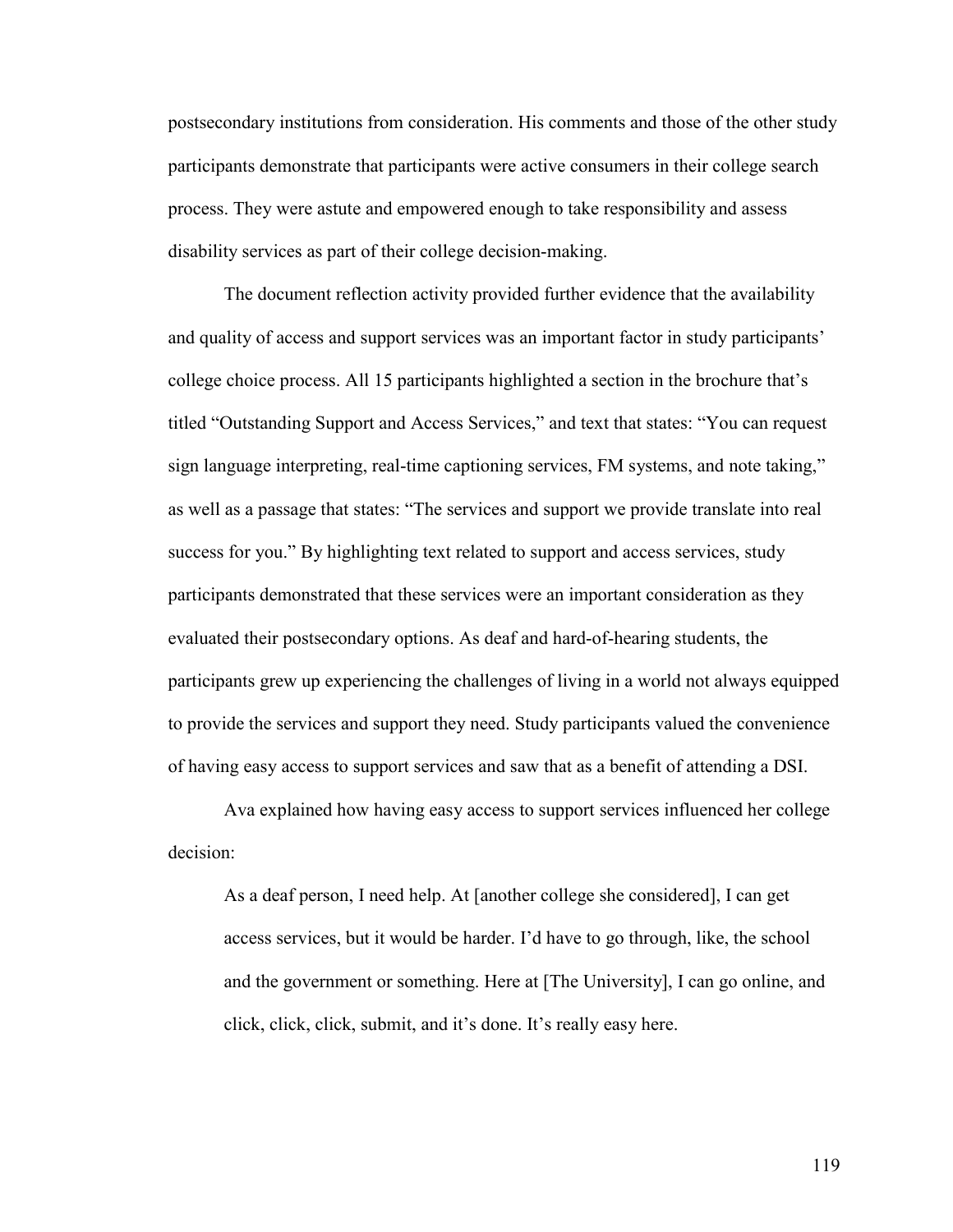Ava's description shows the value that she placed on having easy access to needed support. Ava and the other study participants did not want to have to deal with a burdensome process in order to ensure access to their education.

Beth also talked about why choosing a DSI and having easy access to support services was important to her:

It relieves some of the worry and stress about the interpreters or getting the support I need because they already have everything here for you. It reassures me knowing that there will always be someone or something that will be able to help me through the classes and the courses and the years.

Beth's statement demonstrates that the support that DSIs offer students who are deaf or hard of hearing was a factor in her college choice because she did not want to experience anxiety over having reliable access services. This illustrates the concerns that deaf and hard-of-hearing students can have about having to negotiate mainstream educational environments. Study participants chose a DSI so they could focus on getting an education rather than having to concern themselves with fighting to get reliable access to their education.

*Feelings of belonging.* Study participants also evaluated whether the campus communities at the colleges they were considering would be accepting, welcoming, and open-minded with regard to individuals who are deaf or hard of hearing. Participants wanted to attend a college where they would feel like they belonged and where they would not be seen as less qualified than their hearing peers. They also wanted to know that their needs would be understood and that people, including faculty, staff, and other students, would be willing to accommodate them. For example, Abby stated: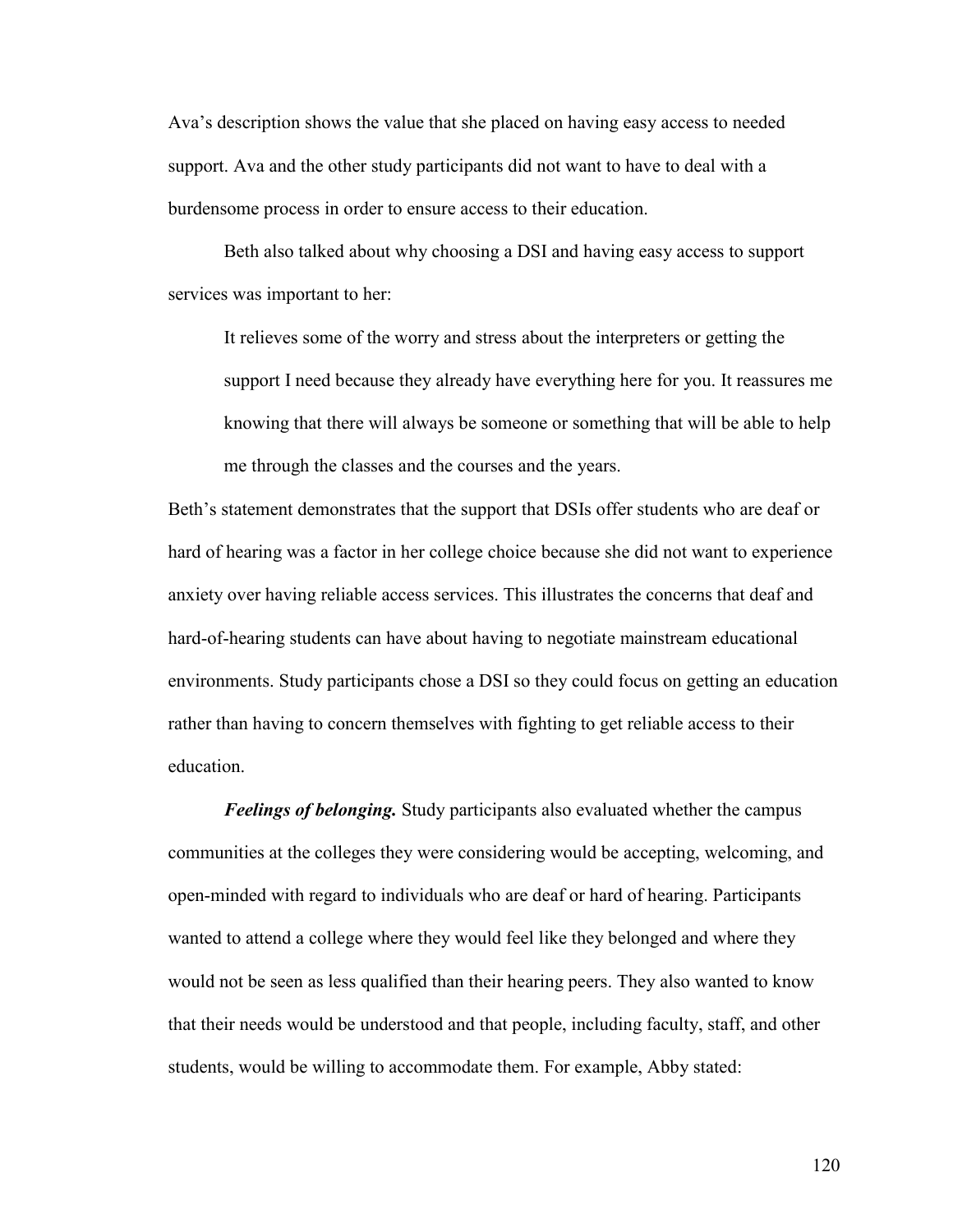I wouldn't be successful if I went to a college that didn't have people familiar with interacting and communicating with deaf people. If I went to some other college, I probably would be the only deaf student, and people wouldn't know

about Deaf culture, and they might think that I was dumb because I am deaf. Abby's comments demonstrate that attending a DSI where people are familiar with individuals who are deaf was an important factor in her college choice. She feared attending a mainstream institution where the campus community might stereotype deaf and hard-of-hearing students as being less intelligent or less capable than their hearing peers.

Beth shared similar thoughts regarding attending a DSI rather than a mainstream college where people might stereotype or not accept her:

If I went to a hearing college, they probably would be wondering what am I doing there. But here they see so many deaf people, they realize that they are smart, they have a good intelligence, and they're regular people, but they just cannot hear. Also the hearing culture here are very accepting; they are very welcoming; they are very open-minded, too. They don't really care about having deaf people in class or having an interpreter interpret for them. It's very nice.

Beth's comments further illustrate the importance that study participants placed on attending a college where the campus community is understanding and accepting of individuals who are deaf or hard of hearing.

Study participants also reported that it was important to them that the professors at the college they chose to attend be understanding and willing to accommodate their needs. As the participants prepared to face a new and challenging education environment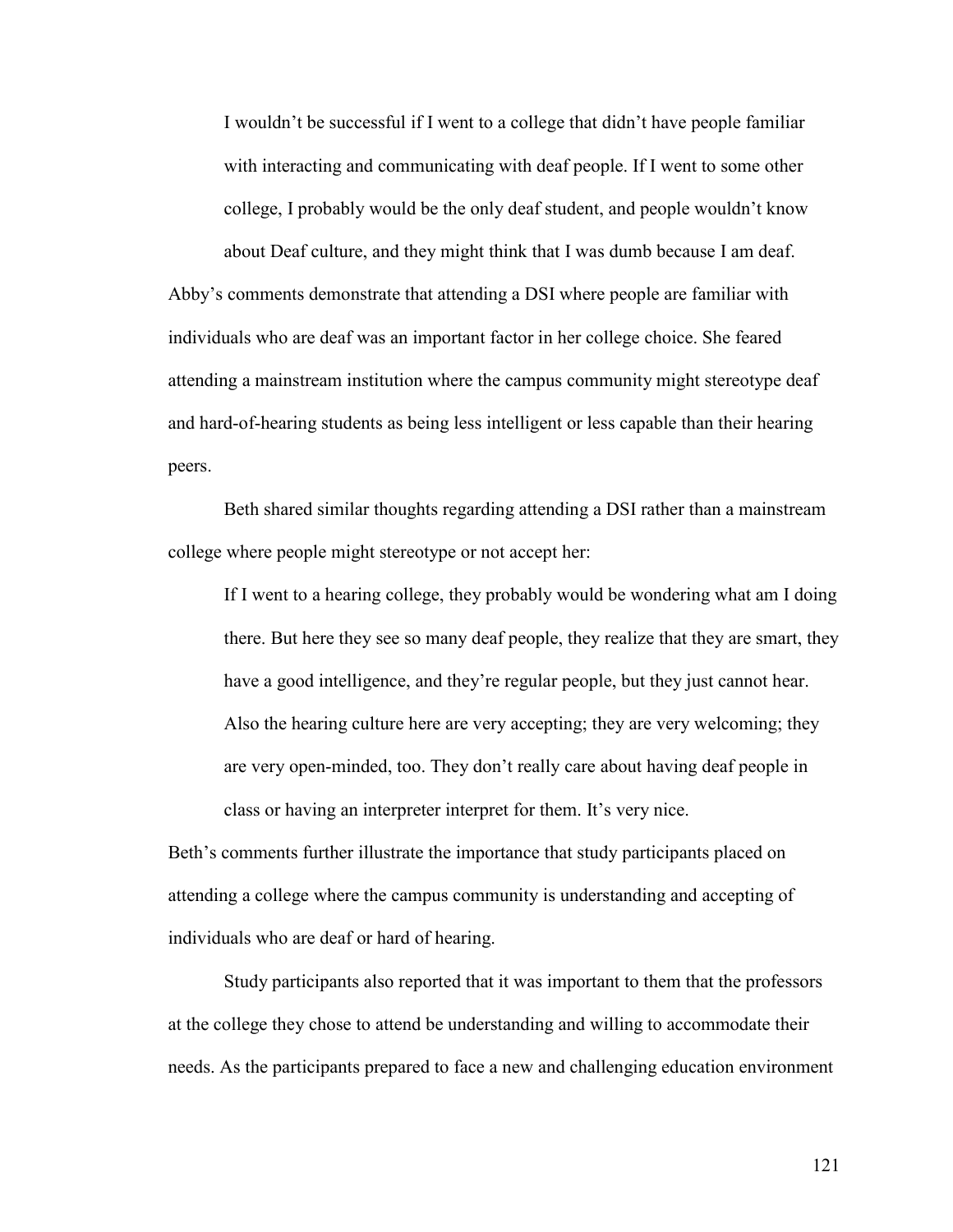at college, they wanted reassurance that the teachers they would be depending upon for their learning would be experienced in working with students with special needs. For example, Ben talked about how he had considered that, because the professors at The University had experience working with deaf and hard-of-hearing students, they would be more helpful to him:

The professors here are more understanding and more willing. They already understood from past students that came here what the students would need; how to accommodate them so that they are set up to succeed here. I thought of that a lot when I was looking at colleges.

Ben's comments illustrate that having professors and a campus community that are understanding and accommodating is an important factor in the college search and selection process for students who are deaf or hard of hearing. Ben's comments also demonstrate that study participants wanted to be able to access their education in an environment where their needs were understood and the necessary accommodations would be provided without a lot of extra effort on their part.

Another factor that influenced study participants' college choice process was whether there were activities available on campus that matched participants' interests and were open and accessible to individuals who are deaf or hard of hearing. Participants were eager to become involved in campus life. They did not see their deafness as a barrier and expected that they would be full participants in activities at the college they selected. Through the document reflection activity, participants revealed the importance to them of the availability of activities by highlighting text related to campus life. For example, one passage that nine participants highlighted states: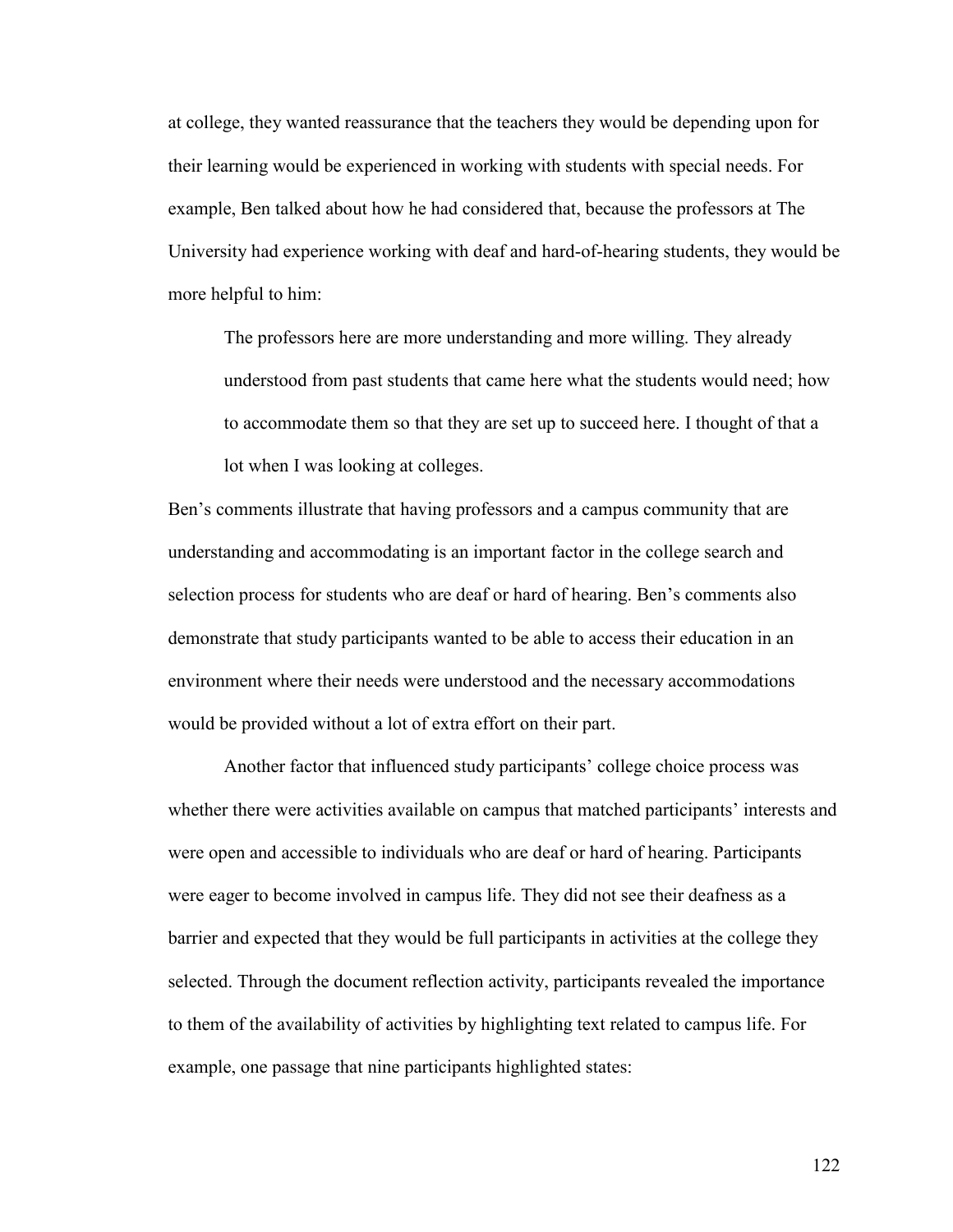At [The University], there are so many activities that are open and accessible to deaf, hard-of-hearing, and hearing students that you may have difficulty deciding what to do first. You can choose from on-campus fraternities and sororities, more than 200 clubs and organizations, NCAA Division III intercollegiate sports, student government, and an interfaith religious center. In addition, [The

University] offers a creative arts program, including theater, dance, and music. By highlighting passages such as this, study participants demonstrated that the availability of activities on campus that were open and accessible to them as deaf and hard-of-hearing students was an important consideration in their college search and selection process.

During their interviews, study participants reinforced the importance to them of the availability of activities on campus. For example, Grace stated:

I remember looking at, like, what kind of other stuff, like, extracurricular stuff, various colleges offered, 'cause, like, you don't want to go to a campus that's kind of boring. I wanted a nice college experience. There's, like, a lot of clubs and activities here at [The University], like a ton. There's stuff happening every week, so it's always pretty easy to go out and find something to do, that's not an issue.

Grace's statement makes clear that, in searching for colleges, she was looking for a lively campus that would provide opportunities for her, as a deaf student, to participate in activities and have fun.

The theme Accommodation for and Acceptance of Individuals who are Deaf or Hard of Hearing describes factors that study participants indicated were important to them in their college search and selection process. Things that study participants reported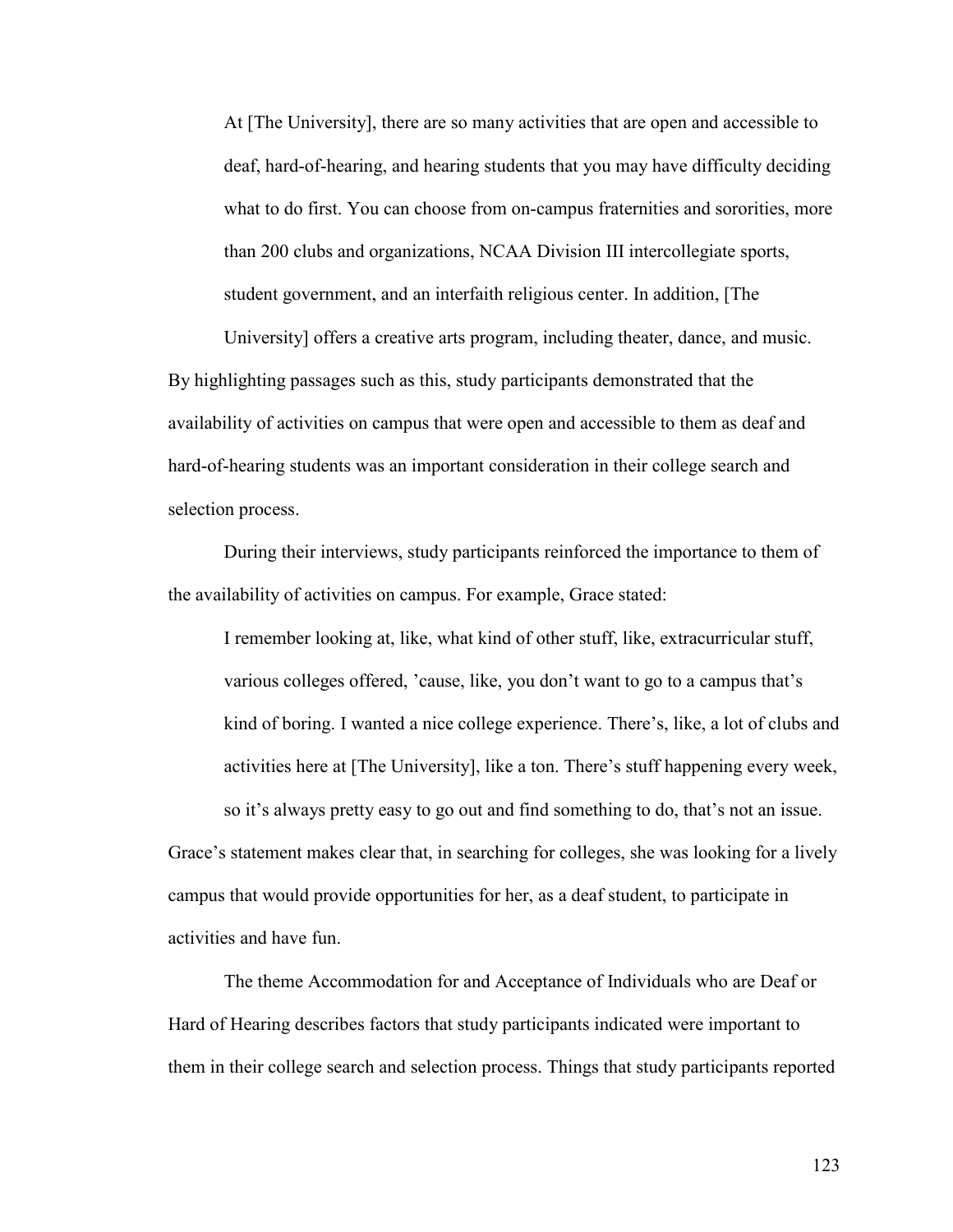as influential included the availability and quality of access and support services as well as the ease of getting the services they need. Participants also considered whether the campus community was understanding and willing to make necessary accommodations for individuals who are deaf or hard of hearing. The availability of on-campus activities that would be accessible to the study participants as deaf and hard-of-hearing students also was a consideration in their college choice process. A fourth, and final, theme, Searching for Kindred, describes additional factors that affected study participants' college-related decision-making.

**Theme four: Searching for Kindred.** Study participants indicated that their college choice was influenced by a desire to attend an institution where there would be other students like them. As deaf identity development theory suggests would be the case, participants reported having varying degrees of awareness of and identification with Deaf culture and the culturally Deaf community (Glickman, 1993). They also expressed varying levels of interest in having the opportunity to experience or be involved in Deaf culture. However, all of the participants reported an interest in having the opportunity to attend a college where there would be other students whose identity characteristics and experiences were similar to their own.

The background information form completed by each of the study participants provided information about their awareness of and identification with Deaf culture. The form asked whether participants were familiar with Deaf culture and whether they considered themselves to be members of the culturally Deaf community. Their responses to those two questions are shown in Table 4.1.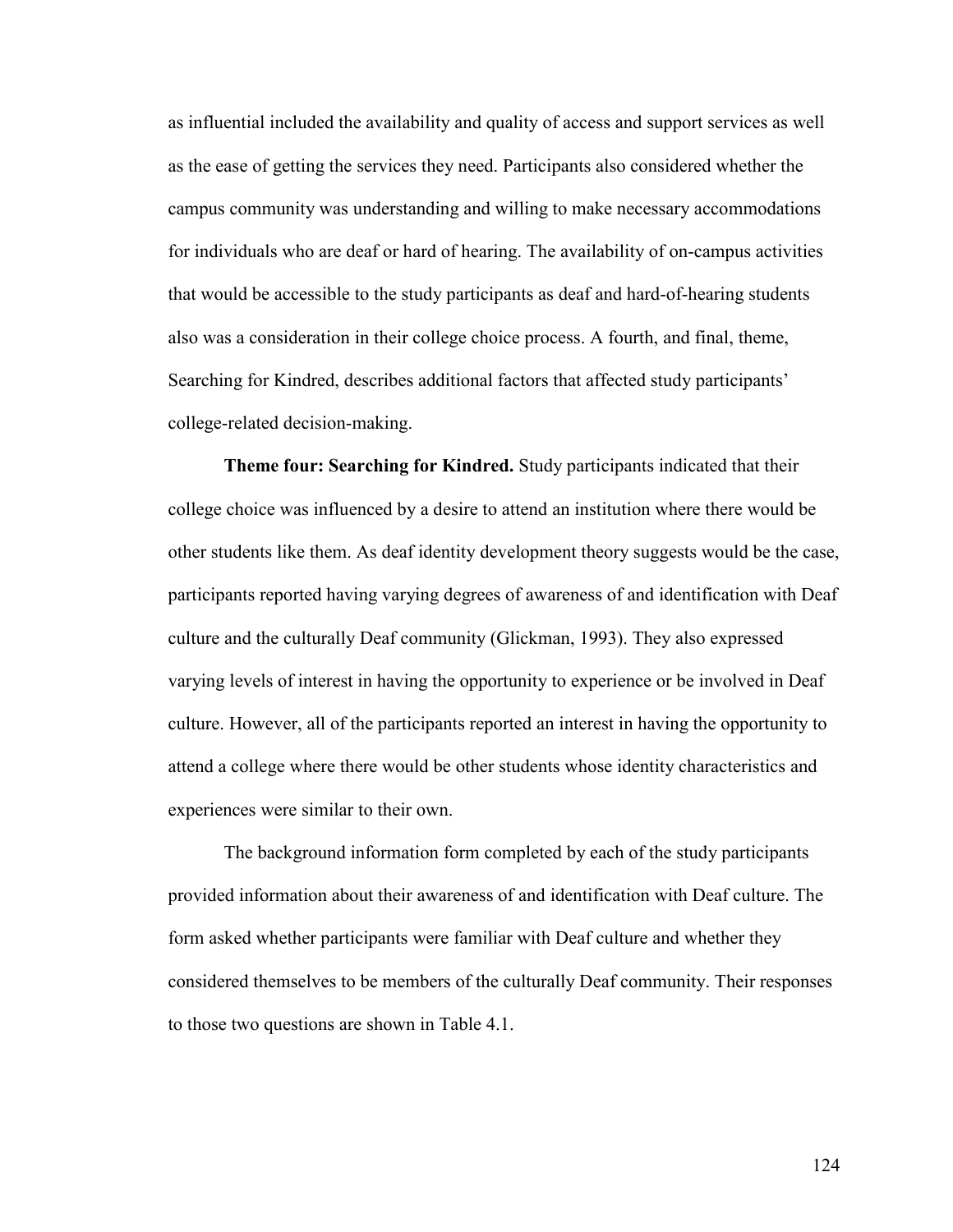# Table 4.1

| Pseudonym | Familiar w/Deaf<br>Culture | Member of the Culturally Deaf<br>Community |
|-----------|----------------------------|--------------------------------------------|
| Abby      | Not Sure                   | No                                         |
| Ava       | Yes                        | Not Sure                                   |
| Avery     | Yes                        | Not Sure                                   |
| Ben       | Yes                        | N <sub>o</sub>                             |
| Beth      | Yes                        | Yes                                        |
| Dan       | Yes                        | Not Sure                                   |
| Ella      | Yes                        | Not Sure                                   |
| Grace     | Yes                        | Not Sure                                   |
| Jacob     | Yes                        | Yes                                        |
| Jim       | Yes                        | Not Sure                                   |
| Liam      | Not Sure                   | Not Sure                                   |
| Lily      | Not Sure                   | Yes                                        |
| Noah      | Yes                        | Yes                                        |
| Olivia    | Yes                        | No                                         |
| Sofia     | Yes                        | No                                         |

*Familiarity with Deaf Culture and Membership in the Culturally Deaf Community*

Abby, Liam, and Lily responded that they were not sure whether they were familiar with Deaf culture, while the remaining participants all indicated that they were familiar with it. Beth, Jacob, Lily, and Noah all indicated that they considered themselves members of the culturally Deaf community, while Abby, Ben, Olivia, and Sofia all responded that they do not consider themselves members. The remaining seven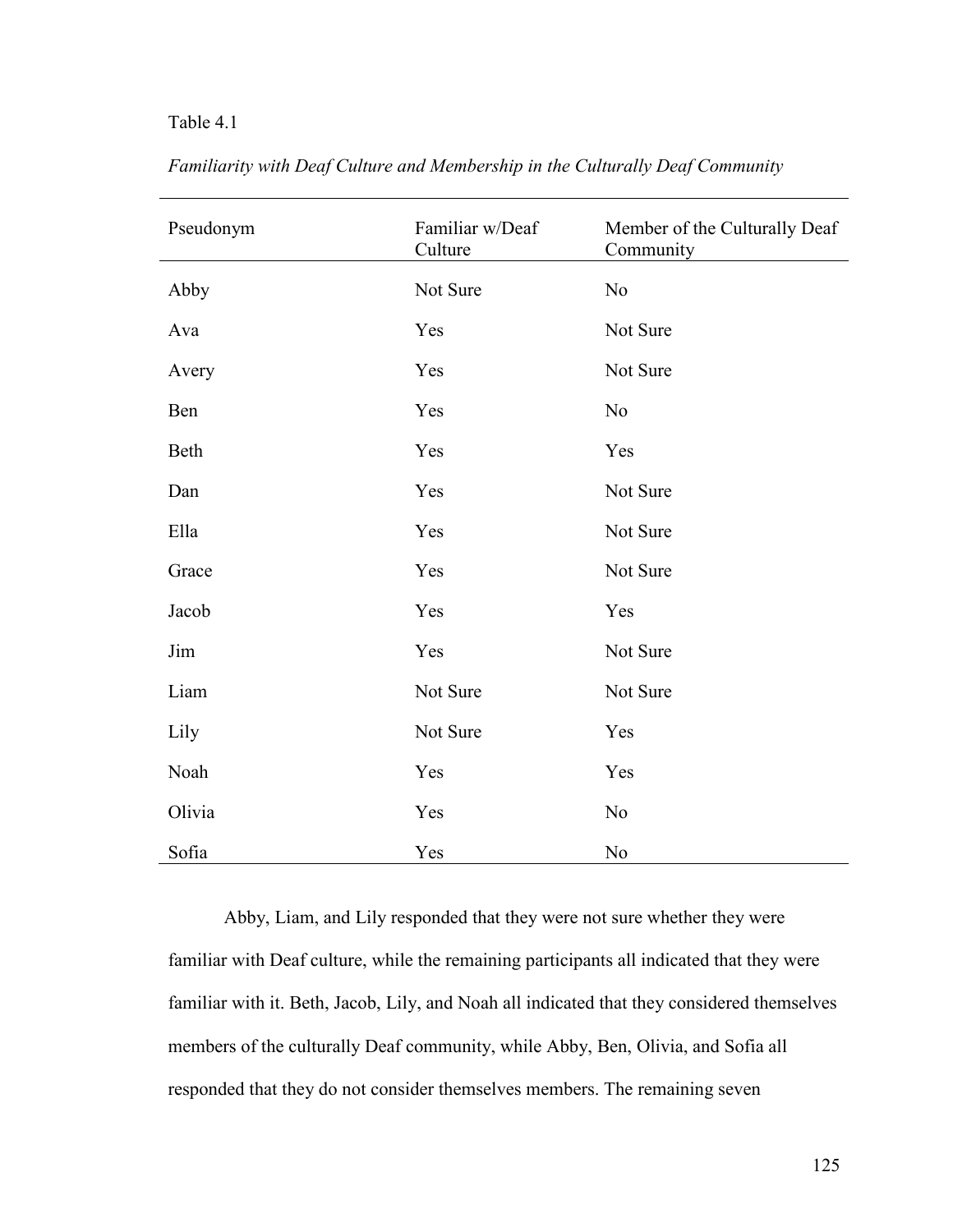participants indicated that they were not sure whether they considered themselves members of the culturally Deaf community. Understanding study participants' awareness of and identification with the culturally Deaf community is important because it provides context for understanding identity-related reasons for their selection of a DSI. In choosing to attend a DSI, study participants believed that there would be students with a range of deaf and hard-of-hearing identities and that this would allow the participants to feel accepted regardless of their own identity. They saw a DSI as a place where they would be able to associate with other students whose identities and experiences were similar to their own.

For example, Sofia indicated that being part of the Deaf community is not a priority for her. However, she believed that attending a DSI would provide opportunities to associate with other students like her. She stated:

The way I perceive Deaf culture is that it's solely dependent on ASL, and they kind of isolate themselves away from the hearing community. I don't feel like that's my kind of thing. I never felt like I wanted to be part of it because I never felt like I wanted to move myself away from the hearing world. I respect their traditions; I just don't partake in them. When I came here for college, I didn't really consider being part of Deaf culture; I just wanted the deaf people.

Sofia's comments illustrate that her decision to attend a DSI was not influenced by a desire to be part of the culturally Deaf community, but rather, by her desire to associate with other students who, like her, are deaf, but who are not necessarily culturally Deaf.

Other study participants, however, who indicated that they consider themselves to be members of the Deaf community, reported that one of the reasons they chose a DSI for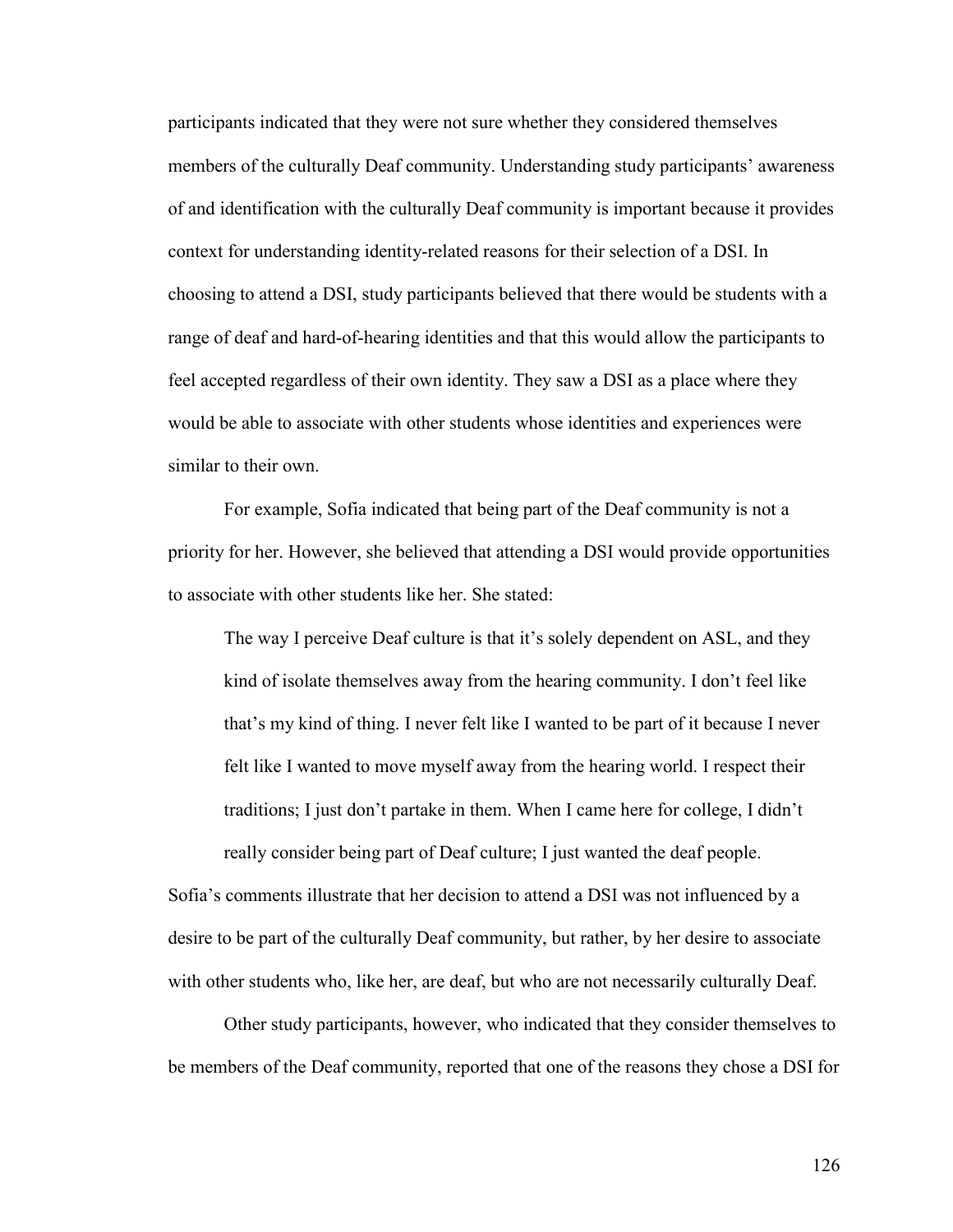college was because they wanted to attend an institution that would allow them to associate with other students who also are culturally Deaf. For example, Jacob said,

I was born deaf and grew up in a Deaf world. All my friends growing up were deaf and involved in Deaf culture. Some of them even came from very big Deaf families. So, I'm very confident in my Deaf identity, and I wanted to socialize with other people who are like me.

Jacob's statement illustrates that, as a culturally Deaf individual, his college choice was influenced by his desire to attend an institution where there would be other culturally Deaf individuals like him with whom he could socialize and feel comfortable.

Noah, an 18-year-old Computing Security major from Illinois, shared similar thoughts about choosing a DSI because he felt like he would feel comfortable there:

If I went to a mainstream college, it would be all hearing students. Here, there are both deaf and hearing students. That's what I wanted, and it fit me. Attending a college where there are other deaf students is where I feel most comfortable. I have Deaf parents, and I was taught to be proud of who I am. I feel like I fit in both the Deaf and hearing communities because I have the ability to communicate with both equally, but I'm not trying to be hearing.

Noah's statement demonstrates how his college selection was influenced by his desire to be in an environment that he felt would be a good fit for him—an environment where there would be other culturally Deaf students like him, but also students with other identities, including hearing students.

Those study participants who said they were not sure whether to consider themselves members of the Deaf community reported that they chose to attend a DSI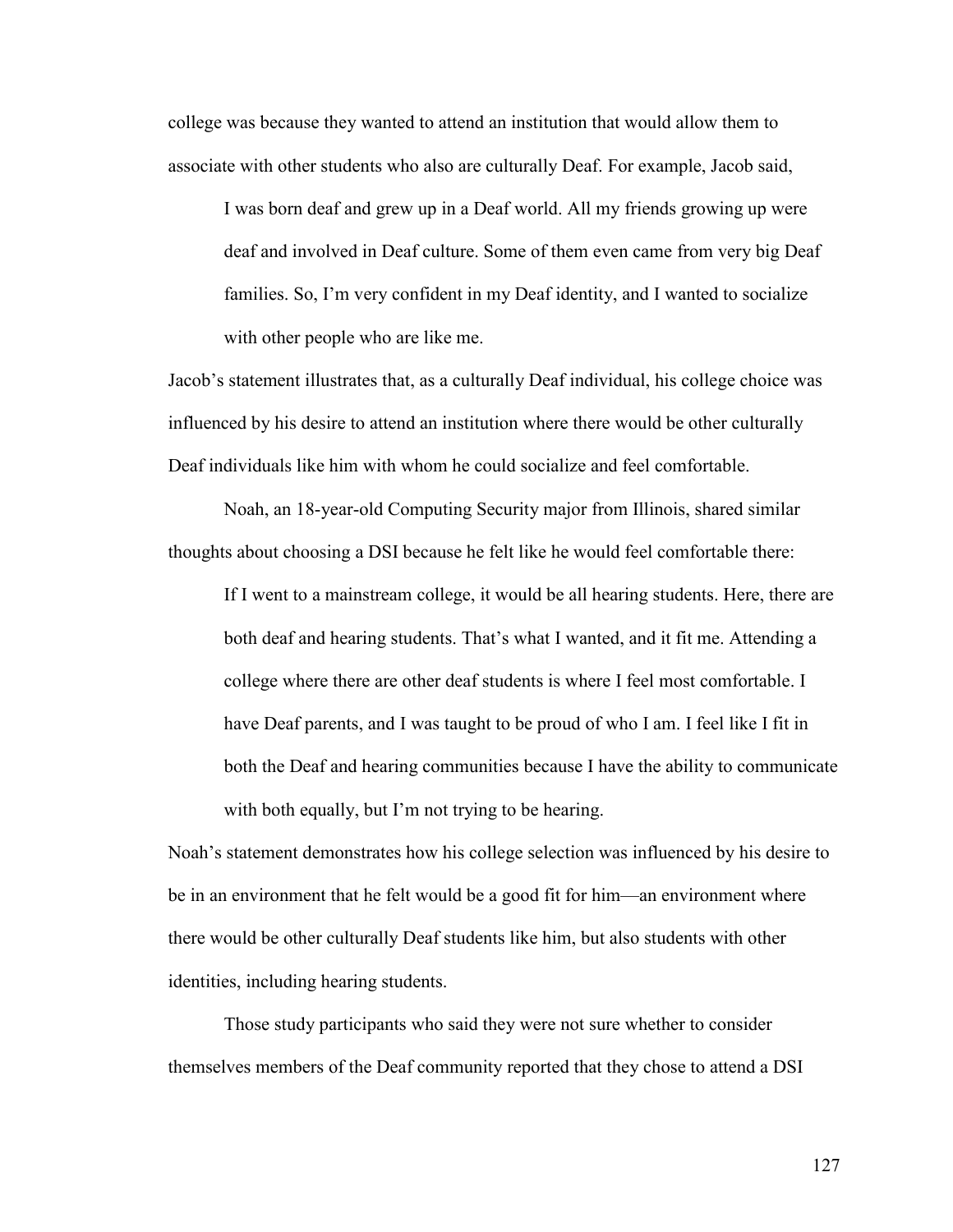because they wanted the opportunity to learn more about Deaf culture and about themselves. For example, Dan, a 19-year-old Criminal Justice major from Connecticut, said,

Learning about Deaf culture was a really big interest to me, and there was a lot of access to Deaf culture here. I came here because I kind of wanted the opportunity to learn about myself. Before I came here, I didn't have a lot of deaf friends, so I didn't know much about Deaf culture and stuff like that.

Dan's comments show that, as a student without much prior knowledge of or experience with the culturally Deaf community, he viewed the opportunity to attend a DSI as a chance to learn more about Deaf culture and to explore and develop his identity as a culturally Deaf person.

Similarly, Liam reported that his desire to learn more about Deaf culture influenced his decision to attend a DSI. He stated, "I just thought that being in a Deaf community could be a different experience. I thought I could learn a lot of things about Deaf culture because I didn't really know a lot about it." Liam's comments further illustrate that study participants who previously were unfamiliar with Deaf culture viewed choosing a DSI as an opportunity to learn about Deaf culture and, perhaps, find a cultural community where they would fit in and feel comfortable.

Regardless of their actual or desired level of identification with the culturally Deaf community, all of the study participants indicated that their college choice was influenced by their desire to attend an institution where there would be other students whose identity characteristics and experiences were similar to their own. Study participants reported that it was important to them to attend a college where there would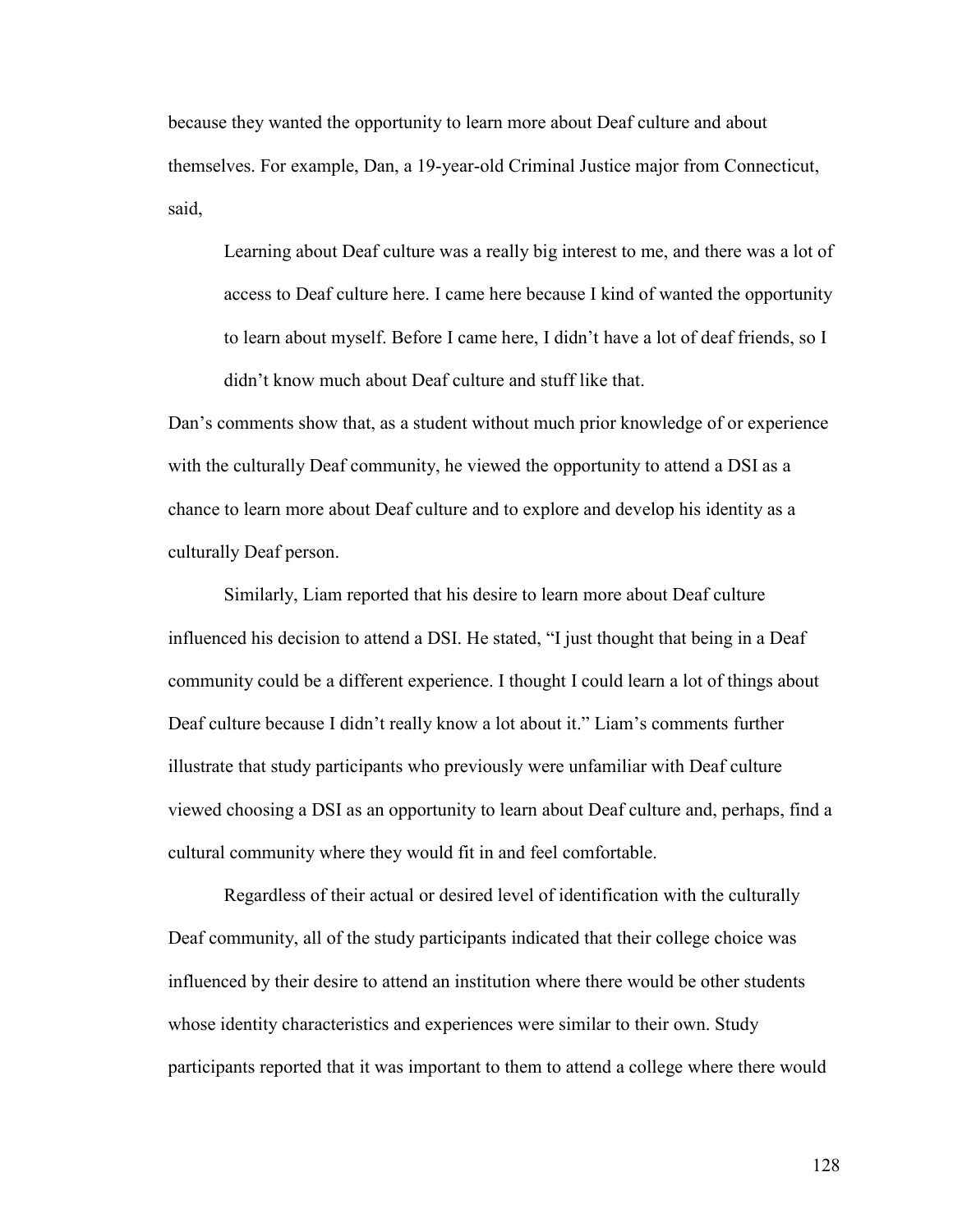be people they could feel comfortable with and relate to, people who could understand their unique experiences as students who are deaf or hard of hearing. For example, Ava stated:

It's important for me to be with others who are like me, who understand. Like, I have a roommate who's hard of hearing, and she prefers to talk, too. Sometimes she expressed the same thing, like, she had some hearing friends, and they'd be, like, "Never mind" when she missed what they said. So, we talk about that. It's nice to have people that understand because a hearing person won't understand

Ava's comments demonstrate that it was important to her to attend college where there would be other deaf and hard-of-hearing students who had experiences similar to hers. Her comments also illustrate that study participants viewed a DSI as a place where they could socialize with other students who would truly understand the challenges that they have faced as deaf and hard-of-hearing students.

fully. They can get it, but they can never understand on a personal level.

Ben, who describes himself as hard of hearing, prefers to communicate using spoken English, and does not consider himself part of the culturally Deaf community, shared similar thoughts regarding his desire to attend a college where there would be other students who would understand what he has experienced:

When I was growing up I never really had another person going through the same thing as me. All my friends were hearing, and they didn't, like, get that I had that little bit of extra difficulty growing up. So, I just kind of wanted to see how I matched up with other people who had experienced the same thing, who had become deaf at 2, got their [cochlear] implant, and went to mainstream schools.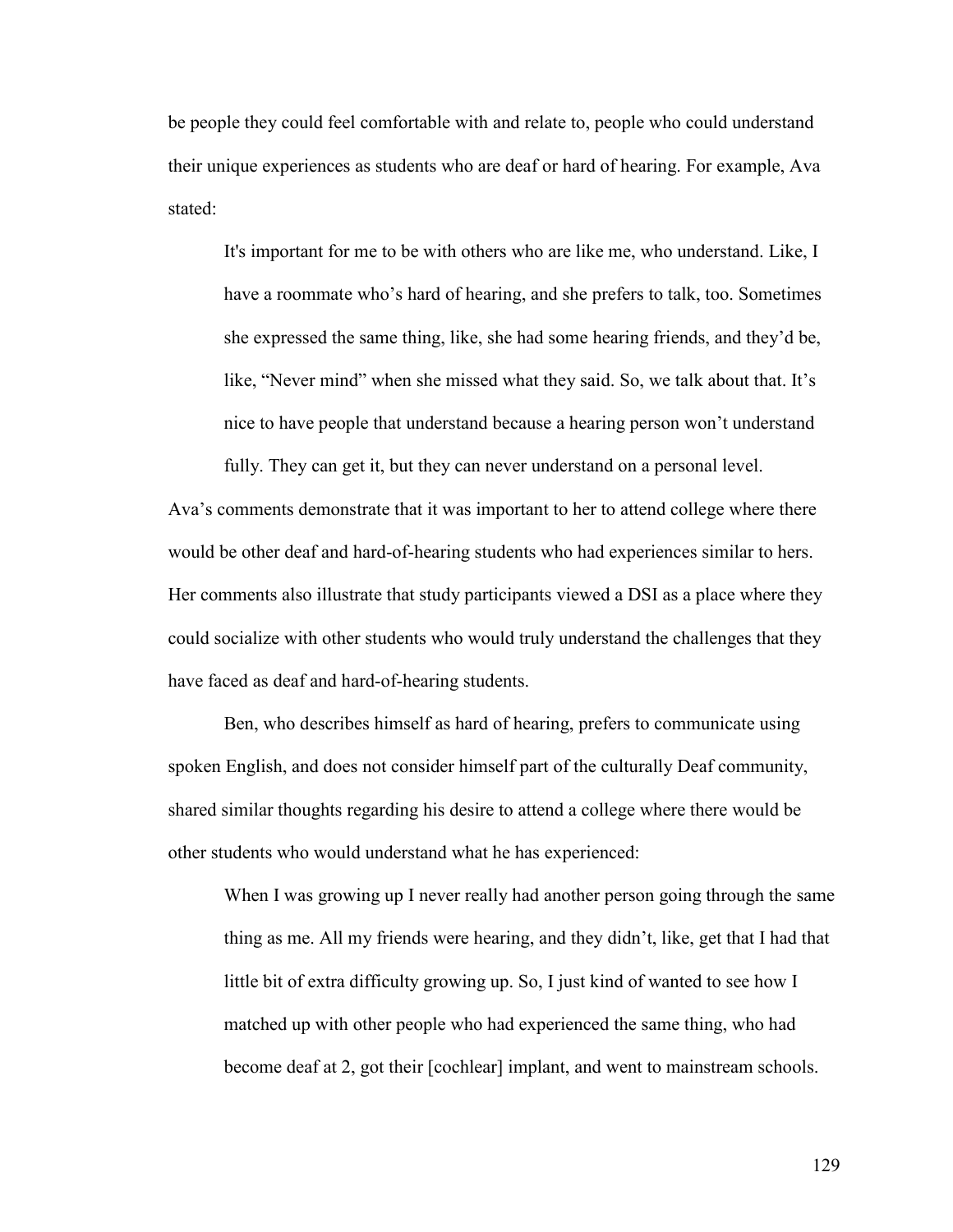Ben's story illustrates how, after growing up with friends who all were hearing, he wanted to attend a college that would allow him the opportunity to be with other hard-ofhearing students who had experienced challenges growing up that were similar to his. Ben's comments also demonstrate the feelings of isolation and sense of being different from everyone else that deaf and hard-of-hearing students can experience when they grow up and are educated in environments surrounded only by hearing people.

Liam also talked about wanting to attend a college with other deaf and hard-ofhearing students because he believed that doing so would help him fill a gap that he perceived to be present in his life when he was growing up. He stated:

Well, I have, in my whole life, only had one hard-of-hearing friend, so I came here hoping to meet some deaf or hard-of-hearing friends. I just felt that, coming here, it would be much easier to make friends with the hard-of-hearing or deaf community because we have something in common, and it's possible that we could relate to a lot of stuff through past experience and maybe interests.

Liam's statement demonstrates that his college decision was influenced by a desire to meet and develop friendships with other students to whom he could relate and who could relate to him. His comments also illustrate the strong desire that deaf and hard-of-hearing individuals can have to associate with others who are like them. Growing up in hearing families, attending mainstream schools, and having little contact with other deaf and hard-of-hearing individuals led study participants like Liam and Ben to choose a DSI where they would be in an environment where they no longer would feel like they were "the only one."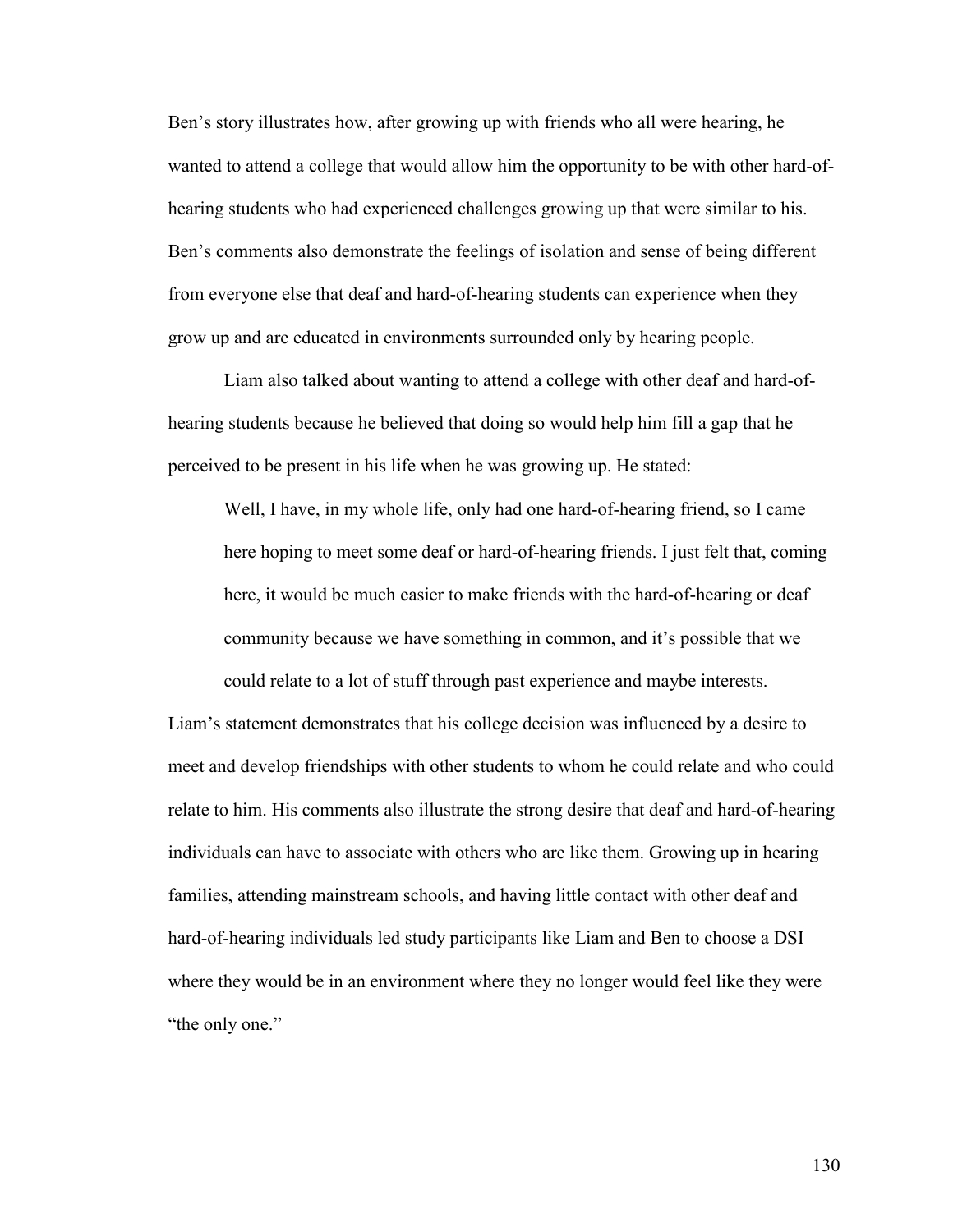Another participant, Lily, talked about how her college decision was influenced by the fact that she is uncertain about her identity and wanted to attend a college where she could feel comfortable and find herself:

I came to [The University] because it was a place where I can feel at home and be myself and be comfortable with who I am and find myself. I sort of don't really trust what I am, so I sort of have to pick the common thread when I'm around hearing and deaf people. Here, it's the best of both worlds, so I don't feel like I have to alternate back and forth. I can just stay as one true person and be comfortable. I don't have to change to match anyone else, so I feel myself here.

Lily's story demonstrates how the uncertainty and identity confusion that she faced in the past led her to choose a college where she felt that she could fit in, feel comfortable, and find herself.

Similarly, Ben described how his desire to figure out his identity influenced his college decision:

I'm not part of Deaf culture because I don't sign, I can hear, and I speak. But, I'm not really part of the hearing world because I don't have all of my hearing. I'm closer to the hearing world, but I'm kind of in the middle. I knew that if I came here, there would be other people here that went through the same thing and don't know exactly where they fit in—there'd be other kids like me who I can share my experience with and try to understand better where I am, what I belong to.

By sharing his story, Ben showed that his college selection was influenced by his desire to better understand his identity by being with other students with experiences similar to his own. Ben's comments and those of the other study participants demonstrate that,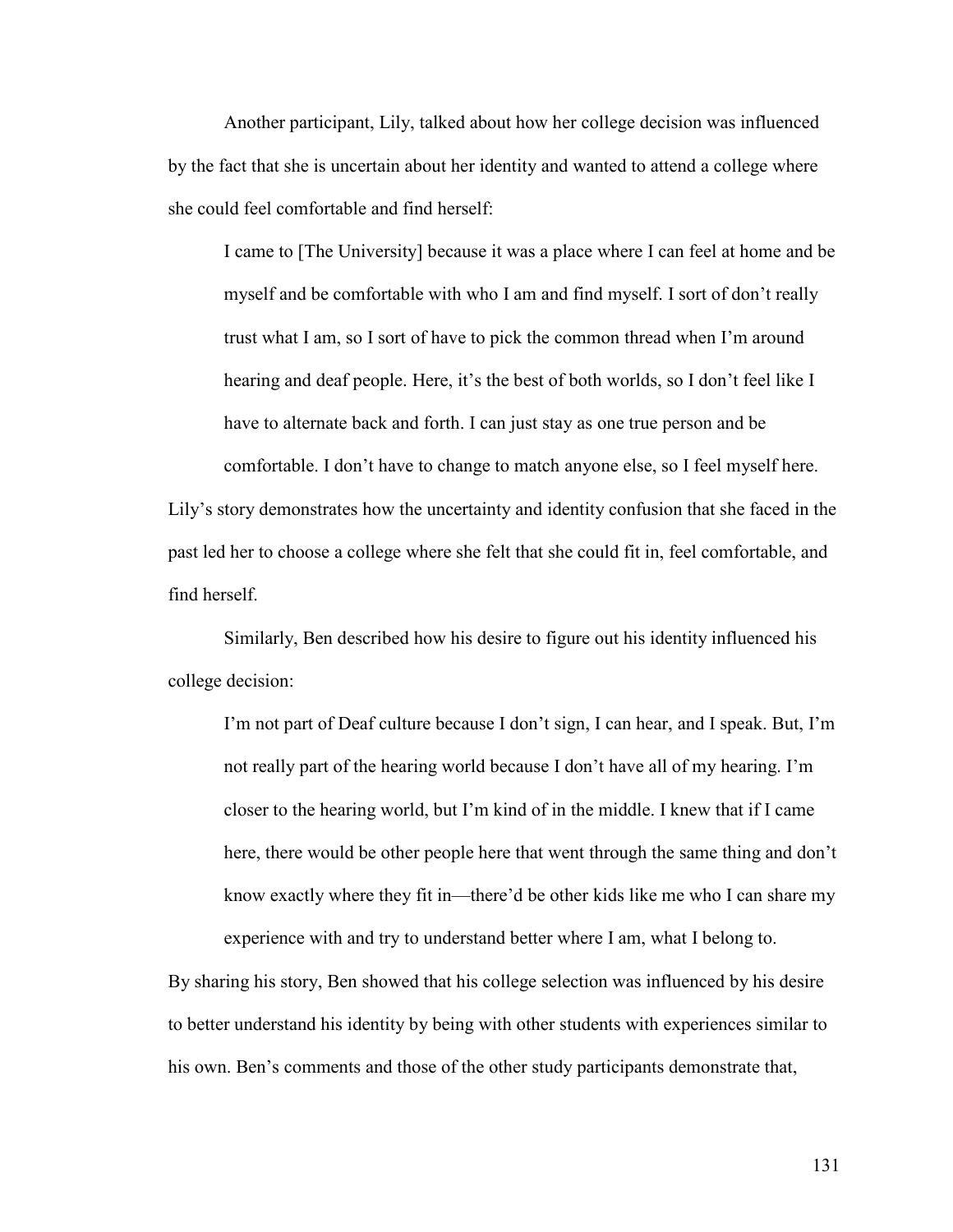regardless of whether students identify as deaf or hard of hearing and/or as members of the culturally Deaf community, the desire to attend college with other students who share their identity characteristics and who have had similar experiences was a factor in the study participants' college choice process.

The document reflection activity provided further evidence of study participants' desire to attend a college where there would be other students like them. Eleven participants highlighted text in the brochure related to the diverse campus community, the deaf and hard-of-hearing students who attend The University, and the deaf and hard-ofhearing population in the community where The University is located. For example, a number of study participants highlighted a passage in the brochure that states:

Our community includes a broad mix of students with various communication styles in American Sign Language, English, and spoken communication. Many students call [The University] the best of all worlds because our campus offers opportunities to live, study, work, and socialize with deaf, hard-of-hearing, and hearing students, faculty, and staff. There are more than 1,300 deaf and hard-ofhearing students at [The University].

Through the document reflection activity and their interviews, study participants revealed factors related to the theme Searching for Kindred that influenced their college choice process. Regardless of their actual or desired level of identification with the culturally Deaf community, all of the study participants indicated that their college choice was influenced by their desire to attend an institution where there would be other students whose identity characteristics and experiences were similar to their own. Some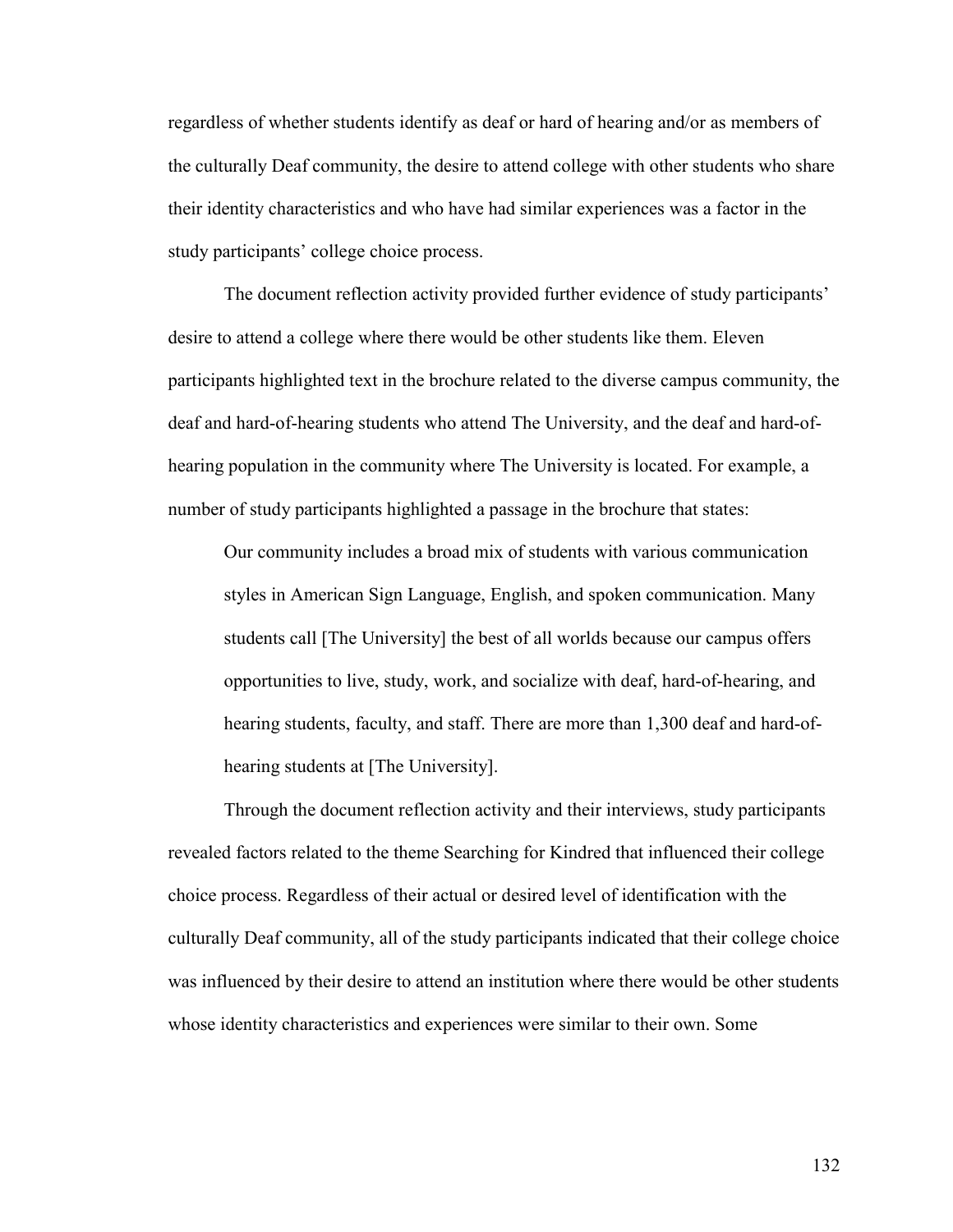participants also expressed a desire to learn more about themselves and explore aspects of their deaf identity.

### **Summary**

The purpose of this study was to examine the college choice process of deaf and hard-of-hearing students to determine the factors that influenced their college selection and to explore how deaf identity influenced the students' selection of a deaf-serving institution. Analysis of the data collected for this study revealed four themes that describe the study participants' college choice process: Secondary School Influences, Preparation for Career and Life, Accommodation for and Acceptance of Individuals who are Deaf or Hard of Hearing, and Searching for Kindred. A discussion of the implications of these findings and recommendations for future research are included in the next chapter.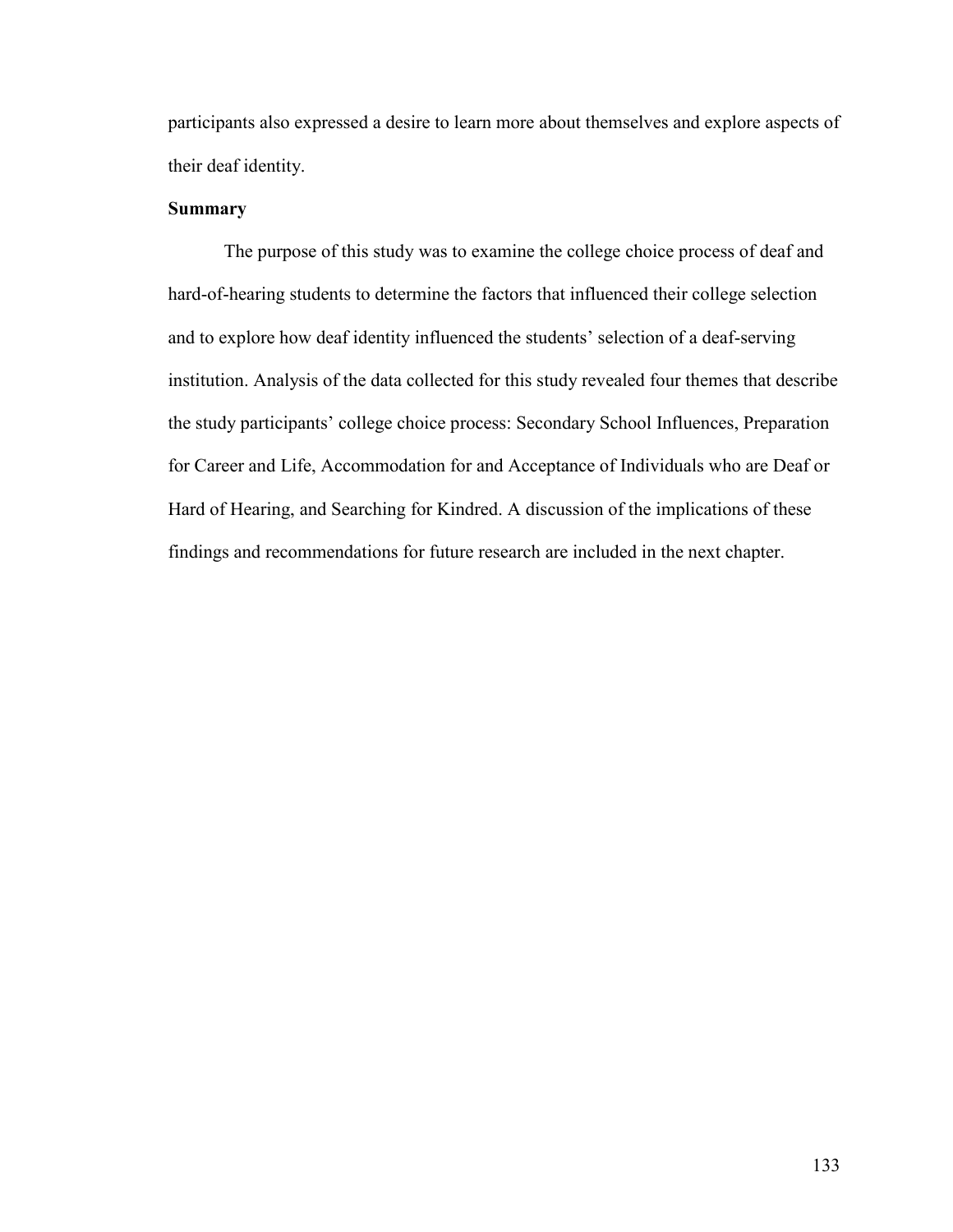#### **Chapter 5: Discussion**

#### **Introduction**

The present study used a qualitative phenomenological research design to investigate the factors that influence deaf and hard-of-hearing students' college search and selection process. The study addressed two questions. The first of these was: How do deaf and hard-of-hearing students describe the factors that influenced their college choice? The second question was: In what ways does a deaf or hard-of-hearing student's deaf identity influence the selection of a deaf-serving institution (DSI)?

What follows is a discussion of the implications of the study findings. Also included in this chapter are a discussion of the limitations of the study and recommendations for future research as well as recommendations, based on the study findings, for students and parents, P-12 educators, policymakers, and postsecondary institutions. The chapter ends with a conclusion that summarizes the study.

#### **Implications of Study Findings**

Several of the findings of the present study are consistent with those of other studies in the college choice literature. For example, the finding that deaf and hard-ofhearing students' college choice is influenced by factors such as the availability of desired programs of study, institutional reputation for providing a quality education, and opportunities for personal growth and development is similar to the findings of Goldstein (2001), Menchel (1995), and Smith (2004), who all found these factors to be influential in deaf and hard-of-hearing students' college choice. Burleson (2010), Dolinsky (2010),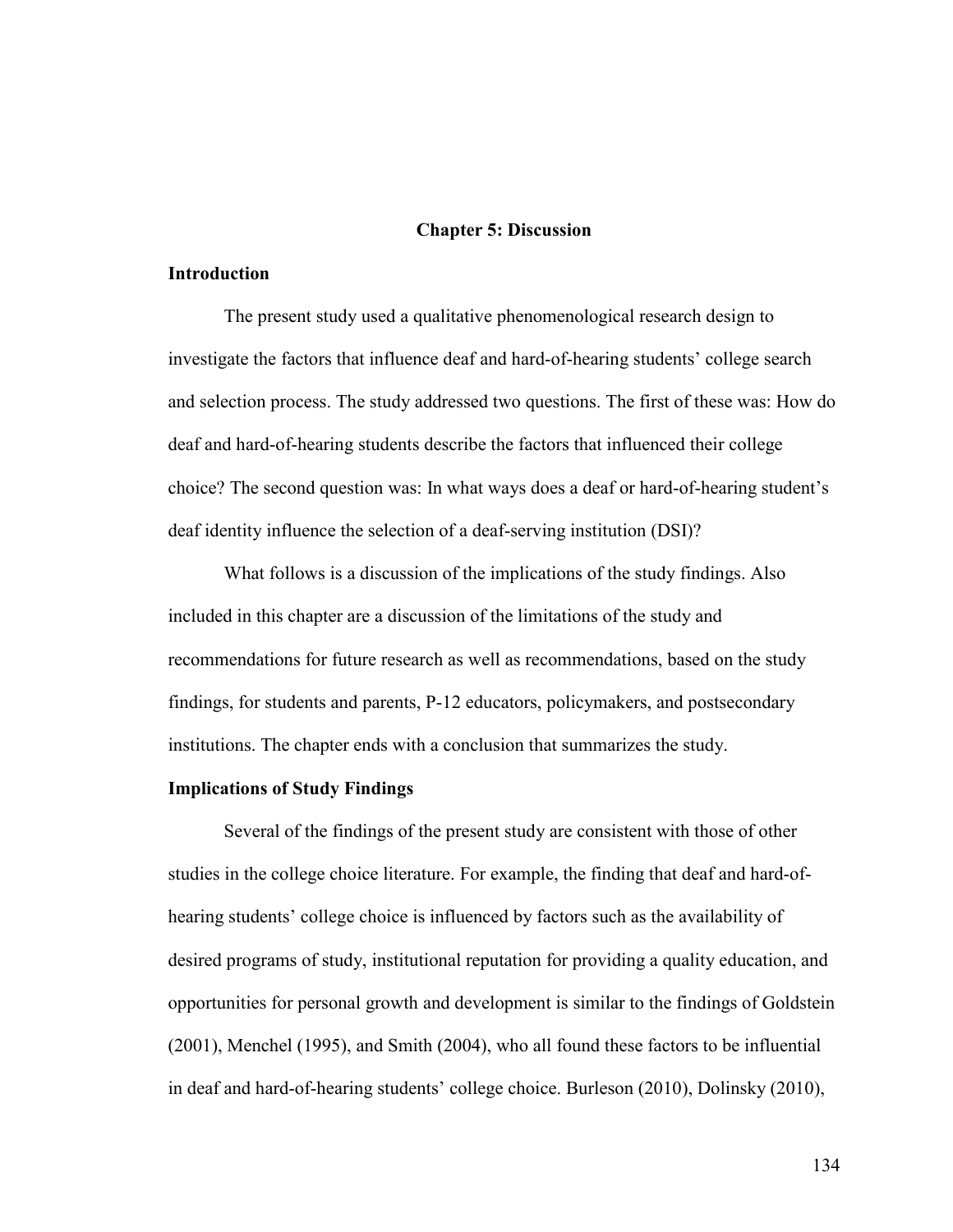Herren, Cartmell, & Robertson (2011), Johnson, Jubenville, & Goss (2009), and Pauline (2010) also found these factors to be influential in the college search and selection process of the general student population. Thus, the findings of the present study suggest that some of the factors that influence deaf and hard-of-hearing students' college choice process are similar to those that affect their hearing peers' college decisions.

The present study's finding that deaf and hard-of-hearing students' college choice is influenced by the availability and quality of access and support services also is similar to findings of other studies in the literature. For example, Barnhart (1991) and Foster and Elliott (1986) found that these factors affected the college-related decision-making of the deaf and hard-of-hearing participants in their studies. Research by Goldstein (2001) and Smith (2004) also demonstrated that these factors were influential in students' college selection.

The present study's finding that the study participant's college choice was influenced by their desire to attend an institution where there would be other students whose identity characteristics and experiences were similar to the study participants' own is consistent with Karp, Holmstrom, and Cray's (1998) contention that, in searching for a college, students are looking for a good fit—a place where they will feel comfortable, where there are other students who are like them. The present study's findings are consistent with those of Call (1992), Menchel (1995), and Smith (2004), whose study results also suggest that finding a good fit is a consideration in deaf and hard-of-hearing students' college-related decision-making. Barnhart (1991), Call, Foster and Elliott (1986), and Smith all found that the desire to attend college with other deaf and hard-ofhearing students was a factor in their study participants' college choice. These findings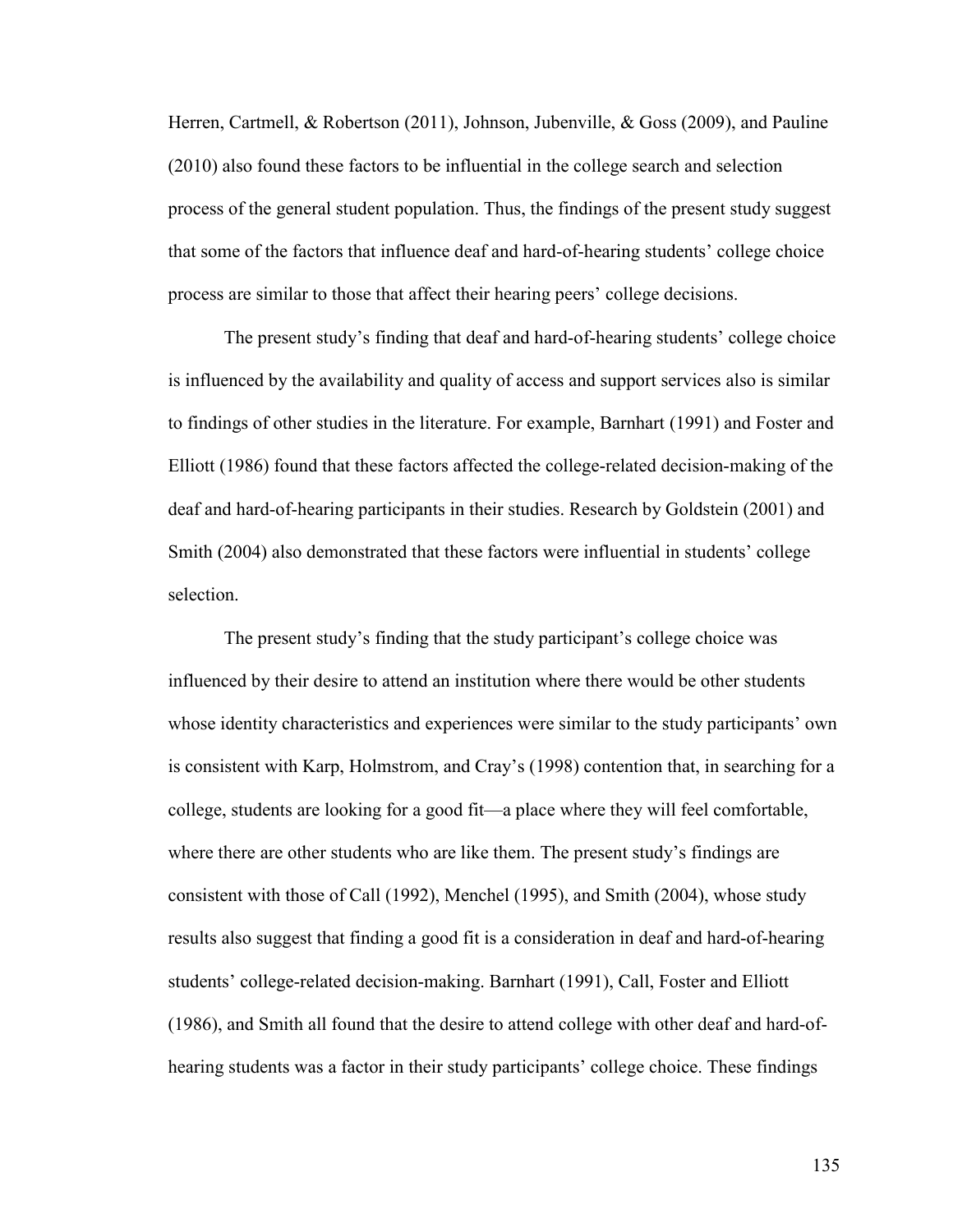also are consistent with those of Freeman (1999) and Van Camp, Barden, Ren Sloan, and Clarke (2009), who found that sociocultural identity influences may be particularly influential in students' consideration of, and decision to attend, a minority-serving institution (MSI).

In addition to serving the educational needs of minority students, MSIs also help address students' social and cultural identity needs (Raines, 1998; Staten et al., 2009). DSIs serve similar roles for deaf and hard-of-hearing students (Foster & Elliott, 1986). The results of the present study point to the importance of educational environments where people understand and can appropriately serve the needs of deaf and hard-ofhearing students. The results also point to a fundamental role for DSIs in higher education, serving deaf and hard-of-hearing students' educational needs as well as their sociocultural identity needs and providing an environment where they can interact with other deaf and hard-of-hearing students.

**Implications for theory.** The theoretical framework for the present study was deaf identity development (DID) theory, which postulates that people who are deaf or hard of hearing have varying degrees of awareness of and identification with Deaf culture and the Deaf community (Glickman, 1993). The theory is helpful in conceptualizing that there are a range of deaf identities, and, as a result, it provided a useful lens through which to examine the college choice process of deaf and hard-of-hearing students. However, the theory was developed in 1993 with study participants who, at the time, ranged in age from 18 to 75, which means they were born between 1918 and 1975. Glickman's (1993) conceptualizations of deaf identities and the deaf identity development process were based on subjects who had grown up well prior to the 1990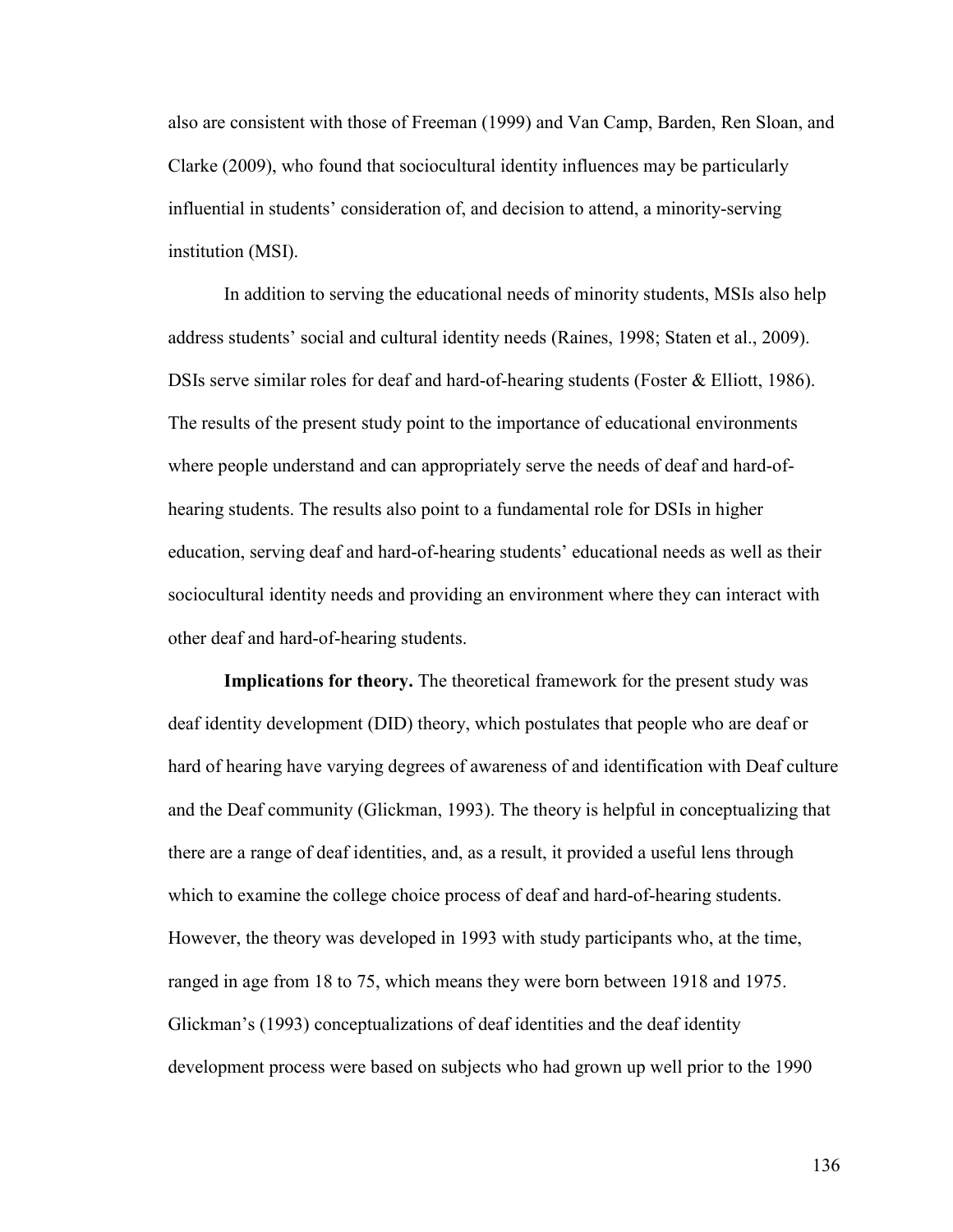passage of the Americans with Disabilities Act (ADA) in an environment markedly different from the present day. The participants in the present study all were born between 1993 and 1995 and had the benefit of growing up in a post-ADA era where people, including parents, educators, and policymakers, have a better understanding of deafness. This suggests a need to revisit DID theory to determine if the theory's conceptualizations of deaf identities should be modified to reflect the experiences of deaf and hard-of-hearing individuals who have grown up in a society that is more enlightened about their needs and capabilities and that is more likely to make appropriate accommodations for them.

#### **Limitations**

As with any research, the present study has limitations. Because there were only a small number of participants, and all of them attended a single DSI, the results of the study are not generalizable to the entire population of deaf and hard-of-hearing students or even to those who attend another DSI. A larger study with a randomly selected representative sample could provide information on the factors that influence deaf and hard-of-hearing students' college choice that would be generalizable to the U.S. population of deaf and hard-of-hearing students. Such a study, however, would not provide the same opportunity as the present study for in-depth exploration of the study participants' unique college choice experiences.

Another limitation of the present study is that the participants were asked to recall their college choice process after the fact. Although freshman students were selected for the study, more than a year had passed since they actually had been involved in their college search. Therefore, they may not have remembered all of the details of the process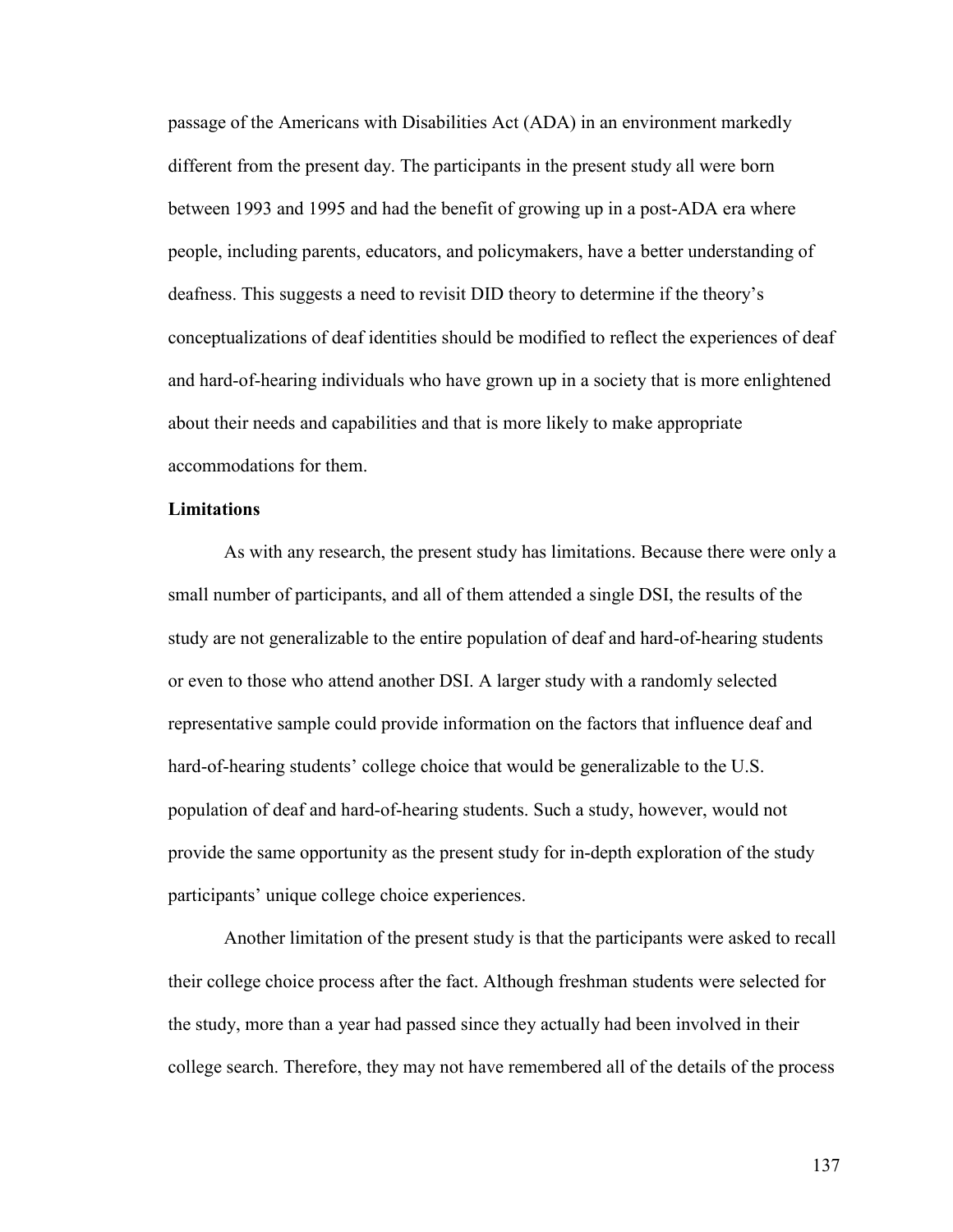that they engaged in while exploring college options and making their final choice. It may be, however, that participants in the present study were better able to articulate the factors that had been most important in their college-related decision-making because the time that had elapsed had given them an opportunity to reflect on their college search and selection process.

It also must be noted that the present study did not investigate all of the variables that can influence students' college choices. For example, many student and family characteristics, such as socioeconomic status and parental educational levels, are known to influence college choice (Engberg & Wolniak, 2009, 2010; Mattern & Wyatt, 2009; Perna & Titus, 2004). Characteristics of a student's high school, such as availability and quality of counseling services and overall academic quality also can be influencing factors in students' college-related decision-making (Engberg & Wolniak, 2009, 2010). Although it did not investigate all of the factors that are known college-choice influencers, the present study provided an opportunity for the study participants to report those factors that were most important to them as they considered their college choice options.

#### **Recommendations**

The findings of the present study lead to a number of recommendations for students and their families as well as teachers, counselors, and other professionals who work with deaf and hard-of-hearing students. The findings also lead to recommendations for executive leaders at mainstream postsecondary institutions and DSIs as well as for policymakers and Vocational Rehabilitation personnel. These recommendations are outlined in this section along with recommendations for future research.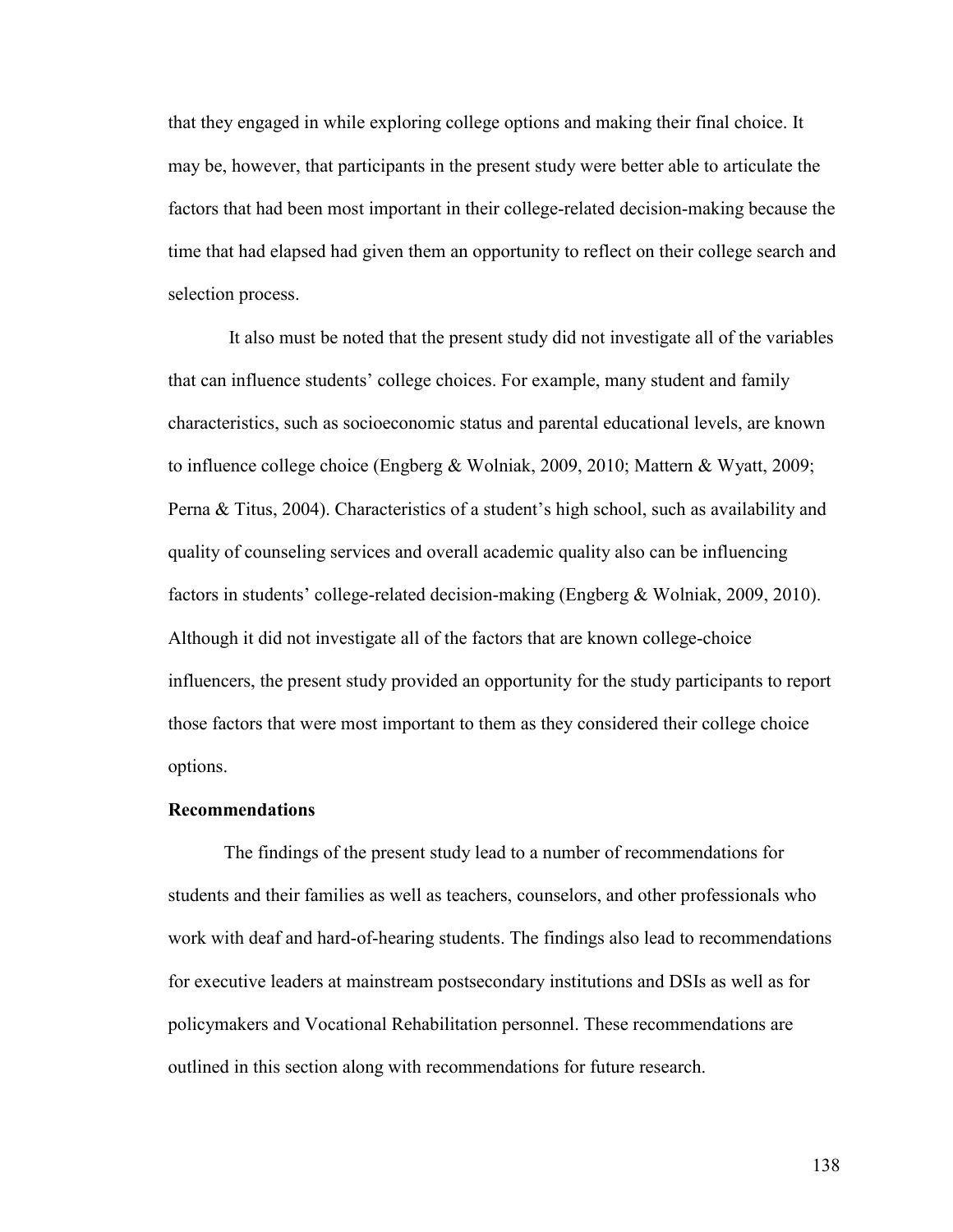**Students and parents.** The findings of the present study suggest that, regardless of their background and how they identify, deaf and hard-of-hearing students want the opportunity to associate with other students who are like them. This points to the importance for students and their parents of seeking opportunities to gather with other deaf and hard-of-hearing students, whether through educational environments, organizations, or informal means. This suggests that parents should carefully weigh P-12 education options for their children, evaluating which environments can best provide for their children's academic as well as social needs. Organizations such as the Alexander Graham Bell Association (agbell.org), the National Association of the Deaf (nad.org), and Hands and Voices (handsandvoices.org), which provide support for deaf and hard-ofhearing individuals and their families, also provide opportunities for deaf and hard-ofhearing students to gather with their peers.

**P-12 educators.** The findings of the present study also point to a need for educators to consider how deaf and hard-of-hearing students' need for interaction with deaf and hard-of-hearing peers can best be met in mainstream P-12 school environments. Given that deafness is a low-incidence disability, there may be small numbers of deaf and hard-of-hearing students in individual schools (U.S. Dept. of Education, n.d.). Educators and policymakers should provide opportunities for deaf and hard-of-hearing students to gather with peers within their school district or in neighboring districts to ensure that their social as well as educational needs are being met.

**Policymakers and Vocational Rehabilitation personnel.** Recent across-theboard reductions in the federal budget, which were the result of the Balanced Budget and Emergency Deficit Control Act, commonly known as sequestration, led to budget cuts of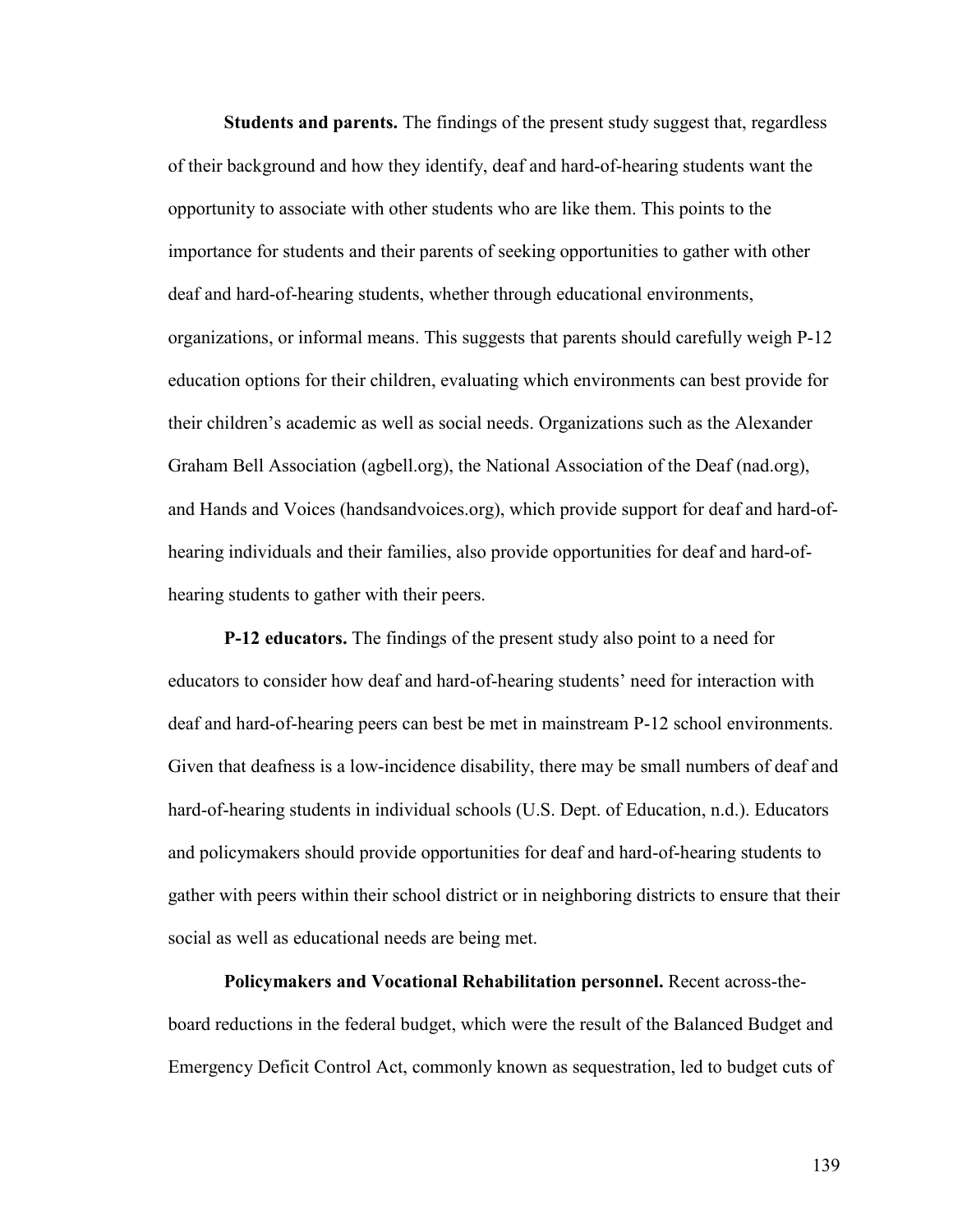nearly \$10 million for the nation's DSIs and \$160 million for the Department of Education's Vocational Rehabilitation Services unit (U.S. OMB, 2013). These indiscriminate budget reductions could have a negative impact on the DSIs' operations and the ability of students to cover the cost of attendance (National Council on Disability, 2013). The results of the present study, however, point to a fundamental role for DSIs in higher education, serving deaf and hard-of-hearing students' educational needs as well as their sociocultural identity needs and providing an environment where they can interact with other deaf and hard-of-hearing students. This suggests that policymakers and Vocational Rehabilitation personnel should not allow indiscriminate budget reductions to prevent provision of adequate financial support for DSIs and the students who wish to attend them.

**Executive leaders at mainstream postsecondary institutions.** The findings of the present study suggest that the availability and quality of access and support services is an important consideration in deaf and hard-of-hearing students' college selection. This points to a need for executive leaders at mainstream postsecondary institutions to ensure that they have the necessary resources to provide support services of the appropriate type and quality for deaf and hard-of-hearing students who wish to attend. In addition, the findings of the present study suggest that deaf and hard-of-hearing students are judging the quality and availability of access services at various institutions based at least in part on the information they are able to find online. Therefore, the disabilities services offices at mainstream colleges and universities should ensure that adequate information about support services is available on the Web where it can easily be accessed by prospective students as they are considering their college options.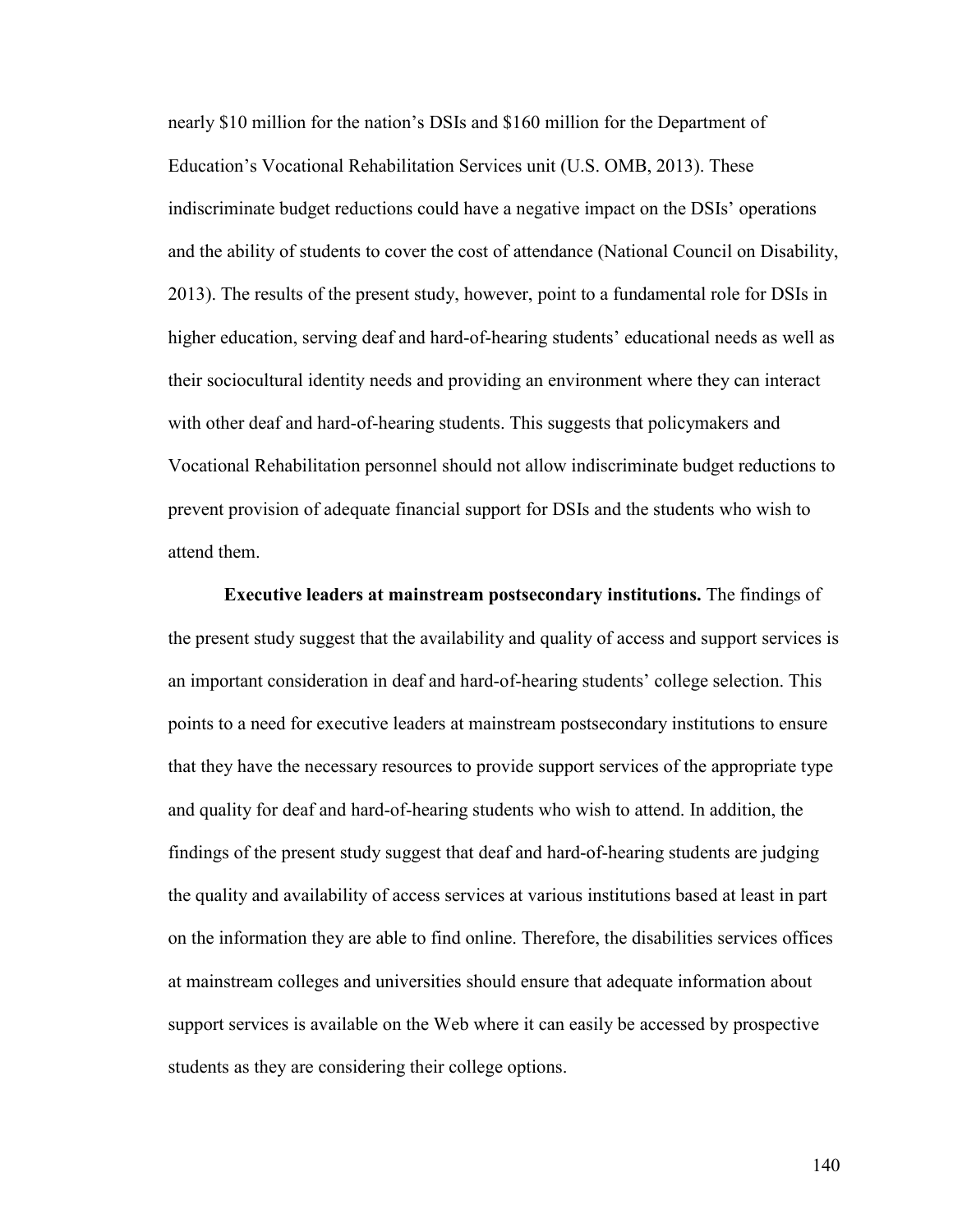The present study also found that deaf and hard-of-hearing students want to attend postsecondary institutions where faculty members understand and can appropriately accommodate their needs. This suggests that mainstream institutions should provide training for faculty who have deaf and hard-of-hearing students in their classrooms to ensure that the faculty members can create an environment that is accessible and welcoming. DeafTec (deaftec.org), a National Science Foundation Advanced Technological Education National Center of Excellence, located at Rochester Institute of Technology's National Technical Institute for the Deaf (RIT/NTID), serves as a resource for colleges that educate deaf and hard-of-hearing students. Project Access [\(http://deaftec.org/project-access\)](http://deaftec.org/project-access), another program housed at RIT/NTID, also provides information to assist college faculty members in adapting their classroom teaching style to accommodate deaf and hard-of-hearing students. New River Community College and Northern Virginia Community College both have handbooks [\(http://www.nr.edu/cdhh/pdfs/handbookfaculty.pdf,](http://www.nr.edu/cdhh/pdfs/handbookfaculty.pdf) http://www.nvcc.edu/currentstudents/disability-services/interpreter-services/tipsforteachers.pdf) that provide information for college instructors on how to work with deaf and hard-of-hearing students. Executive leaders at mainstream postsecondary institutions should ensure that their faculty members have access to resources such as these to ensure that they are able to foster the success of deaf and hard-of-hearing students who take their classes.

**Executive leaders at DSIs.** The results of the present study suggest that executive leaders at DSIs should ensure that their recruitment materials provide information for prospective students regarding all of the benefits of attending such institutions. In particular, DSIs should ensure that prospective students receive information about the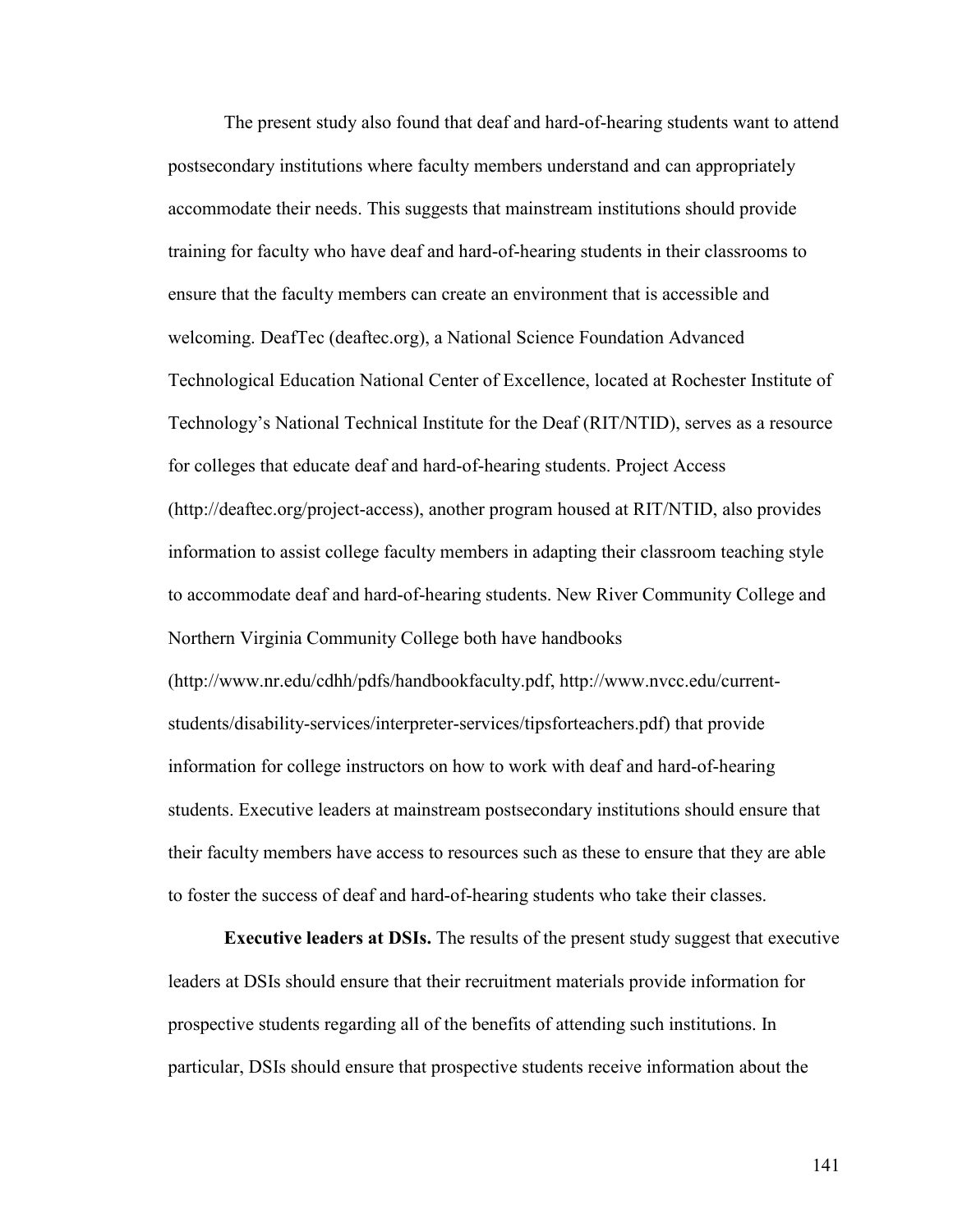benefits of DSIs that this study identified as being most important to students, including the availability and quality of access services, accepting campus community, and the opportunity to study with other students like themselves. It is important to point out that the majority of deaf and hard-of-hearing students now attend mainstream P-12 institutions (Walter, 2010), which makes it difficult for DSIs to identify them and provide information to them. Therefore, teachers and counselors, government agencies, Vocational Rehabilitation personnel, and other professionals should ensure that deaf and hard-of-hearing students and their families receive information about all of their postsecondary education options, including DSIs. The U.S. Department of Education and Vocational Rehabilitation offices should provide funding to support the sharing of such information with students and their families.

**Future research.** The paucity of current research on deaf and hard-of-hearing students in the college choice literature and the results and limitations of the present study suggest a need for further research in this area. One recommendation for future research would be to expand the current line of inquiry by conducting a larger study with more participants and with students who attend both of the DSIs in the United States. Such a study would provide the opportunity to compare the experiences of students from both DSIs to determine the similarities and differences in the factors that influenced their college selection. This could provide information that would be useful in helping students and their families choose the DSI that would be most appropriate for them. It also could provide information that would further affirm the important role in higher education of DSIs, which address students' educational as well as sociocultural identity needs.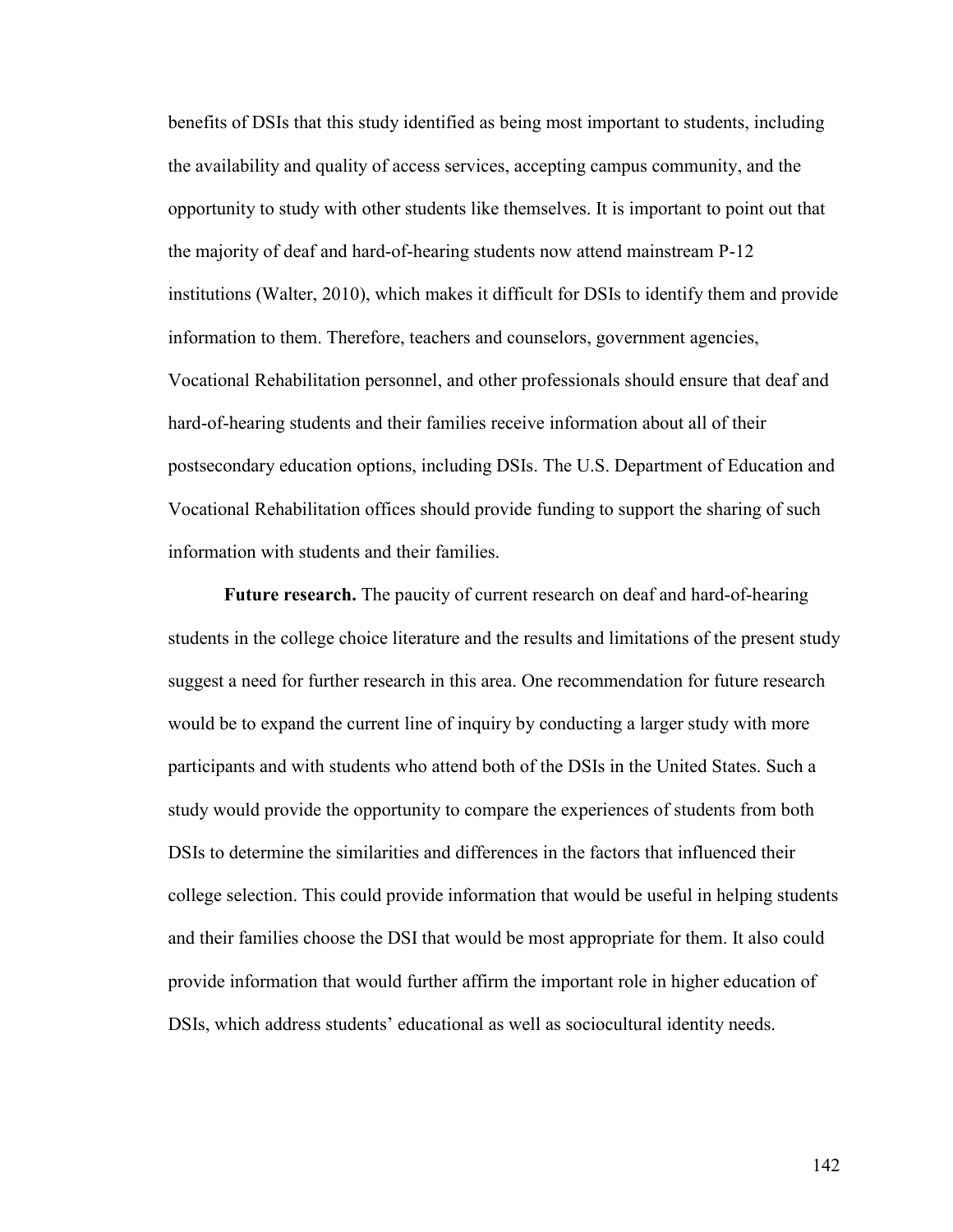There also would be value in conducting a study that compares the college choice processes of deaf and hard-of-hearing students who elect to attend a DSI with those who select mainstream postsecondary institutions. Such a study would help determine similarities and differences in student-related and institution-related factors that influence each group's college selections. This could provide information that would be useful in helping students and their families choose an appropriate postsecondary environment, which is important because good student-university fit leads to increased satisfaction and has a positive effect on college completion (Braxton, Vesper, & Hossler, 1995).

Another recommendation is to conduct a longitudinal study that follows deaf and hard-of-hearing students throughout high school as they are going through the college search and selection process in real-time. This would contribute to the college choice literature by helping to further illuminate the college choice experiences of deaf and hardof-hearing students. It also would address a limitation of the present study, which, as already noted, asked participants to recall their college search and selection process after the fact.

Additionally, it would be valuable to conduct a longitudinal study to see how students fare throughout their college careers. Such a study would be an opportunity to explore how deaf and hard-of-hearing students' college choice affects their persistence to graduation. This, again, would provide information that could be useful in helping students and their families make appropriate postsecondary decisions.

A final recommendation is to conduct one or more studies designed to test and, perhaps, revise DID theory. A study or studies of that nature could test the validity of Glickman's (1993) Deaf Identity Development Scale as well as helping to determine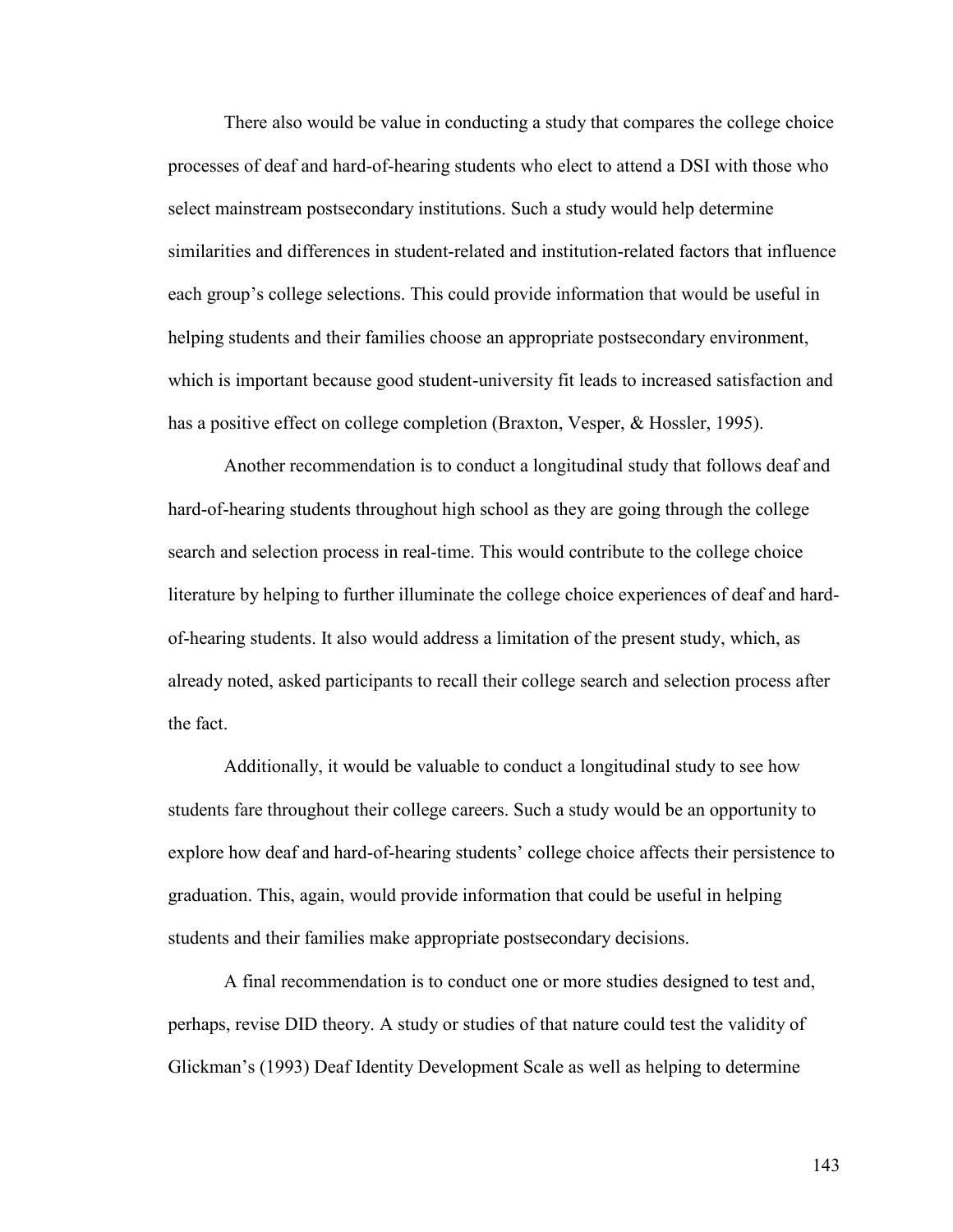whether the theory's conceptualization of the deaf identity development process remains accurate in today's environment. This is important given changes in our society since development of the theory in 1993.

#### **Conclusion**

Student-university fit leads to increased satisfaction with the postsecondary institution that a student selects and has a positive effect on college completion (Braxton, Vesper, & Hossler, 1995). As an increasing number of deaf and hard-of-hearing students are electing to participate in postsecondary education (Newman, Wagner, Cameto, Knokey, & Shaver, 2010), the relationship between college choice and college completion points to a need to better understand how deaf and hard-of-hearing students are making their college decisions. There are, however, few current studies of deaf and hard-of-hearing students in the college choice literature.

To help address the dearth of research in this area, the present study used a qualitative phenomenological research design to investigate the factors that influence deaf and hard-of-hearing students' college search and selection process. The theoretical framework for the study was deaf identity development theory, which postulates that people who are deaf or hard of hearing have varying degrees of awareness of and identification with Deaf culture and the Deaf community (Glickman, 1993). The study addressed two questions. The first of these was: How do deaf and hard-of-hearing students describe the factors that influenced their college choice? The second question was: In what ways does a deaf or hard-of-hearing student's deaf identity influence the selection of a deaf-serving institution (DSI)?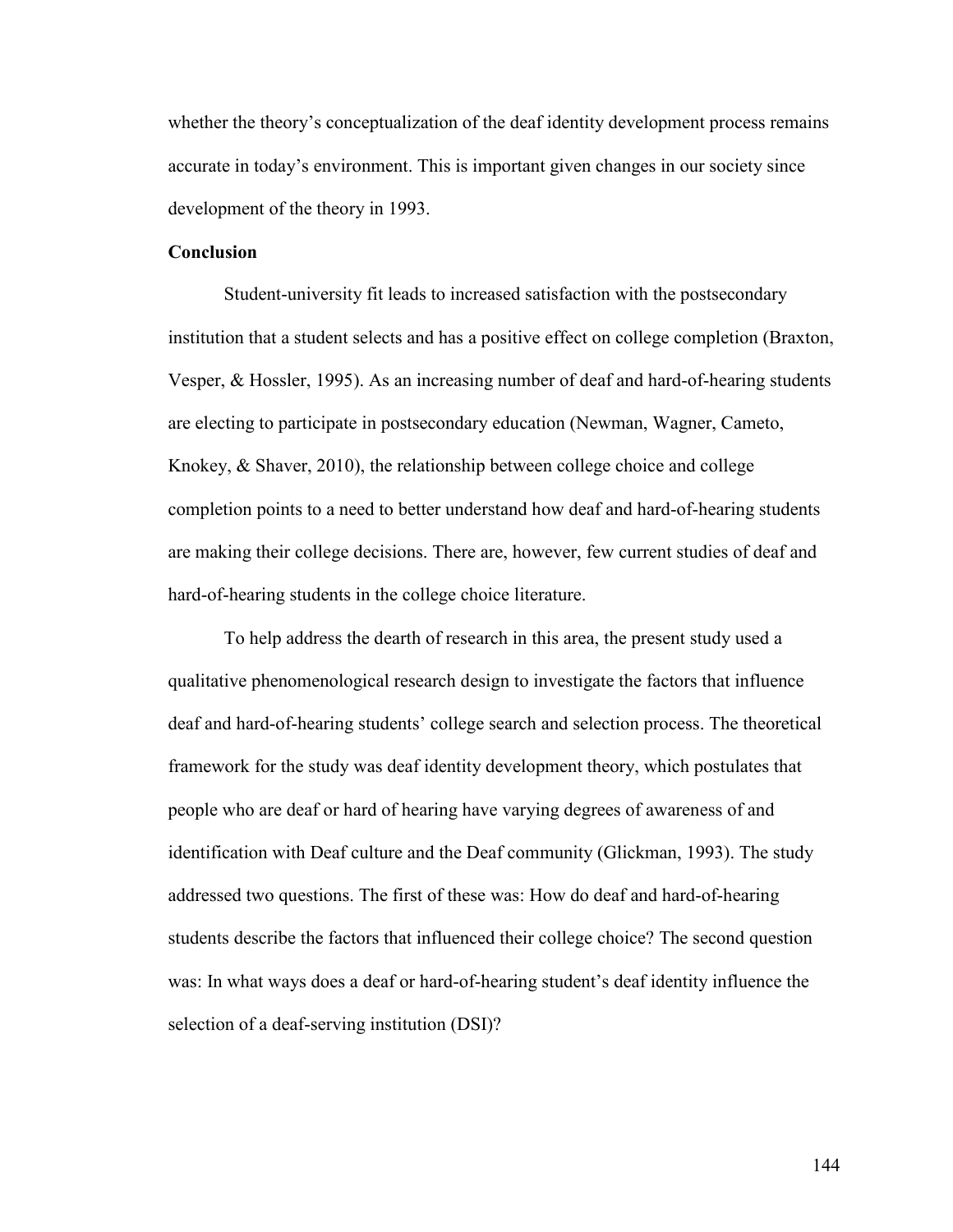Analysis of the data collected for this study revealed four themes that describe the study participants' college choice process: Secondary School Influences, Preparation for Career and Life, Accommodation for and Acceptance of Individuals who are Deaf or Hard of Hearing, and Searching for Kindred. The first theme, Secondary School Influences, describes how the study participants' college choice was influenced by experiences they had in high school that were unique to their status as deaf and hard-ofhearing students. These experiences included difficulties with support and access services, teachers and fellow students who were not familiar with deaf and hard-ofhearing students' needs, communication barriers, and feelings of isolation.

The second theme, Preparation for Career and Life, describes how the study participants' college choice was influenced by their desire to prove themselves and to attend a postsecondary institution that would provide opportunities for growth and development that would prepare them for a successful future as independent adults. The availability of desired programs of study, institutional reputation for providing a quality education, and opportunities to participate in cooperative education experiences all were factors that influenced study participants' college selection. Participants viewed these factors as being important in preparing them, as deaf and hard-of-hearing individuals, to compete in the world of work with their hearing peers.

The theme Accommodation for and Acceptance of Individuals who are Deaf or Hard of Hearing describes additional factors that study participants indicated were important to them in their college search and selection process. These included the quality of access and support services and whether the campus community would be willing to make necessary accommodations for them. The availability of on-campus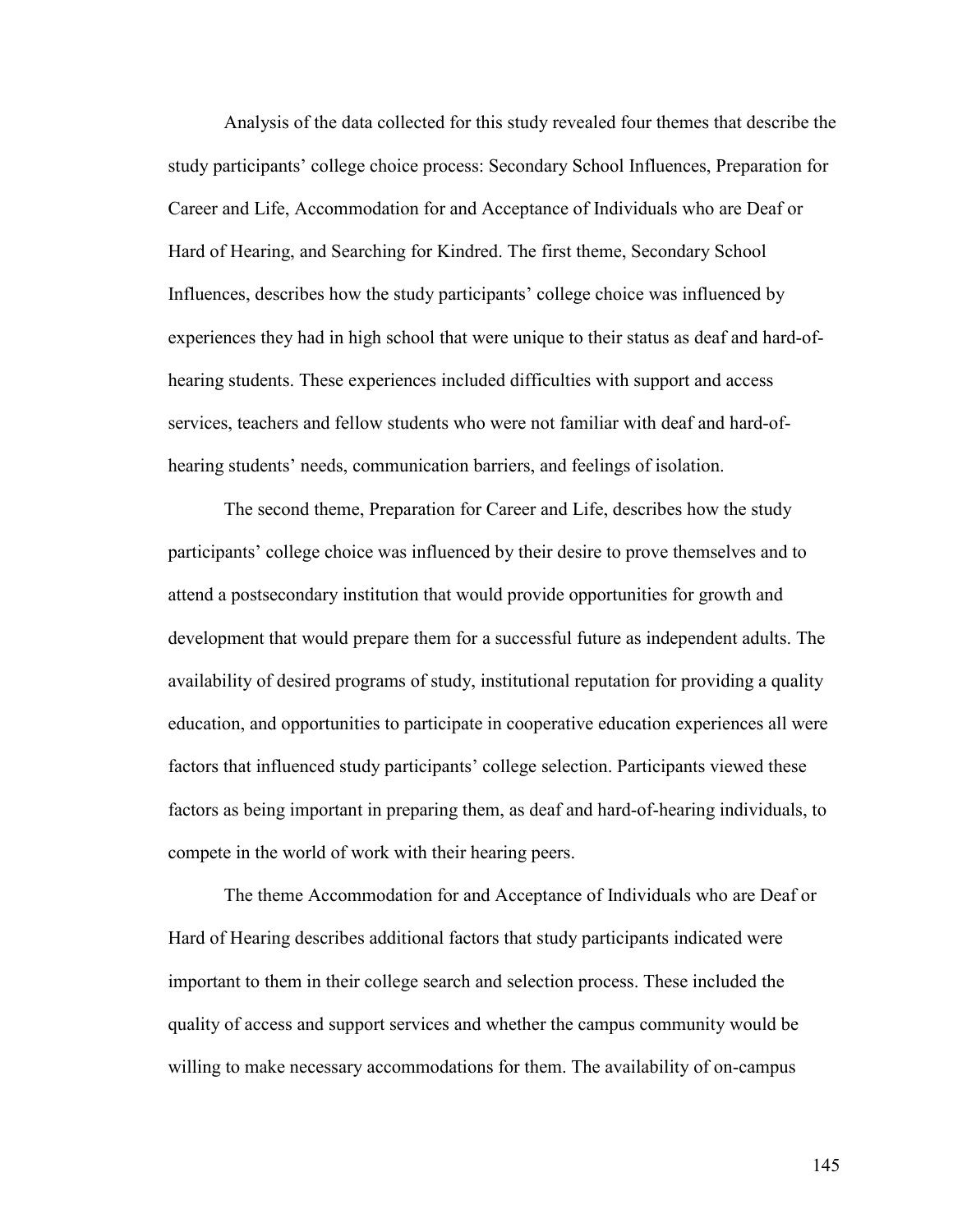activities accessible to deaf and hard-of-hearing students also was a consideration. The fourth theme, Searching for Kindred, describes study participants' desire to attend an institution with a significant population of deaf and hard-of-hearing students where the participants would have the opportunity to associate with students whose identity characteristics and experiences would be similar to the participants' own.

The findings of the present study have implications for students and their families as well as high school teachers, counselors, and other professionals who work with deaf and hard-of-hearing students. The results also have implications for policymakers and Vocational Rehabilitation personnel as well as executive leaders at postsecondary institutions. The findings point to the importance of educational environments that can appropriately serve the needs of deaf and hard-of-hearing students. The results also point to a fundamental role in higher education for DSIs, which not only serve the educational needs of deaf and hard-of-hearing students, but also their social and cultural identity needs (Foster & Elliott, 1986). Further research is needed in order to better understand the college choice processes of this unique population, which will help inform development of policies and practices to assist deaf and hard-of-hearing students and their families in choosing colleges where the students can fit in, feel comfortable, pursue their dreams, and fulfill their potential.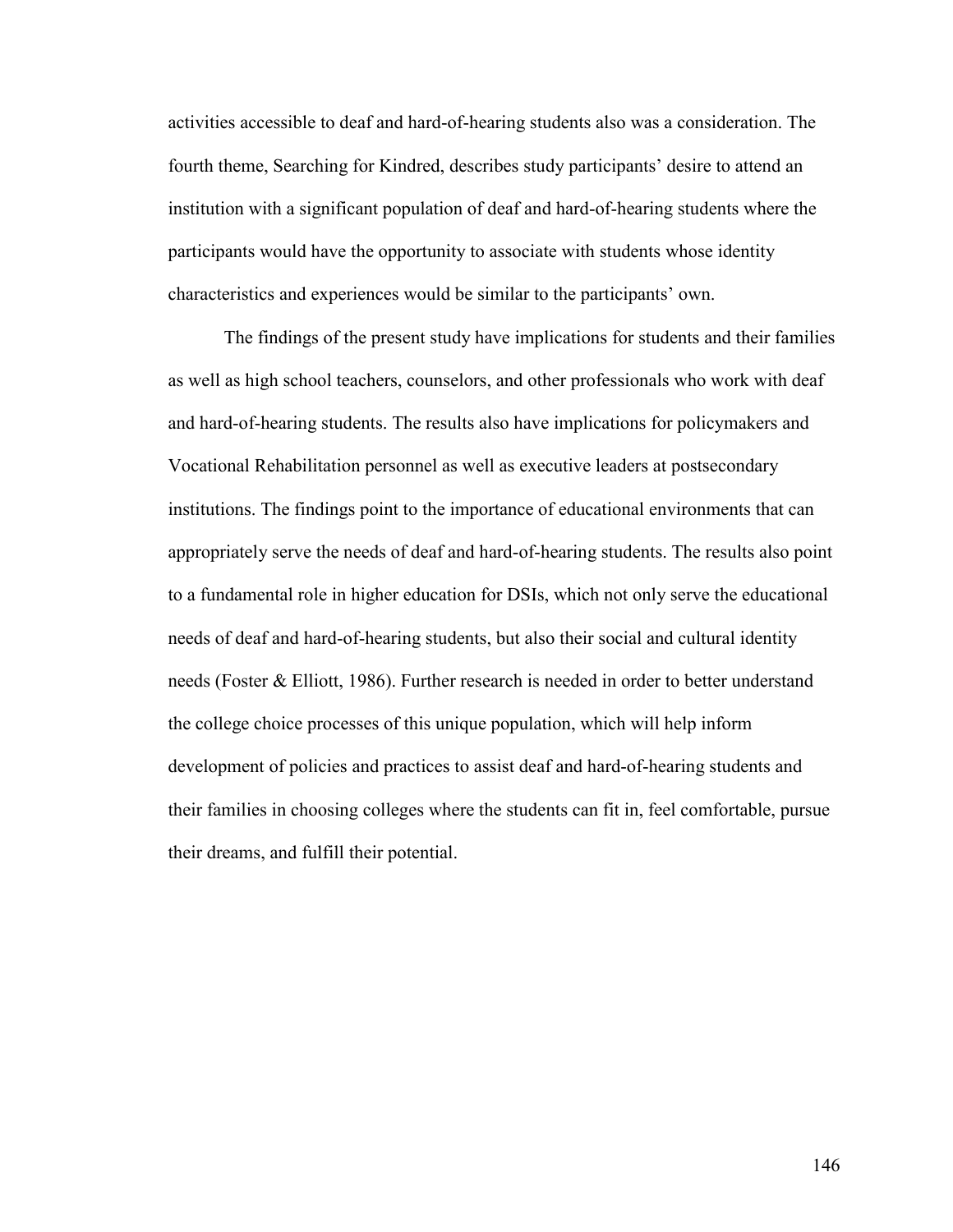#### **References**

- American Indian Higher Education Consortium. (1999). *Tribal colleges: An introduction*. Retrieved from <http://www.aihec.org/documents/Research/intro.pdf>
- Anderson, J. D. (1988). *The education of blacks in the south, 1860-1935*. Chapel Hill: University of North Carolina Press.
- Andrews, J. F. (2006). Deaf culture values through children's fiction. *Multicultural Review*, 15(1), 25-36.
- Barnhart, J. S. (1991). *The transition process of hearing-impaired new sign language freshmen: An interview study of first semester experiences at Gallaudet University*. Retrieved from Dissertations & Theses: The Humanities and Social Sciences Collection. (9129331)
- Baum, S., Ma, J., & Payea, K. (2010). *Education pays 2010: The benefits of higher education for individuals and society.* College Board Advocacy & Policy Center. Retrieved from: http://advocacy.collegeboard.org/sites/default/files/Education\_Pays\_2010.pdf
- Bergerson, A. A. (2009). College choice and access to college: Moving policy, research, and practice to the 21<sup>st</sup> century. *ASHE Higher Education Report*, 35(4), 1-140.
- Braxton, J. M., Vesper, N., & Hossler, D. (1995). Expectations for college and student persistence. *Research in Higher Education*, 36(5), 595-612.
- Brooks, S., & Brooks, R. H. (1962). Handicapped students and the California two-year college. *Junior College Journal*, 33(1), 50-56.
- Brown, D. (2003). Tribal colleges: Playing a key role in the transition from secondary to postsecondary education for American Indian students. *Journal of American Indian Education*, 42(1), 36-45.
- Burleson, D. A. (2010). Sexual orientation and college choice: Considering campus climate. *About Campus*, 14(6), 9-14. doi: 10.1002/abc.20003
- Call, B. L. (1992). *Mainstreamed deaf college students' ratings of factors influencing postsecondary education choices* (Master's thesis). Retrieved from Dissertations & Theses: The Humanities and Social Sciences Collection. (1348656)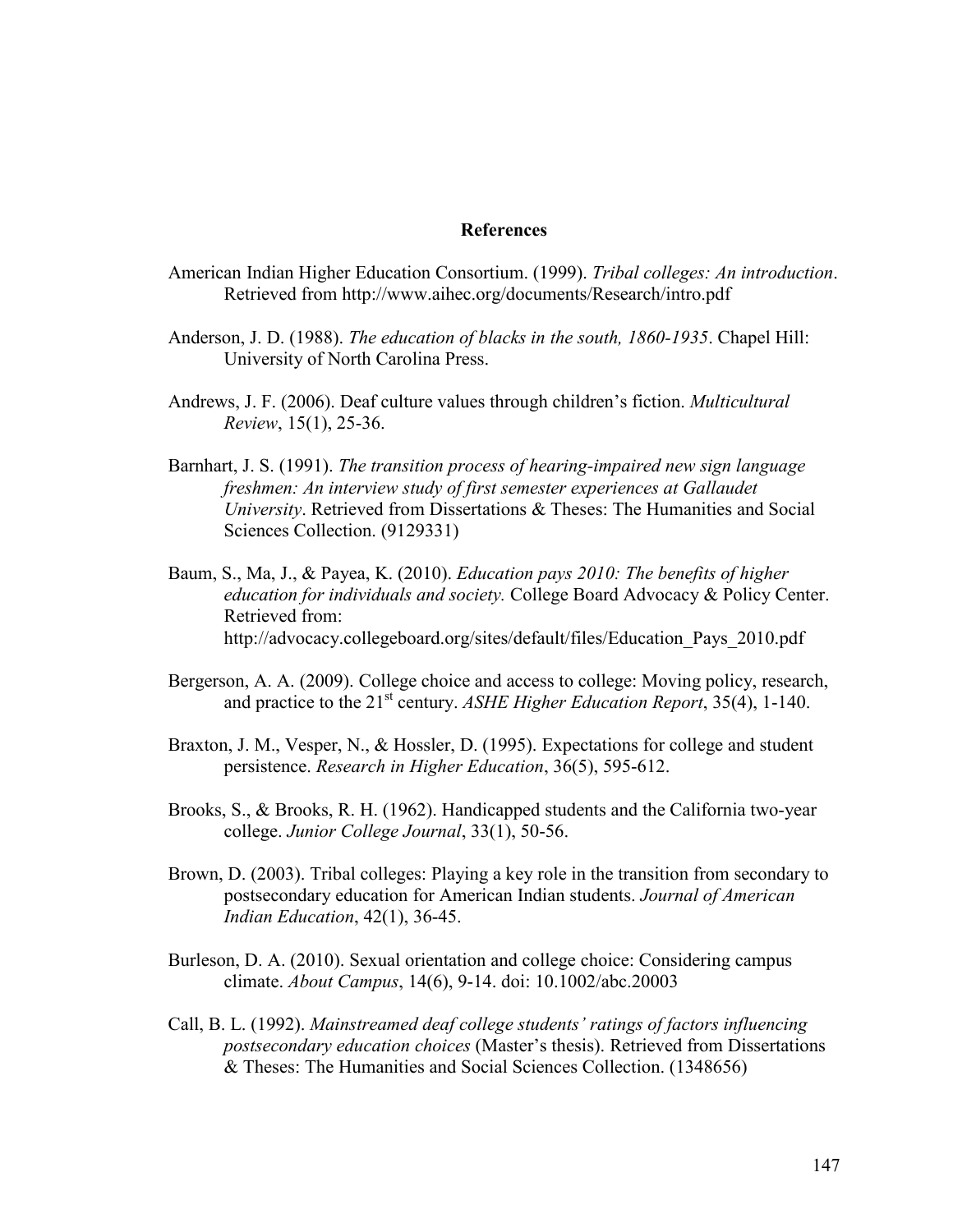- Carnevale, A. P., & Desrochers, D. M. (2002). *The missing middle: Aligning education and the knowledge economy*. Office of Vocational and Adult Education, U.S. Department of Education. Retrieved from www2.ed.gov/about/offices/list/ovae/pi/hs/carnevale.doc
- Carty, B. (1994). The development of Deaf identity. In C. Erting, R. Johnson, D. Smith, & B. Snider (Eds.), *The deaf way: Perspectives from the International Conference on Deaf Culture* (pp. 40-43). Washington, DC: Gallaudet University Press.
- Cole, W. M. (2006). Accrediting culture: An analysis of tribal and historically black college curricula. *Sociology of Education*, 79(4), 355-388.
- Creswell, J. W. (2007). *Qualitative inquiry & research design: Choosing among five approaches.* (2<sup>nd</sup> ed.). Thousand Oaks, CA: Sage.
- Creswell, J. W. (2009). *Research design: Qualitative, quantitative, and mixed methods approaches* ( $3^{rd}$  ed.). Thousand Oaks, CA: Sage.
- Dolinsky, A. L. (2010). The adequacy of the information that students utilize when choosing a college: An attribute importance and information sufficiency approach. *College Student Journal*, 44(3), 762-776.
- Engberg, M. E., & Wolniak, G. C. (2009). Navigating disparate pathways to college: Examining the conditional effects of race on enrollment decisions. *Teachers College Record*, 111(9), 2255-2279.
- Engberg, M. E., & Wolniak, G. C. (2010). Examining the effects of high school contexts on postsecondary enrollment. *Research in Higher Education*, 51(2), 132-153. doi: 10.1007/s11162-009-9150-y
- Foster, S., & Elliott, L. (1986). *Alternatives in mainstreaming: A "range of options" model for the postsecondary hearing-impaired student*. Rochester: Rochester Institute of Technology/National Technical Institute for the Deaf.
- Freeman, K. (1999). HBCs or PWIs? African American high school students' consideration of higher education institution types. *The Review of Higher Education*, 23(1), 91-106.
- Freeman, K. (2005). *African Americans and college choice: The influence of family and school*. Albany: State University of New York Press.
- Gallaudet University. (2011). *Gallaudet University Annual Report of Achievements*. Retrieved from http://www.gallaudet.edu/Documents/Academic/121265\_Gallaudet\_Annual\_Rep ort\_Web\_2.pdf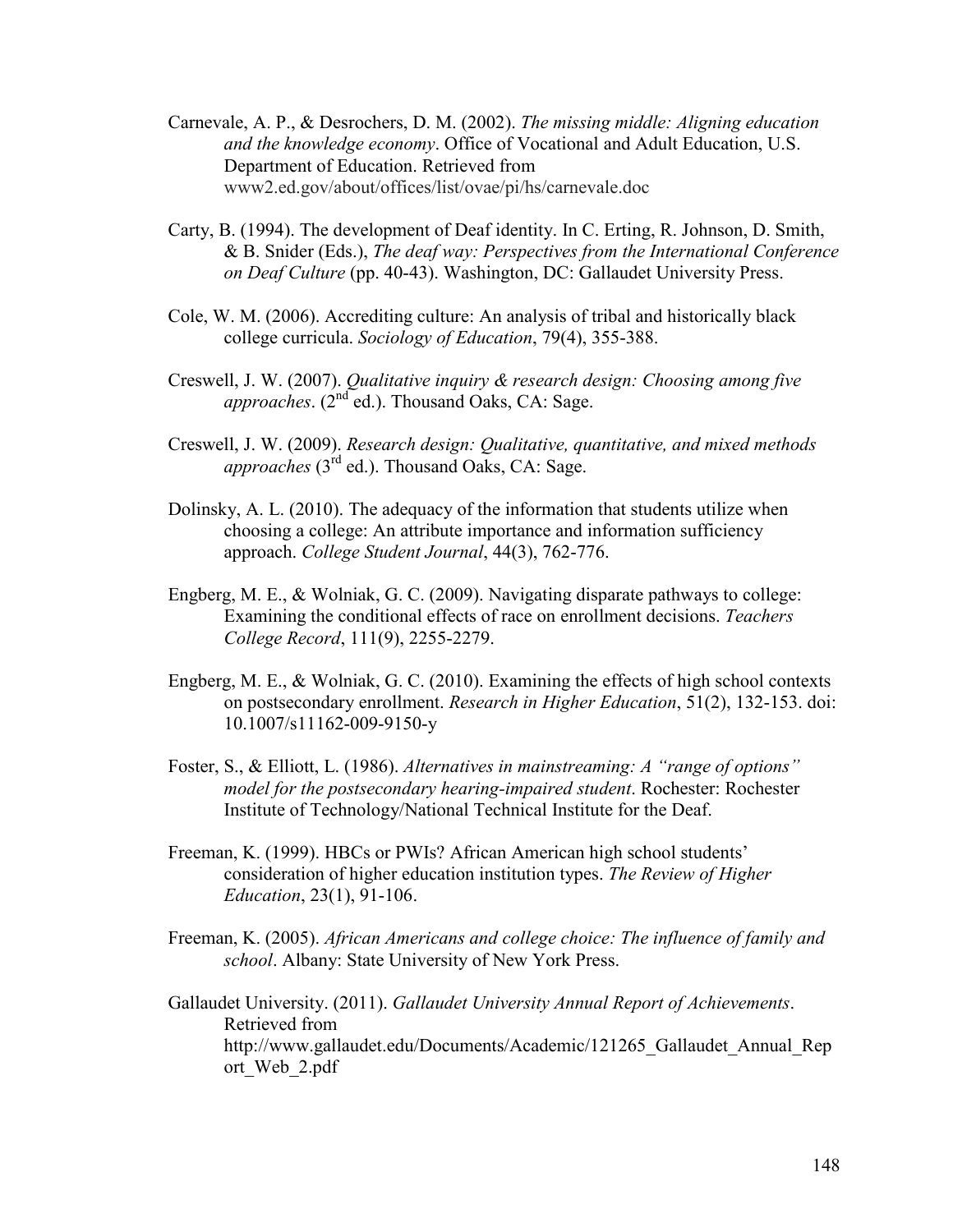- Gallaudet University. (n.d.). *History of Gallaudet University*. Retrieved from [http://www.gallaudet.edu/gallaudet\\_university/about\\_gallaudet/history.html](http://www.gallaudet.edu/gallaudet_university/about_gallaudet/history.html)
- Gasman, M., Lundy-Wagner, V., Ransom, T., & Bowman, N. (2010). Unearthing promise and potential: Our nation's historically black colleges and universities. *ASHE Higher Education Report*, 35(5), 1-134.
- Gilbreath, B., Kim, T., & Nichols, B. (2011). Person-environment fit and its effects on university students: A response surface methodology study. *Research in Higher Education*, 52(1), 47-62. doi: 10.1007/s11162-010-9182-3
- Gildersleeve, R. E. (2010). Access between and beyond borders. *Journal of College Admission*, 206, 3-10.
- Glesne, C. (1999). *Becoming qualitative researchers: An introduction*. New York, NY: Longman.
- Glickman, N. S. (1993). *Deaf identity development: Construction and validation of a theoretical model* (Doctoral dissertation). Retrieved from Dissertations & Theses: The Humanities and Social Sciences Collection. (9329612)
- Goldstein, T. L. (2001). *College choice and students who are deaf and hard of hearing: Understanding the process* (Doctoral dissertation). Retrieved from Dissertations & Theses: The Humanities and Social Sciences Collection. (9998980)
- Grossman, R., & Kegl, J. (2007). Moving faces: Categorization of dynamic facial expressions in American Sign Language by deaf and hearing participants. *Journal of Nonverbal Behavior*, 31(1), 23-38.
- Heath Resource Center. (n.d.). *Students who are deaf or hard of hearing in postsecondary education*. Retrieved from http://www.angelo.edu/services/student\_life/documents/StudentsWhoAreDeafinH igherEducation.pdf
- Heilig, J. V., Reddick, R. J., Hamilton, C., & Dietz, L. (2011). Actuating equity: Historical and contemporary analyses of African American access to selective higher education from Sweatt to the top 10 percent law. *Harvard Journal of African American Public Policy*, 17, 11-27.
- Herren, C. D., Cartmell, D. D., & Robertson, J. T. (2011). Perceptions of influence on college choice by students enrolled in a college of agricultural sciences and natural resources. *NACTA Journal*, 55(3), 54-60.
- Hoag, R. L. (1989). *The origin and establishment of the National Technical Institute for the Deaf*. Rochester, NY: National Technical Institute for the Deaf.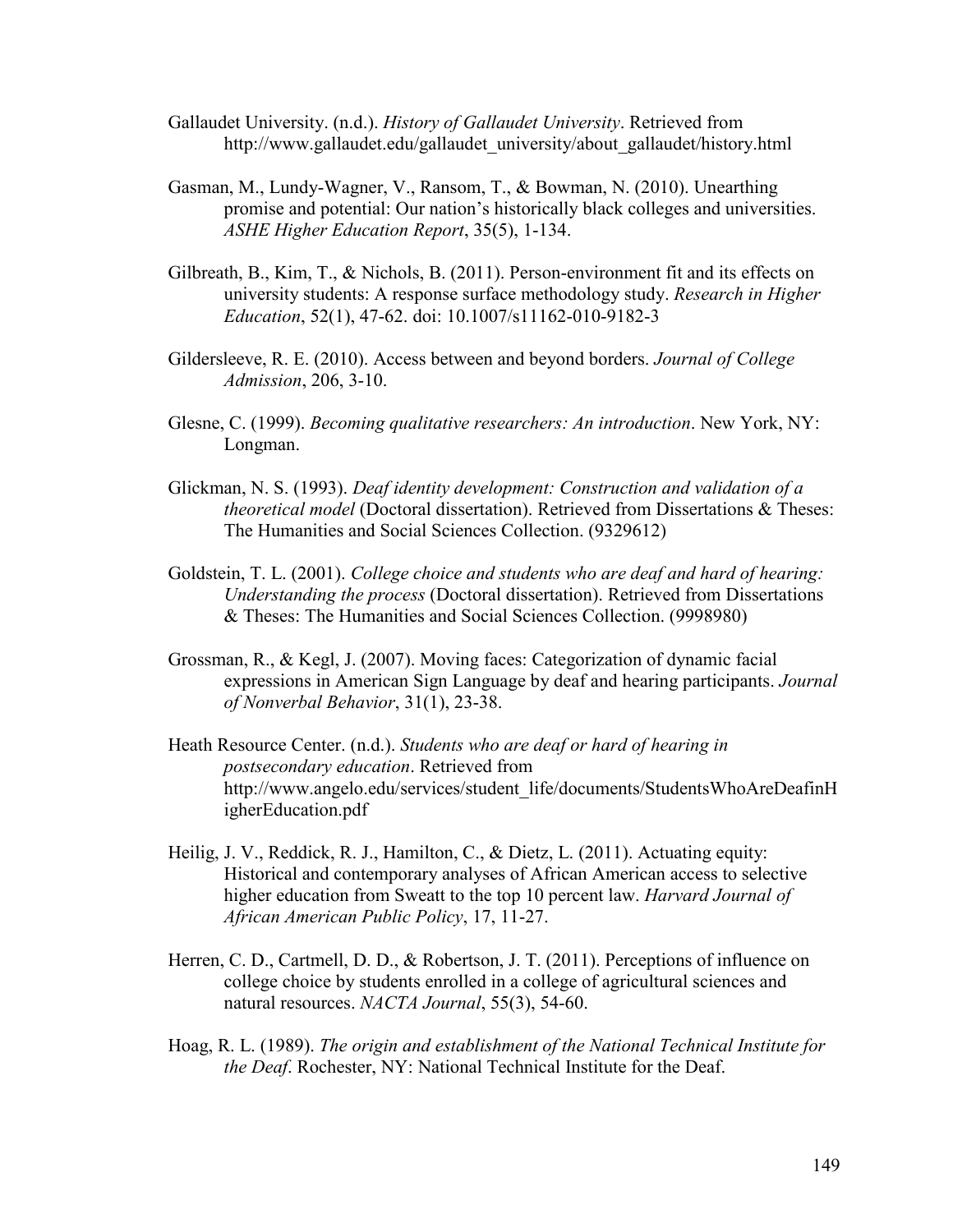- Hossler, D., & Gallagher, K. S. (1987). Studying student college choice: A three-phase model and the implications for policymakers. *College and University*, 62(3), 207- 221.
- Humphries, T., & Humphries, J. (2011). Deaf in the time of the cochlea. *Journal of Deaf Studies and Deaf Education*, 16(2), 153-163. doi: 10.1093/deafed/enq054
- Hussar, W. J., & Bailey, T. M. (2011). *Projections of education statistics to 2019 (NCES 2011-017)*. National Center for Education Statistics, Institute of Education Sciences, U.S. Department of Education. Retrieved from http://nces.ed.gov/pubs2011/2011017.pdf
- Hycner, R. H. (1985). Some guidelines for the phenomenological analysis of interview data. *Human Studies*, 8, 279-303.
- Johnson, G. R., Jubenville, C., & Goss, B. (2009). Using institutional selection factors to develop recruiting profiles: Marketing small, private colleges and universities to prospective student athletes. *Journal of Marketing for Higher Education*, 19(1), 1- 25.
- Joshi, P. V., Beck, K. A., & Nsiah, C. (2009). Student characteristics affecting the decision to enroll in a community college: Economic rationale and empirical evidence. *Community College Journal of Research and Practice*, 33(10), 805- 822. doi: 10.1080/10668920802708843
- Karp, D. A., Holmstrom, L. L., & Cray, P. S. (1998). Leaving home for college: Expectations for selective reconstruction of self. *Symbolic Interaction*, 21(3), 253- 276). doi: 10.1525/si.1998.21.3.253
- Kim, J., DesJardins, S., & McCall, B. (2009). Exploring the effects of student expectations about financial aid on postsecondary choice: A focus on income and racial/ethnic differences. *Research in Higher Education*, 50(8), 741-774. doi: 10.1007/s11162-009-9143-x
- Leigh, I. W. (2009). *A lens on deaf identities*. New York, NY: Oxford University Press.
- Li, X., & Carroll, C. D. (2007). Characteristics of minority-serving institutions and minority undergraduates enrolled in these institutions: Postsecondary education descriptive analysis report. National Center for Education Statistics. Retrieved from http://nces.ed.gov/pubs2008/2008156.pdf
- Lillis, M. P. (2008). High-tuition, high-loan financing: Economic segregation in postsecondary education. *Journal of Education Finance*, 34(1), 15-30.
- Mahan, G. H. (1974). Special provisions for handicapped students in colleges. *Exceptional Children*, 41(1), 51-53.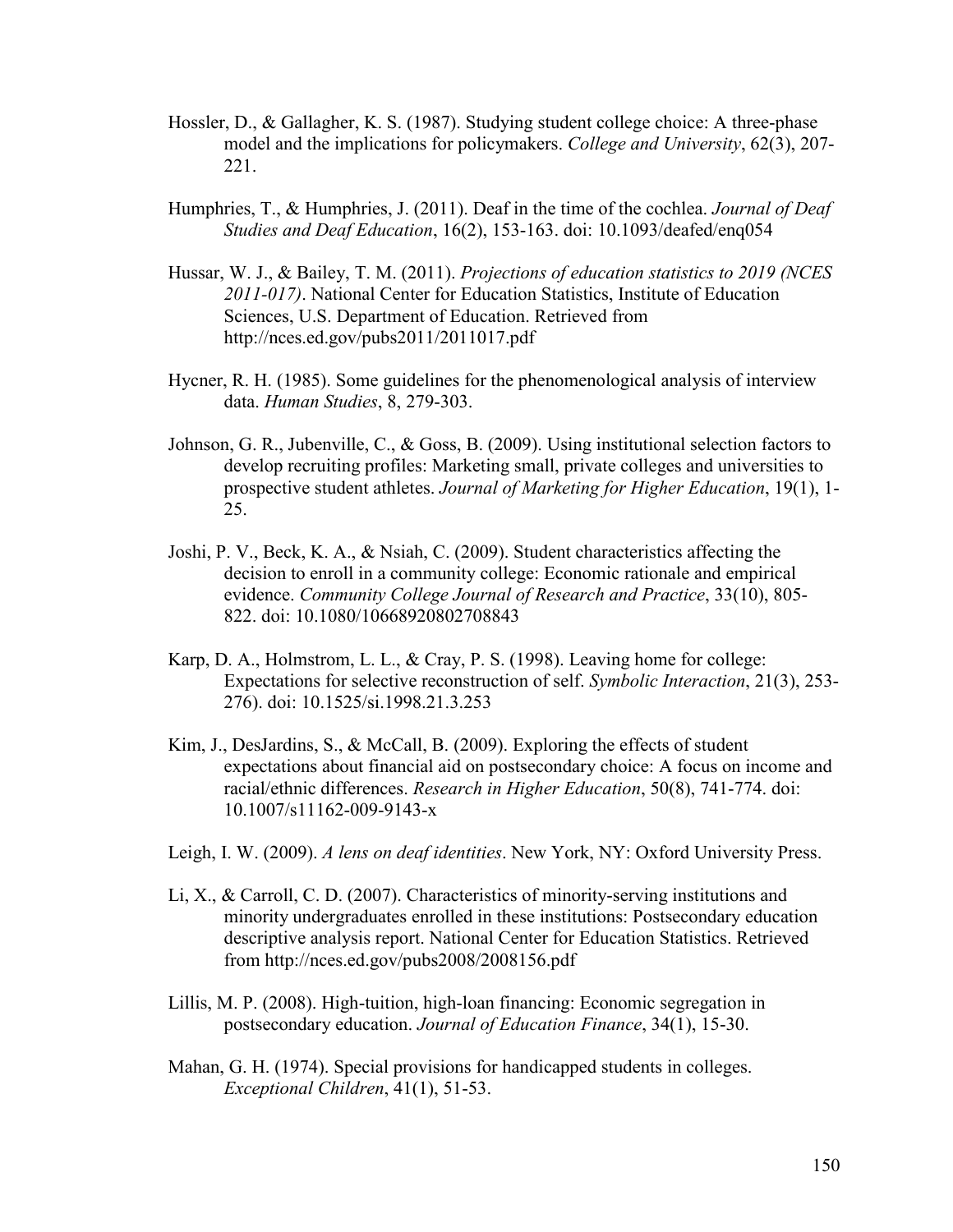- Marshall, C., & Rossman, G. B. (2006). *Designing qualitative research* (4<sup>th</sup> ed.). Thousand Oaks, CA: Sage.
- Mattern, K., & Wyatt, J. N. (2009). Student choice of college: How far do students go for an education? *Journal of College Admission*, 203, 18-29.
- Maxwell-McCaw, D. L., Leigh, I. W., & Marcus, A. L. (2000). Social identity in deaf culture: a comparison of ideologies. *JADARA*, 33, 14-28.
- Maxwell-McCaw, D. L., & Zea, M. C. (2011). The Deaf acculturation scale: Development and validation of a 58-item measure. *Journal of Deaf Studies and Deaf Education*, 16(3), 325-342. doi:10.1093/deafed/enq061
- Mayerson, A. (1992). *The history of the ADA: A movement perspective*. Disability Rights Education and Defense Fund. Retrieved from [http://dredf.org/publications/ada\\_history.shtml](http://dredf.org/publications/ada_history.shtml)
- McPherson, J. M. (2008). A fair chance in the race of life: Thoughts on the  $150<sup>th</sup>$ anniversary of the founding of the Columbia Institution. *Sign Language Studies*, 9(1), 33-44.
- Menchel, R. S. (1995). *Deaf students attending four-year colleges and universities* (Doctoral dissertation). Retrieved from Dissertations & Theses: The Humanities and Social Sciences Collection. (9534615)
- Miles, M. B., & Huberman, A. M. (1994). *Qualitative data analysis* (2<sup>nd</sup> ed.). Thousand Oaks, CA: Sage.
- Muhammad, C. G. (2006). [Review of the book *African Americans and college choice: The influence of family and school*, by K. Freeman]. *Review of Higher Education*, 29(2), 247-248.
- Muhammad, C. G. (2008). African American students and college choice: A consideration of the role of school counselors. *NASSP Bulletin*, 92(2), 81-94.
- National Association of the Deaf. (n.d.). Educating, advocating, and litigating. Retrieved from http://www.nad.org/issues/about-law-and-advocacy-center
- National Center for Education Statistics (NCES). (2011). *Fast facts: Enrollment*. Retrieved from<http://nces.ed.gov/fastfacts/display.asp?id=98>
- National Council on Disability. (2013, February 28). What will sequestration mean for people with disabilities? Retrieved from http://www.ncd.gov/newsroom/022813.

National Technical Institute for the Deaf. (2011). *Annual Report of the National*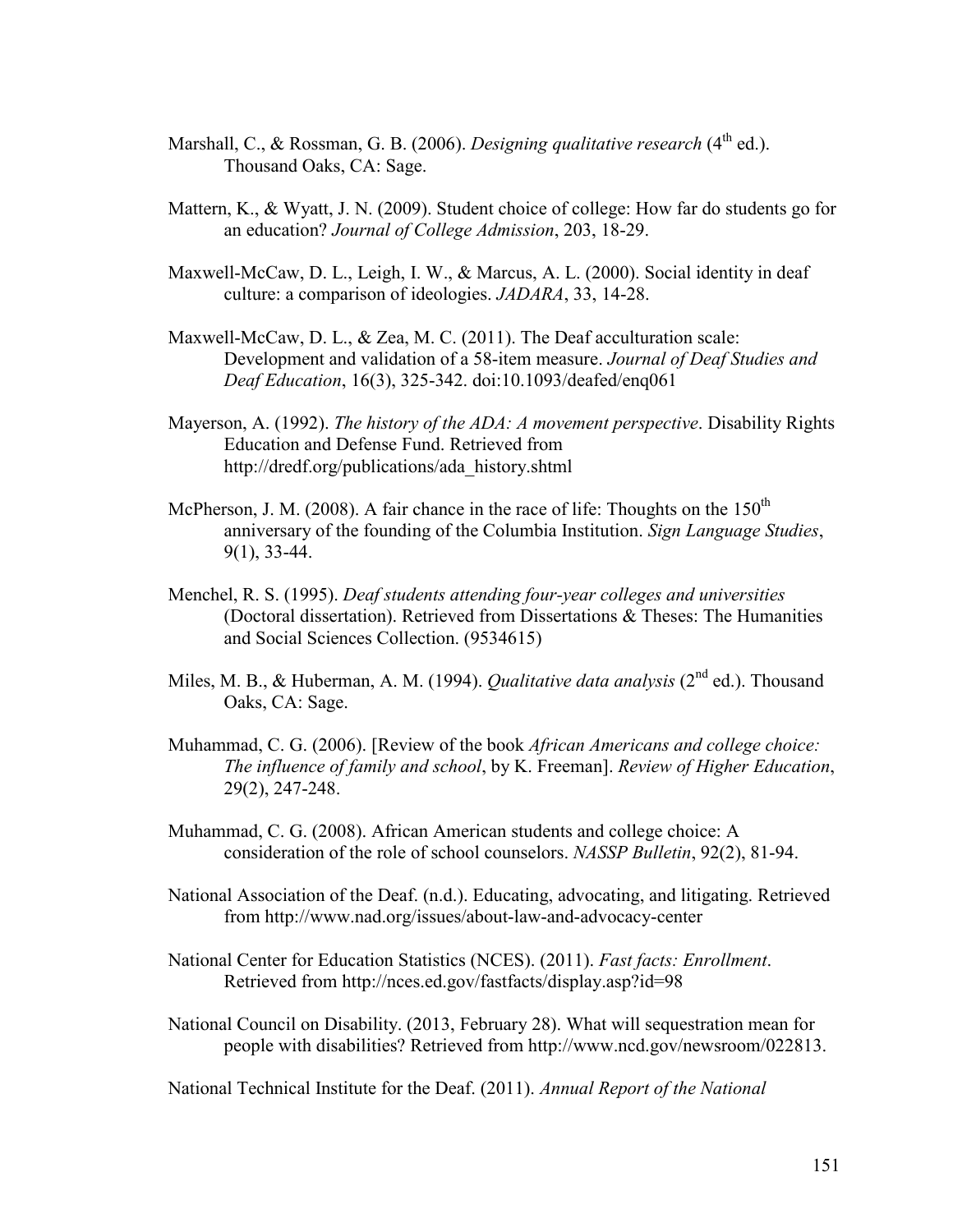*Technical Institute for the Deaf.* Retrieved from http://www.ntid.rit.edu/sites/default/files/annual\_report\_2011.pdf

- Newman, L., Wagner, M., Cameto, R., Knokey, A., and Shaver, D. (2010). *Comparisons across time of the outcomes of youth with disabilities up to 4 years after high school: A report of findings from the national longitudinal transition study (NLTS) and the national longitudinal transition study-2*. National Center for Special Education Research. Retrieved from http://policyweb.sri.com/cehs/publications/nlts2 report 2010 09.pdf
- Nugent, T. J. (1978). More than ramps and braille. *American Education*, 14(7), 11-18.
- Obama, B. H. (2009). *Remarks by the president in state of union address.* The White [House,](http://wiki.answers.com/Q/How_do_you_cite_a_state_of_the_union_address_using_APA) Office of the Press Secretary. Retrieved from http://www.whitehouse.gov/the\_press\_office/Remarks-of-President-Barack-Obama-Address-to-Joint-Session-of-Congress
- O'Brien, E. M., & Zudak, C. (1998). Minority-serving institutions: An overview. *New Directions for Higher Education*, 102, 5-15.
- O'Connor, N. (2009). Hispanic origin, socio-economic status, and community college enrollment. *Journal of Higher Education*, 80(2), 121-145.
- O'Connor, N., Hammock, F. M., & Scott, M. A. (2010). Social capital, financial knowledge, and Hispanic student college choices. *Research in Higher Education*, 51(3), 195-219. doi: 10.1007/s11162-009-9153-8
- Ohna, S. E. (2004). Deaf in my own way: Identity, learning and narratives. *Deafness and Education International*, 6(1), 20-38.
- Padden, C. A., & Humphries, T. L. (2005). *Inside deaf culture*. Cambridge, MA: Harvard University Press.
- Palmer, R. T., Maramba, D. C., & Lee, J. M. (2010). Investigating Black students' disinclination to consider and attend historically Black colleges and universities (HBCUs). *NASAP Journal*, 13(1), 23-45.
- Paul, S. (2000). Students with disabilities in higher education: A review of the literature. *College Student Journal*, 34(2), 200-210.
- Pauline, J. S. (2010). Factors influencing college selection by NCAA Division I, II, and III lacrosse players. *Journal of Research in Health, Physical Education, Recreation, Sport & Dance*, 5(2), 62-69.

Paulsen, M. B. (1990). College choice: Understanding student enrollment behavior.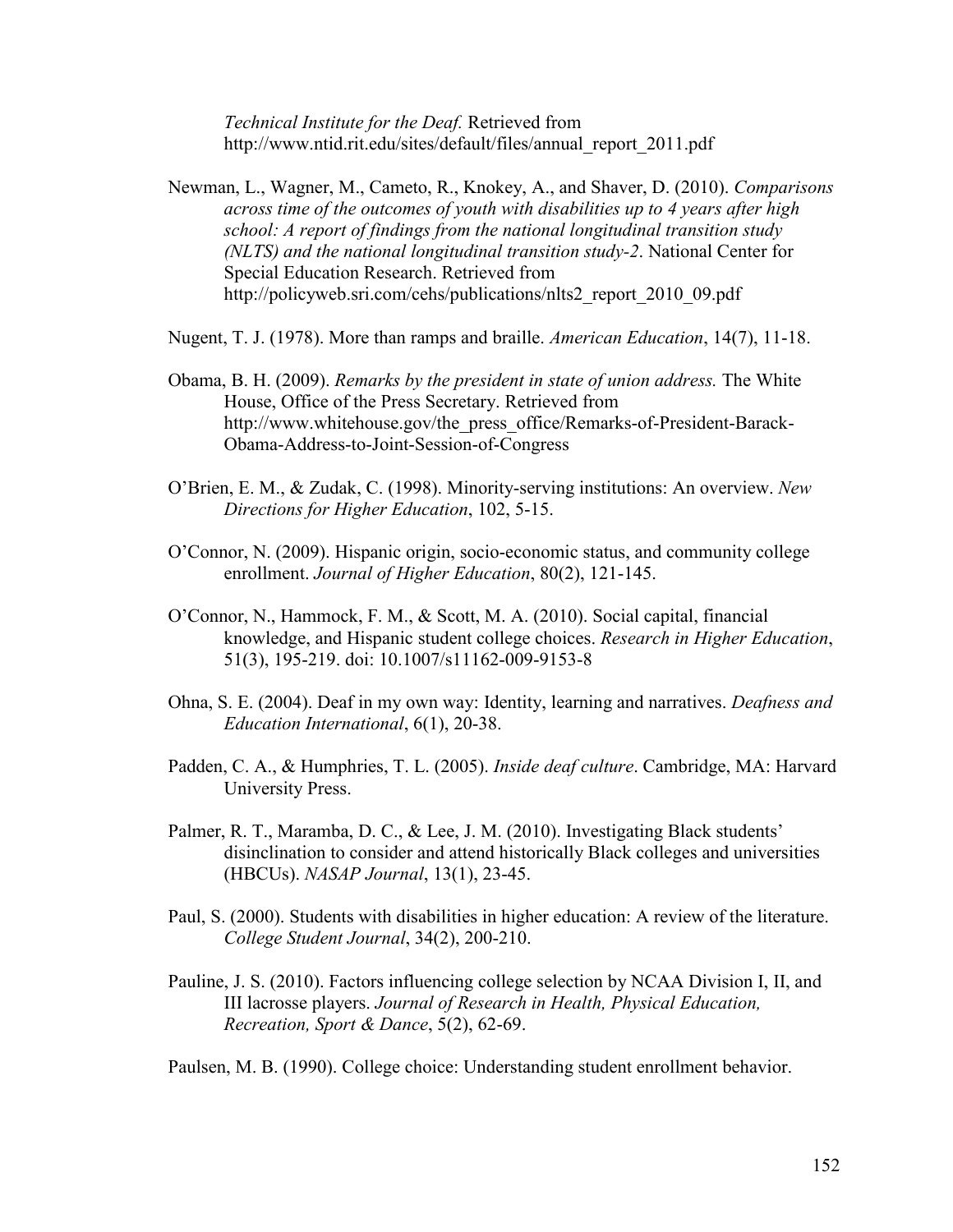*ASHE-ERIC Higher Education Report (No. 6)*. Washington, DC: School of Education and Human Development, The George Washington University.

- Pérez, P. A. (2010). College choice process of Latino undocumented students: Implications for recruitment and retention. *Journal of College Admission*, 206, 21-25.
- Perna, L. W. (2006). Studying college access and choice: A proposed conceptual model. In J. Smart (Ed.), *Higher Education: Handbook of theory and research* (Vol. XXI, pp. 99-157). Dordrect, Netherlands: Springer.
- Perna, L. W., & Titus, M. A. (2004). Understanding differences in the choice of college attended: The role of state public policies. *The Review of Higher Education*, 27(4), 501-525.
- Powell, W. W., & Snellman, K. (2004). The knowledge economy. *Annual Review of Sociology*, 30(1), 199-220.
- Raines, R. T. (1998). Collaboration and cooperation among minority-serving institutions. *New Directions for Higher Education*, 102, 69-80.
- Raue, K., & Lewis, L. (2011, June). *Students with disabilities at degree-granting postsecondary institutions*. National Center for Education Statistics. Retrieved from http://oeraccess.merlot.org/\_media/documents/Students%20with%20Disabilities.p df
- Reagan, T. (1995). A sociocultural understanding of deafness: American Sign Language and the culture of Deaf people. *International Journal of Intercultural Relations*, 19(2), 239-251.
- Ryan, G. W., & Bernard, H. R. (2003). Techniques to identify themes. *Field Methods*, 15(1), 85-109. doi: 10.1177/1525822X02239569
- Seidel, J. V. (1998). *Qualitative data analysis*. Qualis Research. Retrieved from http://www.scribd.com/doc/7129360/Seidel-1998-Qualitative-Data-Analysis
- Shaw, S. F. (2009). Transition to postsecondary education. *Focus on Exceptional Children*, 42(2), 1-16.
- Smith, J. A. (2004). *"College is a challenge, but I've got dreams and I know I can do it!": Deaf students in mainstream colleges.* (Doctoral dissertation). Retrieved from Dissertations & Theses: The Humanities and Social Sciences Collection. (3149074)

Staten, B. H., Staten, D., Hollis, A. C., Turner Whittaker, T. (2009). Diversity and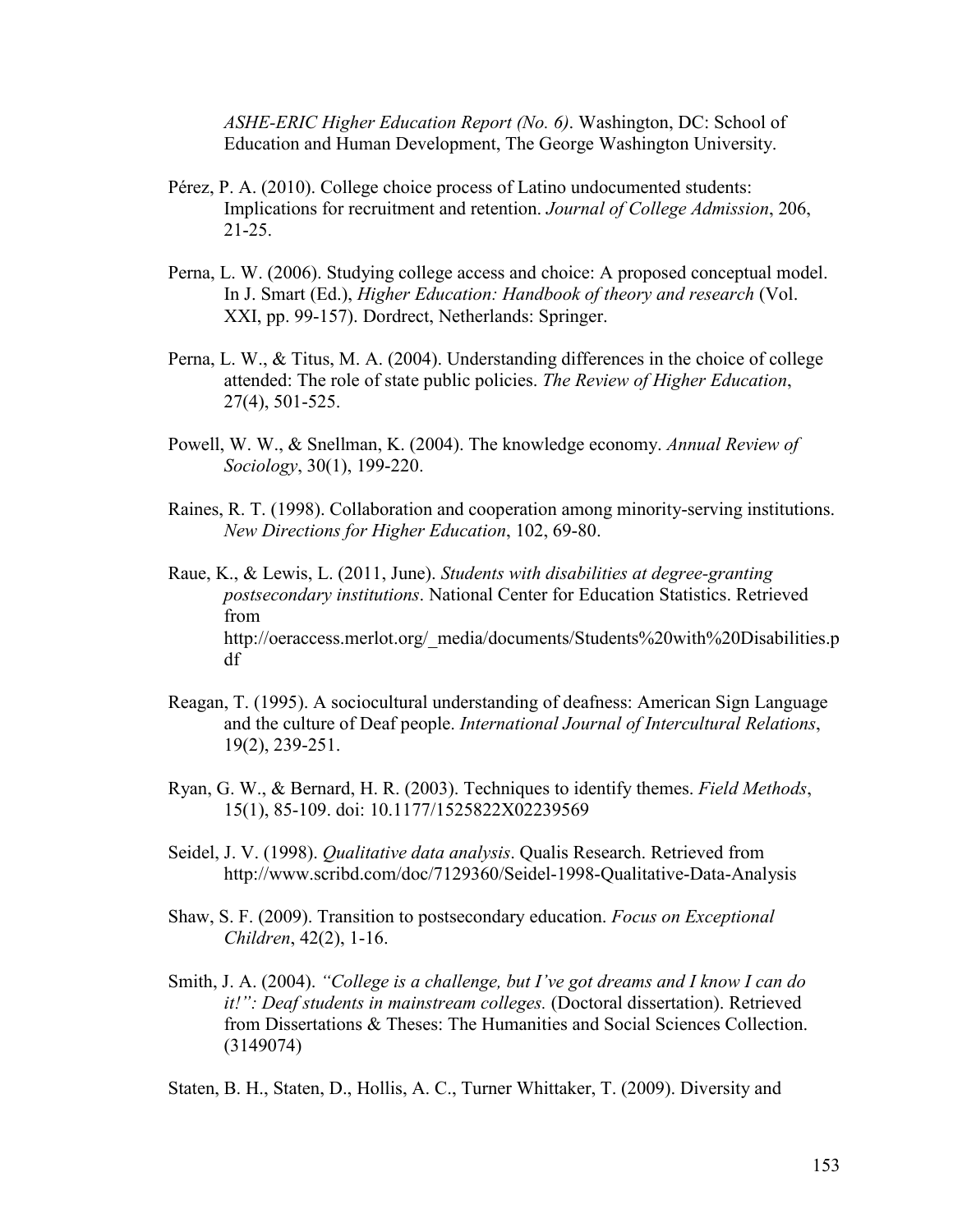rehabilitation counseling: A historical perspective on the contributions of minority-serving institutions to the field of rehabilitation counseling. *Rehabilitation Education*, 23(2), 149-158.

- Stearns, E., Potochnick, S., Moller, S., & Southworth, S. (2010). High school coursetaking and post-secondary institutional selectivity. *Research in Higher Education*, 51(4), 366-395. doi: 10.1007/s11162-009-9161-8
- Stinson, M. S., Scherer, M. J., & Walter, G. G. (1987). Factors affecting persistence of deaf college students. *Research in Higher Education*, 27(3), 244-258.
- Stodden, R. A., Jones, M. A., & Chang, K. B. T. (2002). *Services, supports, and accommodations for individuals with disabilities: An analysis across secondary education, postsecondary education and employment*. Retrieved from [http://www.ncset.hawaii.edu/publications/pdf/services\\_supports.pdf](http://www.ncset.hawaii.edu/publications/pdf/services_supports.pdf)
- Tevenal, S., & Villanueva, M. (2009). Are you getting the message? The effects of SimCom on the message received by deaf, hard of hearing, and hearing students. *Sign Language Studies*, 9(3), 266-286.
- The College. (2011). *Annual Report of The College*. Retrieved from The College website.
- The College. (2012). *The College 21 day enrollment report*.
- The College. (n.d.). *Department of cultural and creative studies*. Retrieved from The College website.
- The Princeton Review. (n.d.). *What's a good SAT score or ACT score?* Retrieved from http://www.princetonreview.com/college/good-sat-score-act-score.aspx
- The University. (n.d.a.). *Center for campus life: Clubs & organizations*. Retrieved from The University website.
- The University. (n.d.b.). Overview of The University: At a glance. Retrieved from The University website.
- The University. (2012). Prospectus 2012-2013. Retrieved from The University website.
- Tinto, V. (1975). Dropout from higher education: A theoretical synthesis of recent research. *Review of Educational Research*, 45(1), 89-125.
- Tinto, V. (1986). Theories of student departure revisited. In J. Smart (Ed.), *Higher Education: Handbook of theory and research* (Vol. 2, pp. 359-384). New York, NY: Agathon Press.

Tobolowsky, B. F., Outcalt, C. L., & McDonough, P. M. (2005). The role of HBCUs in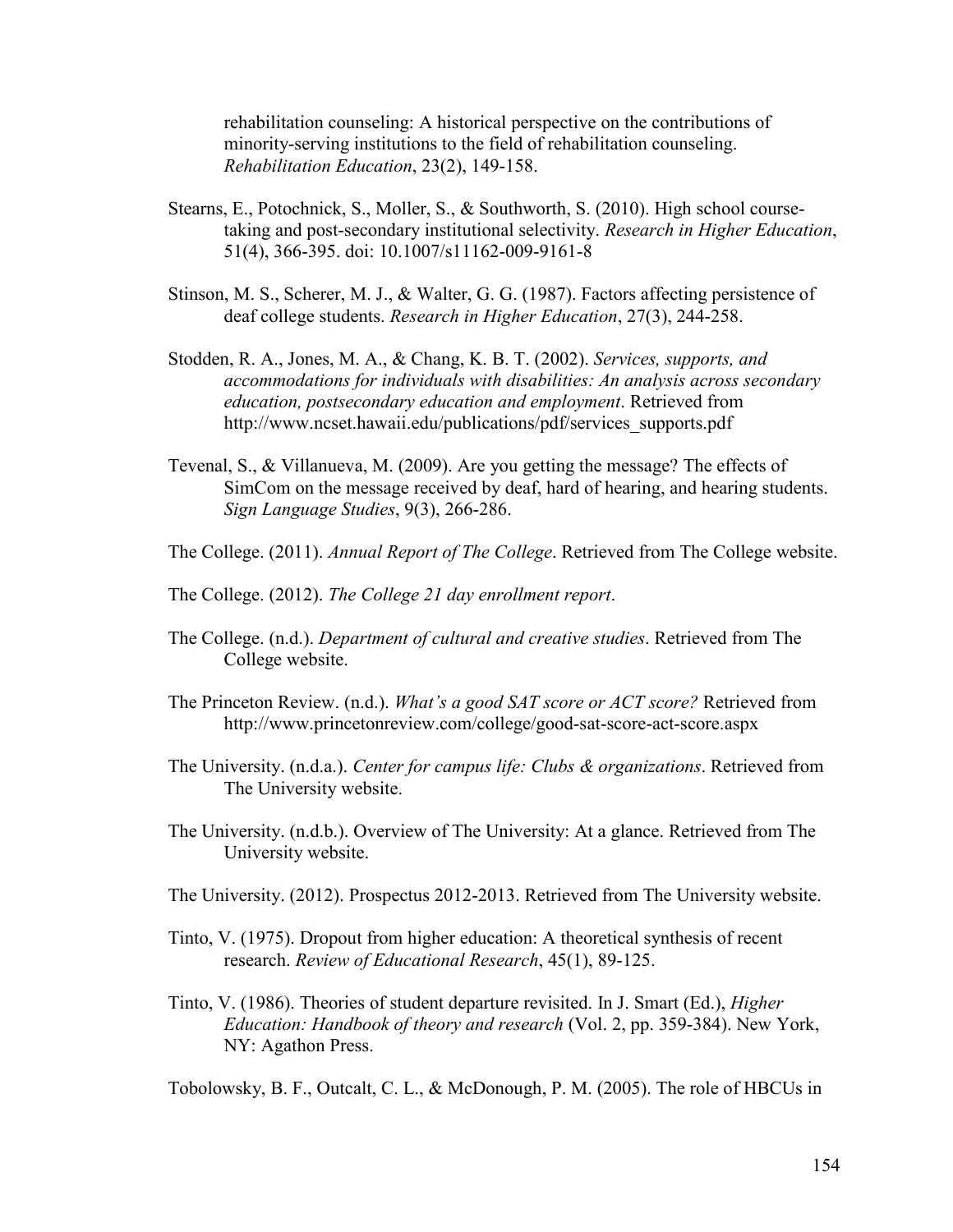the college choice process of African Americans in California. *The Journal of Negro Education*, 74(1), 63-75.

- Trostel, P. A. (2010). The fiscal impacts of college attainment. *Research in Higher Education*, 51(3), 220-247. doi: 10.1007/s11162-009-9156-5
- U.S. Department of Education. (n.d.). Building the legacy: IDEA 2004. Retrieved from http://idea.ed.gov/explore/view/p/%2Croot%2Cstatute%2CI%2CD%2C662%2Cc %2C
- U.S. Food and Drug Administration. (2010, September 8). What is a cochlear implant? Retrieved from http://www.fda.gov/MedicalDevices/ProductsandMedicalProcedures/Implantsand Prosthetics/CochlearImplants/ucm062823.htm
- U.S. Office of Management and Budget. (2013, March 1). OMB report to the Congress on the joint committee sequestration for fiscal year 2013. Retrieved from http://www.whitehouse.gov/sites/default/files/omb/assets/legislative\_reports/fy13 ombjcsequestrationreport.pdf
- Van Camp, D., Barden, J., Ren Sloan, L., & Clarke, R. P. (2009). Choosing an HBCU: An opportunity to pursue racial self-development. *The Journal of Negro Education*, 78(4), 457-468.
- Walter, G. G. (2010). *Deaf and hard-of-hearing students in transition: Demographics with an emphasis on STEM education*. Rochester: Rochester Institute of Technology/National Technical Institute for the Deaf.
- Walter, G. G., Clarcq, J. R., & Thompson, W. S. (2002). Effect of degree attainment on improving the economic status of individuals who are deaf. *JADARA*, 35(3), 30- 46.
- Wolanin, T. R., & Steele, P. E. (2004). *Higher education opportunities for students with disabilities*. The Institute for Higher Education Policy. Retrieved from http://www.ihep.org/assets/files/publications/mr/OpportunitiesStudentsDisabilities.pdf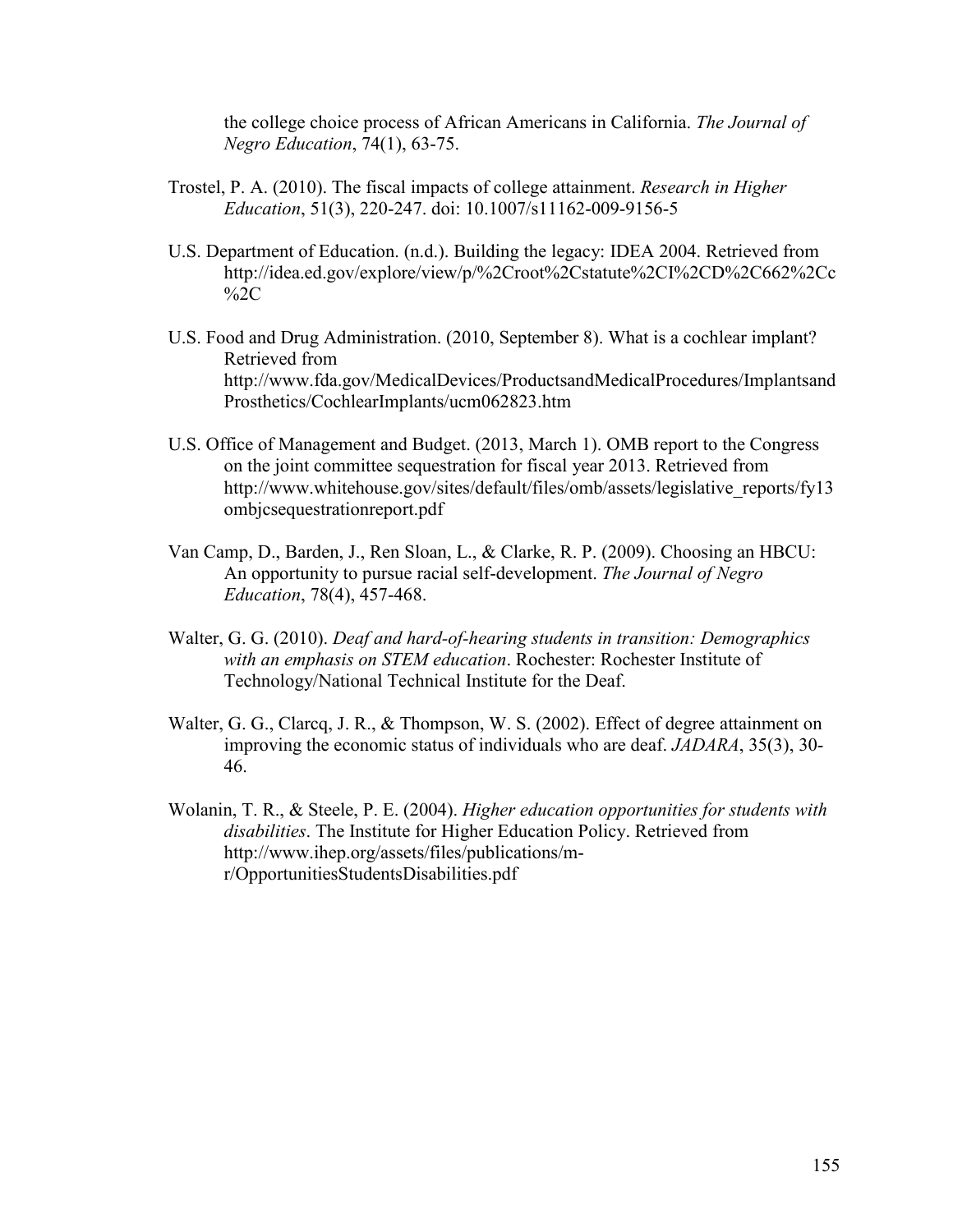**Appendix A**

**Flyer Invitation to Voluntarily Participate in the Study**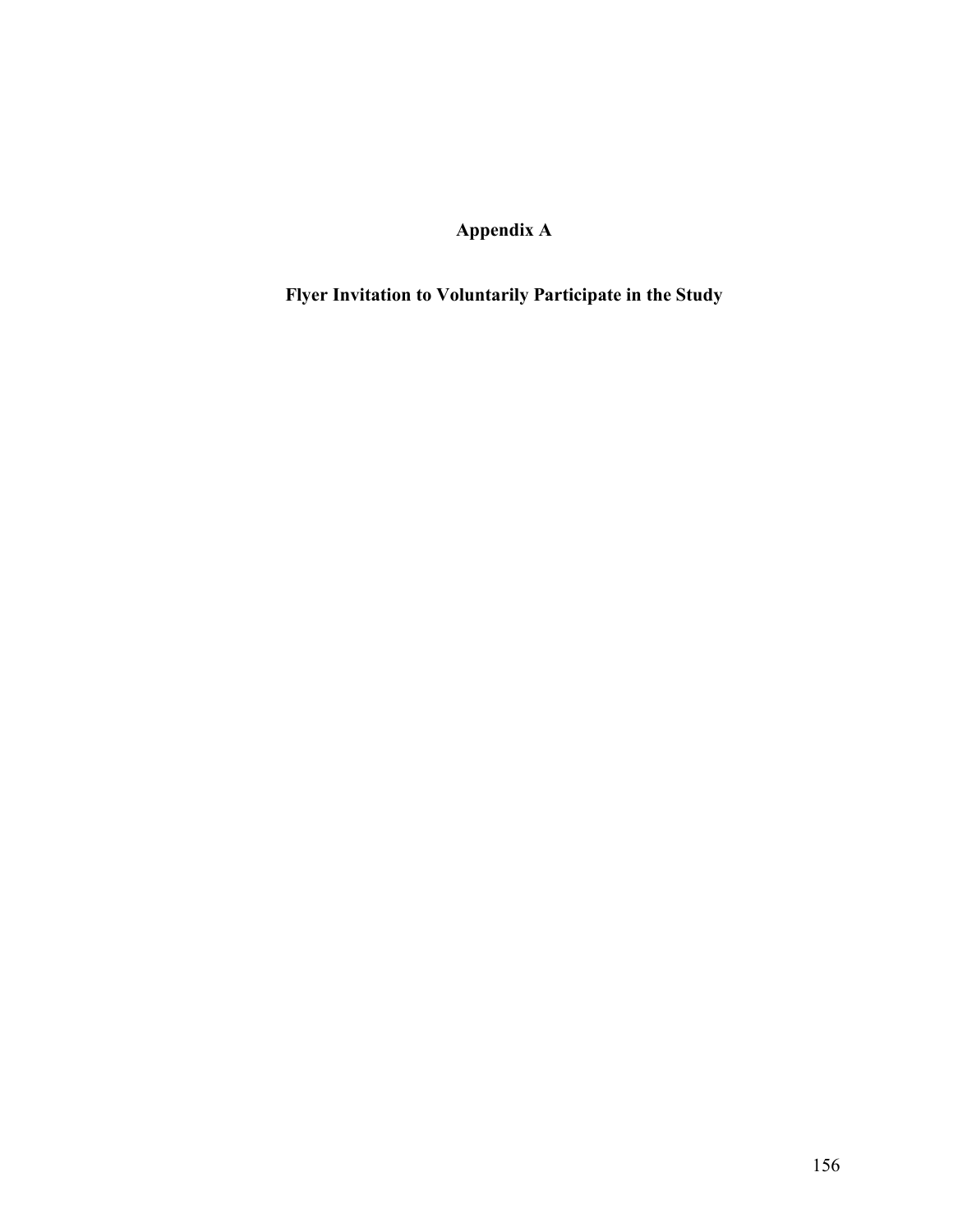**You're invited. Get \$40 in gift cards to the [INSTITUTION NAME HERE] bookstore.** 

**Attention deaf and hard-of-hearing first-year bachelor's degree students:** 

**You are invited to participate in two short discussions about why you chose to enroll at [INSTITUTION NAME HERE]. If you participate, you will receive \$40 in gift cards to the [INSTITUTION NAME HERE] bookstore.**

**The discussions will take place on campus and each will last for 60 minutes.**



Greetings! My name is Pam Carmichael, and I am a doctoral student at St John Fisher College. As part of my doctoral program, I am conducting a research study to learn more about how deaf and hard-of-hearing students decide which college to attend.

Your participation is completely voluntary, and your identity will be kept confidential.

If you decide to participate, you will be invited to two one-on-one interviews/discussions with me, so that I can learn more about why and how you decided to attend [INSTITUTION NAME HERE].

You will receive a \$20 gift card to the [INSTITUTION NAME HERE] bookstore for each of the interviews/discussions, for a total of \$40 in gift cards, as my way of thanking you for your time.

The Institutional Review Boards of St. John Fisher College and [INSTITUTION NAME HERE] have reviewed and approved this study.

**If you would like to participate or you have any questions, please email me: [EMAIL ADDRESS HERE]. Thanks!**

Pamela L. Carmichael

**Note: This study is only for deaf and hard-of-hearing first-year bachelor's degree students, and space is limited.**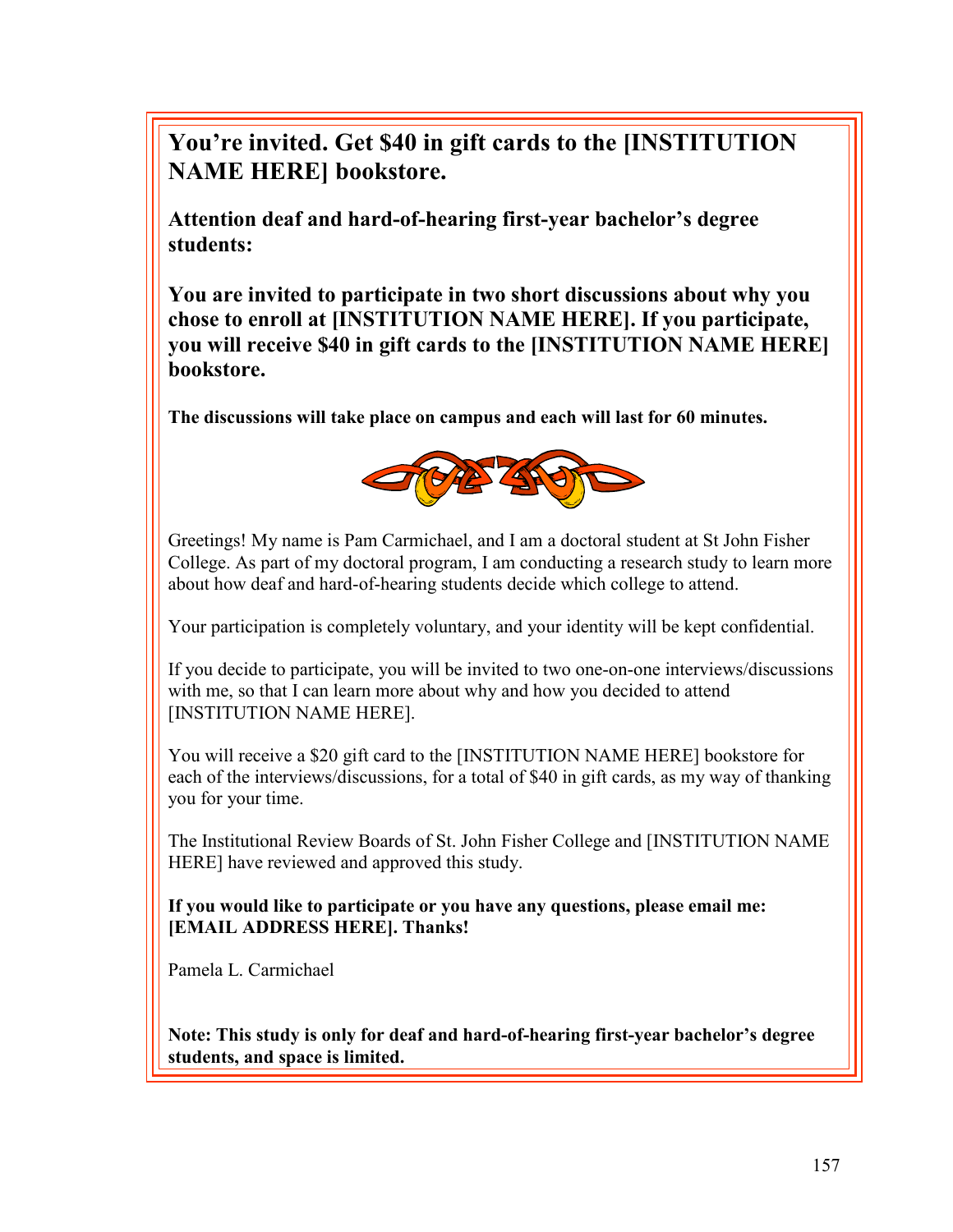**Appendix B** 

**Informed Consent Form**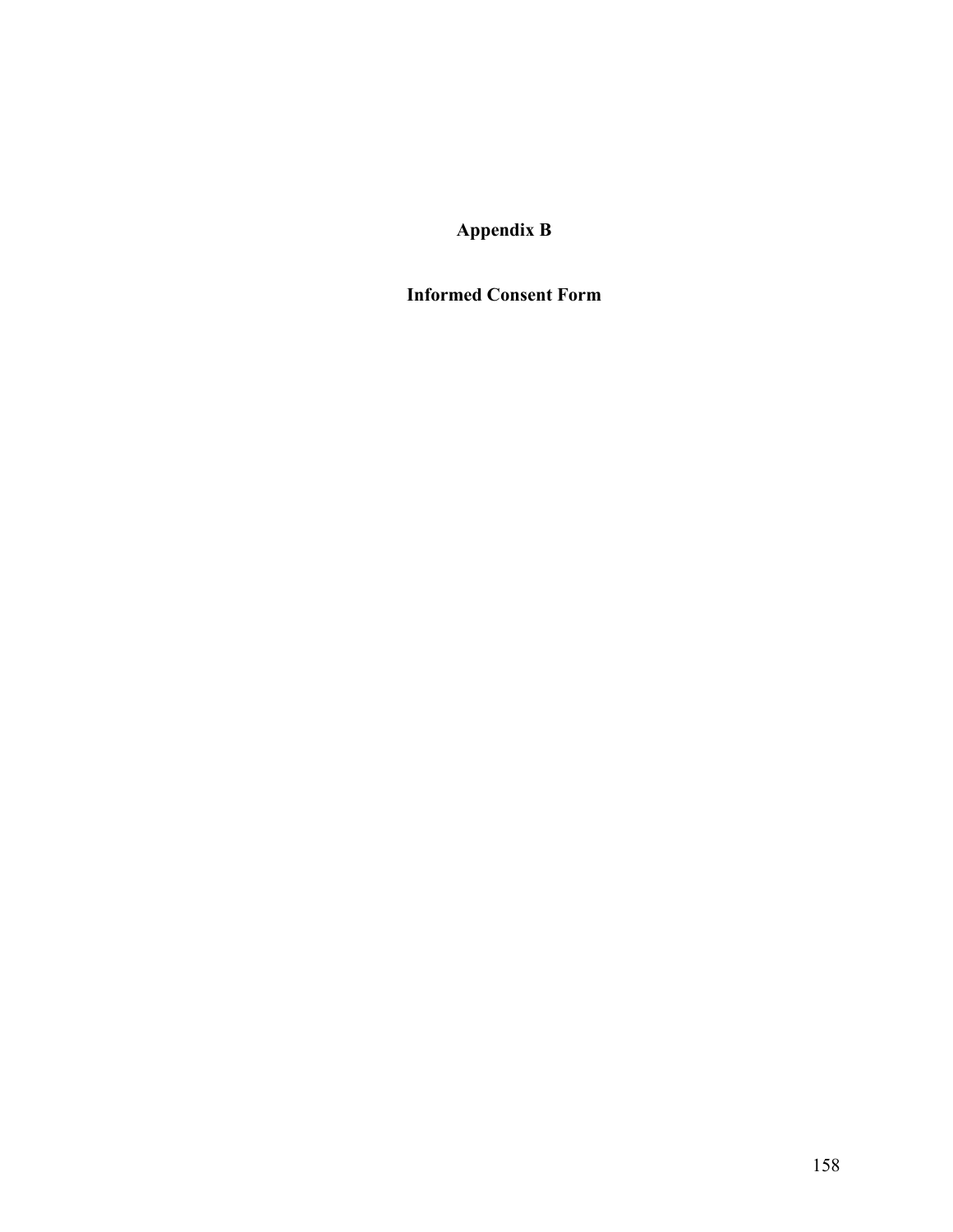# **St. John Fisher College** Institutional Review Board

# Informed Consent Form

- **Title of Study:** Factors Affecting Deaf and Hard-of-Hearing Students' Selection of a Deaf-Serving Institution: Deaf Identity Influences on College Choice
- **Researcher's Name:** Pamela Carmichael
- **Faculty Supervisor:** Dr. Jeannine Dingus-Eason

## **Phone for Further Information:** [PHONE NUMBER HERE]

- **Purpose of Study:** The purpose of the study is to learn more about how deaf and hardof-hearing students describe the factors that influenced their college choice. The study also will examine the ways in which a deaf or hard-of-hearing student's deaf identity influences the selection of a deaf-serving postsecondary institution.
- **Study Procedures:** Students will be invited to participate in two interviews with the researcher to discuss how they made their college choice. Students also will be asked to review [INSTITUTION NAME HERE] recruitment materials and identify what was most appealing to them as they were making their college selection.
- **Approval of Study:** This study has been reviewed and approved by the St. John Fisher College Institutional Review Board (IRB) and the [INSTITUTION NAME HERE] Institutional Review Board.
- **Place of Study:** [INSTITUTION NAME HERE]

**Length of Participation:** Two 60-minute individual interviews.

**Risks and Benefits:** The expected risks and benefits of participation in this study are explained below.

There are no expected risks of participating in this study.

The expected benefits are the opportunity to provide information that may help other deaf and hard-of-hearing students make decisions about college.

Students who participate in this study also will receive gift cards to the [INSTITUTION NAME HERE] bookstore.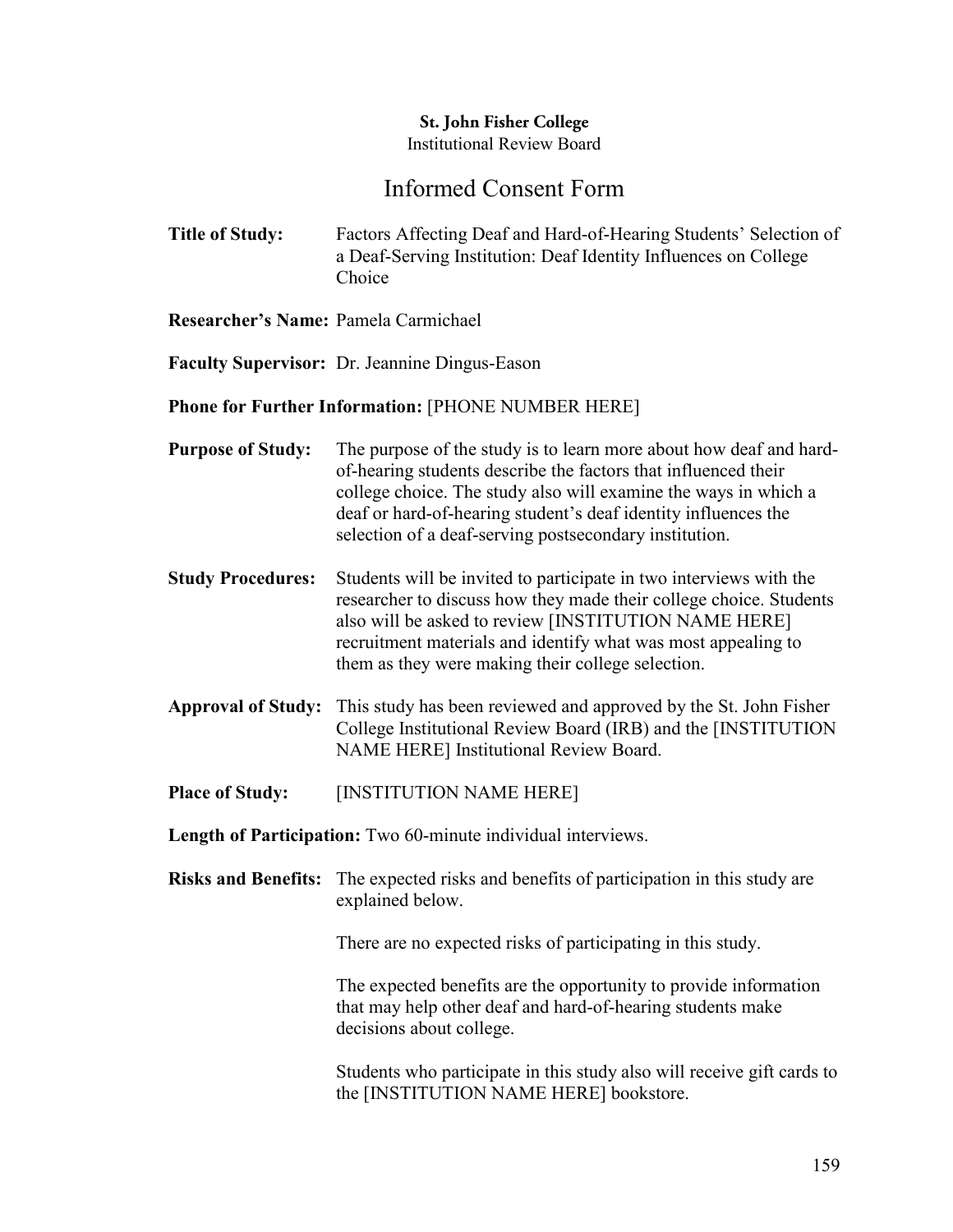## **Method for Protecting Confidentiality/Privacy:**

To protect the study participants' privacy, their real names will not be used, and [INSTITUTION NAME HERE] will not be identified in the study.

### **Your Rights:**

As a research participant, you have the right to:

- 1. Have the purpose of the study, and the expected risks and benefits fully explained to you before you choose to participate.
- 2. Withdraw from participation at any time without penalty.
- 3. Refuse to answer a particular question without penalty.
- 4. Be informed of appropriate alternative procedures or courses of treatment, if any, that might be advantageous to you.
- 5. Be informed of the results of the study.

I have read the above, received a copy of this form, and I agree to participate in the above-named study.

\_\_\_\_\_\_\_\_\_\_\_\_\_\_\_\_\_\_\_\_\_\_\_\_\_\_\_\_\_\_\_\_\_ \_\_\_\_\_\_\_\_\_\_\_\_\_\_\_\_\_\_\_\_\_\_\_\_\_\_\_\_\_\_\_\_\_

\_\_\_\_\_\_\_\_\_\_\_\_\_\_\_\_\_\_\_\_\_\_\_\_\_\_\_\_\_\_\_\_\_ \_\_\_\_\_\_\_\_\_\_\_\_\_\_\_\_\_\_\_\_\_\_\_\_\_\_\_\_\_\_\_\_\_

Print name (Participant) Signature Date

Print name (Investigator) Signature Date

If you have any further questions regarding this study, please contact the researcher listed above. If you or your child experiences emotional or physical discomfort due to participation in this study, contact the St. John Fisher College Office of Academic Affairs at (585) 385-8034 or the [UNIVERSITY NAME HERE] Office of Academic Affairs at [PHONE NUMBER HERE] or the St. John Fisher College Wellness Center at (585) 385- 8280 or the [UNIVERSITY NAME HERE] Student Health Center at [PHONE NUMBER HERE] for appropriate referrals.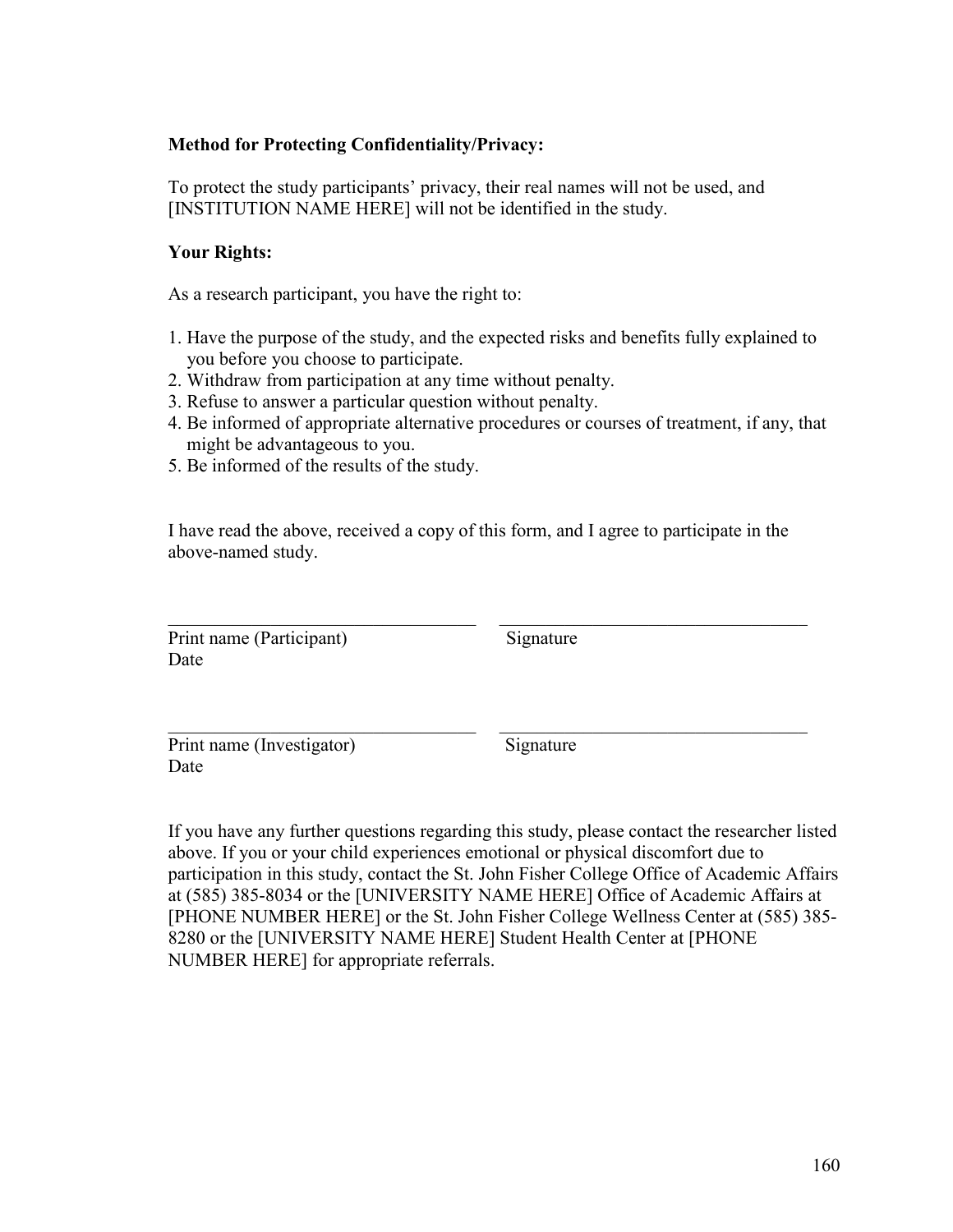**Appendix C**

**Debriefing Form**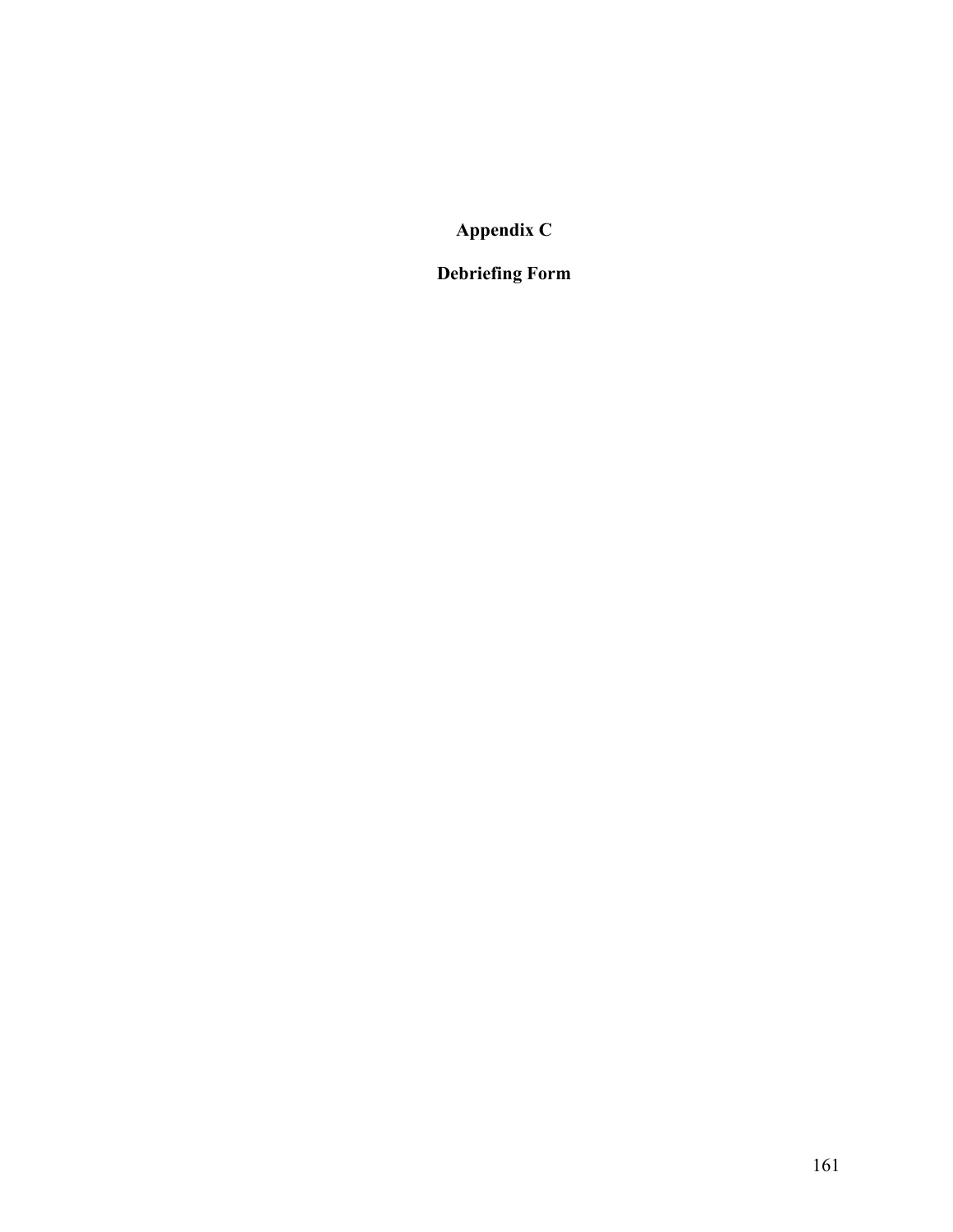# **St. John Fisher College** Institutional Review Board

# Debriefing Form

**Title of Study:** Factors Affecting Deaf and Hard-of-Hearing Students' Selection of a Deaf-Serving Institution: Deaf Identity Influences on College Choice

**Name of Researcher:** Pamela Carmichael

**Address/Phone:** [ADDRESS AND PHONE NUMBER HERE]

**Faculty Supervisor/Phone:** Dr. Jeannine Dingus-Eason [PHONE NUMBER HERE]

## **The Hypothesis of the Study:**

|                          | The purpose of the study is to learn more about how deaf and hard-<br>of-hearing students describe the factors that influenced their<br>college choice. The study also will examine the ways in which a<br>deaf or hard-of-hearing student's deaf identity influences the<br>selection of a deaf-serving postsecondary institution. |
|--------------------------|-------------------------------------------------------------------------------------------------------------------------------------------------------------------------------------------------------------------------------------------------------------------------------------------------------------------------------------|
| <b>Methods Used:</b>     | Students will be invited to participate in two interviews with the<br>researcher to discuss how they made their college choice. Students<br>also will be asked to review [INSTITUTION NAME HERE]<br>recruitment materials and identify what was most appealing to<br>them as they were making their college selection.              |
| <b>Expected Results:</b> | It is expected that the study will provide more information about<br>how deaf and hard-of-hearing students decided to attend<br>[INSTITUTION NAME HERE].                                                                                                                                                                            |

If you would like results of the study, please provide the following information:

**Name:**

**Address:**

**Phone:**

## **Email Address:**

Thank you very much for your participation. Feel free to contact the researcher or the faculty supervisor listed above if you have any questions.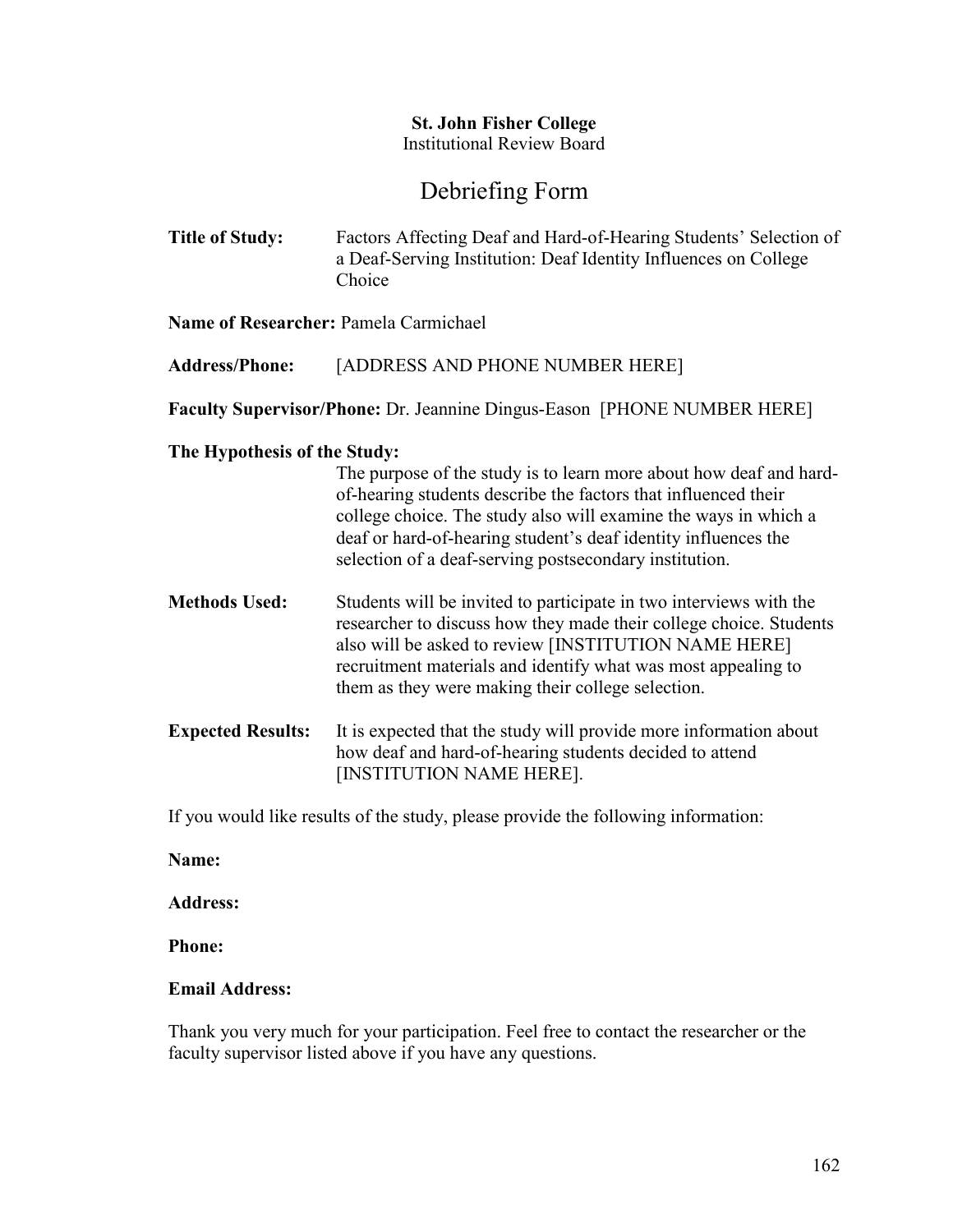**Appendix D**

**Background Information Form**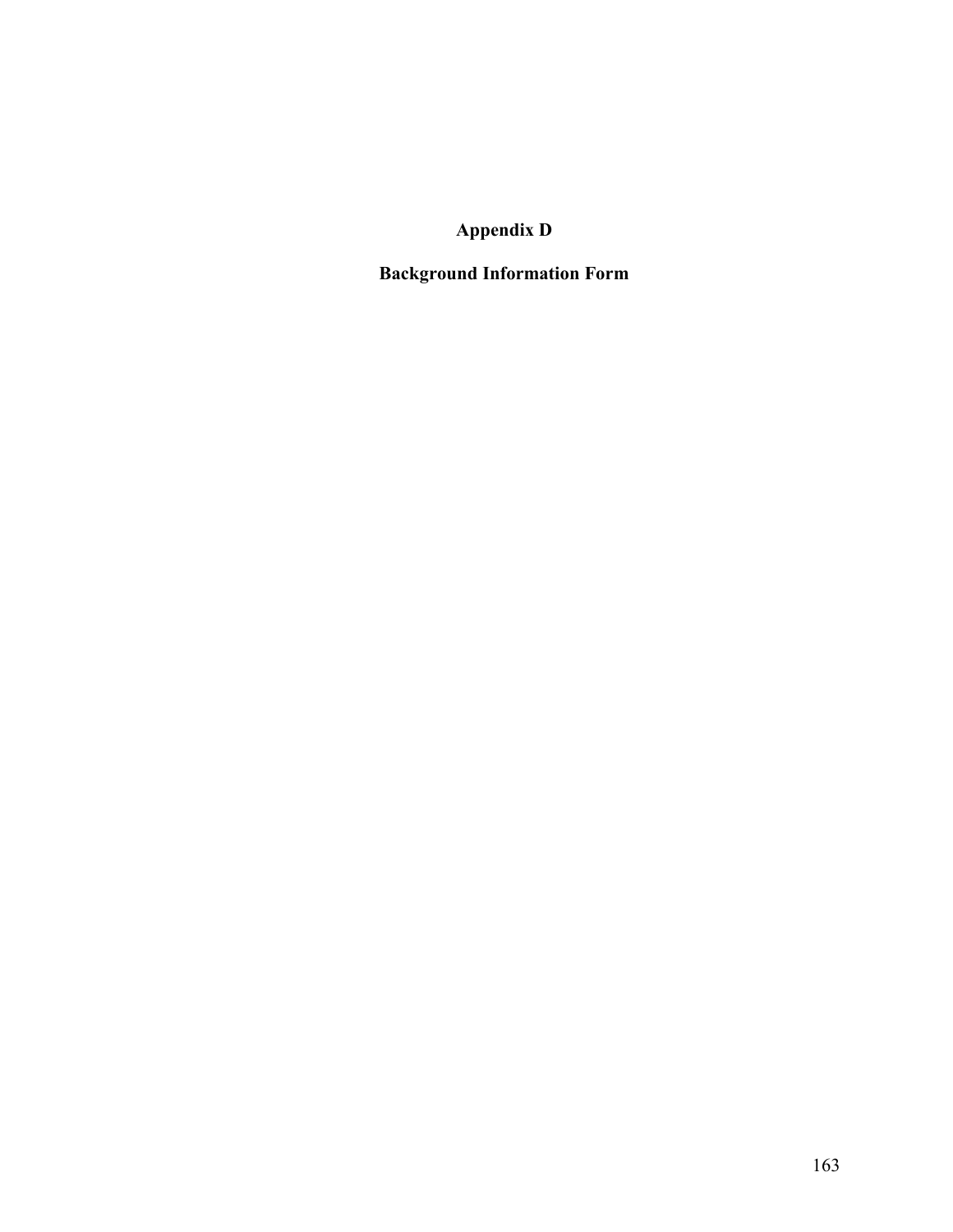|                                        | Pseudonym:                                                                             |                  |           |
|----------------------------------------|----------------------------------------------------------------------------------------|------------------|-----------|
|                                        |                                                                                        |                  |           |
|                                        |                                                                                        |                  |           |
|                                        |                                                                                        |                  |           |
| Sex (circle one): Male or Female       |                                                                                        | Age: $\_\_$      |           |
| Race/Ethnicity (check one):            |                                                                                        |                  |           |
| $\frac{\ }{}$ Asian                    | <b>African American</b>                                                                |                  | Caucasian |
| —— Hispanic                            | Native American                                                                        |                  | Other     |
|                                        | If none of these apply, please indicate your race/ethnicity:                           |                  |           |
|                                        | At what age did you become deaf or start to lose your hearing? (check one)             |                  |           |
| $\frac{1}{\sqrt{1-\frac{1}{2}}}$ Birth | $\frac{1}{2}$ 1-2 years old $\frac{3}{5}$ years old                                    |                  |           |
|                                        | 6-10 years old 11-15 years old 16 years old or later                                   |                  |           |
|                                        | Which of the following describes your mother? (check one)                              |                  |           |
| Hearing                                | Deaf                                                                                   | Hard of hearing? |           |
|                                        | Which of the following describes your father? (check one)                              |                  |           |
|                                        | Hearing Deaf Hard of hearing?                                                          |                  |           |
|                                        | How many siblings do you have, if any?                                                 |                  |           |
|                                        | How many of your siblings, if any, are hearing? _____ Deaf? ____ Hard of hearing? ____ |                  |           |
|                                        | Which of the following describes the elementary school you attended? (check one)       |                  |           |
|                                        | Mainstream _______ Residential school for the deaf _______ Self-contained classroom    |                  |           |
|                                        | If none of these apply, please describe the kind of elementary school you attended:    |                  |           |

\_\_\_\_\_\_\_\_\_\_\_\_\_\_\_\_\_\_\_\_\_\_\_\_\_\_\_\_\_\_\_\_\_\_\_\_\_\_\_\_\_\_\_\_\_\_\_\_\_\_\_\_\_\_\_\_\_\_\_\_\_\_\_\_\_\_\_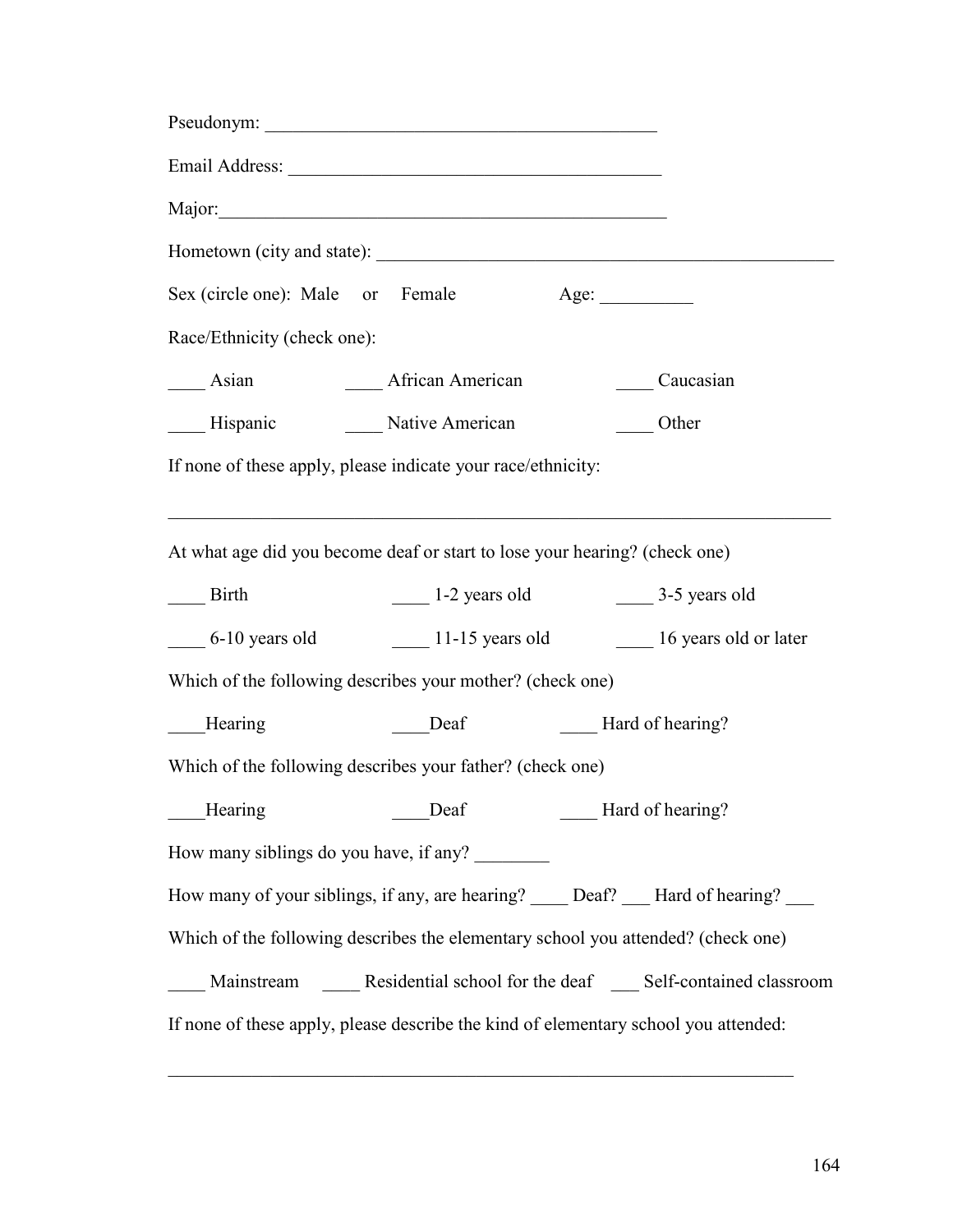| Which of the following describes the high school you attended? (check one)                 |
|--------------------------------------------------------------------------------------------|
| __ Mainstream ____ Residential school for the deaf ____ Self-contained classroom           |
| If none of these apply, please describe the kind of high school you attended:              |
| How do you prefer to communicate? (check one)                                              |
|                                                                                            |
| Spoken language _______ Sign language _______ Spoken and signed language together          |
| If none of these apply, indicate how you prefer to communicate:                            |
|                                                                                            |
| How do you describe yourself? (check one)                                                  |
| Deaf Learning Learning Other:                                                              |
| Are you familiar with Deaf Culture? (circle one)                                           |
| N <sub>o</sub><br>Not Sure<br>Yes                                                          |
| Do you consider yourself a member of the culturally Deaf community? (circle one)           |
| N <sub>o</sub><br>Not Sure<br>Yes                                                          |
| Are you willing to participate in a 60-minute individual follow-up interview in the next   |
| week or two to further discuss how you made your college choice? (Note: If you agree to    |
| participate in a follow-up interview, you will receive an additional \$20 gift card to the |
| [UNIVERSITY NAME HERE] bookstore.)                                                         |
| ____ Yes, I am willing to participate in a follow-up interview.                            |

\_\_\_\_ No, I do not wish to participate in a follow-up interview.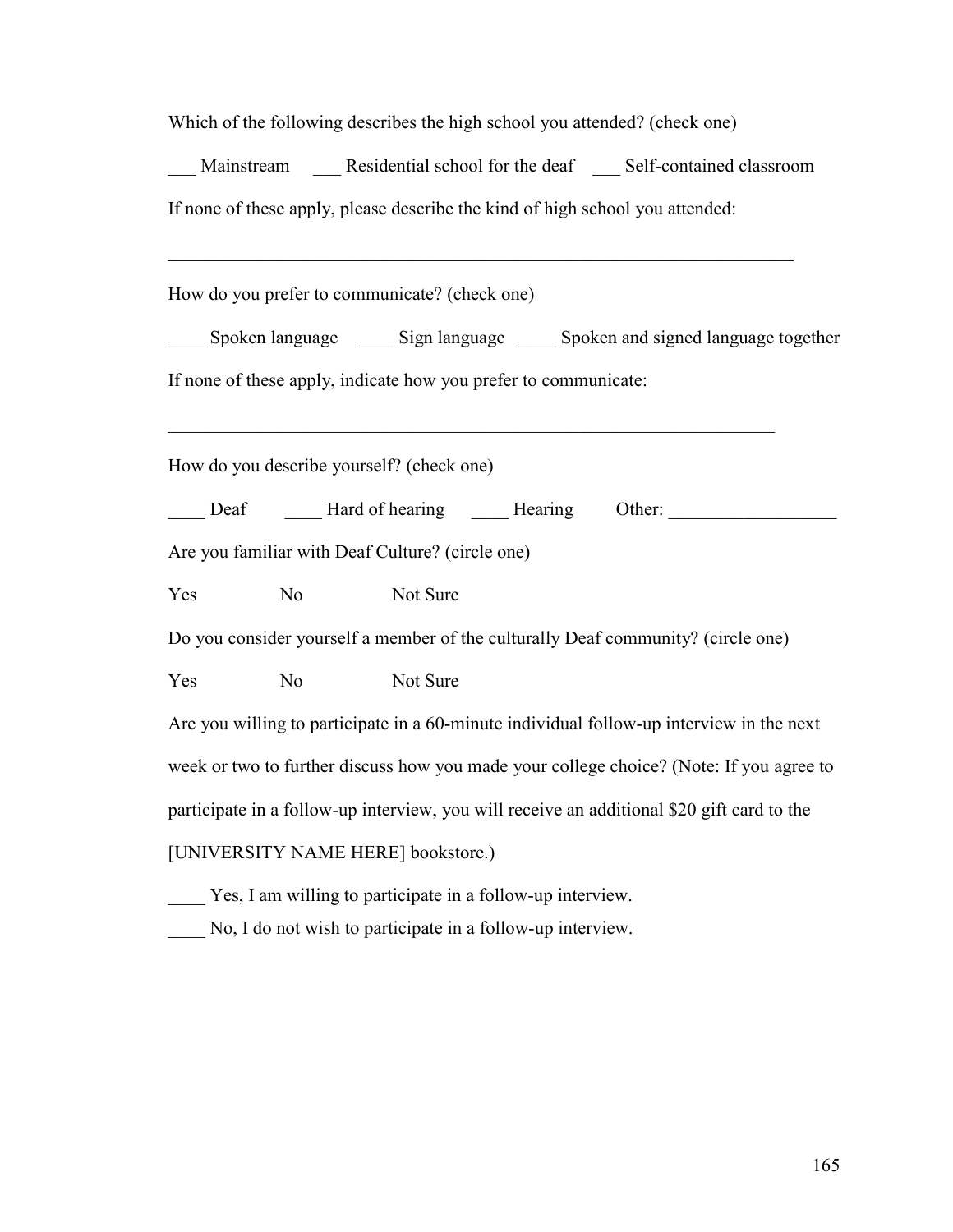# **Appendix E**

# **Initial Interview Protocol**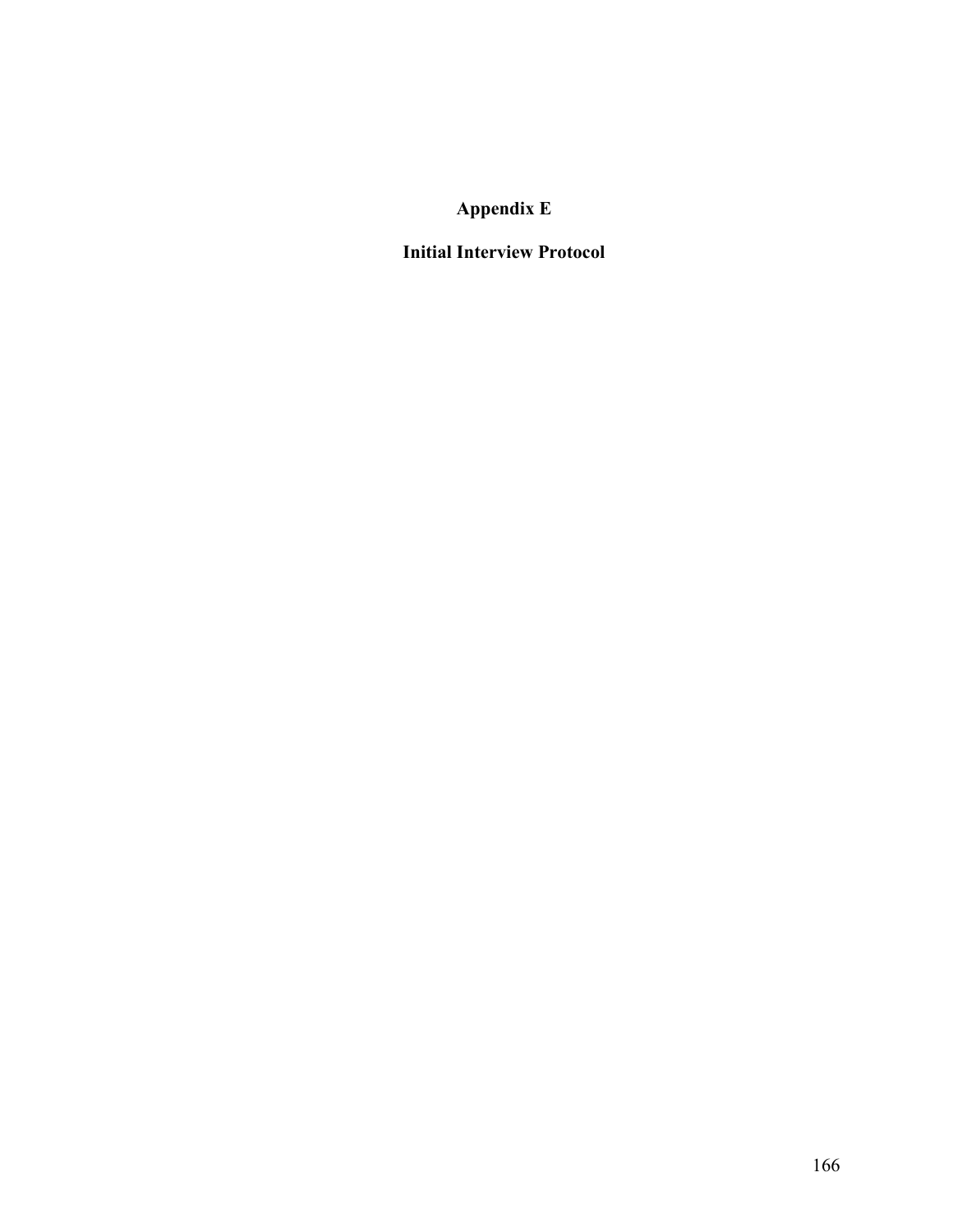- Tell me about the process you used, or the steps that you took, when you were searching for colleges?
	- o Prompts: Printed materials, college websites, discussion with parents/family/teachers/counselors, campus visits
- When you were searching for a college, what things were important to you?
	- o Prompts: Cost, distance from home, major, preparation for career/future, access/support services, social life, clubs/activities
- Often when students are searching for a college, they say that they are looking for a place where they feel like they will fit in. When you were searching for a college, what made you feel like you would fit in or not fit in at the colleges you were considering?
	- o Prompts: Other deaf/hard-of-hearing students, hearing students, Deaf culture, activities
- Why did you decide to attend [The University]?
- Some students say that they chose to come to [The University] because they felt it would be a good place to learn more about themselves. How did your desire to learn more about yourself influence your decision to come to [The University]?
- Tell me about how you see yourself as a [deaf, hard-of-hearing] person and why you see yourself that way.
	- o Prompts: Family influence, friend influence, experiences with hearing culture, experiences with Deaf culture
- Tell me how the way you see yourself as a [deaf, hard-of-hearing] person influenced your decision to enroll at [The University].
- Tell me about how your experiences in high school influenced your decision to attend [The University]?
	- o Prompts: Friends, communication, access/support services, teachers
- Now that you're enrolled here, do you feel like you fit in at [The University]? Why or why not?
- Please share any final thoughts about why you choose [The University]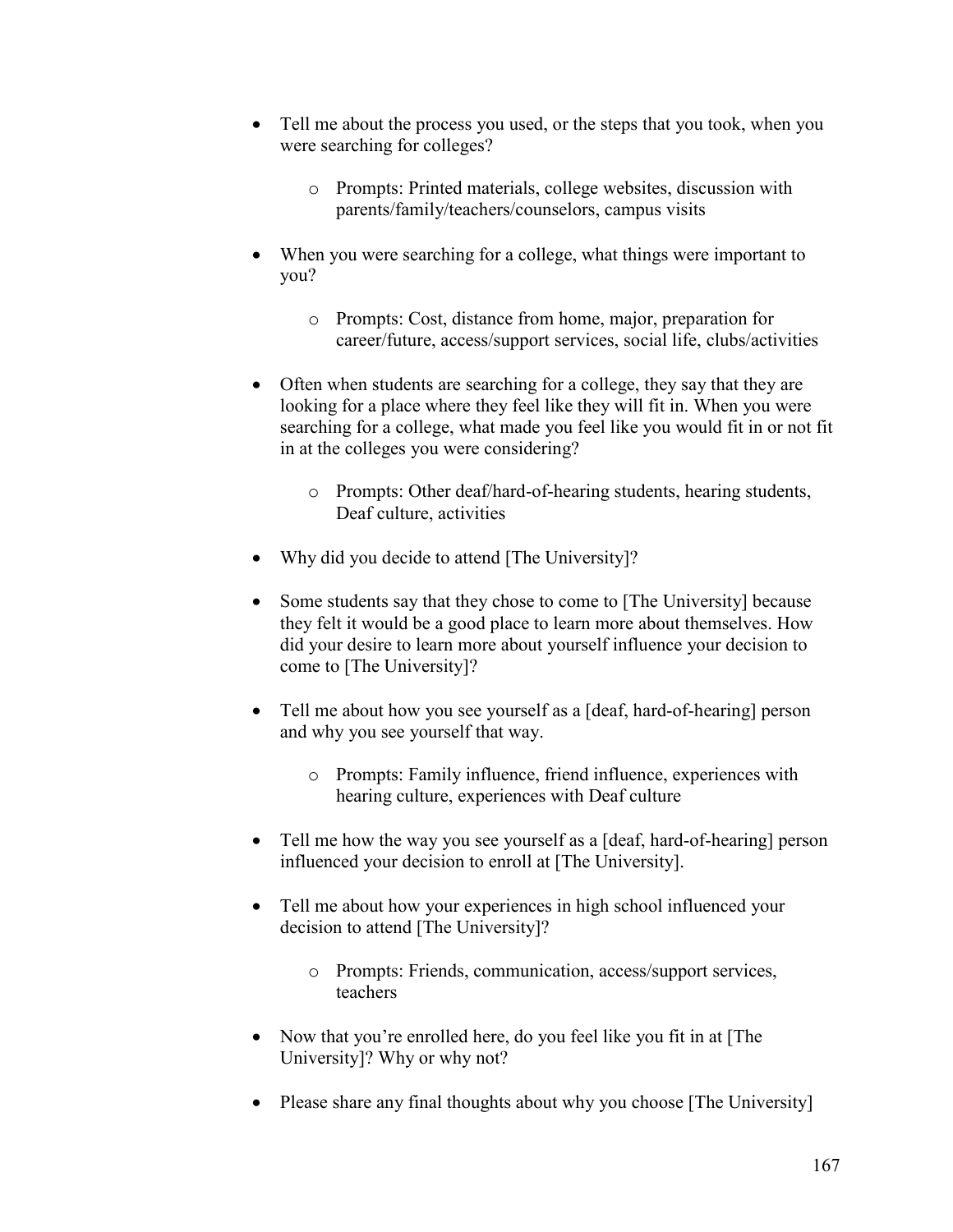and/or what was important to you when you were searching for and considering colleges.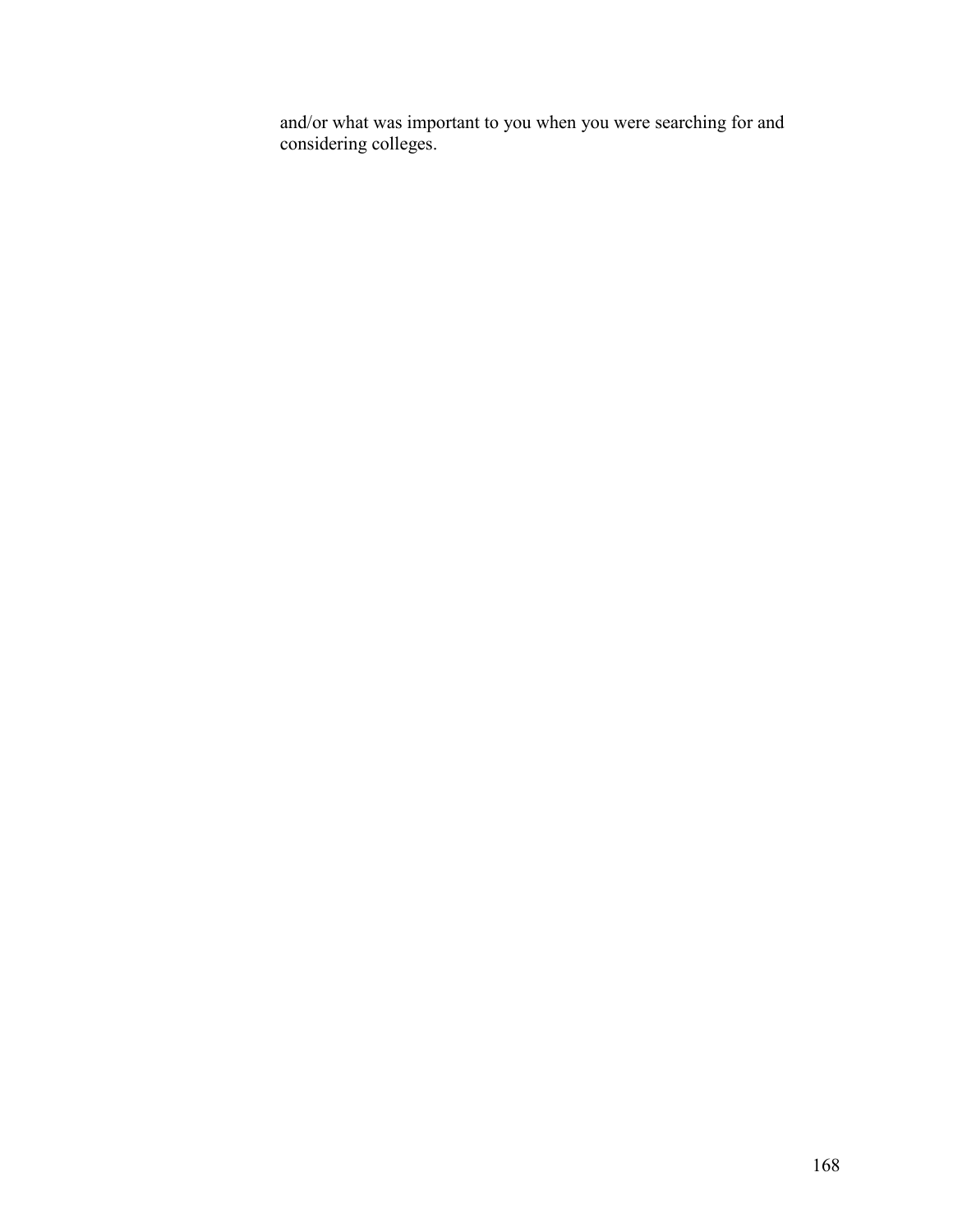**Appendix F**

**Follow-Up Interview Protocol**